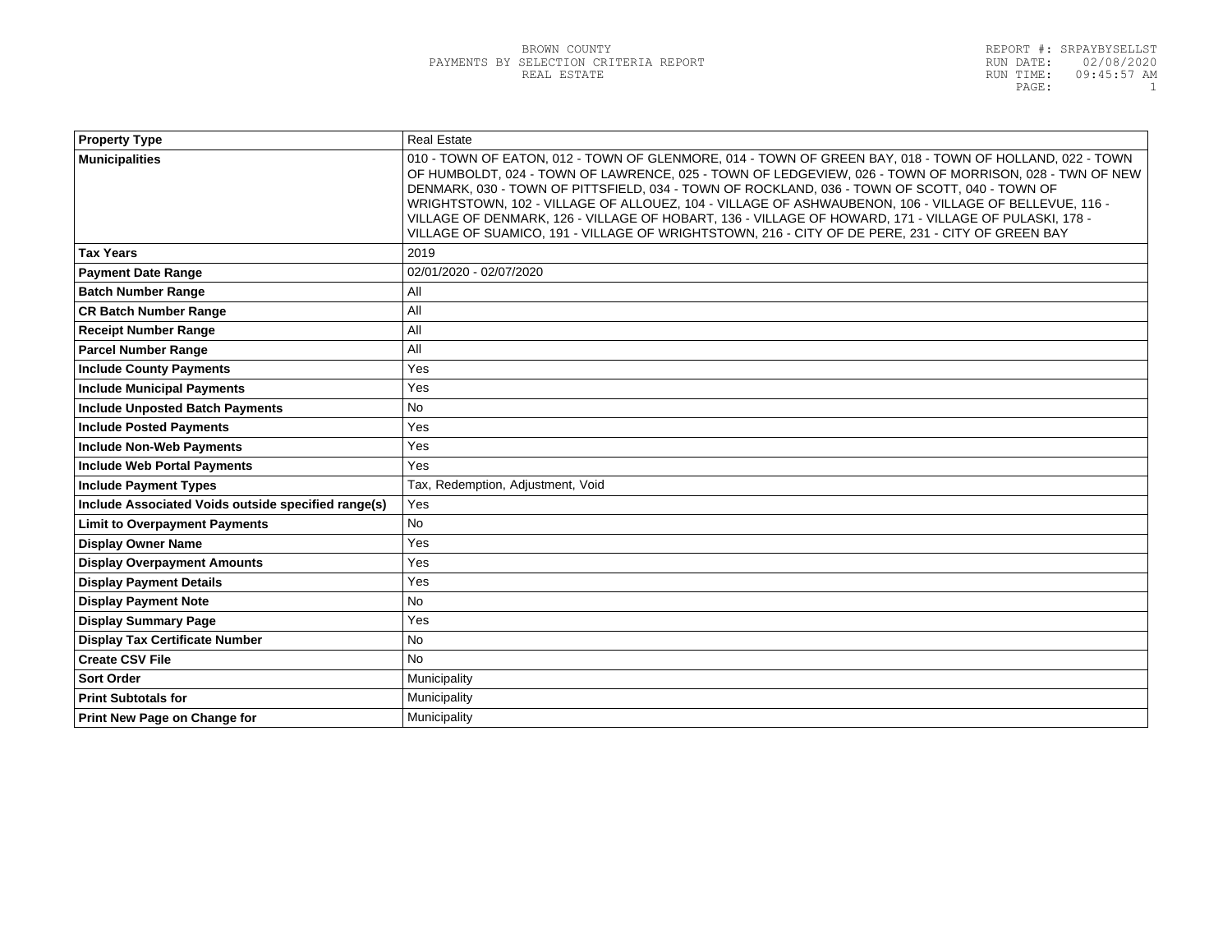|                                                      |      |            |         |                                       | $\mathbb T$ |          |                                 |                               |                     |                     |                                    |
|------------------------------------------------------|------|------------|---------|---------------------------------------|-------------|----------|---------------------------------|-------------------------------|---------------------|---------------------|------------------------------------|
| PROPERTY NUMBER<br>OWNER NAME                        |      | YEAR BATCH | RECEIPT | DATE SY<br>CR BATCH R P<br>TRANS# C E |             | GENERAL  | SPEC ASMT<br>SP CHRG<br>DEL CHG | FOREST<br>WOODLAND<br>MANAGED | INT GEN<br>INT SPEC | PEN GEN<br>PEN SPEC | OTHER CHRG<br>TOTAL<br>OVERPAYMENT |
| $E - 99 - 1$<br>DEGRAVE, SCOTT C                     | 2019 |            | 71839   | 02/03/2020 C T<br>570<br>35508        |             | 2,315.18 | 0.00<br>20.00<br>0.00           | 0.00<br>0.00<br>0.00          | 0.00<br>0.00        | 0.00<br>0.00        | 0.00<br>2,335.18<br>0.00           |
| $E-122$<br>LERCH, JOHN L                             | 2019 |            | 71876   | 02/03/2020 C T<br>571<br>35550        |             | 86.66    | 0.00<br>5.45<br>0.00            | 0.00<br>0.00<br>0.00          | 0.00<br>0.00        | 0.00<br>0.00        | 0.00<br>92.11<br>1,886.81          |
| $E-126$<br>LERCH, JOHN L                             | 2019 |            | 71877   | 02/03/2020 C T<br>571<br>35550        |             | 346.06   | 0.00<br>0.00<br>0.00            | 0.00<br>0.00<br>0.00          | 0.00<br>0.00        | 0.00<br>0.00        | 0.00<br>346.06<br>0.00             |
| $E-33$<br>D & E JENSEN LLC                           | 2019 |            | 72093   | 02/03/2020 C T<br>571<br>35681        |             | 89.39    | 0.00<br>17.01<br>0.00           | 0.00<br>0.00<br>0.00          | 0.00<br>0.00        | 0.00<br>0.00        | 0.00<br>106.40<br>0.00             |
| $E - 33 - 1$<br>D & E JENSEN LLC                     | 2019 |            | 72094   | 02/03/2020 C T<br>571<br>35681        |             | 781.21   | 0.00<br>153.00<br>0.00          | 0.00<br>0.00<br>0.00          | 0.00<br>0.00        | 0.00<br>0.00        | 0.00<br>934.21<br>0.00             |
| $E - 469 - 1$<br>BENDER, BRIAN W                     | 2019 |            | 72166   | 02/03/2020 CT<br>570<br>35728         |             | 9.66     | 0.00<br>0.00<br>0.00            | 0.00<br>0.00<br>0.00          | 0.00<br>0.00        | 0.00<br>0.00        | 0.00<br>9.66<br>0.00               |
| $E - 434 - 2$<br>DEQUAINE REVOCABLE LIVING TRUST THE | 2019 |            | 72186   | 02/03/2020 C T<br>569<br>35743        |             | 2,374.20 | 0.00<br>169.00<br>0.00          | 0.00<br>0.00<br>0.00          | 0.00<br>0.00        | 0.00<br>0.00        | 0.00<br>2,543.20<br>0.00           |
| $E - 278 - 4$<br>THOMAS, NICHOLAS                    | 2019 |            | 72565   | 02/03/2020 C T<br>569<br>35970        |             | 207.77   | 0.00<br>0.00<br>0.00            | 0.00<br>0.00<br>0.00          | 0.00<br>0.00        | 0.00<br>0.00        | 0.00<br>207.77<br>0.00             |
| $E-101$<br>NOOYEN, LARRY J                           | 2019 |            | 72589   | 02/03/2020 CT<br>569<br>35989         |             | 1,322.06 | 0.00<br>171.21<br>0.00          | 0.00<br>0.00<br>0.00          | 0.00<br>0.00        | 0.00<br>0.00        | 0.00<br>1,493.27<br>0.00           |
| $E - 459$<br>PIONTEK, DAVID P                        | 2019 |            | 72672   | 02/03/2020 CT<br>570<br>36043         |             | 1,236.34 | 0.00<br>169.00<br>0.00          | 0.00<br>0.00<br>0.00          | 0.00<br>0.00        | 0.00<br>0.00        | 0.00<br>1,405.34<br>0.00           |
| $E-197$<br>LITTLE GENERALS GAS PLUS INC              | 2019 |            | 72676   | 02/03/2020 C T<br>570<br>36048        |             | 1,948.87 | 0.00<br>16.00<br>0.00           | 0.00<br>0.00<br>0.00          | 0.00<br>0.00        | 0.00<br>0.00        | 0.00<br>1,964.87<br>0.00           |
| $E - 470$<br>SKALESKI, RICHARD J                     | 2019 |            | 72682   | 02/03/2020 CT<br>570<br>36052         |             | 309.32   | 0.00<br>35.00<br>0.00           | 0.00<br>0.00<br>0.00          | 0.00<br>0.00        | 0.00<br>0.00        | 0.00<br>344.32<br>0.00             |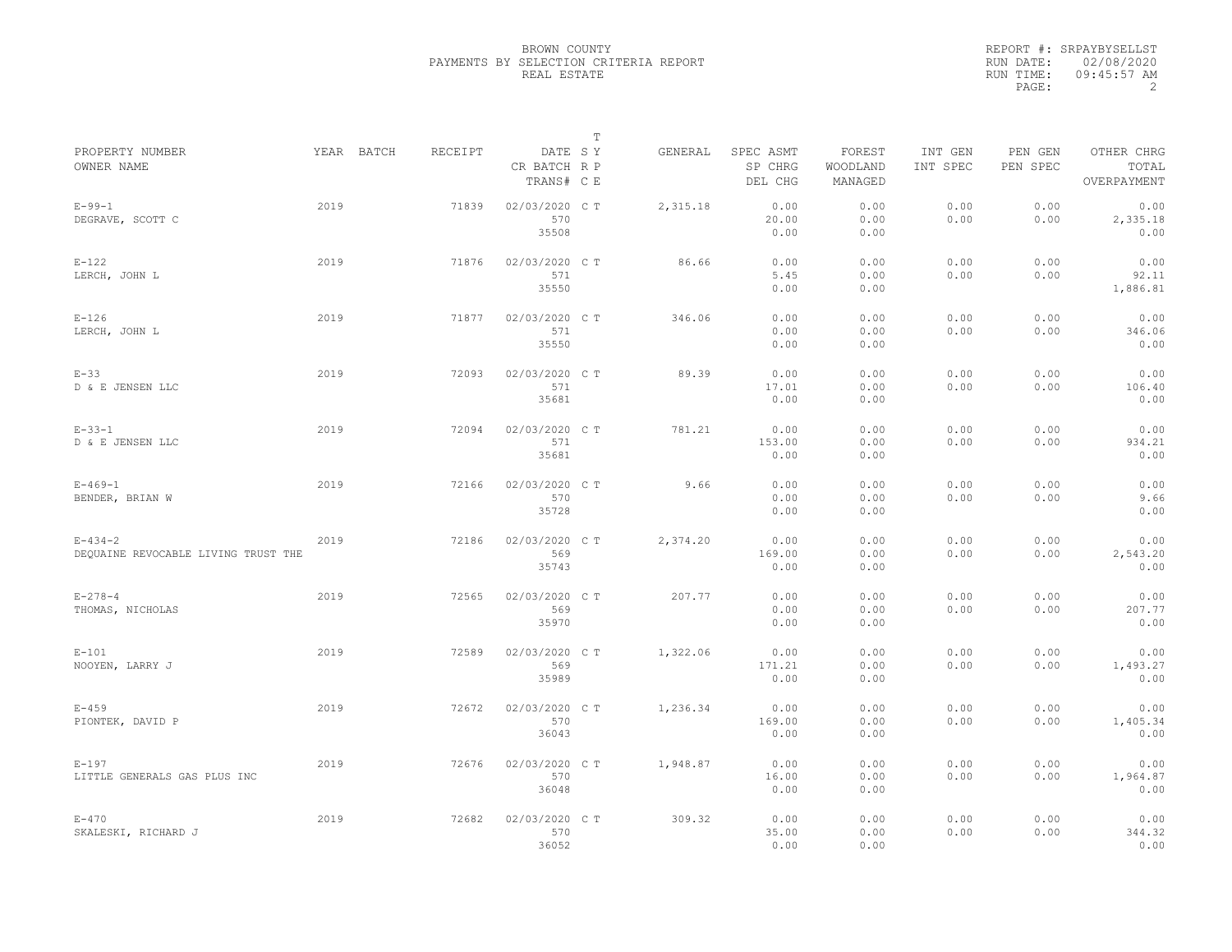|                                                         |      |            |         |                                       | $\mathbb T$ |          |                                 |                               |                     |                     |                                    |
|---------------------------------------------------------|------|------------|---------|---------------------------------------|-------------|----------|---------------------------------|-------------------------------|---------------------|---------------------|------------------------------------|
| PROPERTY NUMBER<br>OWNER NAME                           |      | YEAR BATCH | RECEIPT | DATE SY<br>CR BATCH R P<br>TRANS# C E |             | GENERAL  | SPEC ASMT<br>SP CHRG<br>DEL CHG | FOREST<br>WOODLAND<br>MANAGED | INT GEN<br>INT SPEC | PEN GEN<br>PEN SPEC | OTHER CHRG<br>TOTAL<br>OVERPAYMENT |
| $E - 474$<br>SKALESKI, RICHARD                          | 2019 |            | 72683   | 02/03/2020 C T<br>570<br>36052        |             | 657.34   | 0.00<br>186.00<br>0.00          | 0.00<br>0.00<br>0.00          | 0.00<br>0.00        | 0.00<br>0.00        | 0.00<br>843.34<br>0.00             |
| $E - 87 - 2$<br>HORKMAN, DAVID L                        | 2019 |            | 72699   | 02/03/2020 C T<br>570<br>36065        |             | 1,324.61 | 0.00<br>169.00<br>0.00          | 0.00<br>0.00<br>0.00          | 0.00<br>0.00        | 0.00<br>0.00        | 0.00<br>1,493.61<br>0.00           |
| $E-86$<br>HORKMAN, DAVID L                              | 2019 |            | 72700   | 02/03/2020 C T<br>570<br>36065        |             | 302.44   | 0.00<br>0.00<br>0.00            | 0.00<br>0.00<br>0.00          | 0.00<br>0.00        | 0.00<br>0.00        | 0.00<br>302.44<br>0.00             |
| $E - 87 - 1$<br>HORKMAN, DAVID L                        | 2019 |            | 72701   | 02/03/2020 C T<br>570<br>36065        |             | 69.67    | 0.00<br>0.00<br>0.00            | 0.00<br>0.00<br>0.00          | 0.00<br>0.00        | 0.00<br>0.00        | 0.00<br>69.67<br>0.00              |
| $E - 87 - 3$<br>HORKMAN, DAVID L                        | 2019 |            | 72702   | 02/03/2020 C T<br>570<br>36065        |             | 61.18    | 0.00<br>0.00<br>0.00            | 0.00<br>0.00<br>0.00          | 0.00<br>0.00        | 0.00<br>0.00        | 0.00<br>61.18<br>0.00              |
| $E - 289$<br>WAVRUNEK JOSEPH N & JEAN M REVOCABLE TRUST | 2019 |            | 72738   | 02/03/2020 CT<br>568<br>36095         |             | 573.54   | 0.00<br>9.00<br>0.00            | 0.00<br>0.00<br>0.00          | 0.00<br>0.00        | 0.00<br>0.00        | 0.00<br>582.54<br>0.00             |
| $E-272$<br>WAVRUNEK JOSEPH N & JEAN M REVOCABLE TRUST   | 2019 |            | 72748   | 02/03/2020 C T<br>568<br>36099        |             | 124.02   | 0.00<br>18.58<br>0.00           | 0.00<br>0.00<br>0.00          | 0.00<br>0.00        | 0.00<br>0.00        | 0.00<br>142.60<br>0.00             |
| $E-285$<br>WAVRUNEK JOSEPH N & JEAN M REVOCABLE TRUST   | 2019 |            | 72750   | 02/03/2020 C T<br>568<br>36101        |             | 111.13   | 0.00<br>9.00<br>0.00            | 0.00<br>0.00<br>0.00          | 0.00<br>0.00        | 0.00<br>0.00        | 0.00<br>120.13<br>0.00             |
| $E - 32 - 1$<br>HUVEN, SCOTT J                          | 2019 |            | 72879   | 02/03/2020 CT<br>570<br>36193         |             | 1,465.04 | 0.00<br>169.00<br>0.00          | 0.00<br>0.00<br>0.00          | 0.00<br>0.00        | 0.00<br>0.00        | 0.00<br>1,634.04<br>0.00           |
| $E - 71 - 1$<br>TAICHER, KEVIN R                        | 2019 |            | 72965   | 02/03/2020 CT<br>569<br>36255         |             | 1,168.29 | 0.00<br>169.00<br>0.00          | 0.00<br>0.00<br>0.00          | 0.00<br>0.00        | 0.00<br>0.00        | 0.00<br>1,337.29<br>0.00           |
| $E - 348 - 2$<br>PIONTEK, BRIAN J                       | 2019 |            | 73055   | 02/04/2020 C T<br>573<br>36334        |             | 1,729.17 | 0.00<br>169.00<br>0.00          | 0.00<br>0.00<br>0.00          | 0.00<br>0.00        | 0.00<br>0.00        | 0.00<br>1,898.17<br>0.00           |
| $E - 151 - 1$<br>JLM LAND PARTNERSHIP LLC               | 2019 |            | 73100   | 02/04/2020 CT<br>573<br>36370         |             | 197.10   | 0.00<br>16.45<br>0.00           | 0.00<br>0.00<br>0.00          | 0.00<br>0.00        | 0.00<br>0.00        | 0.00<br>213.55<br>0.00             |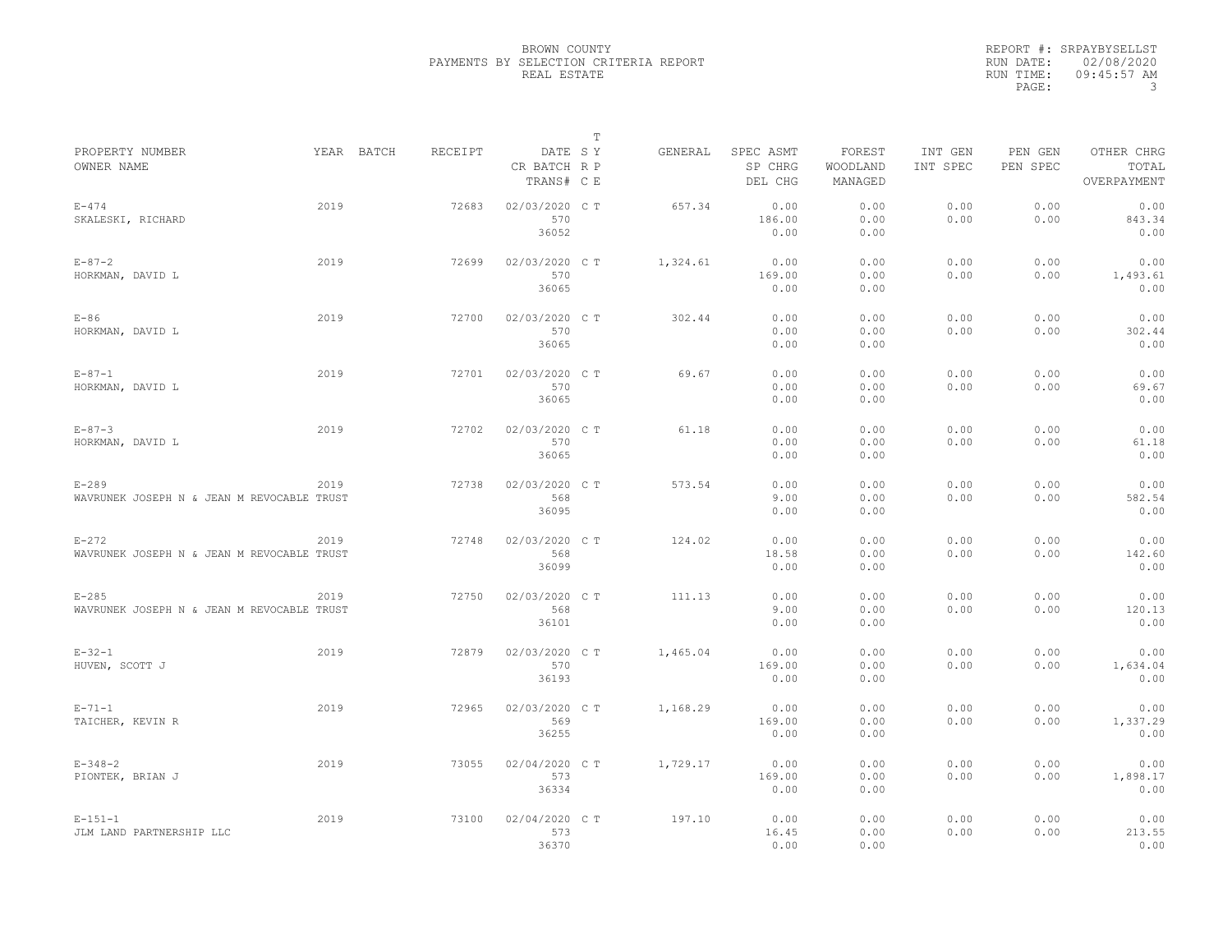|                                          |            |                |                                       | $\mathbb T$ |           |                                 |                               |                     |                     |                                    |
|------------------------------------------|------------|----------------|---------------------------------------|-------------|-----------|---------------------------------|-------------------------------|---------------------|---------------------|------------------------------------|
| PROPERTY NUMBER<br>OWNER NAME            | YEAR BATCH | <b>RECEIPT</b> | DATE SY<br>CR BATCH R P<br>TRANS# C E |             | GENERAL   | SPEC ASMT<br>SP CHRG<br>DEL CHG | FOREST<br>WOODLAND<br>MANAGED | INT GEN<br>INT SPEC | PEN GEN<br>PEN SPEC | OTHER CHRG<br>TOTAL<br>OVERPAYMENT |
| $E-152$<br>JLM LAND PARTNERSHIP LLC      | 2019       | 73101          | 02/04/2020 C T<br>573<br>36370        |             | 149.51    | 0.00<br>17.57<br>0.00           | 0.00<br>0.00<br>0.00          | 0.00<br>0.00        | 0.00<br>0.00        | 0.00<br>167.08<br>0.00             |
| $E - 469 - 3$<br>BENDER, BRIAN W         | 2019       | 73313          | 02/04/2020 C T<br>574<br>36518        |             | 9.66      | 0.00<br>0.00<br>0.00            | 0.00<br>0.00<br>0.00          | 0.00<br>0.00        | 0.00<br>0.00        | 0.00<br>9.66<br>0.00               |
| $E - 469 - 2$<br>BENDER, BRIAN W         | 2019       | 73316          | 02/04/2020 C T<br>574<br>36521        |             | 3, 277.72 | 0.00<br>182.00<br>0.00          | 0.00<br>0.00<br>0.00          | 0.00<br>0.00        | 0.00<br>0.00        | 0.00<br>3,459.72<br>0.00           |
| $E - 202 - 1$<br>BLOHOWIAK, ETAL, GARY J | 2019       | 73395          | 02/05/2020 C T<br>579<br>36565        |             | 1,277.48  | 0.00<br>169.00<br>0.00          | 0.00<br>0.00<br>0.00          | 0.00<br>0.00        | 0.00<br>0.00        | 0.00<br>1,446.48<br>0.00           |
| $E - 284 - 1$<br>HOLDA, DOUGLAS J        | 2019       | 73418          | 02/05/2020 C T<br>579<br>36585        |             | 3,438.86  | 0.00<br>169.00<br>0.00          | 0.00<br>0.00<br>0.00          | 0.00<br>0.00        | 0.00<br>0.00        | 0.00<br>3,607.86<br>0.00           |
| $E - 198 - 4$<br>JURCZYKOWSKI, TOM       | 2019       | 73427          | 02/05/2020 C T<br>578<br>36594        |             | 569.42    | 0.00<br>169.00<br>0.00          | 0.00<br>0.00<br>0.00          | 0.00<br>0.00        | 0.00<br>0.00        | 0.00<br>738.42<br>0.00             |
| $E - 450 - 2$<br>CZARNESKI, RICHARD J    | 2019       | 73441          | 02/05/2020 C T<br>578<br>36608        |             | 1,762.19  | 0.00<br>169.00<br>0.00          | 0.00<br>0.00<br>0.00          | 0.00<br>0.00        | 0.00<br>0.00        | 0.00<br>1,931.19<br>0.00           |
| $E - 169 - 1$<br>HERMANS, DONNA M        | 2019       | 73444          | 02/05/2020 CT<br>578<br>36611         |             | 1,832.93  | 0.00<br>169.00<br>0.00          | 0.00<br>0.00<br>0.00          | 0.00<br>0.00        | 0.00<br>0.00        | 0.00<br>2,001.93<br>0.00           |
| $E-515$<br>PAIDER, STEVEN J              | 2019       | 73487          | 02/06/2020 CT<br>581<br>36652         |             | 1,806.48  | 0.00<br>169.00<br>0.00          | 0.00<br>0.00<br>0.00          | 0.00<br>0.00        | 0.00<br>0.00        | 0.00<br>1,975.48<br>0.00           |
|                                          |            |                | TOWN OF EATON TOTAL                   |             | 32,934.50 | 0.00<br>2,884.27<br>0.00        | 0.00<br>0.00<br>0.00          | 0.00<br>0.00        | 0.00<br>0.00        | 0.00<br>35,818.77<br>1,886.81      |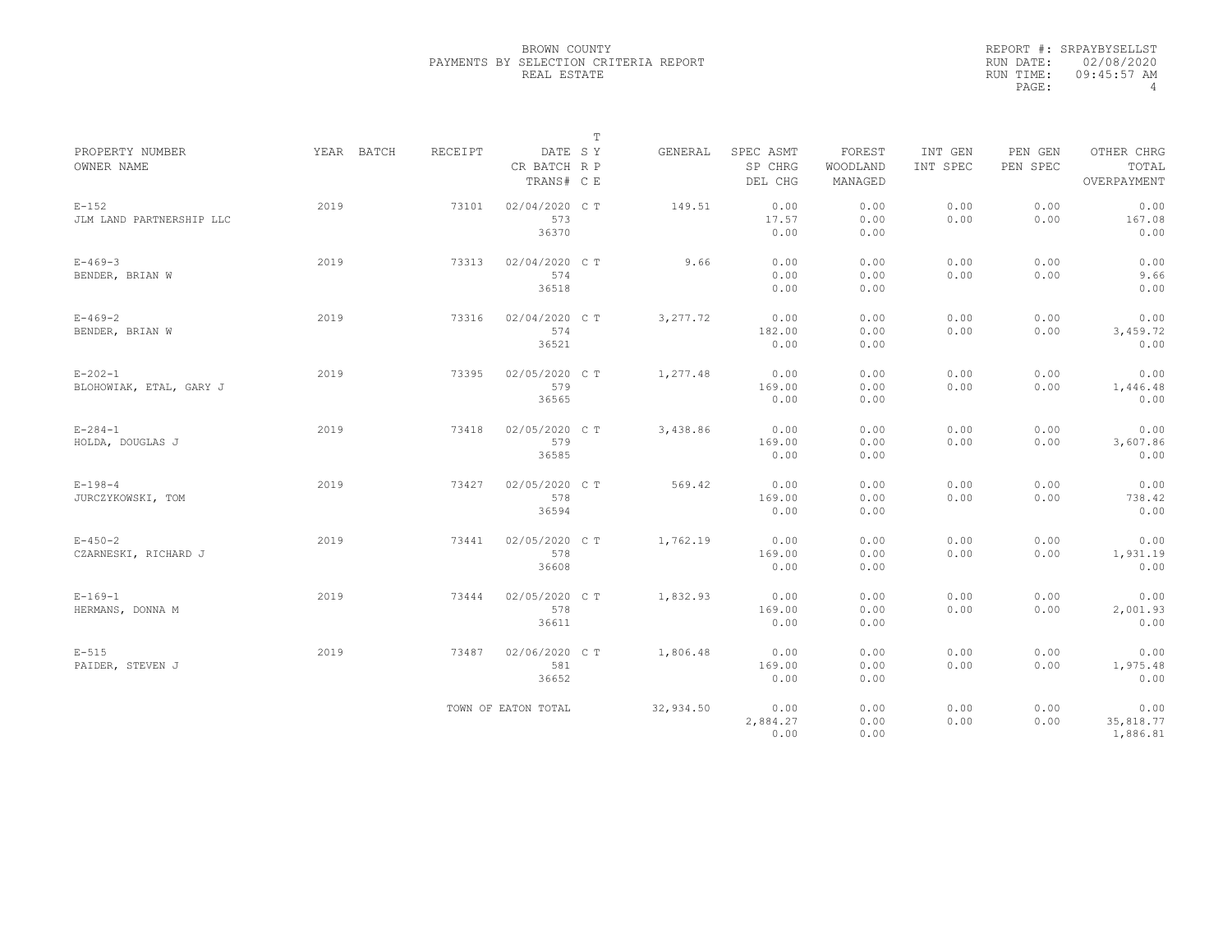|                                        |            |         |                                       | $\mathbb T$ |           |                                 |                               |                     |                     |                                    |
|----------------------------------------|------------|---------|---------------------------------------|-------------|-----------|---------------------------------|-------------------------------|---------------------|---------------------|------------------------------------|
| PROPERTY NUMBER<br>OWNER NAME          | YEAR BATCH | RECEIPT | DATE SY<br>CR BATCH R P<br>TRANS# C E |             | GENERAL   | SPEC ASMT<br>SP CHRG<br>DEL CHG | FOREST<br>WOODLAND<br>MANAGED | INT GEN<br>INT SPEC | PEN GEN<br>PEN SPEC | OTHER CHRG<br>TOTAL<br>OVERPAYMENT |
| $GL-472$<br>OSSMANN, SCOTT R           | 2019       | 72120   | 02/03/2020 CT<br>568<br>35704         |             | 948.36    | 0.00<br>16.00<br>0.00           | 0.00<br>0.00<br>0.00          | 0.00<br>0.00        | 0.00<br>0.00        | 0.00<br>964.36<br>0.00             |
| $GL-456-1$<br>VANDENBUSCH, STEVEN M    | 2019       | 72266   | 02/03/2020 C T<br>569<br>35786        |             | 2,095.77  | 0.00<br>16.00<br>0.00           | 0.00<br>0.00<br>0.00          | 0.00<br>0.00        | 0.00<br>0.00        | 0.00<br>2, 111.77<br>0.00          |
| $GL-611$<br>KRAHN, BRIAN D             | 2019       | 72668   | 02/03/2020 CT<br>570<br>36041         |             | 166.63    | 0.00<br>0.00<br>0.00            | 0.00<br>0.00<br>0.00          | 0.00<br>0.00        | 0.00<br>0.00        | 0.00<br>166.63<br>0.00             |
| $GL-612$<br>KRAHN, BRIAN D             | 2019       | 72669   | 02/03/2020 CT<br>570<br>36041         |             | 1,990.70  | 0.00<br>16.00<br>0.00           | 0.00<br>0.00<br>0.00          | 0.00<br>0.00        | 0.00<br>0.00        | 0.00<br>2,006.70<br>0.00           |
| $GL-624$<br>KRAHN, BRIAN D             | 2019       | 72670   | 02/03/2020 C T<br>570<br>36041        |             | 1,014.83  | 0.00<br>16.00<br>0.00           | 0.00<br>0.00<br>0.00          | 0.00<br>0.00        | 0.00<br>0.00        | 0.00<br>1,030.83<br>0.00           |
| $GL-422$<br>JOHNSON, BRIAN A           | 2019       | 72713   | 02/03/2020 CT<br>568<br>36076         |             | 743.99    | 0.00<br>16.00<br>0.00           | 0.00<br>0.00<br>0.00          | 0.00<br>0.00        | 0.00<br>0.00        | 0.00<br>759.99<br>0.00             |
| $GL-541-1$<br>LOPPNOW, RICK E          | 2019       | 72773   | 02/03/2020 C T<br>568<br>36115        |             | 725.34    | 0.00<br>20.00<br>0.00           | 0.00<br>0.00<br>0.00          | 0.00<br>0.00        | 0.00<br>0.00        | 0.00<br>745.34<br>0.00             |
| $GL-446$<br>PELISHEK JR, JOSEPH F      | 2019       | 72775   | 02/03/2020 CT<br>568<br>36117         |             | 208.08    | 0.00<br>0.00<br>0.00            | 0.00<br>0.00<br>0.00          | 0.00<br>0.00        | 0.00<br>0.00        | 0.00<br>208.08<br>0.00             |
| $GL-562$<br>KVITEK, PATRICK A          | 2019       | 72776   | 02/03/2020 CT<br>568<br>36118         |             | 1,486.84  | 0.00<br>0.00<br>0.00            | 0.00<br>0.00<br>0.00          | 0.00<br>0.00        | 0.00<br>0.00        | 0.00<br>1,486.84<br>0.00           |
| $GL-596$<br>KOLARIK, MARK A            | 2019       | 72951   | 02/03/2020 CT<br>568<br>36244         |             | 2,363.41  | 0.00<br>34.88<br>0.00           | 0.00<br>0.00<br>0.00          | 0.00<br>0.00        | 0.00<br>0.00        | 0.00<br>2,398.29<br>0.00           |
| $GL-326-2$<br>CONNELL, MATTHEW C       | 2019       | 73051   | 02/04/2020 C T<br>574<br>36330        |             | 1,507.41  | 0.00<br>16.00<br>0.00           | 0.00<br>0.00<br>0.00          | 0.00<br>0.00        | 0.00<br>0.00        | 0.00<br>1,523.41<br>0.00           |
| $GL-107-2$<br>NEXSTAR BROADCASTING INC | 2019       | 73173   | 02/04/2020 CT<br>574<br>36427         |             | 11,326.76 | 0.00<br>0.00<br>0.00            | 0.00<br>0.00<br>0.00          | 0.00<br>0.00        | 0.00<br>0.00        | 0.00<br>11,326.76<br>0.00          |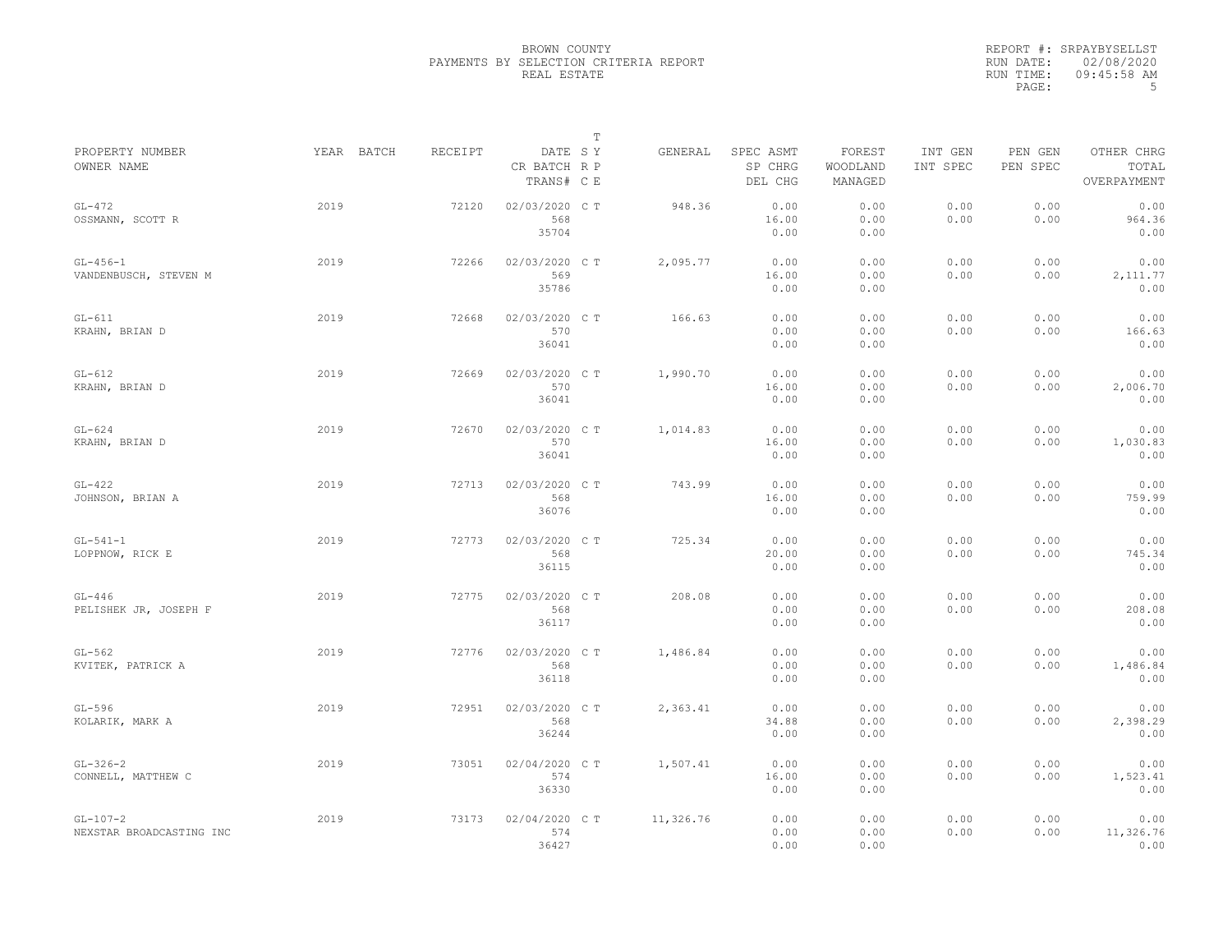|                               |            |         |                                       | $\mathbb T$ |           |                                 |                               |                     |                     |                                    |
|-------------------------------|------------|---------|---------------------------------------|-------------|-----------|---------------------------------|-------------------------------|---------------------|---------------------|------------------------------------|
| PROPERTY NUMBER<br>OWNER NAME | YEAR BATCH | RECEIPT | DATE SY<br>CR BATCH R P<br>TRANS# C E |             | GENERAL   | SPEC ASMT<br>SP CHRG<br>DEL CHG | FOREST<br>WOODLAND<br>MANAGED | INT GEN<br>INT SPEC | PEN GEN<br>PEN SPEC | OTHER CHRG<br>TOTAL<br>OVERPAYMENT |
| $GL-89$<br>EDINGER, RANDALL L | 2019       | 73188   | 02/04/2020 C T<br>574<br>36440        |             | 54.37     | 0.00<br>19.87<br>0.00           | 0.00<br>0.00<br>0.00          | 0.00<br>0.00        | 0.00<br>0.00        | 0.00<br>74.24<br>0.00              |
| $GL-92$<br>EDINGER, RANDALL L | 2019       | 73189   | 02/04/2020 C T<br>574<br>36440        |             | 95.35     | 0.00<br>17.53<br>0.00           | 0.00<br>0.00<br>0.00          | 0.00<br>0.00        | 0.00<br>0.00        | 0.00<br>112.88<br>0.00             |
| $GL-95$<br>EDINGER, RANDALL L | 2019       | 73190   | 02/04/2020 C T<br>574<br>36440        |             | 55.20     | 0.00<br>10.05<br>0.00           | 0.00<br>0.00<br>0.00          | 0.00<br>0.00        | 0.00<br>0.00        | 0.00<br>65.25<br>0.00              |
| $GL-97$<br>EDINGER, RANDALL L | 2019       | 73191   | 02/04/2020 C T<br>574<br>36440        |             | 31.79     | 0.00<br>5.92<br>0.00            | 0.00<br>0.00<br>0.00          | 0.00<br>0.00        | 0.00<br>0.00        | 0.00<br>37.71<br>0.00              |
| $GL-138-1$<br>HUTJENS, ERIC L | 2019       | 73480   | 02/06/2020 C T<br>581<br>36645        |             | 2,513.66  | 0.00<br>16.00<br>0.00           | 0.00<br>0.00<br>0.00          | 0.00<br>0.00        | 0.00<br>0.00        | 0.00<br>2,529.66<br>0.00           |
| $GL-322$<br>TREML, DANIEL S   | 2019       | 73555   | 02/07/2020 CT<br>583<br>36701         |             | 747.58    | 0.00<br>0.00<br>0.00            | 0.00<br>0.00<br>0.00          | 0.00<br>0.00        | 0.00<br>0.00        | 0.00<br>747.58<br>0.00             |
|                               |            |         | TOWN OF GLENMORE TOTAL                |             | 28,076.07 | 0.00<br>220.25<br>0.00          | 0.00<br>0.00<br>0.00          | 0.00<br>0.00        | 0.00<br>0.00        | 0.00<br>28,296.32<br>0.00          |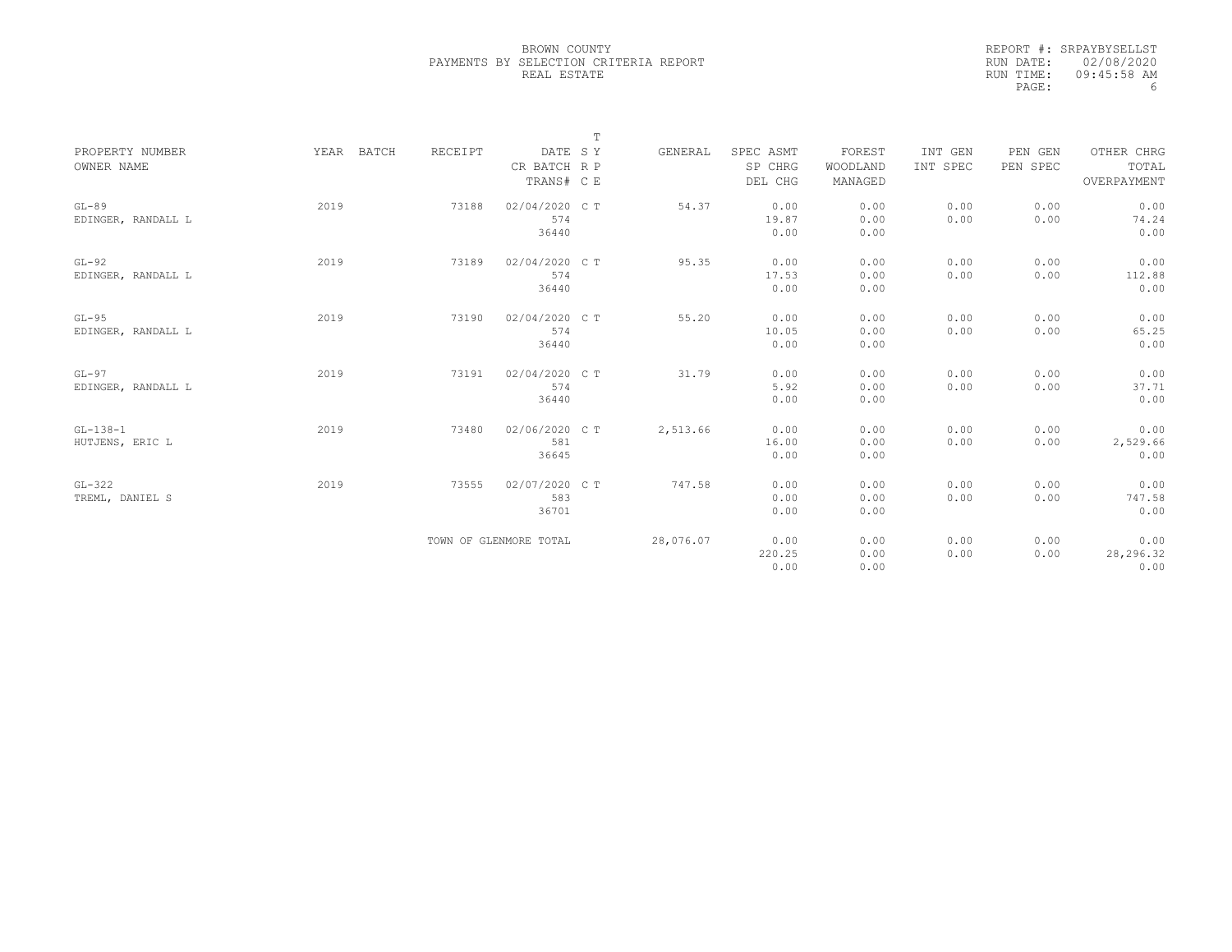|                                                     |      |             |                |                                       | $\mathbb T$ |           |                                 |                               |                     |                     |                                    |
|-----------------------------------------------------|------|-------------|----------------|---------------------------------------|-------------|-----------|---------------------------------|-------------------------------|---------------------|---------------------|------------------------------------|
| PROPERTY NUMBER<br>OWNER NAME                       |      | YEAR BATCH  | <b>RECEIPT</b> | DATE SY<br>CR BATCH R P<br>TRANS# C E |             | GENERAL   | SPEC ASMT<br>SP CHRG<br>DEL CHG | FOREST<br>WOODLAND<br>MANAGED | INT GEN<br>INT SPEC | PEN GEN<br>PEN SPEC | OTHER CHRG<br>TOTAL<br>OVERPAYMENT |
| $GB-533$<br>DEPEAU, DAVID J                         |      | 2019 200201 | 4056           | 02/01/2020 C T                        |             | 844.33    | 0.00<br>156.00<br>0.00          | 0.00<br>0.00<br>0.00          | 0.00<br>0.00        | 0.00<br>0.00        | 0.00<br>1,000.33<br>0.00           |
| $GB-795$<br>SCHULTZ, FRED B                         | 2019 |             | 71955          | 02/03/2020 C T<br>570<br>35575        |             | 18,177.21 | 0.00<br>140.00<br>0.00          | 0.00<br>0.00<br>0.00          | 0.00<br>0.00        | 0.00<br>0.00        | 0.00<br>18, 317. 21<br>0.00        |
| $GB - 317 - 2$<br>SCHULTZ, FREDERICK B              | 2019 |             | 71961          | 02/03/2020 CT<br>570<br>35577         |             | 251.46    | 0.00<br>0.00<br>0.00            | 0.00<br>0.00<br>0.00          | 0.00<br>0.00        | 0.00<br>0.00        | 0.00<br>251.46<br>0.00             |
| $GB-285$<br>SERVI, CHARLES L                        | 2019 |             | 71967          | 02/03/2020 CT<br>570<br>35583         |             | 19.58     | 0.00<br>0.00<br>0.00            | 0.00<br>0.00<br>0.00          | 0.00<br>0.00        | 0.00<br>0.00        | 0.00<br>19.58<br>0.00              |
| $GB - 323 - 7$<br>ENGLEBERT DAVID D REVOCABLE TRUST | 2019 |             | 72020          | 02/03/2020 C T<br>570<br>35628        |             | 1,171.84  | 0.00<br>0.00<br>0.00            | 0.00<br>0.00<br>0.00          | 0.00<br>0.00        | 0.00<br>0.00        | 0.00<br>1,171.84<br>0.00           |
| $GB - 323 - 9$<br>GRATHEN, PAUL G                   | 2019 |             | 72107          | 02/03/2020 CT<br>571<br>35693         |             | 1,795.53  | 0.00<br>140.00<br>0.00          | 0.00<br>0.00<br>0.00          | 0.00<br>0.00        | 0.00<br>0.00        | 0.00<br>1,935.53<br>0.00           |
| $GB - 583 - G - 6$<br>KINNARD, ERIC J               | 2019 |             | 72168          | 02/03/2020 C T<br>570<br>35730        |             | 2,601.49  | 0.00<br>140.00<br>0.00          | 0.00<br>0.00<br>0.00          | 0.00<br>0.00        | 0.00<br>0.00        | 0.00<br>2,741.49<br>0.00           |
| $GB-1$<br>DUFEK JR, FRANCIS G                       | 2019 |             | 72247          | 02/03/2020 CT<br>568<br>35776         |             | 1,261.59  | 0.00<br>156.00<br>0.00          | 0.00<br>0.00<br>0.00          | 0.00<br>0.00        | 0.00<br>0.00        | 0.00<br>1,417.59<br>0.00           |
| $GB - 543 - 2$<br>DEGROOT, ETAL, BRIAN L            | 2019 |             | 72257          | 02/03/2020 CT<br>569<br>35780         |             | 1,306.12  | 0.00<br>0.00<br>0.00            | 0.00<br>0.00<br>0.00          | 0.00<br>0.00        | 0.00<br>0.00        | 0.00<br>1,306.12<br>0.00           |
| $GB-321$<br>BOUCHONVILLE, DANIEL L                  | 2019 |             | 72489          | 02/03/2020 CT<br>568<br>35908         |             | 10.54     | 0.00<br>2.29<br>0.00            | 0.00<br>0.00<br>0.00          | 0.00<br>0.00        | 0.00<br>0.00        | 0.00<br>12.83<br>0.00              |
| $GB - 321 - 1$<br>BOUCHONVILLE, DANIEL L            | 2019 |             | 72490          | 02/03/2020 C T<br>568<br>35908        |             | 1,138.06  | 0.00<br>156.00<br>0.00          | 0.00<br>0.00<br>0.00          | 0.00<br>0.00        | 0.00<br>0.00        | 0.00<br>1,294.06<br>0.00           |
| $GB-359$<br>VANLAANEN, DAVID J                      | 2019 |             | 72511          | 02/03/2020 C T<br>570<br>35923        |             | 1,029.60  | 0.00<br>140.00<br>0.00          | 0.00<br>0.00<br>0.00          | 0.00<br>0.00        | 0.00<br>0.00        | 0.00<br>1,169.60<br>0.00           |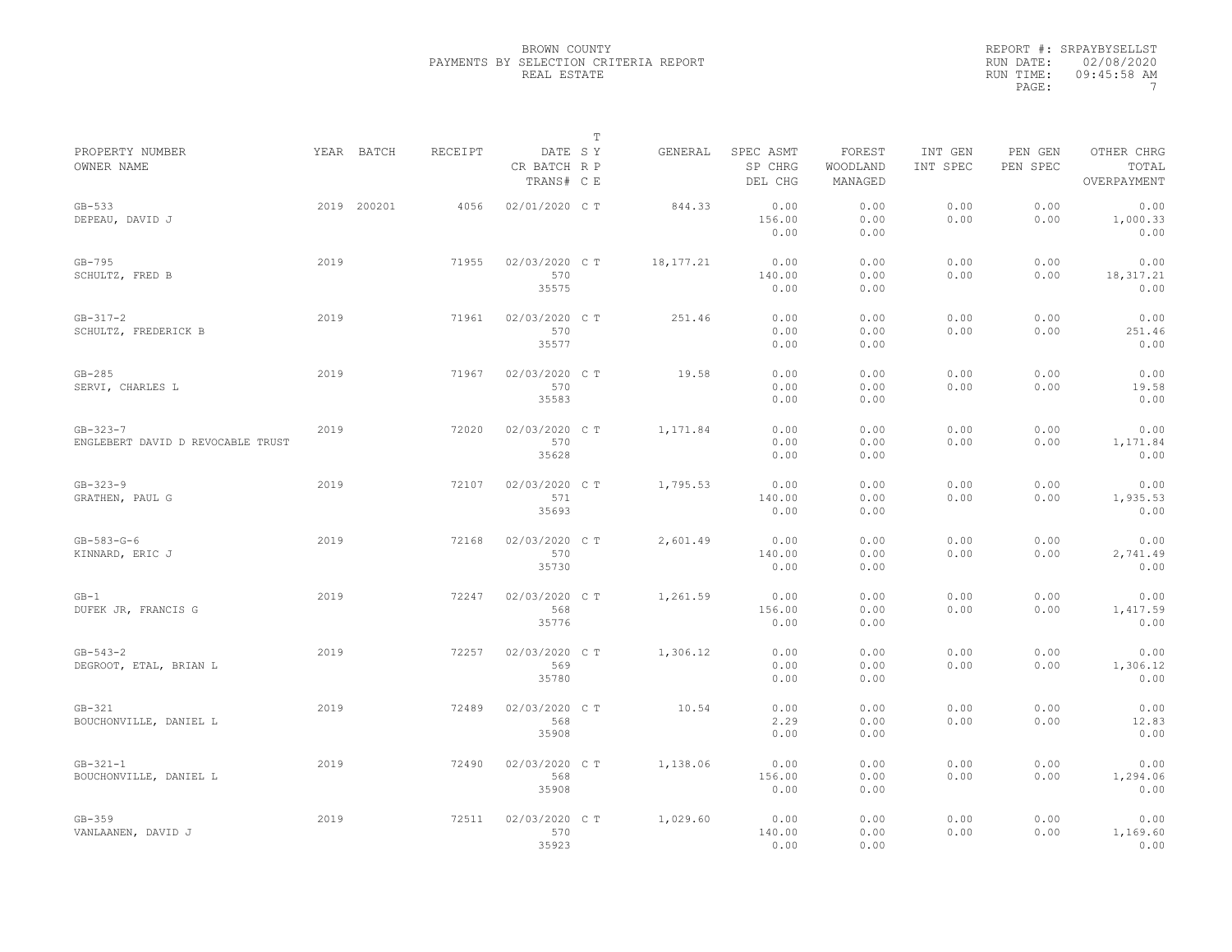|                                           |            |                |                                       | $\mathbb T$ |           |                                 |                               |                     |                     |                                    |
|-------------------------------------------|------------|----------------|---------------------------------------|-------------|-----------|---------------------------------|-------------------------------|---------------------|---------------------|------------------------------------|
| PROPERTY NUMBER<br>OWNER NAME             | YEAR BATCH | <b>RECEIPT</b> | DATE SY<br>CR BATCH R P<br>TRANS# C E |             | GENERAL   | SPEC ASMT<br>SP CHRG<br>DEL CHG | FOREST<br>WOODLAND<br>MANAGED | INT GEN<br>INT SPEC | PEN GEN<br>PEN SPEC | OTHER CHRG<br>TOTAL<br>OVERPAYMENT |
| $GB-1111$<br>SCHUMACHER, THOMAS J         | 2019       | 72573          | 02/03/2020 CT<br>570<br>35977         |             | 1,512.40  | 0.00<br>156.00<br>0.00          | 0.00<br>0.00<br>0.00          | 0.00<br>0.00        | 0.00<br>0.00        | 0.00<br>1,668.40<br>0.00           |
| $GB-498$<br>JOHANSEN, CRAIG S             | 2019       | 72585          | 02/03/2020 C T<br>568<br>35987        |             | 1,601.22  | 0.00<br>156.00<br>0.00          | 0.00<br>0.00<br>0.00          | 0.00<br>0.00        | 0.00<br>0.00        | 0.00<br>1,757.22<br>0.00           |
| $GB - 498 - 5$<br>JOHANSEN, DOREEN L      | 2019       | 72586          | 02/03/2020 CT<br>568<br>35987         |             | 230.48    | 0.00<br>0.00<br>0.00            | 0.00<br>0.00<br>0.00          | 0.00<br>0.00        | 0.00<br>0.00        | 0.00<br>230.48<br>0.00             |
| $GB - 498 - 8$<br>JOHANSEN, DOREEN L      | 2019       | 72587          | 02/03/2020 CT<br>568<br>35987         |             | 231.23    | 0.00<br>0.00<br>0.00            | 0.00<br>0.00<br>0.00          | 0.00<br>0.00        | 0.00<br>0.00        | 0.00<br>231.23<br>0.00             |
| $GB-597$<br>MORGAN, MICHAEL J             | 2019       | 72645          | 02/03/2020 C T<br>568<br>36022        |             | 2,850.80  | 0.00<br>140.00<br>0.00          | 0.00<br>0.00<br>0.00          | 0.00<br>0.00        | 0.00<br>0.00        | 0.00<br>2,990.80<br>0.00           |
| $GB-627$<br>NOELDNER, MAX                 | 2019       | 72801          | 02/03/2020 CT<br>567<br>36141         |             | 5,891.29  | 0.00<br>140.00<br>241.24        | 0.00<br>0.00<br>0.00          | 0.00<br>0.00        | 0.00<br>0.00        | 0.00<br>6,272.53<br>0.00           |
| $GB - 627 - 1$<br>NOELDNER, MAX           | 2019       | 72802          | 02/03/2020 C T<br>567<br>36141        |             | 97.92     | 0.00<br>0.00<br>0.00            | 0.00<br>0.00<br>0.00          | 0.00<br>0.00        | 0.00<br>0.00        | 0.00<br>97.92<br>0.00              |
| $GB-630$<br>NOELDNER, JEFFREY P           | 2019       | 72814          | 02/03/2020 CT<br>567<br>36153         |             | 2,818.36  | 0.00<br>140.00<br>0.00          | 0.00<br>0.00<br>0.00          | 0.00<br>0.00        | 0.00<br>0.00        | 0.00<br>2,958.36<br>0.00           |
| $GB - 630 - 1$<br>NOELDNER, JEFFREY P     | 2019       | 72816          | 02/03/2020 C T<br>567<br>36153        |             | 825.43    | 0.00<br>140.00<br>0.00          | 0.00<br>0.00<br>0.00          | 0.00<br>0.00        | 0.00<br>0.00        | 0.00<br>965.43<br>0.00             |
| $GB-561$<br>SHEFCHIK II, ANTHONY J        | 2019       | 72819          | 02/03/2020 C T<br>570<br>36156        |             | 1,028.10  | 0.00<br>156.00<br>0.00          | 0.00<br>0.00<br>0.00          | 0.00<br>0.00        | 0.00<br>0.00        | 0.00<br>1,184.10<br>0.00           |
| $GB - 81 - 3$<br>NEW FRANKEN PARTNERS LLC | 2019       | 72919          | 02/03/2020 C T<br>568<br>36213        |             | 14,531.11 | 0.00<br>16.00<br>0.00           | 0.00<br>0.00<br>0.00          | 0.00<br>0.00        | 0.00<br>0.00        | 0.00<br>14,547.11<br>0.00          |
| $GB - 683 - 207$<br>THIRY, LARRY L        | 2019       | 72935          | 02/03/2020 CT<br>569<br>36228         |             | 1,538.76  | 0.00<br>156.00<br>0.00          | 0.00<br>0.00<br>0.00          | 0.00<br>0.00        | 0.00<br>0.00        | 0.00<br>1,694.76<br>0.00           |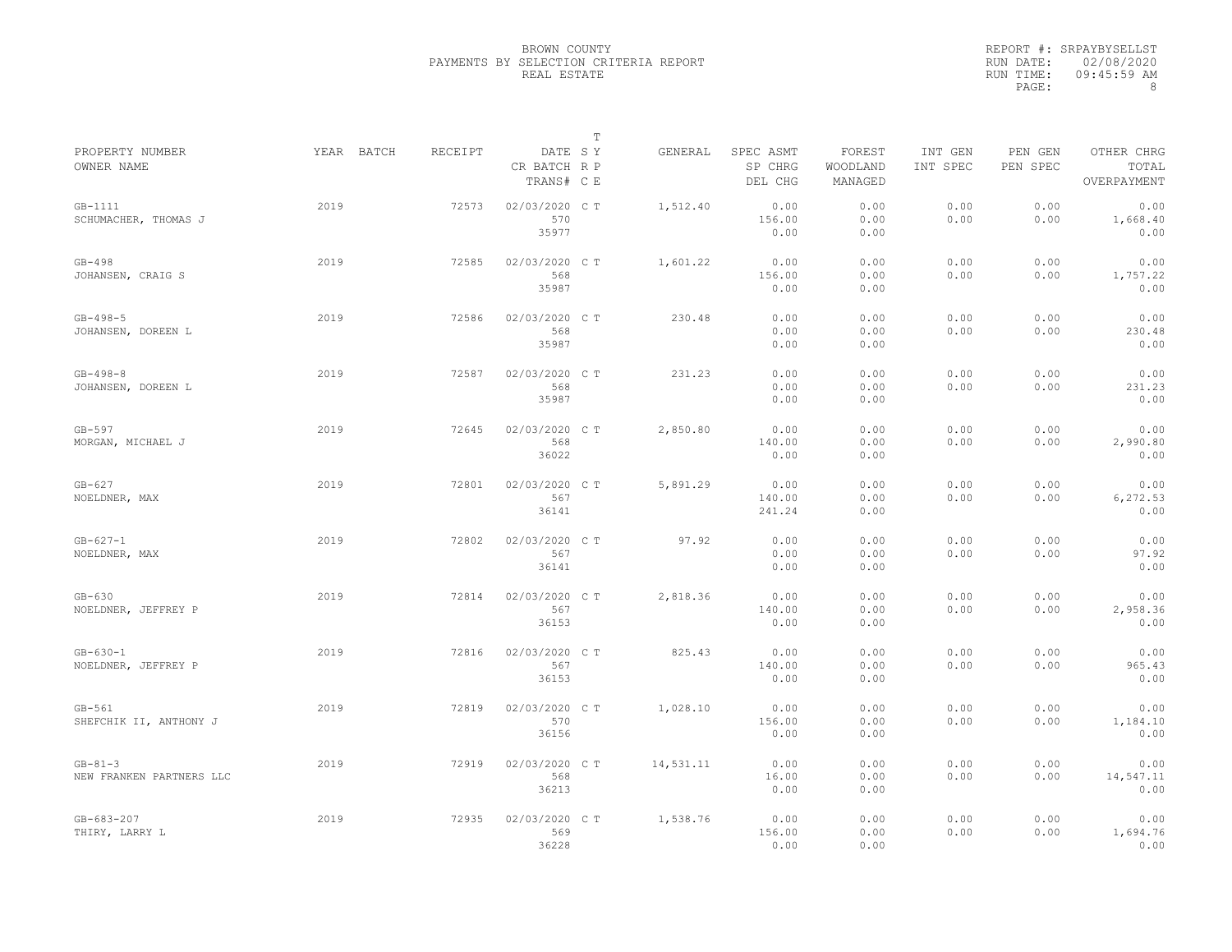|                                                             |            |         |                                       | $\mathbb T$ |          |                                 |                               |                     |                     |                                    |
|-------------------------------------------------------------|------------|---------|---------------------------------------|-------------|----------|---------------------------------|-------------------------------|---------------------|---------------------|------------------------------------|
| PROPERTY NUMBER<br>OWNER NAME                               | YEAR BATCH | RECEIPT | DATE SY<br>CR BATCH R P<br>TRANS# C E |             | GENERAL  | SPEC ASMT<br>SP CHRG<br>DEL CHG | FOREST<br>WOODLAND<br>MANAGED | INT GEN<br>INT SPEC | PEN GEN<br>PEN SPEC | OTHER CHRG<br>TOTAL<br>OVERPAYMENT |
| $GB-11$<br>LABREC, EDWARD L                                 | 2019       | 72943   | 02/03/2020 CT<br>569<br>36236         |             | 490.33   | 0.00<br>158.31<br>0.00          | 0.00<br>0.00<br>0.00          | 0.00<br>0.00        | 0.00<br>0.00        | 0.00<br>648.64<br>0.00             |
| $GB - 1048$<br>REINECK, TIMOTHY W                           | 2019       | 72956   | 02/03/2020 C T<br>568<br>36249        |             | 2,640.66 | 0.00<br>140.00<br>0.00          | 0.00<br>0.00<br>0.00          | 0.00<br>0.00        | 0.00<br>0.00        | 0.00<br>2,780.66<br>0.00           |
| $GB-692$<br>BOURGUIGNON PETER J LIVING TRUST                | 2019       | 72961   | 02/03/2020 C T<br>569<br>36253        |             | 2,236.90 | 0.00<br>140.00<br>0.00          | 0.00<br>0.00<br>0.00          | 0.00<br>0.00        | 0.00<br>0.00        | 0.00<br>2,376.90<br>0.00           |
| $GB-371$<br>KOSS JOSEPH D JR & CONSTANCE A REVOC TRUST ETAL | 2019       | 73061   | 02/04/2020 C T<br>573<br>36340        |             | 118.62   | 0.00<br>0.00<br>0.00            | 0.00<br>0.00<br>0.00          | 0.00<br>0.00        | 0.00<br>0.00        | 0.00<br>118.62<br>0.00             |
| $GB-371$<br>KOSS JOSEPH D JR & CONSTANCE A REVOC TRUST ETAL | 2019       | 73062   | 02/04/2020 C T<br>573<br>36341        |             | 118.62   | 0.00<br>0.00<br>0.00            | 0.00<br>0.00<br>0.00          | 0.00<br>0.00        | 0.00<br>0.00        | 0.00<br>118.62<br>0.00             |
| $GB-371$<br>KOSS JOSEPH D JR & CONSTANCE A REVOC TRUST ETAL | 2019       | 73065   | 02/04/2020 C T<br>573<br>36344        |             | 118.63   | 0.00<br>0.00<br>0.00            | 0.00<br>0.00<br>0.00          | 0.00<br>0.00        | 0.00<br>0.00        | 0.00<br>118.63<br>0.00             |
| $GB-371$<br>KOSS JOSEPH D JR & CONSTANCE A REVOC TRUST ETAL | 2019       | 73066   | 02/04/2020 CT<br>573<br>36345         |             | 118.62   | 0.00<br>0.00<br>0.00            | 0.00<br>0.00<br>0.00          | 0.00<br>0.00        | 0.00<br>0.00        | 0.00<br>118.62<br>0.00             |
| $GB - 363 - 5 - 1$<br>COLLINS, DENISE A                     | 2019       | 73205   | 02/04/2020 C T<br>573<br>36448        |             | 156.61   | 0.00<br>0.00<br>0.00            | 0.00<br>0.00<br>0.00          | 0.00<br>0.00        | 0.00<br>0.00        | 0.00<br>156.61<br>0.00             |
| $GB-481$<br>BRYAN, DENNIS L                                 | 2019       | 73256   | 02/04/2020 C T<br>573<br>36483        |             | 222.20   | 0.00<br>140.00<br>0.00          | 0.00<br>0.00<br>0.00          | 0.00<br>0.00        | 0.00<br>0.00        | 0.00<br>362.20<br>0.00             |
| $GB - 480 - 2$<br>BRYAN, DENNIS L                           | 2019       | 73257   | 02/04/2020 C T<br>573<br>36483        |             | 1,665.29 | 0.00<br>16.00<br>0.00           | 0.00<br>0.00<br>0.00          | 0.00<br>0.00        | 0.00<br>0.00        | 0.00<br>1,681.29<br>0.00           |
| $GB - 545 - 1$<br>BRYAN, DENNIS L                           | 2019       | 73258   | 02/04/2020 C T<br>573<br>36483        |             | 97.16    | 0.00<br>0.00<br>0.00            | 0.00<br>0.00<br>0.00          | 0.00<br>0.00        | 0.00<br>0.00        | 0.00<br>97.16<br>0.00              |
| $GB - 544 - 1$<br>BRYAN, DENNIS L                           | 2019       | 73259   | 02/04/2020 CT<br>573<br>36483         |             | 109.97   | 0.00<br>0.00<br>0.00            | 0.00<br>0.00<br>0.00          | 0.00<br>0.00        | 0.00<br>0.00        | 0.00<br>109.97<br>0.00             |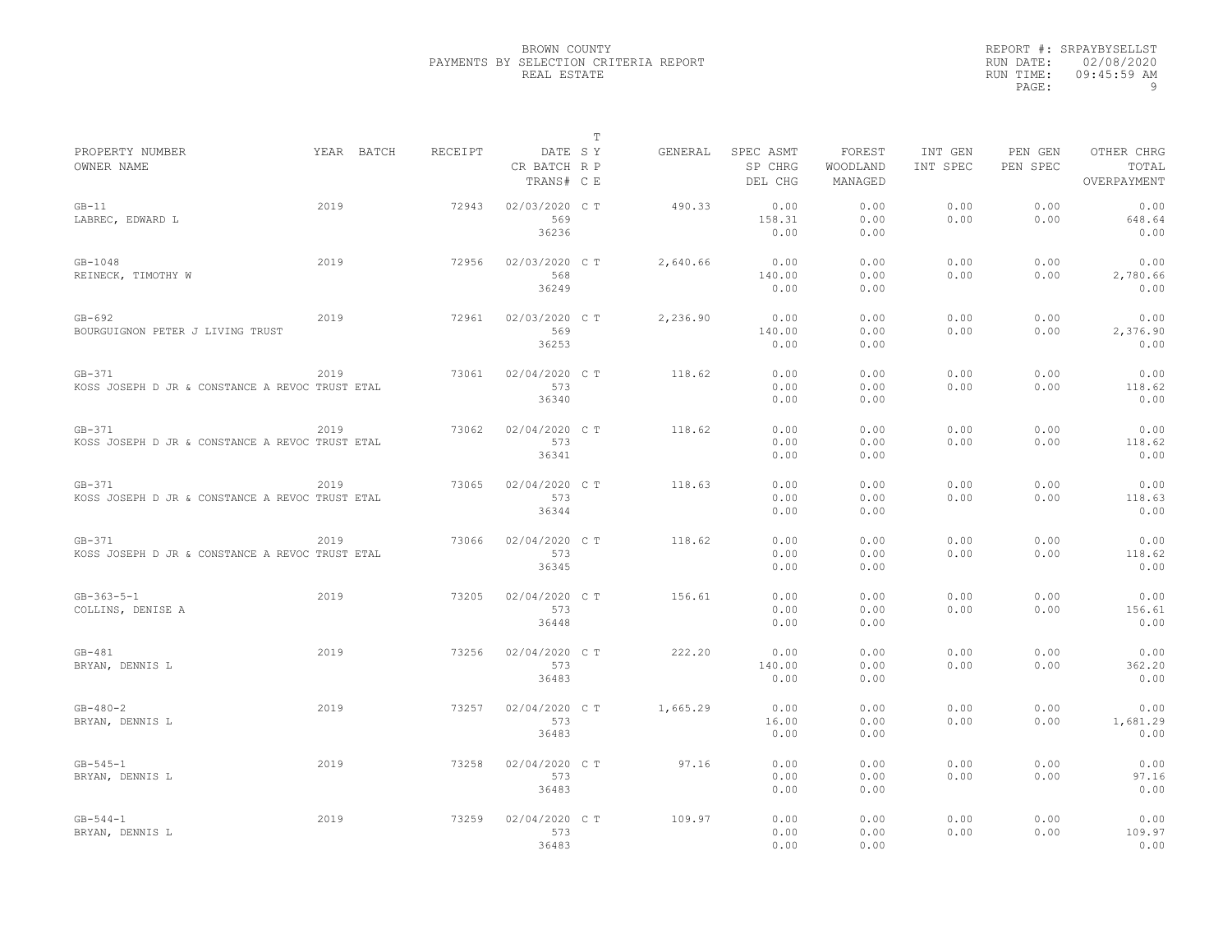|                                              |      |            |         |                                       | $\mathbb T$ |           |                                 |                               |                     |                     |                                    |
|----------------------------------------------|------|------------|---------|---------------------------------------|-------------|-----------|---------------------------------|-------------------------------|---------------------|---------------------|------------------------------------|
| PROPERTY NUMBER<br>OWNER NAME                |      | YEAR BATCH | RECEIPT | DATE SY<br>CR BATCH R P<br>TRANS# C E |             | GENERAL   | SPEC ASMT<br>SP CHRG<br>DEL CHG | FOREST<br>WOODLAND<br>MANAGED | INT GEN<br>INT SPEC | PEN GEN<br>PEN SPEC | OTHER CHRG<br>TOTAL<br>OVERPAYMENT |
| $GB-175-1$<br>VANDERMAUSE, TIMOTHY J         | 2019 |            | 73420   | 02/05/2020 C T<br>579<br>36587        |             | 1,029.55  | 0.00<br>156.00<br>0.00          | 0.00<br>0.00<br>0.00          | 0.00<br>0.00        | 0.00<br>0.00        | 0.00<br>1,185.55<br>0.00           |
| $GB - 498 - 4$<br>BECKER, ROBERT J           | 2019 |            | 73455   | 02/05/2020 C T<br>579<br>36623        |             | 476.01    | 0.00<br>0.00<br>0.00            | 0.00<br>0.00<br>0.00          | 0.00<br>0.00        | 0.00<br>0.00        | 0.00<br>476.01<br>0.00             |
| $GB-314-2$<br>DEBAKER PARTNERSHIP            | 2019 |            | 73494   | 02/06/2020 C T<br>581<br>36659        |             | 891.71    | 0.00<br>140.00<br>0.00          | 0.00<br>0.00<br>0.00          | 0.00<br>0.00        | 0.00<br>0.00        | 0.00<br>1,031.71<br>0.00           |
| $GB - 314 - 3$<br>DEBAKER FAMILY PARTNERSHIP | 2019 |            | 73495   | 02/06/2020 CT<br>581<br>36659         |             | 1,589.17  | 0.00<br>140.00<br>0.00          | 0.00<br>0.00<br>0.00          | 0.00<br>0.00        | 0.00<br>0.00        | 0.00<br>1,729.17<br>0.00           |
| $GB - 314 - 5$<br>DEBAKER FAMILY PARTNERSHIP | 2019 |            | 73496   | 02/06/2020 C T<br>581<br>36659        |             | 1,495.02  | 0.00<br>140.00<br>0.00          | 0.00<br>0.00<br>0.00          | 0.00<br>0.00        | 0.00<br>0.00        | 0.00<br>1,635.02<br>0.00           |
| $GB-469$<br>DESJARDINS, GLENN                | 2019 |            | 73501   | 02/06/2020 C T<br>580<br>36660        |             | 349.48    | 0.00<br>0.00<br>0.00            | 0.00<br>0.00<br>0.00          | 0.00<br>0.00        | 0.00<br>0.00        | 0.00<br>349.48<br>0.00             |
| $GB-24$<br>CORNETTE, RYAN                    | 2019 |            | 73552   | 02/07/2020 CT<br>583<br>36698         |             | 13.56     | 0.00<br>2.38<br>0.00            | 0.00<br>0.00<br>0.00          | 0.00<br>0.00        | 0.00<br>0.00        | 0.00<br>15.94<br>0.00              |
| $GB-20$<br>CORNETTE, RYAN                    | 2019 |            | 73553   | 02/07/2020 C T<br>583<br>36699        |             | 54.24     | 0.00<br>9.55<br>0.00            | 0.00<br>0.00<br>0.00          | 0.00<br>0.00        | 0.00<br>0.00        | 0.00<br>63.79<br>0.00              |
| $GB - 860 - 16$<br>BRUNETTE, LARRY N         | 2019 |            | 73569   | 02/07/2020 CT<br>583<br>36712         |             | 4,369.91  | 0.00<br>0.00<br>0.00            | 0.00<br>0.00<br>0.00          | 0.00<br>0.00        | 0.00<br>0.00        | 0.00<br>4,369.91<br>0.00           |
|                                              |      |            |         | TOWN OF GREEN BAY TOTAL               |             | 81,126.71 | 0.00<br>3, 412.53<br>241.24     | 0.00<br>0.00<br>0.00          | 0.00<br>0.00        | 0.00<br>0.00        | 0.00<br>84,780.48<br>0.00          |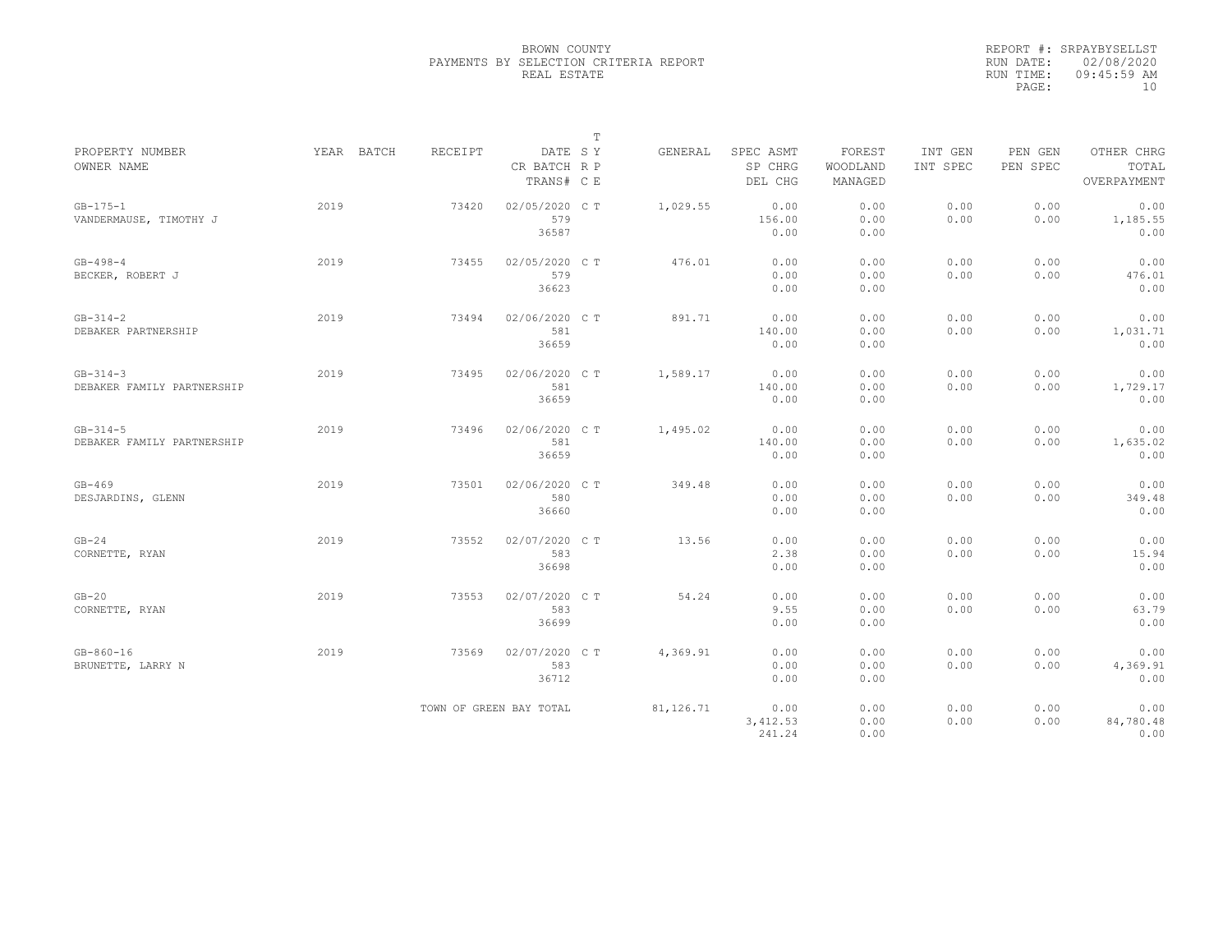|                                                             |      |             |         |                                       | $\mathbb T$ |          |                                 |                               |                     |                     |                                    |
|-------------------------------------------------------------|------|-------------|---------|---------------------------------------|-------------|----------|---------------------------------|-------------------------------|---------------------|---------------------|------------------------------------|
| PROPERTY NUMBER<br>OWNER NAME                               |      | YEAR BATCH  | RECEIPT | DATE SY<br>CR BATCH R P<br>TRANS# C E |             | GENERAL  | SPEC ASMT<br>SP CHRG<br>DEL CHG | FOREST<br>WOODLAND<br>MANAGED | INT GEN<br>INT SPEC | PEN GEN<br>PEN SPEC | OTHER CHRG<br>TOTAL<br>OVERPAYMENT |
| $HL-416-4$<br>ROSKOPF, JEREMY S                             |      | 2019 200202 | 4064    | 02/02/2020 C T                        |             | 1,167.86 | 0.00<br>16.00<br>0.00           | 0.00<br>0.00<br>0.00          | 0.00<br>0.00        | 0.00<br>0.00        | 0.00<br>1,183.86<br>0.00           |
| $HL-947$<br>KIHL, KEVIN F                                   | 2019 |             | 71849   | 02/03/2020 C T<br>569<br>35519        |             | 3,721.93 | 0.00<br>0.00<br>0.00            | 0.00<br>0.00<br>0.00          | 0.00<br>0.00        | 0.00<br>0.00        | 0.00<br>3,721.93<br>0.00           |
| $HL-115$<br>MARX, ETAL, JANE A                              | 2019 |             | 71864   | 02/03/2020 C T<br>569<br>35535        |             | 308.64   | 0.00<br>9.63<br>0.00            | 0.00<br>0.00<br>0.00          | 0.00<br>0.00        | 0.00<br>0.00        | 0.00<br>318.27<br>0.00             |
| $HL-241-1$<br>GEHRT GERALD R & MELODY J REVOCABLE TRUST     | 2019 |             | 72004   | 02/03/2020 C T<br>569<br>35615        |             | 344.27   | 0.00<br>0.00<br>0.00            | 0.00<br>0.00<br>0.00          | 0.00<br>0.00        | 0.00<br>0.00        | 0.00<br>344.27<br>0.00             |
| $HL-603$<br>GEHRT GERALD R & MELODY J REVOCABLE TRUST       | 2019 |             | 72005   | 02/03/2020 C T<br>569<br>35615        |             | 355.23   | 0.00<br>0.25<br>0.00            | 0.00<br>0.00<br>0.00          | 0.00<br>0.00        | 0.00<br>0.00        | 0.00<br>355.48<br>0.00             |
| $HL-603-2$<br>GEHRT GERALD R & MELODY J REVOCABLE TRUST     | 2019 |             | 72006   | 02/03/2020 CT<br>569<br>35615         |             | 160.10   | 0.00<br>3.97<br>0.00            | 0.00<br>0.00<br>0.00          | 0.00<br>0.00        | 0.00<br>0.00        | 0.00<br>164.07<br>0.00             |
| $HL - 603 - 3$<br>GEHRT GERALD R & MELODY J REVOCABLE TRUST | 2019 |             | 72007   | 02/03/2020 C T<br>569<br>35615        |             | 1,406.35 | 0.00<br>16.00<br>0.00           | 0.00<br>0.00<br>0.00          | 0.00<br>0.00        | 0.00<br>0.00        | 0.00<br>1,422.35<br>0.00           |
| $HL-169-5$<br>GLENN, BRIAN J                                | 2019 |             | 72320   | 02/03/2020 C T<br>569<br>35814        |             | 2,008.36 | 0.00<br>0.00<br>0.00            | 0.00<br>0.00<br>0.00          | 0.00<br>0.00        | 0.00<br>0.00        | 0.00<br>2,008.36<br>0.00           |
| $HL-258-1-1$<br>JTJJ INVESTMENTS LLC                        | 2019 |             | 72326   | 02/03/2020 CT<br>570<br>35820         |             | 68.38    | 0.00<br>7.09<br>0.00            | 0.00<br>0.00<br>0.00          | 0.00<br>0.00        | 0.00<br>0.00        | 0.00<br>75.47<br>0.00              |
| $HL-258-2$<br>JTJJ INVESTMENTS LLC                          | 2019 |             | 72327   | 02/03/2020 C T<br>570<br>35820        |             | 66.70    | 0.00<br>10.15<br>0.00           | 0.00<br>0.00<br>0.00          | 0.00<br>0.00        | 0.00<br>0.00        | 0.00<br>76.85<br>0.00              |
| $HL-266$<br>JTJJ INVESTMENTS LLC                            | 2019 |             | 72328   | 02/03/2020 C T<br>570<br>35820        |             | 578.53   | 0.00<br>13.35<br>0.00           | 0.00<br>0.00<br>0.00          | 0.00<br>0.00        | 0.00<br>0.00        | 0.00<br>591.88<br>0.00             |
| $HL-147$<br>SCHMITT, AARON P                                | 2019 |             | 72706   | 02/03/2020 CT<br>570<br>36069         |             | 5,100.46 | 0.00<br>0.00<br>0.00            | 0.00<br>0.00<br>0.00          | 0.00<br>0.00        | 0.00<br>0.00        | 0.00<br>5,100.46<br>0.00           |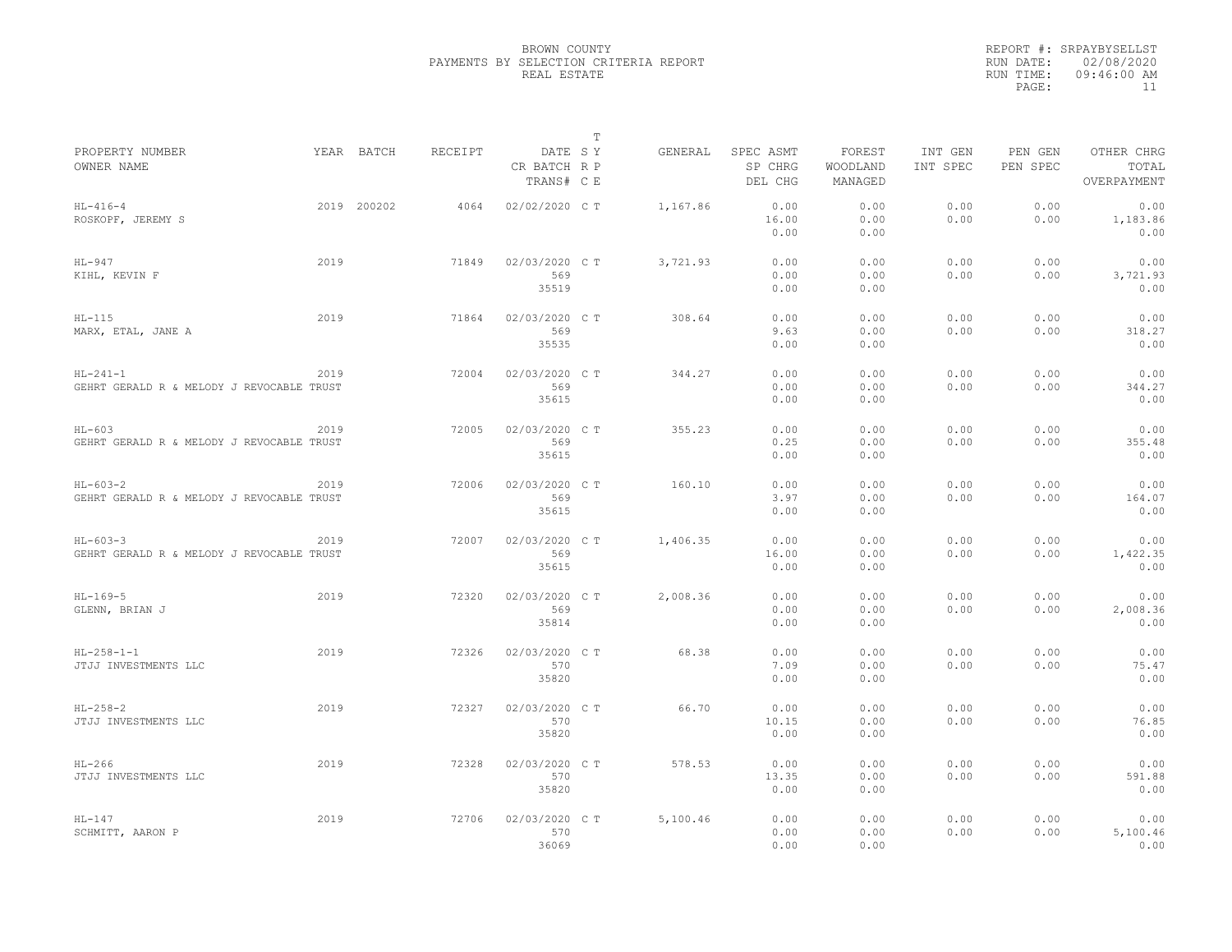|                                             |            |         |                                       | T |          |                                 |                               |                     |                     |                                    |
|---------------------------------------------|------------|---------|---------------------------------------|---|----------|---------------------------------|-------------------------------|---------------------|---------------------|------------------------------------|
| PROPERTY NUMBER<br>OWNER NAME               | YEAR BATCH | RECEIPT | DATE SY<br>CR BATCH R P<br>TRANS# C E |   | GENERAL  | SPEC ASMT<br>SP CHRG<br>DEL CHG | FOREST<br>WOODLAND<br>MANAGED | INT GEN<br>INT SPEC | PEN GEN<br>PEN SPEC | OTHER CHRG<br>TOTAL<br>OVERPAYMENT |
| $HL-190-4$<br>HUBER JACOB E & JANET D TRUST | 2019       | 72782   | 02/03/2020 C T<br>570<br>36122        |   | 70.45    | 0.00<br>0.00<br>0.00            | 0.00<br>0.00<br>0.00          | 0.00<br>0.00        | 0.00<br>0.00        | 0.00<br>70.45<br>0.00              |
| $HL-190-5$<br>HUBER, JANET D                | 2019       | 72783   | 02/03/2020 C T<br>570<br>36122        |   | 1.69     | 0.00<br>0.00<br>0.00            | 0.00<br>0.00<br>0.00          | 0.00<br>0.00        | 0.00<br>0.00        | 0.00<br>1.69<br>0.00               |
| $HL-151-5$<br>RUEDEN, JEFFREY               | 2019       | 72824   | 02/03/2020 CT<br>567<br>36161         |   | 8.43     | 0.00<br>1.15<br>0.00            | 0.00<br>0.00<br>0.00          | 0.00<br>0.00        | 0.00<br>0.00        | 0.00<br>9.58<br>0.00               |
| $HL-151-7$<br>RUEDEN, JEFFREY               | 2019       | 72825   | 02/03/2020 C T<br>567<br>36161        |   | 6.75     | 0.00<br>1.02<br>0.00            | 0.00<br>0.00<br>0.00          | 0.00<br>0.00        | 0.00<br>0.00        | 0.00<br>7.77<br>0.00               |
| $HL-151-8$<br>RUEDEN, JEFFREY               | 2019       | 72826   | 02/03/2020 C T<br>567<br>36161        |   | 15.18    | 0.00<br>2.44<br>0.00            | 0.00<br>0.00<br>0.00          | 0.00<br>0.00        | 0.00<br>0.00        | 0.00<br>17.62<br>0.00              |
| $HL-151$<br>RUEDEN, JEFFREY                 | 2019       | 72827   | 02/03/2020 C T<br>567<br>36161        |   | 40.48    | 0.00<br>7.40<br>0.00            | 0.00<br>0.00<br>0.00          | 0.00<br>0.00        | 0.00<br>0.00        | 0.00<br>47.88<br>0.00              |
| $HL-638$<br>FARRELL, ETAL, MARK C           | 2019       | 73130   | 02/04/2020 CT<br>573<br>36393         |   | 380.25   | 0.00<br>0.00<br>0.00            | 0.00<br>0.00<br>0.00          | 0.00<br>0.00        | 0.00<br>0.00        | 0.00<br>380.25<br>0.00             |
| $HL - 470 - 1$<br>EICHHORST, RONALD A       | 2019       | 73164   | 02/04/2020 C T<br>574<br>36419        |   | 1,183.71 | 0.00<br>16.00<br>0.00           | 0.00<br>0.00<br>0.00          | 0.00<br>0.00        | 0.00<br>0.00        | 0.00<br>1,199.71<br>0.00           |
| $HL-177-1$<br>HAEN, DOUGLAS G               | 2019       | 73170   | 02/04/2020 C T<br>577<br>36424        |   | 758.25   | 0.00<br>7.72<br>0.00            | 0.00<br>0.00<br>0.00          | 0.00<br>0.00        | 0.00<br>0.00        | 0.00<br>765.97<br>0.00             |
| $HL-209$<br>TOEPEL, FRANCIS H               | 2019       | 73201   | 02/04/2020 C T<br>573<br>36445        |   | 2,322.35 | 0.00<br>16.00<br>0.00           | 0.00<br>0.00<br>0.00          | 0.00<br>0.00        | 0.00<br>0.00        | 0.00<br>2,338.35<br>0.00           |
| $HL-200$<br>TOEPEL, FRANCIS H               | 2019       | 73202   | 02/04/2020 C T<br>573<br>36445        |   | 102.87   | 0.00<br>0.00<br>0.00            | 0.00<br>0.00<br>0.00          | 0.00<br>0.00        | 0.00<br>0.00        | 0.00<br>102.87<br>0.00             |
| $HL-608$<br>ROBERTSON, ROLAND J             | 2019       | 73251   | 02/04/2020 C T<br>574<br>36477        |   | 2,056.23 | 0.00<br>16.00<br>0.00           | 0.00<br>0.00<br>0.00          | 0.00<br>0.00        | 0.00<br>0.00        | 0.00<br>2,072.23<br>0.00           |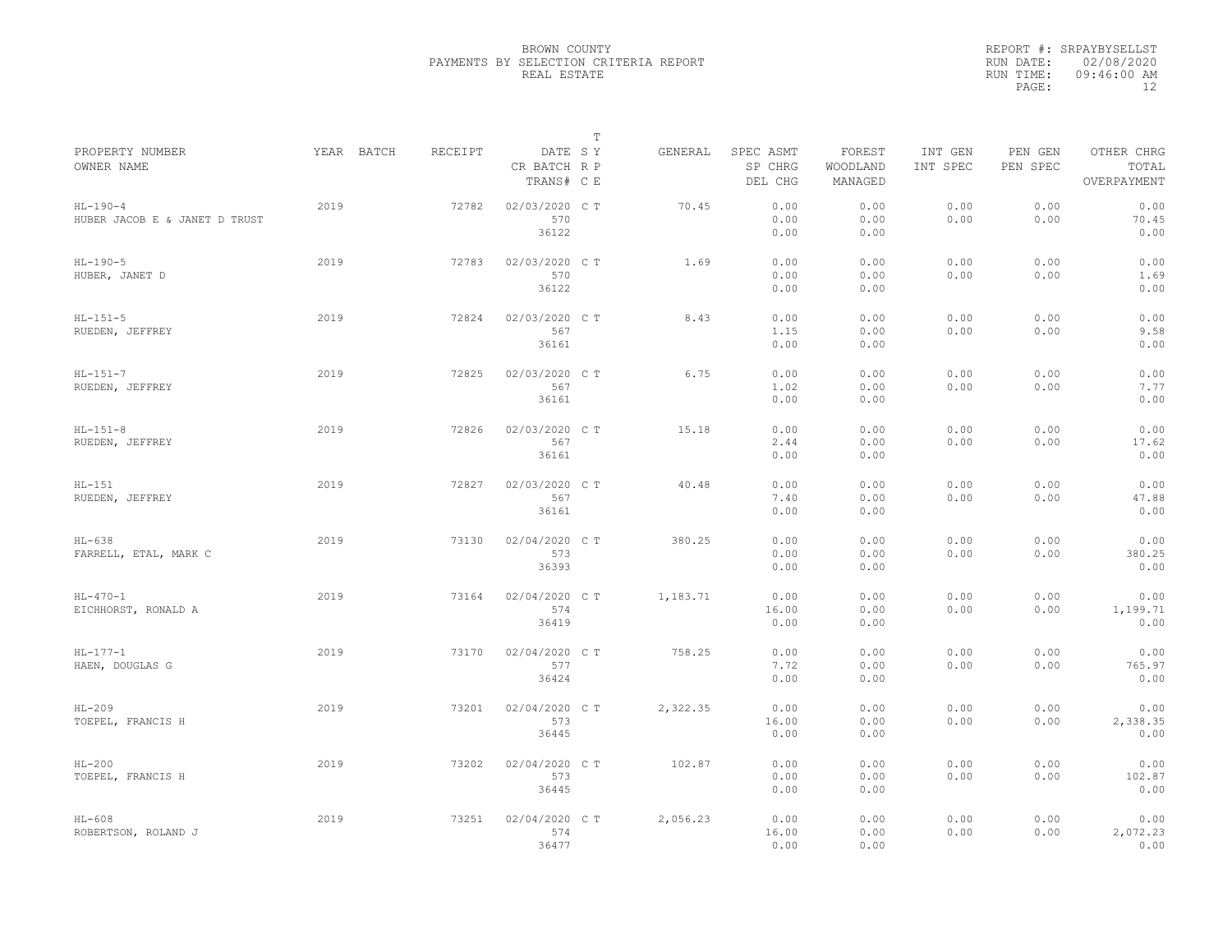|  | BROWN COUNTY |                                       |  |
|--|--------------|---------------------------------------|--|
|  |              | PAYMENTS BY SELECTION CRITERIA REPORT |  |
|  | REAL ESTATE  |                                       |  |

|           | REPORT #: SRPAYBYSELLST |
|-----------|-------------------------|
| RUN DATE: | 02/08/2020              |
| RUN TIME: | 09:46:00 AM             |
| PAGE:     | 13                      |
|           |                         |

| PROPERTY NUMBER     | BATCH<br>YEAR | RECEIPT | DATE SY               | GENERAL   | SPEC ASMT | FOREST   | INT GEN  | PEN<br>GEN | OTHER CHRG  |  |
|---------------------|---------------|---------|-----------------------|-----------|-----------|----------|----------|------------|-------------|--|
| OWNER NAME          |               |         | CR BATCH R P          |           | SP CHRG   | WOODLAND | INT SPEC | PEN SPEC   | TOTAL       |  |
|                     |               |         | TRANS# C E            |           | DEL CHG   | MANAGED  |          |            | OVERPAYMENT |  |
| $HL-510$            | 2019          | 73339   | 02/04/2020 C T        | 897.24    | 0.00      | 0.00     | 0.00     | 0.00       | 0.00        |  |
| HEINRICH JR, PAUL R |               |         | 575                   |           | 0.00      | 0.00     | 0.00     | 0.00       | 897.24      |  |
|                     |               |         | 36544                 |           | 0.00      | 0.00     |          |            | 0.00        |  |
|                     |               |         | TOWN OF HOLLAND TOTAL | 23,130.69 | 0.00      | 0.00     | 0.00     | 0.00       | 0.00        |  |
|                     |               |         |                       |           | 144.17    | 0.00     | 0.00     | 0.00       | 23, 274.86  |  |
|                     |               |         |                       |           | 0.00      | 0.00     |          |            | 0.00        |  |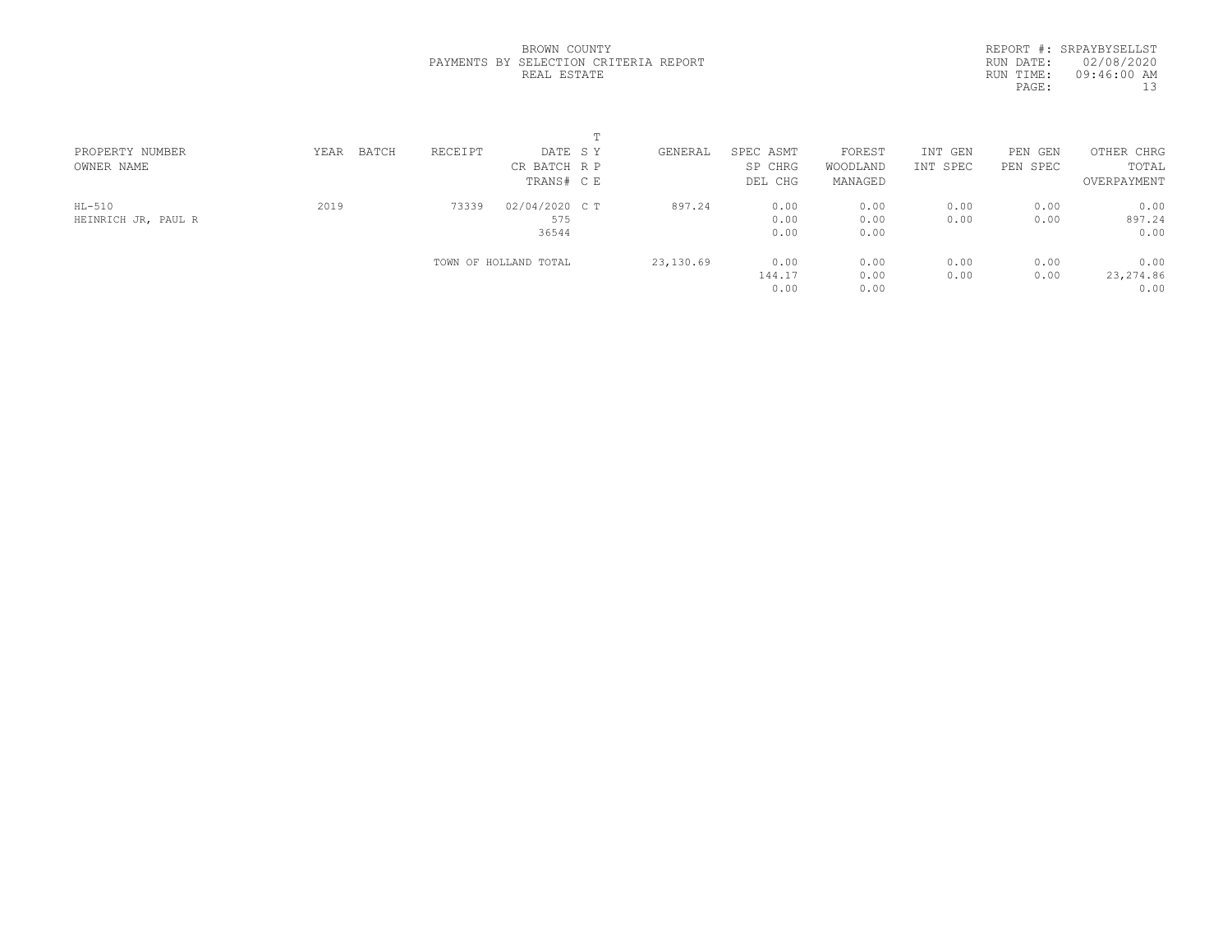|                                     |            |         |                                       | $\mathbb T$ |          |                                 |                               |                     |                     |                                    |
|-------------------------------------|------------|---------|---------------------------------------|-------------|----------|---------------------------------|-------------------------------|---------------------|---------------------|------------------------------------|
| PROPERTY NUMBER<br>OWNER NAME       | YEAR BATCH | RECEIPT | DATE SY<br>CR BATCH R P<br>TRANS# C E |             | GENERAL  | SPEC ASMT<br>SP CHRG<br>DEL CHG | FOREST<br>WOODLAND<br>MANAGED | INT GEN<br>INT SPEC | PEN GEN<br>PEN SPEC | OTHER CHRG<br>TOTAL<br>OVERPAYMENT |
| $HM-318$<br>GILLING DR, CHRISTOPHER | 2019       | 71866   | 02/03/2020 CT<br>569<br>35537         |             | 795.67   | 100.00<br>105.00<br>0.00        | 0.00<br>0.00<br>0.00          | 0.00<br>0.00        | 0.00<br>0.00        | 0.00<br>1,000.67<br>0.00           |
| $HM-355$<br>SERVI, CHARLES L        | 2019       | 71968   | 02/03/2020 C T<br>570<br>35584        |             | 62.00    | 136.88<br>0.00<br>0.00          | 0.00<br>0.00<br>0.00          | 0.00<br>0.00        | 0.00<br>0.00        | 0.00<br>198.88<br>0.00             |
| $HM-369$<br>SERVI, CHARLES L        | 2019       | 71969   | 02/03/2020 C T<br>570<br>35585        |             | 1,715.24 | 119.09<br>0.00<br>0.00          | 0.00<br>0.00<br>0.00          | 0.00<br>0.00        | 0.00<br>0.00        | 0.00<br>1,834.33<br>0.00           |
| $HM-355-1$<br>SERVI, CHARLES L      | 2019       | 71970   | 02/03/2020 C T<br>570<br>35586        |             | 935.93   | 156.97<br>0.00<br>0.00          | 0.00<br>0.00<br>0.00          | 0.00<br>0.00        | 0.00<br>0.00        | 0.00<br>1,092.90<br>0.00           |
| $HM-86-1$<br>BAETEN, JOHN W         | 2019       | 71975   | 02/03/2020 C T<br>570<br>35591        |             | 1,614.93 | 100.00<br>66.00<br>0.00         | 0.00<br>0.00<br>0.00          | 0.00<br>0.00        | 0.00<br>0.00        | 0.00<br>1,780.93<br>0.00           |
| $HM-192-1$<br>VANBEEK, THOMAS O     | 2019       | 71998   | 02/03/2020 CT<br>570<br>35609         |             | 668.65   | 100.00<br>66.00<br>0.00         | 0.00<br>0.00<br>0.00          | 0.00<br>0.00        | 0.00<br>0.00        | 0.00<br>834.65<br>0.00             |
| $HM-432$<br>BEE SAFE STORAGE LLC    | 2019       | 72065   | 02/03/2020 C T<br>569<br>35657        |             | 3,786.26 | 100.00<br>3.52<br>0.00          | 0.00<br>0.00<br>0.00          | 0.00<br>0.00        | 0.00<br>0.00        | 0.00<br>3,889.78<br>0.00           |
| $HM-468-1$<br>RONSMAN, TERRY J      | 2019       | 72241   | 02/03/2020 C T<br>569<br>35770        |             | 1,156.50 | 397.00<br>66.00<br>0.00         | 0.00<br>0.00<br>0.00          | 0.00<br>0.00        | 0.00<br>0.00        | 0.00<br>1,619.50<br>0.00           |
| $HM-345-4$<br>BAENEN, JOHN J        | 2019       | 72278   | 02/03/2020 CT<br>568<br>35798         |             | 1,539.58 | 100.00<br>105.00<br>0.00        | 0.00<br>0.00<br>0.00          | 0.00<br>0.00        | 0.00<br>0.00        | 0.00<br>1,744.58<br>0.00           |
| $HM-401$<br>RONSMAN, JEFFREY        | 2019       | 72408   | 02/03/2020 CT<br>568<br>35876         |             | 53.88    | 28.08<br>0.00<br>0.00           | 0.00<br>0.00<br>0.00          | 0.00<br>0.00        | 0.00<br>0.00        | 0.00<br>81.96<br>0.00              |
| $HM-402$<br>RONSMAN, JEFFREY        | 2019       | 72409   | 02/03/2020 C T<br>568<br>35876        |             | 53.88    | 28.08<br>0.00<br>0.00           | 0.00<br>0.00<br>0.00          | 0.00<br>0.00        | 0.00<br>0.00        | 0.00<br>81.96<br>0.00              |
| $HM-470$<br>RONSMAN, JEFFREY        | 2019       | 72410   | 02/03/2020 CT<br>568<br>35876         |             | 59.06    | 149.17<br>9.66<br>0.00          | 0.00<br>0.00<br>0.00          | 0.00<br>0.00        | 0.00<br>0.00        | 0.00<br>217.89<br>0.00             |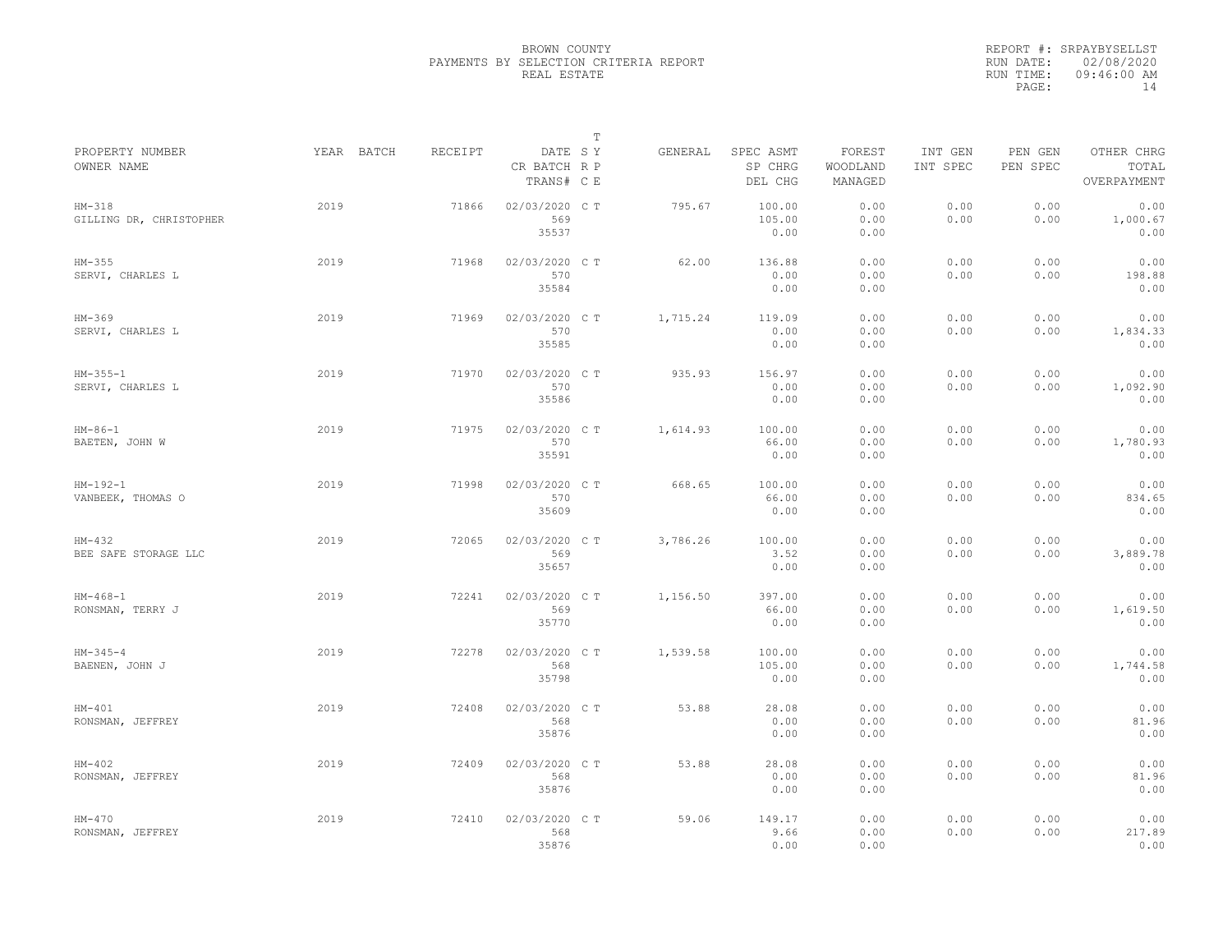|                                          |            |         |                                       | $\mathbb T$ |          |                                 |                               |                     |                     |                                    |
|------------------------------------------|------------|---------|---------------------------------------|-------------|----------|---------------------------------|-------------------------------|---------------------|---------------------|------------------------------------|
| PROPERTY NUMBER<br>OWNER NAME            | YEAR BATCH | RECEIPT | DATE SY<br>CR BATCH R P<br>TRANS# C E |             | GENERAL  | SPEC ASMT<br>SP CHRG<br>DEL CHG | FOREST<br>WOODLAND<br>MANAGED | INT GEN<br>INT SPEC | PEN GEN<br>PEN SPEC | OTHER CHRG<br>TOTAL<br>OVERPAYMENT |
| HM-496<br>RONSMAN, JEFFREY               | 2019       | 72411   | 02/03/2020 C T<br>568<br>35876        |             | 209.88   | 231.68<br>13.62<br>0.00         | 0.00<br>0.00<br>0.00          | 0.00<br>0.00        | 0.00<br>0.00        | 0.00<br>455.18<br>0.00             |
| HM-497<br>RONSMAN, JEFFREY               | 2019       | 72412   | 02/03/2020 C T<br>568<br>35876        |             | 1,556.35 | 140.70<br>16.65<br>0.00         | 0.00<br>0.00<br>0.00          | 0.00<br>0.00        | 0.00<br>0.00        | 0.00<br>1,713.70<br>0.00           |
| $HM-497-2$<br>RONSMAN, JEFFREY           | 2019       | 72413   | 02/03/2020 C T<br>568<br>35876        |             | 803.63   | 114.03<br>66.00<br>0.00         | 0.00<br>0.00<br>0.00          | 0.00<br>0.00        | 0.00<br>0.00        | 0.00<br>983.66<br>0.00             |
| $HM-467$<br>RONSMAN, JEFFREY G           | 2019       | 72414   | 02/03/2020 CT<br>568<br>35876         |             | 59.04    | 286.04<br>19.20<br>0.00         | 0.00<br>0.00<br>0.00          | 0.00<br>0.00        | 0.00<br>0.00        | 0.00<br>364.28<br>0.00             |
| $HM-468-2$<br>RONSMAN, JEFFREY G         | 2019       | 72415   | 02/03/2020 CT<br>568<br>35876         |             | 44.29    | 0.00<br>7.15<br>0.00            | 0.00<br>0.00<br>0.00          | 0.00<br>0.00        | 0.00<br>0.00        | 0.00<br>51.44<br>0.00              |
| $HM-469$<br>RONSMAN, JEFFREY G           | 2019       | 72416   | 02/03/2020 CT<br>568<br>35876         |             | 62.00    | 155.57<br>10.11<br>0.00         | 0.00<br>0.00<br>0.00          | 0.00<br>0.00        | 0.00<br>0.00        | 0.00<br>227.68<br>0.00             |
| $HM-471$<br>RONSMAN, JEFFREY G           | 2019       | 72417   | 02/03/2020 C T<br>568<br>35876        |             | 62.00    | 148.93<br>10.15<br>0.00         | 0.00<br>0.00<br>0.00          | 0.00<br>0.00        | 0.00<br>0.00        | 0.00<br>221.08<br>0.00             |
| $HM-497-1$<br>RONSMAN, JEFFREY G         | 2019       | 72418   | 02/03/2020 C T<br>568<br>35876        |             | 770.56   | 116.34<br>66.00<br>0.00         | 0.00<br>0.00<br>0.00          | 0.00<br>0.00        | 0.00<br>0.00        | 0.00<br>952.90<br>0.00             |
| $HM-109-4$<br>DEPREY, KENNETH R          | 2019       | 72510   | 02/03/2020 C T<br>568<br>35922        |             | 1,064.98 | 100.00<br>66.00<br>0.00         | 0.00<br>0.00<br>0.00          | 0.00<br>0.00        | 0.00<br>0.00        | 0.00<br>1,230.98<br>0.00           |
| $HM-300-2$<br>BRICE JR, DONALD R         | 2019       | 72643   | 02/03/2020 CT<br>569<br>36021         |             | 859.64   | 100.00<br>66.00<br>0.00         | 0.00<br>0.00<br>0.00          | 0.00<br>0.00        | 0.00<br>0.00        | 0.00<br>1,025.64<br>0.00           |
| $HM-61-1$<br>PURPLE LION INVESTMENTS LLC | 2019       | 72660   | 02/03/2020 C T<br>568<br>36035        |             | 975.04   | 100.00<br>66.00<br>0.00         | 0.00<br>0.00<br>0.00          | 0.00<br>0.00        | 0.00<br>0.00        | 0.00<br>1,141.04<br>0.00           |
| $HM-108$<br>VANDENAVOND FAMILY TRUST     | 2019       | 72756   | 02/03/2020 CT<br>569<br>36107         |             | 42.81    | 0.00<br>0.00<br>0.00            | 0.00<br>0.00<br>0.00          | 0.00<br>0.00        | 0.00<br>0.00        | 0.00<br>42.81<br>0.00              |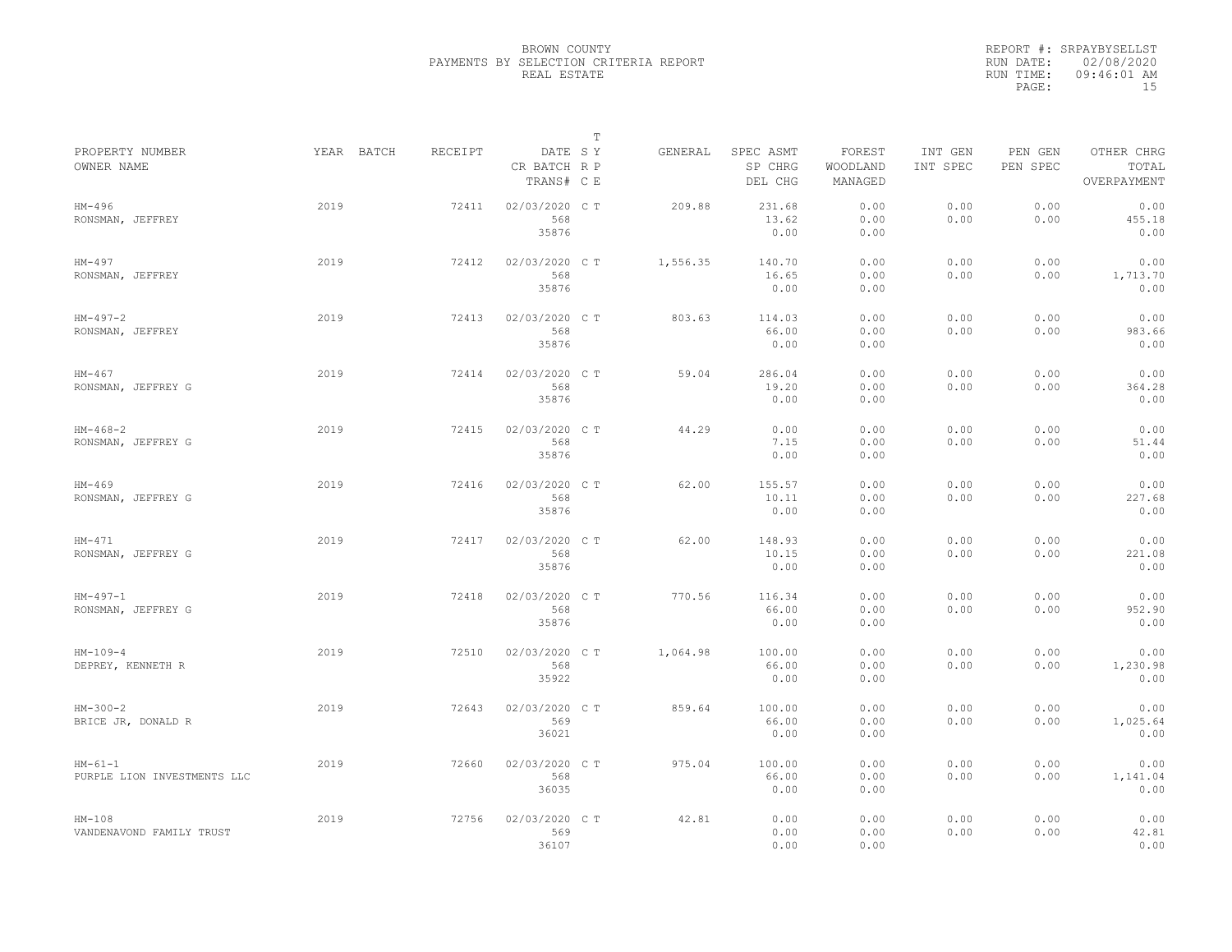|                                        |            |         |                                       | $\mathbb T$ |          |                                 |                               |                     |                     |                                    |
|----------------------------------------|------------|---------|---------------------------------------|-------------|----------|---------------------------------|-------------------------------|---------------------|---------------------|------------------------------------|
| PROPERTY NUMBER<br>OWNER NAME          | YEAR BATCH | RECEIPT | DATE SY<br>CR BATCH R P<br>TRANS# C E |             | GENERAL  | SPEC ASMT<br>SP CHRG<br>DEL CHG | FOREST<br>WOODLAND<br>MANAGED | INT GEN<br>INT SPEC | PEN GEN<br>PEN SPEC | OTHER CHRG<br>TOTAL<br>OVERPAYMENT |
| $HM-112-4$<br>VANDENAVOND FAMILY TRUST | 2019       | 72757   | 02/03/2020 CT<br>569<br>36107         |             | 93.00    | 0.00<br>0.00<br>0.00            | 0.00<br>0.00<br>0.00          | 0.00<br>0.00        | 0.00<br>0.00        | 0.00<br>93.00<br>0.00              |
| HM-90<br>VANDENAVOND FAMILY TRUST      | 2019       | 72758   | 02/03/2020 C T<br>569<br>36107        |             | 13.29    | 0.00<br>0.00<br>0.00            | 0.00<br>0.00<br>0.00          | 0.00<br>0.00        | 0.00<br>0.00        | 0.00<br>13.29<br>0.00              |
| $HM-93$<br>VANDENAVOND FAMILY TRUST    | 2019       | 72759   | 02/03/2020 C T<br>569<br>36107        |             | 126.95   | 0.00<br>0.00<br>0.00            | 0.00<br>0.00<br>0.00          | 0.00<br>0.00        | 0.00<br>0.00        | 0.00<br>126.95<br>0.00             |
| $HM-94$<br>VANDENAVOND FAMILY TRUST    | 2019       | 72760   | 02/03/2020 C T<br>569<br>36107        |             | 126.95   | 0.00<br>0.00<br>0.00            | 0.00<br>0.00<br>0.00          | 0.00<br>0.00        | 0.00<br>0.00        | 0.00<br>126.95<br>0.00             |
| HM-97<br>VANDENAVOND FAMILY TRUST      | 2019       | 72761   | 02/03/2020 C T<br>569<br>36107        |             | 422.17   | 0.00<br>0.00<br>0.00            | 0.00<br>0.00<br>0.00          | 0.00<br>0.00        | 0.00<br>0.00        | 0.00<br>422.17<br>0.00             |
| $HM-98$<br>VANDENAVOND FAMILY TRUST    | 2019       | 72762   | 02/03/2020 C T<br>569<br>36107        |             | 123.99   | 0.00<br>0.00<br>0.00            | 0.00<br>0.00<br>0.00          | 0.00<br>0.00        | 0.00<br>0.00        | 0.00<br>123.99<br>0.00             |
| $HM-334$<br>BAETEN DAIRY LLC           | 2019       | 72841   | 02/03/2020 C T<br>569<br>36172        |             | 3,952.55 | 100.00<br>66.00<br>0.00         | 0.00<br>0.00<br>0.00          | 0.00<br>0.00        | 0.00<br>0.00        | 0.00<br>4,118.55<br>0.00           |
| $HM-539$<br>BAETEN, PERRY              | 2019       | 72842   | 02/03/2020 C T<br>569<br>36172        |             | 55.34    | 0.00<br>0.00<br>0.00            | 0.00<br>0.00<br>0.00          | 0.00<br>0.00        | 0.00<br>0.00        | 0.00<br>55.34<br>0.00              |
| $HM-535$<br>BAETEN, PERRY              | 2019       | 72843   | 02/03/2020 C T<br>569<br>36172        |             | 36.44    | 0.00<br>0.00<br>0.00            | 0.00<br>0.00<br>0.00          | 0.00<br>0.00        | 0.00<br>0.00        | 0.00<br>36.44<br>0.00              |
| HM-538<br>BAETEN, PERRY                | 2019       | 72844   | 02/03/2020 C T<br>569<br>36172        |             | 107.97   | 0.00<br>0.00<br>0.00            | 0.00<br>0.00<br>0.00          | 0.00<br>0.00        | 0.00<br>0.00        | 0.00<br>107.97<br>0.00             |
| HM-536<br>BAETEN, PERRY                | 2019       | 72845   | 02/03/2020 C T<br>569<br>36172        |             | 71.54    | 0.00<br>0.00<br>0.00            | 0.00<br>0.00<br>0.00          | 0.00<br>0.00        | 0.00<br>0.00        | 0.00<br>71.54<br>0.00              |
| $HM-335$<br>BAETEN DAIRY LLC           | 2019       | 72846   | 02/03/2020 C T<br>569<br>36172        |             | 106.63   | 0.00<br>0.00<br>0.00            | 0.00<br>0.00<br>0.00          | 0.00<br>0.00        | 0.00<br>0.00        | 0.00<br>106.63<br>0.00             |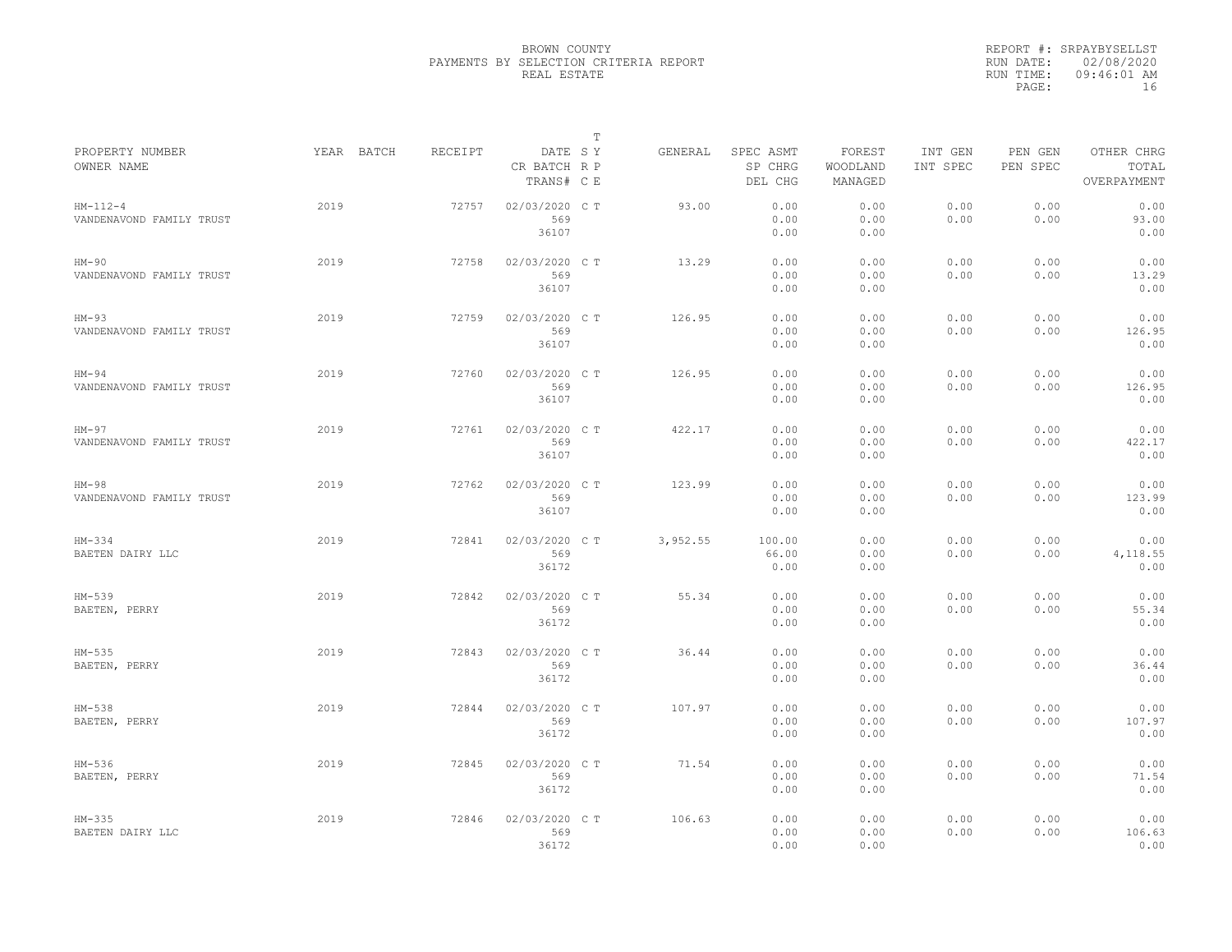|                                        |            |         |                                       | $\mathbb T$ |          |                                 |                               |                     |                     |                                    |
|----------------------------------------|------------|---------|---------------------------------------|-------------|----------|---------------------------------|-------------------------------|---------------------|---------------------|------------------------------------|
| PROPERTY NUMBER<br>OWNER NAME          | YEAR BATCH | RECEIPT | DATE SY<br>CR BATCH R P<br>TRANS# C E |             | GENERAL  | SPEC ASMT<br>SP CHRG<br>DEL CHG | FOREST<br>WOODLAND<br>MANAGED | INT GEN<br>INT SPEC | PEN GEN<br>PEN SPEC | OTHER CHRG<br>TOTAL<br>OVERPAYMENT |
| $HM-461-1$<br>MOORE JR, THOMAS E       | 2019       | 73057   | 02/04/2020 C T<br>573<br>36336        |             | 997.08   | 100.00<br>66.00<br>0.00         | 0.00<br>0.00<br>0.00          | 0.00<br>0.00        | 0.00<br>0.00        | 0.00<br>1,163.08<br>0.00           |
| $HM-71$<br>ALLEN, MARK A               | 2019       | 73080   | 02/04/2020 C T<br>573<br>36359        |             | 54.67    | 0.00<br>0.00<br>0.00            | 0.00<br>0.00<br>0.00          | 0.00<br>0.00        | 0.00<br>0.00        | 0.00<br>54.67<br>0.00              |
| $HM-73$<br>ALLEN, MARK A               | 2019       | 73081   | 02/04/2020 C T<br>573<br>36359        |             | 54.00    | 0.00<br>0.00<br>0.00            | 0.00<br>0.00<br>0.00          | 0.00<br>0.00        | 0.00<br>0.00        | 0.00<br>54.00<br>0.00              |
| $HM-74$<br>ALLEN, MARK A               | 2019       | 73082   | 02/04/2020 C T<br>573<br>36359        |             | 1,029.71 | 100.00<br>66.00<br>0.00         | 0.00<br>0.00<br>0.00          | 0.00<br>0.00        | 0.00<br>0.00        | 0.00<br>1,195.71<br>0.00           |
| $HM-75$<br>ALLEN, MARK A               | 2019       | 73083   | 02/04/2020 C T<br>573<br>36359        |             | 56.69    | 0.00<br>0.00<br>0.00            | 0.00<br>0.00<br>0.00          | 0.00<br>0.00        | 0.00<br>0.00        | 0.00<br>56.69<br>0.00              |
| $HM-82$<br>ALLEN, MARK A               | 2019       | 73084   | 02/04/2020 CT<br>573<br>36359         |             | 103.93   | 0.00<br>0.00<br>0.00            | 0.00<br>0.00<br>0.00          | 0.00<br>0.00        | 0.00<br>0.00        | 0.00<br>103.93<br>0.00             |
| $HM-107$<br>KROLL, MARTY J             | 2019       | 73099   | 02/04/2020 C T<br>573<br>36370        |             | 2,088.77 | 100.00<br>83.09<br>0.00         | 0.00<br>0.00<br>0.00          | 0.00<br>0.00        | 0.00<br>0.00        | 0.00<br>2,271.86<br>0.00           |
| $HM-448-3$<br>JLM LAND PARTNERSHIP LLC | 2019       | 73102   | 02/04/2020 C T<br>573<br>36370        |             | 63.47    | 0.00<br>10.17<br>0.00           | 0.00<br>0.00<br>0.00          | 0.00<br>0.00        | 0.00<br>0.00        | 0.00<br>73.64<br>0.00              |
| $HM-169$<br>JLM LAND PARTNERSHIP LLC   | 2019       | 73103   | 02/04/2020 CT<br>573<br>36370         |             | 304.07   | 0.00<br>14.70<br>0.00           | 0.00<br>0.00<br>0.00          | 0.00<br>0.00        | 0.00<br>0.00        | 0.00<br>318.77<br>0.00             |
| $HM-183-1$<br>JLM LAND PARTNERSHIP LLC | 2019       | 73104   | 02/04/2020 CT<br>573<br>36370         |             | 99.88    | 0.00<br>17.62<br>0.00           | 0.00<br>0.00<br>0.00          | 0.00<br>0.00        | 0.00<br>0.00        | 0.00<br>117.50<br>0.00             |
| $HM-166$<br>JLM LAND PARTNERSHIP LLC   | 2019       | 73105   | 02/04/2020 C T<br>573<br>36370        |             | 188.96   | 0.00<br>5.50<br>0.00            | 0.00<br>0.00<br>0.00          | 0.00<br>0.00        | 0.00<br>0.00        | 0.00<br>194.46<br>0.00             |
| $HM-281$<br>PEOT, ETAL, LEE            | 2019       | 73232   | 02/04/2020 CT<br>574<br>36463         |             | 519.50   | 100.00<br>66.00<br>0.00         | 0.00<br>0.00<br>0.00          | 0.00<br>0.00        | 0.00<br>0.00        | 0.00<br>685.50<br>0.00             |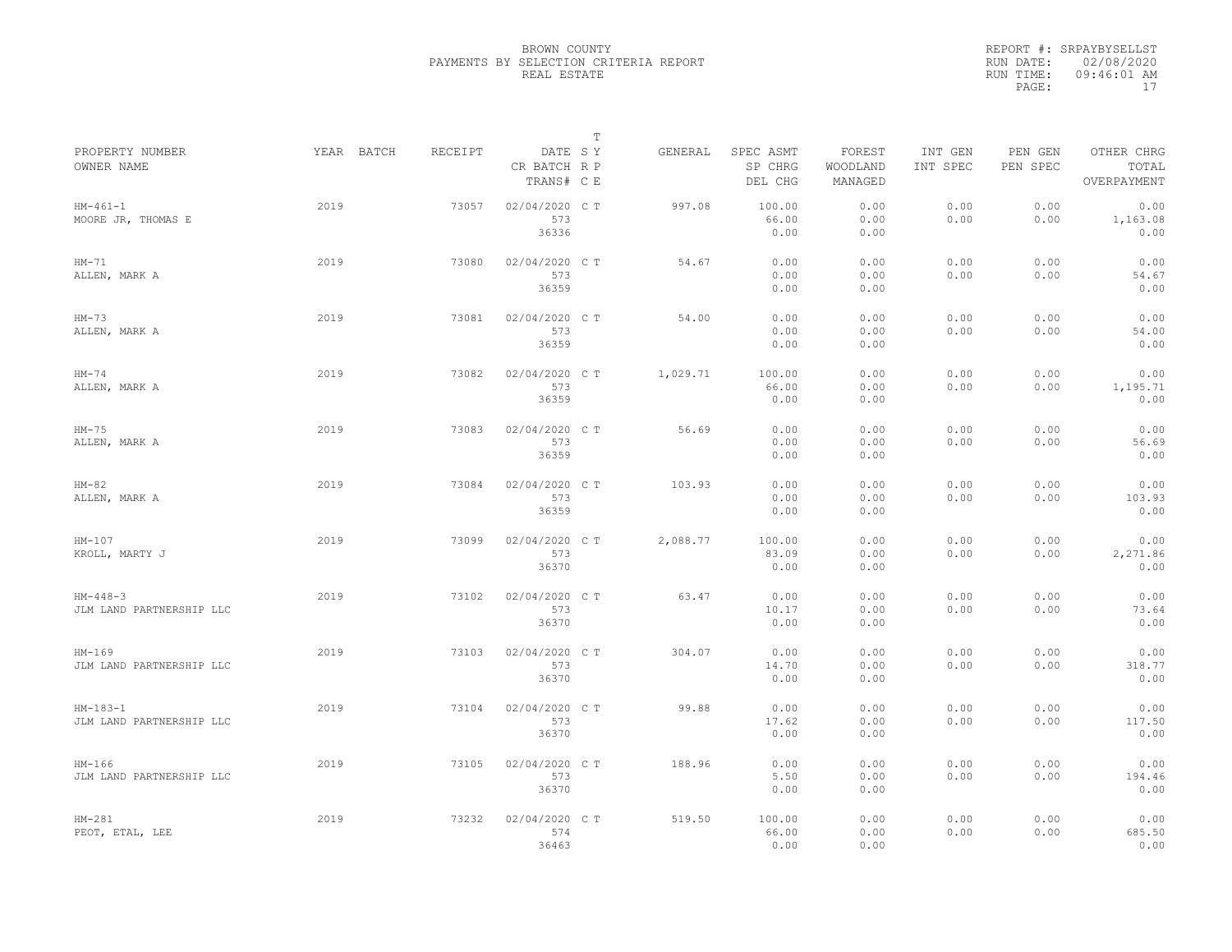|           | REPORT #: SRPAYBYSELLST |
|-----------|-------------------------|
|           | RUN DATE: 02/08/2020    |
| RUN TIME: | $09:46:02$ AM           |
| PAGE:     | 18                      |

|                               |            |         |                         | Т |           |                      |                    |                     |                     |                     |
|-------------------------------|------------|---------|-------------------------|---|-----------|----------------------|--------------------|---------------------|---------------------|---------------------|
| PROPERTY NUMBER<br>OWNER NAME | YEAR BATCH | RECEIPT | DATE SY<br>CR BATCH R P |   | GENERAL   | SPEC ASMT<br>SP CHRG | FOREST<br>WOODLAND | INT GEN<br>INT SPEC | PEN GEN<br>PEN SPEC | OTHER CHRG<br>TOTAL |
|                               |            |         | TRANS# C E              |   |           | DEL CHG              | MANAGED            |                     |                     | OVERPAYMENT         |
| $HM-349$<br>TAUSCHEK, MARK J  | 2019       | 73273   | 02/04/2020 CT<br>573    |   | 1,420.09  | 133.09<br>50.00      | 0.00<br>0.00       | 0.00<br>0.00        | 0.00<br>0.00        | 0.00<br>1,603.18    |
|                               |            |         | 36495                   |   |           | 0.00                 | 0.00               |                     |                     | 0.00                |
| $HM-347-1$                    | 2019       | 73275   | 02/04/2020 C T          |   | 298.18    | 47.38                | 0.00               | 0.00                | 0.00                | 0.00                |
| TAUSCHEK, MARK J              |            |         | 573<br>36497            |   |           | 0.00<br>0.00         | 0.00<br>0.00       | 0.00                | 0.00                | 345.56<br>0.00      |
| $HM-468-3$                    | 2019       | 73445   | 02/05/2020 C T          |   | 1.47      | 0.00                 | 0.00               | 0.00                | 0.00                | 0.00                |
| VANROY, CHARLES J             |            |         | 578<br>36612            |   |           | 0.00<br>0.00         | 0.00<br>0.00       | 0.00                | 0.00                | 1.47<br>0.00        |
| $HM-344$                      | 2019       | 73557   | 02/07/2020 CT           |   | 960.95    | 100.00               | 0.00               | 0.00                | 0.00                | 0.00                |
| LARDO, JOAN M                 |            |         | 583<br>36703            |   |           | 50.00<br>0.00        | 0.00<br>0.00       | 0.00                | 0.00                | 1,110.95<br>0.00    |
| $HM-510-1-3$                  | 2019       | 73577   | 02/07/2020 C T          |   | 116.08    | 20.41                | 0.00               | 0.00                | 0.00                | 0.00                |
| VERHEYEN, TIM                 |            |         | 583<br>36723            |   |           | 0.00<br>0.00         | 0.00<br>0.00       | 0.00                | 0.00                | 136.49<br>0.00      |
| $HM-510-1$                    | 2019       | 73578   | 02/07/2020 C T          |   | 1,818.88  | 182.16               | 0.00               | 0.00                | 0.00                | 0.00                |
| VERHEYEN, TIM                 |            |         | 583<br>36723            |   |           | 82.00<br>0.00        | 0.00<br>0.00       | 0.00                | 0.00                | 2,083.04<br>0.00    |
| $HM-510-1-1$                  | 2019       | 73579   | 02/07/2020 C T          |   | 1,381.56  | 125.41               | 0.00               | 0.00                | 0.00                | 0.00                |
| VERHEYEN, TIM                 |            |         | 583<br>36723            |   |           | 50.00<br>0.00        | 0.00<br>0.00       | 0.00                | 0.00                | 1,556.97<br>0.00    |
|                               |            |         | TOWN OF HUMBOLDT TOTAL  |   | 35,746.56 | 4,117.01             | 0.00               | 0.00                | 0.00                | 0.00                |
|                               |            |         |                         |   |           | 1,455.14<br>0.00     | 0.00<br>0.00       | 0.00                | 0.00                | 41,318.71<br>0.00   |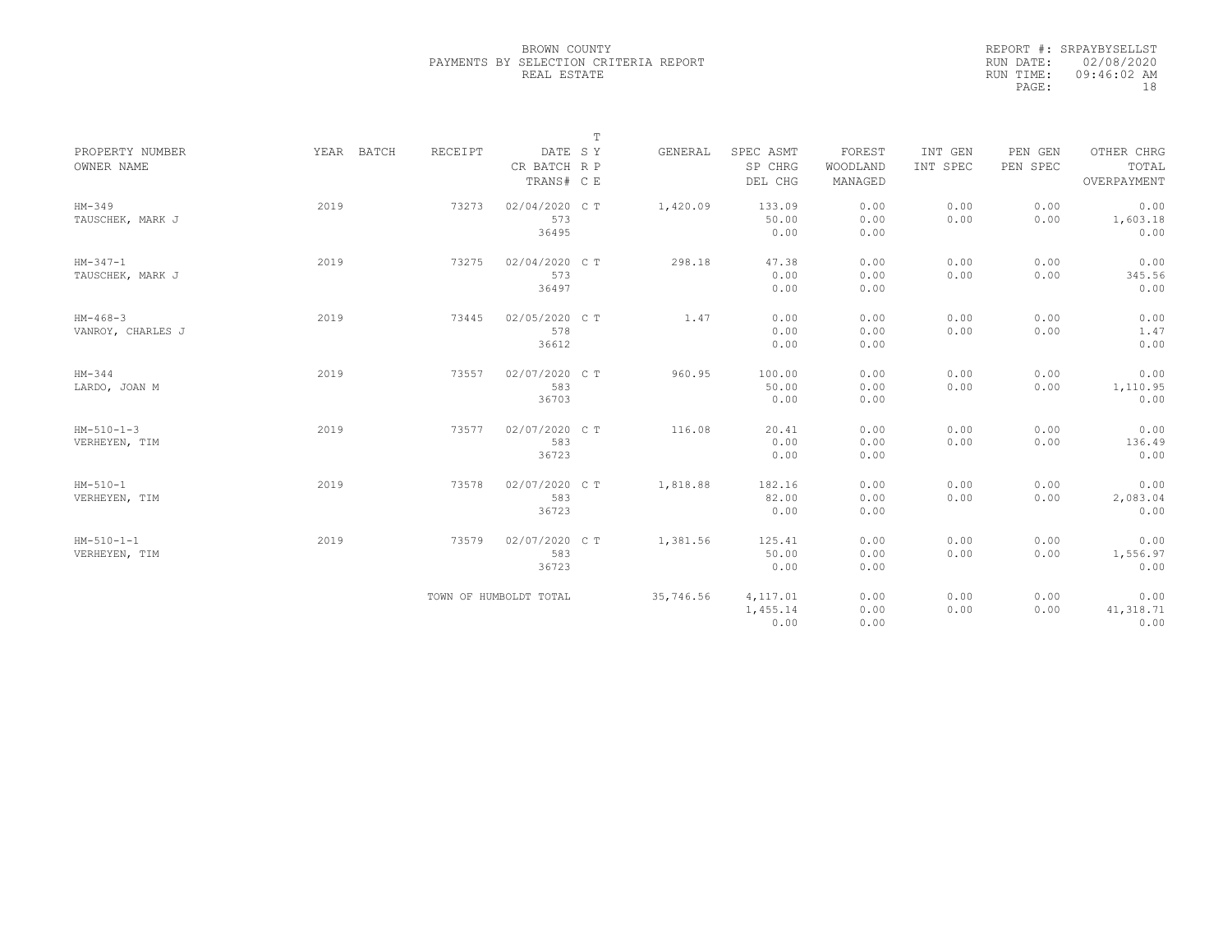|                                                       |      |             |         |                                       | $\mathbb{T}$ |           |                                 |                               |                     |                     |                                    |
|-------------------------------------------------------|------|-------------|---------|---------------------------------------|--------------|-----------|---------------------------------|-------------------------------|---------------------|---------------------|------------------------------------|
| PROPERTY NUMBER<br>OWNER NAME                         |      | YEAR BATCH  | RECEIPT | DATE SY<br>CR BATCH R P<br>TRANS# C E |              | GENERAL   | SPEC ASMT<br>SP CHRG<br>DEL CHG | FOREST<br>WOODLAND<br>MANAGED | INT GEN<br>INT SPEC | PEN GEN<br>PEN SPEC | OTHER CHRG<br>TOTAL<br>OVERPAYMENT |
| $L-752$<br>MCKEEFRY, MATTHEW                          |      | 2019 200202 | 4066    | 02/02/2020 CT                         |              | 2,108.29  | 0.00<br>198.95<br>0.00          | 0.00<br>0.00<br>0.00          | 0.00<br>0.00        | 0.00<br>0.00        | 0.00<br>2,307.24<br>0.00           |
| $L-751$<br>MCKEEFRY, MATTHEW                          |      | 2019 200202 | 4067    | 02/02/2020 CT                         |              | 318.00    | 0.00<br>0.00<br>0.00            | 0.00<br>0.00<br>0.00          | 0.00<br>0.00        | 0.00<br>0.00        | 0.00<br>318.00<br>0.00             |
| $L - 346 - 3$<br>WHITE, JULIAN L                      | 2019 |             | 71862   | 02/03/2020 C T<br>569<br>35532        |              | 2,756.01  | 0.00<br>229.20<br>0.00          | 0.00<br>0.00<br>0.00          | 0.00<br>0.00        | 0.00<br>0.00        | 0.00<br>2,985.21<br>0.00           |
| $L - 53 - 1$<br>GUARDIAN PIPELINE LLC                 | 2019 |             | 71919   | 02/03/2020 C T<br>567<br>35561        |              | 0.00      | 0.00<br>11.34<br>0.00           | 0.00<br>0.00<br>0.00          | 0.00<br>0.00        | 0.00<br>0.00        | 0.00<br>11.34<br>0.00              |
| $L - 373 - 51$<br>VANDEDREEKE, DANIEL J               | 2019 |             | 71947   | 02/03/2020 C T<br>570<br>35568        |              | 1,682.77  | 0.00<br>183.87<br>0.00          | 0.00<br>0.00<br>0.00          | 0.00<br>0.00        | 0.00<br>0.00        | 0.00<br>1,866.64<br>0.00           |
| $L - 225 - 2$<br>WISCONSIN COMMUNITY BANK             | 2019 |             | 72055   | 02/03/2020 C T<br>567<br>35647        |              | 7,559.72  | 0.00<br>156.06<br>0.00          | 0.00<br>0.00<br>0.00          | 0.00<br>0.00        | 0.00<br>0.00        | 0.00<br>7,715.78<br>0.00           |
| $L-38$<br>STLFEST HOLDINGS LLC                        | 2019 |             | 72071   | 02/03/2020 C T<br>570<br>35663        |              | 9,903.26  | 0.00<br>1,411.27<br>0.00        | 0.00<br>0.00<br>0.00          | 0.00<br>0.00        | 0.00<br>0.00        | 0.00<br>11, 314.53<br>0.00         |
| $L-1008$<br>HENDRICKS, CHAD A                         | 2019 |             | 72080   | 02/03/2020 C T<br>569<br>35668        |              | 1,615.34  | 0.00<br>174.66<br>0.00          | 0.00<br>0.00<br>0.00          | 0.00<br>0.00        | 0.00<br>0.00        | 0.00<br>1,790.00<br>0.00           |
| $L-1008$<br>HENDRICKS, CHAD A                         | 2019 |             | 72081   | 02/03/2020 C T<br>569<br>35669        |              | 114.75    | 0.00<br>0.00<br>0.00            | 0.00<br>0.00<br>0.00          | 0.00<br>0.00        | 0.00<br>0.00        | 0.00<br>114.75<br>0.00             |
| $L - 43 - 1$<br>MIDAN LLC                             | 2019 |             | 72115   | 02/03/2020 C T<br>567<br>35700        |              | 12,228.62 | 0.00<br>1,265.11<br>0.00        | 0.00<br>0.00<br>0.00          | 0.00<br>0.00        | 0.00<br>0.00        | 0.00<br>13,493.73<br>0.00          |
| $L - 45 - 3 - 1 - 1$<br>FRENCH ROAD FEST HOLDINGS LLC | 2019 |             | 72142   | 02/03/2020 C T<br>570<br>35717        |              | 8,033.51  | 0.00<br>201.78<br>0.00          | 0.00<br>0.00<br>0.00          | 0.00<br>0.00        | 0.00<br>0.00        | 0.00<br>8,235.29<br>0.00           |
| $L - 1264$<br>ROFFERS, KATHLEEN                       | 2019 |             | 72189   | 02/03/2020 C T<br>569<br>35746        |              | 1,086.52  | 0.00<br>152.34<br>0.00          | 0.00<br>0.00<br>0.00          | 0.00<br>0.00        | 0.00<br>0.00        | 0.00<br>1,238.86<br>0.00           |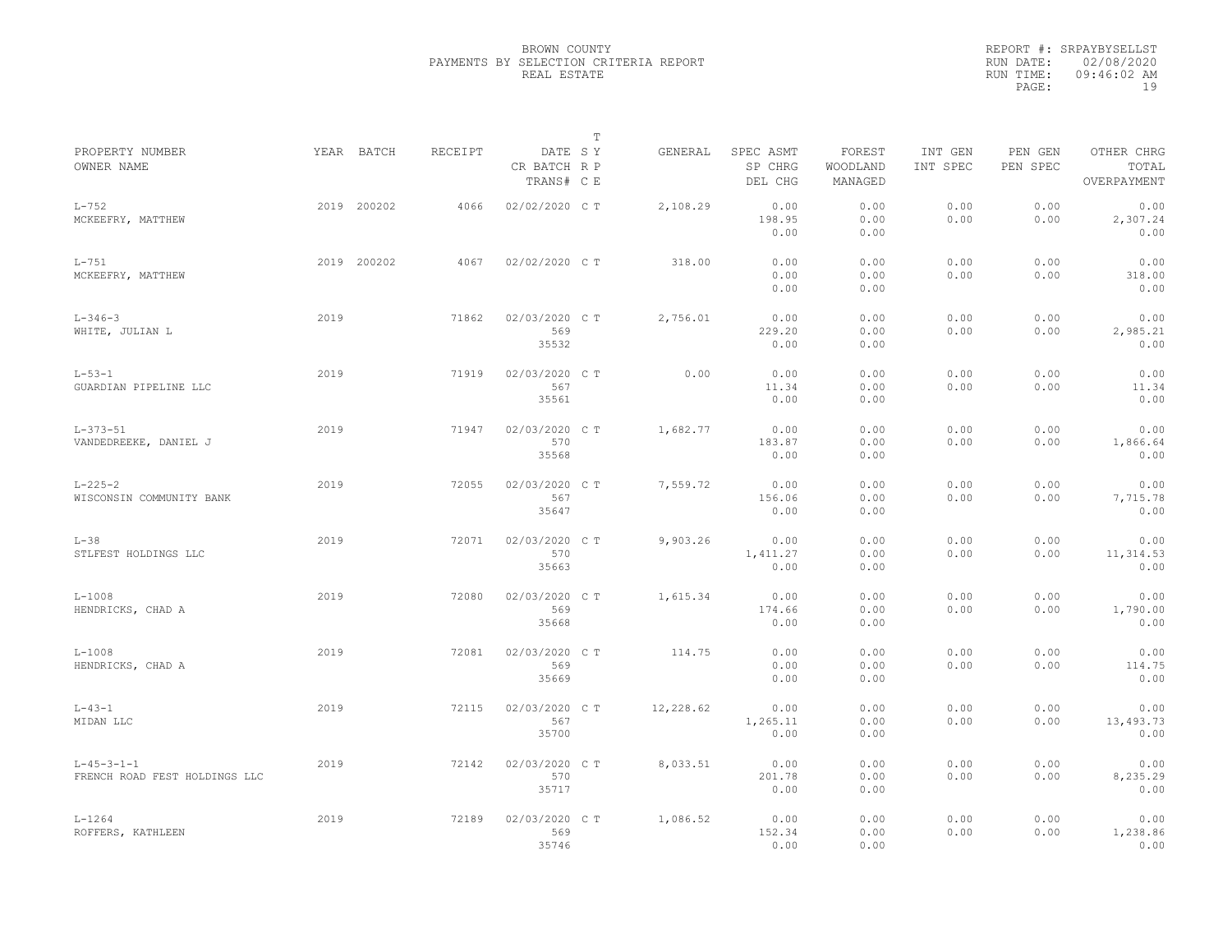|                                                              |      |            |         |                                       | $\mathbb T$ |           |                                 |                               |                     |                     |                                    |
|--------------------------------------------------------------|------|------------|---------|---------------------------------------|-------------|-----------|---------------------------------|-------------------------------|---------------------|---------------------|------------------------------------|
| PROPERTY NUMBER<br>OWNER NAME                                |      | YEAR BATCH | RECEIPT | DATE SY<br>CR BATCH R P<br>TRANS# C E |             | GENERAL   | SPEC ASMT<br>SP CHRG<br>DEL CHG | FOREST<br>WOODLAND<br>MANAGED | INT GEN<br>INT SPEC | PEN GEN<br>PEN SPEC | OTHER CHRG<br>TOTAL<br>OVERPAYMENT |
| $L - 373 - 14$<br>COUNIHAN TIMOTHY P & KIM M REVOCABLE TRUST | 2019 |            | 72260   | 02/03/2020 C T<br>569<br>35783        |             | 1,536.08  | 0.00<br>201.69<br>0.00          | 0.00<br>0.00<br>0.00          | 0.00<br>0.00        | 0.00<br>0.00        | 0.00<br>1,737.77<br>0.00           |
| $L - 22 - 2$<br>KWIK TRIP INC                                | 2019 |            | 72380   | 02/03/2020 C T<br>570<br>35855        |             | 11,253.81 | 0.00<br>815.59<br>0.00          | 0.00<br>0.00<br>0.00          | 0.00<br>0.00        | 0.00<br>0.00        | 0.00<br>12,069.40<br>0.00          |
| $L - 434 - 1$<br>GERARDEN, ERIC A                            | 2019 |            | 72445   | 02/03/2020 C T<br>568<br>35891        |             | 1,532.29  | 0.00<br>213.84<br>0.00          | 0.00<br>0.00<br>0.00          | 0.00<br>0.00        | 0.00<br>0.00        | 0.00<br>1,746.13<br>0.00           |
| $L - 434 - 2$<br>GERARDEN, ERIC A                            | 2019 |            | 72446   | 02/03/2020 C T<br>568<br>35891        |             | 264.06    | 0.00<br>0.00<br>0.00            | 0.00<br>0.00<br>0.00          | 0.00<br>0.00        | 0.00<br>0.00        | 0.00<br>264.06<br>0.00             |
| $L - 32 - 1$<br>ABSOLUT FIDUCIARY LLC                        | 2019 |            | 72520   | 02/03/2020 C T<br>570<br>35928        |             | 292.35    | 0.00<br>69.05<br>0.00           | 0.00<br>0.00<br>0.00          | 0.00<br>0.00        | 0.00<br>0.00        | 0.00<br>361.40<br>0.00             |
| $L - 554 - 1$<br>SCHULSTAD, ROBERT A                         | 2019 |            | 72562   | 02/03/2020 C T<br>568<br>35967        |             | 124.06    | 0.00<br>325.94<br>0.00          | 0.00<br>0.00<br>0.00          | 0.00<br>0.00        | 0.00<br>0.00        | 0.00<br>450.00<br>0.00             |
| $L - 1887$<br>RIETH, RYAN P                                  | 2019 |            | 72575   | 02/03/2020 CT<br>569<br>35979         |             | 520.54    | 0.00<br>0.00<br>0.00            | 0.00<br>0.00<br>0.00          | 0.00<br>0.00        | 0.00<br>0.00        | 0.00<br>520.54<br>0.00             |
| $L - 78 - 1$<br>SANTA BARBARA FUELS INC                      | 2019 |            | 72625   | 02/03/2020 CT<br>567<br>36012         |             | 14,577.92 | 0.00<br>1,938.80<br>0.00        | 0.00<br>0.00<br>0.00          | 0.00<br>0.00        | 0.00<br>0.00        | 0.00<br>16,516.72<br>0.00          |
| $L - 496 - 5$<br>GARRITY, DENNIS G                           | 2019 |            | 72661   | 02/03/2020 C T<br>570<br>36036        |             | 1,749.01  | 0.00<br>43.85<br>0.00           | 0.00<br>0.00<br>0.00          | 0.00<br>0.00        | 0.00<br>0.00        | 0.00<br>1,792.86<br>0.00           |
| $L - 496 - 7$<br>GARRITY, DENNIS G                           | 2019 |            | 72662   | 02/03/2020 CT<br>570<br>36036         |             | 1,261.59  | 0.00<br>0.00<br>0.00            | 0.00<br>0.00<br>0.00          | 0.00<br>0.00        | 0.00<br>0.00        | 0.00<br>1,261.59<br>0.00           |
| $L - 496 - 6$<br>GARRITY, DENNIS G                           | 2019 |            | 72663   | 02/03/2020 C T<br>570<br>36036        |             | 1,254.97  | 0.00<br>82.01<br>0.00           | 0.00<br>0.00<br>0.00          | 0.00<br>0.00        | 0.00<br>0.00        | 0.00<br>1,336.98<br>0.00           |
| $L - 496 - 9$<br>GARRITY, DENNIS G                           | 2019 |            | 72666   | 02/03/2020 C T<br>570<br>36039        |             | 16,385.33 | 0.00<br>419.36<br>0.00          | 0.00<br>0.00<br>0.00          | 0.00<br>0.00        | 0.00<br>0.00        | 0.00<br>16,804.69<br>0.00          |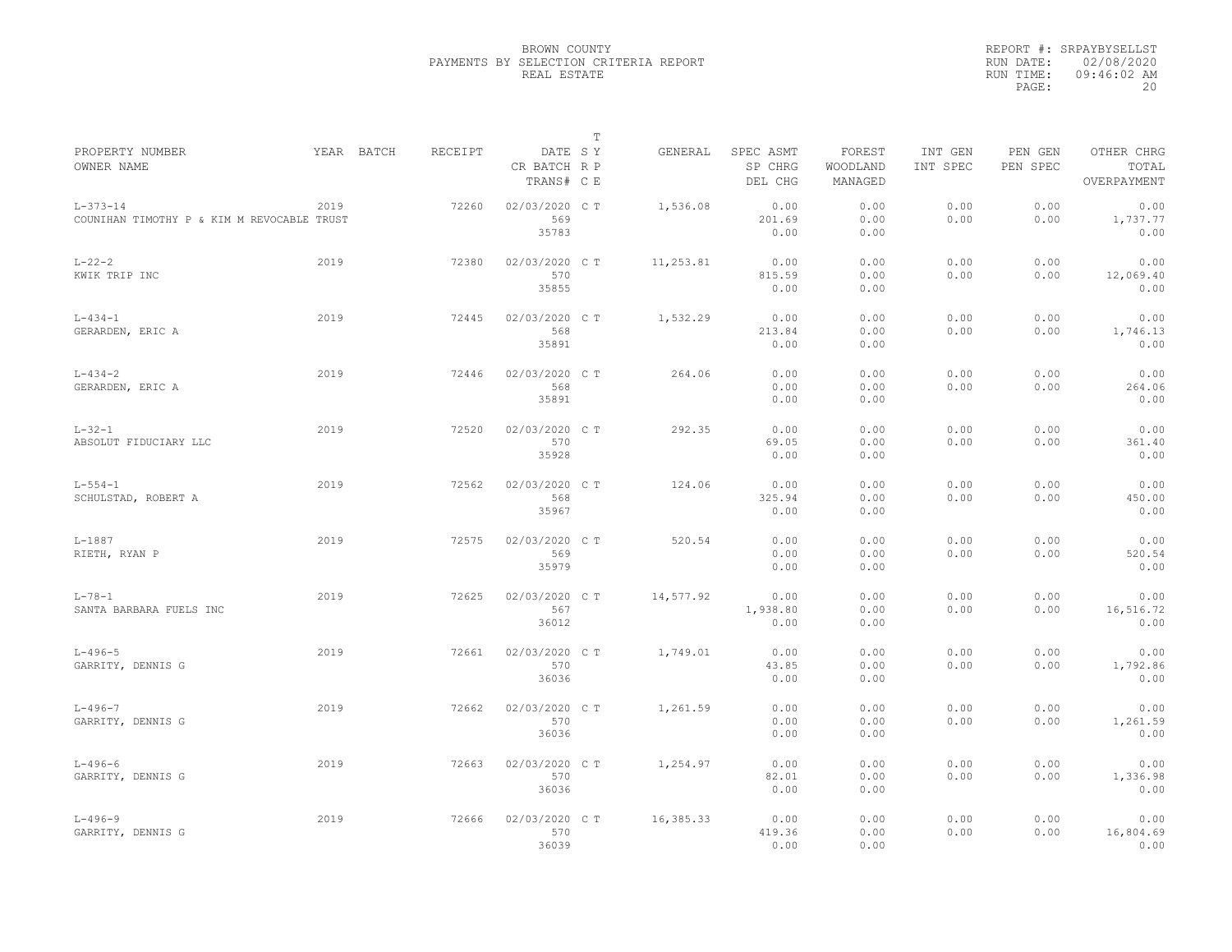|                                                 |      |             |         |                                       | T |          |                                 |                               |                     |                     |                                    |
|-------------------------------------------------|------|-------------|---------|---------------------------------------|---|----------|---------------------------------|-------------------------------|---------------------|---------------------|------------------------------------|
| PROPERTY NUMBER<br>OWNER NAME                   |      | YEAR BATCH  | RECEIPT | DATE SY<br>CR BATCH R P<br>TRANS# C E |   | GENERAL  | SPEC ASMT<br>SP CHRG<br>DEL CHG | FOREST<br>WOODLAND<br>MANAGED | INT GEN<br>INT SPEC | PEN GEN<br>PEN SPEC | OTHER CHRG<br>TOTAL<br>OVERPAYMENT |
| $L - 264 - 6 - 1 - 1$<br>VR DEVELOPMENT LLC     | 2019 |             | 72893   | 02/03/2020 CT<br>568<br>36200         |   | 3,766.61 | 0.00<br>0.00<br>0.00            | 0.00<br>0.00<br>0.00          | 0.00<br>0.00        | 0.00<br>0.00        | 0.00<br>3,766.61<br>0.00           |
| $L - 264 - 6 - 1 - 2$<br>VR DEVELOPMENT LLC     | 2019 |             | 72894   | 02/03/2020 C T<br>568<br>36200        |   | 1,727.24 | 0.00<br>0.00<br>0.00            | 0.00<br>0.00<br>0.00          | 0.00<br>0.00        | 0.00<br>0.00        | 0.00<br>1,727.24<br>0.00           |
| $L-661$<br>V R DEVELOPMENT LLC                  | 2019 |             | 72897   | 02/03/2020 C T<br>568<br>36203        |   | 7,577.88 | 0.00<br>834.15<br>0.00          | 0.00<br>0.00<br>0.00          | 0.00<br>0.00        | 0.00<br>0.00        | 0.00<br>8,412.03<br>0.00           |
| $L - 1261$<br>MACGREGOR, TERRI L                | 2019 |             | 72920   | 02/03/2020 C T<br>568<br>36214        |   | 2,060.21 | 0.00<br>149.42<br>303.90        | 0.00<br>0.00<br>0.00          | 0.00<br>0.00        | 0.00<br>0.00        | 0.00<br>2,513.53<br>0.00           |
| $L - 1873$<br>AMERICAN REALTY & DEVELOPMENT LLC | 2019 |             | 72987   | 02/03/2020 C T<br>568<br>36270        |   | 520.54   | 0.00<br>0.00<br>0.00            | 0.00<br>0.00<br>0.00          | 0.00<br>0.00        | 0.00<br>0.00        | 0.00<br>520.54<br>0.00             |
| $L - 26 - 6$<br>BENNETT, FREDERICK              | 2019 |             | 72997   | 02/03/2020 C T<br>568<br>36280        |   | 1,377.36 | 0.00<br>0.00<br>0.00            | 0.00<br>0.00<br>0.00          | 0.00<br>0.00        | 0.00<br>0.00        | 0.00<br>1,377.36<br>0.00           |
| $L - 356 - 8$<br>TILLMAN, STEVEN E              |      | 2019 200204 | 4087    | 02/04/2020 C T                        |   | 1,561.22 | 0.00<br>200.33<br>0.00          | 0.00<br>0.00<br>0.00          | 0.00<br>0.00        | 0.00<br>0.00        | 0.00<br>1,761.55<br>0.00           |
| $L - 26 - 5$<br>BENNETT, FREDERICK W            | 2019 |             | 73009   | 02/04/2020 C T<br>573<br>36294        |   | 3,666.95 | 0.00<br>263.53<br>0.00          | 0.00<br>0.00<br>0.00          | 0.00<br>0.00        | 0.00<br>0.00        | 0.00<br>3,930.48<br>0.00           |
| $L - 1927$<br>GREEN ADAM CONSTRUCTION LLC       | 2019 |             | 73012   | 02/04/2020 C T<br>574<br>36297        |   | 1,041.07 | 0.00<br>43.11<br>0.00           | 0.00<br>0.00<br>0.00          | 0.00<br>0.00        | 0.00<br>0.00        | 0.00<br>1,084.18<br>0.00           |
| $L - 374 - D - 4$<br>FIALA, GENE R              | 2019 |             | 73159   | 02/04/2020 C T<br>577<br>36416        |   | 2,546.86 | 0.00<br>208.58<br>0.00          | 0.00<br>0.00<br>0.00          | 0.00<br>0.00        | 0.00<br>0.00        | 0.00<br>2,755.44<br>0.00           |
| $L - 42 - 5$<br>GILDERNICK, MICHAEL R           | 2019 |             | 73206   | 02/04/2020 C T<br>573<br>36449        |   | 5.69     | 0.00<br>0.66<br>0.00            | 0.00<br>0.00<br>0.00          | 0.00<br>0.00        | 0.00<br>0.00        | 0.00<br>6.35<br>0.00               |
| $L-42$<br>GILDERNICK, MICHAEL R                 | 2019 |             | 73208   | 02/04/2020 C T<br>573<br>36451        |   | 1,639.99 | 0.00<br>309.58<br>0.00          | 0.00<br>0.00<br>0.00          | 0.00<br>0.00        | 0.00<br>0.00        | 0.00<br>1,949.57<br>0.00           |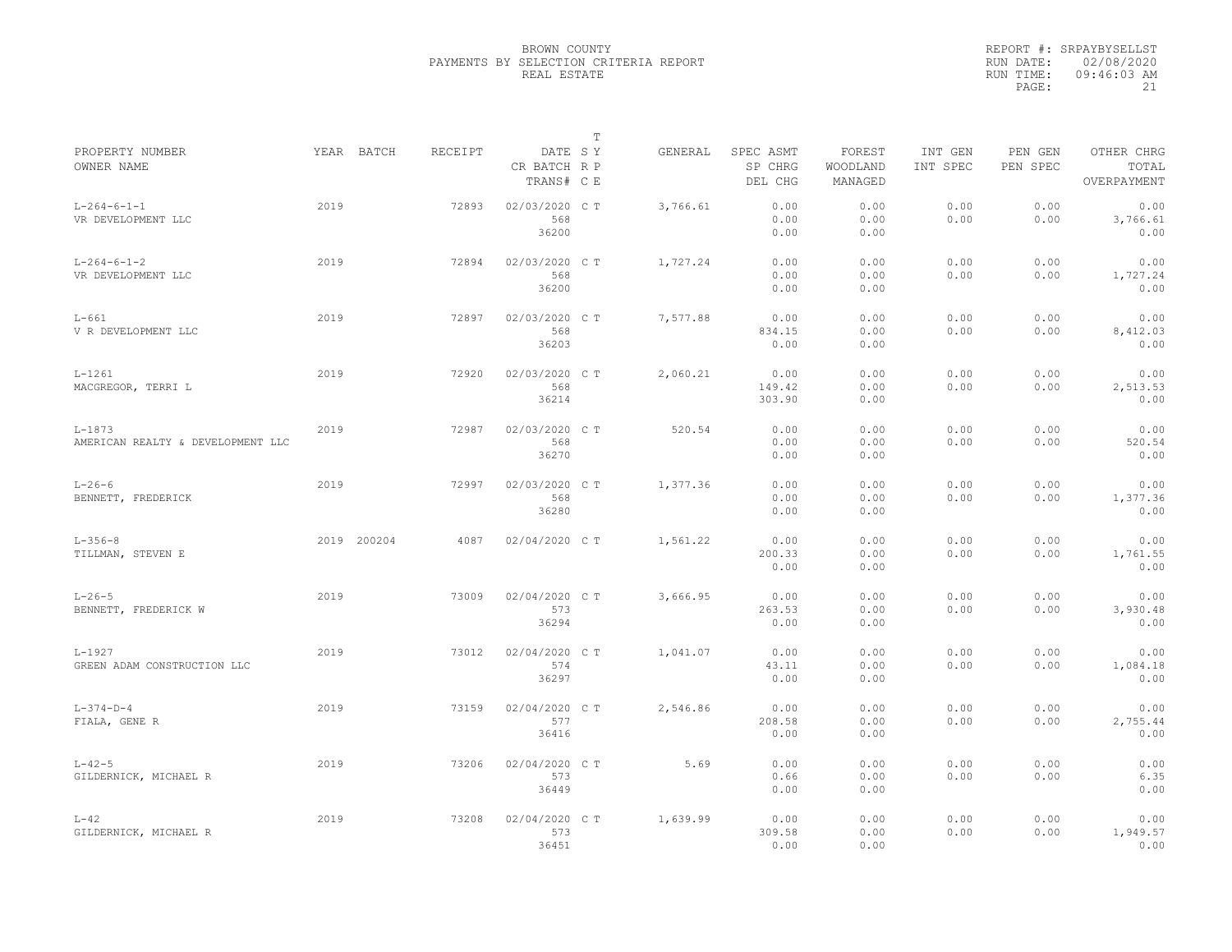|                                               |            |         |                                       | $\mathbb T$ |           |                                 |                               |                     |                     |                                    |
|-----------------------------------------------|------------|---------|---------------------------------------|-------------|-----------|---------------------------------|-------------------------------|---------------------|---------------------|------------------------------------|
| PROPERTY NUMBER<br>OWNER NAME                 | YEAR BATCH | RECEIPT | DATE SY<br>CR BATCH R P<br>TRANS# C E |             | GENERAL   | SPEC ASMT<br>SP CHRG<br>DEL CHG | FOREST<br>WOODLAND<br>MANAGED | INT GEN<br>INT SPEC | PEN GEN<br>PEN SPEC | OTHER CHRG<br>TOTAL<br>OVERPAYMENT |
| $L - 1242$<br>MATHEWS, COLLEEN J              | 2019       | 73253   | 02/04/2020 CT<br>573<br>36480         |             | 1,099.77  | 0.00<br>153.98<br>0.00          | 0.00<br>0.00<br>0.00          | 0.00<br>0.00        | 0.00<br>0.00        | 0.00<br>1,253.75<br>0.00           |
| $L - 350 - 56$<br>WEIGEL, ETAL, KEN           | 2019       | 73285   | 02/04/2020 C T<br>574<br>36504        |             | 2,835.98  | 0.00<br>282.69<br>0.00          | 0.00<br>0.00<br>0.00          | 0.00<br>0.00        | 0.00<br>0.00        | 0.00<br>3,118.67<br>0.00           |
| $L-651$<br>LAWRENCE DEV CO LLC                | 2019       | 73315   | 02/04/2020 C T<br>573<br>36520        |             | 3, 312.49 | 0.00<br>0.00<br>0.00            | 0.00<br>0.00<br>0.00          | 0.00<br>0.00        | 0.00<br>0.00        | 0.00<br>3,312.49<br>0.00           |
| $L - 453 - 2$<br>HOGAN, JOHN F                | 2019       | 73330   | 02/04/2020 C T<br>577<br>36535        |             | 2,913.89  | 0.00<br>195.15<br>1,025.65      | 0.00<br>0.00<br>0.00          | 0.00<br>0.00        | 0.00<br>0.00        | 0.00<br>4,134.69<br>0.00           |
| $L - 1724$<br>TREANKLER, LANCE M              | 2019       | 73335   | 02/04/2020 C T<br>577<br>36539        |             | 2,899.69  | 0.00<br>66.07<br>0.00           | 0.00<br>0.00<br>0.00          | 0.00<br>0.00        | 0.00<br>0.00        | 0.00<br>2,965.76<br>0.00           |
| $L - 275 - C - 3$<br>INNOVATIVE COMPANIES INC | 2019       | 73340   | 02/04/2020 CT<br>575<br>36545         |             | 1,549.90  | 0.00<br>59.40<br>0.00           | 0.00<br>0.00<br>0.00          | 0.00<br>0.00        | 0.00<br>0.00        | 0.00<br>1,609.30<br>0.00           |
| $L - 275 - C - 2$<br>INNOVATIVE COMPANIES INC | 2019       | 73341   | 02/04/2020 C T<br>575<br>36545        |             | 724.97    | 0.00<br>0.00<br>0.00            | 0.00<br>0.00<br>0.00          | 0.00<br>0.00        | 0.00<br>0.00        | 0.00<br>724.97<br>0.00             |
| $L - 260 - 1$<br>INNOVATIVE COMPANIES INC     | 2019       | 73342   | 02/04/2020 C T<br>575<br>36545        |             | 567.86    | 0.00<br>0.00<br>0.00            | 0.00<br>0.00<br>0.00          | 0.00<br>0.00        | 0.00<br>0.00        | 0.00<br>567.86<br>0.00             |
| $L - 264 - 2 - 1$<br>SCHMOOCK, WILLIAM C      | 2019       | 73343   | 02/04/2020 CT<br>575<br>36545         |             | 5,073.65  | 0.00<br>190.74<br>0.00          | 0.00<br>0.00<br>0.00          | 0.00<br>0.00        | 0.00<br>0.00        | 0.00<br>5,264.39<br>0.00           |
| $L - 264 - 3 - 1$<br>SCHMOOCK, WILLIAM C      | 2019       | 73345   | 02/04/2020 C T<br>575<br>36545        |             | 1,325.00  | 0.00<br>141.87<br>0.00          | 0.00<br>0.00<br>0.00          | 0.00<br>0.00        | 0.00<br>0.00        | 0.00<br>1,466.87<br>0.00           |
| $L - 351 - 9$<br>SURING, CRAIG A              | 2019       | 73350   | 02/04/2020 C T<br>575<br>36551        |             | 1,850.63  | 0.00<br>220.60<br>0.00          | 0.00<br>0.00<br>0.00          | 0.00<br>0.00        | 0.00<br>0.00        | 0.00<br>2,071.23<br>0.00           |
| $L - 148 - 5$<br>MOSKI CORP                   | 2019       | 73367   | 02/04/2020 C T<br>575<br>36562        |             | 3,264.32  | 0.00<br>0.00<br>0.00            | 0.00<br>0.00<br>0.00          | 0.00<br>0.00        | 0.00<br>0.00        | 0.00<br>3,264.32<br>0.00           |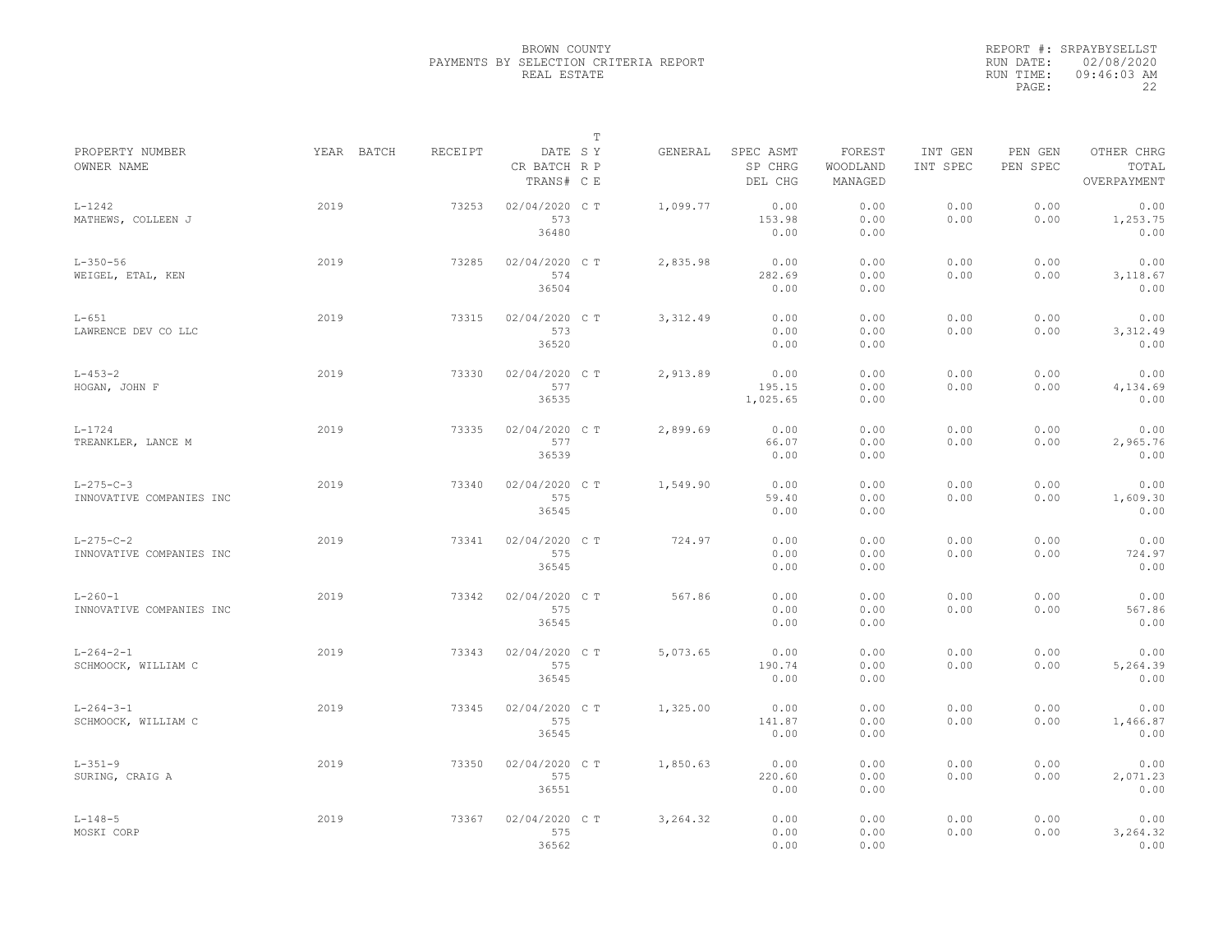|                            |               |         |                        | m |            |           |          |          |          |             |  |
|----------------------------|---------------|---------|------------------------|---|------------|-----------|----------|----------|----------|-------------|--|
| PROPERTY NUMBER            | YEAR<br>BATCH | RECEIPT | DATE SY                |   | GENERAL    | SPEC ASMT | FOREST   | INT GEN  | PEN GEN  | OTHER CHRG  |  |
| OWNER NAME                 |               |         | CR BATCH R P           |   |            | SP CHRG   | WOODLAND | INT SPEC | PEN SPEC | TOTAL       |  |
|                            |               |         | TRANS# C E             |   |            | DEL CHG   | MANAGED  |          |          | OVERPAYMENT |  |
| $L-275-D$                  | 2019          | 73425   | 02/05/2020 C T         |   | 3,199.87   | 0.00      | 0.00     | 0.00     | 0.00     | 0.00        |  |
| KWIK TRIP INC              |               |         | 579                    |   |            | 28.79     | 0.00     | 0.00     | 0.00     | 3,228.66    |  |
|                            |               |         | 36592                  |   |            | 0.00      | 0.00     |          |          | 0.00        |  |
| $L-817$                    | 2019          | 73453   | 02/05/2020 CT          |   | 3,373.90   | 0.00      | 0.00     | 0.00     | 0.00     | 0.00        |  |
| VANNULAND, ETAL, MATTHEW M |               |         | 578                    |   |            | 169.69    | 0.00     | 0.00     | 0.00     | 3,543.59    |  |
|                            |               |         | 36621                  |   |            | 0.00      | 0.00     |          |          | 0.00        |  |
| $L-817$                    | 2019          | 73454   | 02/05/2020 C T         |   | 162.74     | 0.00      | 0.00     | 0.00     | 0.00     | 0.00        |  |
| VANNULAND, ETAL, MATTHEW M |               |         | 578                    |   |            | 0.00      | 0.00     | 0.00     | 0.00     | 162.74      |  |
|                            |               |         | 36622                  |   |            | 0.00      | 0.00     |          |          | 0.00        |  |
| $L - 32 - 1$               | 2019          | 73533   | 02/06/2020 CT          |   | 149.51     | 0.00      | 0.00     | 0.00     | 0.00     | 0.00        |  |
| ABSOLUT FIDUCIARY LLC      |               |         | 581                    |   |            | 0.00      | 0.00     | 0.00     | 0.00     | 149.51      |  |
|                            |               |         | 36680                  |   |            | 0.00      | 0.00     |          |          | 0.00        |  |
|                            |               |         | TOWN OF LAWRENCE TOTAL |   | 159,954.59 | 0.00      | 0.00     | 0.00     | 0.00     | 0.00        |  |
|                            |               |         |                        |   |            | 11,613.05 | 0.00     | 0.00     | 0.00     | 172,897.19  |  |
|                            |               |         |                        |   |            | 1,329.55  | 0.00     |          |          | 0.00        |  |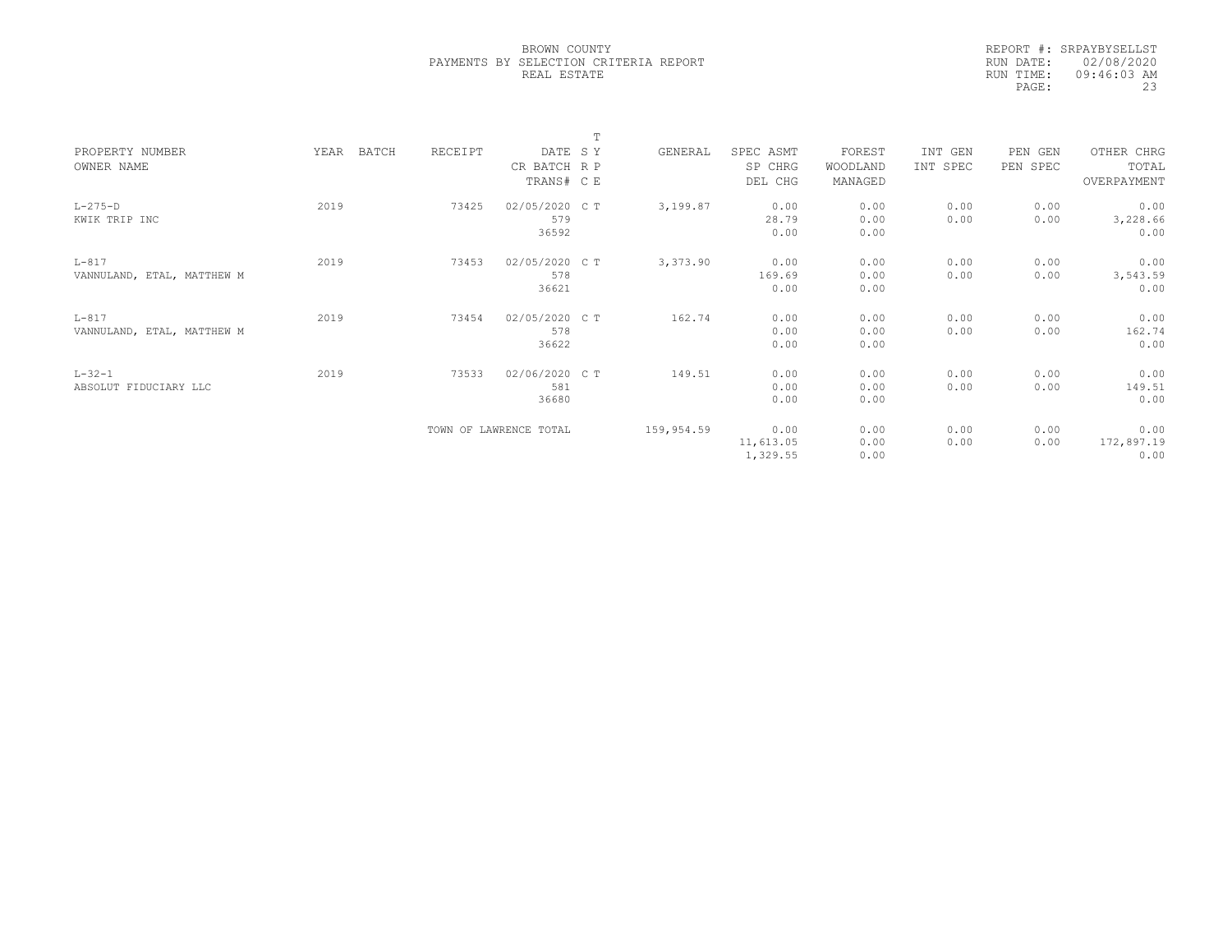|                                                                      |      |             |                |                                       | $\mathbb T$ |           |                                 |                               |                     |                     |                                    |
|----------------------------------------------------------------------|------|-------------|----------------|---------------------------------------|-------------|-----------|---------------------------------|-------------------------------|---------------------|---------------------|------------------------------------|
| PROPERTY NUMBER<br>OWNER NAME                                        |      | YEAR BATCH  | <b>RECEIPT</b> | DATE SY<br>CR BATCH R P<br>TRANS# C E |             | GENERAL   | SPEC ASMT<br>SP CHRG<br>DEL CHG | FOREST<br>WOODLAND<br>MANAGED | INT GEN<br>INT SPEC | PEN GEN<br>PEN SPEC | OTHER CHRG<br>TOTAL<br>OVERPAYMENT |
| $D-155-9$<br>SHAW, JEFFREY L                                         |      | 2019 200201 | 4055           | 02/01/2020 C T                        |             | 3,032.56  | 0.00<br>246.00<br>0.00          | 0.00<br>0.00<br>0.00          | 0.00<br>0.00        | 0.00<br>0.00        | 0.00<br>3,278.56<br>0.00           |
| $D-857$<br>LEARY, RUSSELL J                                          | 2019 |             | 71843          | 02/03/2020 C T<br>570<br>35513        |             | 350.00    | 0.00<br>0.00<br>0.00            | 0.00<br>0.00<br>0.00          | 0.00<br>0.00        | 0.00<br>0.00        | 0.00<br>350.00<br>0.00             |
| $D-136$<br>D 122 6 LLC                                               | 2019 |             | 71851          | 02/03/2020 CT<br>568<br>35521         |             | 499.67    | 0.00<br>0.00<br>0.00            | 0.00<br>0.00<br>0.00          | 0.00<br>0.00        | 0.00<br>0.00        | 0.00<br>499.67<br>0.00             |
| $D - 845$<br>NOVOSELATZ, ROBERT R                                    | 2019 |             | 71852          | 02/03/2020 C T<br>570<br>35522        |             | 4,285.51  | 0.00<br>230.00<br>0.00          | 0.00<br>0.00<br>0.00          | 0.00<br>0.00        | 0.00<br>0.00        | 0.00<br>4,515.51<br>0.00           |
| $D-122-6$<br>D 122 6 LLC                                             | 2019 |             | 71855          | 02/03/2020 C T<br>568<br>35525        |             | 4,469.52  | 0.00<br>398.00<br>0.00          | 0.00<br>0.00<br>0.00          | 0.00<br>0.00        | 0.00<br>0.00        | 0.00<br>4,867.52<br>0.00           |
| $D-766$<br>THOMAS, LYNNETTE S                                        | 2019 |             | 71856          | 02/03/2020 C T<br>570<br>35526        |             | 2,825.37  | 0.00<br>230.00<br>0.00          | 0.00<br>0.00<br>0.00          | 0.00<br>0.00        | 0.00<br>0.00        | 0.00<br>3,055.37<br>0.00           |
| $D-1393$<br>LUTSEY SHARON L LIVING TRUST                             | 2019 |             | 71857          | 02/03/2020 C T<br>570<br>35527        |             | 2,391.18  | 0.00<br>220.75<br>0.00          | 0.00<br>0.00<br>0.00          | 0.00<br>0.00        | 0.00<br>0.00        | 0.00<br>2,611.93<br>0.00           |
| $D-120-4$<br>D 122 6 LLC                                             | 2019 |             | 71880          | 02/03/2020 C T<br>568<br>35552        |             | 11,478.24 | 0.00<br>453.50<br>0.00          | 0.00<br>0.00<br>0.00          | 0.00<br>0.00        | 0.00<br>0.00        | 0.00<br>11,931.74<br>0.00          |
| $D-1130$<br>STITELEY KATHLEEN E REVOCABLE LIVING TRUST               | 2019 |             | 71974          | 02/03/2020 C T<br>570<br>35590        |             | 3,190.43  | 0.00<br>312.50<br>0.00          | 0.00<br>0.00<br>0.00          | 0.00<br>0.00        | 0.00<br>0.00        | 0.00<br>3,502.93<br>0.00           |
| $D-631$<br>DORSCH, MICHAEL T                                         | 2019 |             | 71983          | 02/03/2020 C T<br>570<br>35595        |             | 10,709.90 | 0.00<br>230.00<br>0.00          | 0.00<br>0.00<br>0.00          | 0.00<br>0.00        | 0.00<br>0.00        | 0.00<br>10,939.90<br>0.00          |
| $D - 632$<br>DORSCH, MICHAEL T                                       | 2019 |             | 71984          | 02/03/2020 C T<br>570<br>35596        |             | 841.18    | 0.00<br>46.50<br>0.00           | 0.00<br>0.00<br>0.00          | 0.00<br>0.00        | 0.00<br>0.00        | 0.00<br>887.68<br>0.00             |
| $D-427-97-1$<br>HENNIGAN REVOCABLE TRUST OF 2004, SHAWN P & JO ANN S | 2019 |             | 71985          | 02/03/2020 C T<br>570<br>35597        |             | 11,088.64 | 0.00<br>395.00<br>0.00          | 0.00<br>0.00<br>0.00          | 0.00<br>0.00        | 0.00<br>0.00        | 0.00<br>11,483.64<br>0.00          |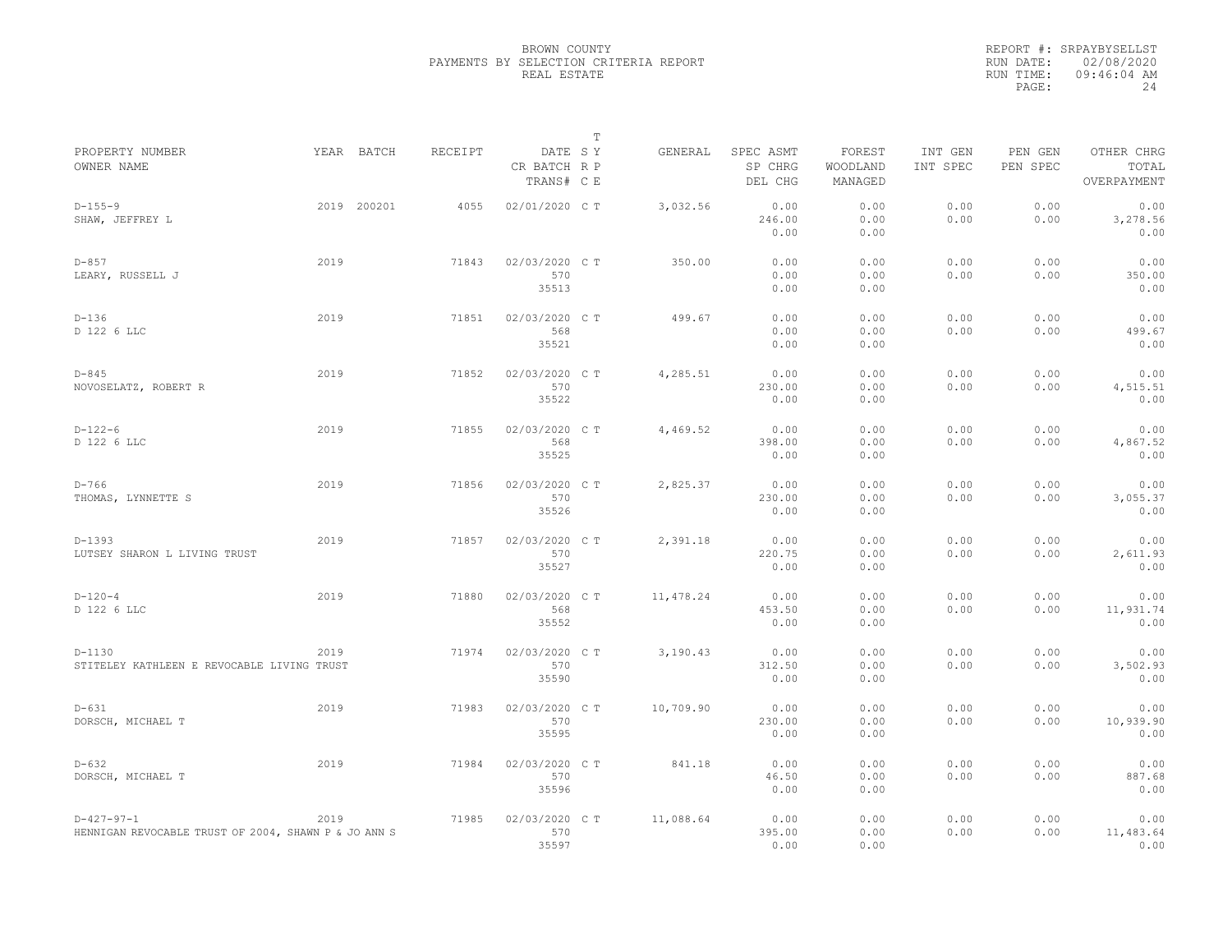|                                                          |      |            |         |                                         | $\mathbb T$ |          |                                 |                               |                     |                     |                                    |
|----------------------------------------------------------|------|------------|---------|-----------------------------------------|-------------|----------|---------------------------------|-------------------------------|---------------------|---------------------|------------------------------------|
| PROPERTY NUMBER<br>OWNER NAME                            |      | YEAR BATCH | RECEIPT | DATE SY<br>CR BATCH R P<br>TRANS# C E   |             | GENERAL  | SPEC ASMT<br>SP CHRG<br>DEL CHG | FOREST<br>WOODLAND<br>MANAGED | INT GEN<br>INT SPEC | PEN GEN<br>PEN SPEC | OTHER CHRG<br>TOTAL<br>OVERPAYMENT |
| $D-399-10$<br>LEMKE, JAMES F                             | 2019 |            | 71986   | 02/03/2020 CT<br>571                    |             | 1,214.87 | 0.00<br>230.00                  | 0.00<br>0.00                  | 0.00<br>0.00        | 0.00<br>0.00        | 0.00<br>1,444.87                   |
| $D - 205 - 3$<br>JONAS, ETAL, CHARLES S                  | 2019 |            | 72002   | 35598<br>02/03/2020 C T<br>570<br>35613 |             | 2,233.27 | 0.00<br>0.00<br>312.50<br>0.00  | 0.00<br>0.00<br>0.00<br>0.00  | 0.00<br>0.00        | 0.00<br>0.00        | 0.00<br>0.00<br>2,545.77<br>0.00   |
| $D - 1960$<br>VANS REALTY & CONSTRUCTION OF APPLETON INC | 2019 |            | 72023   | 02/03/2020 C T<br>569<br>35631          |             | 545.55   | 0.00<br>46.50<br>0.00           | 0.00<br>0.00<br>0.00          | 0.00<br>0.00        | 0.00<br>0.00        | 0.00<br>592.05<br>0.00             |
| $D-1971$<br>VANS REALTY & CONSTRUCTION OF APPLETON INC   | 2019 |            | 72024   | 02/03/2020 C T<br>569<br>35631          |             | 538.20   | 0.00<br>65.00<br>0.00           | 0.00<br>0.00<br>0.00          | 0.00<br>0.00        | 0.00<br>0.00        | 0.00<br>603.20<br>0.00             |
| $D - 2001$<br>VANS REALTY & CONSTRUCTION OF APPLETON INC | 2019 |            | 72025   | 02/03/2020 C T<br>569<br>35631          |             | 487.56   | 0.00<br>46.50<br>0.00           | 0.00<br>0.00<br>0.00          | 0.00<br>0.00        | 0.00<br>0.00        | 0.00<br>534.06<br>0.00             |
| $D-32-1$<br>COWLES, DAVID F                              | 2019 |            | 72072   | 02/03/2020 C T<br>568<br>35664          |             | 4,769.07 | 0.00<br>230.00<br>0.00          | 0.00<br>0.00<br>0.00          | 0.00<br>0.00        | 0.00<br>0.00        | 0.00<br>4,999.07<br>0.00           |
| $D-127-1$<br>DEDICATED REAL ESTATE FAMILY LLC            | 2019 |            | 72151   | 02/03/2020 C T<br>571<br>35723          |             | 5,565.72 | 0.00<br>1,931.00<br>0.00        | 0.00<br>0.00<br>0.00          | 0.00<br>0.00        | 0.00<br>0.00        | 0.00<br>7,496.72<br>0.00           |
| $D-991$<br>THOMPSONS GOLD DUST DAIRY LLC                 | 2019 |            | 72165   | 02/03/2020 C T<br>567<br>35727          |             | 1,929.75 | 0.00<br>413.50<br>229.07        | 0.00<br>0.00<br>0.00          | 0.00<br>0.00        | 0.00<br>0.00        | 0.00<br>2,572.32<br>0.00           |
| $D-361-6$<br>PAMPERIN RENTALS III LLC                    | 2019 |            | 72199   | 02/03/2020 C T<br>571<br>35754          |             | 7,474.20 | 2,506.30<br>546.00<br>0.00      | 0.00<br>0.00<br>0.00          | 0.00<br>0.00        | 0.00<br>0.00        | 0.00<br>10,526.50<br>0.00          |
| $D - 78 - 3$<br>MAYER, PATRICIA A                        | 2019 |            | 72262   | 02/03/2020 CT<br>568<br>35785           |             | 682.67   | 0.00<br>83.50<br>0.00           | 0.00<br>0.00<br>0.00          | 0.00<br>0.00        | 0.00<br>0.00        | 0.00<br>766.17<br>0.00             |
| $D-443-3$<br><b>OUIRK, MARILYNN R</b>                    | 2019 |            | 72277   | 02/03/2020 C T<br>569<br>35797          |             | 1,441.91 | 0.00<br>230.00<br>0.00          | 0.00<br>0.00<br>0.00          | 0.00<br>0.00        | 0.00<br>0.00        | 0.00<br>1,671.91<br>0.00           |
| $D-1008$<br>GREENE, JAMES P                              | 2019 |            | 72290   | 02/03/2020 C T<br>569<br>35809          |             | 9,587.42 | 0.00<br>395.00<br>0.00          | 0.00<br>0.00<br>0.00          | 0.00<br>0.00        | 0.00<br>0.00        | 0.00<br>9,982.42<br>0.00           |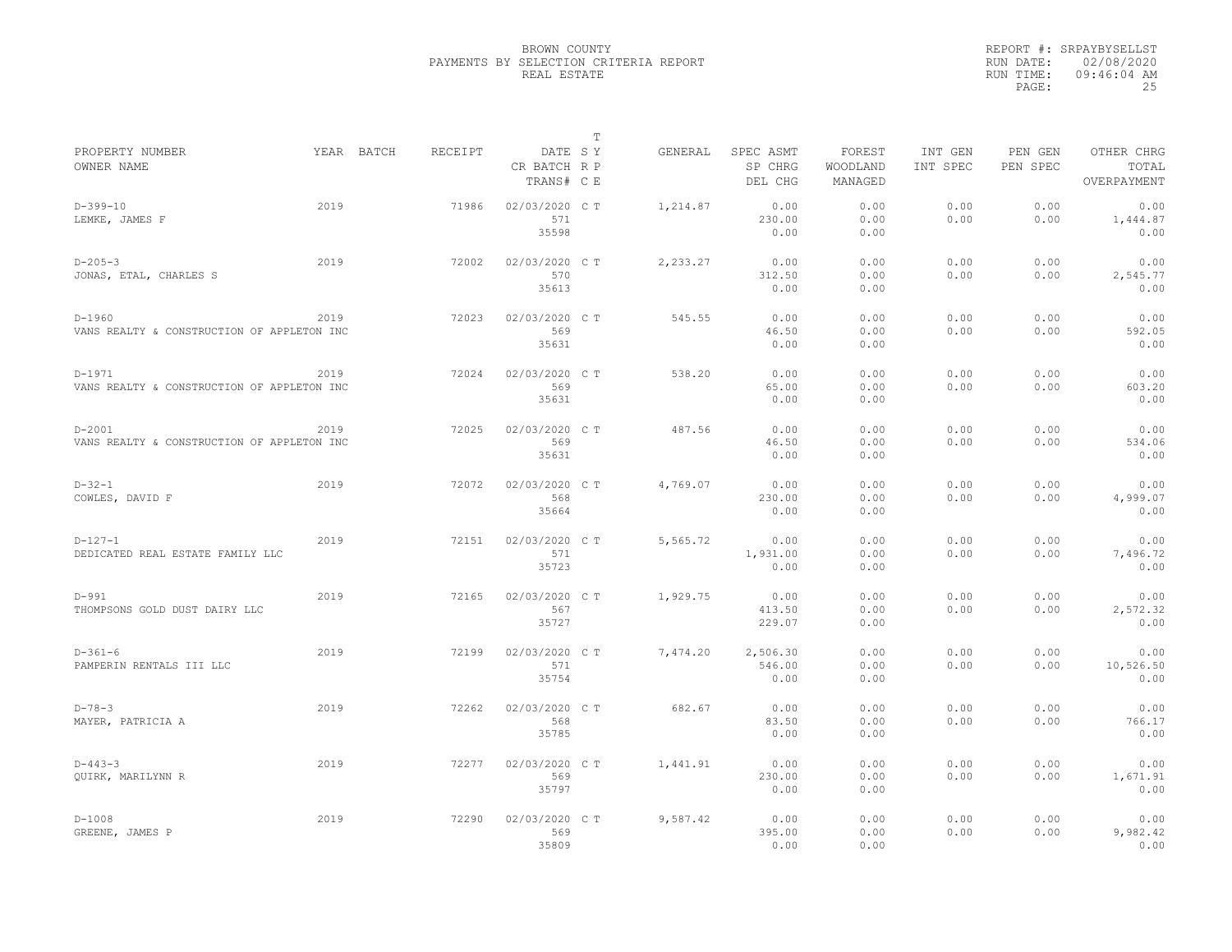|                                                     |      |            |         |                                       | $\mathbb T$ |           |                                 |                               |                     |                     |                                    |
|-----------------------------------------------------|------|------------|---------|---------------------------------------|-------------|-----------|---------------------------------|-------------------------------|---------------------|---------------------|------------------------------------|
| PROPERTY NUMBER<br>OWNER NAME                       |      | YEAR BATCH | RECEIPT | DATE SY<br>CR BATCH R P<br>TRANS# C E |             | GENERAL   | SPEC ASMT<br>SP CHRG<br>DEL CHG | FOREST<br>WOODLAND<br>MANAGED | INT GEN<br>INT SPEC | PEN GEN<br>PEN SPEC | OTHER CHRG<br>TOTAL<br>OVERPAYMENT |
| $D-365-16-1$<br>HILGENBERG & ASSOCIATES C           | 2019 |            | 72339   | 02/03/2020 C T<br>570<br>35825        |             | 6, 311.25 | 0.00<br>250.00<br>228.62        | 0.00<br>0.00<br>0.00          | 0.00<br>0.00        | 0.00<br>0.00        | 0.00<br>6,789.87<br>0.00           |
| $D-3$<br>KWIK TRIP INC                              | 2019 |            | 72381   | 02/03/2020 C T<br>570<br>35856        |             | 16,705.97 | 0.00<br>342.50<br>0.00          | 0.00<br>0.00<br>0.00          | 0.00<br>0.00        | 0.00<br>0.00        | 0.00<br>17,048.47<br>0.00          |
| $D - 48 - 7$<br>LAUTENSCHLAGER, ETAL, DENNIS G      | 2019 |            | 72437   | 02/03/2020 C T<br>570<br>35885        |             | 6,974.12  | 0.00<br>230.00<br>0.00          | 0.00<br>0.00<br>0.00          | 0.00<br>0.00        | 0.00<br>0.00        | 0.00<br>7,204.12<br>0.00           |
| $D-218-3$<br>GOEBEL, ANTHONY                        | 2019 |            | 72496   | 02/03/2020 C T<br>570<br>35913        |             | 1,580.20  | 0.00<br>230.00<br>0.00          | 0.00<br>0.00<br>0.00          | 0.00<br>0.00        | 0.00<br>0.00        | 0.00<br>1,810.20<br>0.00           |
| $D-108$<br>SKALETSKI, MARK A                        | 2019 |            | 72506   | 02/03/2020 C T<br>568<br>35918        |             | 2,152.25  | 0.00<br>246.00<br>0.00          | 0.00<br>0.00<br>0.00          | 0.00<br>0.00        | 0.00<br>0.00        | 0.00<br>2,398.25<br>0.00           |
| $D-590$<br>OLSON, MATTHEW R                         | 2019 |            | 72528   | 02/03/2020 C T<br>570<br>35934        |             | 3,958.35  | 0.00<br>230.00<br>0.00          | 0.00<br>0.00<br>0.00          | 0.00<br>0.00        | 0.00<br>0.00        | 0.00<br>4,188.35<br>0.00           |
| $D-1783$<br>KASPER MARK A & JULIE A REVOCABLE TRUST | 2019 |            | 72549   | 02/03/2020 CT<br>569<br>35955         |             | 5,214.16  | 0.00<br>230.00<br>0.00          | 0.00<br>0.00<br>0.00          | 0.00<br>0.00        | 0.00<br>0.00        | 0.00<br>5,444.16<br>0.00           |
| $D - 77 - 2$<br>J & S ENTERPRISES LLP               | 2019 |            | 72560   | 02/03/2020 C T<br>570<br>35965        |             | 5,760.80  | 459.90<br>416.50<br>0.00        | 0.00<br>0.00<br>0.00          | 0.00<br>0.00        | 0.00<br>0.00        | 0.00<br>6,637.20<br>0.00           |
| $D - 484 - 7$<br>DAUL, JEANNE A                     | 2019 |            | 72594   | 02/03/2020 C T<br>570<br>35993        |             | 2,409.68  | 0.00<br>230.00<br>0.00          | 0.00<br>0.00<br>0.00          | 0.00<br>0.00        | 0.00<br>0.00        | 0.00<br>2,639.68<br>0.00           |
| $D-1936$<br>RADUE, RYAN P                           | 2019 |            | 72626   | 02/03/2020 C T<br>568<br>36013        |             | 7,070.48  | 0.00<br>230.00<br>0.00          | 0.00<br>0.00<br>0.00          | 0.00<br>0.00        | 0.00<br>0.00        | 0.00<br>7,300.48<br>0.00           |
| $D-1552$<br>KELLER, DENISE M                        | 2019 |            | 72704   | 02/03/2020 C T<br>570<br>36067        |             | 2,838.46  | 0.00<br>230.00<br>0.00          | 0.00<br>0.00<br>0.00          | 0.00<br>0.00        | 0.00<br>0.00        | 0.00<br>3,068.46<br>0.00           |
| $D-31-2-1$<br>BASTEN, JACOB C                       | 2019 |            | 72708   | 02/03/2020 C T<br>570<br>36071        |             | 1,228.76  | 0.00<br>230.00<br>0.00          | 0.00<br>0.00<br>0.00          | 0.00<br>0.00        | 0.00<br>0.00        | 0.00<br>1,458.76<br>0.00           |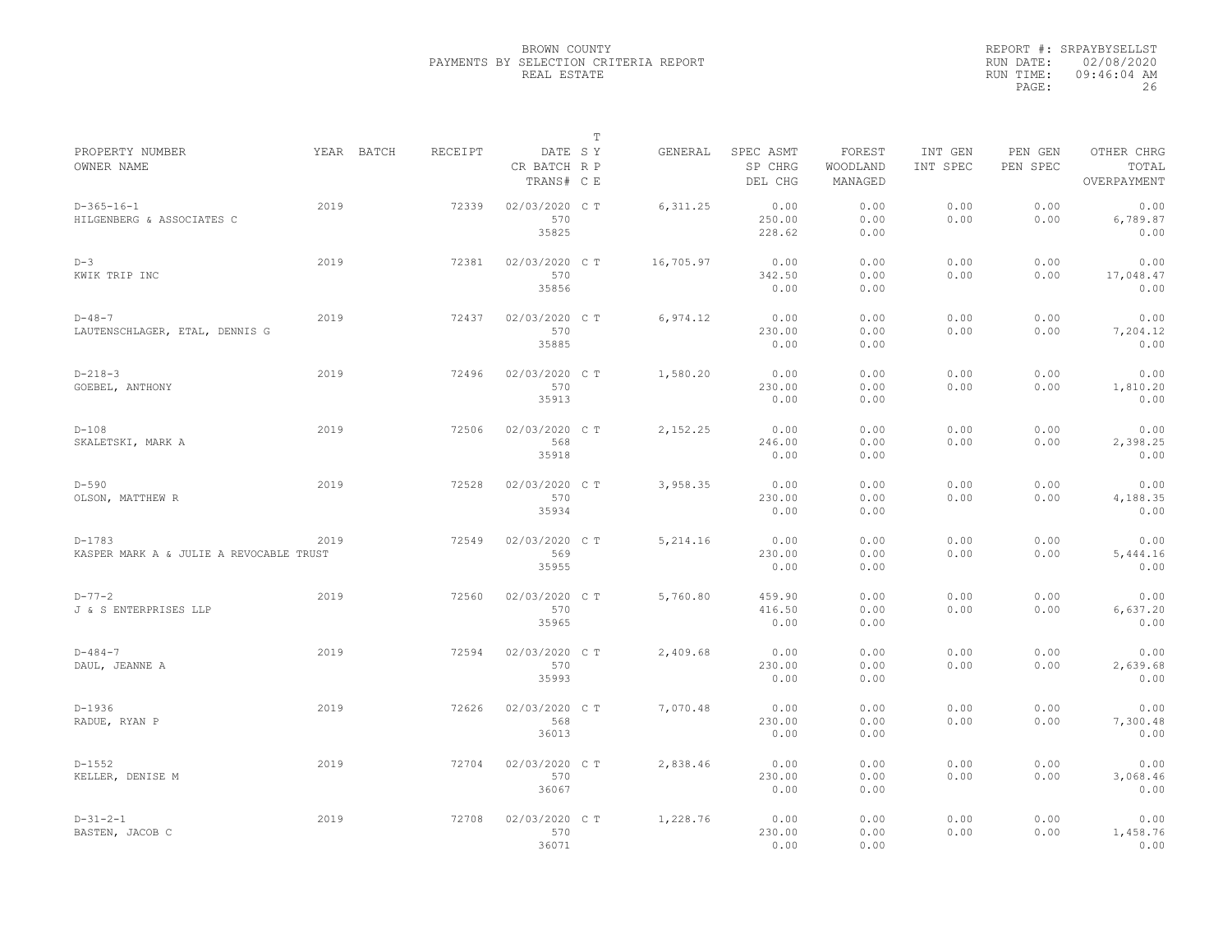|                                                                   |            |         |                                       | $\mathbb T$ |            |                                 |                               |                     |                     |                                    |
|-------------------------------------------------------------------|------------|---------|---------------------------------------|-------------|------------|---------------------------------|-------------------------------|---------------------|---------------------|------------------------------------|
| PROPERTY NUMBER<br>OWNER NAME                                     | YEAR BATCH | RECEIPT | DATE SY<br>CR BATCH R P<br>TRANS# C E |             | GENERAL    | SPEC ASMT<br>SP CHRG<br>DEL CHG | FOREST<br>WOODLAND<br>MANAGED | INT GEN<br>INT SPEC | PEN GEN<br>PEN SPEC | OTHER CHRG<br>TOTAL<br>OVERPAYMENT |
| $D-11$<br>BURGESS, THOMAS D                                       | 2019       | 72764   | 02/03/2020 CT<br>567<br>36109         |             | 12,600.52  | 0.00<br>230.00<br>0.00          | 0.00<br>0.00<br>0.00          | 0.00<br>0.00        | 0.00<br>0.00        | 0.00<br>12,830.52<br>0.00          |
| $D-1306$<br>FALISH, PAUL D                                        | 2019       | 72900   | 02/03/2020 C T<br>570<br>36206        |             | 2,528.92   | 0.00<br>312.50<br>0.00          | 0.00<br>0.00<br>0.00          | 0.00<br>0.00        | 0.00<br>0.00        | 0.00<br>2,841.42<br>0.00           |
| $D-427-89$<br>DENOBLE, KATHLEEN J                                 | 2019       | 72926   | 02/03/2020 C T<br>568<br>36220        |             | 4,883.33   | 0.00<br>246.00<br>0.00          | 0.00<br>0.00<br>0.00          | 0.00<br>0.00        | 0.00<br>0.00        | 0.00<br>5,129.33<br>0.00           |
| $D-1285$<br>SUTTER, ADAM D                                        | 2019       | 72940   | 02/03/2020 C T<br>568<br>36233        |             | 3, 191. 15 | 0.00<br>230.00<br>0.00          | 0.00<br>0.00<br>0.00          | 0.00<br>0.00        | 0.00<br>0.00        | 0.00<br>3,421.15<br>0.00           |
| $D - 484 - 4$<br>BERKOVITZ, SCOTT E                               | 2019       | 72964   | 02/03/2020 C T<br>568<br>36254        |             | 3, 417.74  | 0.00<br>230.00<br>0.00          | 0.00<br>0.00<br>0.00          | 0.00<br>0.00        | 0.00<br>0.00        | 0.00<br>3,647.74<br>0.00           |
| $D-956$<br>FOELLER, ROBERT A                                      | 2019       | 72974   | 02/03/2020 C T<br>567<br>36263        |             | 2,207.41   | 0.00<br>413.50<br>0.00          | 0.00<br>0.00<br>0.00          | 0.00<br>0.00        | 0.00<br>0.00        | 0.00<br>2,620.91<br>0.00           |
| $D-971$<br>FOELLER, ROBERT A                                      | 2019       | 72983   | 02/03/2020 C T<br>567<br>36267        |             | 2,488.35   | 0.00<br>413.50<br>0.00          | 0.00<br>0.00<br>0.00          | 0.00<br>0.00        | 0.00<br>0.00        | 0.00<br>2,901.85<br>0.00           |
| $D-970$<br>FOELLER, ROBERT A                                      | 2019       | 72984   | 02/03/2020 C T<br>567<br>36267        |             | 2,498.97   | 0.00<br>413.50<br>0.00          | 0.00<br>0.00<br>0.00          | 0.00<br>0.00        | 0.00<br>0.00        | 0.00<br>2,912.47<br>0.00           |
| $D-469-85$<br>MARVIL, SCOTT N                                     | 2019       | 73022   | 02/04/2020 C T<br>573<br>36303        |             | 4,368.82   | 0.00<br>312.50<br>189.33        | 0.00<br>0.00<br>0.00          | 0.00<br>0.00        | 0.00<br>0.00        | 0.00<br>4,870.65<br>259.64         |
| $D-205-15$<br>PATEL, PRADIP A                                     | 2019       | 73050   | 02/04/2020 CT<br>573<br>36329         |             | 2,730.63   | 0.00<br>230.00<br>0.00          | 0.00<br>0.00<br>0.00          | 0.00<br>0.00        | 0.00<br>0.00        | 0.00<br>2,960.63<br>0.00           |
| $D - 484 - 5$<br>THIEM CARL W & CYNTHIA M REVOCABLE TRUST OF 2018 | 2019       | 73072   | 02/04/2020 C T<br>574<br>36351        |             | 2,817.21   | 0.00<br>230.00<br>0.00          | 0.00<br>0.00<br>0.00          | 0.00<br>0.00        | 0.00<br>0.00        | 0.00<br>3,047.21<br>0.00           |
| $D-470-3-33$<br>SCHILAWSKI, GREGG S                               | 2019       | 73086   | 02/04/2020 C T<br>573<br>36361        |             | 1,716.32   | 0.00<br>230.00<br>0.00          | 0.00<br>0.00<br>0.00          | 0.00<br>0.00        | 0.00<br>0.00        | 0.00<br>1,946.32<br>0.00           |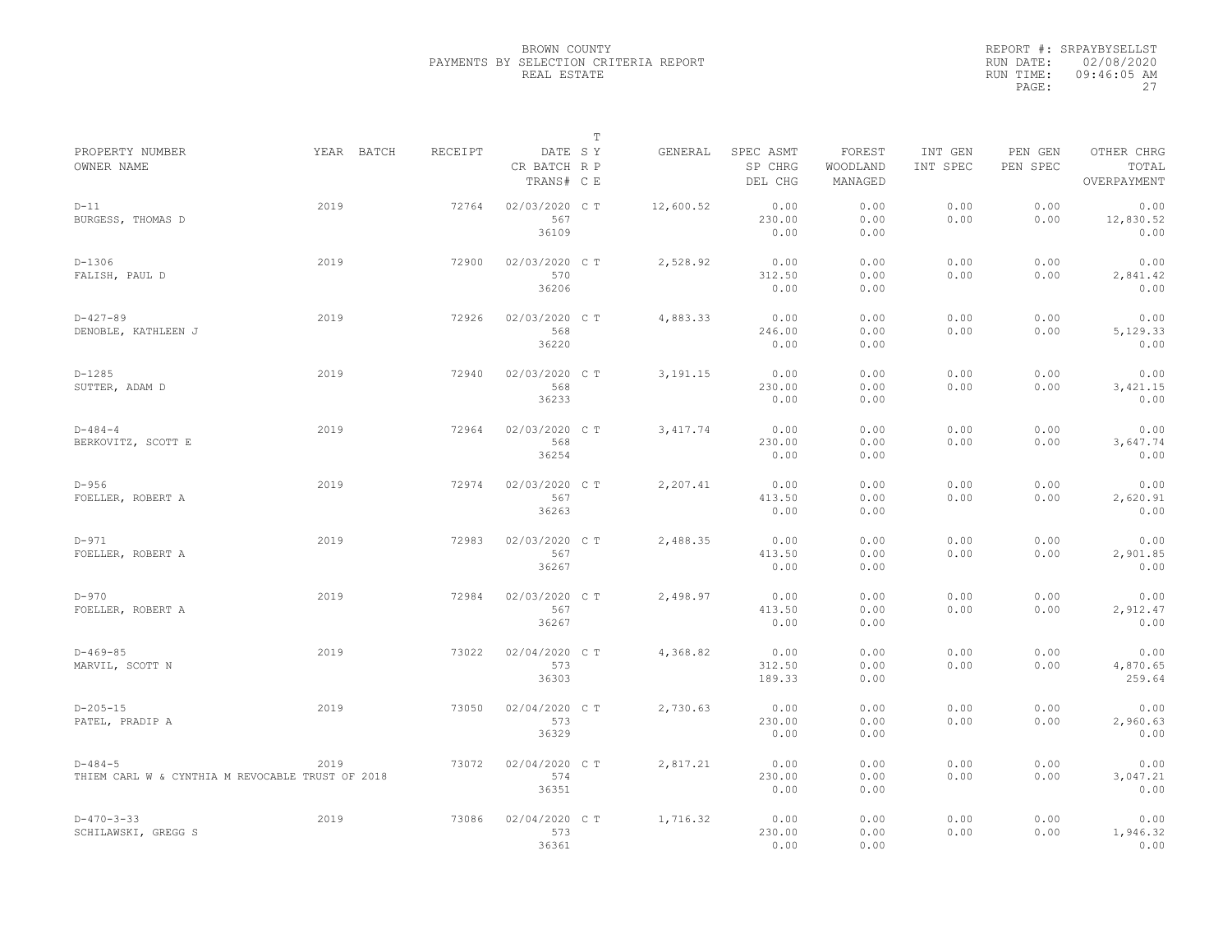|                                                           |             |         |                                       | $\mathbb T$ |                                            |                               |                     |                     |                                    |
|-----------------------------------------------------------|-------------|---------|---------------------------------------|-------------|--------------------------------------------|-------------------------------|---------------------|---------------------|------------------------------------|
| PROPERTY NUMBER<br>OWNER NAME                             | YEAR BATCH  | RECEIPT | DATE SY<br>CR BATCH R P<br>TRANS# C E |             | GENERAL<br>SPEC ASMT<br>SP CHRG<br>DEL CHG | FOREST<br>WOODLAND<br>MANAGED | INT GEN<br>INT SPEC | PEN GEN<br>PEN SPEC | OTHER CHRG<br>TOTAL<br>OVERPAYMENT |
| $D-130-3$<br>DEDICATED REAL ESTATE FAMILY LLC             | 2019        | 73134   | 02/04/2020 C T<br>573<br>36398        | 2,467.84    | 0.00<br>1,050.40<br>0.00                   | 0.00<br>0.00<br>0.00          | 0.00<br>0.00        | 0.00<br>0.00        | 0.00<br>3,518.24<br>0.00           |
| $D-466-5$<br>PETERSEN WILLIAM D & DEBRA A REVOCABLE TRUST | 2019        | 73182   | 02/04/2020 C T<br>577<br>36436        | 3, 341.51   | 0.00<br>230.00<br>0.00                     | 0.00<br>0.00<br>0.00          | 0.00<br>0.00        | 0.00<br>0.00        | 0.00<br>3,571.51<br>0.00           |
| $D - 461$<br>EDINGER, RANDALL L                           | 2019        | 73186   | 02/04/2020 CT<br>574<br>36440         |             | 3,061.39<br>0.00<br>296.42<br>0.00         | 0.00<br>0.00<br>0.00          | 0.00<br>0.00        | 0.00<br>0.00        | 0.00<br>3,357.81<br>0.00           |
| $D - 462$<br>EDINGER, RANDALL L                           | 2019        | 73187   | 02/04/2020 C T<br>574<br>36440        |             | 0.00<br>89.84<br>50.06<br>0.00             | 0.00<br>0.00<br>0.00          | 0.00<br>0.00        | 0.00<br>0.00        | 0.00<br>139.90<br>0.00             |
| $D-580$<br>ZENZ, MARK T                                   | 2019        | 73197   | 02/04/2020 C T<br>573<br>36442        |             | 2,516.93<br>0.00<br>413.50<br>0.00         | 0.00<br>0.00<br>0.00          | 0.00<br>0.00        | 0.00<br>0.00        | 0.00<br>2,930.43<br>0.00           |
| $D-1255$<br>COVARRUBIAS, ETAL, ADRIANA                    | 2019        | 73216   | 02/04/2020 C T<br>577<br>36457        | 1,405.98    | 0.00<br>230.00<br>0.00                     | 0.00<br>0.00<br>0.00          | 0.00<br>0.00        | 0.00<br>0.00        | 0.00<br>1,635.98<br>0.00           |
| $D-522$<br>JACOBS, ALLAN L                                | 2019        | 73236   | 02/04/2020 C T<br>573<br>36467        | 1,597.08    | 0.00<br>230.00<br>0.00                     | 0.00<br>0.00<br>0.00          | 0.00<br>0.00        | 0.00<br>0.00        | 0.00<br>1,827.08<br>0.00           |
| $D - 2151$<br>JOACHIM, ETAL, FREDERICK G                  | 2019 200205 | 4099    | 02/05/2020 C T                        |             | 816.70<br>0.00<br>46.50<br>0.00            | 0.00<br>0.00<br>0.00          | 0.00<br>0.00        | 0.00<br>0.00        | 0.00<br>863.20<br>0.00             |
| $D-308-3$<br>CAVIL, ETAL, DENNIS R                        | 2019        | 73457   | 02/05/2020 C T<br>578<br>36626        |             | 3,966.10<br>0.00<br>246.00<br>0.00         | 0.00<br>0.00<br>0.00          | 0.00<br>0.00        | 0.00<br>0.00        | 0.00<br>4,212.10<br>0.00           |
| $D-308-3$<br>CAVIL, ETAL, DENNIS R                        | 2019        | 73458   | 02/05/2020 CT<br>578<br>36627         |             | 255.61<br>0.00<br>0.00<br>0.00             | 0.00<br>0.00<br>0.00          | 0.00<br>0.00        | 0.00<br>0.00        | 0.00<br>255.61<br>0.00             |
|                                                           |             |         | TOWN OF LEDGEVIEW TOTAL               | 218,805.22  | 2,966.20<br>16,671.13<br>647.02            | 0.00<br>0.00<br>0.00          | 0.00<br>0.00        | 0.00<br>0.00        | 0.00<br>239,089.57<br>259.64       |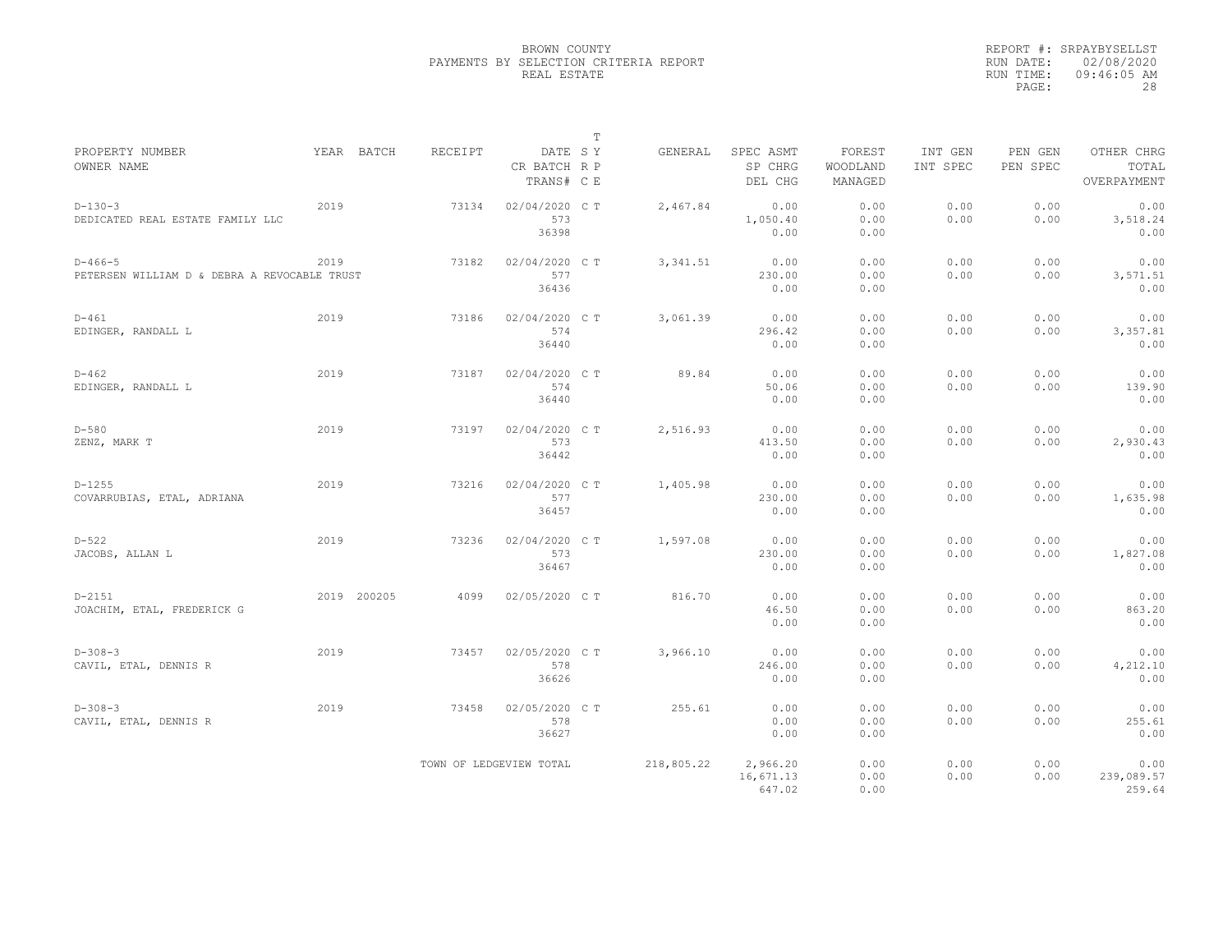|                                                     |            |                  |                                       | $\mathbb T$ |              |                                 |                               |                     |                     |                                    |
|-----------------------------------------------------|------------|------------------|---------------------------------------|-------------|--------------|---------------------------------|-------------------------------|---------------------|---------------------|------------------------------------|
| PROPERTY NUMBER<br>OWNER NAME                       | YEAR BATCH | RECEIPT          | DATE SY<br>CR BATCH R P<br>TRANS# C E |             | GENERAL      | SPEC ASMT<br>SP CHRG<br>DEL CHG | FOREST<br>WOODLAND<br>MANAGED | INT GEN<br>INT SPEC | PEN GEN<br>PEN SPEC | OTHER CHRG<br>TOTAL<br>OVERPAYMENT |
| $M - 574$<br>SIEBERT, DANIEL P                      | 2019       | 72057            | 02/03/2020 CT<br>569<br>35649         |             | 500.62       | 0.00<br>32.63<br>0.00           | 0.00<br>0.00<br>0.00          | 0.00<br>0.00        | 0.00<br>0.00        | 0.00<br>533.25<br>0.00             |
| $M - 574$<br>SIEBERT, DANIEL P                      | 2019       | Voids #<br>72057 | 02/03/2020 CV<br>569<br>35651         |             | $-500.62$    | 0.00<br>$-32.63$<br>0.00        | 0.00<br>0.00<br>0.00          | 0.00<br>0.00        | 0.00<br>0.00        | 0.00<br>$-533.25$<br>0.00          |
| $M - 574$<br>SIEBERT, DANIEL P                      | 2019       | 72060            | 02/03/2020 C T<br>569<br>35653        |             | 533.28       | 0.00<br>0.00<br>0.00            | 0.00<br>0.00<br>0.00          | 0.00<br>0.00        | 0.00<br>0.00        | 0.00<br>533.28<br>0.00             |
| $M - 575$<br>SIEBERT, DANIEL P                      | 2019       | 72061            | 02/03/2020 C T<br>569<br>35654        |             | 220.14       | 0.00<br>12.68<br>0.00           | 0.00<br>0.00<br>0.00          | 0.00<br>0.00        | 0.00<br>0.00        | 0.00<br>232.82<br>0.00             |
| $M - 307$<br>CHRISTENSEN, TODD D                    | 2019       | 72279            | 02/03/2020 C T<br>569<br>35799        |             | 3,207.10     | 0.00<br>16.00<br>0.00           | 0.00<br>0.00<br>0.00          | 0.00<br>0.00        | 0.00<br>0.00        | 0.00<br>3,223.10<br>0.00           |
| $M - 686 - 1$<br>BORCHARDT, ETAL, CONSTANCE K       | 2019       | 72341            | 02/03/2020 CT<br>569<br>35826         |             | 1,356.24     | 0.00<br>16.00<br>0.00           | 0.00<br>0.00<br>0.00          | 0.00<br>0.00        | 0.00<br>0.00        | 0.00<br>1,372.24<br>0.00           |
| $M-160-1$<br>KUPSKY, KENNETH J                      | 2019       | 72346            | 02/03/2020 CT<br>571<br>35831         |             | 1,333.18     | 0.00<br>16.00<br>0.00           | 0.00<br>0.00<br>0.00          | 0.00<br>0.00        | 0.00<br>0.00        | 0.00<br>1,349.18<br>0.00           |
| $M-160-1$<br>KUPSKY, KENNETH J                      | 2019       | Voids #<br>72346 | 02/03/2020 CV<br>571<br>35872         |             | $-1, 333.18$ | 0.00<br>$-16.00$<br>0.00        | 0.00<br>0.00<br>0.00          | 0.00<br>0.00        | 0.00<br>0.00        | 0.00<br>$-1, 349.18$<br>0.00       |
| $M-155-9$<br>HACKA, CLARICE A                       | 2019       | 72453            | 02/03/2020 CT<br>570<br>35897         |             | 719.86       | 0.00<br>0.00<br>0.00            | 0.00<br>0.00<br>0.00          | 0.00<br>0.00        | 0.00<br>0.00        | 0.00<br>719.86<br>0.00             |
| $M-160-1$<br>KUPSKY, KENNETH J                      | 2019       | 72491            | 02/03/2020 CT<br>571<br>35901         |             | 1,333.18     | 0.00<br>16.00<br>0.00           | 0.00<br>0.00<br>0.00          | 0.00<br>0.00        | 0.00<br>0.00        | 0.00<br>1,349.18<br>0.00           |
| $M - 637$<br>BOEDER ROGER & CAROL IRREVOCABLE TRUST | 2019       | 72499            | 02/03/2020 C T<br>568<br>35915        |             | 2,009.01     | 0.00<br>31.34<br>0.00           | 0.00<br>0.00<br>0.00          | 0.00<br>0.00        | 0.00<br>0.00        | 0.00<br>2,040.35<br>0.00           |
| $M - 640$<br>BOEDER ROGER & CAROL IRREVOCABLE TRUST | 2019       | 72500            | 02/03/2020 CT<br>568<br>35915         |             | 120.73       | 0.00<br>20.31<br>0.00           | 0.00<br>0.00<br>0.00          | 0.00<br>0.00        | 0.00<br>0.00        | 0.00<br>141.04<br>0.00             |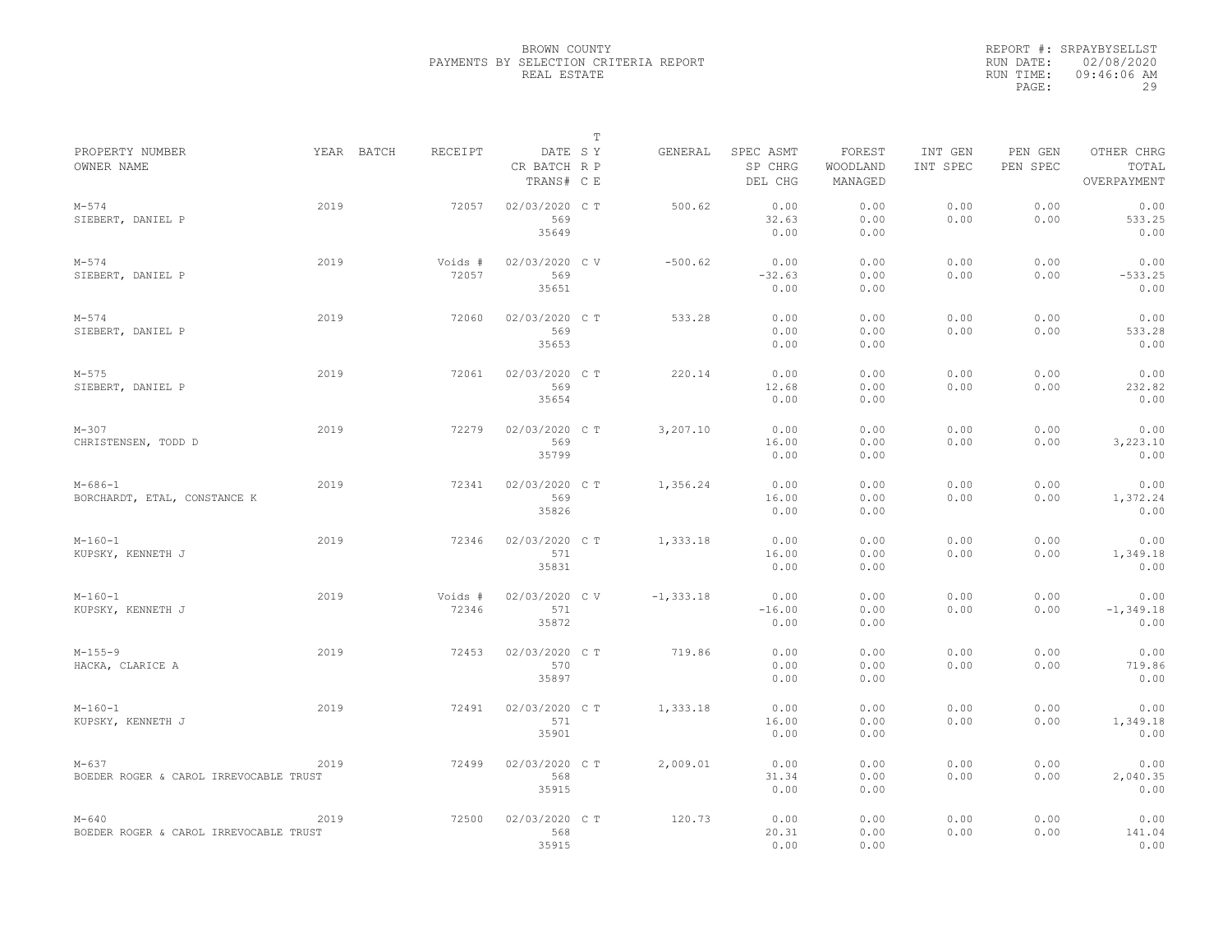| YEAR BATCH<br>RECEIPT<br>DATE SY<br>SPEC ASMT<br>FOREST<br>INT GEN<br>OTHER CHRG<br>GENERAL<br>PEN GEN<br>SP CHRG<br>PEN SPEC<br>TOTAL<br>CR BATCH R P<br>WOODLAND<br>INT SPEC<br>MANAGED<br>TRANS# C E<br>DEL CHG<br>OVERPAYMENT<br>2019<br>02/03/2020 C T<br>0.00<br>0.00<br>0.00<br>0.00<br>$M - 648$<br>72501<br>175.27<br>0.00<br>568<br>13.70<br>0.00<br>0.00<br>188.97<br>BOEDER ROGER & CAROL IRREVOCABLE TRUST<br>0.00<br>35915<br>0.00<br>0.00<br>0.00<br>0.00<br>0.00<br>2019<br>72502<br>02/03/2020 C T<br>388.87<br>0.00<br>0.00<br>0.00<br>568<br>15.00<br>0.00<br>0.00<br>0.00<br>403.87<br>BOEDER ROGER & CAROL IRREVOCABLE TRUST<br>35915<br>0.00<br>0.00<br>0.00<br>2019<br>$-1, 333.18$<br>0.00<br>0.00<br>0.00<br>0.00<br>0.00<br>$M-160-1$<br>Voids #<br>02/03/2020 C V<br>72491<br>571<br>$-16.00$<br>0.00<br>0.00<br>KUPSKY, KENNETH J<br>0.00<br>$-1, 349.18$<br>35950<br>0.00<br>0.00<br>0.00<br>2019<br>02/03/2020 C T<br>1,034.53<br>0.00<br>0.00<br>0.00<br>0.00<br>0.00<br>$M-15-2$<br>72547<br>569<br>20.50<br>0.00<br>0.00<br>0.00<br>1,055.03<br>ZELLNER, MARY ELLEN<br>35953<br>0.00<br>0.00<br>0.00<br>2019<br>0.00<br>0.00<br>0.00<br>72559<br>02/03/2020 C T<br>1,333.18<br>0.00<br>0.00<br>571<br>16.00<br>0.00<br>0.00<br>0.00<br>1,349.18<br>35964<br>0.00<br>0.00<br>0.00<br>2019<br>2,389.17<br>0.00<br>0.00<br>0.00<br>$M - 234 - 1$<br>72578<br>02/03/2020 C T<br>0.00<br>0.00<br>567<br>0.00<br>CHRISTENSEN MILLS INC<br>16.00<br>0.00<br>0.00<br>2,405.17<br>35982<br>0.00<br>0.00<br>0.00<br>2019<br>0.00<br>0.00<br>0.00<br>0.00<br>72579<br>02/03/2020 CT<br>990.26<br>0.00<br>567<br>0.00<br>0.00<br>0.00<br>0.00<br>990.26<br>CHRISTENSEN MILLS INC<br>35983<br>0.00<br>0.00<br>0.00<br>2019<br>02/03/2020 CT<br>0.00<br>0.00<br>$M-155-13$<br>72659<br>903.49<br>0.00<br>0.00<br>0.00<br>569<br>0.00<br>0.00<br>0.00<br>903.49<br>0.00<br>36034<br>0.00<br>0.00<br>0.00<br>2019<br>02/03/2020 C T<br>0.00<br>0.00<br>0.00<br>0.00<br>$M - 748$<br>72665<br>1,966.80<br>0.00<br>567<br>16.00<br>0.00<br>0.00<br>0.00<br>1,982.80<br>SCHENIAN, ETAL, MICHAEL G & PATRICIA A<br>36038<br>0.00<br>0.00<br>0.00<br>$M - 749$<br>2019<br>72667<br>02/03/2020 CT<br>1,898.63<br>0.00<br>0.00<br>0.00<br>0.00<br>0.00<br>567<br>16.00<br>0.00<br>0.00<br>0.00<br>1,914.63<br>TISLER TRUCKING LLC ETAL<br>36040<br>0.00<br>0.00<br>0.00<br>2019<br>02/03/2020 C T<br>0.00<br>0.00<br>0.00<br>0.00<br>0.00<br>$M - 684 - 1$<br>72694<br>1,399.00<br>570<br>0.00<br>0.00<br>0.00<br>16.00<br>1,415.00<br>36060<br>0.00<br>0.00<br>0.00<br>$M - 178$<br>2019<br>72765<br>02/03/2020 C T<br>252.73<br>0.00<br>0.00<br>0.00<br>0.00<br>0.00<br>569<br>0.00<br>0.00<br>0.00<br>0.00<br>252.73<br>BOWERS, KAREN A<br>36110 |                               |  |  | $\mathbb T$ |      |      |  |      |
|---------------------------------------------------------------------------------------------------------------------------------------------------------------------------------------------------------------------------------------------------------------------------------------------------------------------------------------------------------------------------------------------------------------------------------------------------------------------------------------------------------------------------------------------------------------------------------------------------------------------------------------------------------------------------------------------------------------------------------------------------------------------------------------------------------------------------------------------------------------------------------------------------------------------------------------------------------------------------------------------------------------------------------------------------------------------------------------------------------------------------------------------------------------------------------------------------------------------------------------------------------------------------------------------------------------------------------------------------------------------------------------------------------------------------------------------------------------------------------------------------------------------------------------------------------------------------------------------------------------------------------------------------------------------------------------------------------------------------------------------------------------------------------------------------------------------------------------------------------------------------------------------------------------------------------------------------------------------------------------------------------------------------------------------------------------------------------------------------------------------------------------------------------------------------------------------------------------------------------------------------------------------------------------------------------------------------------------------------------------------------------------------------------------------------------------------------------------------------------------------------------------------------------------------------------------------------------------------------------------------------------------------------------------------------------------------------------------------------------------------------------------|-------------------------------|--|--|-------------|------|------|--|------|
|                                                                                                                                                                                                                                                                                                                                                                                                                                                                                                                                                                                                                                                                                                                                                                                                                                                                                                                                                                                                                                                                                                                                                                                                                                                                                                                                                                                                                                                                                                                                                                                                                                                                                                                                                                                                                                                                                                                                                                                                                                                                                                                                                                                                                                                                                                                                                                                                                                                                                                                                                                                                                                                                                                                                                               | PROPERTY NUMBER<br>OWNER NAME |  |  |             |      |      |  |      |
|                                                                                                                                                                                                                                                                                                                                                                                                                                                                                                                                                                                                                                                                                                                                                                                                                                                                                                                                                                                                                                                                                                                                                                                                                                                                                                                                                                                                                                                                                                                                                                                                                                                                                                                                                                                                                                                                                                                                                                                                                                                                                                                                                                                                                                                                                                                                                                                                                                                                                                                                                                                                                                                                                                                                                               |                               |  |  |             |      |      |  |      |
|                                                                                                                                                                                                                                                                                                                                                                                                                                                                                                                                                                                                                                                                                                                                                                                                                                                                                                                                                                                                                                                                                                                                                                                                                                                                                                                                                                                                                                                                                                                                                                                                                                                                                                                                                                                                                                                                                                                                                                                                                                                                                                                                                                                                                                                                                                                                                                                                                                                                                                                                                                                                                                                                                                                                                               |                               |  |  |             |      |      |  |      |
|                                                                                                                                                                                                                                                                                                                                                                                                                                                                                                                                                                                                                                                                                                                                                                                                                                                                                                                                                                                                                                                                                                                                                                                                                                                                                                                                                                                                                                                                                                                                                                                                                                                                                                                                                                                                                                                                                                                                                                                                                                                                                                                                                                                                                                                                                                                                                                                                                                                                                                                                                                                                                                                                                                                                                               |                               |  |  |             |      |      |  |      |
|                                                                                                                                                                                                                                                                                                                                                                                                                                                                                                                                                                                                                                                                                                                                                                                                                                                                                                                                                                                                                                                                                                                                                                                                                                                                                                                                                                                                                                                                                                                                                                                                                                                                                                                                                                                                                                                                                                                                                                                                                                                                                                                                                                                                                                                                                                                                                                                                                                                                                                                                                                                                                                                                                                                                                               |                               |  |  |             |      |      |  |      |
|                                                                                                                                                                                                                                                                                                                                                                                                                                                                                                                                                                                                                                                                                                                                                                                                                                                                                                                                                                                                                                                                                                                                                                                                                                                                                                                                                                                                                                                                                                                                                                                                                                                                                                                                                                                                                                                                                                                                                                                                                                                                                                                                                                                                                                                                                                                                                                                                                                                                                                                                                                                                                                                                                                                                                               | $M - 649$                     |  |  |             |      |      |  |      |
|                                                                                                                                                                                                                                                                                                                                                                                                                                                                                                                                                                                                                                                                                                                                                                                                                                                                                                                                                                                                                                                                                                                                                                                                                                                                                                                                                                                                                                                                                                                                                                                                                                                                                                                                                                                                                                                                                                                                                                                                                                                                                                                                                                                                                                                                                                                                                                                                                                                                                                                                                                                                                                                                                                                                                               |                               |  |  |             |      |      |  |      |
|                                                                                                                                                                                                                                                                                                                                                                                                                                                                                                                                                                                                                                                                                                                                                                                                                                                                                                                                                                                                                                                                                                                                                                                                                                                                                                                                                                                                                                                                                                                                                                                                                                                                                                                                                                                                                                                                                                                                                                                                                                                                                                                                                                                                                                                                                                                                                                                                                                                                                                                                                                                                                                                                                                                                                               |                               |  |  |             |      |      |  |      |
|                                                                                                                                                                                                                                                                                                                                                                                                                                                                                                                                                                                                                                                                                                                                                                                                                                                                                                                                                                                                                                                                                                                                                                                                                                                                                                                                                                                                                                                                                                                                                                                                                                                                                                                                                                                                                                                                                                                                                                                                                                                                                                                                                                                                                                                                                                                                                                                                                                                                                                                                                                                                                                                                                                                                                               |                               |  |  |             |      |      |  |      |
|                                                                                                                                                                                                                                                                                                                                                                                                                                                                                                                                                                                                                                                                                                                                                                                                                                                                                                                                                                                                                                                                                                                                                                                                                                                                                                                                                                                                                                                                                                                                                                                                                                                                                                                                                                                                                                                                                                                                                                                                                                                                                                                                                                                                                                                                                                                                                                                                                                                                                                                                                                                                                                                                                                                                                               |                               |  |  |             |      |      |  |      |
|                                                                                                                                                                                                                                                                                                                                                                                                                                                                                                                                                                                                                                                                                                                                                                                                                                                                                                                                                                                                                                                                                                                                                                                                                                                                                                                                                                                                                                                                                                                                                                                                                                                                                                                                                                                                                                                                                                                                                                                                                                                                                                                                                                                                                                                                                                                                                                                                                                                                                                                                                                                                                                                                                                                                                               |                               |  |  |             |      |      |  |      |
|                                                                                                                                                                                                                                                                                                                                                                                                                                                                                                                                                                                                                                                                                                                                                                                                                                                                                                                                                                                                                                                                                                                                                                                                                                                                                                                                                                                                                                                                                                                                                                                                                                                                                                                                                                                                                                                                                                                                                                                                                                                                                                                                                                                                                                                                                                                                                                                                                                                                                                                                                                                                                                                                                                                                                               |                               |  |  |             |      |      |  |      |
|                                                                                                                                                                                                                                                                                                                                                                                                                                                                                                                                                                                                                                                                                                                                                                                                                                                                                                                                                                                                                                                                                                                                                                                                                                                                                                                                                                                                                                                                                                                                                                                                                                                                                                                                                                                                                                                                                                                                                                                                                                                                                                                                                                                                                                                                                                                                                                                                                                                                                                                                                                                                                                                                                                                                                               |                               |  |  |             |      |      |  |      |
|                                                                                                                                                                                                                                                                                                                                                                                                                                                                                                                                                                                                                                                                                                                                                                                                                                                                                                                                                                                                                                                                                                                                                                                                                                                                                                                                                                                                                                                                                                                                                                                                                                                                                                                                                                                                                                                                                                                                                                                                                                                                                                                                                                                                                                                                                                                                                                                                                                                                                                                                                                                                                                                                                                                                                               |                               |  |  |             |      |      |  |      |
|                                                                                                                                                                                                                                                                                                                                                                                                                                                                                                                                                                                                                                                                                                                                                                                                                                                                                                                                                                                                                                                                                                                                                                                                                                                                                                                                                                                                                                                                                                                                                                                                                                                                                                                                                                                                                                                                                                                                                                                                                                                                                                                                                                                                                                                                                                                                                                                                                                                                                                                                                                                                                                                                                                                                                               |                               |  |  |             |      |      |  |      |
|                                                                                                                                                                                                                                                                                                                                                                                                                                                                                                                                                                                                                                                                                                                                                                                                                                                                                                                                                                                                                                                                                                                                                                                                                                                                                                                                                                                                                                                                                                                                                                                                                                                                                                                                                                                                                                                                                                                                                                                                                                                                                                                                                                                                                                                                                                                                                                                                                                                                                                                                                                                                                                                                                                                                                               | $M-160-1$                     |  |  |             |      |      |  |      |
|                                                                                                                                                                                                                                                                                                                                                                                                                                                                                                                                                                                                                                                                                                                                                                                                                                                                                                                                                                                                                                                                                                                                                                                                                                                                                                                                                                                                                                                                                                                                                                                                                                                                                                                                                                                                                                                                                                                                                                                                                                                                                                                                                                                                                                                                                                                                                                                                                                                                                                                                                                                                                                                                                                                                                               | KUPSKY, KENNETH J             |  |  |             |      |      |  |      |
|                                                                                                                                                                                                                                                                                                                                                                                                                                                                                                                                                                                                                                                                                                                                                                                                                                                                                                                                                                                                                                                                                                                                                                                                                                                                                                                                                                                                                                                                                                                                                                                                                                                                                                                                                                                                                                                                                                                                                                                                                                                                                                                                                                                                                                                                                                                                                                                                                                                                                                                                                                                                                                                                                                                                                               |                               |  |  |             |      |      |  |      |
|                                                                                                                                                                                                                                                                                                                                                                                                                                                                                                                                                                                                                                                                                                                                                                                                                                                                                                                                                                                                                                                                                                                                                                                                                                                                                                                                                                                                                                                                                                                                                                                                                                                                                                                                                                                                                                                                                                                                                                                                                                                                                                                                                                                                                                                                                                                                                                                                                                                                                                                                                                                                                                                                                                                                                               |                               |  |  |             |      |      |  |      |
|                                                                                                                                                                                                                                                                                                                                                                                                                                                                                                                                                                                                                                                                                                                                                                                                                                                                                                                                                                                                                                                                                                                                                                                                                                                                                                                                                                                                                                                                                                                                                                                                                                                                                                                                                                                                                                                                                                                                                                                                                                                                                                                                                                                                                                                                                                                                                                                                                                                                                                                                                                                                                                                                                                                                                               |                               |  |  |             |      |      |  |      |
|                                                                                                                                                                                                                                                                                                                                                                                                                                                                                                                                                                                                                                                                                                                                                                                                                                                                                                                                                                                                                                                                                                                                                                                                                                                                                                                                                                                                                                                                                                                                                                                                                                                                                                                                                                                                                                                                                                                                                                                                                                                                                                                                                                                                                                                                                                                                                                                                                                                                                                                                                                                                                                                                                                                                                               |                               |  |  |             |      |      |  |      |
|                                                                                                                                                                                                                                                                                                                                                                                                                                                                                                                                                                                                                                                                                                                                                                                                                                                                                                                                                                                                                                                                                                                                                                                                                                                                                                                                                                                                                                                                                                                                                                                                                                                                                                                                                                                                                                                                                                                                                                                                                                                                                                                                                                                                                                                                                                                                                                                                                                                                                                                                                                                                                                                                                                                                                               |                               |  |  |             |      |      |  |      |
|                                                                                                                                                                                                                                                                                                                                                                                                                                                                                                                                                                                                                                                                                                                                                                                                                                                                                                                                                                                                                                                                                                                                                                                                                                                                                                                                                                                                                                                                                                                                                                                                                                                                                                                                                                                                                                                                                                                                                                                                                                                                                                                                                                                                                                                                                                                                                                                                                                                                                                                                                                                                                                                                                                                                                               | $M - 234$                     |  |  |             |      |      |  |      |
|                                                                                                                                                                                                                                                                                                                                                                                                                                                                                                                                                                                                                                                                                                                                                                                                                                                                                                                                                                                                                                                                                                                                                                                                                                                                                                                                                                                                                                                                                                                                                                                                                                                                                                                                                                                                                                                                                                                                                                                                                                                                                                                                                                                                                                                                                                                                                                                                                                                                                                                                                                                                                                                                                                                                                               |                               |  |  |             |      |      |  |      |
|                                                                                                                                                                                                                                                                                                                                                                                                                                                                                                                                                                                                                                                                                                                                                                                                                                                                                                                                                                                                                                                                                                                                                                                                                                                                                                                                                                                                                                                                                                                                                                                                                                                                                                                                                                                                                                                                                                                                                                                                                                                                                                                                                                                                                                                                                                                                                                                                                                                                                                                                                                                                                                                                                                                                                               |                               |  |  |             |      |      |  |      |
|                                                                                                                                                                                                                                                                                                                                                                                                                                                                                                                                                                                                                                                                                                                                                                                                                                                                                                                                                                                                                                                                                                                                                                                                                                                                                                                                                                                                                                                                                                                                                                                                                                                                                                                                                                                                                                                                                                                                                                                                                                                                                                                                                                                                                                                                                                                                                                                                                                                                                                                                                                                                                                                                                                                                                               |                               |  |  |             |      |      |  |      |
|                                                                                                                                                                                                                                                                                                                                                                                                                                                                                                                                                                                                                                                                                                                                                                                                                                                                                                                                                                                                                                                                                                                                                                                                                                                                                                                                                                                                                                                                                                                                                                                                                                                                                                                                                                                                                                                                                                                                                                                                                                                                                                                                                                                                                                                                                                                                                                                                                                                                                                                                                                                                                                                                                                                                                               | MAURER, DAVID L               |  |  |             |      |      |  |      |
|                                                                                                                                                                                                                                                                                                                                                                                                                                                                                                                                                                                                                                                                                                                                                                                                                                                                                                                                                                                                                                                                                                                                                                                                                                                                                                                                                                                                                                                                                                                                                                                                                                                                                                                                                                                                                                                                                                                                                                                                                                                                                                                                                                                                                                                                                                                                                                                                                                                                                                                                                                                                                                                                                                                                                               |                               |  |  |             |      |      |  |      |
|                                                                                                                                                                                                                                                                                                                                                                                                                                                                                                                                                                                                                                                                                                                                                                                                                                                                                                                                                                                                                                                                                                                                                                                                                                                                                                                                                                                                                                                                                                                                                                                                                                                                                                                                                                                                                                                                                                                                                                                                                                                                                                                                                                                                                                                                                                                                                                                                                                                                                                                                                                                                                                                                                                                                                               |                               |  |  |             |      |      |  |      |
|                                                                                                                                                                                                                                                                                                                                                                                                                                                                                                                                                                                                                                                                                                                                                                                                                                                                                                                                                                                                                                                                                                                                                                                                                                                                                                                                                                                                                                                                                                                                                                                                                                                                                                                                                                                                                                                                                                                                                                                                                                                                                                                                                                                                                                                                                                                                                                                                                                                                                                                                                                                                                                                                                                                                                               |                               |  |  |             |      |      |  |      |
|                                                                                                                                                                                                                                                                                                                                                                                                                                                                                                                                                                                                                                                                                                                                                                                                                                                                                                                                                                                                                                                                                                                                                                                                                                                                                                                                                                                                                                                                                                                                                                                                                                                                                                                                                                                                                                                                                                                                                                                                                                                                                                                                                                                                                                                                                                                                                                                                                                                                                                                                                                                                                                                                                                                                                               |                               |  |  |             |      |      |  |      |
|                                                                                                                                                                                                                                                                                                                                                                                                                                                                                                                                                                                                                                                                                                                                                                                                                                                                                                                                                                                                                                                                                                                                                                                                                                                                                                                                                                                                                                                                                                                                                                                                                                                                                                                                                                                                                                                                                                                                                                                                                                                                                                                                                                                                                                                                                                                                                                                                                                                                                                                                                                                                                                                                                                                                                               |                               |  |  |             |      |      |  |      |
|                                                                                                                                                                                                                                                                                                                                                                                                                                                                                                                                                                                                                                                                                                                                                                                                                                                                                                                                                                                                                                                                                                                                                                                                                                                                                                                                                                                                                                                                                                                                                                                                                                                                                                                                                                                                                                                                                                                                                                                                                                                                                                                                                                                                                                                                                                                                                                                                                                                                                                                                                                                                                                                                                                                                                               |                               |  |  |             |      |      |  |      |
|                                                                                                                                                                                                                                                                                                                                                                                                                                                                                                                                                                                                                                                                                                                                                                                                                                                                                                                                                                                                                                                                                                                                                                                                                                                                                                                                                                                                                                                                                                                                                                                                                                                                                                                                                                                                                                                                                                                                                                                                                                                                                                                                                                                                                                                                                                                                                                                                                                                                                                                                                                                                                                                                                                                                                               |                               |  |  |             |      |      |  |      |
|                                                                                                                                                                                                                                                                                                                                                                                                                                                                                                                                                                                                                                                                                                                                                                                                                                                                                                                                                                                                                                                                                                                                                                                                                                                                                                                                                                                                                                                                                                                                                                                                                                                                                                                                                                                                                                                                                                                                                                                                                                                                                                                                                                                                                                                                                                                                                                                                                                                                                                                                                                                                                                                                                                                                                               |                               |  |  |             |      |      |  |      |
|                                                                                                                                                                                                                                                                                                                                                                                                                                                                                                                                                                                                                                                                                                                                                                                                                                                                                                                                                                                                                                                                                                                                                                                                                                                                                                                                                                                                                                                                                                                                                                                                                                                                                                                                                                                                                                                                                                                                                                                                                                                                                                                                                                                                                                                                                                                                                                                                                                                                                                                                                                                                                                                                                                                                                               |                               |  |  |             |      |      |  |      |
|                                                                                                                                                                                                                                                                                                                                                                                                                                                                                                                                                                                                                                                                                                                                                                                                                                                                                                                                                                                                                                                                                                                                                                                                                                                                                                                                                                                                                                                                                                                                                                                                                                                                                                                                                                                                                                                                                                                                                                                                                                                                                                                                                                                                                                                                                                                                                                                                                                                                                                                                                                                                                                                                                                                                                               | LEMKE, CHRISTOPHER J          |  |  |             |      |      |  |      |
|                                                                                                                                                                                                                                                                                                                                                                                                                                                                                                                                                                                                                                                                                                                                                                                                                                                                                                                                                                                                                                                                                                                                                                                                                                                                                                                                                                                                                                                                                                                                                                                                                                                                                                                                                                                                                                                                                                                                                                                                                                                                                                                                                                                                                                                                                                                                                                                                                                                                                                                                                                                                                                                                                                                                                               |                               |  |  |             |      |      |  |      |
|                                                                                                                                                                                                                                                                                                                                                                                                                                                                                                                                                                                                                                                                                                                                                                                                                                                                                                                                                                                                                                                                                                                                                                                                                                                                                                                                                                                                                                                                                                                                                                                                                                                                                                                                                                                                                                                                                                                                                                                                                                                                                                                                                                                                                                                                                                                                                                                                                                                                                                                                                                                                                                                                                                                                                               |                               |  |  |             |      |      |  |      |
|                                                                                                                                                                                                                                                                                                                                                                                                                                                                                                                                                                                                                                                                                                                                                                                                                                                                                                                                                                                                                                                                                                                                                                                                                                                                                                                                                                                                                                                                                                                                                                                                                                                                                                                                                                                                                                                                                                                                                                                                                                                                                                                                                                                                                                                                                                                                                                                                                                                                                                                                                                                                                                                                                                                                                               |                               |  |  |             |      |      |  |      |
|                                                                                                                                                                                                                                                                                                                                                                                                                                                                                                                                                                                                                                                                                                                                                                                                                                                                                                                                                                                                                                                                                                                                                                                                                                                                                                                                                                                                                                                                                                                                                                                                                                                                                                                                                                                                                                                                                                                                                                                                                                                                                                                                                                                                                                                                                                                                                                                                                                                                                                                                                                                                                                                                                                                                                               |                               |  |  |             | 0.00 | 0.00 |  | 0.00 |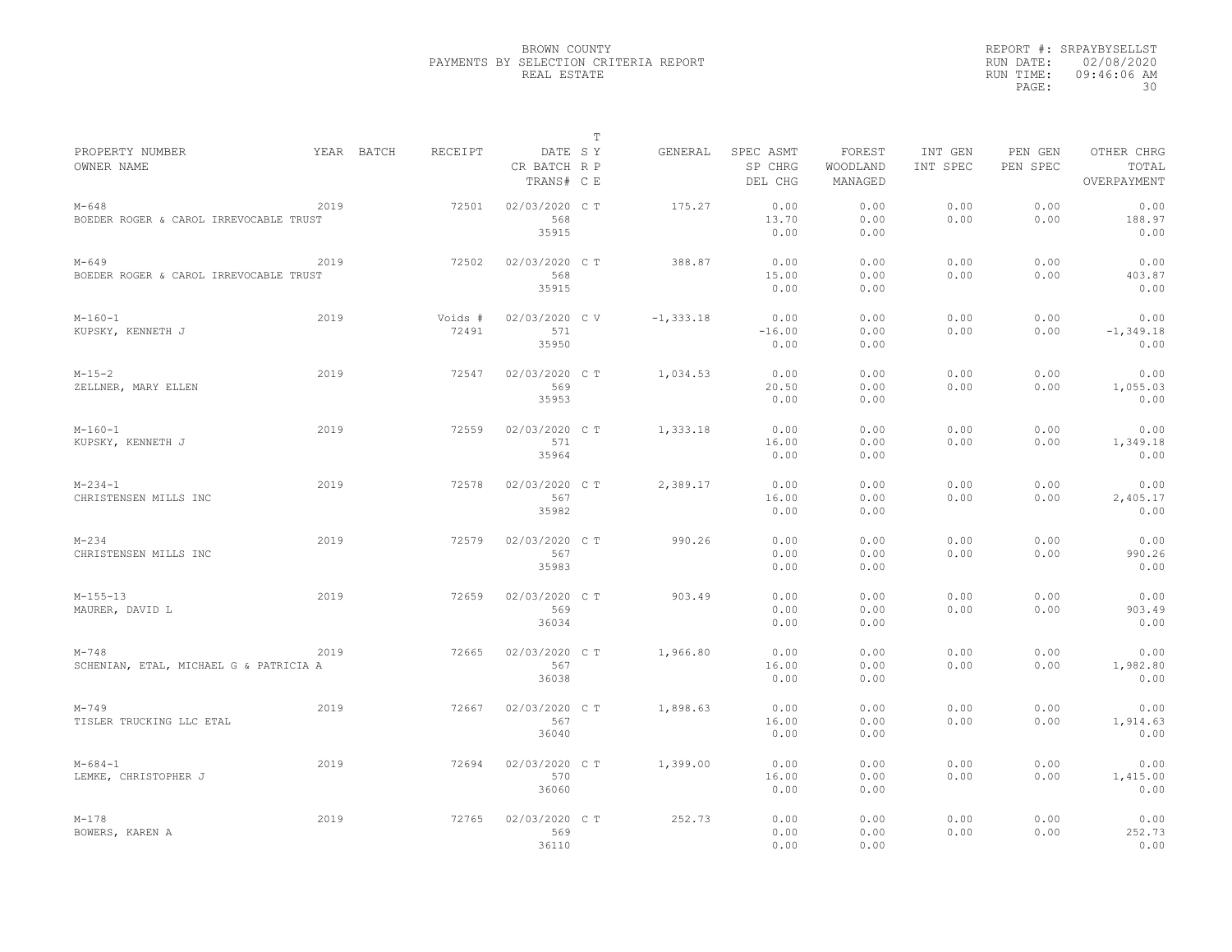|                                                            |            |         |                                       | T |           |                                 |                               |                     |                     |                                    |
|------------------------------------------------------------|------------|---------|---------------------------------------|---|-----------|---------------------------------|-------------------------------|---------------------|---------------------|------------------------------------|
| PROPERTY NUMBER<br>OWNER NAME                              | YEAR BATCH | RECEIPT | DATE SY<br>CR BATCH R P<br>TRANS# C E |   | GENERAL   | SPEC ASMT<br>SP CHRG<br>DEL CHG | FOREST<br>WOODLAND<br>MANAGED | INT GEN<br>INT SPEC | PEN GEN<br>PEN SPEC | OTHER CHRG<br>TOTAL<br>OVERPAYMENT |
| $M-179$<br>BOWERS, KAREN A                                 | 2019       | 72766   | 02/03/2020 C T<br>569<br>36110        |   | 209.87    | 0.00<br>0.00<br>0.00            | 0.00<br>0.00<br>0.00          | 0.00<br>0.00        | 0.00<br>0.00        | 0.00<br>209.87<br>0.00             |
| $M - 793$<br>DANIELS, LEONARD                              | 2019       | 72781   | 02/03/2020 C T<br>568<br>36121        |   | 146.90    | 0.00<br>0.00<br>0.00            | 0.00<br>0.00<br>0.00          | 0.00<br>0.00        | 0.00<br>0.00        | 0.00<br>146.90<br>0.00             |
| $M-58$<br>PANTZLAFF, DONALD L                              | 2019       | 72952   | 02/03/2020 C T<br>569<br>36245        |   | 1, 117.79 | 0.00<br>16.00<br>0.00           | 0.00<br>0.00<br>0.00          | 0.00<br>0.00        | 0.00<br>0.00        | 0.00<br>1,133.79<br>0.00           |
| $M-399-1$<br>BEYER, RONALD H                               | 2019       | 73149   | 02/04/2020 C T<br>574<br>36411        |   | 1,308.08  | 0.00<br>16.00<br>0.00           | 0.00<br>0.00<br>0.00          | 0.00<br>0.00        | 0.00<br>0.00        | 0.00<br>1,324.08<br>0.00           |
| $M-104$<br>ZIRBEL DENNIS R & MARY A REVOCABLE LIVING TRUST | 2019       | 73218   | 02/04/2020 C T<br>574<br>36459        |   | 110.19    | 0.00<br>0.00<br>0.00            | 0.00<br>0.00<br>0.00          | 0.00<br>0.00        | 0.00<br>0.00        | 0.00<br>110.19<br>0.00             |
| $M - 778$<br>BIEMERET, JOHN A                              | 2019       | 73231   | 02/04/2020 C T<br>574<br>36463        |   | 698.28    | 0.00<br>0.00<br>0.00            | 0.00<br>0.00<br>0.00          | 0.00<br>0.00        | 0.00<br>0.00        | 0.00<br>698.28<br>0.00             |
| $M - 365$<br>MCVEY, ETAL, MATTHEW J                        | 2019       | 73267   | 02/04/2020 C T<br>577<br>36489        |   | 1,985.21  | 0.00<br>0.00<br>0.00            | 0.00<br>0.00<br>0.00          | 0.00<br>0.00        | 0.00<br>0.00        | 0.00<br>1,985.21<br>0.00           |
| $M-336-2$<br>VANDEHEI, LISA A                              | 2019       | 73351   | 02/04/2020 C T<br>575<br>36552        |   | 225.61    | 0.00<br>0.00<br>0.00            | 0.00<br>0.00<br>0.00          | 0.00<br>0.00        | 0.00<br>0.00        | 0.00<br>225.61<br>0.00             |
| $M-760$<br>MELOTTE, BARRY                                  | 2019       | 73520   | 02/06/2020 C T<br>580<br>36667        |   | 1,845.12  | 0.00<br>0.00<br>0.00            | 0.00<br>0.00<br>0.00          | 0.00<br>0.00        | 0.00<br>0.00        | 0.00<br>1,845.12<br>0.00           |
| $M - 728$<br>SCHWAHN, DALE A                               | 2019       | 73551   | 02/07/2020 C T<br>583<br>36697        |   | 2,563.67  | 0.00<br>19.76<br>0.00           | 0.00<br>0.00<br>0.00          | 0.00<br>0.00        | 0.00<br>0.00        | 0.00<br>2,583.43<br>0.00           |
|                                                            |            |         | TOWN OF MORRISON TOTAL                |   | 31,109.01 | 0.00<br>277.29<br>0.00          | 0.00<br>0.00<br>0.00          | 0.00<br>0.00        | 0.00<br>0.00        | 0.00<br>31,386.30<br>0.00          |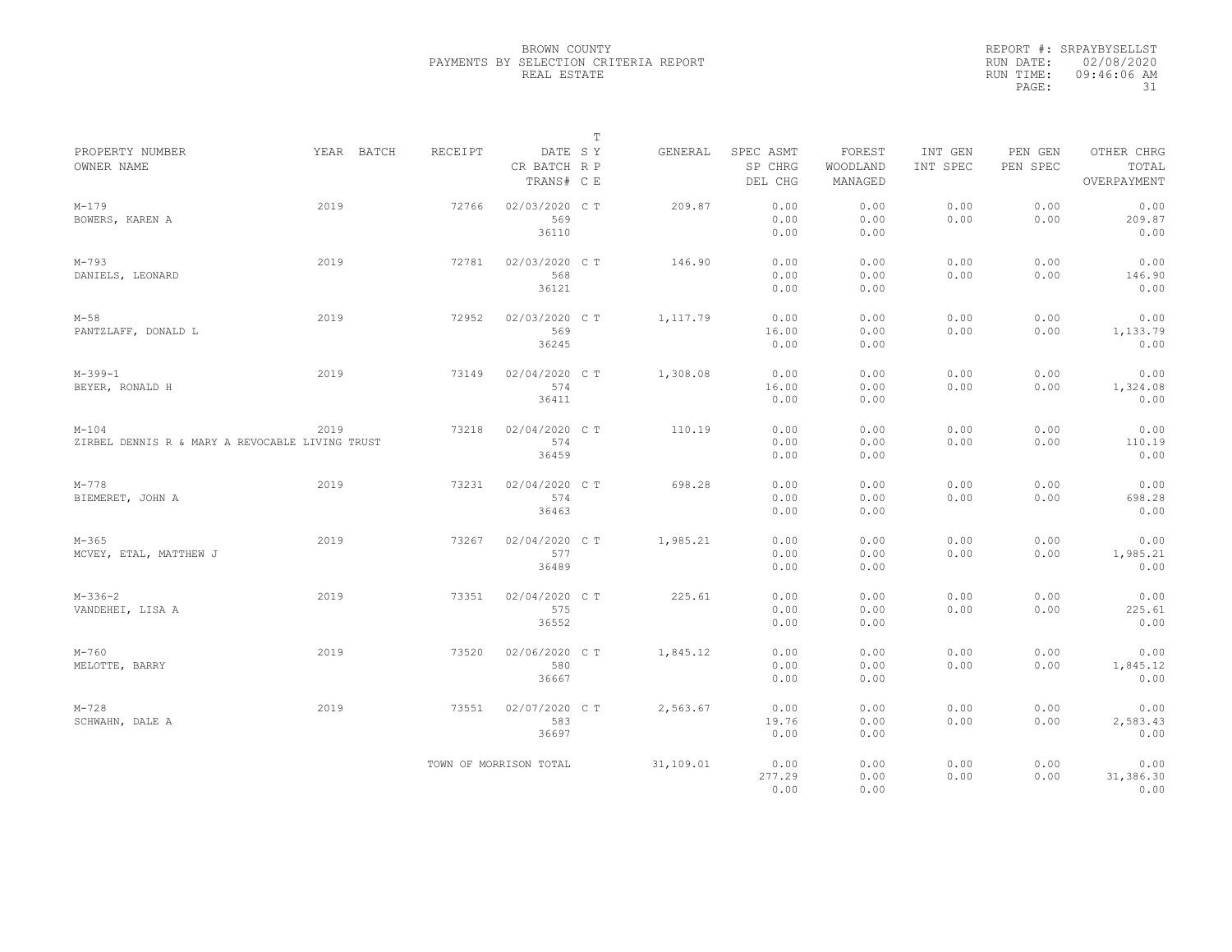|                                                        |      |             |         |                                       | $\mathbb T$ |          |                                 |                               |                     |                     |                                    |
|--------------------------------------------------------|------|-------------|---------|---------------------------------------|-------------|----------|---------------------------------|-------------------------------|---------------------|---------------------|------------------------------------|
| PROPERTY NUMBER<br>OWNER NAME                          |      | YEAR BATCH  | RECEIPT | DATE SY<br>CR BATCH R P<br>TRANS# C E |             | GENERAL  | SPEC ASMT<br>SP CHRG<br>DEL CHG | FOREST<br>WOODLAND<br>MANAGED | INT GEN<br>INT SPEC | PEN GEN<br>PEN SPEC | OTHER CHRG<br>TOTAL<br>OVERPAYMENT |
| $ND-157$<br>RIDER JAMES E & MICHELLE A REVOCABLE TRUST |      | 2019 200202 | 4063    | 02/02/2020 C T                        |             | 4,972.10 | 0.00<br>147.19<br>0.00          | 0.00<br>0.00<br>0.00          | 0.00<br>0.00        | 0.00<br>0.00        | 0.00<br>5, 119.29<br>0.00          |
| $ND-28$<br>CONARD, PAUL J                              | 2019 |             | 72046   | 02/03/2020 C T<br>569<br>35645        |             | 6,652.55 | 0.00<br>137.88<br>0.00          | 0.00<br>0.00<br>0.00          | 0.00<br>0.00        | 0.00<br>0.00        | 0.00<br>6,790.43<br>0.00           |
| $ND-377$<br>HAVLOVITZ, ROBERT E                        | 2019 |             | 72272   | 02/03/2020 C T<br>569<br>35792        |             | 1,154.47 | 0.00<br>137.88<br>0.00          | 0.00<br>0.00<br>0.00          | 0.00<br>0.00        | 0.00<br>0.00        | 0.00<br>1,292.35<br>0.00           |
| $ND-738$<br>VANGROLL, TIMOTHY J                        | 2019 |             | 72282   | 02/03/2020 C T<br>569<br>35801        |             | 1,378.74 | 0.00<br>137.88<br>0.00          | 0.00<br>0.00<br>0.00          | 0.00<br>0.00        | 0.00<br>0.00        | 0.00<br>1,516.62<br>0.00           |
| $ND-494$<br>LARSEN, JEROME H                           | 2019 |             | 72534   | 02/03/2020 C T<br>568<br>35941        |             | 1,319.80 | 0.00<br>141.88<br>0.00          | 0.00<br>0.00<br>0.00          | 0.00<br>0.00        | 0.00<br>0.00        | 0.00<br>1,461.68<br>0.00           |
| $ND-505$<br>KRUEGER, WILLIAM J                         | 2019 |             | 72563   | 02/03/2020 CT<br>570<br>35968         |             | 362.12   | 0.00<br>137.88<br>0.00          | 0.00<br>0.00<br>0.00          | 0.00<br>0.00        | 0.00<br>0.00        | 0.00<br>500.00<br>0.00             |
| $ND-298$<br>SCHULTZ, MARCUS D                          | 2019 |             | 72679   | 02/03/2020 C T<br>569<br>36051        |             | 2,966.70 | 0.00<br>137.88<br>0.00          | 0.00<br>0.00<br>0.00          | 0.00<br>0.00        | 0.00<br>0.00        | 0.00<br>3,104.58<br>0.00           |
| $ND-324$<br>SCHULTZ, MARCUS D                          | 2019 |             | 72680   | 02/03/2020 C T<br>569<br>36051        |             | 358.30   | 0.00<br>16.00<br>0.00           | 0.00<br>0.00<br>0.00          | 0.00<br>0.00        | 0.00<br>0.00        | 0.00<br>374.30<br>0.00             |
| $ND-314$<br>SCHULTZ, MARCUS D                          | 2019 |             | 72681   | 02/03/2020 CT<br>569<br>36051         |             | 189.90   | 0.00<br>0.00<br>0.00            | 0.00<br>0.00<br>0.00          | 0.00<br>0.00        | 0.00<br>0.00        | 0.00<br>189.90<br>0.00             |
| $ND-45$<br>SKALESKI, RICHARD                           | 2019 |             | 72684   | 02/03/2020 CT<br>570<br>36052         |             | 117.06   | 0.00<br>16.63<br>0.00           | 0.00<br>0.00<br>0.00          | 0.00<br>0.00        | 0.00<br>0.00        | 0.00<br>133.69<br>0.00             |
| $ND-46-1$<br>SKALESKI, RICHARD J                       | 2019 |             | 72685   | 02/03/2020 C T<br>570<br>36052        |             | 93.31    | 0.00<br>8.59<br>0.00            | 0.00<br>0.00<br>0.00          | 0.00<br>0.00        | 0.00<br>0.00        | 0.00<br>101.90<br>0.00             |
| $ND-38-2$<br>DELARWELLE, CHRISTOPHER T                 | 2019 |             | 72698   | 02/03/2020 CT<br>569<br>36064         |             | 2,492.77 | 0.00<br>137.88<br>0.00          | 0.00<br>0.00<br>0.00          | 0.00<br>0.00        | 0.00<br>0.00        | 0.00<br>2,630.65<br>0.00           |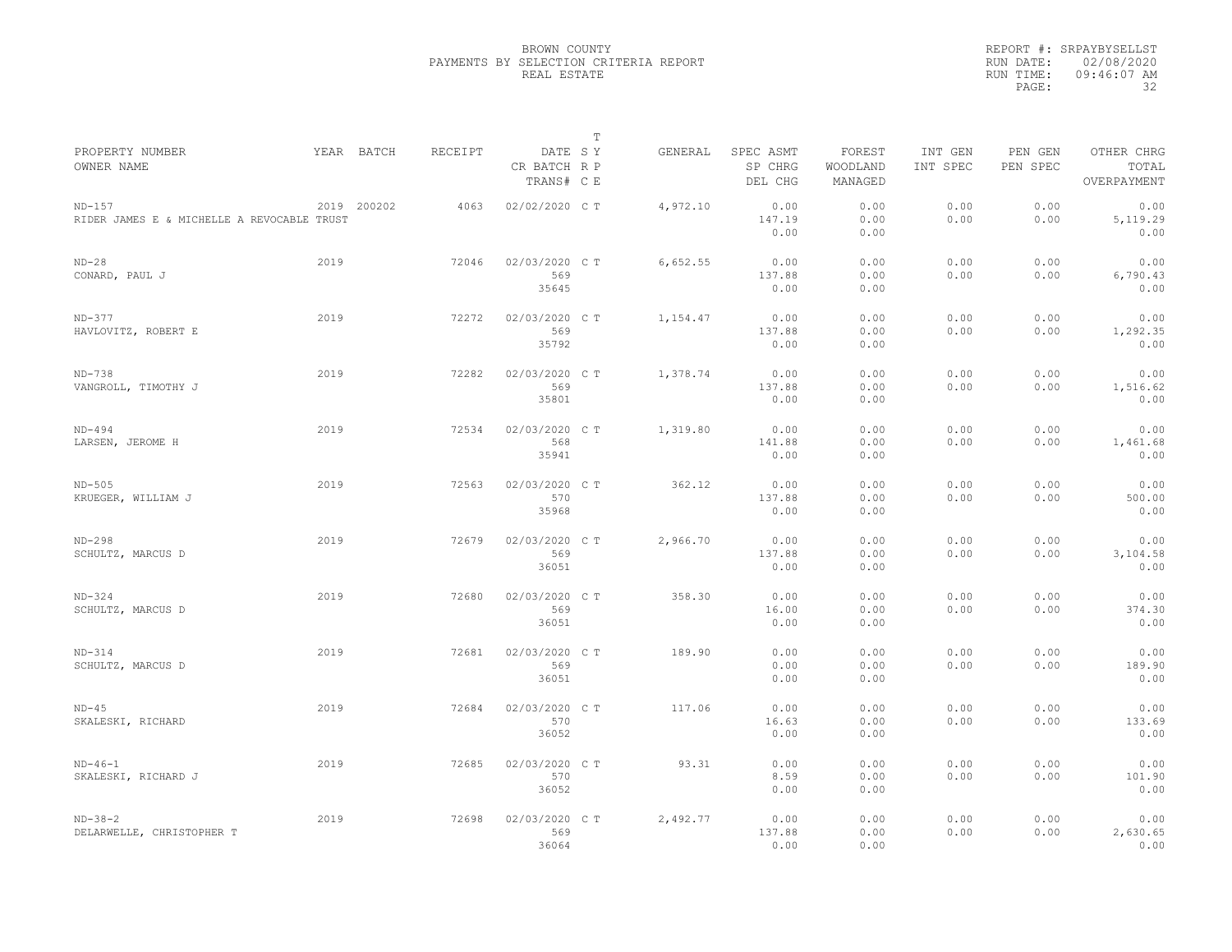|                                |            |         |                                       | $\mathbb T$ |          |                                 |                               |                     |                     |                                    |
|--------------------------------|------------|---------|---------------------------------------|-------------|----------|---------------------------------|-------------------------------|---------------------|---------------------|------------------------------------|
| PROPERTY NUMBER<br>OWNER NAME  | YEAR BATCH | RECEIPT | DATE SY<br>CR BATCH R P<br>TRANS# C E |             | GENERAL  | SPEC ASMT<br>SP CHRG<br>DEL CHG | FOREST<br>WOODLAND<br>MANAGED | INT GEN<br>INT SPEC | PEN GEN<br>PEN SPEC | OTHER CHRG<br>TOTAL<br>OVERPAYMENT |
| $ND-719-1$<br>JOHNSON, BRIAN A | 2019       | 72714   | 02/03/2020 C T<br>568<br>36077        |             | 916.27   | 0.00<br>137.88<br>0.00          | 0.00<br>0.00<br>0.00          | 0.00<br>0.00        | 0.00<br>0.00        | 0.00<br>1,054.15<br>0.00           |
| $ND-719$<br>JOHNSON, BRIAN A   | 2019       | 72717   | 02/03/2020 C T<br>568<br>36079        |             | 111.93   | 0.00<br>0.00<br>0.00            | 0.00<br>0.00<br>0.00          | 0.00<br>0.00        | 0.00<br>0.00        | 0.00<br>111.93<br>0.00             |
| $ND-441$<br>KRUEGER, MARK      | 2019       | 72733   | 02/03/2020 C T<br>569<br>36093        |             | 65.49    | 0.00<br>12.13<br>0.00           | 0.00<br>0.00<br>0.00          | 0.00<br>0.00        | 0.00<br>0.00        | 0.00<br>77.62<br>0.00              |
| $ND-443$<br>KRUEGER, MARK      | 2019       | 72734   | 02/03/2020 CT<br>569<br>36093         |             | 19.65    | 0.00<br>3.55<br>0.00            | 0.00<br>0.00<br>0.00          | 0.00<br>0.00        | 0.00<br>0.00        | 0.00<br>23.20<br>0.00              |
| $ND-444$<br>KRUEGER, MARK      | 2019       | 72736   | 02/03/2020 CT<br>569<br>36093         |             | 9.82     | 0.00<br>1.82<br>0.00            | 0.00<br>0.00<br>0.00          | 0.00<br>0.00        | 0.00<br>0.00        | 0.00<br>11.64<br>0.00              |
| $ND-446$<br>KRUEGER, MARK      | 2019       | 72737   | 02/03/2020 CT<br>569<br>36093         |             | 1,004.94 | 0.00<br>6.94<br>0.00            | 0.00<br>0.00<br>0.00          | 0.00<br>0.00        | 0.00<br>0.00        | 0.00<br>1,011.88<br>0.00           |
| $ND-32-1$<br>KRUEGER, MARK A   | 2019       | 72739   | 02/03/2020 CT<br>569<br>36093         |             | 54.02    | 0.00<br>10.26<br>0.00           | 0.00<br>0.00<br>0.00          | 0.00<br>0.00        | 0.00<br>0.00        | 0.00<br>64.28<br>0.00              |
| $ND-35$<br>KRUEGER, MARK A     | 2019       | 72740   | 02/03/2020 C T<br>569<br>36093        |             | 81.85    | 0.00<br>14.53<br>0.00           | 0.00<br>0.00<br>0.00          | 0.00<br>0.00        | 0.00<br>0.00        | 0.00<br>96.38<br>0.00              |
| $ND-425$<br>KRUEGER, MARK A    | 2019       | 72741   | 02/03/2020 C T<br>569<br>36093        |             | 90.04    | 0.00<br>14.62<br>0.00           | 0.00<br>0.00<br>0.00          | 0.00<br>0.00        | 0.00<br>0.00        | 0.00<br>104.66<br>0.00             |
| $ND-426$<br>KRUEGER, MARK A    | 2019       | 72742   | 02/03/2020 CT<br>569<br>36093         |             | 99.87    | 0.00<br>14.84<br>0.00           | 0.00<br>0.00<br>0.00          | 0.00<br>0.00        | 0.00<br>0.00        | 0.00<br>114.71<br>0.00             |
| $ND-440$<br>KRUEGER, MARK A    | 2019       | 72743   | 02/03/2020 CT<br>569<br>36093         |             | 266.85   | 0.00<br>14.65<br>0.00           | 0.00<br>0.00<br>0.00          | 0.00<br>0.00        | 0.00<br>0.00        | 0.00<br>281.50<br>0.00             |
| $ND-445$<br>KRUEGER, MARK A    | 2019       | 72744   | 02/03/2020 CT<br>569<br>36093         |             | 49.11    | 0.00<br>9.18<br>0.00            | 0.00<br>0.00<br>0.00          | 0.00<br>0.00        | 0.00<br>0.00        | 0.00<br>58.29<br>0.00              |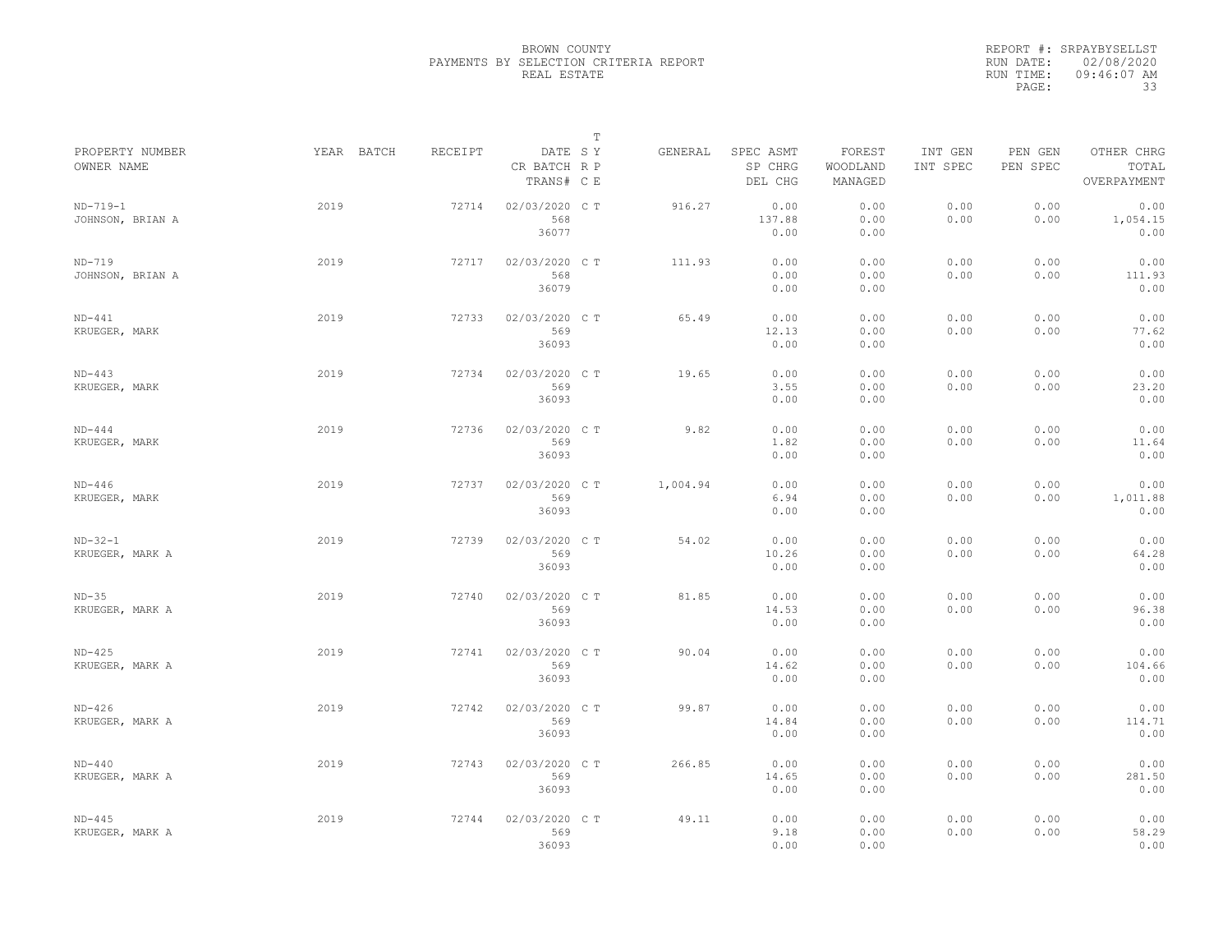|                                                          |            |         |                                       | $\mathbb T$ |          |                                 |                               |                     |                     |                                    |
|----------------------------------------------------------|------------|---------|---------------------------------------|-------------|----------|---------------------------------|-------------------------------|---------------------|---------------------|------------------------------------|
| PROPERTY NUMBER<br>OWNER NAME                            | YEAR BATCH | RECEIPT | DATE SY<br>CR BATCH R P<br>TRANS# C E |             | GENERAL  | SPEC ASMT<br>SP CHRG<br>DEL CHG | FOREST<br>WOODLAND<br>MANAGED | INT GEN<br>INT SPEC | PEN GEN<br>PEN SPEC | OTHER CHRG<br>TOTAL<br>OVERPAYMENT |
| $ND-649$<br>KNUTH, JAMES E                               | 2019       | 72752   | 02/03/2020 C T<br>568<br>36103        |             | 2,103.14 | 0.00<br>137.88<br>0.00          | 0.00<br>0.00<br>0.00          | 0.00<br>0.00        | 0.00<br>0.00        | 0.00<br>2,241.02<br>0.00           |
| $ND-514$<br>HERMANS, PETER J                             | 2019       | 72753   | 02/03/2020 C T<br>568<br>36104        |             | 808.49   | 0.00<br>137.88<br>0.00          | 0.00<br>0.00<br>0.00          | 0.00<br>0.00        | 0.00<br>0.00        | 0.00<br>946.37<br>0.00             |
| $ND-546$<br>KRALOVETZ, JEFFREY P                         | 2019       | 72754   | 02/03/2020 C T<br>568<br>36105        |             | 1,702.06 | 0.00<br>137.88<br>0.00          | 0.00<br>0.00<br>0.00          | 0.00<br>0.00        | 0.00<br>0.00        | 0.00<br>1,839.94<br>0.00           |
| $ND-517$<br>SEKORA, JAMES F                              | 2019       | 72774   | 02/03/2020 C T<br>568<br>36116        |             | 2,275.86 | 0.00<br>137.88<br>0.00          | 0.00<br>0.00<br>47.25         | 0.00<br>0.00        | 0.00<br>0.00        | 0.00<br>2,460.99<br>0.00           |
| $ND-32$<br>SHIMANEK MYRON P & JOANNE G IRREVOCABLE TRUST | 2019       | 72937   | 02/03/2020 C T<br>569<br>36230        |             | 2,531.84 | 0.00<br>137.88<br>0.00          | 0.00<br>0.00<br>0.00          | 0.00<br>0.00        | 0.00<br>0.00        | 0.00<br>2,669.72<br>0.00           |
| $ND-454-3$<br>FELLER, LINDA R                            | 2019       | 73107   | 02/04/2020 C T<br>573<br>36372        |             | 989.94   | 0.00<br>140.38<br>0.00          | 0.00<br>0.00<br>0.00          | 0.00<br>0.00        | 0.00<br>0.00        | 0.00<br>1,130.32<br>0.00           |
| $ND-342-9$<br>CHRISTENSEN, MICHAEL M                     | 2019       | 73114   | 02/04/2020 CT<br>577<br>36378         |             | 3,571.37 | 0.00<br>137.88<br>0.00          | 0.00<br>0.00<br>0.00          | 0.00<br>0.00        | 0.00<br>0.00        | 0.00<br>3,709.25<br>0.00           |
| $ND-314-1$<br>BABIASH, DAVID F                           | 2019       | 73266   | 02/04/2020 CT<br>577<br>36488         |             | 100.00   | 0.00<br>0.00<br>0.00            | 0.00<br>0.00<br>0.00          | 0.00<br>0.00        | 0.00<br>0.00        | 0.00<br>100.00<br>0.00             |
| $ND-380$<br>SLOMA, BERNARD                               | 2019       | 73277   | 02/04/2020 C T<br>574<br>36499        |             | 1,855.13 | 0.00<br>137.88<br>0.00          | 0.00<br>0.00<br>0.00          | 0.00<br>0.00        | 0.00<br>0.00        | 0.00<br>1,993.01<br>0.00           |
| $ND-408$<br>SLOMA, BERNARD                               | 2019       | 73278   | 02/04/2020 C T<br>574<br>36499        |             | 65.05    | 0.00<br>0.00<br>0.00            | 0.00<br>0.00<br>0.00          | 0.00<br>0.00        | 0.00<br>0.00        | 0.00<br>65.05<br>0.00              |
| $ND-356-1$<br>SLOMA, ETAL, KATHERINE V                   | 2019       | 73280   | 02/04/2020 C T<br>574<br>36499        |             | 109.68   | 0.00<br>0.00<br>0.00            | 0.00<br>0.00<br>0.00          | 0.00<br>0.00        | 0.00<br>0.00        | 0.00<br>109.68<br>0.00             |
| $ND-362$<br>SLOMA, ETAL, KATHERINE V                     | 2019       | 73281   | 02/04/2020 C T<br>574<br>36499        |             | 103.13   | 0.00<br>0.00<br>0.00            | 0.00<br>0.00<br>0.00          | 0.00<br>0.00        | 0.00<br>0.00        | 0.00<br>103.13<br>0.00             |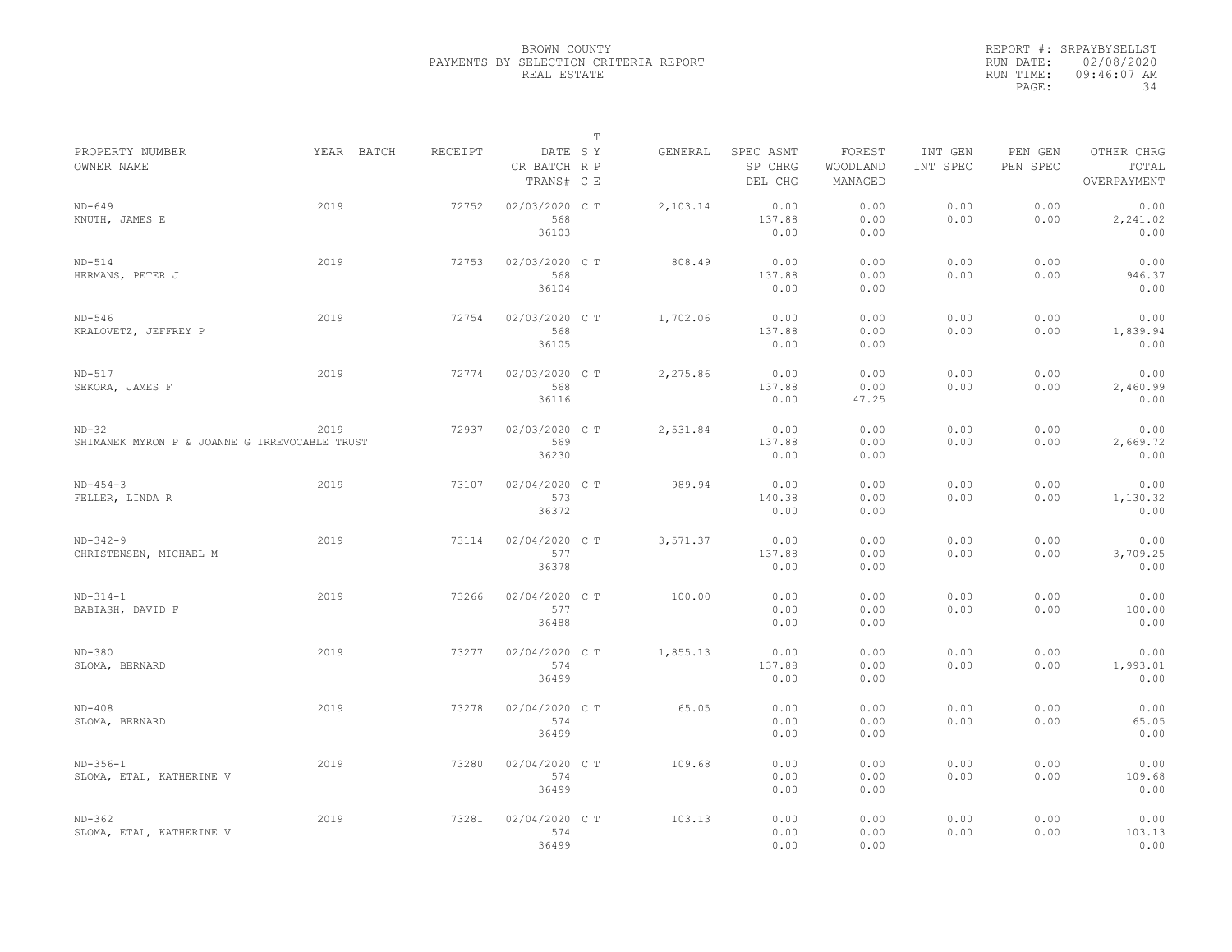|                                   |      |       |                          |                | T |           |           |          |          |            |             |  |
|-----------------------------------|------|-------|--------------------------|----------------|---|-----------|-----------|----------|----------|------------|-------------|--|
| PROPERTY NUMBER                   | YEAR | BATCH | RECEIPT                  | DATE SY        |   | GENERAL   | SPEC ASMT | FOREST   | INT GEN  | PEN<br>GEN | OTHER CHRG  |  |
| OWNER NAME                        |      |       |                          | CR BATCH R P   |   |           | SP CHRG   | WOODLAND | INT SPEC | PEN SPEC   | TOTAL       |  |
|                                   |      |       |                          | TRANS# C E     |   |           | DEL CHG   | MANAGED  |          |            | OVERPAYMENT |  |
| $ND-316-2$                        | 2019 |       | 73287                    | 02/04/2020 C T |   | 943.28    | 0.00      | 0.00     | 0.00     | 0.00       | 0.00        |  |
| VANDENLANGENBERG, MARK S          |      |       |                          | 573            |   |           | 137.88    | 0.00     | 0.00     | 0.00       | 1,081.16    |  |
|                                   |      |       |                          | 36506          |   |           | 0.00      | 0.00     |          |            | 0.00        |  |
| $ND-46$                           | 2019 |       | 73303                    | 02/04/2020 C T |   | 329.04    | 0.00      | 0.00     | 0.00     | 0.00       | 0.00        |  |
| MINCHESKI, ETAL, JEFFREY & JOSHUA |      |       |                          | 574            |   |           | 0.00      | 0.00     | 0.00     | 0.00       | 329.04      |  |
|                                   |      |       |                          | 36509          |   |           | 0.00      | 0.00     |          |            | 0.00        |  |
| $ND-52$                           | 2019 |       | 73304                    | 02/04/2020 C T |   | 237.38    | 0.00      | 0.00     | 0.00     | 0.00       | 0.00        |  |
| MINCHESKI, ETAL, JEFFREY & JOSHUA |      |       |                          | 574            |   |           | 0.00      | 0.00     | 0.00     | 0.00       | 237.38      |  |
|                                   |      |       |                          | 36509          |   |           | 0.00      | 0.00     |          |            | 0.00        |  |
|                                   |      |       | TWN OF NEW DENMARK TOTAL |                |   | 42,553.05 | 0.00      | 0.00     | 0.00     | 0.00       | 0.00        |  |
|                                   |      |       |                          |                |   |           | 2,641.39  | 0.00     | 0.00     | 0.00       | 45,241.69   |  |
|                                   |      |       |                          |                |   |           | 0.00      | 47.25    |          |            | 0.00        |  |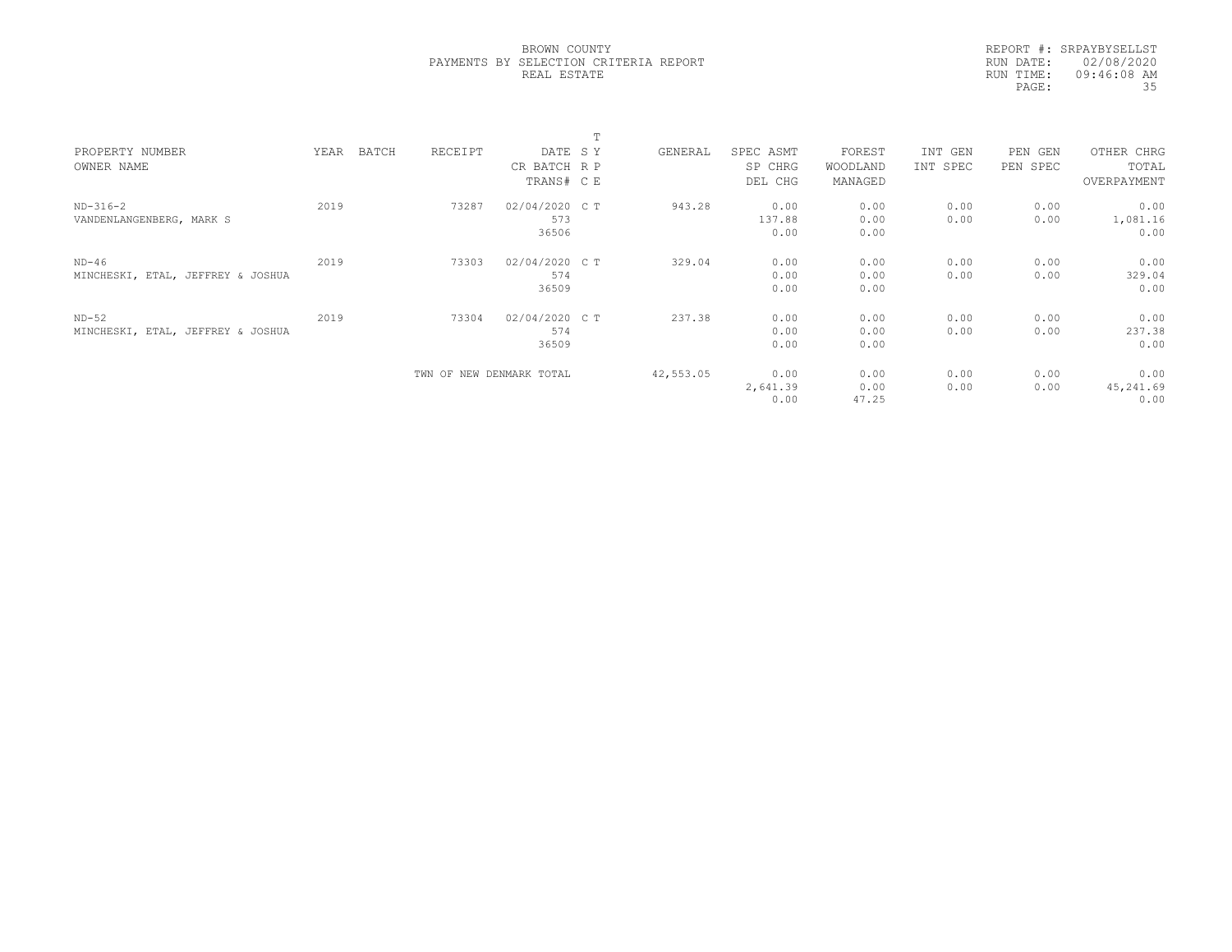|                                         |             |         |                                       | $\mathbb T$ |          |                                 |                               |                     |                     |                                    |
|-----------------------------------------|-------------|---------|---------------------------------------|-------------|----------|---------------------------------|-------------------------------|---------------------|---------------------|------------------------------------|
| PROPERTY NUMBER<br>OWNER NAME           | YEAR BATCH  | RECEIPT | DATE SY<br>CR BATCH R P<br>TRANS# C E |             | GENERAL  | SPEC ASMT<br>SP CHRG<br>DEL CHG | FOREST<br>WOODLAND<br>MANAGED | INT GEN<br>INT SPEC | PEN GEN<br>PEN SPEC | OTHER CHRG<br>TOTAL<br>OVERPAYMENT |
| $PI-461-1$<br>HURLEY, ETAL, NATHANIEL L | 2019 200202 | 4070    | 02/02/2020 C T                        |             | 1,962.52 | 0.00<br>0.00<br>0.00            | 0.00<br>0.00<br>0.00          | 0.00<br>0.00        | 0.00<br>0.00        | 0.00<br>1,962.52<br>0.00           |
| $PI-669$<br>OTTO, DARREN                | 2019        | 71835   | 02/03/2020 C T<br>570<br>35498        |             | 46.17    | 0.00<br>0.00<br>0.00            | 0.00<br>0.00<br>0.00          | 0.00<br>0.00        | 0.00<br>0.00        | 0.00<br>46.17<br>0.00              |
| $PI-668-2$<br>OTTO, DARREN H            | 2019        | 71836   | 02/03/2020 C T<br>570<br>35498        |             | 148.38   | 0.00<br>0.00<br>0.00            | 0.00<br>0.00<br>0.00          | 0.00<br>0.00        | 0.00<br>0.00        | 0.00<br>148.38<br>0.00             |
| $PI-668-1$<br>OTTO, DARREN              | 2019        | 71837   | 02/03/2020 C T<br>570<br>35498        |             | 158.29   | 0.00<br>0.00<br>0.00            | 0.00<br>0.00<br>0.00          | 0.00<br>0.00        | 0.00<br>0.00        | 0.00<br>158.29<br>0.00             |
| $PI - 520 - 3$<br>KANZENBACH, MARK A    | 2019 200203 | 4072    | 02/03/2020 C T                        |             | 230.01   | 0.00<br>0.00<br>0.00            | 0.00<br>0.00<br>0.00          | 0.00<br>0.00        | 0.00<br>0.00        | 0.00<br>230.01<br>0.00             |
| $PI-485$<br>DUCHATEAU, ETAL, BRIAN K    | 2019        | 71943   | 02/03/2020 C T<br>570<br>35564        |             | 1,484.94 | 0.00<br>181.08<br>0.00          | 0.00<br>0.00<br>0.00          | 0.00<br>0.00        | 0.00<br>0.00        | 0.00<br>1,666.02<br>0.00           |
| $PI-1116-1$<br>THOMAS, SAMUEL P         | 2019        | 72015   | 02/03/2020 C T<br>570<br>35623        |             | 4,844.82 | 0.00<br>169.56<br>0.00          | 0.00<br>0.00<br>0.00          | 0.00<br>0.00        | 0.00<br>0.00        | 0.00<br>5,014.38<br>0.00           |
| $PI-676-1$<br>BONA III, ADOLPH A        | 2019        | 72235   | 02/03/2020 C T<br>568<br>35763        |             | 1,807.29 | 0.00<br>169.56<br>0.00          | 0.00<br>0.00<br>0.00          | 0.00<br>0.00        | 0.00<br>0.00        | 0.00<br>1,976.85<br>0.00           |
| $PI - 31 - 3$<br>FISCHER, RICHARD       | 2019        | 72239   | 02/03/2020 CT<br>569<br>35768         |             | 75.84    | 0.00<br>14.52<br>0.00           | 0.00<br>0.00<br>0.00          | 0.00<br>0.00        | 0.00<br>0.00        | 0.00<br>90.36<br>0.00              |
| $PI-676$<br>BODART, RICHARD J           | 2019        | 72318   | 02/03/2020 C T<br>569<br>35812        |             | 1,657.25 | 0.00<br>169.56<br>0.00          | 0.00<br>0.00<br>0.00          | 0.00<br>0.00        | 0.00<br>0.00        | 0.00<br>1,826.81<br>0.00           |
| $PI-25$<br>WEYENBERG, JOHN R            | 2019        | 72347   | 02/03/2020 C T<br>569<br>35832        |             | 1,108.20 | 0.00<br>176.36<br>0.00          | 0.00<br>0.00<br>0.00          | 0.00<br>0.00        | 0.00<br>0.00        | 0.00<br>1,284.56<br>0.00           |
| $PI-37$<br>WEYENBERG, JOHN R            | 2019        | 72348   | 02/03/2020 C T<br>569<br>35832        |             | 93.98    | 0.00<br>5.79<br>0.00            | 0.00<br>0.00<br>0.00          | 0.00<br>0.00        | 0.00<br>0.00        | 0.00<br>99.77<br>0.00              |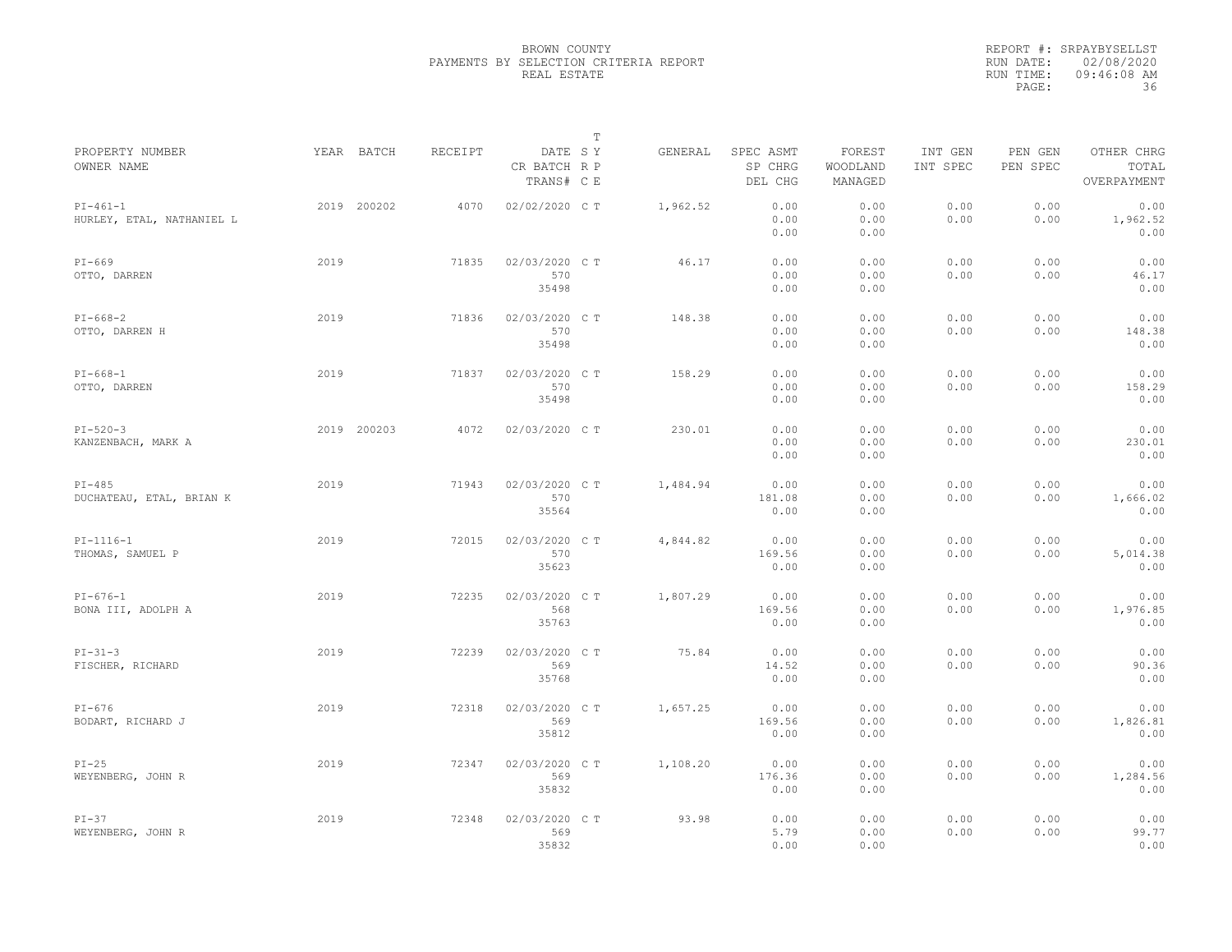|                                                  |            |         |                                       | T |          |                                 |                               |                     |                     |                                    |
|--------------------------------------------------|------------|---------|---------------------------------------|---|----------|---------------------------------|-------------------------------|---------------------|---------------------|------------------------------------|
| PROPERTY NUMBER<br>OWNER NAME                    | YEAR BATCH | RECEIPT | DATE SY<br>CR BATCH R P<br>TRANS# C E |   | GENERAL  | SPEC ASMT<br>SP CHRG<br>DEL CHG | FOREST<br>WOODLAND<br>MANAGED | INT GEN<br>INT SPEC | PEN GEN<br>PEN SPEC | OTHER CHRG<br>TOTAL<br>OVERPAYMENT |
| $PI-24$                                          | 2019       | 72349   | 02/03/2020 CT                         |   | 50.29    | 0.00                            | 0.00                          | 0.00                | 0.00                | 0.00                               |
| WEYENBERG, JOHN R                                |            |         | 569                                   |   |          | 19.27                           | 0.00                          | 0.00                | 0.00                | 69.56                              |
|                                                  |            |         | 35832                                 |   |          | 0.00                            | 0.00                          |                     |                     | 0.00                               |
| $PI-34$                                          | 2019       | 72350   | 02/03/2020 C T                        |   | 100.59   | 0.00                            | 0.00                          | 0.00                | 0.00                | 0.00                               |
| WEYENBERG, JOHN R                                |            |         | 569                                   |   |          | 18.50                           | 0.00                          | 0.00                | 0.00                | 119.09                             |
|                                                  |            |         | 35832                                 |   |          | 0.00                            | 0.00                          |                     |                     | 0.00                               |
| $PI-144$                                         | 2019       | 72361   | 02/03/2020 C T                        |   | 14.84    | 0.00                            | 0.00                          | 0.00                | 0.00                | 0.00                               |
| SLEZEWSKI, JEDEDIAH                              |            |         | 569                                   |   |          | 0.00                            | 0.00                          | 0.00                | 0.00                | 14.84                              |
|                                                  |            |         | 35840                                 |   |          | 0.00                            | 0.00                          |                     |                     | 0.00                               |
| $PI-145$                                         | 2019       | 72362   | 02/03/2020 C T                        |   | 130.26   | 0.00                            | 0.00                          | 0.00                | 0.00                | 0.00                               |
| SLEZEWSKI, JEDEDIAH                              |            |         | 569                                   |   |          | 0.00                            | 0.00                          | 0.00                | 0.00                | 130.26                             |
|                                                  |            |         | 35840                                 |   |          | 0.00                            | 0.00                          |                     |                     | 0.00                               |
| $PI-139$                                         | 2019       | 72363   | 02/03/2020 C T                        |   | 59.37    | 0.00                            | 0.00                          | 0.00                | 0.00                | 0.00                               |
| SLEZEWSKI, JEDEDIAH                              |            |         | 569                                   |   |          | 0.00                            | 0.00                          | 0.00                | 0.00                | 59.37                              |
|                                                  |            |         | 35840                                 |   |          | 0.00                            | 0.00                          |                     |                     | 0.00                               |
| $PI-142$                                         | 2019       | 72364   | 02/03/2020 C T                        |   | 102.23   | 0.00                            | 0.00                          | 0.00                | 0.00                | 0.00                               |
| SLEZEWSKI, JEDEDIAH                              |            |         | 569                                   |   |          | 0.00                            | 0.00                          | 0.00                | 0.00                | 102.23                             |
|                                                  |            |         | 35840                                 |   |          | 0.00                            | 0.00                          |                     |                     | 0.00                               |
| $PI-723$                                         | 2019       | 72556   | 02/03/2020 CT                         |   | 2,729.42 | 0.00                            | 0.00                          | 0.00                | 0.00                | 0.00                               |
| JOHNSON, CHARLES H                               |            |         | 568                                   |   |          | 169.56                          | 0.00                          | 0.00                | 0.00                | 2,898.98                           |
|                                                  |            |         | 35961                                 |   |          | 0.00                            | 0.00                          |                     |                     | 0.00                               |
| $PI-812$                                         | 2019       | 72580   | 02/03/2020 C T                        |   | 247.32   | 0.00                            | 0.00                          | 0.00                | 0.00                | 0.00                               |
| CONGER ANNE CHRISTINA TRUST AGREE RESTATE OF THE |            |         | 569                                   |   |          | 0.00                            | 0.00                          | 0.00                | 0.00                | 247.32                             |
|                                                  |            |         | 35984                                 |   |          | 0.00                            | 0.00                          |                     |                     | 0.00                               |
| $PI-810$                                         | 2019       | 72581   | 02/03/2020 C T                        |   | 1,949.91 | 0.00                            | 0.00                          | 0.00                | 0.00                | 0.00                               |
| CONGER ANNE CHRISTINA TRUST AGREE RESTATE OF THE |            |         | 569                                   |   |          | 169.56                          | 0.00                          | 0.00                | 0.00                | 2,119.47                           |
|                                                  |            |         | 35984                                 |   |          | 0.00                            | 0.00                          |                     |                     | 0.00                               |
| $PI-811$                                         | 2019       | 72582   | 02/03/2020 C T                        |   | 499.21   | 0.00                            | 0.00                          | 0.00                | 0.00                | 0.00                               |
| CONGER ANNE CHRISTINA TRUST AGREE RESTATE OF THE |            |         | 569                                   |   |          | 0.00                            | 0.00                          | 0.00                | 0.00                | 499.21                             |
|                                                  |            |         | 35984                                 |   |          | 0.00                            | 0.00                          |                     |                     | 0.00                               |
| $PI-598$                                         | 2019       | 72595   | 02/03/2020 C T                        |   | 51.11    | 0.00                            | 0.00                          | 0.00                | 0.00                | 0.00                               |
| WHITE, HENRY J                                   |            |         | 568                                   |   |          | 9.82                            | 0.00                          | 0.00                | 0.00                | 60.93                              |
|                                                  |            |         | 35994                                 |   |          | 0.00                            | 0.00                          |                     |                     | 0.00                               |
| $PI-1075$                                        | 2019       | 72605   | 02/03/2020 C T                        |   | 5,395.90 | 0.00                            | 0.00                          | 0.00                | 0.00                | 0.00                               |
| MURPHY, JASON W                                  |            |         | 570                                   |   |          | 169.56                          | 0.00                          | 0.00                | 0.00                | 5,565.46                           |
|                                                  |            |         | 36001                                 |   |          | 0.00                            | 0.00                          |                     |                     | 0.00                               |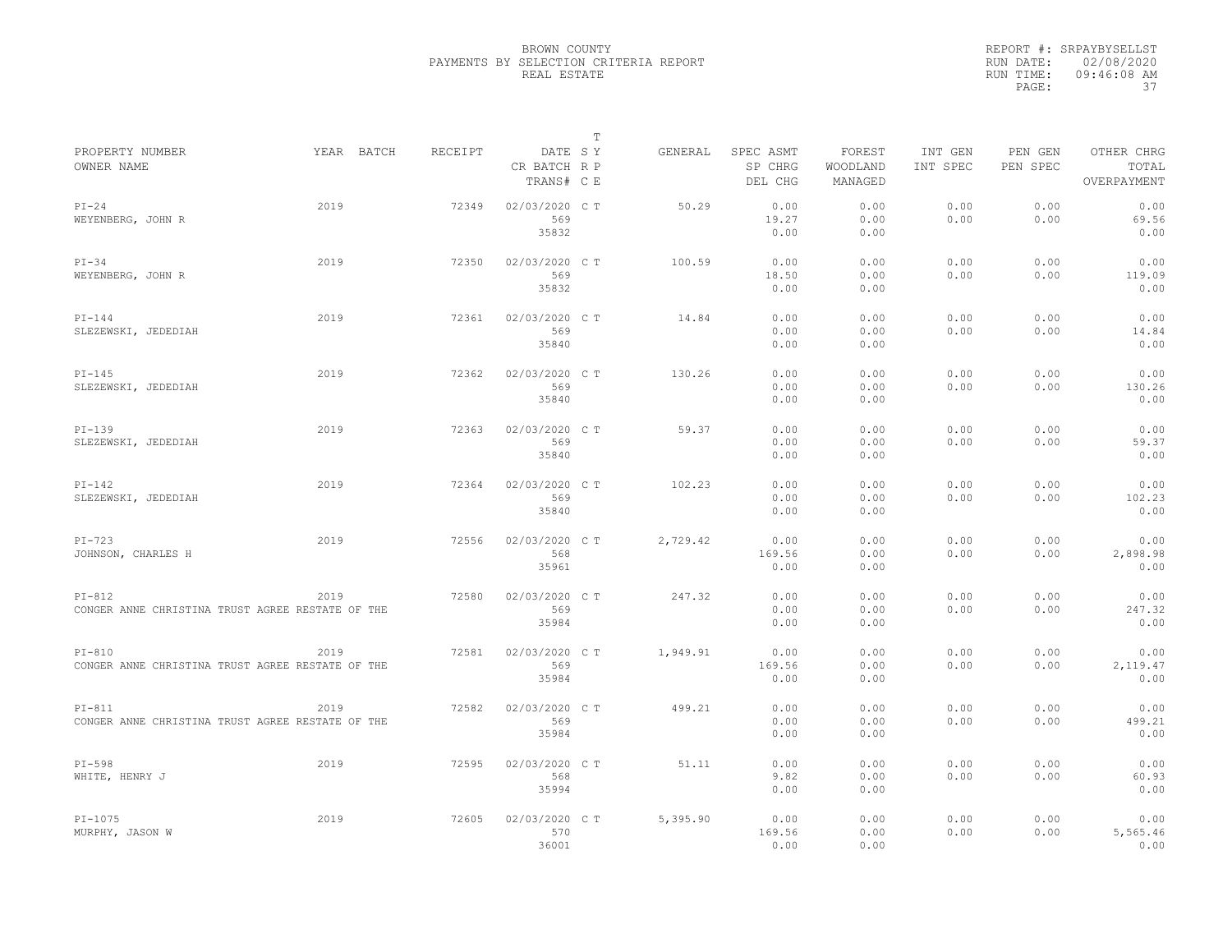|                                        |            |         |                                       | T |          |                                 |                               |                     |                     |                                    |
|----------------------------------------|------------|---------|---------------------------------------|---|----------|---------------------------------|-------------------------------|---------------------|---------------------|------------------------------------|
| PROPERTY NUMBER<br>OWNER NAME          | YEAR BATCH | RECEIPT | DATE SY<br>CR BATCH R P<br>TRANS# C E |   | GENERAL  | SPEC ASMT<br>SP CHRG<br>DEL CHG | FOREST<br>WOODLAND<br>MANAGED | INT GEN<br>INT SPEC | PEN GEN<br>PEN SPEC | OTHER CHRG<br>TOTAL<br>OVERPAYMENT |
| $PI-1074$<br>MURPHY, JASON W           | 2019       | 72606   | 02/03/2020 CT<br>570<br>36001         |   | 473.21   | 0.00<br>0.00<br>0.00            | 0.00<br>0.00<br>0.00          | 0.00<br>0.00        | 0.00<br>0.00        | 0.00<br>473.21<br>0.00             |
| $PI-265$<br>OLSON, JOHN R              | 2019       | 72652   | 02/03/2020 C T<br>569<br>36028        |   | 2,600.36 | 0.00<br>169.56<br>0.00          | 0.00<br>0.00<br>0.00          | 0.00<br>0.00        | 0.00<br>0.00        | 0.00<br>2,769.92<br>0.00           |
| $PI-439-3$<br>KACZMAREK, STANLEY M     | 2019       | 72778   | 02/03/2020 C T<br>569<br>36120        |   | 29.66    | 0.00<br>0.00<br>0.00            | 0.00<br>0.00<br>0.00          | 0.00<br>0.00        | 0.00<br>0.00        | 0.00<br>29.66<br>0.00              |
| $PI-442-1$<br>KACZMAREK, STANLEY M     | 2019       | 72779   | 02/03/2020 C T<br>569<br>36120        |   | 93.99    | 0.00<br>0.00<br>0.00            | 0.00<br>0.00<br>0.00          | 0.00<br>0.00        | 0.00<br>0.00        | 0.00<br>93.99<br>0.00              |
| $PI-442$<br>KACZMAREK, STANLEY M       | 2019       | 72780   | 02/03/2020 C T<br>569<br>36120        |   | 1,621.00 | 0.00<br>169.56<br>0.00          | 0.00<br>0.00<br>0.00          | 0.00<br>0.00        | 0.00<br>0.00        | 0.00<br>1,790.56<br>0.00           |
| $PI-452-1$<br>MASSEY, MARK M           | 2019       | 72949   | 02/03/2020 C T<br>568<br>36242        |   | 991.13   | 0.00<br>169.56<br>0.00          | 0.00<br>0.00<br>0.00          | 0.00<br>0.00        | 0.00<br>0.00        | 0.00<br>1,160.69<br>0.00           |
| $PI-33-1-A$<br>RABIDA, PATTY M         | 2019       | 72957   | 02/03/2020 C T<br>568<br>36250        |   | 867.47   | 0.00<br>169.56<br>0.00          | 0.00<br>0.00<br>0.00          | 0.00<br>0.00        | 0.00<br>0.00        | 0.00<br>1,037.03<br>0.00           |
| $PI-90$<br>SLEZEWSKI ROBERT TRUST ETAL | 2019       | 72958   | 02/03/2020 C T<br>569<br>36251        |   | 1,379.67 | 0.00<br>169.56<br>0.00          | 0.00<br>0.00<br>0.00          | 0.00<br>0.00        | 0.00<br>0.00        | 0.00<br>1,549.23<br>0.00           |
| $PI-87$<br>SLEZEWSKI ROBERT TRUST ETAL | 2019       | 72959   | 02/03/2020 C T<br>569<br>36251        |   | 71.73    | 0.00<br>0.00<br>0.00            | 0.00<br>0.00<br>0.00          | 0.00<br>0.00        | 0.00<br>0.00        | 0.00<br>71.73<br>0.00              |
| $PI-1166$<br>RATHSACK PROPERTIES LLC   | 2019       | 73014   | 02/04/2020 C T<br>573<br>36299        |   | 1,201.23 | 0.00<br>0.00<br>0.00            | 0.00<br>0.00<br>0.00          | 0.00<br>0.00        | 0.00<br>0.00        | 0.00<br>1,201.23<br>0.00           |
| $PI-342-1$<br>ULLMER, JAMES H          | 2019       | 73025   | 02/04/2020 C T<br>573<br>36306        |   | 766.07   | 0.00<br>169.56<br>0.00          | 0.00<br>0.00<br>0.00          | 0.00<br>0.00        | 0.00<br>0.00        | 0.00<br>935.63<br>0.00             |
| $PI-715-10$<br>VANLIESHOUT, JOHN A     | 2019       | 73045   | 02/04/2020 C T<br>574<br>36324        |   | 1,409.92 | 0.00<br>169.56<br>0.00          | 0.00<br>0.00<br>0.00          | 0.00<br>0.00        | 0.00<br>0.00        | 0.00<br>1,579.48<br>0.00           |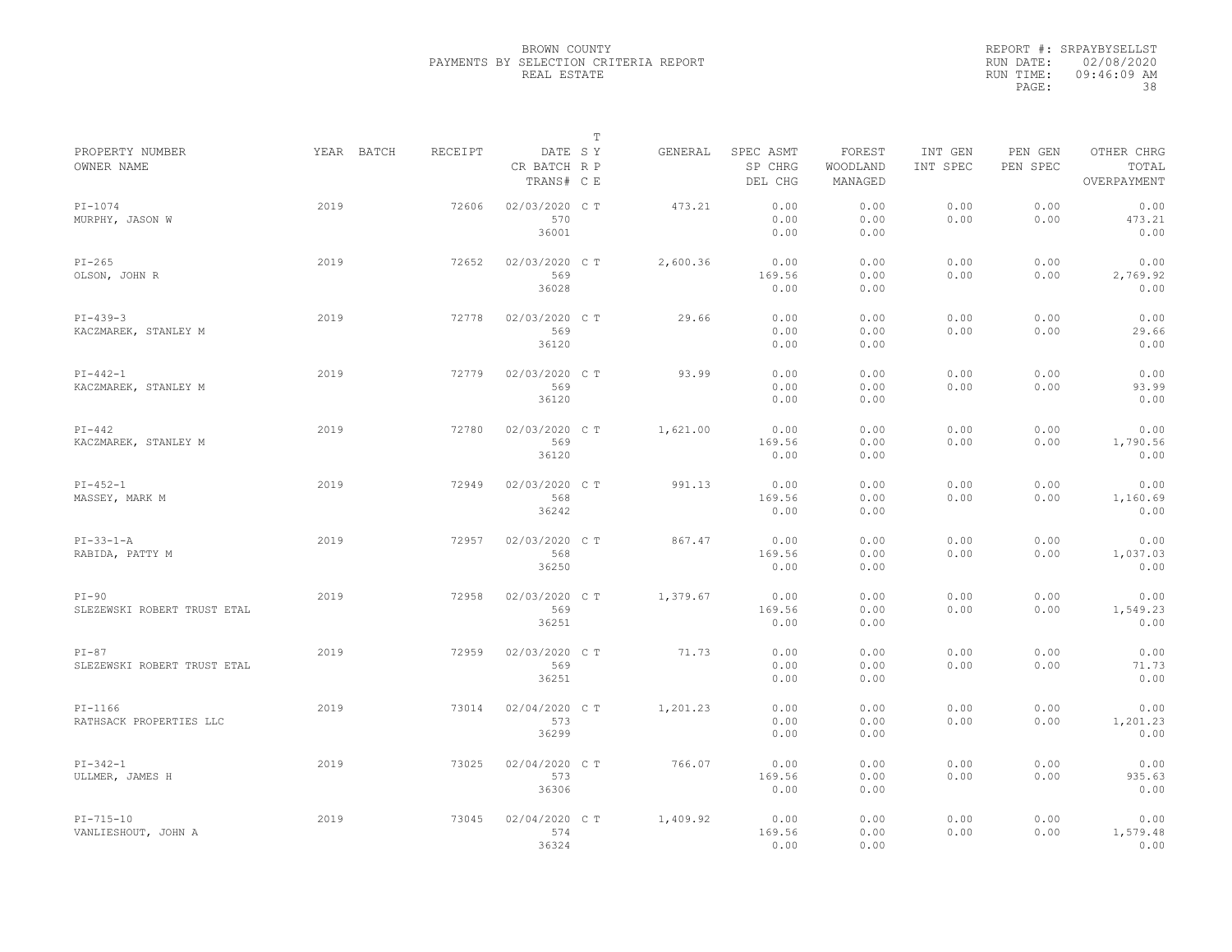|                                        |            |         |                                       | $\mathbb T$ |          |                                 |                               |                     |                     |                                    |
|----------------------------------------|------------|---------|---------------------------------------|-------------|----------|---------------------------------|-------------------------------|---------------------|---------------------|------------------------------------|
| PROPERTY NUMBER<br>OWNER NAME          | YEAR BATCH | RECEIPT | DATE SY<br>CR BATCH R P<br>TRANS# C E |             | GENERAL  | SPEC ASMT<br>SP CHRG<br>DEL CHG | FOREST<br>WOODLAND<br>MANAGED | INT GEN<br>INT SPEC | PEN GEN<br>PEN SPEC | OTHER CHRG<br>TOTAL<br>OVERPAYMENT |
| $PI-69-3$<br>MEULEMANS, ETAL, BRUCE J  | 2019       | 73053   | 02/04/2020 C T<br>574<br>36332        |             | 16.48    | 0.00<br>2.49<br>0.00            | 0.00<br>0.00<br>0.00          | 0.00<br>0.00        | 0.00<br>0.00        | 0.00<br>18.97<br>0.00              |
| $PI-452-2$<br>MARSHALL, FRANK R        | 2019       | 73069   | 02/04/2020 C T<br>574<br>36348        |             | 3,091.70 | 0.00<br>169.56<br>0.00          | 0.00<br>0.00<br>0.00          | 0.00<br>0.00        | 0.00<br>0.00        | 0.00<br>3,261.26<br>0.00           |
| $PI-458-15$<br>HANSEN, PATRICK J       | 2019       | 73123   | 02/04/2020 C T<br>574<br>36386        |             | 1,265.66 | 0.00<br>169.56<br>0.00          | 0.00<br>0.00<br>0.00          | 0.00<br>0.00        | 0.00<br>0.00        | 0.00<br>1,435.22<br>0.00           |
| $PI-1067$<br>CURRY, KENNETH            | 2019       | 73129   | 02/04/2020 C T<br>573<br>36391        |             | 273.70   | 0.00<br>0.00<br>0.00            | 0.00<br>0.00<br>0.00          | 0.00<br>0.00        | 0.00<br>0.00        | 0.00<br>273.70<br>0.00             |
| $PI-428-5$<br>DIEDERICH, GREGORY J     | 2019       | 73151   | 02/04/2020 C T<br>573<br>36413        |             | 2,827.07 | 0.00<br>169.56<br>0.00          | 0.00<br>0.00<br>0.00          | 0.00<br>0.00        | 0.00<br>0.00        | 0.00<br>2,996.63<br>0.00           |
| $PI-428-1$<br>ROSKOM, DOUGLAS J        | 2019       | 73157   | 02/04/2020 C T<br>573<br>36415        |             | 1,007.61 | 0.00<br>169.56<br>0.00          | 0.00<br>0.00<br>0.00          | 0.00<br>0.00        | 0.00<br>0.00        | 0.00<br>1,177.17<br>0.00           |
| $PI-361$<br>INDUSTRIAL ENGRAVING LLC   | 2019       | 73192   | 02/04/2020 CT<br>575<br>36441         |             | 4,815.77 | 0.00<br>0.00<br>0.00            | 0.00<br>0.00<br>0.00          | 0.00<br>0.00        | 0.00<br>0.00        | 0.00<br>4,815.77<br>0.00           |
| $PI-498-4$<br>INDUSTRIAL ENGRAVING LLC | 2019       | 73193   | 02/04/2020 C T<br>575<br>36441        |             | 1,819.90 | 0.00<br>0.00<br>0.00            | 0.00<br>0.00<br>0.00          | 0.00<br>0.00        | 0.00<br>0.00        | 0.00<br>1,819.90<br>0.00           |
| $PI-498-2$<br>INDUSTRIAL ENGRAVING LLC | 2019       | 73194   | 02/04/2020 C T<br>575<br>36441        |             | 389.57   | 0.00<br>0.00<br>0.00            | 0.00<br>0.00<br>0.00          | 0.00<br>0.00        | 0.00<br>0.00        | 0.00<br>389.57<br>0.00             |
| $PI-380-1$<br>INDUSTRIAL ENGRAVING LLC | 2019       | 73195   | 02/04/2020 C T<br>575<br>36441        |             | 8.25     | 0.00<br>0.00<br>0.00            | 0.00<br>0.00<br>0.00          | 0.00<br>0.00        | 0.00<br>0.00        | 0.00<br>8.25<br>0.00               |
| $PI-537-1$<br>HOLEWINSKI, DOUGLAS M    | 2019       | 73234   | 02/04/2020 CT<br>573<br>36465         |             | 2,521.22 | 0.00<br>169.56<br>0.00          | 0.00<br>0.00<br>0.00          | 0.00<br>0.00        | 0.00<br>0.00        | 0.00<br>2,690.78<br>0.00           |
| $PI-155-1$<br>BORZYCH, CHRIS M         | 2019       | 73288   | 02/04/2020 CT<br>574<br>36507         |             | 874.07   | 0.00<br>169.56<br>0.00          | 0.00<br>0.00<br>0.00          | 0.00<br>0.00        | 0.00<br>0.00        | 0.00<br>1,043.63<br>0.00           |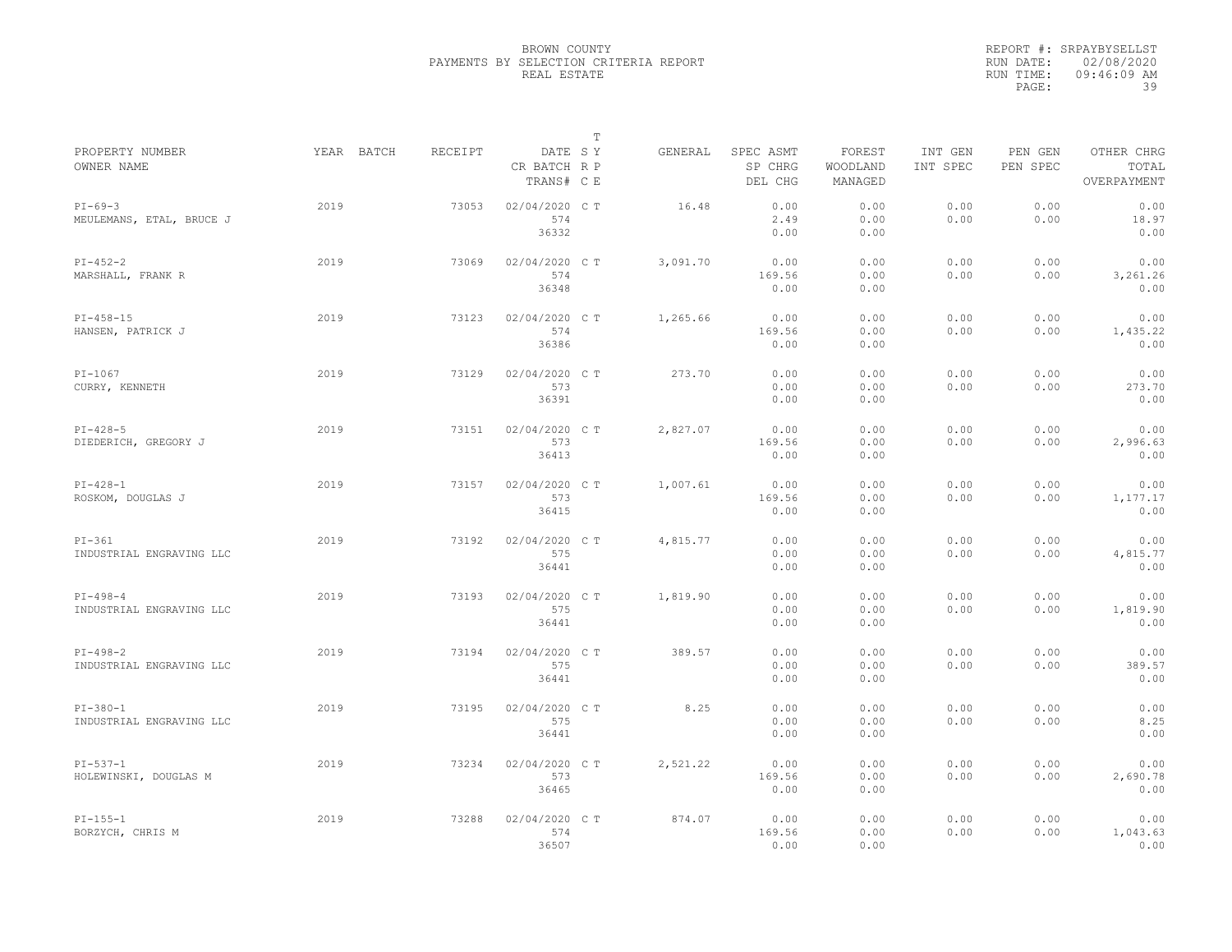|                                                                  |            |                          |                                       | $\mathbb T$ |            |                                 |                               |                     |                     |                                    |
|------------------------------------------------------------------|------------|--------------------------|---------------------------------------|-------------|------------|---------------------------------|-------------------------------|---------------------|---------------------|------------------------------------|
| PROPERTY NUMBER<br>OWNER NAME                                    | YEAR BATCH | RECEIPT                  | DATE SY<br>CR BATCH R P<br>TRANS# C E |             | GENERAL    | SPEC ASMT<br>SP CHRG<br>DEL CHG | FOREST<br>WOODLAND<br>MANAGED | INT GEN<br>INT SPEC | PEN GEN<br>PEN SPEC | OTHER CHRG<br>TOTAL<br>OVERPAYMENT |
| $PI-1176$<br>SCHMOOCK, WILLIAM                                   | 2019       | 73344                    | 02/04/2020 C T<br>575<br>36545        |             | 1,184.75   | 0.00<br>0.00<br>0.00            | 0.00<br>0.00<br>0.00          | 0.00<br>0.00        | 0.00<br>0.00        | 0.00<br>1,184.75<br>0.00           |
| $PI-18$<br>FISCHER NICHOLAS & PHYLLIS REVOC LIVING TRUST         | 2019       | 73403                    | 02/05/2020 C T<br>579<br>36574        |             | 2,243.02   | 0.00<br>185.56<br>0.00          | 0.00<br>0.00<br>0.00          | 0.00<br>0.00        | 0.00<br>0.00        | 0.00<br>2,428.58<br>0.00           |
| $PI-19$<br>FISCHER NICHOLAS & PHYLLIS REVOC LIVING TRUST         | 2019       | 73404                    | 02/05/2020 C T<br>579<br>36574        |             | 227.53     | 0.00<br>0.00<br>0.00            | 0.00<br>0.00<br>0.00          | 0.00<br>0.00        | 0.00<br>0.00        | 0.00<br>227.53<br>0.00             |
| $PI-23$<br>FISCHER NICHOLAS H & PHYLLIS M REV LIVING TRUST       | 2019       | 73405                    | 02/05/2020 C T<br>579<br>36574        |             | 2,190.51   | 0.00<br>169.56<br>0.00          | 0.00<br>0.00<br>0.00          | 0.00<br>0.00        | 0.00<br>0.00        | 0.00<br>2,360.07<br>0.00           |
| $PI-21$<br>FISCHER NICHOLAS & PHYLLIS REVOC LIVING TRUST         | 2019       | 73406                    | 02/05/2020 C T<br>579<br>36574        |             | 87.38      | 0.00<br>0.00<br>0.00            | 0.00<br>0.00<br>0.00          | 0.00<br>0.00        | 0.00<br>0.00        | 0.00<br>87.38<br>0.00              |
| $PI-632-1-1$<br>BELSCHNER, RONALD L                              | 2019       | 73438                    | 02/05/2020 C T<br>578<br>36605        |             | 1,337.83   | 0.00<br>153.56<br>0.00          | 0.00<br>0.00<br>0.00          | 0.00<br>0.00        | 0.00<br>0.00        | 0.00<br>1,491.39<br>0.00           |
| $PI-632-1$<br>BELSCHNER, RONALD L                                | 2019       | 73439                    | 02/05/2020 C T<br>578<br>36606        |             | 325.71     | 0.00<br>0.00<br>0.00            | 0.00<br>0.00<br>0.00          | 0.00<br>0.00        | 0.00<br>0.00        | 0.00<br>325.71<br>0.00             |
| $PI - 677 - 5$<br>NEIGHBORHOOD HOUSING SERVICES OF GREEN BAY INC | 2019       | 73510                    | 02/06/2020 C T<br>581<br>36665        |             | 0.00       | 0.00<br>16.00<br>0.00           | 0.00<br>0.00<br>0.00          | 0.00<br>0.00        | 0.00<br>0.00        | 0.00<br>16.00<br>0.00              |
| $PI-660$<br>COLLINS, MICHAEL W                                   | 2019       | 73516                    | 02/06/2020 C T<br>581<br>36665        |             | 1,961.45   | 0.00<br>169.56<br>0.00          | 0.00<br>0.00<br>0.00          | 0.00<br>0.00        | 0.00<br>0.00        | 0.00<br>2,131.01<br>0.00           |
|                                                                  |            | TOWN OF PITTSFIELD TOTAL |                                       |             | 64, 922.76 | 0.00<br>4,343.71<br>0.00        | 0.00<br>0.00<br>0.00          | 0.00<br>0.00        | 0.00<br>0.00        | 0.00<br>69,266.47<br>0.00          |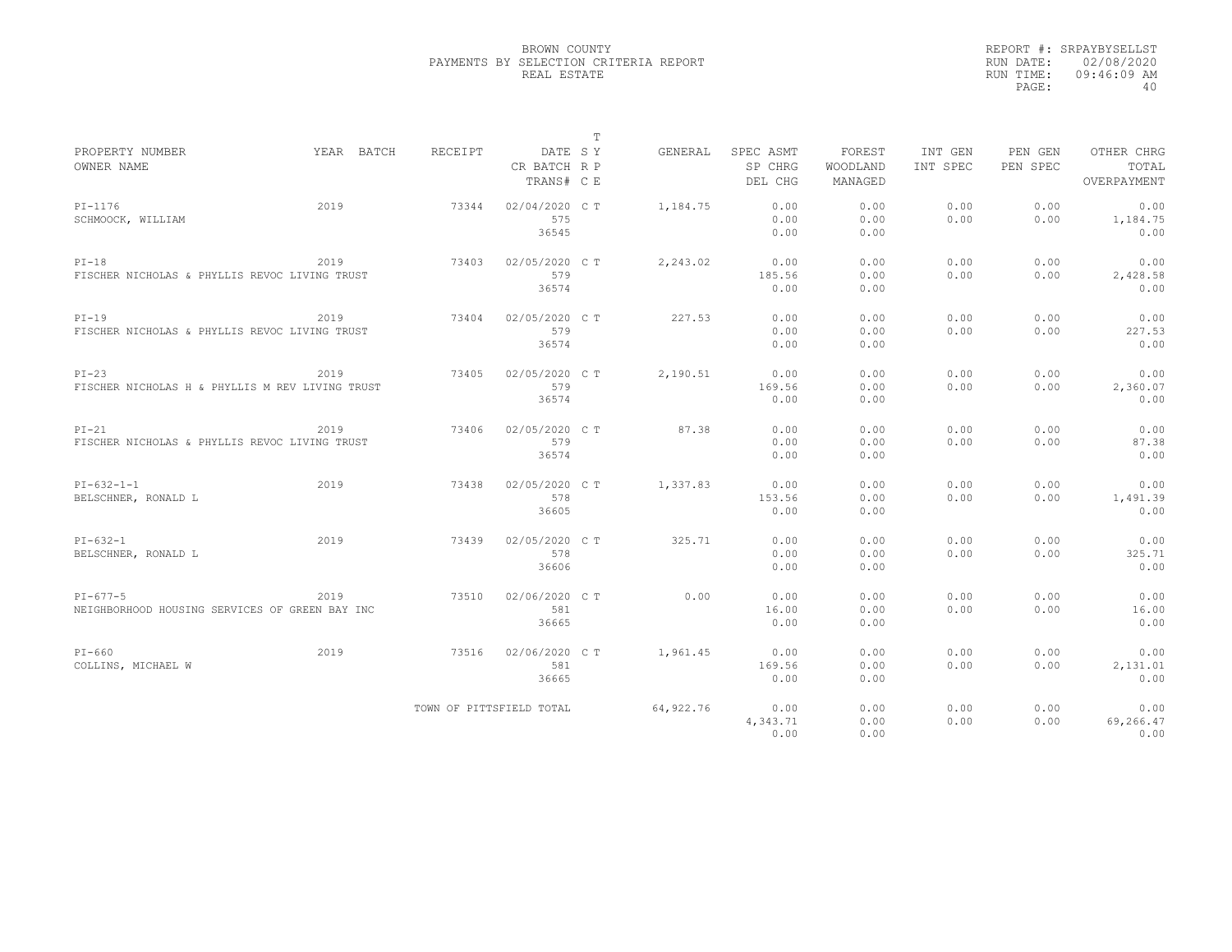|                                         |            |         |                                       | $\mathbb T$ |           |                                 |                               |                     |                     |                                    |
|-----------------------------------------|------------|---------|---------------------------------------|-------------|-----------|---------------------------------|-------------------------------|---------------------|---------------------|------------------------------------|
| PROPERTY NUMBER<br>OWNER NAME           | YEAR BATCH | RECEIPT | DATE SY<br>CR BATCH R P<br>TRANS# C E |             | GENERAL   | SPEC ASMT<br>SP CHRG<br>DEL CHG | FOREST<br>WOODLAND<br>MANAGED | INT GEN<br>INT SPEC | PEN GEN<br>PEN SPEC | OTHER CHRG<br>TOTAL<br>OVERPAYMENT |
| $R - 84 - 5$<br>KERLINSKE, DEAN M       | 2019       | 71847   | 02/03/2020 C T<br>570<br>35517        |             | 1,531.62  | 0.00<br>163.00<br>0.00          | 0.00<br>0.00<br>0.00          | 0.00<br>0.00        | 0.00<br>0.00        | 0.00<br>1,694.62<br>0.00           |
| $R - 70 - 2$<br>THOMPSON, JAMES T       | 2019       | 72157   | 02/03/2020 C T<br>567<br>35727        |             | 518.60    | 0.00<br>0.00<br>0.00            | 0.00<br>0.00<br>0.00          | 0.00<br>0.00        | 0.00<br>0.00        | 0.00<br>518.60<br>0.00             |
| $R - 284$<br>THOMPSON, JAMES            | 2019       | 72158   | 02/03/2020 C T<br>567<br>35727        |             | 1,172.91  | 0.00<br>170.12<br>0.00          | 0.00<br>0.00<br>0.00          | 0.00<br>0.00        | 0.00<br>0.00        | 0.00<br>1,343.03<br>0.00           |
| $R - 70 - 1 - 3$<br>THOMPSON, JAMES T   | 2019       | 72159   | 02/03/2020 C T<br>567<br>35727        |             | 1,735.58  | 0.00<br>163.00<br>0.00          | 0.00<br>0.00<br>0.00          | 0.00<br>0.00        | 0.00<br>0.00        | 0.00<br>1,898.58<br>0.00           |
| $R - 70 - 1$<br>THOMPSON, JAMES T       | 2019       | 72160   | 02/03/2020 C T<br>567<br>35727        |             | 496.19    | 0.00<br>0.00<br>0.00            | 0.00<br>0.00<br>0.00          | 0.00<br>0.00        | 0.00<br>0.00        | 0.00<br>496.19<br>0.00             |
| $R - 70 - 1 - 1$<br>THOMPSON, JAMES T   | 2019       | 72161   | 02/03/2020 C T<br>567<br>35727        |             | 1,740.10  | 0.00<br>163.00<br>0.00          | 0.00<br>0.00<br>0.00          | 0.00<br>0.00        | 0.00<br>0.00        | 0.00<br>1,903.10<br>0.00           |
| $R-99$<br>THOMPSONS JIM HOLDINGS LLC    | 2019       | 72162   | 02/03/2020 C T<br>567<br>35727        |             | 15,269.40 | 0.00<br>537.00<br>0.00          | 0.00<br>0.00<br>0.00          | 0.00<br>0.00        | 0.00<br>0.00        | 0.00<br>15,806.40<br>0.00          |
| $R - 100$<br>THOMPSONS JIM HOLDINGS LLC | 2019       | 72163   | 02/03/2020 C T<br>567<br>35727        |             | 3,035.08  | 0.00<br>10.66<br>0.00           | 0.00<br>0.00<br>0.00          | 0.00<br>0.00        | 0.00<br>0.00        | 0.00<br>3,045.74<br>0.00           |
| $R-96$<br>THOMPSONS JIM HOLDINGS LLC    | 2019       | 72164   | 02/03/2020 C T<br>567<br>35727        |             | 53.06     | 0.00<br>17.66<br>0.00           | 0.00<br>0.00<br>0.00          | 0.00<br>0.00        | 0.00<br>0.00        | 0.00<br>70.72<br>0.00              |
| $R - 367$<br>ALLCOX, WILLIAM J          | 2019       | 72285   | 02/03/2020 C T<br>568<br>35804        |             | 1,595.13  | 0.00<br>163.00<br>0.00          | 0.00<br>0.00<br>0.00          | 0.00<br>0.00        | 0.00<br>0.00        | 0.00<br>1,758.13<br>0.00           |
| $R - 122$<br>BIG VALLEY FARMS INC       | 2019       | 72291   | 02/03/2020 C T<br>570<br>35810        |             | 112.09    | 0.00<br>0.00<br>0.00            | 0.00<br>0.00<br>0.00          | 0.00<br>0.00        | 0.00<br>0.00        | 0.00<br>112.09<br>7.23             |
| $R - 125$<br>BIG VALLEY FARMS INC       | 2019       | 72292   | 02/03/2020 CT<br>570<br>35810         |             | 67.27     | 0.00<br>0.00<br>0.00            | 0.00<br>0.00<br>0.00          | 0.00<br>0.00        | 0.00<br>0.00        | 0.00<br>67.27<br>0.00              |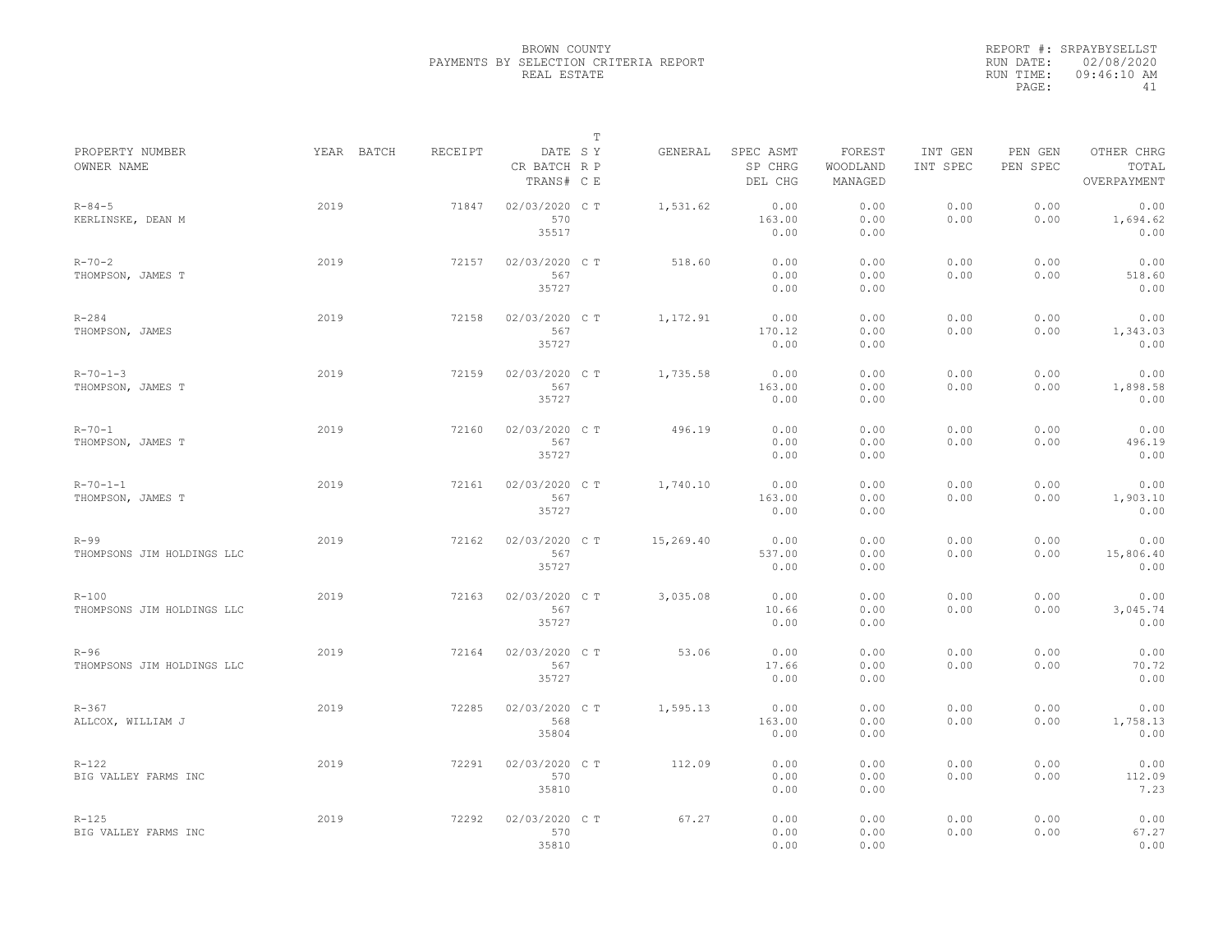|                                   |            |         |                                       | $\mathbb T$ |          |                                 |                               |                     |                     |                                    |
|-----------------------------------|------------|---------|---------------------------------------|-------------|----------|---------------------------------|-------------------------------|---------------------|---------------------|------------------------------------|
| PROPERTY NUMBER<br>OWNER NAME     | YEAR BATCH | RECEIPT | DATE SY<br>CR BATCH R P<br>TRANS# C E |             | GENERAL  | SPEC ASMT<br>SP CHRG<br>DEL CHG | FOREST<br>WOODLAND<br>MANAGED | INT GEN<br>INT SPEC | PEN GEN<br>PEN SPEC | OTHER CHRG<br>TOTAL<br>OVERPAYMENT |
| $R - 127$<br>BIG VALLEY FARMS INC | 2019       | 72293   | 02/03/2020 C T<br>570<br>35810        |             | 62.03    | 0.00<br>0.00<br>0.00            | 0.00<br>0.00<br>0.00          | 0.00<br>0.00        | 0.00<br>0.00        | 0.00<br>62.03<br>0.00              |
| $R - 204$<br>BIG VALLEY FARMS INC | 2019       | 72294   | 02/03/2020 C T<br>570<br>35810        |             | 58.29    | 0.00<br>0.00<br>0.00            | 0.00<br>0.00<br>0.00          | 0.00<br>0.00        | 0.00<br>0.00        | 0.00<br>58.29<br>0.00              |
| $R - 205$<br>BIG VALLEY FARMS INC | 2019       | 72295   | 02/03/2020 C T<br>570<br>35810        |             | 294.10   | 0.00<br>163.00<br>0.00          | 0.00<br>0.00<br>0.00          | 0.00<br>0.00        | 0.00<br>0.00        | 0.00<br>457.10<br>0.00             |
| $R - 208$<br>BIG VALLEY FARMS INC | 2019       | 72296   | 02/03/2020 C T<br>570<br>35810        |             | 76.22    | 0.00<br>0.00<br>0.00            | 0.00<br>0.00<br>0.00          | 0.00<br>0.00        | 0.00<br>0.00        | 0.00<br>76.22<br>0.00              |
| $R - 209$<br>BIG VALLEY FARMS INC | 2019       | 72297   | 02/03/2020 C T<br>570<br>35810        |             | 58.29    | 0.00<br>0.00<br>0.00            | 0.00<br>0.00<br>0.00          | 0.00<br>0.00        | 0.00<br>0.00        | 0.00<br>58.29<br>0.00              |
| $R - 215$<br>BIG VALLEY FARMS INC | 2019       | 72298   | 02/03/2020 C T<br>570<br>35810        |             | 58.29    | 0.00<br>0.00<br>0.00            | 0.00<br>0.00<br>0.00          | 0.00<br>0.00        | 0.00<br>0.00        | 0.00<br>58.29<br>0.00              |
| $R-216$<br>BIG VALLEY FARMS INC   | 2019       | 72299   | 02/03/2020 C T<br>570<br>35810        |             | 7.48     | 0.00<br>0.00<br>0.00            | 0.00<br>0.00<br>0.00          | 0.00<br>0.00        | 0.00<br>0.00        | 0.00<br>7.48<br>0.00               |
| $R-218$<br>BIG VALLEY FARMS INC   | 2019       | 72300   | 02/03/2020 C T<br>570<br>35810        |             | 121.81   | 0.00<br>0.00<br>0.00            | 0.00<br>0.00<br>0.00          | 0.00<br>0.00        | 0.00<br>0.00        | 0.00<br>121.81<br>0.00             |
| $R - 219$<br>BIG VALLEY FARMS INC | 2019       | 72301   | 02/03/2020 C T<br>570<br>35810        |             | 1,384.36 | 0.00<br>310.00<br>0.00          | 0.00<br>0.00<br>0.00          | 0.00<br>0.00        | 0.00<br>0.00        | 0.00<br>1,694.36<br>0.00           |
| $R - 223$<br>BIG VALLEY FARMS INC | 2019       | 72302   | 02/03/2020 C T<br>570<br>35810        |             | 387.09   | 0.00<br>0.00<br>0.00            | 0.00<br>0.00<br>0.00          | 0.00<br>0.00        | 0.00<br>0.00        | 0.00<br>387.09<br>0.00             |
| $R-231$<br>BIG VALLEY FARMS INC   | 2019       | 72304   | 02/03/2020 C T<br>570<br>35810        |             | 768.61   | 0.00<br>163.00<br>0.00          | 0.00<br>0.00<br>0.00          | 0.00<br>0.00        | 0.00<br>0.00        | 0.00<br>931.61<br>0.00             |
| $R - 232$<br>BIG VALLEY FARMS INC | 2019       | 72305   | 02/03/2020 C T<br>570<br>35810        |             | 77.72    | 0.00<br>0.00<br>0.00            | 0.00<br>0.00<br>0.00          | 0.00<br>0.00        | 0.00<br>0.00        | 0.00<br>77.72<br>0.00              |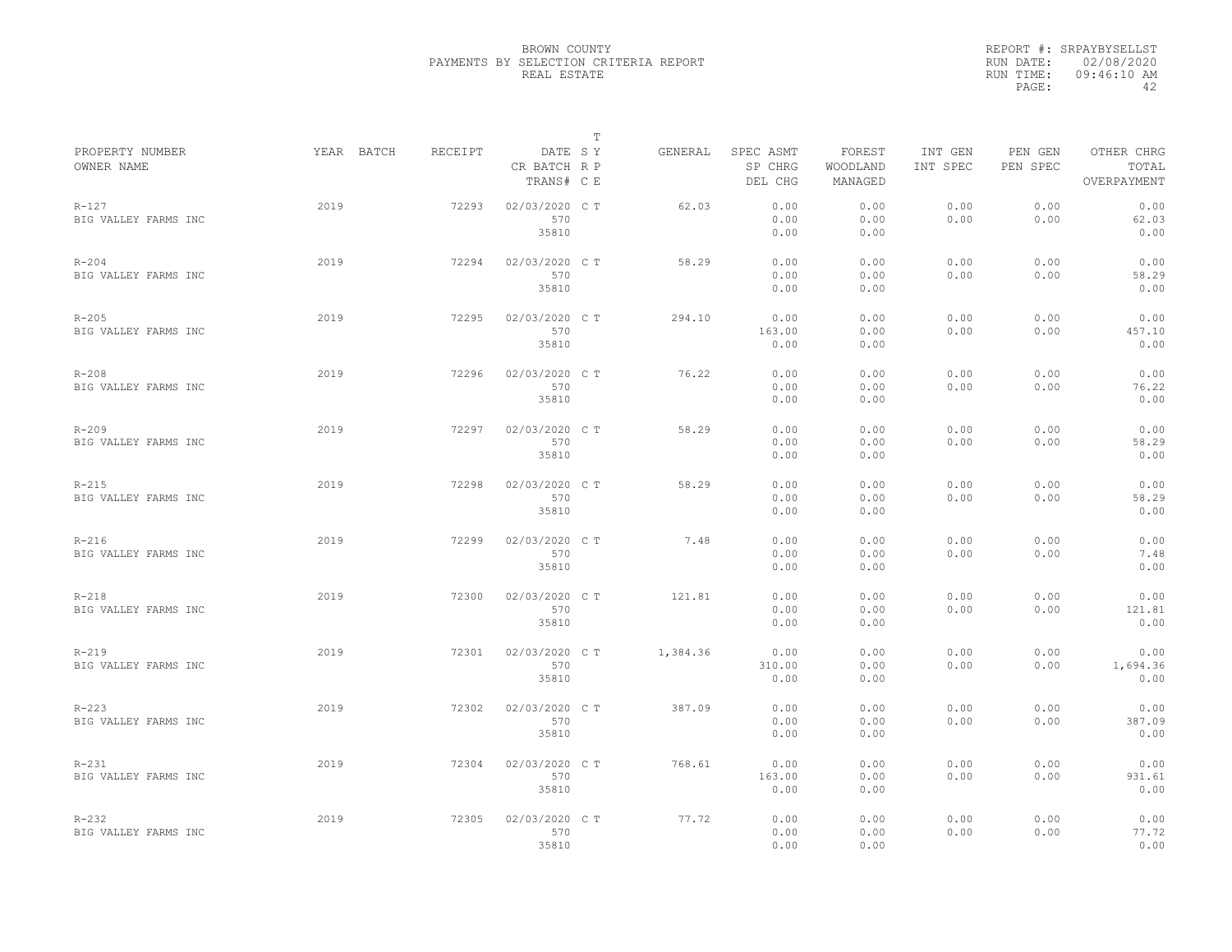|                                       |            |         |                                       | T |          |                                 |                               |                     |                     |                                    |
|---------------------------------------|------------|---------|---------------------------------------|---|----------|---------------------------------|-------------------------------|---------------------|---------------------|------------------------------------|
| PROPERTY NUMBER<br>OWNER NAME         | YEAR BATCH | RECEIPT | DATE SY<br>CR BATCH R P<br>TRANS# C E |   | GENERAL  | SPEC ASMT<br>SP CHRG<br>DEL CHG | FOREST<br>WOODLAND<br>MANAGED | INT GEN<br>INT SPEC | PEN GEN<br>PEN SPEC | OTHER CHRG<br>TOTAL<br>OVERPAYMENT |
| $R - 307$<br>BIG VALLEY FARMS INC     | 2019       | 72306   | 02/03/2020 CT<br>570<br>35810         |   | 61.28    | 0.00<br>0.00<br>0.00            | 0.00<br>0.00<br>0.00          | 0.00<br>0.00        | 0.00<br>0.00        | 0.00<br>61.28<br>0.00              |
| $R - 308$<br>BIG VALLEY FARMS INC     | 2019       | 72307   | 02/03/2020 C T<br>570<br>35810        |   | 99.40    | 0.00<br>0.00<br>0.00            | 0.00<br>0.00<br>0.00          | 0.00<br>0.00        | 0.00<br>0.00        | 0.00<br>99.40<br>0.00              |
| $R - 310$<br>BIG VALLEY FARMS INC     | 2019       | 72308   | 02/03/2020 C T<br>570<br>35810        |   | 128.53   | 0.00<br>0.00<br>0.00            | 0.00<br>0.00<br>0.00          | 0.00<br>0.00        | 0.00<br>0.00        | 0.00<br>128.53<br>0.00             |
| $R - 311$<br>BIG VALLEY FARMS INC     | 2019       | 72309   | 02/03/2020 C T<br>570<br>35810        |   | 64.26    | 0.00<br>0.00<br>0.00            | 0.00<br>0.00<br>0.00          | 0.00<br>0.00        | 0.00<br>0.00        | 0.00<br>64.26<br>0.00              |
| $R - 312$<br>BIG VALLEY FARMS INC     | 2019       | 72310   | 02/03/2020 C T<br>570<br>35810        |   | 885.18   | 0.00<br>163.00<br>0.00          | 0.00<br>0.00<br>0.00          | 0.00<br>0.00        | 0.00<br>0.00        | 0.00<br>1,048.18<br>0.00           |
| $R - 314$<br>BIG VALLEY FARMS INC     | 2019       | 72311   | 02/03/2020 C T<br>570<br>35810        |   | 177.03   | 0.00<br>0.00<br>0.00            | 0.00<br>0.00<br>0.00          | 0.00<br>0.00        | 0.00<br>0.00        | 0.00<br>177.03<br>0.00             |
| $R - 315$<br>BIG VALLEY FARMS INC     | 2019       | 72312   | 02/03/2020 C T<br>570<br>35810        |   | 1,107.12 | 0.00<br>163.00<br>0.00          | 0.00<br>0.00<br>0.00          | 0.00<br>0.00        | 0.00<br>0.00        | 0.00<br>1,270.12<br>0.00           |
| $R - 315 - 1$<br>BIG VALLEY FARMS INC | 2019       | 72313   | 02/03/2020 C T<br>570<br>35810        |   | 89.66    | 0.00<br>0.00<br>0.00            | 0.00<br>0.00<br>0.00          | 0.00<br>0.00        | 0.00<br>0.00        | 0.00<br>89.66<br>0.00              |
| $R - 317$<br>BIG VALLEY FARMS INC     | 2019       | 72314   | 02/03/2020 CT<br>570<br>35810         |   | 168.89   | 0.00<br>0.00<br>0.00            | 0.00<br>0.00<br>0.00          | 0.00<br>0.00        | 0.00<br>0.00        | 0.00<br>168.89<br>0.00             |
| $R-318$<br>BIG VALLEY FARMS INC       | 2019       | 72315   | 02/03/2020 C T<br>570<br>35810        |   | 115.08   | 0.00<br>0.00<br>0.00            | 0.00<br>0.00<br>0.00          | 0.00<br>0.00        | 0.00<br>0.00        | 0.00<br>115.08<br>0.00             |
| $R - 328$<br>BIG VALLEY FARMS INC     | 2019       | 72316   | 02/03/2020 C T<br>570<br>35810        |   | 59.78    | 0.00<br>0.00<br>0.00            | 0.00<br>0.00<br>0.00          | 0.00<br>0.00        | 0.00<br>0.00        | 0.00<br>59.78<br>0.00              |
| $R - 331$<br>BIG VALLEY FARMS INC     | 2019       | 72317   | 02/03/2020 C T<br>570<br>35810        |   | 316.84   | 0.00<br>0.00<br>0.00            | 0.00<br>0.00<br>0.00          | 0.00<br>0.00        | 0.00<br>0.00        | 0.00<br>316.84<br>0.00             |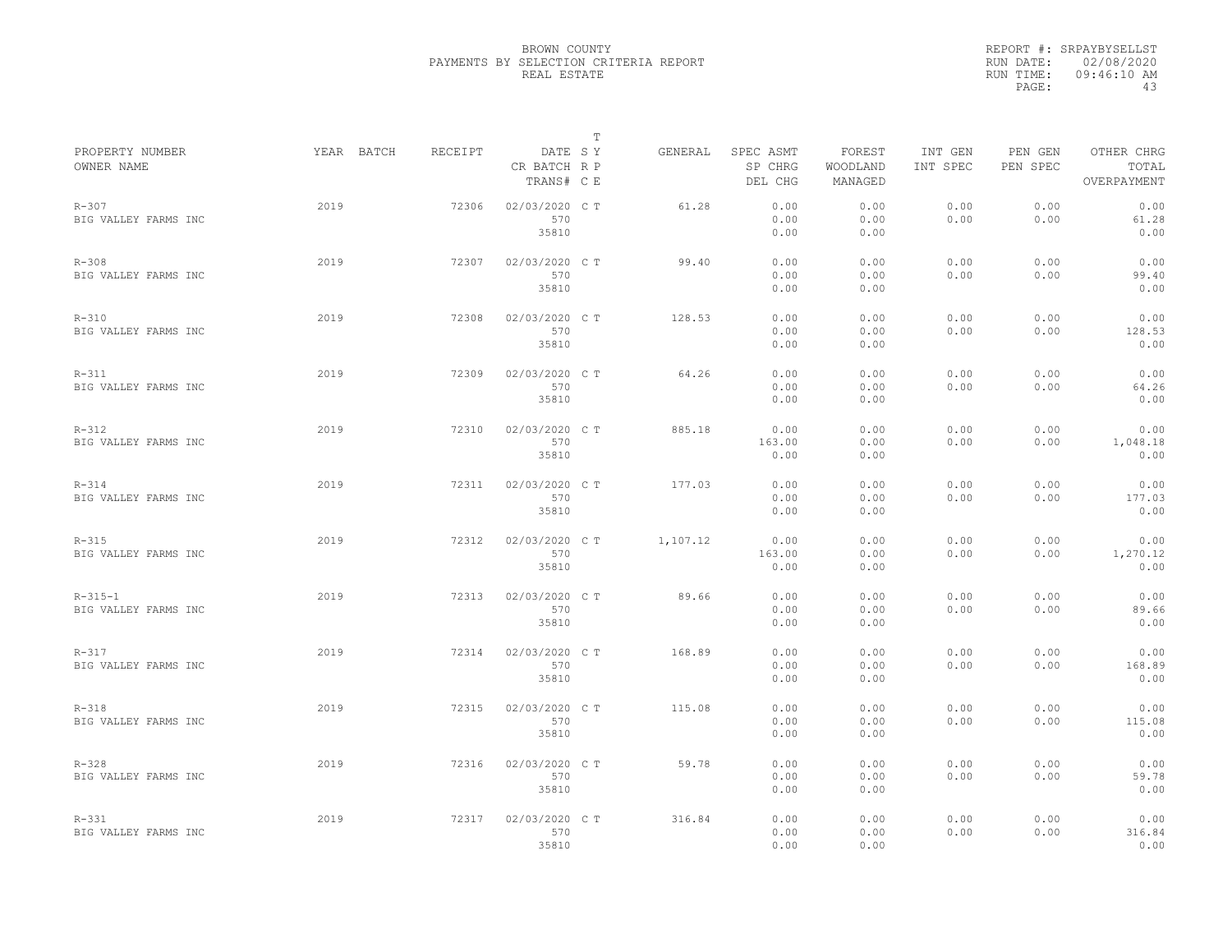|                                                        |      |             |         |                                       | $\mathbb T$ |          |                                 |                               |                     |                     |                                    |
|--------------------------------------------------------|------|-------------|---------|---------------------------------------|-------------|----------|---------------------------------|-------------------------------|---------------------|---------------------|------------------------------------|
| PROPERTY NUMBER<br>OWNER NAME                          |      | YEAR BATCH  | RECEIPT | DATE SY<br>CR BATCH R P<br>TRANS# C E |             | GENERAL  | SPEC ASMT<br>SP CHRG<br>DEL CHG | FOREST<br>WOODLAND<br>MANAGED | INT GEN<br>INT SPEC | PEN GEN<br>PEN SPEC | OTHER CHRG<br>TOTAL<br>OVERPAYMENT |
| $R - 159$<br>FRANCKEN, MARY ELLEN                      | 2019 |             | 72335   | 02/03/2020 C T<br>569<br>35822        |             | 1,295.48 | 0.00<br>163.00<br>0.00          | 0.00<br>0.00<br>0.00          | 0.00<br>0.00        | 0.00<br>0.00        | 0.00<br>1,458.48<br>0.00           |
| $R - 159 - 3$<br>FRANCKEN, MARY ELLEN                  | 2019 |             | 72342   | 02/03/2020 C T<br>569<br>35827        |             | 352.72   | 0.00<br>0.00<br>0.00            | 0.00<br>0.00<br>0.00          | 0.00<br>0.00        | 0.00<br>0.00        | 0.00<br>352.72<br>0.00             |
| $R - 409$<br>VERCAUTEREN, DOUGLAS J                    | 2019 |             | 72633   | 02/03/2020 C T<br>568<br>36018        |             | 1,176.66 | 0.00<br>163.00<br>0.00          | 0.00<br>0.00<br>0.00          | 0.00<br>0.00        | 0.00<br>0.00        | 0.00<br>1,339.66<br>0.00           |
| $R - 68 - 1$<br>TODD III, WILLIAM A                    | 2019 |             | 72970   | 02/03/2020 C T<br>567<br>36259        |             | 4,042.45 | 0.00<br>172.72<br>0.00          | 0.00<br>0.00<br>0.00          | 0.00<br>0.00        | 0.00<br>0.00        | 0.00<br>4,215.17<br>0.00           |
| $R - 189$<br>BURKE, NANCY L                            | 2019 |             | 72973   | 02/03/2020 C T<br>569<br>36262        |             | 64.26    | 0.00<br>0.00<br>0.00            | 0.00<br>0.00<br>0.00          | 0.00<br>0.00        | 0.00<br>0.00        | 0.00<br>64.26<br>0.00              |
| $R - 187$<br>BURKE PATRICK J & NANCY L REVOCABLE TRUST | 2019 |             | 72975   | 02/03/2020 C T<br>569<br>36264        |             | 516.37   | 0.00<br>0.00<br>0.00            | 0.00<br>0.00<br>0.00          | 0.00<br>0.00        | 0.00<br>0.00        | 0.00<br>516.37<br>0.00             |
| $R - 186$<br>BURKE PATRICK J & NANCY L REVOCABLE TRUST | 2019 |             | 72976   | 02/03/2020 C T<br>569<br>36265        |             | 5,870.27 | 0.00<br>163.00<br>0.00          | 0.00<br>0.00<br>0.00          | 0.00<br>0.00        | 0.00<br>0.00        | 0.00<br>6,033.27<br>0.00           |
| $R - 437 - 12$<br>CHARNESKI, RONALD J                  | 2019 |             | 73007   | 02/03/2020 CT<br>569<br>36292         |             | 2,556.87 | 0.00<br>163.00<br>0.00          | 0.00<br>0.00<br>0.00          | 0.00<br>0.00        | 0.00<br>0.00        | 0.00<br>2,719.87<br>0.00           |
| $R - 263$<br>SPEIRS, TRAVIS G                          |      | 2019 200203 | 4082    | 02/03/2020 C T                        |             | 4,751.97 | 0.00<br>163.00<br>0.00          | 0.00<br>0.00<br>0.00          | 0.00<br>0.00        | 0.00<br>0.00        | 0.00<br>4,914.97<br>0.00           |
| $R - 285 - 2$<br>DOMBROWICKI, HENRY P                  | 2019 |             | 73095   | 02/04/2020 C T<br>573<br>36367        |             | 2,538.43 | 0.00<br>163.00<br>0.00          | 0.00<br>0.00<br>0.00          | 0.00<br>0.00        | 0.00<br>0.00        | 0.00<br>2,701.43<br>0.00           |
| $R - 322 - 1$<br>KRUEGER, BRUCE E                      | 2019 |             | 73116   | 02/04/2020 C T<br>573<br>36380        |             | 2,888.29 | 0.00<br>163.00<br>0.00          | 0.00<br>0.00<br>0.00          | 0.00<br>0.00        | 0.00<br>0.00        | 0.00<br>3,051.29<br>0.00           |
| $R - 55$<br>THOMASMA, WILLIAM S                        | 2019 |             | 73168   | 02/04/2020 C T<br>574<br>36423        |             | 1,332.84 | 0.00<br>150.55<br>0.00          | 0.00<br>0.00<br>0.00          | 0.00<br>0.00        | 0.00<br>0.00        | 0.00<br>1,483.39<br>0.00           |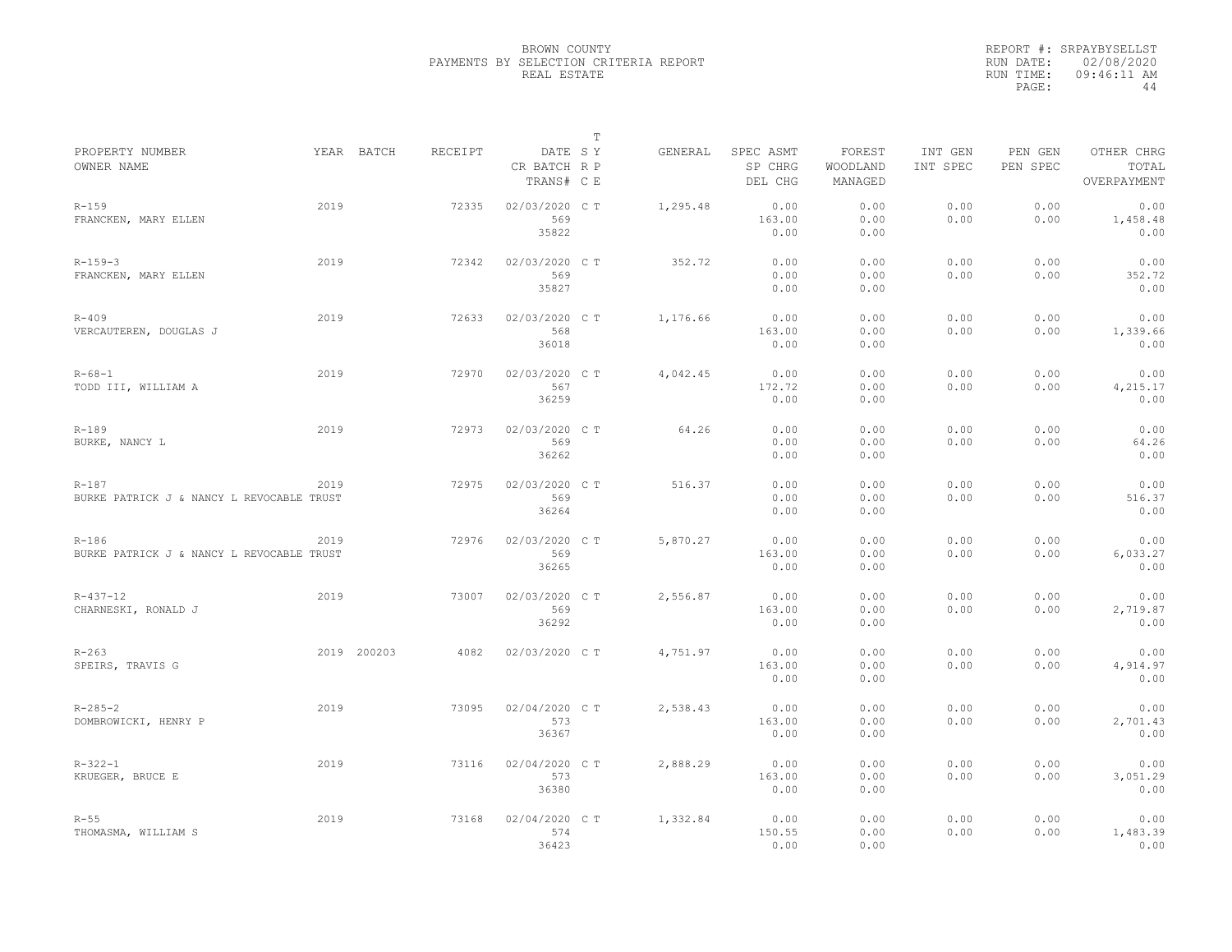|                                                                    |            |         |                                       | $\mathbb T$ |          |                                 |                               |                     |                     |                                    |
|--------------------------------------------------------------------|------------|---------|---------------------------------------|-------------|----------|---------------------------------|-------------------------------|---------------------|---------------------|------------------------------------|
| PROPERTY NUMBER<br>OWNER NAME                                      | YEAR BATCH | RECEIPT | DATE SY<br>CR BATCH R P<br>TRANS# C E |             | GENERAL  | SPEC ASMT<br>SP CHRG<br>DEL CHG | FOREST<br>WOODLAND<br>MANAGED | INT GEN<br>INT SPEC | PEN GEN<br>PEN SPEC | OTHER CHRG<br>TOTAL<br>OVERPAYMENT |
| $R - 55 - 1$<br>THOMASMA, WILLIAM S                                | 2019       | 73169   | 02/04/2020 C T<br>574<br>36423        |             | 63.52    | 0.00<br>4.82<br>0.00            | 0.00<br>0.00<br>0.00          | 0.00<br>0.00        | 0.00<br>0.00        | 0.00<br>68.34<br>0.00              |
| $R - 423$<br>ZIRBEL DENNIS R & MARY A REVOCABLE LIVING TRUST       | 2019       | 73219   | 02/04/2020 C T<br>574<br>36459        |             | 201.77   | 0.00<br>0.00<br>0.00            | 0.00<br>0.00<br>0.00          | 0.00<br>0.00        | 0.00<br>0.00        | 0.00<br>201.77<br>0.00             |
| $R - 424$<br>ZIRBEL DENNIS R & MARY A REVOCABLE LIVING TRUST       | 2019       | 73220   | 02/04/2020 C T<br>574<br>36459        |             | 62.77    | 0.00<br>0.00<br>0.00            | 0.00<br>0.00<br>0.00          | 0.00<br>0.00        | 0.00<br>0.00        | 0.00<br>62.77<br>0.00              |
| $R - 425$<br>ZIRBEL DENNIS R & MARY A REVOCABLE LIVING TRUST       | 2019       | 73221   | 02/04/2020 C T<br>574<br>36459        |             | 1,670.61 | 0.00<br>163.00<br>0.00          | 0.00<br>0.00<br>0.00          | 0.00<br>0.00        | 0.00<br>0.00        | 0.00<br>1,833.61<br>0.00           |
| $R - 425 - 2$<br>ZIRBEL DENNIS R & MARY A REVOCABLE LIVING TRUST   | 2019       | 73222   | 02/04/2020 C T<br>574<br>36459        |             | 56.80    | 0.00<br>0.00<br>0.00            | 0.00<br>0.00<br>0.00          | 0.00<br>0.00        | 0.00<br>0.00        | 0.00<br>56.80<br>0.00              |
| $R - 153$<br>VANDEWALLE, RONALD J                                  | 2019       | 73235   | 02/04/2020 C T<br>573<br>36466        |             | 2,382.75 | 0.00<br>457.00<br>0.00          | 0.00<br>0.00<br>0.00          | 0.00<br>0.00        | 0.00<br>0.00        | 0.00<br>2,839.75<br>0.00           |
| $R-186-1$<br>MCFADZEN, ELLIS J                                     | 2019       | 73239   | 02/04/2020 C T<br>574<br>36470        |             | 2,794.91 | 0.00<br>163.00<br>0.00          | 0.00<br>0.00<br>0.00          | 0.00<br>0.00        | 0.00<br>0.00        | 0.00<br>2,957.91<br>0.00           |
| $R - 185$<br>MASHL STEVEN J & JANET M REVOCABLE TRUST              | 2019       | 73442   | 02/05/2020 C T<br>578<br>36609        |             | 3,749.37 | 0.00<br>0.00<br>0.00            | 0.00<br>0.00<br>0.00          | 0.00<br>0.00        | 0.00<br>0.00        | 0.00<br>3,749.37<br>0.00           |
| $R - 440 - 21$<br>BUBOLTZ DOUGLAS & CARLA M REVOCABLE LIVING TRUST | 2019       | 73471   | 02/06/2020 CT<br>580<br>36640         |             | 2,890.98 | 0.00<br>163.00<br>0.00          | 0.00<br>0.00<br>0.00          | 0.00<br>0.00        | 0.00<br>0.00        | 0.00<br>3,053.98<br>0.00           |
| $R - 258$<br>REYNOLDS, ETAL, KELLY J                               | 2019       | 73502   | 02/06/2020 C T<br>581<br>36661        |             | 844.42   | 0.00<br>0.00<br>0.00            | 0.00<br>0.00<br>0.00          | 0.00<br>0.00        | 0.00<br>0.00        | 0.00<br>844.42<br>0.00             |
| $R - 235 - 1$<br>BROWN COUNTY - FOX RIVER TRAIL                    | 2019       | 73518   | 02/06/2020 C T<br>581<br>36666        |             | 32.88    | 0.00<br>0.00<br>0.00            | 0.00<br>0.00<br>0.00          | 0.00<br>0.00        | 0.00<br>0.00        | 0.00<br>32.88<br>0.00              |
| $R - 319 - 1$<br>BROWN COUNTY - FOX RIVER TRAIL                    | 2019       | 73519   | 02/06/2020 CT<br>581<br>36666         |             | 32.88    | 0.00<br>0.00<br>0.00            | 0.00<br>0.00<br>0.00          | 0.00<br>0.00        | 0.00<br>0.00        | 0.00<br>32.88<br>0.00              |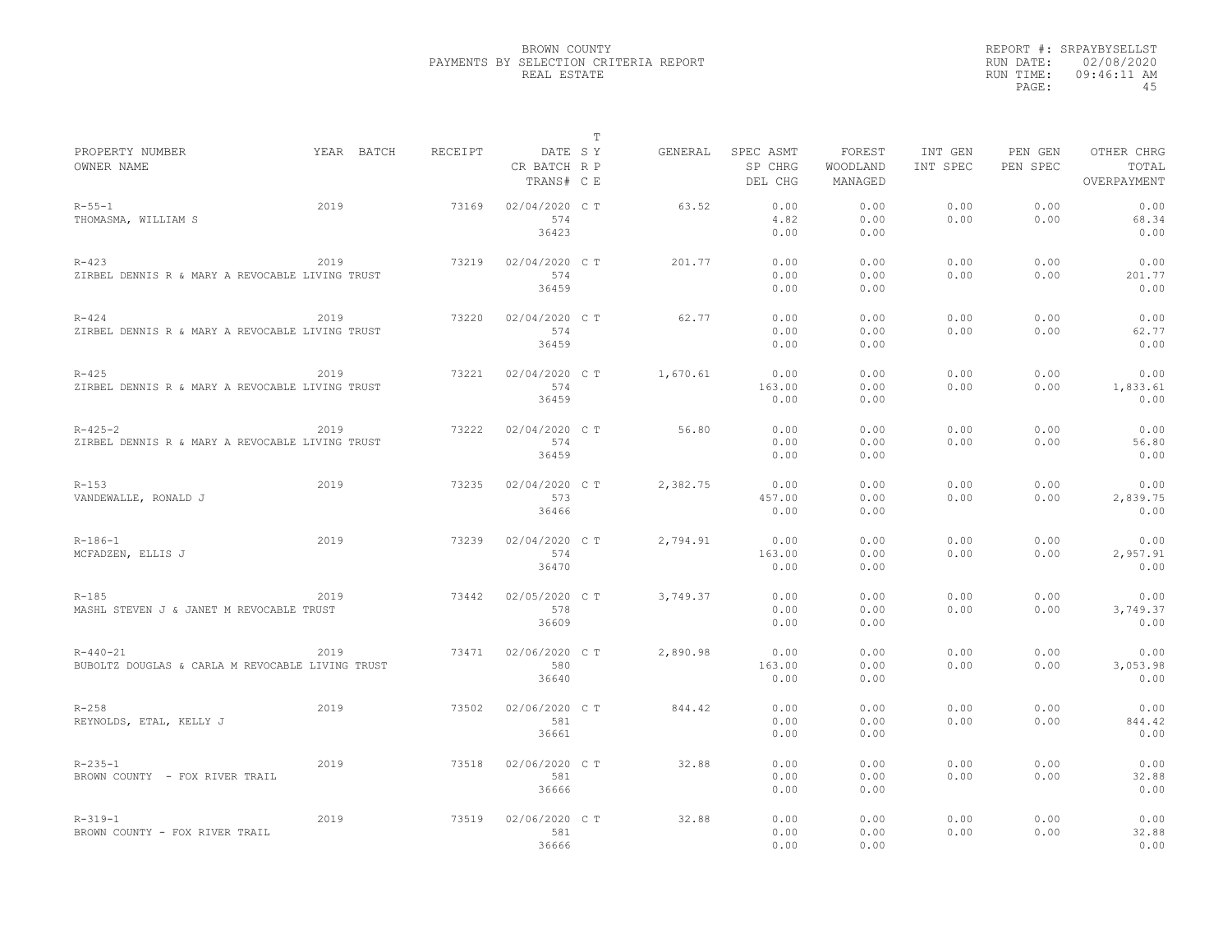|  | BROWN COUNTY |                                       |  |
|--|--------------|---------------------------------------|--|
|  |              | PAYMENTS BY SELECTION CRITERIA REPORT |  |
|  | REAL ESTATE  |                                       |  |

|           | REPORT #: SRPAYBYSELLST |
|-----------|-------------------------|
| RUN DATE: | 02/08/2020              |
| RUN TIME: | $09:46:11$ AM           |
| PAGE:     | 46                      |
|           |                         |

| PROPERTY NUMBER   | YEAR | BATCH  | RECEIPT | DATE SY                | GENERAL   | SPEC ASMT | FOREST   | INT GEN  | PEN GEN  | OTHER CHRG  |  |
|-------------------|------|--------|---------|------------------------|-----------|-----------|----------|----------|----------|-------------|--|
| OWNER NAME        |      |        |         | CR BATCH R P           |           | SP CHRG   | WOODLAND | INT SPEC | PEN SPEC | TOTAL       |  |
|                   |      |        |         | TRANS# CE              |           | DEL CHG   | MANAGED  |          |          | OVERPAYMENT |  |
| $R-8$             | 2019 | 200207 | 4117    | 02/07/2020 C T         | 5,298.56  | 0.00      | 0.00     | 0.00     | 0.00     | 0.00        |  |
| JESKEWITZ, CHAD J |      |        |         |                        |           | 166.00    | 0.00     | 0.00     | 0.00     | 5,464.56    |  |
|                   |      |        |         |                        |           | 0.00      | 0.00     |          |          | 0.00        |  |
|                   |      |        |         | TOWN OF ROCKLAND TOTAL | 81,423.20 | 0.00      | 0.00     | 0.00     | 0.00     | 0.00        |  |
|                   |      |        |         |                        |           | 4,930.53  | 0.00     | 0.00     | 0.00     | 86, 353. 73 |  |
|                   |      |        |         |                        |           | 0.00      | 0.00     |          |          | 7.23        |  |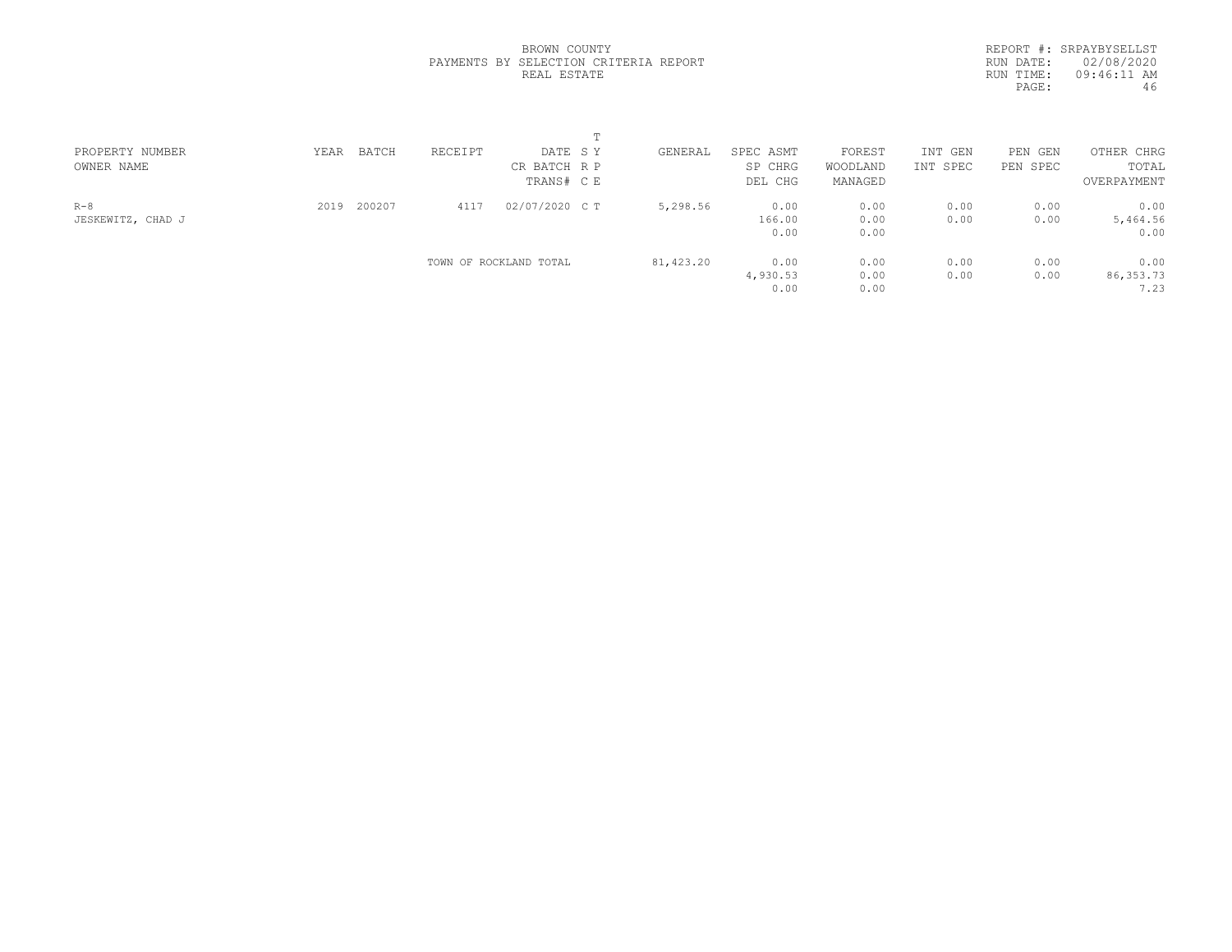|                                                           |      |                       |                                       | $\mathbb T$ |             |                                 |                               |                     |                     |                                    |  |
|-----------------------------------------------------------|------|-----------------------|---------------------------------------|-------------|-------------|---------------------------------|-------------------------------|---------------------|---------------------|------------------------------------|--|
| PROPERTY NUMBER<br>OWNER NAME                             |      | YEAR BATCH<br>RECEIPT | DATE SY<br>CR BATCH R P<br>TRANS# C E |             | GENERAL     | SPEC ASMT<br>SP CHRG<br>DEL CHG | FOREST<br>WOODLAND<br>MANAGED | INT GEN<br>INT SPEC | PEN GEN<br>PEN SPEC | OTHER CHRG<br>TOTAL<br>OVERPAYMENT |  |
| $SC - 272 - 1$<br>BUSHMAKER, BRIAN P                      |      | 2019 200201<br>4050   | 02/01/2020 C T                        |             | 674.00      | 0.00<br>226.00<br>0.00          | 0.00<br>0.00<br>0.00          | 0.00<br>0.00        | 0.00<br>0.00        | 0.00<br>900.00<br>0.00             |  |
| $SC-1299-4$<br>LY, VONG RICHARD                           | 2019 | 71834                 | 02/03/2020 C T<br>570<br>35497        |             | 1,401.17    | 0.00<br>210.00<br>0.00          | 0.00<br>0.00<br>0.00          | 0.00<br>0.00        | 0.00<br>0.00        | 0.00<br>1,611.17<br>0.00           |  |
| $SC - 429 - 1$<br>SCHOMMER KEITH J & BECKY A LIVING TRUST | 2019 | 71846                 | 02/03/2020 C T<br>570<br>35516        |             | 1,139.86    | 0.00<br>210.00<br>0.00          | 0.00<br>0.00<br>0.00          | 0.00<br>0.00        | 0.00<br>0.00        | 0.00<br>1,349.86<br>0.00           |  |
| $SC-228$<br>MITCHELL, SUSAN M                             | 2019 | 71848                 | 02/03/2020 C T<br>569<br>35518        |             | 218.68      | 0.00<br>11.00<br>0.00           | 0.00<br>0.00<br>0.00          | 0.00<br>0.00        | 0.00<br>0.00        | 0.00<br>229.68<br>0.00             |  |
| $SC-2046$<br>SMITH, STEVE K                               | 2019 | 71850                 | 02/03/2020 C T<br>568<br>35520        |             | 1,762.16    | 0.00<br>210.00<br>0.00          | 0.00<br>0.00<br>0.00          | 0.00<br>0.00        | 0.00<br>0.00        | 0.00<br>1,972.16<br>0.00           |  |
| $SC - 230 - 2$<br>SERVI, CHARLES L                        | 2019 | 71865                 | 02/03/2020 C T<br>570<br>35536        |             | 0.00        | 0.00<br>19.58<br>0.00           | 0.00<br>0.00<br>0.00          | 0.00<br>0.00        | 0.00<br>0.00        | 0.00<br>19.58<br>0.00              |  |
| $SC - 230 - 2$<br>SERVI, CHARLES L                        | 2019 | 71867                 | 02/03/2020 C T<br>570<br>35538        |             | 8.46        | 0.00<br>190.42<br>0.00          | 0.00<br>0.00<br>0.00          | 0.00<br>0.00        | 0.00<br>0.00        | 0.00<br>198.88<br>0.00             |  |
| $SC - 230 - 2$<br>SERVI, CHARLES L                        | 2019 | 71868                 | 02/03/2020 CT<br>570<br>35539         |             | 1,834.33    | 0.00<br>0.00<br>0.00            | 0.00<br>0.00<br>0.00          | 0.00<br>0.00        | 0.00<br>0.00        | 0.00<br>1,834.33<br>0.00           |  |
| $SC - 230 - 2$<br>SERVI, CHARLES L                        | 2019 | 71869                 | 02/03/2020 C T<br>570<br>35540        |             | 1,092.90    | 0.00<br>0.00<br>0.00            | 0.00<br>0.00<br>0.00          | 0.00<br>0.00        | 0.00<br>0.00        | 0.00<br>1,092.90<br>0.00           |  |
| $SC - 230 - 2$<br>SERVI, CHARLES L                        | 2019 | Voids #<br>71865      | 02/03/2020 CV<br>570<br>35543         |             | 0.00        | 0.00<br>$-19.58$<br>0.00        | 0.00<br>0.00<br>0.00          | 0.00<br>0.00        | 0.00<br>0.00        | 0.00<br>$-19.58$<br>0.00           |  |
| $SC - 230 - 2$<br>SERVI, CHARLES L                        | 2019 | Voids #<br>71867      | 02/03/2020 CV<br>570<br>35544         |             | $-8.46$     | 0.00<br>$-190.42$<br>0.00       | 0.00<br>0.00<br>0.00          | 0.00<br>0.00        | 0.00<br>0.00        | 0.00<br>$-198.88$<br>0.00          |  |
| $SC - 230 - 2$<br>SERVI, CHARLES L                        | 2019 | Voids #<br>71868      | 02/03/2020 CV<br>570<br>35545         |             | $-1,834.33$ | 0.00<br>0.00<br>0.00            | 0.00<br>0.00<br>0.00          | 0.00<br>0.00        | 0.00<br>0.00        | 0.00<br>$-1,834.33$<br>0.00        |  |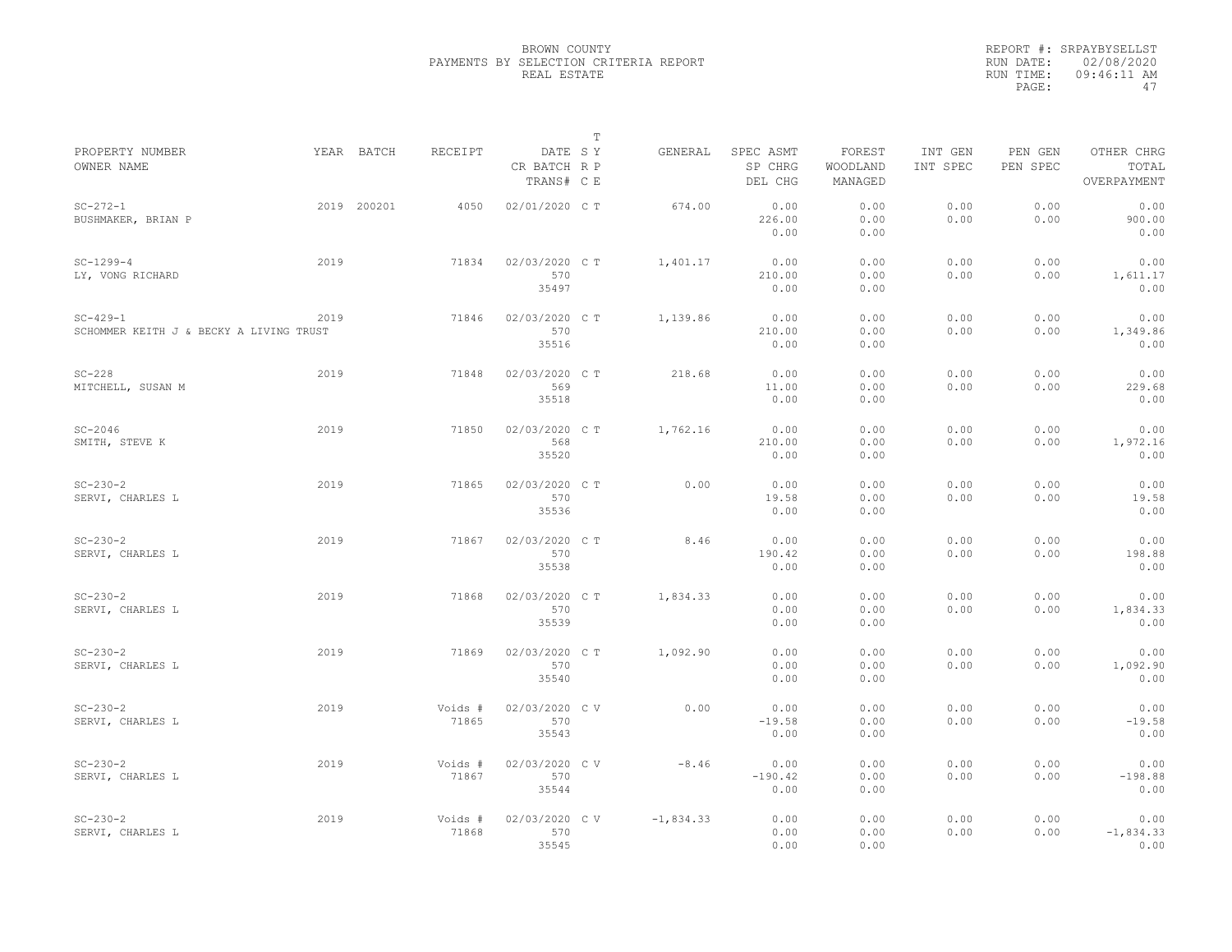|                                                 |            |                  |                                       | T |             |                                 |                               |                     |                     |                                    |
|-------------------------------------------------|------------|------------------|---------------------------------------|---|-------------|---------------------------------|-------------------------------|---------------------|---------------------|------------------------------------|
| PROPERTY NUMBER<br>OWNER NAME                   | YEAR BATCH | RECEIPT          | DATE SY<br>CR BATCH R P<br>TRANS# C E |   | GENERAL     | SPEC ASMT<br>SP CHRG<br>DEL CHG | FOREST<br>WOODLAND<br>MANAGED | INT GEN<br>INT SPEC | PEN GEN<br>PEN SPEC | OTHER CHRG<br>TOTAL<br>OVERPAYMENT |
| $SC - 230 - 2$<br>SERVI, CHARLES L              | 2019       | Voids #<br>71869 | 02/03/2020 C V<br>570<br>35546        |   | $-1,092.90$ | 0.00<br>0.00<br>0.00            | 0.00<br>0.00<br>0.00          | 0.00<br>0.00        | 0.00<br>0.00        | 0.00<br>$-1,092.90$<br>0.00        |
| $SC-1300-101$<br>SALM, MARK V                   | 2019       | 71945            | 02/03/2020 C T<br>570<br>35566        |   | 1,803.17    | 0.00<br>210.00<br>0.00          | 0.00<br>0.00<br>0.00          | 0.00<br>0.00        | 0.00<br>0.00        | 0.00<br>2,013.17<br>0.00           |
| $SC-2313$<br>ASSET MANAGEMENT GROUP WI LLC      | 2019       | 71950            | 02/03/2020 C T<br>570<br>35570        |   | 426.92      | 0.00<br>55.00<br>0.00           | 0.00<br>0.00<br>0.00          | 0.00<br>0.00        | 0.00<br>0.00        | 0.00<br>481.92<br>0.00             |
| $SC - 230 - 2$<br>SERVI, CHARLES L              | 2019       | 71971            | 02/03/2020 C T<br>570<br>35587        |   | 3,521.32    | 0.00<br>210.00<br>0.00          | 0.00<br>0.00<br>0.00          | 0.00<br>0.00        | 0.00<br>0.00        | 0.00<br>3,731.32<br>0.00           |
| $SC-1603-20$<br>MARTIN, MICHAEL R               | 2019       | 72036            | 02/03/2020 C T<br>569<br>35635        |   | 4,045.55    | 0.00<br>210.00<br>0.00          | 0.00<br>0.00<br>0.00          | 0.00<br>0.00        | 0.00<br>0.00        | 0.00<br>4,255.55<br>0.00           |
| $SC - 322 - 3$<br>CONDO STORAGE INNOVATIONS LLC | 2019       | 72037            | 02/03/2020 C T<br>568<br>35636        |   | 7,584.99    | 0.00<br>643.50<br>0.00          | 0.00<br>0.00<br>0.00          | 0.00<br>0.00        | 0.00<br>0.00        | 0.00<br>8,228.49<br>0.00           |
| $SC-2301$<br>CONDO STORAGE INNOVATIONS LLC      | 2019       | 72047            | 02/03/2020 C T<br>568<br>35646        |   | 414.85      | 0.00<br>55.00<br>0.00           | 0.00<br>0.00<br>0.00          | 0.00<br>0.00        | 0.00<br>0.00        | 0.00<br>469.85<br>0.00             |
| $SC-2292$<br>CONDO STORAGE INNOVATIONS LLC      | 2019       | 72048            | 02/03/2020 CT<br>568<br>35646         |   | 847.40      | 0.00<br>55.00<br>0.00           | 0.00<br>0.00<br>0.00          | 0.00<br>0.00        | 0.00<br>0.00        | 0.00<br>902.40<br>0.00             |
| $SC-2298$<br>CONDO STORAGE INNOVATIONS LLC      | 2019       | 72049            | 02/03/2020 C T<br>568<br>35646        |   | 554.73      | 0.00<br>55.00<br>0.00           | 0.00<br>0.00<br>0.00          | 0.00<br>0.00        | 0.00<br>0.00        | 0.00<br>609.73<br>0.00             |
| $SC-2299$<br>CONDO STORAGE INNOVATIONS LLC      | 2019       | 72050            | 02/03/2020 C T<br>568<br>35646        |   | 438.96      | 0.00<br>55.00<br>0.00           | 0.00<br>0.00<br>0.00          | 0.00<br>0.00        | 0.00<br>0.00        | 0.00<br>493.96<br>0.00             |
| $SC-2312$<br>CONDO STORAGE INNOVATIONS LLC      | 2019       | 72051            | 02/03/2020 C T<br>568<br>35646        |   | 662.47      | 0.00<br>55.00<br>0.00           | 0.00<br>0.00<br>0.00          | 0.00<br>0.00        | 0.00<br>0.00        | 0.00<br>717.47<br>0.00             |
| $SC - 2324$<br>CONDO STORAGE INNOVATIONS LLC    | 2019       | 72052            | 02/03/2020 C T<br>568<br>35646        |   | 509.71      | 0.00<br>55.00<br>0.00           | 0.00<br>0.00<br>0.00          | 0.00<br>0.00        | 0.00<br>0.00        | 0.00<br>564.71<br>0.00             |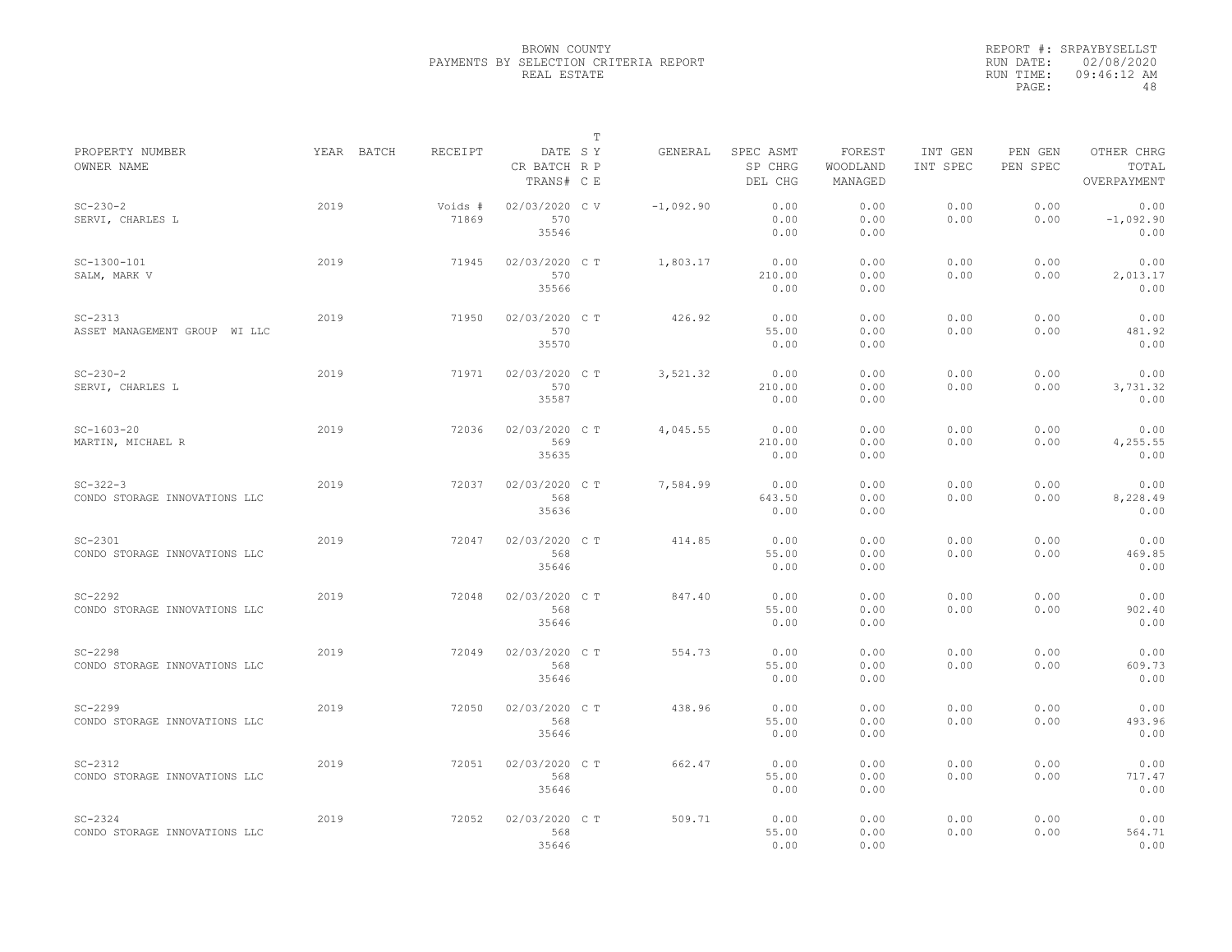|                                                    |      |            |         |                                       | T |           |                                 |                               |                     |                     |                                    |
|----------------------------------------------------|------|------------|---------|---------------------------------------|---|-----------|---------------------------------|-------------------------------|---------------------|---------------------|------------------------------------|
| PROPERTY NUMBER<br>OWNER NAME                      |      | YEAR BATCH | RECEIPT | DATE SY<br>CR BATCH R P<br>TRANS# C E |   | GENERAL   | SPEC ASMT<br>SP CHRG<br>DEL CHG | FOREST<br>WOODLAND<br>MANAGED | INT GEN<br>INT SPEC | PEN GEN<br>PEN SPEC | OTHER CHRG<br>TOTAL<br>OVERPAYMENT |
| $SC - 2333$<br>CONDO STORAGE INNOVATIONS LLC       | 2019 |            | 72053   | 02/03/2020 C T<br>568<br>35646        |   | 884.38    | 0.00<br>55.00<br>0.00           | 0.00<br>0.00<br>0.00          | 0.00<br>0.00        | 0.00<br>0.00        | 0.00<br>939.38<br>0.00             |
| $SC-2009$<br>ASH, LINDA L                          | 2019 |            | 72102   | 02/03/2020 C T<br>571<br>35688        |   | 253.27    | 0.00<br>27.50<br>0.00           | 0.00<br>0.00<br>0.00          | 0.00<br>0.00        | 0.00<br>0.00        | 0.00<br>280.77<br>0.00             |
| $SC-1214$<br>LONDO, JOYCE E                        | 2019 |            | 72167   | 02/03/2020 C T<br>569<br>35729        |   | 1,236.34  | 0.00<br>210.00<br>221.86        | 0.00<br>0.00<br>0.00          | 0.00<br>0.00        | 0.00<br>0.00        | 0.00<br>1,668.20<br>0.00           |
| $SC-573$<br>MCDONALD, ETAL, STEVEN R               | 2019 |            | 72176   | 02/03/2020 C T<br>567<br>35737        |   | 1,244.60  | 0.00<br>27.50<br>0.00           | 0.00<br>0.00<br>0.00          | 0.00<br>0.00        | 0.00<br>0.00        | 0.00<br>1,272.10<br>0.00           |
| $SC-574$<br>MCDONALD, ETAL, STEVEN R               | 2019 |            | 72177   | 02/03/2020 C T<br>567<br>35737        |   | 463.11    | 0.00<br>11.00<br>0.00           | 0.00<br>0.00<br>0.00          | 0.00<br>0.00        | 0.00<br>0.00        | 0.00<br>474.11<br>0.00             |
| $SC-575$<br>MCDONALD, ETAL, STEVEN R               | 2019 |            | 72178   | 02/03/2020 C T<br>567<br>35737        |   | 221.90    | 0.00<br>11.00<br>0.00           | 0.00<br>0.00<br>0.00          | 0.00<br>0.00        | 0.00<br>0.00        | 0.00<br>232.90<br>0.00             |
| $SC-255$<br>KRYNIK JR, PATRICK L                   | 2019 |            | 72179   | 02/03/2020 C T<br>569<br>35738        |   | 3,235.08  | 0.00<br>226.00<br>0.00          | 0.00<br>0.00<br>0.00          | 0.00<br>0.00        | 0.00<br>0.00        | 0.00<br>3,461.08<br>0.00           |
| $SC-1603-64$<br>NOSKOWIAK, DONALD J                | 2019 |            | 72238   | 02/03/2020 C T<br>568<br>35767        |   | 2,779.23  | 0.00<br>210.00<br>0.00          | 0.00<br>0.00<br>0.00          | 0.00<br>0.00        | 0.00<br>0.00        | 0.00<br>2,989.23<br>0.00           |
| $SC-1602-19$<br>ARAUJO MARCO & FLAVIA LIVING TRUST | 2019 |            | 72283   | 02/03/2020 C T<br>568<br>35802        |   | 15,333.79 | 0.00<br>210.00<br>0.00          | 0.00<br>0.00<br>0.00          | 0.00<br>0.00        | 0.00<br>0.00        | 0.00<br>15,543.79<br>0.00          |
| $SC - 1604 - 35$<br>KWASNY, DAWN M                 | 2019 |            | 72286   | 02/03/2020 C T<br>569<br>35805        |   | 1,187.51  | 0.00<br>210.00<br>0.00          | 0.00<br>0.00<br>0.00          | 0.00<br>0.00        | 0.00<br>0.00        | 0.00<br>1,397.51<br>0.00           |
| $SC-1391-8$<br>LEMHOUSE C IRREVOCABLE TRUST        | 2019 |            | 72322   | 02/03/2020 C T<br>569<br>35816        |   | 659.87    | 0.00<br>188.00<br>0.00          | 0.00<br>0.00<br>0.00          | 0.00<br>0.00        | 0.00<br>0.00        | 0.00<br>847.87<br>0.00             |
| $SC-113$<br>JTJJ INVESTMENTS LLC                   | 2019 |            | 72329   | 02/03/2020 C T<br>570<br>35820        |   | 1,050.00  | 0.00<br>218.00<br>0.00          | 0.00<br>0.00<br>0.00          | 0.00<br>0.00        | 0.00<br>0.00        | 0.00<br>1,268.00<br>0.00           |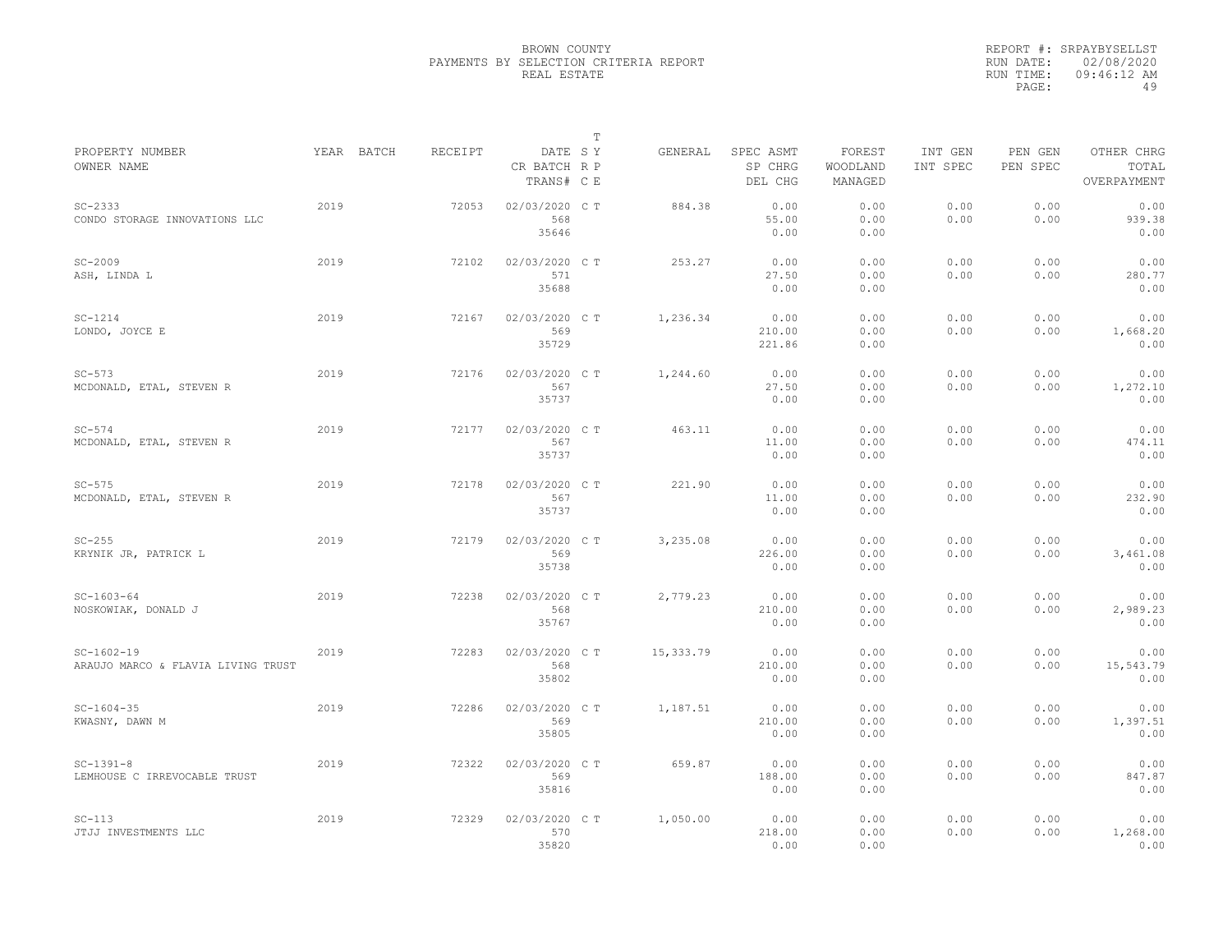|                                           |             |         |                                       | $\mathbb T$ |          |                                 |                               |                     |                     |                                    |
|-------------------------------------------|-------------|---------|---------------------------------------|-------------|----------|---------------------------------|-------------------------------|---------------------|---------------------|------------------------------------|
| PROPERTY NUMBER<br>OWNER NAME             | YEAR BATCH  | RECEIPT | DATE SY<br>CR BATCH R P<br>TRANS# C E |             | GENERAL  | SPEC ASMT<br>SP CHRG<br>DEL CHG | FOREST<br>WOODLAND<br>MANAGED | INT GEN<br>INT SPEC | PEN GEN<br>PEN SPEC | OTHER CHRG<br>TOTAL<br>OVERPAYMENT |
| $SC-126$<br>JTJJ INVESTMENTS LLC          | 2019        | 72330   | 02/03/2020 C T<br>570<br>35820        |             | 65.93    | 0.00<br>21.00<br>0.00           | 0.00<br>0.00<br>0.00          | 0.00<br>0.00        | 0.00<br>0.00        | 0.00<br>86.93<br>0.00              |
| $SC - 22 - 122$<br>JTJJ INVESTMENTS LLC   | 2019        | 72331   | 02/03/2020 C T<br>570<br>35820        |             | 75.58    | 0.00<br>22.32<br>0.00           | 0.00<br>0.00<br>0.00          | 0.00<br>0.00        | 0.00<br>0.00        | 0.00<br>97.90<br>0.00              |
| $SC - 22 - 1696$<br>JTJJ INVESTMENTS LLC  | 2019        | 72332   | 02/03/2020 C T<br>570<br>35820        |             | 1.62     | 0.00<br>27.75<br>0.00           | 0.00<br>0.00<br>0.00          | 0.00<br>0.00        | 0.00<br>0.00        | 0.00<br>29.37<br>0.00              |
| $SC - 22 - 1697$<br>JTJJ INVESTMENTS LLC  | 2019        | 72333   | 02/03/2020 C T<br>570<br>35820        |             | 1.62     | 0.00<br>27.75<br>0.00           | 0.00<br>0.00<br>0.00          | 0.00<br>0.00        | 0.00<br>0.00        | 0.00<br>29.37<br>0.00              |
| $SC-403-2-1-1$<br>DEFNET, DAVID J         | 2019        | 72358   | 02/03/2020 C T<br>569<br>35837        |             | 1,964.77 | 0.00<br>210.00<br>0.00          | 0.00<br>0.00<br>0.00          | 0.00<br>0.00        | 0.00<br>0.00        | 0.00<br>2,174.77<br>0.00           |
| $SC - 753 - 2$<br>CONARD, ETAL, MICHAEL G | 2019        | 72435   | 02/03/2020 C T<br>568<br>35884        |             | 1,840.95 | 0.00<br>226.00<br>0.00          | 0.00<br>0.00<br>0.00          | 0.00<br>0.00        | 0.00<br>0.00        | 0.00<br>2,066.95<br>0.00           |
| $SC-1300-168$<br>WALSH, PATRICK M         | 2019        | 72487   | 02/03/2020 CT<br>567<br>35906         |             | 808.61   | 0.00<br>210.00<br>0.00          | 0.00<br>0.00<br>0.00          | 0.00<br>0.00        | 0.00<br>0.00        | 0.00<br>1,018.61<br>0.00           |
| $SC-1300-165$<br>BURKART, DANIEL J        | 2019        | 72494   | 02/03/2020 CT<br>568<br>35911         |             | 995.94   | 0.00<br>210.00<br>0.00          | 0.00<br>0.00<br>0.00          | 0.00<br>0.00        | 0.00<br>0.00        | 0.00<br>1,205.94<br>0.00           |
| $SC-1391-54$<br>PAAL, ALAN P              | 2019        | 72526   | 02/03/2020 C T<br>570<br>35932        |             | 1,380.25 | 0.00<br>210.00<br>0.00          | 0.00<br>0.00<br>0.00          | 0.00<br>0.00        | 0.00<br>0.00        | 0.00<br>1,590.25<br>0.00           |
| $SC - 235 - 8$<br>GOUIN, THOMAS A         | 2019        | 72574   | 02/03/2020 C T<br>570<br>35978        |             | 1,838.50 | 0.00<br>210.00<br>0.00          | 0.00<br>0.00<br>0.00          | 0.00<br>0.00        | 0.00<br>0.00        | 0.00<br>2,048.50<br>0.00           |
| $SC-1300-203$<br>LOBERGER, NANCY J        | 2019        | 72577   | 02/03/2020 C T<br>568<br>35981        |             | 1,211.42 | 0.00<br>210.00<br>0.00          | 0.00<br>0.00<br>0.00          | 0.00<br>0.00        | 0.00<br>0.00        | 0.00<br>1,421.42<br>0.00           |
| $SC - 1604 - 54$<br>LAWTON, JOHN M        | 2019 200203 | 4079    | 02/03/2020 C T                        |             | 5,681.09 | 0.00<br>210.00<br>0.00          | 0.00<br>0.00<br>0.00          | 0.00<br>0.00        | 0.00<br>0.00        | 0.00<br>5,891.09<br>0.00           |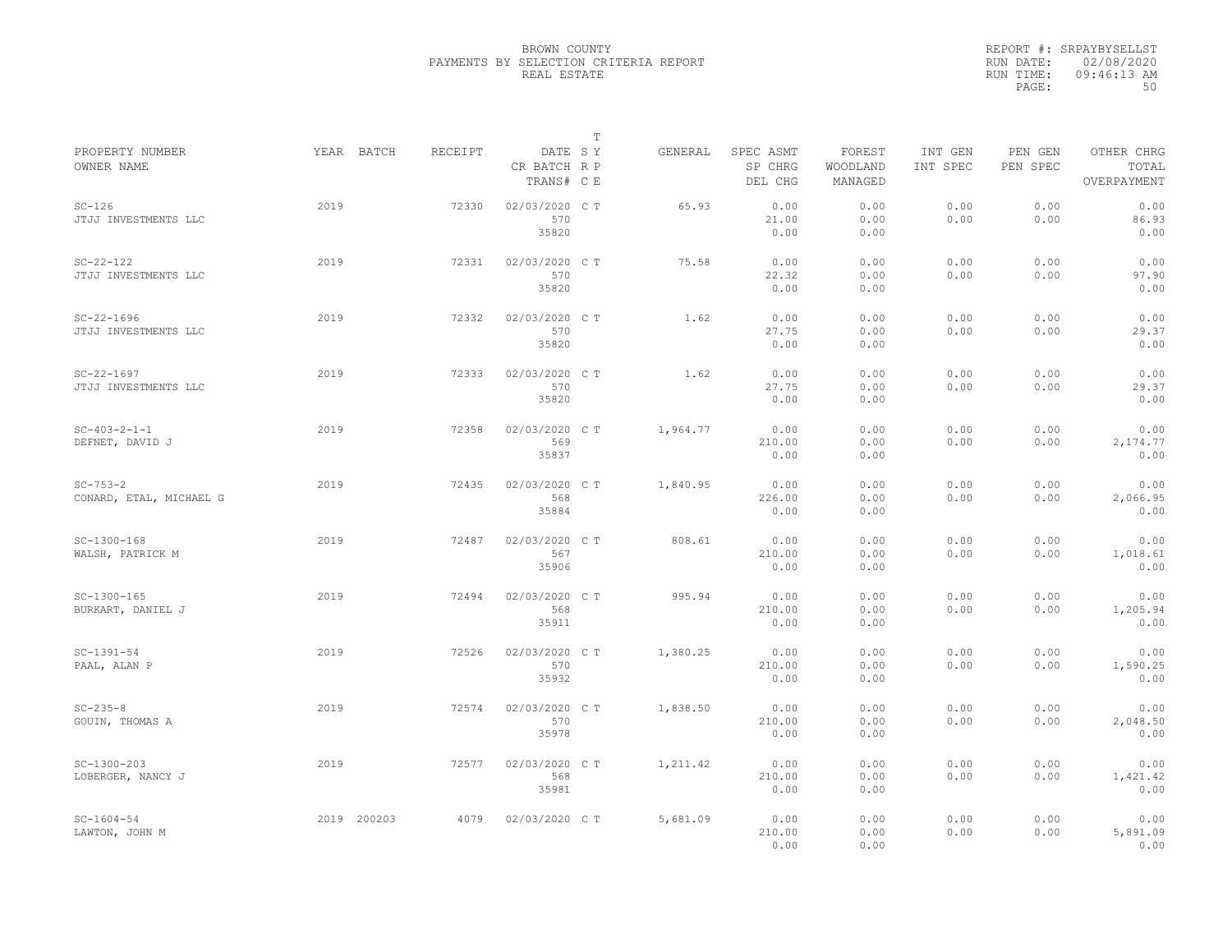|                                              |      |            |         |                                       | $\mathbb T$ |          |                                 |                               |                     |                     |                                    |
|----------------------------------------------|------|------------|---------|---------------------------------------|-------------|----------|---------------------------------|-------------------------------|---------------------|---------------------|------------------------------------|
| PROPERTY NUMBER<br>OWNER NAME                |      | YEAR BATCH | RECEIPT | DATE SY<br>CR BATCH R P<br>TRANS# C E |             | GENERAL  | SPEC ASMT<br>SP CHRG<br>DEL CHG | FOREST<br>WOODLAND<br>MANAGED | INT GEN<br>INT SPEC | PEN GEN<br>PEN SPEC | OTHER CHRG<br>TOTAL<br>OVERPAYMENT |
| $SC-1300-164$<br>ULLMER, WILLIAM G           | 2019 |            | 72649   | 02/03/2020 C T<br>569<br>36026        |             | 1,087.60 | 0.00<br>210.00<br>0.00          | 0.00<br>0.00<br>0.00          | 0.00<br>0.00        | 0.00<br>0.00        | 0.00<br>1,297.60<br>0.00           |
| $SC-1296-14$<br>UHRINAK, JAMES S             | 2019 |            | 72695   | 02/03/2020 C T<br>568<br>36061        |             | 253.27   | 0.00<br>27.50<br>0.00           | 0.00<br>0.00<br>0.00          | 0.00<br>0.00        | 0.00<br>0.00        | 0.00<br>280.77<br>0.00             |
| $SC-232$<br>BOMBER, ETAL, RONALD J & LINDA R | 2019 |            | 72805   | 02/03/2020 C T<br>568<br>36144        |             | 120.58   | 0.00<br>11.00<br>0.00           | 0.00<br>0.00<br>0.00          | 0.00<br>0.00        | 0.00<br>0.00        | 0.00<br>131.58<br>0.00             |
| $SC-796-103$<br>ARENDT, TODD M               | 2019 |            | 72888   | 02/03/2020 C T<br>570<br>36198        |             | 1,398.75 | 0.00<br>210.00<br>0.00          | 0.00<br>0.00<br>0.00          | 0.00<br>0.00        | 0.00<br>0.00        | 0.00<br>1,608.75<br>0.00           |
| $SC-1603-39$<br>MANGER, BARBARA E            | 2019 |            | 72889   | 02/03/2020 C T<br>569<br>36199        |             | 6,345.20 | 0.00<br>210.00<br>0.00          | 0.00<br>0.00<br>0.00          | 0.00<br>0.00        | 0.00<br>0.00        | 0.00<br>6, 555.20<br>0.00          |
| $SC-1603-40$<br>LYNCH, ETAL, WILLIAM H       | 2019 |            | 72890   | 02/03/2020 C T<br>569<br>36199        |             | 2,188.52 | 0.00<br>27.50<br>0.00           | 0.00<br>0.00<br>0.00          | 0.00<br>0.00        | 0.00<br>0.00        | 0.00<br>2,216.02<br>0.00           |
| $SC-1370$<br>MANGER, BARBARA E               | 2019 |            | 72891   | 02/03/2020 C T<br>569<br>36199        |             | 144.72   | 0.00<br>27.50<br>0.00           | 0.00<br>0.00<br>0.00          | 0.00<br>0.00        | 0.00<br>0.00        | 0.00<br>172.22<br>0.00             |
| $SC-1315$<br>MANGER, BARBARA E               | 2019 |            | 72892   | 02/03/2020 C T<br>569<br>36199        |             | 4,132.60 | 0.00<br>27.50<br>0.00           | 0.00<br>0.00<br>0.00          | 0.00<br>0.00        | 0.00<br>0.00        | 0.00<br>4,160.10<br>0.00           |
| $SC-1602-4$<br>NOELDNER, RACE                | 2019 |            | 72945   | 02/03/2020 C T<br>569<br>36238        |             | 3,606.54 | 0.00<br>210.00<br>0.00          | 0.00<br>0.00<br>0.00          | 0.00<br>0.00        | 0.00<br>0.00        | 0.00<br>3,816.54<br>0.00           |
| $SC-494-8$<br>HANSEN, STEVEN J               | 2019 |            | 72993   | 02/03/2020 C T<br>568<br>36276        |             | 1,735.63 | 0.00<br>226.00<br>0.00          | 0.00<br>0.00<br>0.00          | 0.00<br>0.00        | 0.00<br>0.00        | 0.00<br>1,961.63<br>0.00           |
| $SC-748$<br>MOREAU, MARK                     | 2019 |            | 73074   | 02/04/2020 C T<br>573<br>36353        |             | 825.00   | 0.00<br>0.00<br>0.00            | 0.00<br>0.00<br>0.00          | 0.00<br>0.00        | 0.00<br>0.00        | 0.00<br>825.00<br>0.00             |
| $SC-851$<br>DELFORGE, PATRICK H              | 2019 |            | 73174   | 02/04/2020 C T<br>573<br>36428        |             | 403.37   | 0.00<br>210.00<br>0.00          | 0.00<br>0.00<br>0.00          | 0.00<br>0.00        | 0.00<br>0.00        | 0.00<br>613.37<br>0.00             |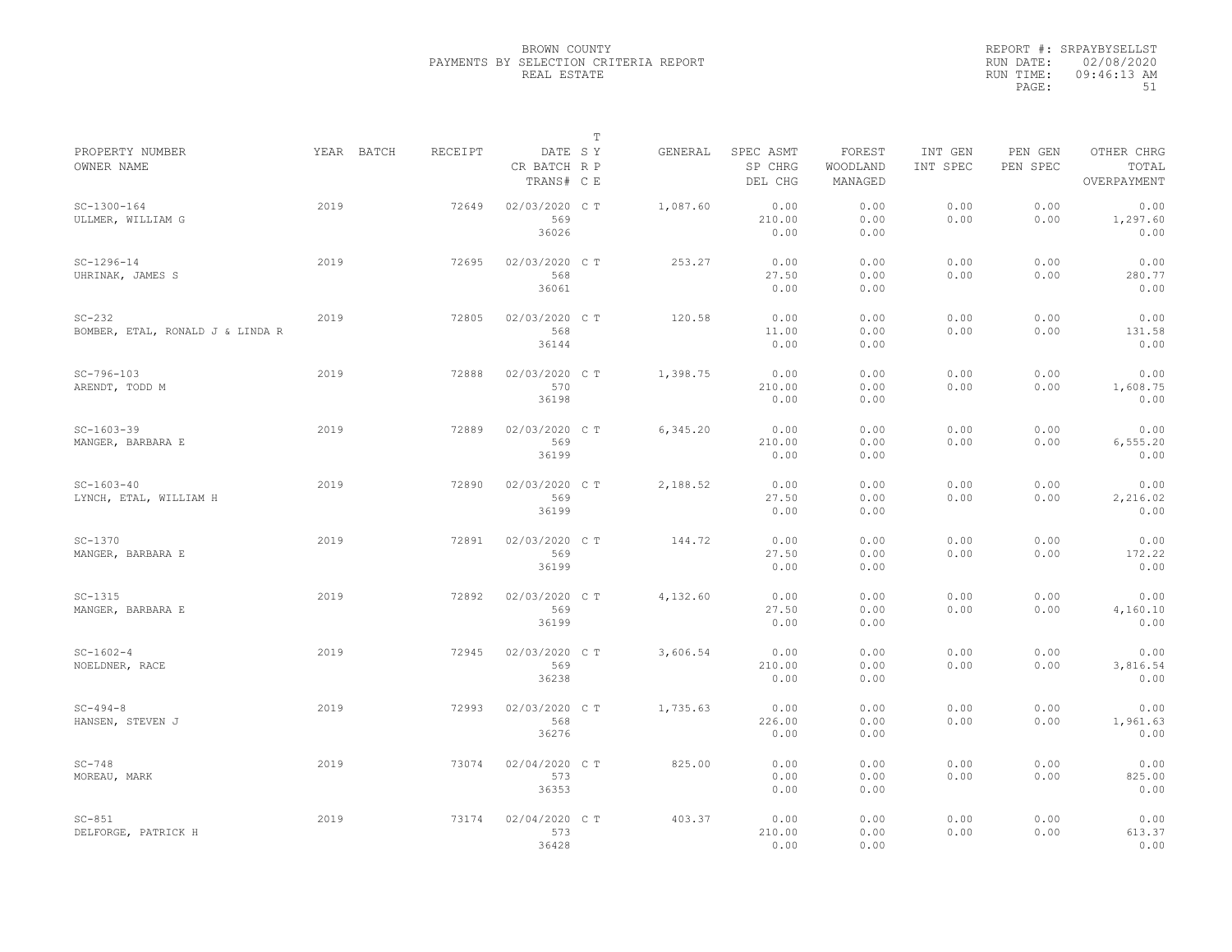|                                               |            |         |                                       | $\mathbb T$ |          |                                 |                               |                     |                     |                                    |
|-----------------------------------------------|------------|---------|---------------------------------------|-------------|----------|---------------------------------|-------------------------------|---------------------|---------------------|------------------------------------|
| PROPERTY NUMBER<br>OWNER NAME                 | YEAR BATCH | RECEIPT | DATE SY<br>CR BATCH R P<br>TRANS# C E |             | GENERAL  | SPEC ASMT<br>SP CHRG<br>DEL CHG | FOREST<br>WOODLAND<br>MANAGED | INT GEN<br>INT SPEC | PEN GEN<br>PEN SPEC | OTHER CHRG<br>TOTAL<br>OVERPAYMENT |
| $SC-2143$<br>PSENICKA, ETAL, EDWARD J         | 2019       | 73268   | 02/04/2020 C T<br>577<br>36490        |             | 2,539.64 | 0.00<br>210.00<br>0.00          | 0.00<br>0.00<br>0.00          | 0.00<br>0.00        | 0.00<br>0.00        | 0.00<br>2,749.64<br>0.00           |
| $SC - 254 - 3$<br>VANDENLANGENBERG, LEONARD D | 2019       | 73274   | 02/04/2020 C T<br>577<br>36496        |             | 852.83   | 0.00<br>226.00<br>0.00          | 0.00<br>0.00<br>0.00          | 0.00<br>0.00        | 0.00<br>0.00        | 0.00<br>1,078.83<br>0.00           |
| $SC - 605 - 1$<br>DREWS, DANN R               | 2019       | 73282   | 02/04/2020 C T<br>574<br>36501        |             | 1,197.75 | 0.00<br>210.00<br>0.00          | 0.00<br>0.00<br>0.00          | 0.00<br>0.00        | 0.00<br>0.00        | 0.00<br>1,407.75<br>0.00           |
| $SC-254$<br>BAENEN, BRIAN L                   | 2019       | 73289   | 02/04/2020 C T<br>577<br>36508        |             | 114.18   | 0.00<br>11.00<br>0.00           | 0.00<br>0.00<br>0.00          | 0.00<br>0.00        | 0.00<br>0.00        | 0.00<br>125.18<br>0.00             |
| $SC-275$<br>BAENEN, ETAL, BRIAN L             | 2019       | 73290   | 02/04/2020 C T<br>577<br>36508        |             | 86.03    | 0.00<br>11.00<br>0.00           | 0.00<br>0.00<br>0.00          | 0.00<br>0.00        | 0.00<br>0.00        | 0.00<br>97.03<br>0.00              |
| $SC-279$<br>BAENEN, ETAL, BRIAN L             | 2019       | 73291   | 02/04/2020 C T<br>577<br>36508        |             | 181.71   | 0.00<br>11.00<br>0.00           | 0.00<br>0.00<br>0.00          | 0.00<br>0.00        | 0.00<br>0.00        | 0.00<br>192.71<br>0.00             |
| $SC - 280 - 1$<br>BAENEN, ETAL, BRIAN L       | 2019       | 73292   | 02/04/2020 CT<br>577<br>36508         |             | 57.89    | 0.00<br>11.00<br>0.00           | 0.00<br>0.00<br>0.00          | 0.00<br>0.00        | 0.00<br>0.00        | 0.00<br>68.89<br>0.00              |
| $SC-281$<br>BAENEN, BRIAN L                   | 2019       | 73293   | 02/04/2020 C T<br>577<br>36508        |             | 1,637.54 | 0.00<br>523.00<br>0.00          | 0.00<br>0.00<br>0.00          | 0.00<br>0.00        | 0.00<br>0.00        | 0.00<br>2,160.54<br>0.00           |
| $SC-282$<br>BAENEN, BRIAN L                   | 2019       | 73294   | 02/04/2020 C T<br>577<br>36508        |             | 104.52   | 0.00<br>11.00<br>0.00           | 0.00<br>0.00<br>0.00          | 0.00<br>0.00        | 0.00<br>0.00        | 0.00<br>115.52<br>0.00             |
| $SC - 735 - 1$<br>BAENEN, BRIAN L             | 2019       | 73295   | 02/04/2020 C T<br>577<br>36508        |             | 109.34   | 0.00<br>27.50<br>0.00           | 0.00<br>0.00<br>0.00          | 0.00<br>0.00        | 0.00<br>0.00        | 0.00<br>136.84<br>0.00             |
| $SC-362$<br>BAENEN, BRIAN L                   | 2019       | 73296   | 02/04/2020 CT<br>577<br>36508         |             | 33.77    | 0.00<br>11.00<br>0.00           | 0.00<br>0.00<br>0.00          | 0.00<br>0.00        | 0.00<br>0.00        | 0.00<br>44.77<br>0.00              |
| $SC-367$<br>BAENEN, BRIAN L                   | 2019       | 73297   | 02/04/2020 CT<br>577<br>36508         |             | 41.81    | 0.00<br>11.00<br>0.00           | 0.00<br>0.00<br>0.00          | 0.00<br>0.00        | 0.00<br>0.00        | 0.00<br>52.81<br>0.00              |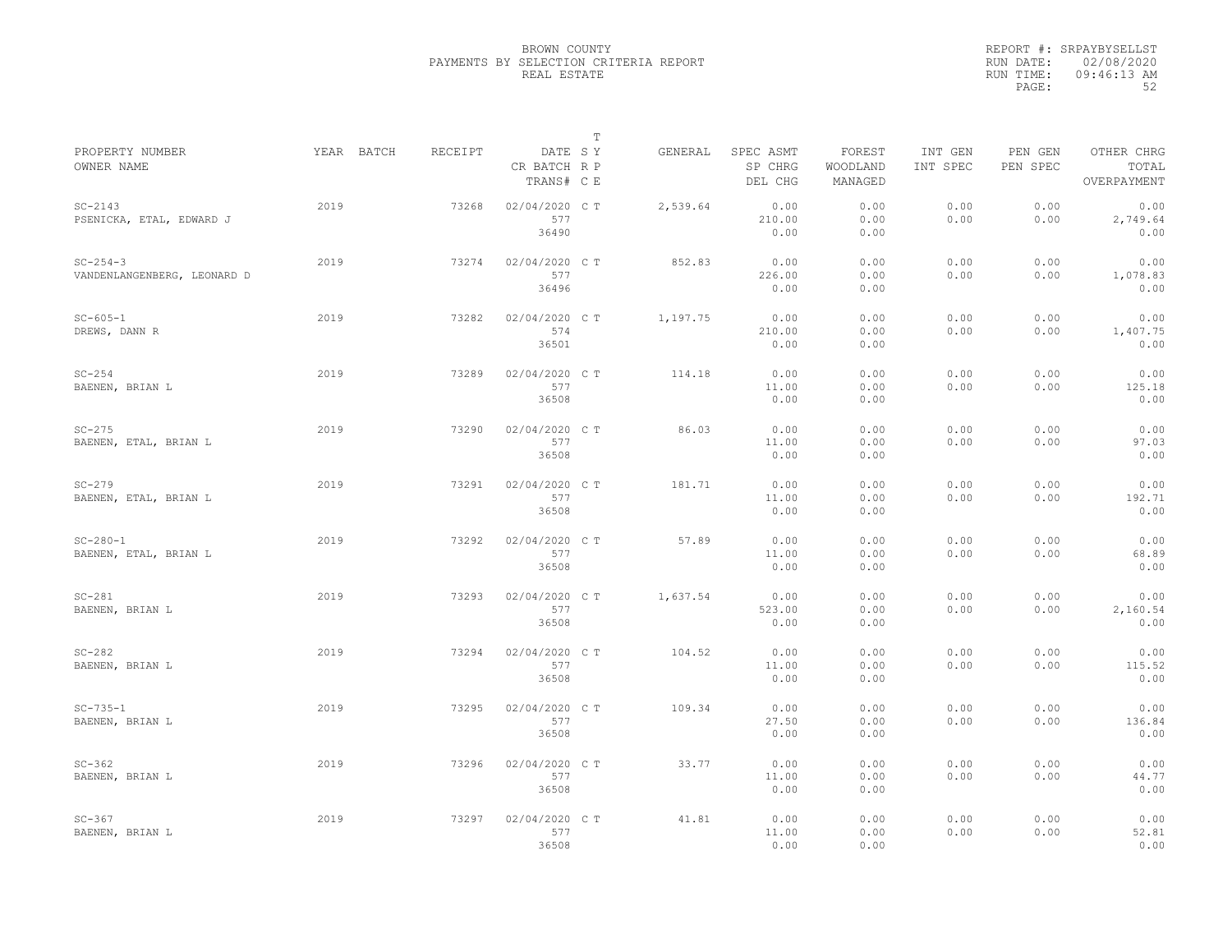|                                     |             |                  |                                       | $\mathbb T$ |             |                                 |                               |                     |                     |                                    |
|-------------------------------------|-------------|------------------|---------------------------------------|-------------|-------------|---------------------------------|-------------------------------|---------------------|---------------------|------------------------------------|
| PROPERTY NUMBER<br>OWNER NAME       | YEAR BATCH  | RECEIPT          | DATE SY<br>CR BATCH R P<br>TRANS# C E |             | GENERAL     | SPEC ASMT<br>SP CHRG<br>DEL CHG | FOREST<br>WOODLAND<br>MANAGED | INT GEN<br>INT SPEC | PEN GEN<br>PEN SPEC | OTHER CHRG<br>TOTAL<br>OVERPAYMENT |
| $SC - 367 - 1$<br>BAENEN, BRIAN L   | 2019        | 73298            | 02/04/2020 C T<br>577<br>36508        |             | 12.86       | 0.00<br>11.00<br>0.00           | 0.00<br>0.00<br>0.00          | 0.00<br>0.00        | 0.00<br>0.00        | 0.00<br>23.86<br>0.00              |
| $SC-361$<br>BAENEN, LELAND          | 2019        | 73299            | 02/04/2020 C T<br>577<br>36508        |             | 65.93       | 0.00<br>11.00<br>0.00           | 0.00<br>0.00<br>0.00          | 0.00<br>0.00        | 0.00<br>0.00        | 0.00<br>76.93<br>0.00              |
| $SC-365$<br>BAENEN, LELAND          | 2019        | 73300            | 02/04/2020 C T<br>577<br>36508        |             | 76.39       | 0.00<br>11.00<br>0.00           | 0.00<br>0.00<br>0.00          | 0.00<br>0.00        | 0.00<br>0.00        | 0.00<br>87.39<br>0.00              |
| $SC-360$<br>BAENEN, LELAND H        | 2019        | 73301            | 02/04/2020 C T<br>577<br>36508        |             | 1,355.34    | 0.00<br>226.00<br>0.00          | 0.00<br>0.00<br>0.00          | 0.00<br>0.00        | 0.00<br>0.00        | 0.00<br>1,581.34<br>0.00           |
| $SC - 360 - 1$<br>BAENEN, LELAND H  | 2019        | 73302            | 02/04/2020 C T<br>577<br>36508        |             | 61.91       | 0.00<br>27.50<br>0.00           | 0.00<br>0.00<br>0.00          | 0.00<br>0.00        | 0.00<br>0.00        | 0.00<br>89.41<br>0.00              |
| $SC-437$<br>DAVISTER, NICKI A       | 2019        | 73305            | 02/04/2020 C T<br>574<br>36510        |             | 1,700.26    | 0.00<br>330.50<br>0.00          | 0.00<br>0.00<br>0.00          | 0.00<br>0.00        | 0.00<br>0.00        | 0.00<br>2,030.76<br>0.00           |
| $SC-2129$<br>MOSKI CORP             | 2019        | 73361            | 02/04/2020 CT<br>575<br>36562         |             | 141.52      | 0.00<br>11.00<br>0.00           | 0.00<br>0.00<br>0.00          | 0.00<br>0.00        | 0.00<br>0.00        | 0.00<br>152.52<br>0.00             |
| $SC-1188$<br>KIND, JOEL             | 2019 200205 | 4100             | 02/05/2020 C T                        |             | 347.34      | 0.00<br>27.50<br>0.00           | 0.00<br>0.00<br>0.00          | 0.00<br>0.00        | 0.00<br>0.00        | 0.00<br>374.84<br>0.00             |
| $SC-237$<br>DECHAMPS, JARED         | 2019        | 73414            | 02/05/2020 C T<br>579<br>36581        |             | 302.28      | 0.00<br>297.50<br>0.00          | 0.00<br>0.00<br>0.00          | 0.00<br>0.00        | 0.00<br>0.00        | 0.00<br>599.78<br>0.00             |
| $SC-233-3$<br>DECHAMPS, JARED P     | 2019        | 73415            | 02/05/2020 C T<br>579<br>36582        |             | 1,937.65    | 0.00<br>365.00<br>0.00          | 0.00<br>0.00<br>0.00          | 0.00<br>0.00        | 0.00<br>0.00        | 0.00<br>2,302.65<br>0.00           |
| $SC-1106-M-6$<br>GRANIUS, LELAND J  | 2019        | Voids #<br>66157 | 02/05/2020 CV<br>578<br>36624         |             | $-1,008.80$ | 0.00<br>$-210.00$<br>0.00       | 0.00<br>0.00<br>0.00          | 0.00<br>0.00        | 0.00<br>0.00        | 0.00<br>$-1, 218.80$<br>0.00       |
| $SC-1603-16-1$<br>WHETTER, DANIEL D | 2019        | 73463            | 02/05/2020 C T<br>579<br>36632        |             | 1,334.65    | 0.00<br>0.00<br>0.00            | 0.00<br>0.00<br>0.00          | 0.00<br>0.00        | 0.00<br>0.00        | 0.00<br>1,334.65<br>0.00           |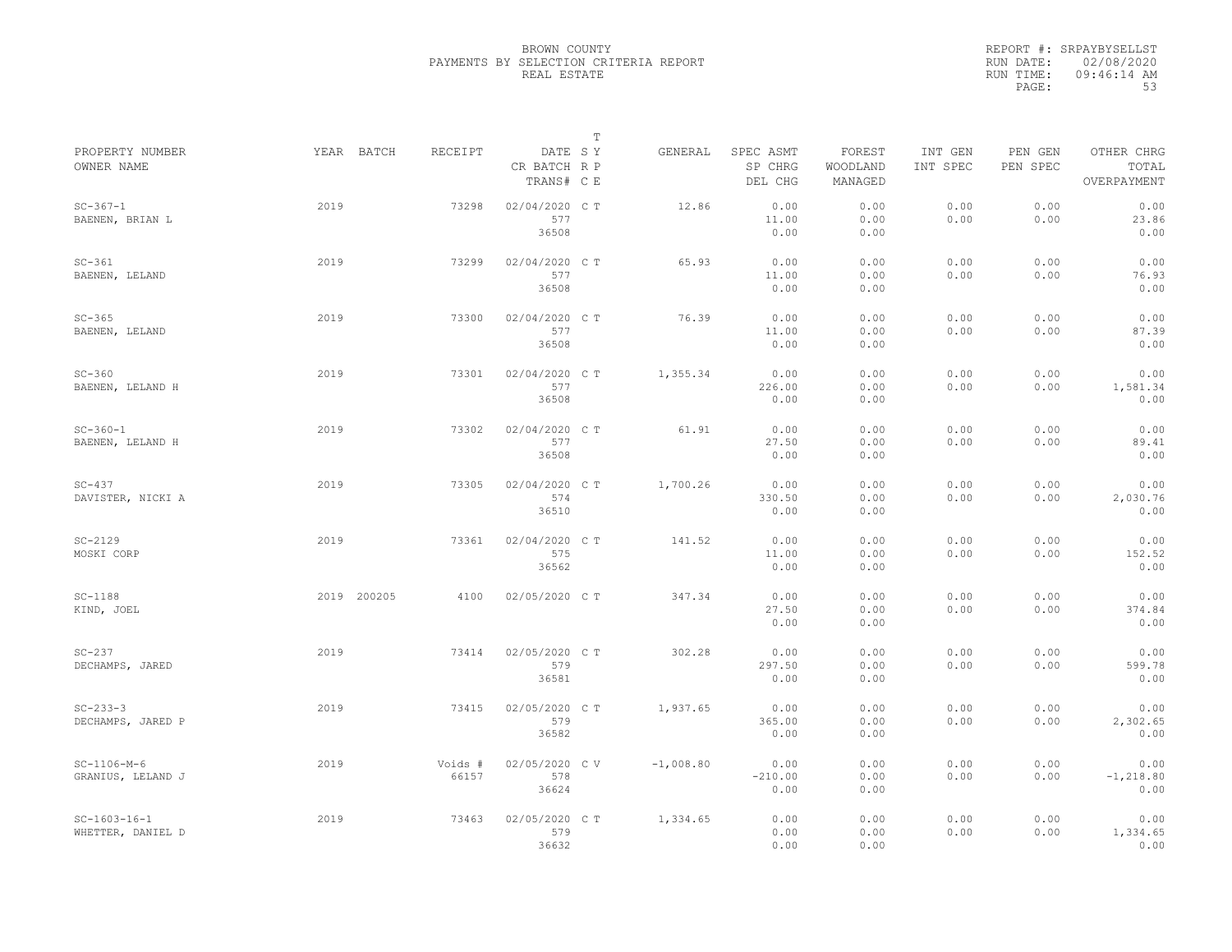|                                              |             |         | $\mathbb T$                           |            |                                 |                               |                     |                     |                                    |
|----------------------------------------------|-------------|---------|---------------------------------------|------------|---------------------------------|-------------------------------|---------------------|---------------------|------------------------------------|
| PROPERTY NUMBER<br>OWNER NAME                | YEAR BATCH  | RECEIPT | DATE SY<br>CR BATCH R P<br>TRANS# C E | GENERAL    | SPEC ASMT<br>SP CHRG<br>DEL CHG | FOREST<br>WOODLAND<br>MANAGED | INT GEN<br>INT SPEC | PEN GEN<br>PEN SPEC | OTHER CHRG<br>TOTAL<br>OVERPAYMENT |
| $SC-345$<br>DEBAKER FAMILY PARTNERSHIP       | 2019        | 73497   | 02/06/2020 C T<br>581<br>36659        | 434.16     | 0.00<br>11.00<br>0.00           | 0.00<br>0.00<br>0.00          | 0.00<br>0.00        | 0.00<br>0.00        | 0.00<br>445.16<br>0.00             |
| $SC-347$<br>DEBAKER FAMILY PARTNERSHIP       | 2019        | 73498   | 02/06/2020 C T<br>581<br>36659        | 832.14     | 0.00<br>248.50<br>0.00          | 0.00<br>0.00<br>0.00          | 0.00<br>0.00        | 0.00<br>0.00        | 0.00<br>1,080.64<br>0.00           |
| $SC - 347 - 2$<br>DEBAKER FAMILY PARTNERSHIP | 2019        | 73499   | 02/06/2020 C T<br>581<br>36659        | 272.56     | 0.00<br>11.00<br>0.00           | 0.00<br>0.00<br>0.00          | 0.00<br>0.00        | 0.00<br>0.00        | 0.00<br>283.56<br>0.00             |
| $SC-350$<br>DEBAKER FAMILY PARTNERSHIP       | 2019        | 73500   | 02/06/2020 C T<br>581<br>36659        | 203.42     | 0.00<br>11.00<br>0.00           | 0.00<br>0.00<br>0.00          | 0.00<br>0.00        | 0.00<br>0.00        | 0.00<br>214.42<br>0.00             |
| $SC-589$<br>ACKEN, GERALD                    | 2019        | 73559   | 02/07/2020 C T<br>583<br>36705        | 311.95     | 0.00<br>11.00<br>0.00           | 0.00<br>0.00<br>0.00          | 0.00<br>0.00        | 0.00<br>0.00        | 0.00<br>322.95<br>0.00             |
| $SC-587$<br>ACKEN, GERALD                    | 2019        | 73560   | 02/07/2020 C T<br>583<br>36705        | 1,571.02   | 0.00<br>270.50<br>0.00          | 0.00<br>0.00<br>0.00          | 0.00<br>0.00        | 0.00<br>0.00        | 0.00<br>1,841.52<br>0.00           |
| $SC - 584 - 1$<br>ACKEN, GERALD A            | 2019        | 73561   | 02/07/2020 C T<br>583<br>36705        | 1,196.14   | 0.00<br>226.00<br>0.00          | 0.00<br>0.00<br>0.00          | 0.00<br>0.00        | 0.00<br>0.00        | 0.00<br>1,422.14<br>0.00           |
| $SC-584$<br>ACKEN, GERALD                    | 2019        | 73562   | 02/07/2020 CT<br>583<br>36705         | 160.78     | 0.00<br>11.00<br>0.00           | 0.00<br>0.00<br>0.00          | 0.00<br>0.00        | 0.00<br>0.00        | 0.00<br>171.78<br>0.00             |
| $SC-2124$<br>DEGRAND, ESTHER M               | 2019        | 73573   | 02/07/2020 C T<br>582<br>36718        | 77.76      | 0.00<br>210.00<br>0.00          | 0.00<br>0.00<br>0.00          | 0.00<br>0.00        | 0.00<br>0.00        | 0.00<br>287.76<br>0.00             |
| $SC-1106-M-6$<br>GRANIUS, LELAND J           | 2019 200207 | 4119    | 02/07/2020 C T                        | 1,008.80   | 0.00<br>210.00<br>0.00          | 0.00<br>0.00<br>0.00          | 0.00<br>0.00        | 0.00<br>0.00        | 0.00<br>1,218.80<br>0.00           |
|                                              |             |         | TOWN OF SCOTT TOTAL                   | 112,016.15 | 0.00<br>10,922.82<br>221.86     | 0.00<br>0.00<br>0.00          | 0.00<br>0.00        | 0.00<br>0.00        | 0.00<br>123,160.83<br>0.00         |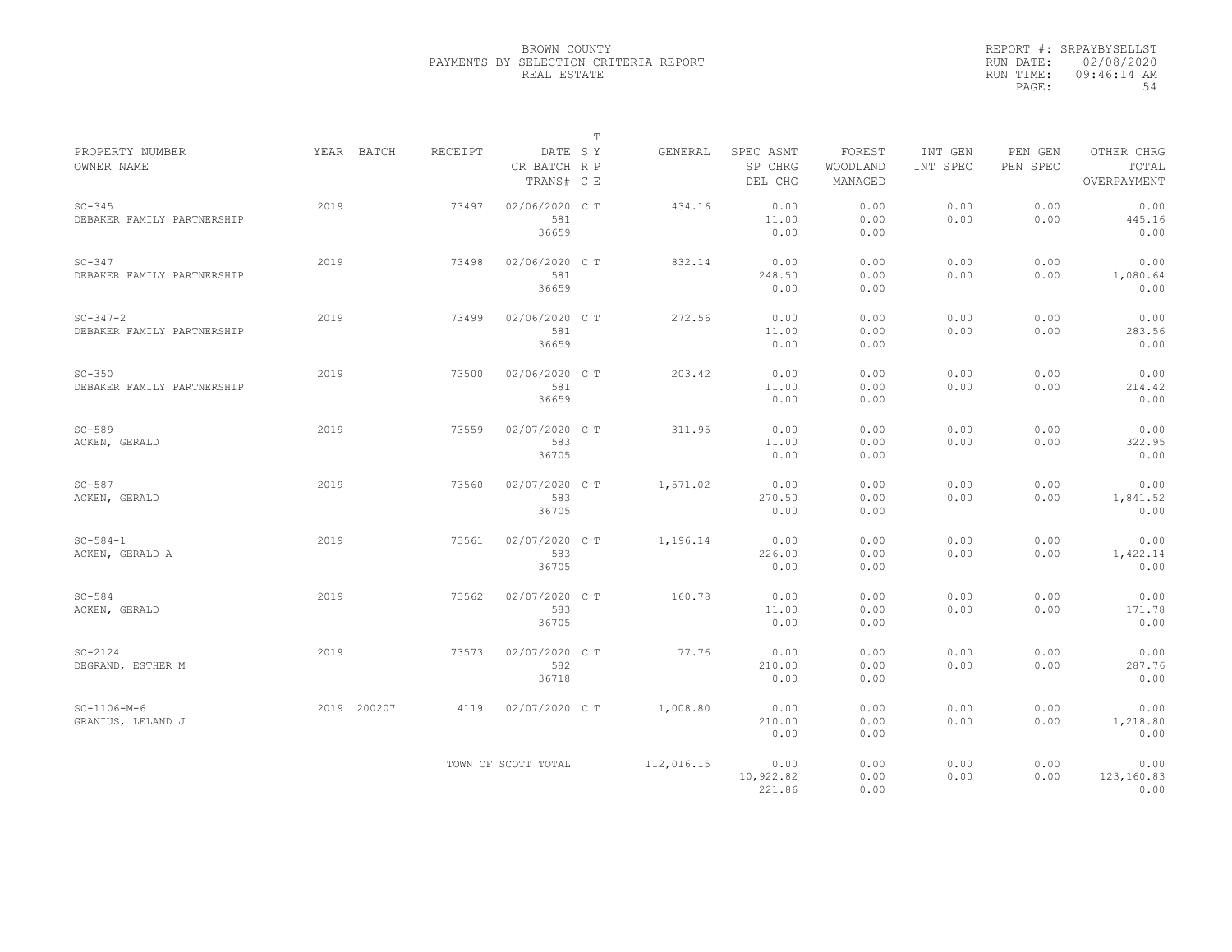|                                                |            |         |                                       | $\mathbb{T}$ |          |                                 |                               |                     |                     |                                    |
|------------------------------------------------|------------|---------|---------------------------------------|--------------|----------|---------------------------------|-------------------------------|---------------------|---------------------|------------------------------------|
| PROPERTY NUMBER<br>OWNER NAME                  | YEAR BATCH | RECEIPT | DATE SY<br>CR BATCH R P<br>TRANS# C E |              | GENERAL  | SPEC ASMT<br>SP CHRG<br>DEL CHG | FOREST<br>WOODLAND<br>MANAGED | INT GEN<br>INT SPEC | PEN GEN<br>PEN SPEC | OTHER CHRG<br>TOTAL<br>OVERPAYMENT |
| $W - 7$<br>LAIDLAW TRANSIT INC                 | 2019       | 72017   | 02/03/2020 C T<br>567<br>35625        |              | 1,821.17 | 0.00<br>16.00<br>0.00           | 0.00<br>0.00<br>0.00          | 0.00<br>0.00        | 0.00<br>0.00        | 0.00<br>1,837.17<br>0.00           |
| $W - 1126$<br>MILLER SCRAP IRON & STEEL CO INC | 2019       | 72173   | 02/03/2020 C T<br>570<br>35734        |              | 2,139.79 | 0.00<br>0.00<br>0.00            | 0.00<br>0.00<br>0.00          | 0.00<br>0.00        | 0.00<br>0.00        | 0.00<br>2,139.79<br>0.00           |
| $W - 624$<br>EITING, DALE R                    | 2019       | 72242   | 02/03/2020 C T<br>569<br>35771        |              | 1,609.13 | 0.00<br>166.00<br>0.00          | 0.00<br>0.00<br>0.00          | 0.00<br>0.00        | 0.00<br>0.00        | 0.00<br>1,775.13<br>0.00           |
| $W - 75 - 3$<br>PAHL, CHAD E                   | 2019       | 72258   | 02/03/2020 C T<br>569<br>35781        |              | 2,908.57 | 0.00<br>166.00<br>0.00          | 0.00<br>0.00<br>0.00          | 0.00<br>0.00        | 0.00<br>0.00        | 0.00<br>3,074.57<br>0.00           |
| $W - 701 - 5$<br>MAYER, PATRICIA K             | 2019       | 72265   | 02/03/2020 C T<br>568<br>35785        |              | 373.69   | 0.00<br>0.00<br>0.00            | 0.00<br>0.00<br>0.00          | 0.00<br>0.00        | 0.00<br>0.00        | 0.00<br>373.69<br>0.00             |
| $W-362-3$<br>BUSH, CODY D                      | 2019       | 72352   | 02/03/2020 C T<br>569<br>35834        |              | 3.45     | 0.00<br>0.00<br>0.00            | 0.00<br>0.00<br>0.00          | 0.00<br>0.00        | 0.00<br>0.00        | 0.00<br>3.45<br>0.00               |
| $W - 358 - 1$<br>GEURTS, VICTORIA K            | 2019       | 72353   | 02/03/2020 C T<br>569<br>35835        |              | 1,077.60 | 0.00<br>166.00<br>0.00          | 0.00<br>0.00<br>0.00          | 0.00<br>0.00        | 0.00<br>0.00        | 0.00<br>1,243.60<br>0.00           |
| $W - 940 - 1$<br>BIRCH CREEK AIRPORT LLC       | 2019       | 72513   | 02/03/2020 C T<br>568<br>35925        |              | 339.17   | 0.00<br>0.00<br>0.00            | 0.00<br>0.00<br>0.00          | 0.00<br>0.00        | 0.00<br>0.00        | 0.00<br>339.17<br>0.00             |
| $W - 1246$<br>LTTJ PROPERTIES III LLC          | 2019       | 72642   | 02/03/2020 C T<br>567<br>36020        |              | 457.24   | 0.00<br>0.00<br>0.00            | 0.00<br>0.00<br>0.00          | 0.00<br>0.00        | 0.00<br>0.00        | 0.00<br>457.24<br>0.00             |
| $W - 721 - 1$<br>LTTJ PROPERTIES V LLC         | 2019       | 72644   | 02/03/2020 C T<br>567<br>36020        |              | 2,102.87 | 0.00<br>166.00<br>0.00          | 0.00<br>0.00<br>0.00          | 0.00<br>0.00        | 0.00<br>0.00        | 0.00<br>2,268.87<br>0.00           |
| $W-1130$<br>SCHMIDT, LYLE E                    | 2019       | 72850   | 02/03/2020 C T<br>569<br>36176        |              | 470.24   | 0.00<br>0.00<br>0.00            | 0.00<br>0.00<br>0.00          | 0.00<br>0.00        | 0.00<br>0.00        | 0.00<br>470.24<br>0.00             |
| $W - 1131$<br>SCHMIDT, ETAL, LESLIE E          | 2019       | 72851   | 02/03/2020 CT<br>569<br>36176         |              | 58.09    | 0.00<br>0.00<br>0.00            | 0.00<br>0.00<br>0.00          | 0.00<br>0.00        | 0.00<br>0.00        | 0.00<br>58.09<br>0.00              |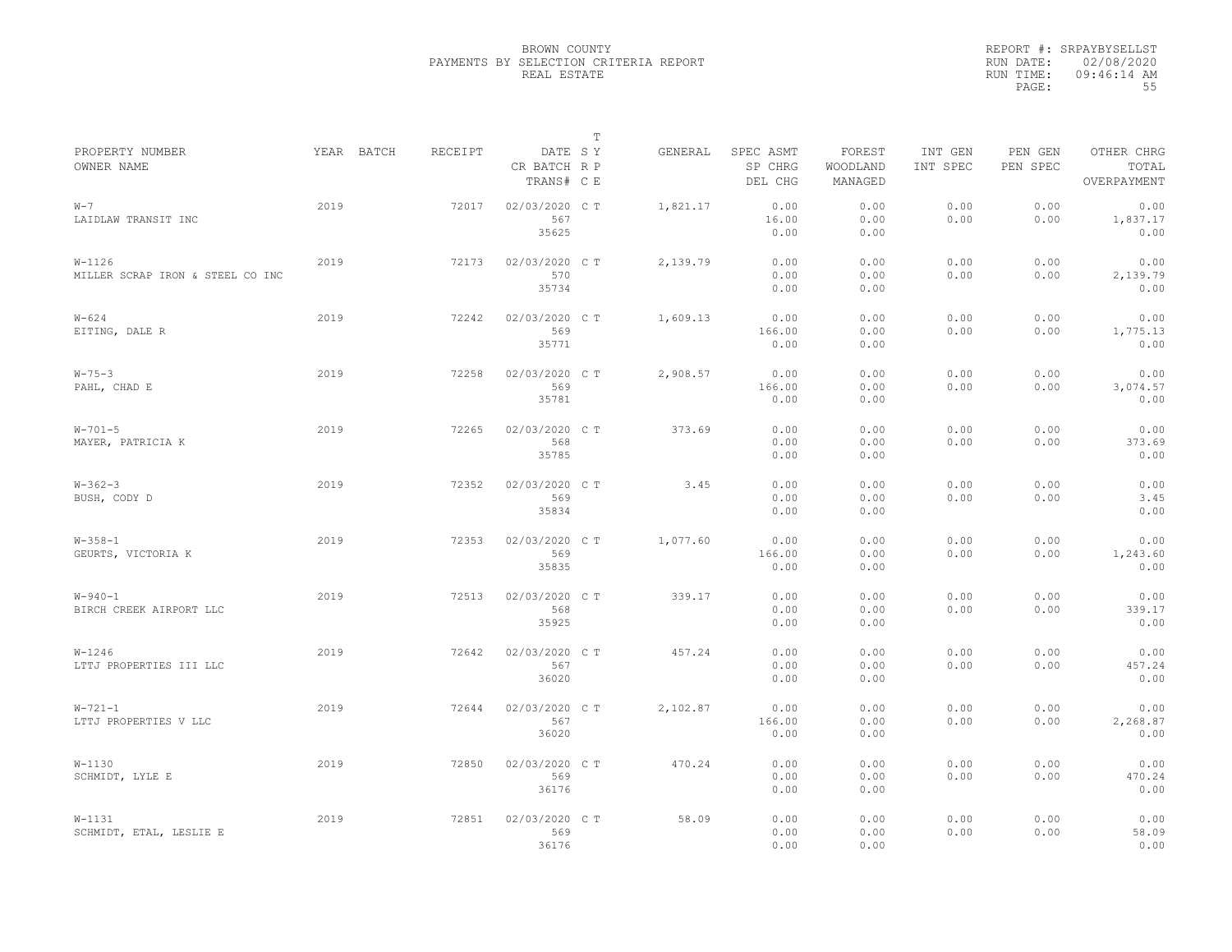|                                                              |             |         |                                       | $\mathbb{T}$ |          |                                 |                               |                     |                     |                                    |
|--------------------------------------------------------------|-------------|---------|---------------------------------------|--------------|----------|---------------------------------|-------------------------------|---------------------|---------------------|------------------------------------|
| PROPERTY NUMBER<br>OWNER NAME                                | YEAR BATCH  | RECEIPT | DATE SY<br>CR BATCH R P<br>TRANS# C E |              | GENERAL  | SPEC ASMT<br>SP CHRG<br>DEL CHG | FOREST<br>WOODLAND<br>MANAGED | INT GEN<br>INT SPEC | PEN GEN<br>PEN SPEC | OTHER CHRG<br>TOTAL<br>OVERPAYMENT |
| $W-1133$<br>SCHMIDT, LYLE E                                  | 2019        | 72852   | 02/03/2020 C T<br>569<br>36176        |              | 257.54   | 0.00<br>150.00<br>0.00          | 0.00<br>0.00<br>0.00          | 0.00<br>0.00        | 0.00<br>0.00        | 0.00<br>407.54<br>0.00             |
| $W - 388 - 1$<br>SCHMIDT, LYLE E                             | 2019        | 72853   | 02/03/2020 C T<br>569<br>36176        |              | 482.89   | 0.00<br>170.58<br>0.00          | 0.00<br>0.00<br>0.00          | 0.00<br>0.00        | 0.00<br>0.00        | 0.00<br>653.47<br>0.00             |
| $W - 289$<br>TL CONSTRUCTION MANAGEMENT CO LLC               | 2019        | 72856   | 02/03/2020 CT<br>570<br>36179         |              | 581.77   | 0.00<br>166.00<br>0.00          | 0.00<br>0.00<br>0.00          | 0.00<br>0.00        | 0.00<br>0.00        | 0.00<br>747.77<br>0.00             |
| $W - 701 - 4$<br>AMUNDSON, DAYTON L                          | 2019        | 72863   | 02/03/2020 C T<br>569<br>36183        |              | 2,116.58 | 0.00<br>166.00<br>0.00          | 0.00<br>0.00<br>0.00          | 0.00<br>0.00        | 0.00<br>0.00        | 0.00<br>2,282.58<br>0.00           |
| $W - 284$<br>LEICK, JAMES K                                  | 2019        | 72882   | 02/03/2020 C T<br>570<br>36196        |              | 107.88   | 0.00<br>10.20<br>0.00           | 0.00<br>0.00<br>0.00          | 0.00<br>0.00        | 0.00<br>0.00        | 0.00<br>118.08<br>0.00             |
| $W - 339 - 2$<br>LEICK, JAMES K                              | 2019        | 72883   | 02/03/2020 C T<br>570<br>36196        |              | 61.84    | 0.00<br>3.50<br>0.00            | 0.00<br>0.00<br>0.00          | 0.00<br>0.00        | 0.00<br>0.00        | 0.00<br>65.34<br>0.00              |
| $W-315-1$<br>LEICK, JAMES K                                  | 2019        | 72884   | 02/03/2020 CT<br>570<br>36196         |              | 464.41   | 0.00<br>166.00<br>0.00          | 0.00<br>0.00<br>0.00          | 0.00<br>0.00        | 0.00<br>0.00        | 0.00<br>630.41<br>0.00             |
| $W - 457$<br>LEICK, JAMES K                                  | 2019        | 72885   | 02/03/2020 C T<br>570<br>36196        |              | 132.91   | 0.00<br>16.48<br>0.00           | 0.00<br>0.00<br>0.00          | 0.00<br>0.00        | 0.00<br>0.00        | 0.00<br>149.39<br>0.00             |
| $W - 453$<br>LEICK, JAMES K                                  | 2019        | 72886   | 02/03/2020 C T<br>570<br>36196        |              | 5,925.08 | 0.00<br>681.12<br>0.00          | 0.00<br>0.00<br>0.00          | 0.00<br>0.00        | 0.00<br>0.00        | 0.00<br>6,606.20<br>0.00           |
| $W - 576$<br>WILLEMS, RANDALL J                              | 2019 200203 | 4085    | 02/03/2020 C T                        |              | 2,061.35 | 0.00<br>166.00<br>0.00          | 0.00<br>0.00<br>0.00          | 0.00<br>0.00        | 0.00<br>0.00        | 0.00<br>2,227.35<br>0.00           |
| $W-1091-8$<br>RICE, RALPH T                                  | 2019        | 73112   | 02/04/2020 CT<br>574<br>36376         |              | 782.76   | 0.00<br>0.00<br>0.00            | 0.00<br>0.00<br>0.00          | 0.00<br>0.00        | 0.00<br>0.00        | 0.00<br>782.76<br>0.00             |
| $W - 751$<br>ZIRBEL DENNIS R & MARY A REVOCABLE LIVING TRUST | 2019        | 73223   | 02/04/2020 C T<br>574<br>36459        |              | 142.40   | 0.00<br>0.00<br>0.00            | 0.00<br>0.00<br>0.00          | 0.00<br>0.00        | 0.00<br>0.00        | 0.00<br>142.40<br>0.00             |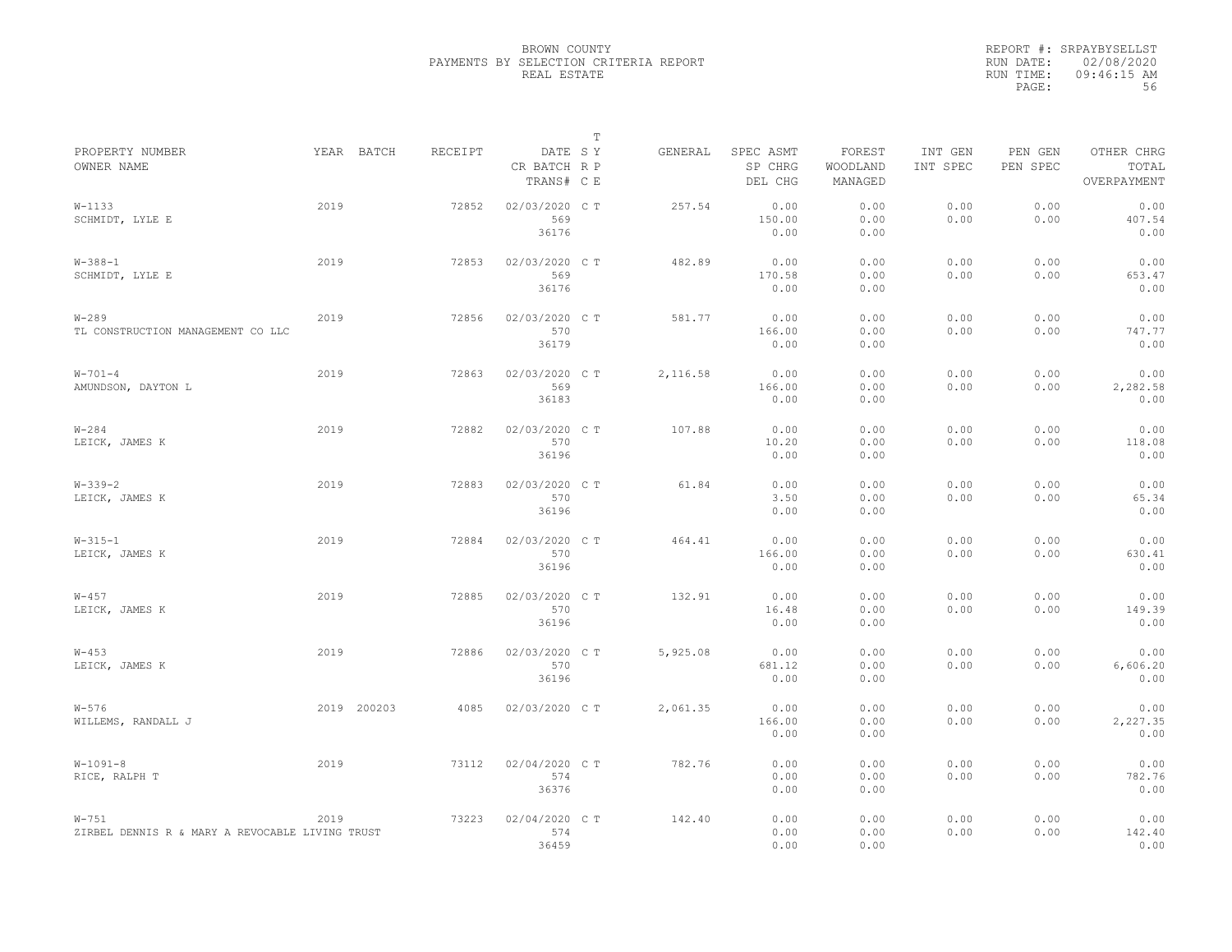|                                                 |            |                           |                | T |           |           |          |          |          |             |
|-------------------------------------------------|------------|---------------------------|----------------|---|-----------|-----------|----------|----------|----------|-------------|
| PROPERTY NUMBER                                 | YEAR BATCH | RECEIPT                   | DATE SY        |   | GENERAL   | SPEC ASMT | FOREST   | INT GEN  | PEN GEN  | OTHER CHRG  |
| OWNER NAME                                      |            |                           | CR BATCH R P   |   |           | SP CHRG   | WOODLAND | INT SPEC | PEN SPEC | TOTAL       |
|                                                 |            |                           | TRANS# C E     |   |           | DEL CHG   | MANAGED  |          |          | OVERPAYMENT |
| $W - 758$                                       | 2019       | 73224                     | 02/04/2020 C T |   | 39.22     | 0.00      | 0.00     | 0.00     | 0.00     | 0.00        |
| ZIRBEL DENNIS R & MARY A REVOCABLE LIVING TRUST |            |                           | 574            |   |           | 0.00      | 0.00     | 0.00     | 0.00     | 39.22       |
|                                                 |            |                           | 36459          |   |           | 0.00      | 0.00     |          |          | 0.00        |
| $W - 759$                                       | 2019       | 73225                     | 02/04/2020 C T |   | 34.11     | 0.00      | 0.00     | 0.00     | 0.00     | 0.00        |
| ZIRBEL DENNIS R & MARY A REVOCABLE LIVING TRUST |            |                           | 574            |   |           | 0.00      | 0.00     | 0.00     | 0.00     | 34.11       |
|                                                 |            |                           | 36459          |   |           | 0.00      | 0.00     |          |          | 0.00        |
| $W - 760$                                       | 2019       | 73226                     | 02/04/2020 C T |   | 40.92     | 0.00      | 0.00     | 0.00     | 0.00     | 0.00        |
| ZIRBEL DENNIS R & MARY A REVOCABLE LIVING TRUST |            |                           | 574            |   |           | 0.00      | 0.00     | 0.00     | 0.00     | 40.92       |
|                                                 |            |                           | 36459          |   |           | 0.00      | 0.00     |          |          | 0.00        |
| $W - 757$                                       | 2019       | 73227                     | 02/04/2020 C T |   | 78.44     | 0.00      | 0.00     | 0.00     | 0.00     | 0.00        |
| ZIRBEL DENNIS R & MARY A REVOCABLE LIVING TRUST |            |                           | 574            |   |           | 0.00      | 0.00     | 0.00     | 0.00     | 78.44       |
|                                                 |            |                           | 36459          |   |           | 0.00      | 0.00     |          |          | 0.00        |
| $W-710$                                         | 2019       | 73248                     | 02/04/2020 C T |   | 1,017.10  | 0.00      | 0.00     | 0.00     | 0.00     | 0.00        |
| VANDEVOORT, JOHN J                              |            |                           | 573            |   |           | 166.00    | 0.00     | 0.00     | 0.00     | 1,183.10    |
|                                                 |            |                           | 36474          |   |           | 0.00      | 0.00     |          |          | 0.00        |
| $W - 741 - 1$                                   | 2019       | 73479                     | 02/06/2020 C T |   | 100.00    | 0.00      | 0.00     | 0.00     | 0.00     | 0.00        |
| ROLERAT, LAUREN                                 |            |                           | 581            |   |           | 0.00      | 0.00     | 0.00     | 0.00     | 100.00      |
|                                                 |            |                           | 36644          |   |           | 0.00      | 0.00     |          |          | 0.00        |
|                                                 |            | TOWN OF WRIGHTSTOWN TOTAL |                |   | 27,788.21 | 0.00      | 0.00     | 0.00     | 0.00     | 0.00        |
|                                                 |            |                           |                |   |           | 2,541.88  | 0.00     | 0.00     | 0.00     | 30,330.09   |
|                                                 |            |                           |                |   |           | 0.00      | 0.00     |          |          | 0.00        |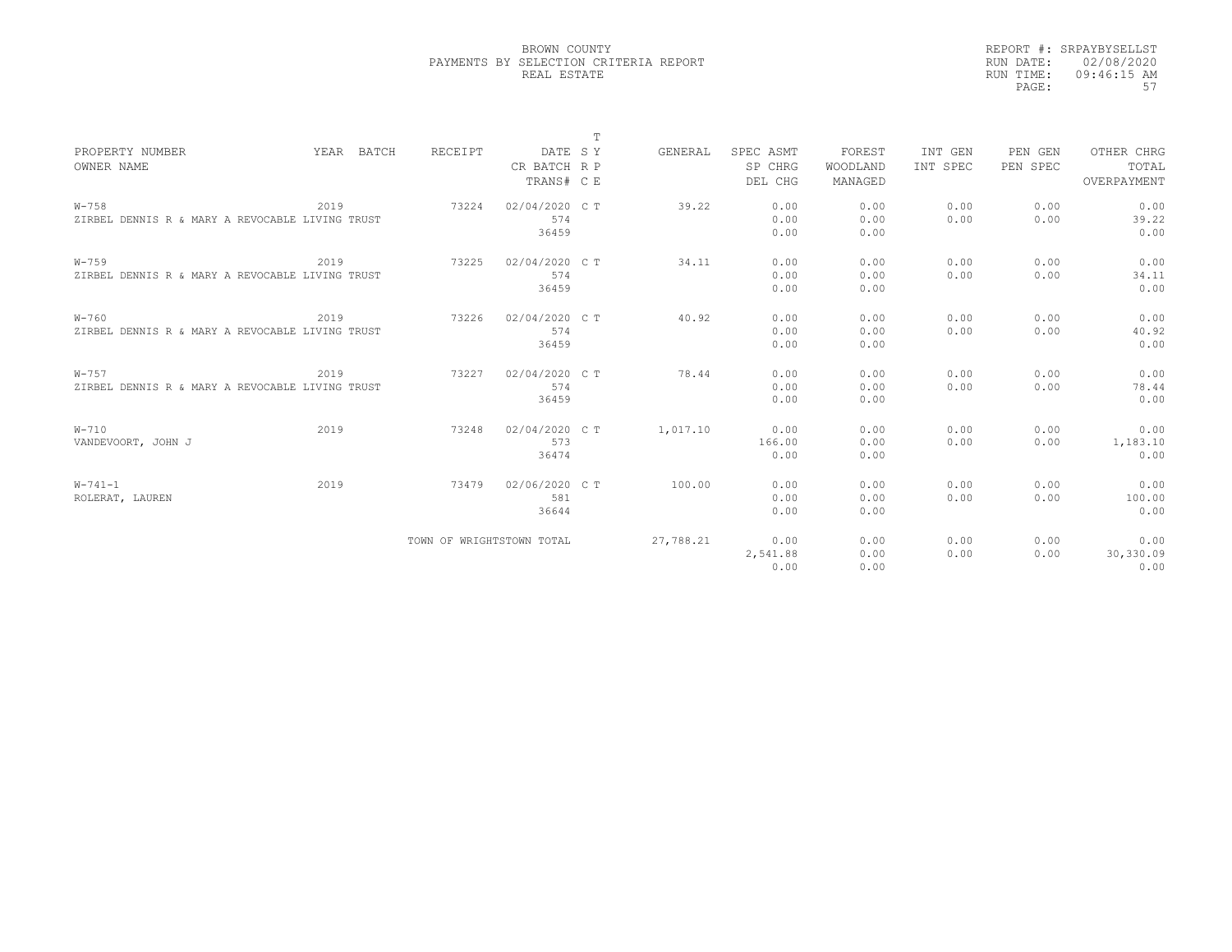|                                                  |      |             |                  |                                       | $\mathbb T$ |              |                                 |                               |                     |                     |                                    |
|--------------------------------------------------|------|-------------|------------------|---------------------------------------|-------------|--------------|---------------------------------|-------------------------------|---------------------|---------------------|------------------------------------|
| PROPERTY NUMBER<br>OWNER NAME                    |      | YEAR BATCH  | RECEIPT          | DATE SY<br>CR BATCH R P<br>TRANS# C E |             | GENERAL      | SPEC ASMT<br>SP CHRG<br>DEL CHG | FOREST<br>WOODLAND<br>MANAGED | INT GEN<br>INT SPEC | PEN GEN<br>PEN SPEC | OTHER CHRG<br>TOTAL<br>OVERPAYMENT |
| AL-1188<br>MCNULTY, AMY M                        |      | 2019 200201 | 4047             | 02/01/2020 C T                        |             | 1,787.22     | 0.00<br>0.00<br>0.00            | 0.00<br>0.00<br>0.00          | 0.00<br>0.00        | 0.00<br>0.00        | 0.00<br>1,787.22<br>0.00           |
| AL-1582-L-97<br>KONKLE, BRETT                    |      | 2019 200201 | 4049             | 02/01/2020 C T                        |             | 2,301.15     | 0.00<br>0.00<br>0.00            | 0.00<br>0.00<br>0.00          | 0.00<br>0.00        | 0.00<br>0.00        | 0.00<br>2,301.15<br>0.00           |
| $AL-1582-H-3$<br>BAETEN, ETAL, PETER J & LINDA L |      | 2019 200201 | 4060             | 02/01/2020 CT                         |             | 1,461.79     | 0.00<br>0.00<br>0.00            | 0.00<br>0.00<br>0.00          | 0.00<br>0.00        | 0.00<br>0.00        | 0.00<br>1,461.79<br>0.00           |
| $AL-160$<br>ERDMAN, ERIC R                       | 2019 |             | 71832            | 02/03/2020 C T<br>570<br>35496        |             | 3,784.33     | 0.00<br>0.00<br>0.00            | 0.00<br>0.00<br>0.00          | 0.00<br>0.00        | 0.00<br>0.00        | 0.00<br>3,784.33<br>0.00           |
| $AL-80-8$<br>LY, KOU                             | 2019 |             | 71833            | 02/03/2020 C T<br>570<br>35497        |             | 991.11       | 0.00<br>0.00<br>0.00            | 0.00<br>0.00<br>0.00          | 0.00<br>0.00        | 0.00<br>0.00        | 0.00<br>991.11<br>0.00             |
| $AL-1008$<br>GEIGLE, ETAL, ROBERT R              |      | 2019 200203 | 4071             | 02/03/2020 C T                        |             | 3,500.57     | 0.00<br>0.00<br>0.00            | 0.00<br>0.00<br>0.00          | 0.00<br>0.00        | 0.00<br>0.00        | 0.00<br>3,500.57<br>0.00           |
| $AL-313-2$<br>KRAEMER, WILLIAM C                 | 2019 |             | 71844            | 02/03/2020 CT<br>570<br>35514         |             | 943.81       | 0.00<br>0.00<br>0.00            | 0.00<br>0.00<br>0.00          | 0.00<br>0.00        | 0.00<br>0.00        | 0.00<br>943.81<br>0.00             |
| $AL-1692-S-2$<br>LINDENBECK, HORST B             | 2019 |             | 71871            | 02/03/2020 CT<br>568<br>35542         |             | 1,172.40     | 0.00<br>0.00<br>0.00            | 0.00<br>0.00<br>0.00          | 0.00<br>0.00        | 0.00<br>0.00        | 0.00<br>1,172.40<br>0.00           |
| $AL-1692-S-2$<br>LINDENBECK, HORST B             | 2019 |             | Voids #<br>71871 | 02/03/2020 CV<br>568<br>35548         |             | $-1, 172.40$ | 0.00<br>0.00<br>0.00            | 0.00<br>0.00<br>0.00          | 0.00<br>0.00        | 0.00<br>0.00        | 0.00<br>$-1, 172.40$<br>0.00       |
| $AL-1692-S-2$<br>LINDENBECK, HORST B             | 2019 |             | 71879            | 02/03/2020 C T<br>568<br>35551        |             | 1,172.40     | 0.00<br>0.00<br>0.00            | 0.00<br>0.00<br>0.00          | 0.00<br>0.00        | 0.00<br>0.00        | 0.00<br>1,172.40<br>0.00           |
| $AL-74$<br>SCP 2006 C23 111 LLC                  | 2019 |             | 71916            | 02/03/2020 C T<br>567<br>35558        |             | 47,907.59    | 0.00<br>0.00<br>0.00            | 0.00<br>0.00<br>0.00          | 0.00<br>0.00        | 0.00<br>0.00        | 0.00<br>47,907.59<br>0.00          |
| $AL-1173-T-6$<br>YINGLINGS, LAWRENCE R           | 2019 |             | 71954            | 02/03/2020 CT<br>570<br>35574         |             | 1,467.42     | 0.00<br>0.00<br>0.00            | 0.00<br>0.00<br>0.00          | 0.00<br>0.00        | 0.00<br>0.00        | 0.00<br>1,467.42<br>0.00           |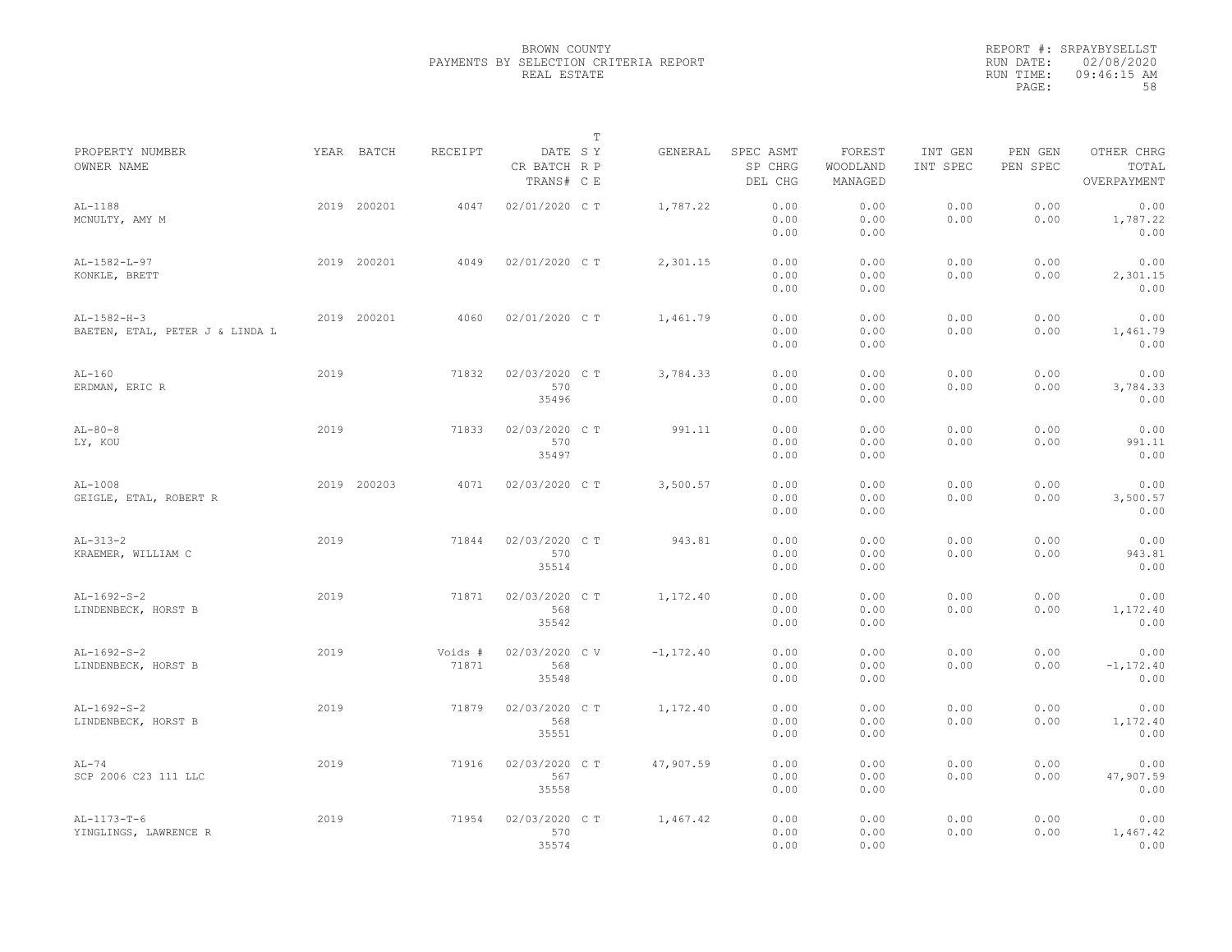|                                                                    |            |         |                                       | $\mathbb T$ |           |                                 |                               |                     |                     |                                    |
|--------------------------------------------------------------------|------------|---------|---------------------------------------|-------------|-----------|---------------------------------|-------------------------------|---------------------|---------------------|------------------------------------|
| PROPERTY NUMBER<br>OWNER NAME                                      | YEAR BATCH | RECEIPT | DATE SY<br>CR BATCH R P<br>TRANS# C E |             | GENERAL   | SPEC ASMT<br>SP CHRG<br>DEL CHG | FOREST<br>WOODLAND<br>MANAGED | INT GEN<br>INT SPEC | PEN GEN<br>PEN SPEC | OTHER CHRG<br>TOTAL<br>OVERPAYMENT |
| $AL-1014-M-6$<br>MCLEAN JOINT REVOCABLE TRUST, STEVEN E & TAMARA L | 2019       | 72001   | 02/03/2020 CT<br>570<br>35612         |             | 3,049.51  | 0.00<br>0.00<br>0.00            | 0.00<br>0.00<br>0.00          | 0.00<br>0.00        | 0.00<br>0.00        | 0.00<br>3,049.51<br>0.00           |
| AL-1211-A-613<br>MIDAS CAPITAL LLC                                 | 2019       | 72022   | 02/03/2020 C T<br>568<br>35630        |             | 2,444.16  | 0.00<br>0.00<br>0.00            | 0.00<br>0.00<br>0.00          | 0.00<br>0.00        | 0.00<br>0.00        | 0.00<br>2,444.16<br>0.00           |
| AL-1149-724<br>HILL, VIRGINA L                                     | 2019       | 72105   | 02/03/2020 C T<br>568<br>35691        |             | 1,743.94  | 0.00<br>0.00<br>0.00            | 0.00<br>0.00<br>0.00          | 0.00<br>0.00        | 0.00<br>0.00        | 0.00<br>1,743.94<br>0.00           |
| $AL-943$<br>JOHNSON, DAVID N                                       | 2019       | 72111   | 02/03/2020 C T<br>568<br>35696        |             | 1,087.94  | 0.00<br>0.00<br>0.00            | 0.00<br>0.00<br>0.00          | 0.00<br>0.00        | 0.00<br>0.00        | 0.00<br>1,087.94<br>0.00           |
| $AL-361-Y-60$<br>THIBAUDEAU, SAMUEL O                              | 2019       | 72136   | 02/03/2020 C T<br>568<br>35712        |             | 1,394.23  | 0.00<br>0.00<br>0.00            | 0.00<br>0.00<br>0.00          | 0.00<br>0.00        | 0.00<br>0.00        | 0.00<br>1,394.23<br>0.00           |
| $AL-1424$<br>AMUNDSON, MARK                                        | 2019       | 72137   | 02/03/2020 CT<br>569<br>35713         |             | 202.16    | 0.00<br>61.92<br>495.46         | 0.00<br>0.00<br>0.00          | 0.00<br>0.00        | 0.00<br>0.00        | 0.00<br>759.54<br>0.00             |
| $AL-1424$<br>AMUNDSON, MARK                                        | 2019       | 72141   | 02/03/2020 C T<br>569<br>35716        |             | 491.00    | 0.00<br>0.00<br>0.00            | 0.00<br>0.00<br>0.00          | 0.00<br>0.00        | 0.00<br>0.00        | 0.00<br>491.00<br>0.00             |
| $AL-1943-M-3$<br>ADVANCEMENT DEVELOPMENT LLC                       | 2019       | 72145   | 02/03/2020 C T<br>569<br>35720        |             | 3,361.89  | 0.00<br>0.00<br>0.00            | 0.00<br>0.00<br>0.00          | 0.00<br>0.00        | 0.00<br>0.00        | 0.00<br>3,361.89<br>0.00           |
| $AL-56-3$<br>RIVERSIDE MEDICAL LLC                                 | 2019       | 72170   | 02/03/2020 CT<br>567<br>35732         |             | 979.66    | 0.00<br>0.00<br>0.00            | 0.00<br>0.00<br>0.00          | 0.00<br>0.00        | 0.00<br>0.00        | 0.00<br>979.66<br>0.00             |
| $AL-56-1$<br>RIVERSIDE MEDICAL LLC                                 | 2019       | 72171   | 02/03/2020 C T<br>567<br>35732        |             | 21,890.89 | 0.00<br>0.00<br>0.00            | 0.00<br>0.00<br>0.00          | 0.00<br>0.00        | 0.00<br>0.00        | 0.00<br>21,890.89<br>0.00          |
| $AL-1014-S-11$<br>MOMMAERTS, JOSEPH P                              | 2019       | 72184   | 02/03/2020 C T<br>569<br>35741        |             | 1,280.50  | 0.00<br>0.00<br>0.00            | 0.00<br>0.00<br>0.00          | 0.00<br>0.00        | 0.00<br>0.00        | 0.00<br>1,280.50<br>0.00           |
| $AL-1724-3-1$<br>AUSTIN STORES INC                                 | 2019       | 72193   | 02/03/2020 CT<br>568<br>35750         |             | 8,318.71  | 0.00<br>0.00<br>0.00            | 0.00<br>0.00<br>0.00          | 0.00<br>0.00        | 0.00<br>0.00        | 0.00<br>8,318.71<br>0.00           |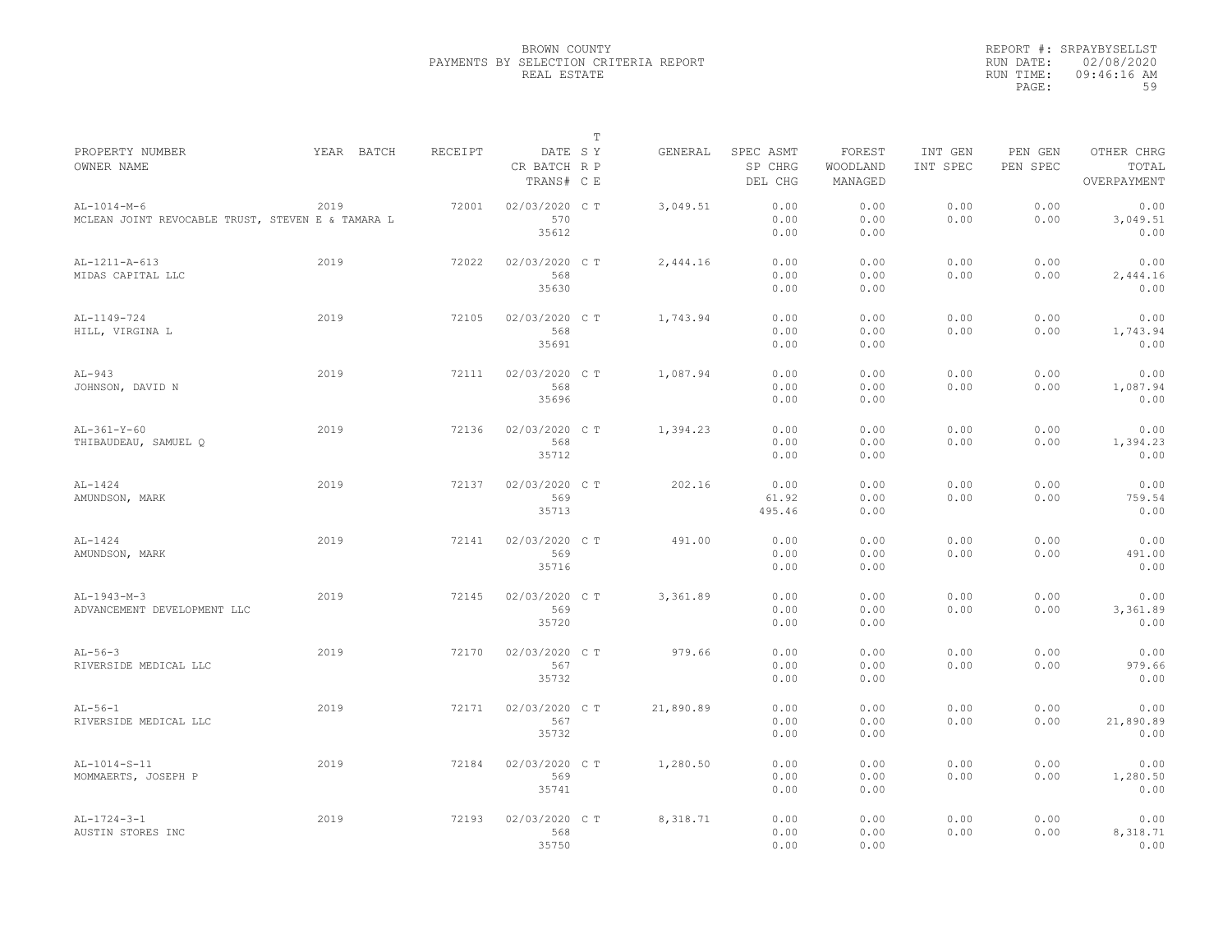|                                    |            |         |                                       | $\mathbb T$ |              |                                 |                               |                     |                     |                                    |
|------------------------------------|------------|---------|---------------------------------------|-------------|--------------|---------------------------------|-------------------------------|---------------------|---------------------|------------------------------------|
| PROPERTY NUMBER<br>OWNER NAME      | YEAR BATCH | RECEIPT | DATE SY<br>CR BATCH R P<br>TRANS# C E |             | GENERAL      | SPEC ASMT<br>SP CHRG<br>DEL CHG | FOREST<br>WOODLAND<br>MANAGED | INT GEN<br>INT SPEC | PEN GEN<br>PEN SPEC | OTHER CHRG<br>TOTAL<br>OVERPAYMENT |
| $AL-1164-H-42$<br>RANGEL, ADAN G   | 2019       | 72240   | 02/03/2020 CT<br>568                  |             | 3,041.14     | 0.00<br>0.00                    | 0.00<br>0.00                  | 0.00<br>0.00        | 0.00<br>0.00        | 0.00<br>3,041.14                   |
| $AL-1164-M-35$                     | 2019       | 72263   | 35769<br>02/03/2020 C T               |             | 350.20       | 0.00<br>0.00                    | 0.00<br>0.00                  | 0.00                | 0.00                | 0.00<br>0.00                       |
| MAYER, PATRICIA K                  |            |         | 568<br>35785                          |             |              | 0.00<br>0.00                    | 0.00<br>0.00                  | 0.00                | 0.00                | 350.20<br>0.00                     |
| $AL-806-L-38$<br>MAYER, PATRICIA K | 2019       | 72264   | 02/03/2020 C T<br>568                 |             | 983.22       | 0.00<br>0.00                    | 0.00<br>0.00                  | 0.00<br>0.00        | 0.00<br>0.00        | 0.00<br>983.22                     |
|                                    |            |         | 35785                                 |             |              | 0.00                            | 0.00                          |                     |                     | 0.00                               |
| $AL-1164-M-9$                      | 2019       | 72276   | 02/03/2020 C T                        |             | 1,245.59     | 0.00                            | 0.00                          | 0.00                | 0.00                | 0.00                               |
| JONES, STEVEN S                    |            |         | 568                                   |             |              | 0.00                            | 0.00                          | 0.00                | 0.00                | 1,245.59                           |
|                                    |            |         | 35796                                 |             |              | 0.00                            | 0.00                          |                     |                     | 0.00                               |
| $AL-136-11$                        | 2019       | 72325   | 02/03/2020 C T                        |             | 1,524.85     | 0.00                            | 0.00                          | 0.00                | 0.00                | 0.00                               |
| REYNOLDS, KARL J                   |            |         | 570                                   |             |              | 0.00                            | 0.00                          | 0.00                | 0.00                | 1,524.85                           |
|                                    |            |         | 35819                                 |             |              | 0.00                            | 0.00                          |                     |                     | 782.97                             |
| $AL-808-D-1$                       | 2019       | 72336   | 02/03/2020 C T                        |             | 3,297.88     | 0.00                            | 0.00                          | 0.00                | 0.00                | 0.00                               |
| TROFKA, ETAL, JEFFREY L            |            |         | 569                                   |             |              | 0.00                            | 0.00                          | 0.00                | 0.00                | 3,297.88                           |
|                                    |            |         | 35823                                 |             |              | 0.00                            | 0.00                          |                     |                     | 0.00                               |
| $AL-122-3$                         | 2019       | 72390   | 02/03/2020 CT                         |             | 15,637.76    | 0.00                            | 0.00                          | 0.00                | 0.00                | 0.00                               |
| ALLOUEZ VILLAGE SHOPPES LLC        |            |         | 571                                   |             |              | 0.00                            | 0.00                          | 0.00                | 0.00                | 15,637.76                          |
|                                    |            |         | 35831                                 |             |              | 0.00                            | 0.00                          |                     |                     | 0.00                               |
| $AL-122-3$                         | 2019       | 72394   | 02/03/2020 C T                        |             | 15,637.76    | 0.00                            | 0.00                          | 0.00                | 0.00                | 0.00                               |
| ALLOUEZ VILLAGE SHOPPES LLC        |            |         | 571                                   |             |              | 0.00                            | 0.00                          | 0.00                | 0.00                | 15,637.76                          |
|                                    |            |         | 35831                                 |             |              | 0.00                            | 0.00                          |                     |                     | 0.00                               |
| $AL-122-3$                         | 2019       | Voids # | 02/03/2020 CV                         |             | $-15,637.76$ | 0.00                            | 0.00                          | 0.00                | 0.00                | 0.00                               |
| ALLOUEZ VILLAGE SHOPPES LLC        |            | 72390   | 571                                   |             |              | 0.00                            | 0.00                          | 0.00                | 0.00                | $-15,637.76$                       |
|                                    |            |         | 35872                                 |             |              | 0.00                            | 0.00                          |                     |                     | 0.00                               |
| $AL-122-3$                         | 2019       | Voids # | 02/03/2020 CV                         |             | $-15,637.76$ | 0.00                            | 0.00                          | 0.00                | 0.00                | 0.00                               |
| ALLOUEZ VILLAGE SHOPPES LLC        |            | 72394   | 571                                   |             |              | 0.00                            | 0.00                          | 0.00                | 0.00                | $-15,637.76$                       |
|                                    |            |         | 35872                                 |             |              | 0.00                            | 0.00                          |                     |                     | 0.00                               |
| AL-1164-H-61                       | 2019       | 72424   | 02/03/2020 C T                        |             | 1,439.27     | 0.00                            | 0.00                          | 0.00                | 0.00                | 0.00                               |
| SAUBERLICH, RICHARD D              |            |         | 568<br>35882                          |             |              | 0.00<br>0.00                    | 0.00<br>0.00                  | 0.00                | 0.00                | 1,439.27<br>0.00                   |
| $AL-1555$                          | 2019       | 72450   | 02/03/2020 CT                         |             | 938.18       | 0.00                            | 0.00                          | 0.00                | 0.00                | 0.00                               |
| HOOVER JR, ROY E                   |            |         | 568                                   |             |              | 210.00                          | 0.00                          | 0.00                | 0.00                | 1,148.18                           |
|                                    |            |         | 35894                                 |             |              | 0.00                            | 0.00                          |                     |                     | 0.00                               |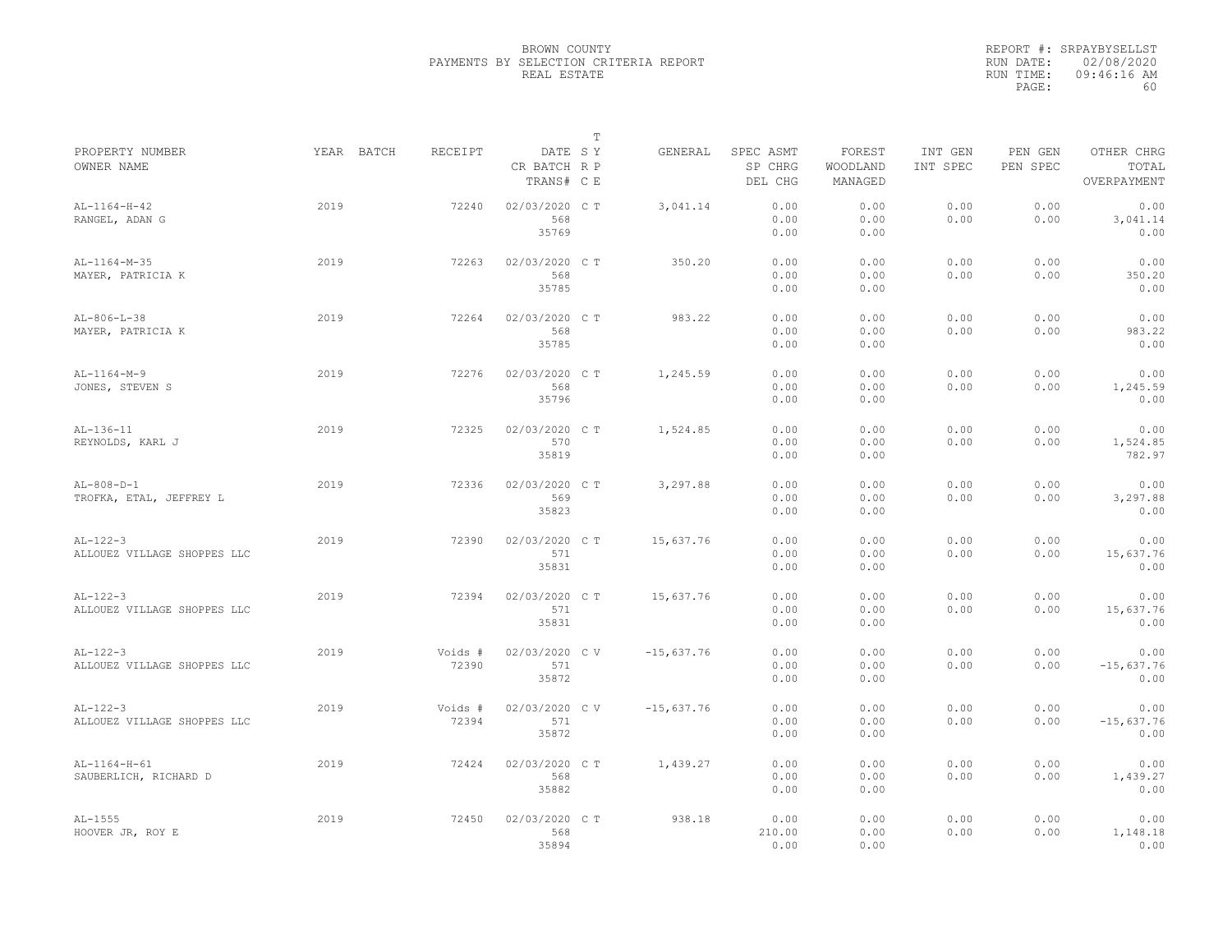| YEAR BATCH<br>RECEIPT<br>DATE SY<br>SPEC ASMT<br>FOREST<br>INT GEN<br>OTHER CHRG<br>GENERAL<br>PEN GEN<br>SP CHRG<br>WOODLAND<br>PEN SPEC<br>TOTAL<br>CR BATCH R P<br>INT SPEC<br>MANAGED<br>TRANS# C E<br>DEL CHG<br>OVERPAYMENT<br>2019<br>02/03/2020 C T<br>0.00<br>0.00<br>0.00<br>0.00<br>72452<br>794.05<br>0.00<br>KAMINSKI, KATHLEEN<br>568<br>25.65<br>0.00<br>0.00<br>975.90<br>0.00<br>35896<br>156.20<br>0.00<br>0.00<br>0.00<br>2019<br>02/03/2020 C T<br>1,600.00<br>0.00<br>0.00<br>0.00<br>0.00<br>72457<br>568<br>0.00<br>0.00<br>0.00<br>0.00<br>1,600.00<br>BAUDHUIN WAYNE F & LYNDA M REVOCABLE TRUST<br>35900<br>0.00<br>0.00<br>0.00<br>2019<br>15,637.76<br>0.00<br>0.00<br>0.00<br>0.00<br>0.00<br>72458<br>02/03/2020 C T<br>571<br>0.00<br>0.00<br>0.00<br>0.00<br>15,637.76<br>35901<br>0.00<br>0.00<br>0.00<br>2019<br>02/03/2020 C T<br>0.00<br>0.00<br>0.00<br>0.00<br>0.00<br>72507<br>7,182.71<br>570<br>0.00<br>0.00<br>0.00<br>0.00<br>7,182.71<br>35919<br>0.00<br>0.00<br>0.00<br>2019<br>0.00<br>0.00<br>0.00<br>72523<br>02/03/2020 CT<br>5,497.98<br>0.00<br>0.00<br>568<br>0.00<br>0.00<br>0.00<br>0.00<br>5,497.98<br>35929<br>0.00<br>0.00<br>0.00<br>2019<br>1,857.03<br>0.00<br>0.00<br>0.00<br>72525<br>02/03/2020 C T<br>0.00<br>0.00<br>568<br>0.00<br>0.00<br>0.00<br>0.00<br>1,857.03<br>35931<br>0.00<br>0.00<br>0.00<br>2019<br>0.00<br>0.00<br>0.00<br>Voids #<br>02/03/2020 CV<br>$-1,857.03$<br>0.00<br>0.00<br>568<br>72525<br>0.00<br>0.00<br>0.00<br>0.00<br>$-1,857.03$<br>35935<br>0.00<br>0.00<br>0.00<br>02/03/2020 CT<br>0.00<br>0.00<br>2019<br>72529<br>1,955.23<br>0.00<br>0.00<br>0.00<br>568<br>0.00<br>0.00<br>0.00<br>1,955.23<br>0.00<br>35937<br>0.00<br>0.00<br>0.00<br>2019<br>02/03/2020 CA<br>0.00<br>0.00<br>0.00<br>0.00<br>0.00<br>$-196.39$<br>570<br>0.00<br>0.00<br>0.00<br>0.00<br>$-196.39$<br>35942<br>0.00<br>0.00<br>0.00<br>2019<br>Voids #<br>02/03/2020 CV<br>$-15,637.76$<br>0.00<br>0.00<br>0.00<br>0.00<br>0.00<br>72458<br>571<br>0.00<br>0.00<br>0.00<br>0.00<br>$-15,637.76$<br>35950<br>0.00<br>0.00<br>0.00<br>2019<br>02/03/2020 C T<br>15,637.76<br>0.00<br>0.00<br>0.00<br>0.00<br>0.00<br>72550<br>571<br>0.00<br>0.00<br>0.00<br>15,637.76<br>0.00<br>35956<br>0.00<br>0.00<br>0.00<br>2019<br>72561<br>02/03/2020 C T<br>1,947.11<br>0.00<br>0.00<br>0.00<br>0.00<br>0.00<br>567<br>0.00<br>0.00<br>0.00<br>0.00<br>1,947.11<br>35966<br>0.00<br>0.00<br>0.00 |                               |  | $\mathbb T$ |  |  |  |
|----------------------------------------------------------------------------------------------------------------------------------------------------------------------------------------------------------------------------------------------------------------------------------------------------------------------------------------------------------------------------------------------------------------------------------------------------------------------------------------------------------------------------------------------------------------------------------------------------------------------------------------------------------------------------------------------------------------------------------------------------------------------------------------------------------------------------------------------------------------------------------------------------------------------------------------------------------------------------------------------------------------------------------------------------------------------------------------------------------------------------------------------------------------------------------------------------------------------------------------------------------------------------------------------------------------------------------------------------------------------------------------------------------------------------------------------------------------------------------------------------------------------------------------------------------------------------------------------------------------------------------------------------------------------------------------------------------------------------------------------------------------------------------------------------------------------------------------------------------------------------------------------------------------------------------------------------------------------------------------------------------------------------------------------------------------------------------------------------------------------------------------------------------------------------------------------------------------------------------------------------------------------------------------------------------------------------------------------------------------------------------------------------------------------------------------------------------------------|-------------------------------|--|-------------|--|--|--|
|                                                                                                                                                                                                                                                                                                                                                                                                                                                                                                                                                                                                                                                                                                                                                                                                                                                                                                                                                                                                                                                                                                                                                                                                                                                                                                                                                                                                                                                                                                                                                                                                                                                                                                                                                                                                                                                                                                                                                                                                                                                                                                                                                                                                                                                                                                                                                                                                                                                                      | PROPERTY NUMBER<br>OWNER NAME |  |             |  |  |  |
|                                                                                                                                                                                                                                                                                                                                                                                                                                                                                                                                                                                                                                                                                                                                                                                                                                                                                                                                                                                                                                                                                                                                                                                                                                                                                                                                                                                                                                                                                                                                                                                                                                                                                                                                                                                                                                                                                                                                                                                                                                                                                                                                                                                                                                                                                                                                                                                                                                                                      |                               |  |             |  |  |  |
|                                                                                                                                                                                                                                                                                                                                                                                                                                                                                                                                                                                                                                                                                                                                                                                                                                                                                                                                                                                                                                                                                                                                                                                                                                                                                                                                                                                                                                                                                                                                                                                                                                                                                                                                                                                                                                                                                                                                                                                                                                                                                                                                                                                                                                                                                                                                                                                                                                                                      | $AL-820$                      |  |             |  |  |  |
|                                                                                                                                                                                                                                                                                                                                                                                                                                                                                                                                                                                                                                                                                                                                                                                                                                                                                                                                                                                                                                                                                                                                                                                                                                                                                                                                                                                                                                                                                                                                                                                                                                                                                                                                                                                                                                                                                                                                                                                                                                                                                                                                                                                                                                                                                                                                                                                                                                                                      |                               |  |             |  |  |  |
|                                                                                                                                                                                                                                                                                                                                                                                                                                                                                                                                                                                                                                                                                                                                                                                                                                                                                                                                                                                                                                                                                                                                                                                                                                                                                                                                                                                                                                                                                                                                                                                                                                                                                                                                                                                                                                                                                                                                                                                                                                                                                                                                                                                                                                                                                                                                                                                                                                                                      |                               |  |             |  |  |  |
|                                                                                                                                                                                                                                                                                                                                                                                                                                                                                                                                                                                                                                                                                                                                                                                                                                                                                                                                                                                                                                                                                                                                                                                                                                                                                                                                                                                                                                                                                                                                                                                                                                                                                                                                                                                                                                                                                                                                                                                                                                                                                                                                                                                                                                                                                                                                                                                                                                                                      | $AL-1380-5$                   |  |             |  |  |  |
|                                                                                                                                                                                                                                                                                                                                                                                                                                                                                                                                                                                                                                                                                                                                                                                                                                                                                                                                                                                                                                                                                                                                                                                                                                                                                                                                                                                                                                                                                                                                                                                                                                                                                                                                                                                                                                                                                                                                                                                                                                                                                                                                                                                                                                                                                                                                                                                                                                                                      |                               |  |             |  |  |  |
|                                                                                                                                                                                                                                                                                                                                                                                                                                                                                                                                                                                                                                                                                                                                                                                                                                                                                                                                                                                                                                                                                                                                                                                                                                                                                                                                                                                                                                                                                                                                                                                                                                                                                                                                                                                                                                                                                                                                                                                                                                                                                                                                                                                                                                                                                                                                                                                                                                                                      |                               |  |             |  |  |  |
|                                                                                                                                                                                                                                                                                                                                                                                                                                                                                                                                                                                                                                                                                                                                                                                                                                                                                                                                                                                                                                                                                                                                                                                                                                                                                                                                                                                                                                                                                                                                                                                                                                                                                                                                                                                                                                                                                                                                                                                                                                                                                                                                                                                                                                                                                                                                                                                                                                                                      | $AL-122-3$                    |  |             |  |  |  |
|                                                                                                                                                                                                                                                                                                                                                                                                                                                                                                                                                                                                                                                                                                                                                                                                                                                                                                                                                                                                                                                                                                                                                                                                                                                                                                                                                                                                                                                                                                                                                                                                                                                                                                                                                                                                                                                                                                                                                                                                                                                                                                                                                                                                                                                                                                                                                                                                                                                                      | ALLOUEZ VILLAGE SHOPPES LLC   |  |             |  |  |  |
|                                                                                                                                                                                                                                                                                                                                                                                                                                                                                                                                                                                                                                                                                                                                                                                                                                                                                                                                                                                                                                                                                                                                                                                                                                                                                                                                                                                                                                                                                                                                                                                                                                                                                                                                                                                                                                                                                                                                                                                                                                                                                                                                                                                                                                                                                                                                                                                                                                                                      |                               |  |             |  |  |  |
|                                                                                                                                                                                                                                                                                                                                                                                                                                                                                                                                                                                                                                                                                                                                                                                                                                                                                                                                                                                                                                                                                                                                                                                                                                                                                                                                                                                                                                                                                                                                                                                                                                                                                                                                                                                                                                                                                                                                                                                                                                                                                                                                                                                                                                                                                                                                                                                                                                                                      | AL-1692-V-34                  |  |             |  |  |  |
|                                                                                                                                                                                                                                                                                                                                                                                                                                                                                                                                                                                                                                                                                                                                                                                                                                                                                                                                                                                                                                                                                                                                                                                                                                                                                                                                                                                                                                                                                                                                                                                                                                                                                                                                                                                                                                                                                                                                                                                                                                                                                                                                                                                                                                                                                                                                                                                                                                                                      | CAMPION, WILLIAM G            |  |             |  |  |  |
|                                                                                                                                                                                                                                                                                                                                                                                                                                                                                                                                                                                                                                                                                                                                                                                                                                                                                                                                                                                                                                                                                                                                                                                                                                                                                                                                                                                                                                                                                                                                                                                                                                                                                                                                                                                                                                                                                                                                                                                                                                                                                                                                                                                                                                                                                                                                                                                                                                                                      |                               |  |             |  |  |  |
|                                                                                                                                                                                                                                                                                                                                                                                                                                                                                                                                                                                                                                                                                                                                                                                                                                                                                                                                                                                                                                                                                                                                                                                                                                                                                                                                                                                                                                                                                                                                                                                                                                                                                                                                                                                                                                                                                                                                                                                                                                                                                                                                                                                                                                                                                                                                                                                                                                                                      | $AL-105-2$                    |  |             |  |  |  |
|                                                                                                                                                                                                                                                                                                                                                                                                                                                                                                                                                                                                                                                                                                                                                                                                                                                                                                                                                                                                                                                                                                                                                                                                                                                                                                                                                                                                                                                                                                                                                                                                                                                                                                                                                                                                                                                                                                                                                                                                                                                                                                                                                                                                                                                                                                                                                                                                                                                                      | MACCO, JEFFREY P              |  |             |  |  |  |
|                                                                                                                                                                                                                                                                                                                                                                                                                                                                                                                                                                                                                                                                                                                                                                                                                                                                                                                                                                                                                                                                                                                                                                                                                                                                                                                                                                                                                                                                                                                                                                                                                                                                                                                                                                                                                                                                                                                                                                                                                                                                                                                                                                                                                                                                                                                                                                                                                                                                      |                               |  |             |  |  |  |
|                                                                                                                                                                                                                                                                                                                                                                                                                                                                                                                                                                                                                                                                                                                                                                                                                                                                                                                                                                                                                                                                                                                                                                                                                                                                                                                                                                                                                                                                                                                                                                                                                                                                                                                                                                                                                                                                                                                                                                                                                                                                                                                                                                                                                                                                                                                                                                                                                                                                      | AL-1651-R-13                  |  |             |  |  |  |
|                                                                                                                                                                                                                                                                                                                                                                                                                                                                                                                                                                                                                                                                                                                                                                                                                                                                                                                                                                                                                                                                                                                                                                                                                                                                                                                                                                                                                                                                                                                                                                                                                                                                                                                                                                                                                                                                                                                                                                                                                                                                                                                                                                                                                                                                                                                                                                                                                                                                      | JOHANEK, BRIAN S              |  |             |  |  |  |
|                                                                                                                                                                                                                                                                                                                                                                                                                                                                                                                                                                                                                                                                                                                                                                                                                                                                                                                                                                                                                                                                                                                                                                                                                                                                                                                                                                                                                                                                                                                                                                                                                                                                                                                                                                                                                                                                                                                                                                                                                                                                                                                                                                                                                                                                                                                                                                                                                                                                      |                               |  |             |  |  |  |
|                                                                                                                                                                                                                                                                                                                                                                                                                                                                                                                                                                                                                                                                                                                                                                                                                                                                                                                                                                                                                                                                                                                                                                                                                                                                                                                                                                                                                                                                                                                                                                                                                                                                                                                                                                                                                                                                                                                                                                                                                                                                                                                                                                                                                                                                                                                                                                                                                                                                      | $AL-1651-R-13$                |  |             |  |  |  |
|                                                                                                                                                                                                                                                                                                                                                                                                                                                                                                                                                                                                                                                                                                                                                                                                                                                                                                                                                                                                                                                                                                                                                                                                                                                                                                                                                                                                                                                                                                                                                                                                                                                                                                                                                                                                                                                                                                                                                                                                                                                                                                                                                                                                                                                                                                                                                                                                                                                                      | JOHANEK, BRIAN S              |  |             |  |  |  |
|                                                                                                                                                                                                                                                                                                                                                                                                                                                                                                                                                                                                                                                                                                                                                                                                                                                                                                                                                                                                                                                                                                                                                                                                                                                                                                                                                                                                                                                                                                                                                                                                                                                                                                                                                                                                                                                                                                                                                                                                                                                                                                                                                                                                                                                                                                                                                                                                                                                                      |                               |  |             |  |  |  |
|                                                                                                                                                                                                                                                                                                                                                                                                                                                                                                                                                                                                                                                                                                                                                                                                                                                                                                                                                                                                                                                                                                                                                                                                                                                                                                                                                                                                                                                                                                                                                                                                                                                                                                                                                                                                                                                                                                                                                                                                                                                                                                                                                                                                                                                                                                                                                                                                                                                                      | AL-1651-R-13                  |  |             |  |  |  |
|                                                                                                                                                                                                                                                                                                                                                                                                                                                                                                                                                                                                                                                                                                                                                                                                                                                                                                                                                                                                                                                                                                                                                                                                                                                                                                                                                                                                                                                                                                                                                                                                                                                                                                                                                                                                                                                                                                                                                                                                                                                                                                                                                                                                                                                                                                                                                                                                                                                                      | JOHANEK, BRIAN S              |  |             |  |  |  |
|                                                                                                                                                                                                                                                                                                                                                                                                                                                                                                                                                                                                                                                                                                                                                                                                                                                                                                                                                                                                                                                                                                                                                                                                                                                                                                                                                                                                                                                                                                                                                                                                                                                                                                                                                                                                                                                                                                                                                                                                                                                                                                                                                                                                                                                                                                                                                                                                                                                                      |                               |  |             |  |  |  |
|                                                                                                                                                                                                                                                                                                                                                                                                                                                                                                                                                                                                                                                                                                                                                                                                                                                                                                                                                                                                                                                                                                                                                                                                                                                                                                                                                                                                                                                                                                                                                                                                                                                                                                                                                                                                                                                                                                                                                                                                                                                                                                                                                                                                                                                                                                                                                                                                                                                                      | $AL-854-44$                   |  |             |  |  |  |
|                                                                                                                                                                                                                                                                                                                                                                                                                                                                                                                                                                                                                                                                                                                                                                                                                                                                                                                                                                                                                                                                                                                                                                                                                                                                                                                                                                                                                                                                                                                                                                                                                                                                                                                                                                                                                                                                                                                                                                                                                                                                                                                                                                                                                                                                                                                                                                                                                                                                      | GRUETZMACHER, OFELIA          |  |             |  |  |  |
|                                                                                                                                                                                                                                                                                                                                                                                                                                                                                                                                                                                                                                                                                                                                                                                                                                                                                                                                                                                                                                                                                                                                                                                                                                                                                                                                                                                                                                                                                                                                                                                                                                                                                                                                                                                                                                                                                                                                                                                                                                                                                                                                                                                                                                                                                                                                                                                                                                                                      |                               |  |             |  |  |  |
|                                                                                                                                                                                                                                                                                                                                                                                                                                                                                                                                                                                                                                                                                                                                                                                                                                                                                                                                                                                                                                                                                                                                                                                                                                                                                                                                                                                                                                                                                                                                                                                                                                                                                                                                                                                                                                                                                                                                                                                                                                                                                                                                                                                                                                                                                                                                                                                                                                                                      | $AL-122-3$                    |  |             |  |  |  |
|                                                                                                                                                                                                                                                                                                                                                                                                                                                                                                                                                                                                                                                                                                                                                                                                                                                                                                                                                                                                                                                                                                                                                                                                                                                                                                                                                                                                                                                                                                                                                                                                                                                                                                                                                                                                                                                                                                                                                                                                                                                                                                                                                                                                                                                                                                                                                                                                                                                                      | ALLOUEZ VILLAGE SHOPPES LLC   |  |             |  |  |  |
|                                                                                                                                                                                                                                                                                                                                                                                                                                                                                                                                                                                                                                                                                                                                                                                                                                                                                                                                                                                                                                                                                                                                                                                                                                                                                                                                                                                                                                                                                                                                                                                                                                                                                                                                                                                                                                                                                                                                                                                                                                                                                                                                                                                                                                                                                                                                                                                                                                                                      |                               |  |             |  |  |  |
|                                                                                                                                                                                                                                                                                                                                                                                                                                                                                                                                                                                                                                                                                                                                                                                                                                                                                                                                                                                                                                                                                                                                                                                                                                                                                                                                                                                                                                                                                                                                                                                                                                                                                                                                                                                                                                                                                                                                                                                                                                                                                                                                                                                                                                                                                                                                                                                                                                                                      | $AL-122-3$                    |  |             |  |  |  |
|                                                                                                                                                                                                                                                                                                                                                                                                                                                                                                                                                                                                                                                                                                                                                                                                                                                                                                                                                                                                                                                                                                                                                                                                                                                                                                                                                                                                                                                                                                                                                                                                                                                                                                                                                                                                                                                                                                                                                                                                                                                                                                                                                                                                                                                                                                                                                                                                                                                                      | ALLOUEZ VILLAGE SHOPPES LLC   |  |             |  |  |  |
|                                                                                                                                                                                                                                                                                                                                                                                                                                                                                                                                                                                                                                                                                                                                                                                                                                                                                                                                                                                                                                                                                                                                                                                                                                                                                                                                                                                                                                                                                                                                                                                                                                                                                                                                                                                                                                                                                                                                                                                                                                                                                                                                                                                                                                                                                                                                                                                                                                                                      |                               |  |             |  |  |  |
|                                                                                                                                                                                                                                                                                                                                                                                                                                                                                                                                                                                                                                                                                                                                                                                                                                                                                                                                                                                                                                                                                                                                                                                                                                                                                                                                                                                                                                                                                                                                                                                                                                                                                                                                                                                                                                                                                                                                                                                                                                                                                                                                                                                                                                                                                                                                                                                                                                                                      | $AL-1651-R-34$                |  |             |  |  |  |
|                                                                                                                                                                                                                                                                                                                                                                                                                                                                                                                                                                                                                                                                                                                                                                                                                                                                                                                                                                                                                                                                                                                                                                                                                                                                                                                                                                                                                                                                                                                                                                                                                                                                                                                                                                                                                                                                                                                                                                                                                                                                                                                                                                                                                                                                                                                                                                                                                                                                      | SIMPSON, ROBERT G             |  |             |  |  |  |
|                                                                                                                                                                                                                                                                                                                                                                                                                                                                                                                                                                                                                                                                                                                                                                                                                                                                                                                                                                                                                                                                                                                                                                                                                                                                                                                                                                                                                                                                                                                                                                                                                                                                                                                                                                                                                                                                                                                                                                                                                                                                                                                                                                                                                                                                                                                                                                                                                                                                      |                               |  |             |  |  |  |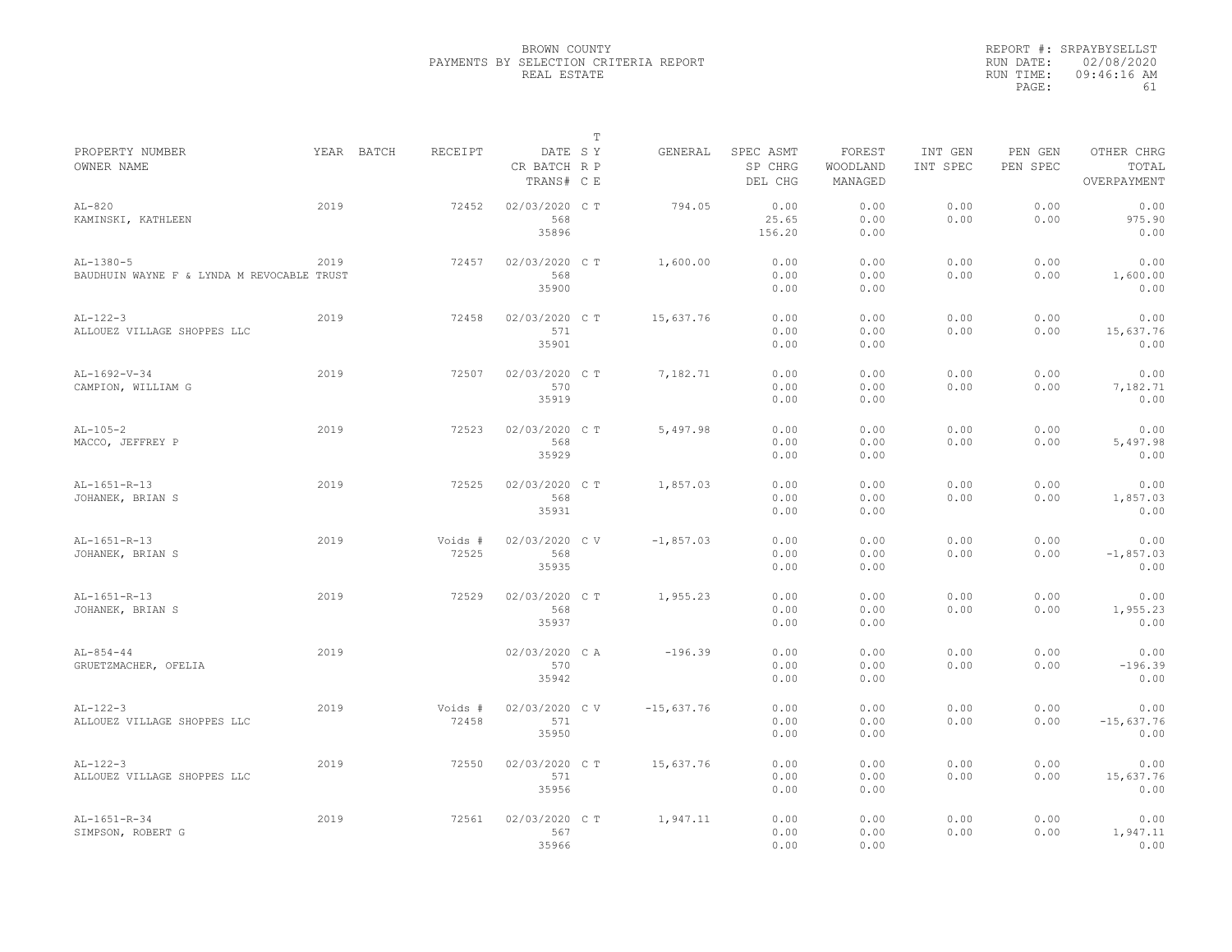|                                             |            |         |                                       | $\mathbb T$ |          |                                 |                               |                     |                     |                                    |
|---------------------------------------------|------------|---------|---------------------------------------|-------------|----------|---------------------------------|-------------------------------|---------------------|---------------------|------------------------------------|
| PROPERTY NUMBER<br>OWNER NAME               | YEAR BATCH | RECEIPT | DATE SY<br>CR BATCH R P<br>TRANS# C E |             | GENERAL  | SPEC ASMT<br>SP CHRG<br>DEL CHG | FOREST<br>WOODLAND<br>MANAGED | INT GEN<br>INT SPEC | PEN GEN<br>PEN SPEC | OTHER CHRG<br>TOTAL<br>OVERPAYMENT |
| $AL-1955-J-3$<br>ALBERTS, TYLER J           | 2019       | 72588   | 02/03/2020 CT<br>569<br>35988         |             | 1,500.00 | 0.00<br>0.00<br>0.00            | 0.00<br>0.00<br>0.00          | 0.00<br>0.00        | 0.00<br>0.00        | 0.00<br>1,500.00<br>0.00           |
| $AL-122-B$<br>KENNERHED, FREDRIK H          | 2019       | 72598   | 02/03/2020 C T<br>568<br>35996        |             | 4,419.41 | 0.00<br>0.00<br>0.00            | 0.00<br>0.00<br>0.00          | 0.00<br>0.00        | 0.00<br>0.00        | 0.00<br>4,419.41<br>0.00           |
| $AL-275-1$<br>ALLEN LEE INVESTMENTS LLC     | 2019       | 72600   | 02/03/2020 C T<br>567<br>35998        |             | 2,043.93 | 0.00<br>0.00<br>0.00            | 0.00<br>0.00<br>0.00          | 0.00<br>0.00        | 0.00<br>0.00        | 0.00<br>2,043.93<br>0.00           |
| $AL-1402$<br>HOWES, ETAL, OLIVER T          | 2019       | 72603   | 02/03/2020 C T<br>569<br>35999        |             | 2,079.30 | 0.00<br>0.00<br>0.00            | 0.00<br>0.00<br>0.00          | 0.00<br>0.00        | 0.00<br>0.00        | 0.00<br>2,079.30<br>0.00           |
| $AL-1402$<br>HOWES, ETAL, OLIVER T          | 2019       | 72604   | 02/03/2020 C T<br>569<br>36000        |             | 33.97    | 0.00<br>0.00<br>0.00            | 0.00<br>0.00<br>0.00          | 0.00<br>0.00        | 0.00<br>0.00        | 0.00<br>33.97<br>0.00              |
| AL-1149-E-22<br>PURPLE LION INVESTMENTS LLC | 2019       | 72630   | 02/03/2020 C T<br>569<br>36017        |             | 1,466.75 | 0.00<br>0.00<br>0.00            | 0.00<br>0.00<br>0.00          | 0.00<br>0.00        | 0.00<br>0.00        | 0.00<br>1,466.75<br>0.00           |
| AL-361-X-302<br>DELSART, THOMAS F           | 2019       | 72639   | 02/03/2020 C T<br>570<br>36019        |             | 7,389.92 | 0.00<br>0.00<br>0.00            | 0.00<br>0.00<br>0.00          | 0.00<br>0.00        | 0.00<br>0.00        | 0.00<br>7,389.92<br>0.00           |
| $AL-1955-J-17$<br>TICHONCHIK, KAY G         | 2019       | 72646   | 02/03/2020 C T<br>569<br>36023        |             | 1,224.19 | 0.00<br>0.00<br>0.00            | 0.00<br>0.00<br>0.00          | 0.00<br>0.00        | 0.00<br>0.00        | 0.00<br>1,224.19<br>0.00           |
| $AL-1582-S-27$<br>REYES, RESURRECCION T     | 2019       | 72647   | 02/03/2020 C T<br>569<br>36024        |             | 2,241.01 | 0.00<br>0.00<br>0.00            | 0.00<br>0.00<br>0.00          | 0.00<br>0.00        | 0.00<br>0.00        | 0.00<br>2,241.01<br>0.00           |
| $AL-1362-2$<br>PROSIC, DRAGO                | 2019       | 72656   | 02/03/2020 C T<br>570<br>36031        |             | 1,497.82 | 0.00<br>0.00<br>0.00            | 0.00<br>0.00<br>0.00          | 0.00<br>0.00        | 0.00<br>0.00        | 0.00<br>1,497.82<br>0.00           |
| $AL-1045$<br>JACOBE, RONALD F               | 2019       | 72751   | 02/03/2020 C T<br>569<br>36102        |             | 904.40   | 0.00<br>0.00<br>0.00            | 0.00<br>0.00<br>0.00          | 0.00<br>0.00        | 0.00<br>0.00        | 0.00<br>904.40<br>0.00             |
| $AL-1039-5$<br>REBHOLZ, THERESE M           | 2019       | 72798   | 02/03/2020 C T<br>569<br>36138        |             | 1,562.46 | 0.00<br>0.00<br>0.00            | 0.00<br>0.00<br>0.00          | 0.00<br>0.00        | 0.00<br>0.00        | 0.00<br>1,562.46<br>0.00           |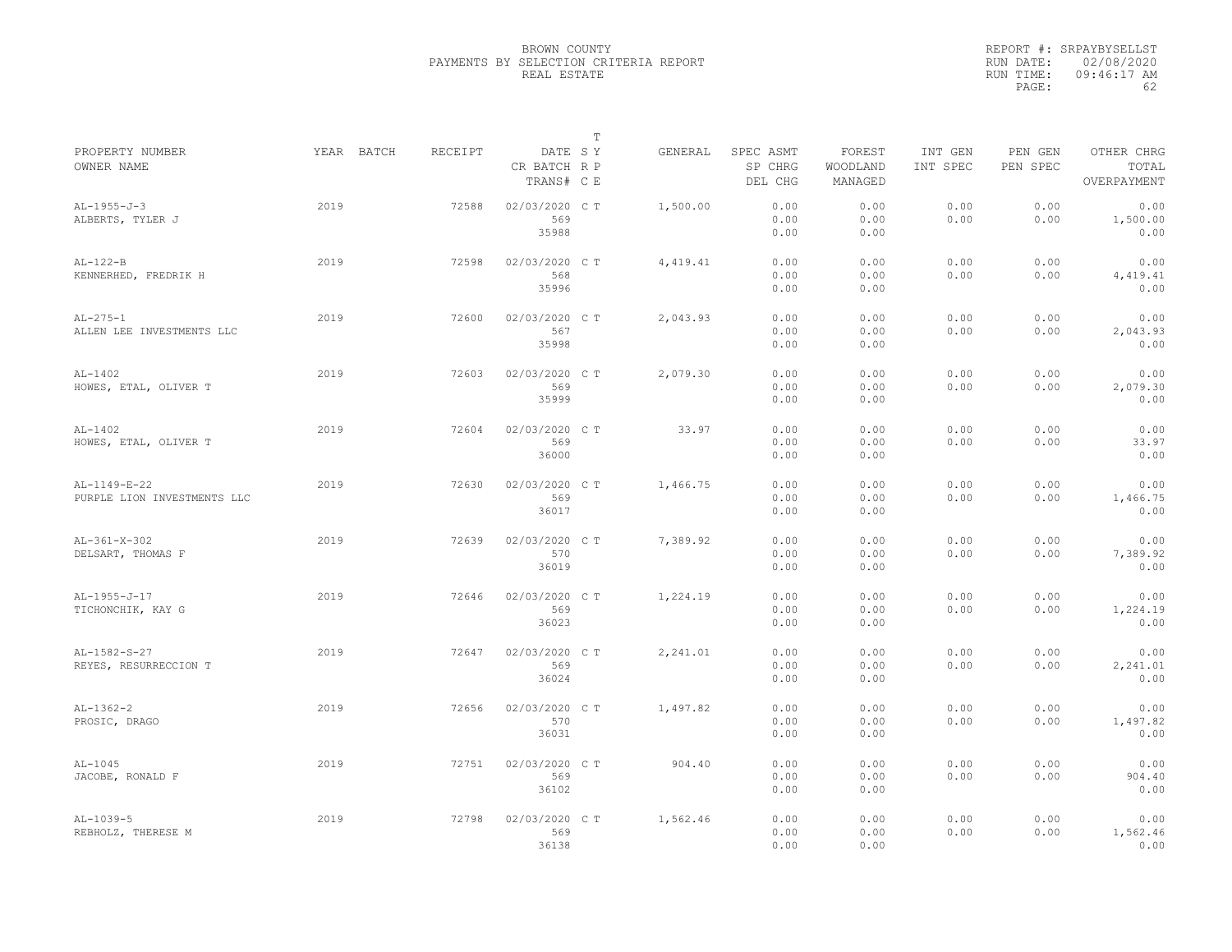|                                               |            |         |                                       | $\mathbb T$ |           |                                 |                               |                     |                     |                                    |
|-----------------------------------------------|------------|---------|---------------------------------------|-------------|-----------|---------------------------------|-------------------------------|---------------------|---------------------|------------------------------------|
| PROPERTY NUMBER<br>OWNER NAME                 | YEAR BATCH | RECEIPT | DATE SY<br>CR BATCH R P<br>TRANS# C E |             | GENERAL   | SPEC ASMT<br>SP CHRG<br>DEL CHG | FOREST<br>WOODLAND<br>MANAGED | INT GEN<br>INT SPEC | PEN GEN<br>PEN SPEC | OTHER CHRG<br>TOTAL<br>OVERPAYMENT |
| $AL-1392-L-33$                                | 2019       | 72803   | 02/03/2020 CT                         |             | 1,468.54  | 0.00                            | 0.00                          | 0.00                | 0.00                | 0.00                               |
| CLARK, JAMES M                                |            |         | 569                                   |             |           | 0.00                            | 0.00                          | 0.00                | 0.00                | 1,468.54                           |
|                                               |            |         | 36142                                 |             |           | 0.00                            | 0.00                          |                     |                     | 0.00                               |
| $AL-135-4$                                    | 2019       | 72808   | 02/03/2020 C T                        |             | 375.62    | 0.00                            | 0.00                          | 0.00                | 0.00                | 0.00                               |
| WESTERN RACQUET INDOOR TENNIS CLUB INC        |            |         | 570                                   |             |           | 0.00                            | 0.00                          | 0.00                | 0.00                | 375.62                             |
|                                               |            |         | 36147                                 |             |           | 0.00                            | 0.00                          |                     |                     | 0.00                               |
| $AL-135-6$                                    | 2019       | 72810   | 02/03/2020 C T                        |             | 7,440.40  | 0.00                            | 0.00                          | 0.00                | 0.00                | 0.00                               |
| WESTERN RACQUET INDOOR TENNIS CLUB INC        |            |         | 570                                   |             |           | 0.00                            | 0.00                          | 0.00                | 0.00                | 7,440.40                           |
|                                               |            |         | 36149                                 |             |           | 0.00                            | 0.00                          |                     |                     | 0.00                               |
| $AL-808-F-24$                                 | 2019       | 72832   | 02/03/2020 C T                        |             | 1,594.66  | 0.00                            | 0.00                          | 0.00                | 0.00                | 0.00                               |
| KENNEDY, MARY JANE                            |            |         | 570                                   |             |           | 0.00                            | 0.00                          | 0.00                | 0.00                | 1,594.66                           |
|                                               |            |         | 36163                                 |             |           | 0.00                            | 0.00                          |                     |                     | 0.00                               |
| AL-1082                                       | 2019       | 72840   | 02/03/2020 C T                        |             | 1,640.83  | 0.00                            | 0.00                          | 0.00                | 0.00                | 0.00                               |
| ZIEGERT, JEFFREY J                            |            |         | 567                                   |             |           | 0.00                            | 0.00                          | 0.00                | 0.00                | 1,640.83                           |
|                                               |            |         | 36171                                 |             |           | 0.00                            | 0.00                          |                     |                     | 0.00                               |
| $AL-270$                                      | 2019       | 72941   | 02/03/2020 CT                         |             | 3, 412.74 | 0.00                            | 0.00                          | 0.00                | 0.00                | 0.00                               |
| THOMAS, KAREN L                               |            |         | 569                                   |             |           | 0.00                            | 0.00                          | 0.00                | 0.00                | 3, 412.74                          |
|                                               |            |         | 36234                                 |             |           | 0.00                            | 0.00                          |                     |                     | 0.00                               |
| AL-1392-13-1                                  | 2019       | 72954   | 02/03/2020 C T                        |             | 2,960.05  | 0.00                            | 0.00                          | 0.00                | 0.00                | 0.00                               |
| JIROVETZ, MAGGIE M                            |            |         | 568                                   |             |           | 0.00                            | 0.00                          | 0.00                | 0.00                | 2,960.05                           |
|                                               |            |         | 36247                                 |             |           | 0.00                            | 0.00                          |                     |                     | 0.00                               |
| $AL-933-2$                                    | 2019       | 72992   | 02/03/2020 C T                        |             | 530.55    | 0.00                            | 0.00                          | 0.00                | 0.00                | 0.00                               |
| NACHTWEY, JAMES W                             |            |         | 569                                   |             |           | 0.00                            | 0.00                          | 0.00                | 0.00                | 530.55                             |
|                                               |            |         | 36275                                 |             |           | 0.00                            | 0.00                          |                     |                     | 0.00                               |
| $AL-1014-M-44$                                | 2019       | 73008   | 02/03/2020 CT                         |             | 5,387.81  | 0.00                            | 0.00                          | 0.00                | 0.00                | 0.00                               |
| VANVONDEREN, MICHAEL                          |            |         | 569                                   |             |           | 37.55                           | 0.00                          | 0.00                | 0.00                | 5,870.85                           |
|                                               |            |         | 36293                                 |             |           | 445.49                          | 0.00                          |                     |                     | 0.00                               |
| AL-1164-M-38                                  | 2019       | 73023   | 02/04/2020 C T                        |             | 2,384.48  | 0.00                            | 0.00                          | 0.00                | 0.00                | 0.00                               |
| APPLE VALLEY CONCRETE & CONSTRUCTION INC ETAL |            |         | 574                                   |             |           | 0.00                            | 0.00                          | 0.00                | 0.00                | 2,384.48                           |
|                                               |            |         | 36304                                 |             |           | 0.00                            | 0.00                          |                     |                     | 0.00                               |
| $AL-1480$                                     | 2019       | 73049   | 02/04/2020 C T                        |             | 3,615.89  | 0.00                            | 0.00                          | 0.00                | 0.00                | 0.00                               |
| WEINSTEIN MARILYN TRUST                       |            |         | 574                                   |             |           | 0.00                            | 0.00                          | 0.00                | 0.00                | 3,615.89                           |
|                                               |            |         | 36328                                 |             |           | 0.00                            | 0.00                          |                     |                     | 0.00                               |
| $AL-723$                                      | 2019       | 73085   | 02/04/2020 C T                        |             | 1,003.94  | 0.00                            | 0.00                          | 0.00                | 0.00                | 0.00                               |
| TIPPS, OLGA M                                 |            |         | 573                                   |             |           | 0.00                            | 0.00                          | 0.00                | 0.00                | 1,003.94                           |
|                                               |            |         | 36360                                 |             |           | 0.00                            | 0.00                          |                     |                     | 0.00                               |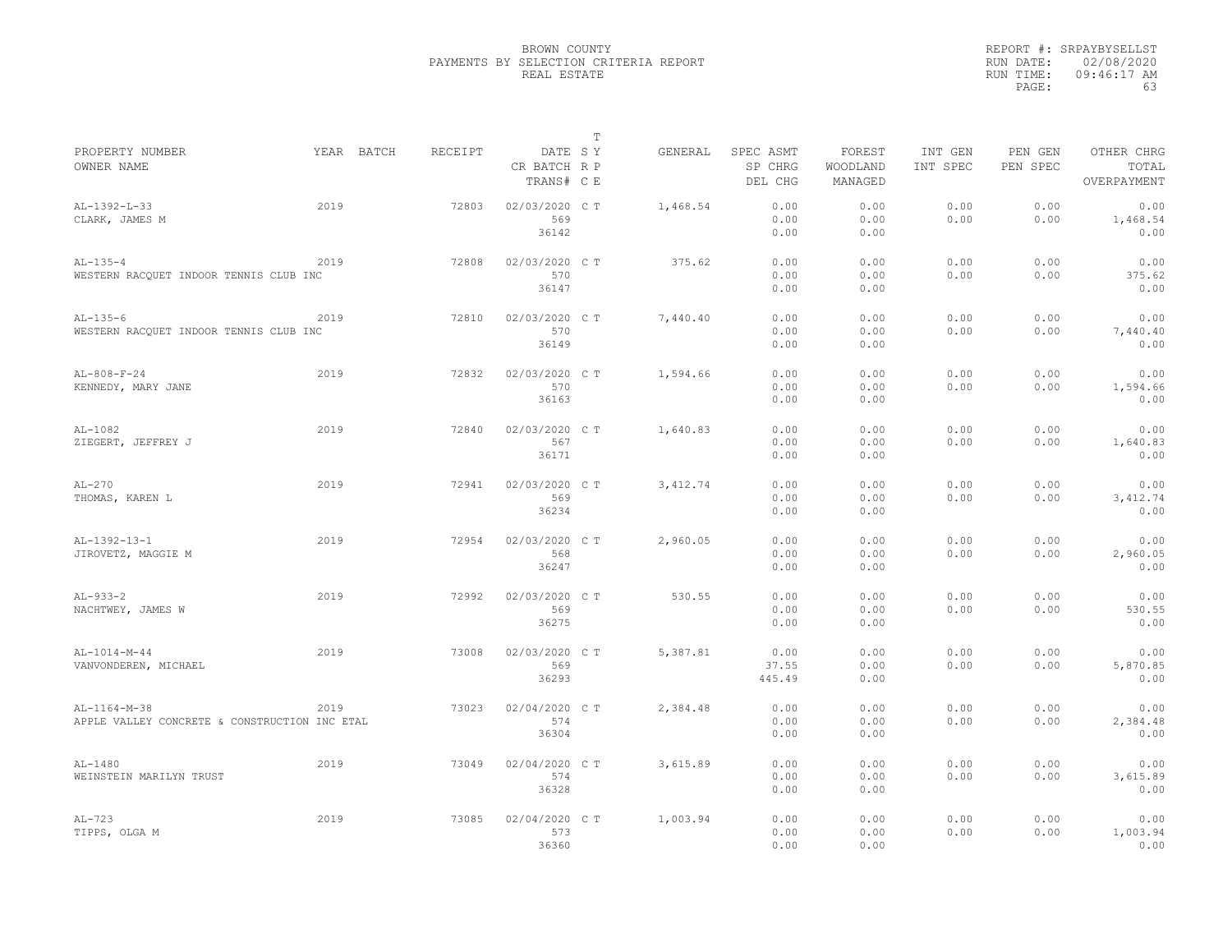|                                       |            |         |                                       | $\mathbb T$ |            |                                 |                               |                     |                     |                                    |
|---------------------------------------|------------|---------|---------------------------------------|-------------|------------|---------------------------------|-------------------------------|---------------------|---------------------|------------------------------------|
| PROPERTY NUMBER<br>OWNER NAME         | YEAR BATCH | RECEIPT | DATE SY<br>CR BATCH R P<br>TRANS# C E |             | GENERAL    | SPEC ASMT<br>SP CHRG<br>DEL CHG | FOREST<br>WOODLAND<br>MANAGED | INT GEN<br>INT SPEC | PEN GEN<br>PEN SPEC | OTHER CHRG<br>TOTAL<br>OVERPAYMENT |
| AL-1164-H-39<br>JOHANSKI, GREGORY M   | 2019       | 73097   | 02/04/2020 C T<br>574<br>36369        |             | 1,781.59   | 0.00<br>0.00<br>0.00            | 0.00<br>0.00<br>0.00          | 0.00<br>0.00        | 0.00<br>0.00        | 0.00<br>1,781.59<br>0.00           |
| AL-1651-R-21-A<br>JOHANSKI, GREGORY M | 2019       | 73098   | 02/04/2020 C T<br>574<br>36369        |             | 1,828.21   | 0.00<br>0.00<br>0.00            | 0.00<br>0.00<br>0.00          | 0.00<br>0.00        | 0.00<br>0.00        | 0.00<br>1,828.21<br>0.00           |
| $AL-2075$<br>TRINKNER, PATRICIA G     | 2019       | 73139   | 02/04/2020 C T<br>575<br>36402        |             | 1,637.90   | 0.00<br>0.00<br>0.00            | 0.00<br>0.00<br>0.00          | 0.00<br>0.00        | 0.00<br>0.00        | 0.00<br>1,637.90<br>1,441.51       |
| $AL-1370-6$<br>MURPHY, TERRANCE L     | 2019       | 73167   | 02/04/2020 C T<br>573<br>36422        |             | 3, 113. 21 | 247.64<br>940.58<br>0.00        | 0.00<br>0.00<br>0.00          | 0.00<br>0.00        | 0.00<br>0.00        | 0.00<br>4,301.43<br>0.00           |
| AL-1943-J-41<br>GORR, DANIEL D        | 2019       | 73203   | 02/04/2020 C T<br>573<br>36446        |             | 2,694.31   | 0.00<br>0.00<br>0.00            | 0.00<br>0.00<br>0.00          | 0.00<br>0.00        | 0.00<br>0.00        | 0.00<br>2,694.31<br>0.00           |
| $AL-1978-2$<br>LEVERS, MATTHEW D      | 2019       | 73215   | 02/04/2020 C T<br>575<br>36456        |             | 3,018.62   | 0.00<br>97.18<br>940.61         | 0.00<br>0.00<br>0.00          | 0.00<br>0.00        | 0.00<br>0.00        | 0.00<br>4,056.41<br>0.00           |
| $AL-1039-1-1$<br>PEOPLES MARINE BANK  | 2019       | 73241   | 02/04/2020 C T<br>575<br>36471        |             | 451.06     | 0.00<br>0.00<br>0.00            | 0.00<br>0.00<br>0.00          | 0.00<br>0.00        | 0.00<br>0.00        | 0.00<br>451.06<br>0.00             |
| $AL-1039-6$<br>PEOPLES MARINE BANK    | 2019       | 73243   | 02/04/2020 C T<br>575<br>36471        |             | 3,428.32   | 0.00<br>0.00<br>0.00            | 0.00<br>0.00<br>0.00          | 0.00<br>0.00        | 0.00<br>0.00        | 0.00<br>3,428.32<br>0.00           |
| $AL-1039-8$<br>PEOPLES MARINE BANK    | 2019       | 73244   | 02/04/2020 C T<br>575<br>36471        |             | 856.92     | 0.00<br>0.00<br>0.00            | 0.00<br>0.00<br>0.00          | 0.00<br>0.00        | 0.00<br>0.00        | 0.00<br>856.92<br>0.00             |
| $AL-1039-8-1$<br>PEOPLES MARINE BANK  | 2019       | 73245   | 02/04/2020 C T<br>575<br>36471        |             | 627.85     | 0.00<br>0.00<br>0.00            | 0.00<br>0.00<br>0.00          | 0.00<br>0.00        | 0.00<br>0.00        | 0.00<br>627.85<br>0.00             |
| $AL-1692-M-52$<br>HENDRICKS, DONALD R | 2019       | 73270   | 02/04/2020 C T<br>577<br>36492        |             | 1,667.86   | 0.00<br>0.00<br>0.00            | 0.00<br>0.00<br>0.00          | 0.00<br>0.00        | 0.00<br>0.00        | 0.00<br>1,667.86<br>0.00           |
| $AL-1955-41$<br>DEPREY, MARK          | 2019       | 73317   | 02/04/2020 C T<br>573<br>36522        |             | 4,040.25   | 0.00<br>0.00<br>0.00            | 0.00<br>0.00<br>0.00          | 0.00<br>0.00        | 0.00<br>0.00        | 0.00<br>4,040.25<br>0.00           |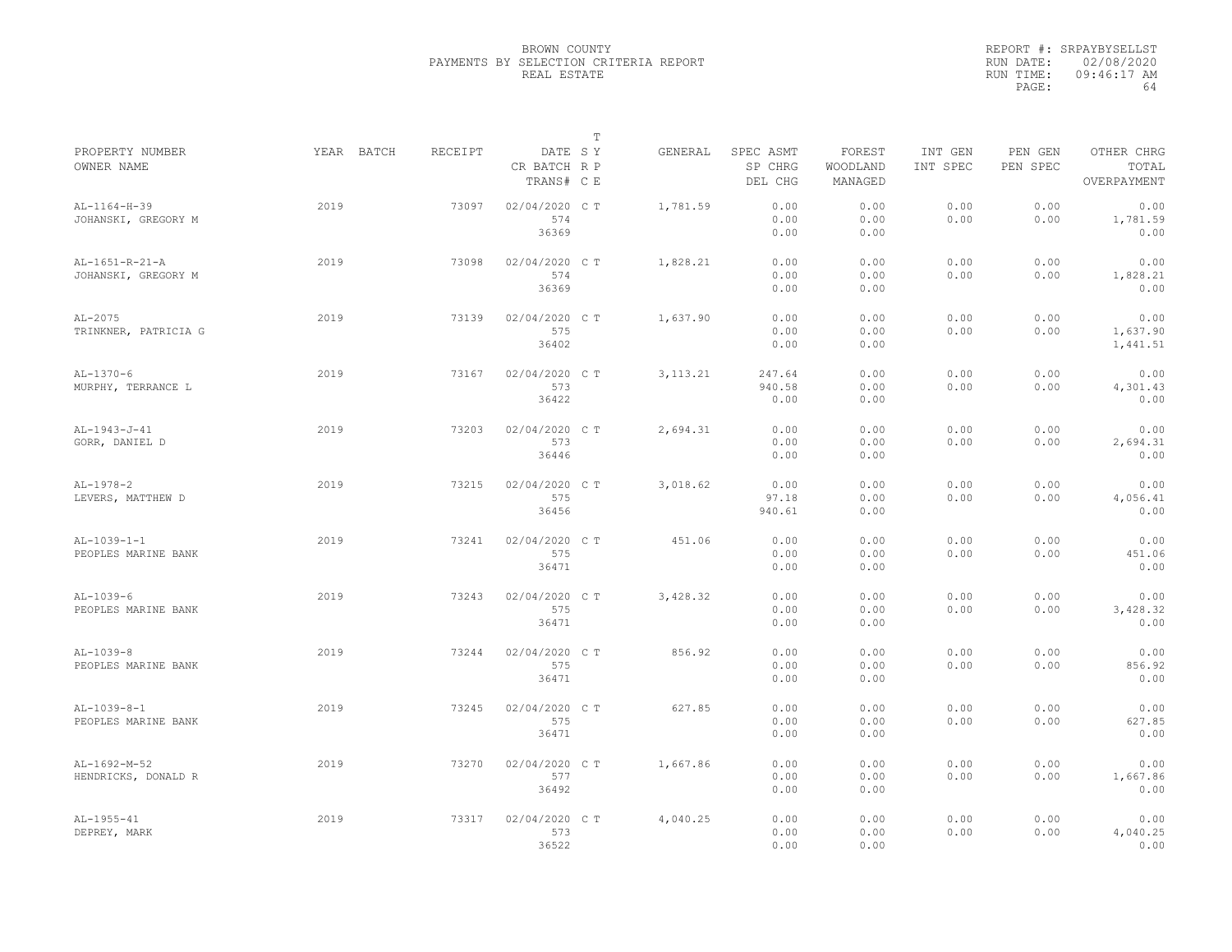|                                               |      |             |         |                                       | T |           |                                 |                               |                     |                     |                                    |
|-----------------------------------------------|------|-------------|---------|---------------------------------------|---|-----------|---------------------------------|-------------------------------|---------------------|---------------------|------------------------------------|
| PROPERTY NUMBER<br>OWNER NAME                 |      | YEAR BATCH  | RECEIPT | DATE SY<br>CR BATCH R P<br>TRANS# C E |   | GENERAL   | SPEC ASMT<br>SP CHRG<br>DEL CHG | FOREST<br>WOODLAND<br>MANAGED | INT GEN<br>INT SPEC | PEN GEN<br>PEN SPEC | OTHER CHRG<br>TOTAL<br>OVERPAYMENT |
|                                               |      |             |         |                                       |   |           |                                 |                               |                     |                     |                                    |
| $AL-125-2-1$                                  | 2019 |             | 73318   | 02/04/2020 C T                        |   | 4.50      | 0.00                            | 0.00                          | 0.00                | 0.00                | 0.00                               |
| DEPREY, MARK                                  |      |             |         | 573                                   |   |           | 0.00                            | 0.00                          | 0.00                | 0.00                | 4.50                               |
|                                               |      |             |         | 36522                                 |   |           | 0.00                            | 0.00                          |                     |                     | 0.00                               |
| $AL-1609$                                     | 2019 |             | 73334   | 02/04/2020 C T                        |   | 204.48    | 0.00                            | 0.00                          | 0.00                | 0.00                | 0.00                               |
| DETRIE CONSTRUCTION INC ETAL                  |      |             |         | 577                                   |   |           | 0.00                            | 0.00                          | 0.00                | 0.00                | 204.48                             |
|                                               |      |             |         | 36538                                 |   |           | 0.00                            | 0.00                          |                     |                     | 0.00                               |
| $AL-354-1$                                    | 2019 |             | 73347   | 02/04/2020 C T                        |   | 2,406.51  | 0.00                            | 0.00                          | 0.00                | 0.00                | 0.00                               |
| LUU, NGAN                                     |      |             |         | 575                                   |   |           | 0.00                            | 0.00                          | 0.00                | 0.00                | 2,406.51                           |
|                                               |      |             |         | 36548                                 |   |           | 0.00                            | 0.00                          |                     |                     | 0.00                               |
| $AL-1651-24$                                  | 2019 |             | 73355   | 02/04/2020 C T                        |   | 2,928.00  | 0.00                            | 0.00                          | 0.00                | 0.00                | 0.00                               |
| SWANN, THEODORE W                             |      |             |         | 572                                   |   |           | 0.00                            | 0.00                          | 0.00                | 0.00                | 2,928.00                           |
|                                               |      |             |         | 36557                                 |   |           | 0.00                            | 0.00                          |                     |                     | 0.00                               |
| AL-1014-M-27                                  |      | 2019 200204 | 4091    | 02/04/2020 C T                        |   | 1,798.47  | 0.00                            | 0.00                          | 0.00                | 0.00                | 0.00                               |
| NEVILLE, ETAL JR, HAROLD J                    |      |             |         |                                       |   |           | 0.00                            | 0.00                          | 0.00                | 0.00                | 1,798.47                           |
|                                               |      |             |         |                                       |   |           | 0.00                            | 0.00                          |                     |                     | 0.00                               |
|                                               |      |             |         |                                       |   |           |                                 |                               |                     |                     |                                    |
| $AL-854-E-2$                                  | 2019 |             | 73402   | 02/05/2020 C T                        |   | 1,300.15  | 0.00                            | 0.00                          | 0.00                | 0.00                | 0.00                               |
| LEFEVRE, BEAU H                               |      |             |         | 578                                   |   |           | 0.12                            | 0.00                          | 0.00                | 0.00                | 1,386.00                           |
|                                               |      |             |         | 36572                                 |   |           | 85.73                           | 0.00                          |                     |                     | 0.00                               |
| $AL-1724-G-1$                                 | 2019 |             | 73416   | 02/05/2020 CT                         |   | 100.00    | 0.00                            | 0.00                          | 0.00                | 0.00                | 0.00                               |
| HAAKONSON EUGENE W & MARY ANN REVOCABLE TRUST |      |             |         | 579                                   |   |           | 0.00                            | 0.00                          | 0.00                | 0.00                | 100.00                             |
|                                               |      |             |         | 36583                                 |   |           | 0.00                            | 0.00                          |                     |                     | 0.00                               |
| AL-1149-J-22                                  | 2019 |             | 73417   | 02/05/2020 CT                         |   | 950.57    | 0.00                            | 0.00                          | 0.00                | 0.00                | 0.00                               |
| NOWACZYK, CARLEEN M                           |      |             |         | 579                                   |   |           | 0.00                            | 0.00                          | 0.00                | 0.00                | 950.57                             |
|                                               |      |             |         | 36584                                 |   |           | 0.00                            | 0.00                          |                     |                     | 0.00                               |
| $AL-1692-V-4$                                 | 2019 |             | 73419   | 02/05/2020 C T                        |   | 2,358.57  | 0.00                            | 0.00                          | 0.00                | 0.00                | 0.00                               |
| BRAY, MICHAEL J                               |      |             |         | 579                                   |   |           | 0.00                            | 0.00                          | 0.00                | 0.00                | 2,358.57                           |
|                                               |      |             |         | 36586                                 |   |           | 0.00                            | 0.00                          |                     |                     | 0.00                               |
| $AL-110-1$                                    | 2019 |             | 73421   | 02/05/2020 C T                        |   | 2,427.26  | 0.00                            | 0.00                          | 0.00                | 0.00                | 0.00                               |
| VANDERMAUSE, ETAL, TIMOTHY J                  |      |             |         | 579                                   |   |           | 0.00                            | 0.00                          | 0.00                | 0.00                | 2,427.26                           |
|                                               |      |             |         | 36587                                 |   |           | 0.00                            | 0.00                          |                     |                     | 0.00                               |
|                                               |      |             |         |                                       |   |           |                                 |                               |                     |                     |                                    |
| AL-1651-P-71                                  | 2019 |             | 73423   | 02/05/2020 CT                         |   | 1,318.11  | 0.00                            | 0.00                          | 0.00                | 0.00                | 0.00                               |
| RIEGERT, MICHAEL L                            |      |             |         | 579                                   |   |           | 0.00                            | 0.00                          | 0.00                | 0.00                | 1,318.11                           |
|                                               |      |             |         | 36590                                 |   |           | 0.00                            | 0.00                          |                     |                     | 0.00                               |
| $AL-875$                                      | 2019 |             | 73429   | 02/05/2020 C T                        |   | 11,352.27 | 0.00                            | 0.00                          | 0.00                | 0.00                | 0.00                               |
| KWIK TRIP INC                                 |      |             |         | 579                                   |   |           | 0.00                            | 0.00                          | 0.00                | 0.00                | 11,352.27                          |
|                                               |      |             |         | 36596                                 |   |           | 0.00                            | 0.00                          |                     |                     | 0.00                               |
|                                               |      |             |         |                                       |   |           |                                 |                               |                     |                     |                                    |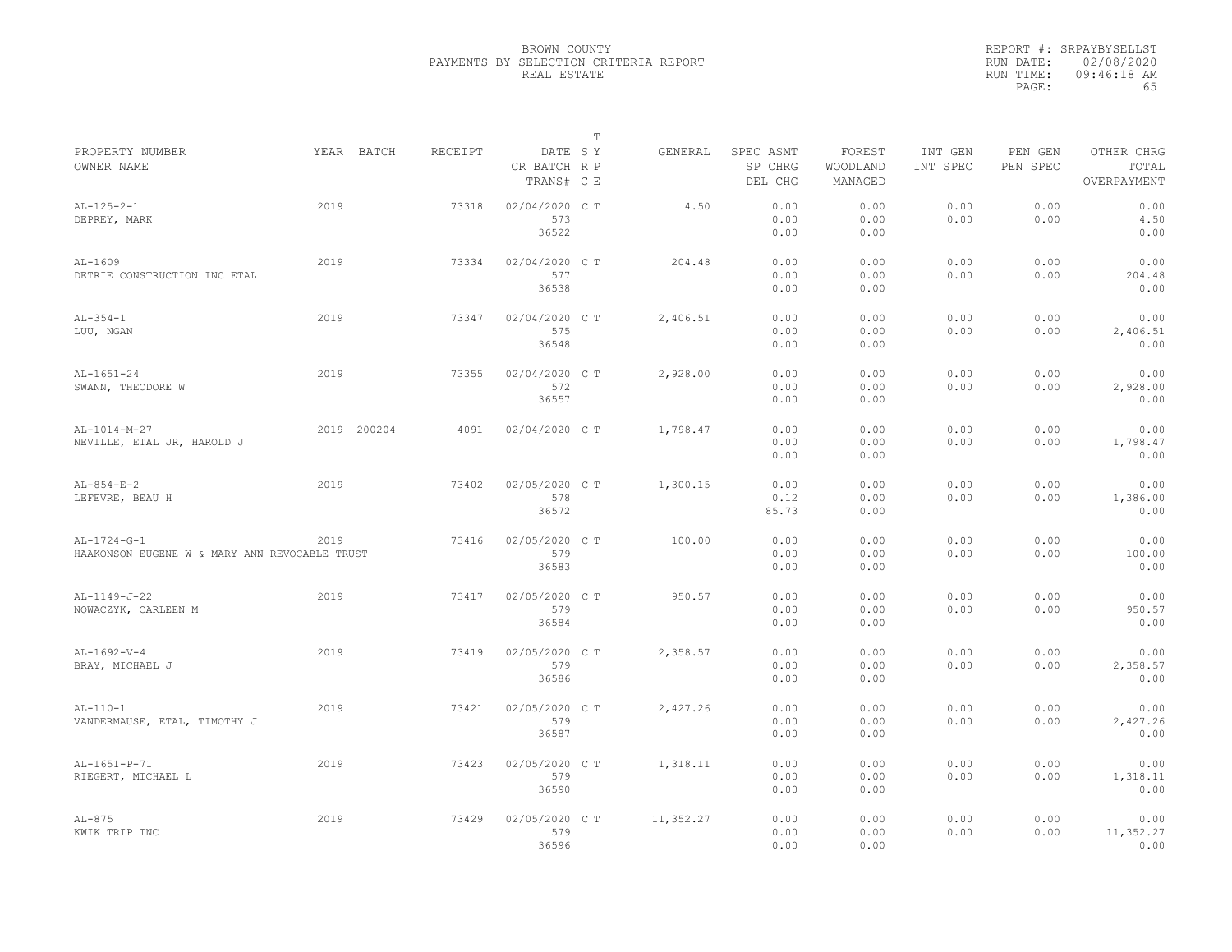|                                   |            |                  |                                       | $\mathbb T$ |              |                                 |                               |                     |                     |                                    |
|-----------------------------------|------------|------------------|---------------------------------------|-------------|--------------|---------------------------------|-------------------------------|---------------------|---------------------|------------------------------------|
| PROPERTY NUMBER<br>OWNER NAME     | YEAR BATCH | RECEIPT          | DATE SY<br>CR BATCH R P<br>TRANS# C E |             | GENERAL      | SPEC ASMT<br>SP CHRG<br>DEL CHG | FOREST<br>WOODLAND<br>MANAGED | INT GEN<br>INT SPEC | PEN GEN<br>PEN SPEC | OTHER CHRG<br>TOTAL<br>OVERPAYMENT |
| $AL-264$<br>KWIK TRIP INC         | 2019       | 73434            | 02/05/2020 C T<br>579<br>36601        |             | 18,891.11    | 0.00<br>0.00<br>0.00            | 0.00<br>0.00<br>0.00          | 0.00<br>0.00        | 0.00<br>0.00        | 0.00<br>18,891.11<br>0.00          |
| $AL-267$<br>KWIK TRIP INC         | 2019       | 73435            | 02/05/2020 C T<br>579<br>36602        |             | 7,692.63     | 0.00<br>0.00<br>0.00            | 0.00<br>0.00<br>0.00          | 0.00<br>0.00        | 0.00<br>0.00        | 0.00<br>7,692.63<br>0.00           |
| $AL-269$<br>KWIK TRIP INC         | 2019       | 73436            | 02/05/2020 CT<br>579<br>36603         |             | 5,073.46     | 0.00<br>0.00<br>0.00            | 0.00<br>0.00<br>0.00          | 0.00<br>0.00        | 0.00<br>0.00        | 0.00<br>5,073.46<br>0.00           |
| $AL-848$<br>VANDENHEUVEL, JASON C | 2019       | 73450            | 02/05/2020 CT<br>578<br>36617         |             | 1,843.48     | 0.00<br>0.00<br>0.00            | 0.00<br>0.00<br>0.00          | 0.00<br>0.00        | 0.00<br>0.00        | 0.00<br>1,843.48<br>0.00           |
| $AL-1692-V-4$<br>BRAY, MICHAEL J  | 2019       | Voids #<br>73419 | 02/05/2020 CV<br>579<br>36618         |             | $-2, 358.57$ | 0.00<br>0.00<br>0.00            | 0.00<br>0.00<br>0.00          | 0.00<br>0.00        | 0.00<br>0.00        | 0.00<br>$-2, 358.57$<br>0.00       |
| $AL-1692-V-4$<br>BRAY, MICHAEL J  | 2019       | 73451            | 02/05/2020 C T<br>579<br>36619        |             | 2,358.57     | 0.00<br>0.00<br>0.00            | 0.00<br>0.00<br>0.00          | 0.00<br>0.00        | 0.00<br>0.00        | 0.00<br>2,358.57<br>0.00           |
| $AL-948$<br>DUQUAINE, STACY       | 2019       | 73460            | 02/05/2020 CT<br>578<br>36629         |             | 2,513.70     | 0.00<br>0.00<br>0.00            | 0.00<br>0.00<br>0.00          | 0.00<br>0.00        | 0.00<br>0.00        | 0.00<br>2,513.70<br>0.00           |
| $AL-948$<br>DUQUAINE, STACY       | 2019       | 73461            | 02/05/2020 CT<br>578<br>36630         |             | 72.98        | 0.00<br>0.00<br>0.00            | 0.00<br>0.00<br>0.00          | 0.00<br>0.00        | 0.00<br>0.00        | 0.00<br>72.98<br>0.00              |
| AL-1582-S-10<br>FOWLES, DAVID P   | 2019       | 73468            | 02/06/2020 CT<br>581<br>36637         |             | 2,114.89     | 0.00<br>0.00<br>0.00            | 0.00<br>0.00<br>0.00          | 0.00<br>0.00        | 0.00<br>0.00        | 0.00<br>2,114.89<br>0.00           |
| AL-1955-G-624<br>KOSS, MELVIN H   | 2019       | 73484            | 02/06/2020 CT<br>581<br>36649         |             | 2,318.22     | 0.00<br>0.00<br>0.00            | 0.00<br>0.00<br>0.00          | 0.00<br>0.00        | 0.00<br>0.00        | 0.00<br>2,318.22<br>0.00           |
| $AL-976$<br>CORADINI, SUSAN N     | 2019       | 73488            | 02/06/2020 CT<br>581<br>36653         |             | 100.00       | 0.00<br>0.00<br>0.00            | 0.00<br>0.00<br>0.00          | 0.00<br>0.00        | 0.00<br>0.00        | 0.00<br>100.00<br>0.00             |
| $AL-950$<br>MORAN, JAMES P        | 2019       | 73490            | 02/06/2020 C T<br>581<br>36655        |             | 2,068.23     | 0.00<br>0.00<br>0.00            | 0.00<br>0.00<br>0.00          | 0.00<br>0.00        | 0.00<br>0.00        | 0.00<br>2,068.23<br>0.00           |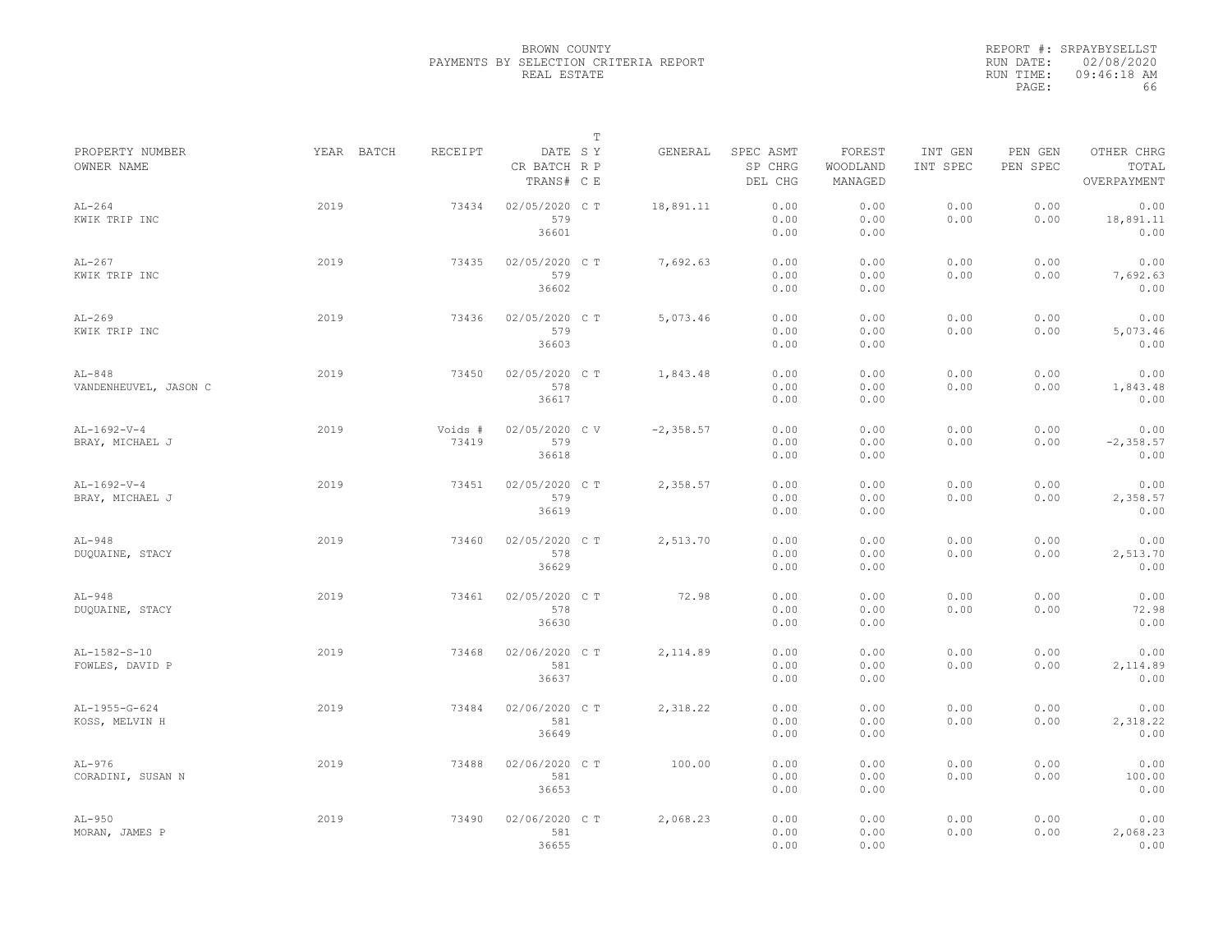|                                                       |             |                          |                                       | $\mathbb T$ |             |                                 |                               |                     |                     |                                    |
|-------------------------------------------------------|-------------|--------------------------|---------------------------------------|-------------|-------------|---------------------------------|-------------------------------|---------------------|---------------------|------------------------------------|
| PROPERTY NUMBER<br>OWNER NAME                         | YEAR BATCH  | RECEIPT                  | DATE SY<br>CR BATCH R P<br>TRANS# C E |             | GENERAL     | SPEC ASMT<br>SP CHRG<br>DEL CHG | FOREST<br>WOODLAND<br>MANAGED | INT GEN<br>INT SPEC | PEN GEN<br>PEN SPEC | OTHER CHRG<br>TOTAL<br>OVERPAYMENT |
| $AL-1215-2$<br>FITZPATRICK TRUST OF 1999              | 2019        | 73491                    | 02/06/2020 C T<br>580<br>36656        |             | 2,177.95    | 0.00<br>0.00<br>0.00            | 0.00<br>0.00<br>0.00          | 0.00<br>0.00        | 0.00<br>0.00        | 0.00<br>2,177.95<br>0.00           |
| $AL-1743$<br>GEHRING JOHN & CATHERINE REVOCABLE TRUST | 2019        | 73492                    | 02/06/2020 C T<br>580<br>36657        |             | 5,135.59    | 0.00<br>0.00<br>0.00            | 0.00<br>0.00<br>0.00          | 0.00<br>0.00        | 0.00<br>0.00        | 0.00<br>5,135.59<br>0.00           |
| $AL-862$<br>CRA FAMILY LLC                            | 2019        | 73521                    | 02/06/2020 CT<br>580<br>36668         |             | 1,991.49    | 0.00<br>3.62<br>214.31          | 0.00<br>0.00<br>0.00          | 0.00<br>0.00        | 0.00<br>0.00        | 0.00<br>2,209.42<br>0.00           |
| $AL-862$<br>CRA FAMILY LLC                            | 2019        | Voids #<br>73521         | 02/06/2020 CV<br>580<br>36669         |             | $-1,991.49$ | 0.00<br>$-3.62$<br>$-214.31$    | 0.00<br>0.00<br>0.00          | 0.00<br>0.00        | 0.00<br>0.00        | 0.00<br>$-2, 209.42$<br>0.00       |
| $AL-1164-H-23$<br>FISHER, ETAL, DAVID                 | 2019        | 73522                    | 02/06/2020 C T<br>581<br>36670        |             | 2,547.93    | 0.00<br>0.00<br>0.00            | 0.00<br>0.00<br>0.00          | 0.00<br>0.00        | 0.00<br>0.00        | 0.00<br>2,547.93<br>0.00           |
| $AL-862$<br>CRA FAMILY LLC                            | 2019        | 73527                    | 02/06/2020 C T<br>580<br>36675        |             | 1,991.49    | 0.00<br>3.62<br>214.31          | 0.00<br>0.00<br>0.00          | 0.00<br>0.00        | 0.00<br>0.00        | 0.00<br>2,209.42<br>0.00           |
| $AL-861$<br>CRA FAMILY LLC                            | 2019        | 73528                    | 02/06/2020 C T<br>580<br>36675        |             | 2,457.69    | 0.00<br>645.24<br>12.39         | 0.00<br>0.00<br>0.00          | 0.00<br>0.00        | 0.00<br>0.00        | 0.00<br>3, 115.32<br>0.00          |
| $AL-854-38$<br>KHANG, DIANA                           | 2019        | 73563                    | 02/07/2020 C T<br>583<br>36706        |             | 2,205.50    | 0.00<br>0.00<br>0.00            | 0.00<br>0.00<br>0.00          | 0.00<br>0.00        | 0.00<br>0.00        | 0.00<br>2,205.50<br>0.00           |
| $AL-854-38$<br>KHANG, DIANA                           | 2019        | 73564                    | 02/07/2020 C T<br>583<br>36707        |             | 42.91       | 0.00<br>0.00<br>0.00            | 0.00<br>0.00<br>0.00          | 0.00<br>0.00        | 0.00<br>0.00        | 0.00<br>42.91<br>0.00              |
| $AL-854-17$<br>BIERSTEKER, LAURIE A                   | 2019        | 73576                    | 02/07/2020 C T<br>583<br>36722        |             | 814.32      | 0.00<br>0.00<br>0.00            | 0.00<br>0.00<br>0.00          | 0.00<br>0.00        | 0.00<br>0.00        | 0.00<br>814.32<br>0.00             |
| $AL-1582-E-12$<br>LEGRANDE, ETAL, JOEL B              | 2019 200207 | 4120                     | 02/07/2020 C T                        |             | 1,515.84    | 0.00<br>0.00<br>0.00            | 0.00<br>0.00<br>0.00          | 0.00<br>0.00        | 0.00<br>0.00        | 0.00<br>1,515.84<br>0.00           |
|                                                       |             | VILLAGE OF ALLOUEZ TOTAL |                                       |             | 330,852.34  | 247.64<br>2,021.86<br>2,350.19  | 0.00<br>0.00<br>0.00          | 0.00<br>0.00        | 0.00<br>0.00        | 0.00<br>335, 472.03<br>2,224.48    |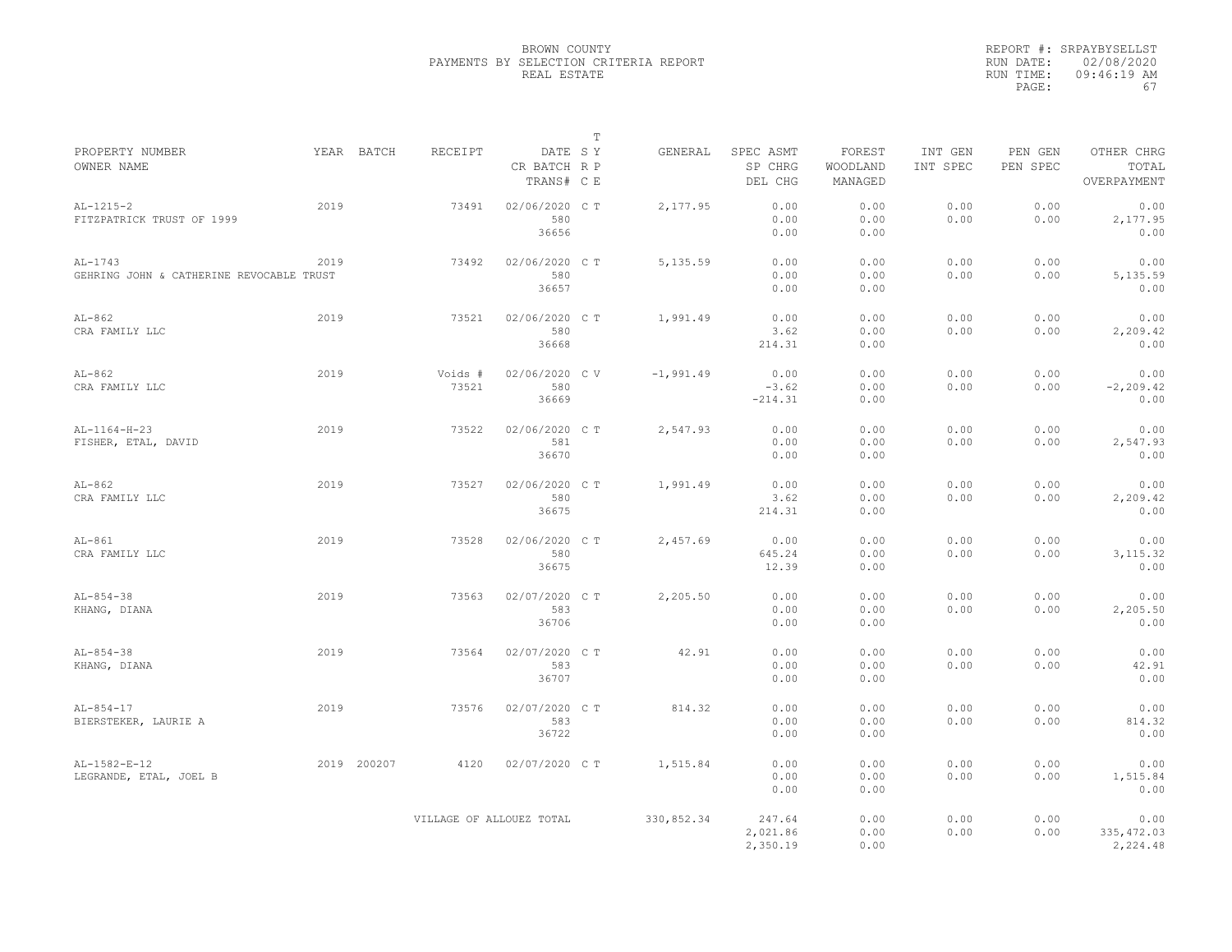|                                                        |      |             |         |                                       | T |           |                                 |                               |                     |                     |                                    |
|--------------------------------------------------------|------|-------------|---------|---------------------------------------|---|-----------|---------------------------------|-------------------------------|---------------------|---------------------|------------------------------------|
| PROPERTY NUMBER<br>OWNER NAME                          |      | YEAR BATCH  | RECEIPT | DATE SY<br>CR BATCH R P<br>TRANS# C E |   | GENERAL   | SPEC ASMT<br>SP CHRG<br>DEL CHG | FOREST<br>WOODLAND<br>MANAGED | INT GEN<br>INT SPEC | PEN GEN<br>PEN SPEC | OTHER CHRG<br>TOTAL<br>OVERPAYMENT |
| $VA - 460 - 54$<br>FAUL, JOSHUA D                      |      | 2019 200202 | 4068    | 02/02/2020 C T                        |   | 754.50    | 0.00<br>0.00<br>0.00            | 0.00<br>0.00<br>0.00          | 0.00<br>0.00        | 0.00<br>0.00        | 0.00<br>754.50<br>0.00             |
| $VA-L184-8$<br>CALLAHAN, JOSEPH E                      |      | 2019 200202 | 4069    | 02/02/2020 C T                        |   | 1,937.52  | 0.00<br>0.00<br>0.00            | 0.00<br>0.00<br>0.00          | 0.00<br>0.00        | 0.00<br>0.00        | 0.00<br>1,937.52<br>0.00           |
| $VA-296-L-10$<br>NOEL, STEVEN J                        | 2019 |             | 71840   | 02/03/2020 C T<br>570<br>35509        |   | 1,233.18  | 0.00<br>0.00<br>0.00            | 0.00<br>0.00<br>0.00          | 0.00<br>0.00        | 0.00<br>0.00        | 0.00<br>1,233.18<br>0.00           |
| $VA-132-5$<br>SEIDL, STEPHEN L                         | 2019 |             | 71853   | 02/03/2020 C T<br>570<br>35523        |   | 9,364.22  | 0.00<br>0.00<br>0.00            | 0.00<br>0.00<br>0.00          | 0.00<br>0.00        | 0.00<br>0.00        | 0.00<br>9,364.22<br>0.00           |
| $VA - 228 - 14 - K - 3$<br>GREEN BAY PROPERTY A LLC    | 2019 |             | 71854   | 02/03/2020 C T<br>569<br>35524        |   | 10,313.05 | 0.00<br>0.00<br>0.00            | 0.00<br>0.00<br>0.00          | 0.00<br>0.00        | 0.00<br>0.00        | 0.00<br>10,313.05<br>0.00          |
| $VA-228-14-K-96$<br>V F LEASING LLC                    | 2019 |             | 71872   | 02/03/2020 C T<br>567<br>35541        |   | 3,391.18  | 0.00<br>0.00<br>0.00            | 0.00<br>0.00<br>0.00          | 0.00<br>0.00        | 0.00<br>0.00        | 0.00<br>3,391.18<br>0.00           |
| $VA - 214 - 1$<br>GEORGIA PACIFIC CONSUMER PRODUCTS LP | 2019 |             | 71898   | 02/03/2020 CT<br>567<br>35553         |   | 1, 112.22 | 0.00<br>0.00<br>0.00            | 0.00<br>0.00<br>0.00          | 0.00<br>0.00        | 0.00<br>0.00        | 0.00<br>1,112.22<br>0.00           |
| $VA-229$<br>GEORGIA PACIFIC CONSUMER PRODUCTS LP       | 2019 |             | 71899   | 02/03/2020 C T<br>567<br>35553        |   | 184.93    | 0.00<br>0.00<br>0.00            | 0.00<br>0.00<br>0.00          | 0.00<br>0.00        | 0.00<br>0.00        | 0.00<br>184.93<br>0.00             |
| $VA-230$<br>GEORGIA PACIFIC CONSUMER PRODUCTS LP       | 2019 |             | 71900   | 02/03/2020 C T<br>567<br>35553        |   | 184.04    | 0.00<br>0.00<br>0.00            | 0.00<br>0.00<br>0.00          | 0.00<br>0.00        | 0.00<br>0.00        | 0.00<br>184.04<br>0.00             |
| $VA-231$<br>GEORGIA PACIFIC CONSUMER PRODUCTS LP       | 2019 |             | 71901   | 02/03/2020 C T<br>567<br>35553        |   | 183.16    | 0.00<br>0.00<br>0.00            | 0.00<br>0.00<br>0.00          | 0.00<br>0.00        | 0.00<br>0.00        | 0.00<br>183.16<br>0.00             |
| $VA-232$<br>GEORGIA PACIFIC CONSUMER PRODUCTS LP       | 2019 |             | 71902   | 02/03/2020 C T<br>567<br>35553        |   | 1,318.07  | 0.00<br>0.00<br>0.00            | 0.00<br>0.00<br>0.00          | 0.00<br>0.00        | 0.00<br>0.00        | 0.00<br>1,318.07<br>0.00           |
| $VA-244$<br>GEORGIA PACIFIC CONSUMER PRODUCTS LP       | 2019 |             | 71903   | 02/03/2020 C T<br>567<br>35553        |   | 201.74    | 0.00<br>0.00<br>0.00            | 0.00<br>0.00<br>0.00          | 0.00<br>0.00        | 0.00<br>0.00        | 0.00<br>201.74<br>0.00             |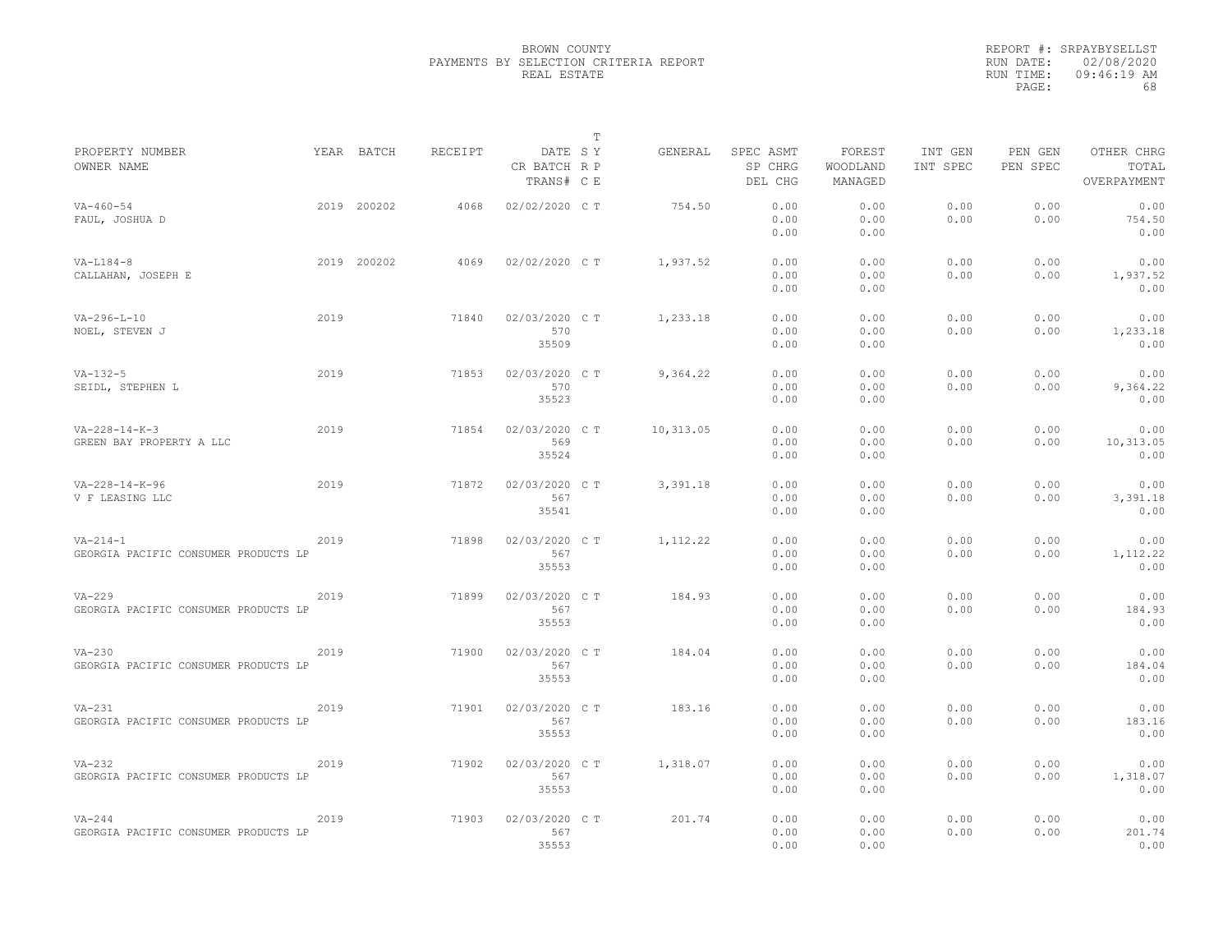|                                                              |      |            |         |                                       | T |           |                                 |                               |                     |                     |                                    |
|--------------------------------------------------------------|------|------------|---------|---------------------------------------|---|-----------|---------------------------------|-------------------------------|---------------------|---------------------|------------------------------------|
| PROPERTY NUMBER<br>OWNER NAME                                |      | YEAR BATCH | RECEIPT | DATE SY<br>CR BATCH R P<br>TRANS# C E |   | GENERAL   | SPEC ASMT<br>SP CHRG<br>DEL CHG | FOREST<br>WOODLAND<br>MANAGED | INT GEN<br>INT SPEC | PEN GEN<br>PEN SPEC | OTHER CHRG<br>TOTAL<br>OVERPAYMENT |
| $VA-245$<br>GEORGIA PACIFIC CONSUMER PRODUCTS LP             | 2019 |            | 71904   | 02/03/2020 C T<br>567<br>35553        |   | 201.74    | 0.00<br>0.00<br>0.00            | 0.00<br>0.00<br>0.00          | 0.00<br>0.00        | 0.00<br>0.00        | 0.00<br>201.74<br>0.00             |
| $VA-246$<br>GEORGIA PACIFIC CONSUMER PRODUCTS LP             | 2019 |            | 71905   | 02/03/2020 C T<br>567<br>35553        |   | 201.74    | 0.00<br>0.00<br>0.00            | 0.00<br>0.00<br>0.00          | 0.00<br>0.00        | 0.00<br>0.00        | 0.00<br>201.74<br>0.00             |
| $VA-251$<br>GEORGIA PACIFIC CONSUMER PRODUCTS LP             | 2019 |            | 71906   | 02/03/2020 C T<br>567<br>35553        |   | 69.02     | 0.00<br>0.00<br>0.00            | 0.00<br>0.00<br>0.00          | 0.00<br>0.00        | 0.00<br>0.00        | 0.00<br>69.02<br>0.00              |
| $VA-56-1-1$<br>GEORGIA PACIFIC CONSUMER PRODUCTS LP          | 2019 |            | 71907   | 02/03/2020 C T<br>567<br>35553        |   | 1,784.67  | 0.00<br>0.00<br>0.00            | 0.00<br>0.00<br>0.00          | 0.00<br>0.00        | 0.00<br>0.00        | 0.00<br>1,784.67<br>0.00           |
| $VA - 58 - 1$<br>GEORGIA PACIFIC CONSUMER PRODUCTS LP        | 2019 |            | 71908   | 02/03/2020 C T<br>567<br>35553        |   | 851.77    | 0.00<br>0.00<br>0.00            | 0.00<br>0.00<br>0.00          | 0.00<br>0.00        | 0.00<br>0.00        | 0.00<br>851.77<br>0.00             |
| $VA-65-1$<br>GEORGIA PACIFIC CONSUMER PRODUCTS LP            | 2019 |            | 71909   | 02/03/2020 C T<br>567<br>35553        |   | 307.61    | 0.00<br>0.00<br>0.00            | 0.00<br>0.00<br>0.00          | 0.00<br>0.00        | 0.00<br>0.00        | 0.00<br>307.61<br>0.00             |
| $VA - 65 - 1 - 1$<br>GEORGIA PACIFIC CONSUMER PRODUCTS LP    | 2019 |            | 71910   | 02/03/2020 C T<br>567<br>35553        |   | 261.90    | 0.00<br>0.00<br>0.00            | 0.00<br>0.00<br>0.00          | 0.00<br>0.00        | 0.00<br>0.00        | 0.00<br>261.90<br>0.00             |
| $VA - 65 - 2$<br>GEORGIA PACIFIC CONSUMER PRODUCTS LP        | 2019 |            | 71911   | 02/03/2020 C T<br>567<br>35553        |   | 645.61    | 0.00<br>0.00<br>0.00            | 0.00<br>0.00<br>0.00          | 0.00<br>0.00        | 0.00<br>0.00        | 0.00<br>645.61<br>0.00             |
| $VA - 65 - 3 - 1$<br>GEORGIA PACIFIC CONSUMER PRODUCTS LP    | 2019 |            | 71912   | 02/03/2020 C T<br>567<br>35553        |   | 299.96    | 0.00<br>0.00<br>0.00            | 0.00<br>0.00<br>0.00          | 0.00<br>0.00        | 0.00<br>0.00        | 0.00<br>299.96<br>0.00             |
| $VA-163-9$<br>ASHWAUBENON AUTOMOTIVE PROPERTIES LLC          | 2019 |            | 71918   | 02/03/2020 C T<br>568<br>35560        |   | 11,538.51 | 0.00<br>0.00<br>0.00            | 0.00<br>0.00<br>0.00          | 0.00<br>0.00        | 0.00<br>0.00        | 0.00<br>11,538.51<br>0.00          |
| $VA - 273 - S - 9$<br>OSTERTAG, THOMAS G                     | 2019 |            | 71920   | 02/03/2020 C T<br>570<br>35562        |   | 1,095.15  | 0.00<br>0.00<br>0.00            | 0.00<br>0.00<br>0.00          | 0.00<br>0.00        | 0.00<br>0.00        | 0.00<br>1,095.15<br>0.00           |
| $VA - 66 - 7 - E - 2$<br>BELANGER, ETAL, DANIEL L & STEVEN E | 2019 |            | 71946   | 02/03/2020 C T<br>569<br>35567        |   | 1,541.03  | 0.00<br>0.00<br>0.00            | 0.00<br>0.00<br>0.00          | 0.00<br>0.00        | 0.00<br>0.00        | 0.00<br>1,541.03<br>0.00           |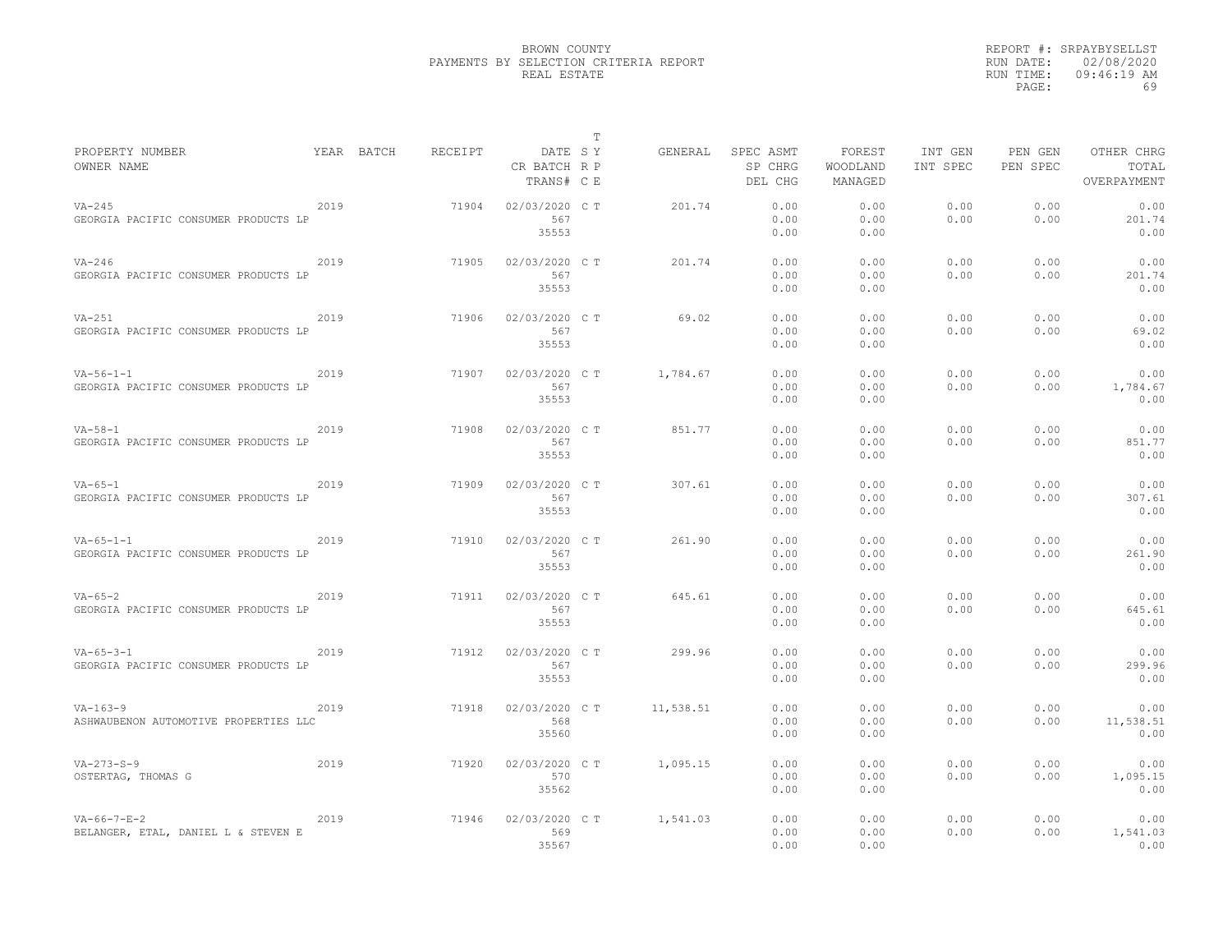|                                        |            |         |                                       | $\mathbb T$ |          |                                 |                               |                     |                     |                                    |
|----------------------------------------|------------|---------|---------------------------------------|-------------|----------|---------------------------------|-------------------------------|---------------------|---------------------|------------------------------------|
| PROPERTY NUMBER<br>OWNER NAME          | YEAR BATCH | RECEIPT | DATE SY<br>CR BATCH R P<br>TRANS# C E |             | GENERAL  | SPEC ASMT<br>SP CHRG<br>DEL CHG | FOREST<br>WOODLAND<br>MANAGED | INT GEN<br>INT SPEC | PEN GEN<br>PEN SPEC | OTHER CHRG<br>TOTAL<br>OVERPAYMENT |
| $VA - 228 - 14 - L - 52$               | 2019       | 71948   |                                       |             |          | 0.00                            | 0.00                          | 0.00                | 0.00                | 0.00                               |
| NEUSER, PAUL J                         |            |         | 02/03/2020 C T<br>568                 |             | 1,793.21 | 0.00                            | 0.00                          | 0.00                | 0.00                | 1,793.21                           |
|                                        |            |         | 35569                                 |             |          | 0.00                            | 0.00                          |                     |                     | 0.00                               |
|                                        |            |         |                                       |             |          |                                 |                               |                     |                     |                                    |
| $VA - 460 - 70$                        | 2019       | 71965   | 02/03/2020 C T                        |             | 662.48   | 0.00                            | 0.00                          | 0.00                | 0.00                | 0.00                               |
| WYLIE, RODNEY W                        |            |         | 570                                   |             |          | 0.00                            | 0.00                          | 0.00                | 0.00                | 662.48                             |
|                                        |            |         | 35581                                 |             |          | 0.00                            | 0.00                          |                     |                     | 0.00                               |
| $VA - 228 - X - 75$                    | 2019       | 71972   | 02/03/2020 C T                        |             | 1,349.09 | 0.00                            | 0.00                          | 0.00                | 0.00                | 0.00                               |
| ALLGEYER LIVING TRUST                  |            |         | 568                                   |             |          | 0.00                            | 0.00                          | 0.00                | 0.00                | 1,349.09                           |
|                                        |            |         | 35588                                 |             |          | 0.00                            | 0.00                          |                     |                     | 0.00                               |
|                                        |            |         |                                       |             |          |                                 |                               |                     |                     |                                    |
| VA-228-14-L-212                        | 2019       | 71976   | 02/03/2020 C T                        |             | 5,646.31 | 0.00                            | 0.00                          | 0.00                | 0.00                | 0.00                               |
| VANDERHEYDEN, CHRISTOPHER A            |            |         | 570                                   |             |          | 0.00                            | 0.00                          | 0.00                | 0.00                | 5,646.31                           |
|                                        |            |         | 35592                                 |             |          | 0.00                            | 0.00                          |                     |                     | 0.00                               |
|                                        |            |         |                                       |             |          |                                 |                               |                     |                     |                                    |
| $VA - 228 - 14 - L - 97 - 1$           | 2019       | 71977   | 02/03/2020 CT                         |             | 9,550.35 | 0.00                            | 0.00                          | 0.00                | 0.00                | 0.00                               |
| PAMPERIN RENTALS III LLC               |            |         | 571                                   |             |          | 0.00                            | 0.00                          | 0.00                | 0.00                | 9,550.35                           |
|                                        |            |         | 35593                                 |             |          | 0.00                            | 0.00                          |                     |                     | 0.00                               |
|                                        |            |         |                                       |             |          |                                 |                               |                     |                     |                                    |
| $VA - 475 - G - 5$                     | 2019       | 71992   | 02/03/2020 C T                        |             | 1,193.37 | 0.00                            | 0.00                          | 0.00                | 0.00                | 0.00                               |
| GIGOT, KYLE P                          |            |         | 570<br>35604                          |             |          | 0.00<br>0.00                    | 0.00<br>0.00                  | 0.00                | 0.00                | 1,193.37<br>0.00                   |
|                                        |            |         |                                       |             |          |                                 |                               |                     |                     |                                    |
| $VA-183-5$                             | 2019       | 72003   | 02/03/2020 C T                        |             | 1,491.54 | 0.00                            | 0.00                          | 0.00                | 0.00                | 0.00                               |
| NATELLE JR, JOHN J                     |            |         | 570                                   |             |          | 0.00                            | 0.00                          | 0.00                | 0.00                | 1,491.54                           |
|                                        |            |         | 35614                                 |             |          | 0.00                            | 0.00                          |                     |                     | 0.00                               |
|                                        |            |         |                                       |             |          |                                 |                               |                     |                     |                                    |
| $VA-816$                               | 2019       | 72013   | 02/03/2020 C T                        |             | 3,712.42 | 0.00                            | 0.00                          | 0.00                | 0.00                | 0.00                               |
| PYLE ROBERT D & JEAN M REVOCABLE TRUST |            |         | 570                                   |             |          | 0.00                            | 0.00                          | 0.00                | 0.00                | 3,712.42                           |
|                                        |            |         | 35621                                 |             |          | 0.00                            | 0.00                          |                     |                     | 0.00                               |
| $VA - 460 - 31$                        | 2019       | 72016   | 02/03/2020 C T                        |             | 784.58   | 0.00                            | 0.00                          | 0.00                | 0.00                | 0.00                               |
| OLSEN, SAMUEL                          |            |         | 568                                   |             |          | 0.00                            | 0.00                          | 0.00                | 0.00                | 784.58                             |
|                                        |            |         | 35624                                 |             |          | 0.00                            | 0.00                          |                     |                     | 0.00                               |
|                                        |            |         |                                       |             |          |                                 |                               |                     |                     |                                    |
| $VA - 228 - D - 433$                   | 2019       | 72018   | 02/03/2020 CT                         |             | 1,105.46 | 0.00                            | 0.00                          | 0.00                | 0.00                | 0.00                               |
| HOPF, MARY                             |            |         | 570                                   |             |          | 0.00                            | 0.00                          | 0.00                | 0.00                | 1,105.46                           |
|                                        |            |         | 35626                                 |             |          | 0.00                            | 0.00                          |                     |                     | 0.00                               |
| $VA-178-5$                             | 2019       | 72074   | 02/03/2020 C T                        |             | 3,457.53 | 0.00                            | 0.00                          | 0.00                | 0.00                | 0.00                               |
| SATURN OF GREEN BAY INC                |            |         | 569                                   |             |          | 0.00                            | 0.00                          | 0.00                | 0.00                | 3,457.53                           |
|                                        |            |         | 35665                                 |             |          | 0.00                            | 0.00                          |                     |                     | 0.00                               |
|                                        |            |         |                                       |             |          |                                 |                               |                     |                     |                                    |
| $VA-179-1$                             | 2019       | 72075   | 02/03/2020 CT                         |             | 3,546.02 | 0.00                            | 0.00                          | 0.00                | 0.00                | 0.00                               |
| SATURN OF GREEN BAY INC                |            |         | 569                                   |             |          | 0.00                            | 0.00                          | 0.00                | 0.00                | 3,546.02                           |
|                                        |            |         | 35665                                 |             |          | 0.00                            | 0.00                          |                     |                     | 0.00                               |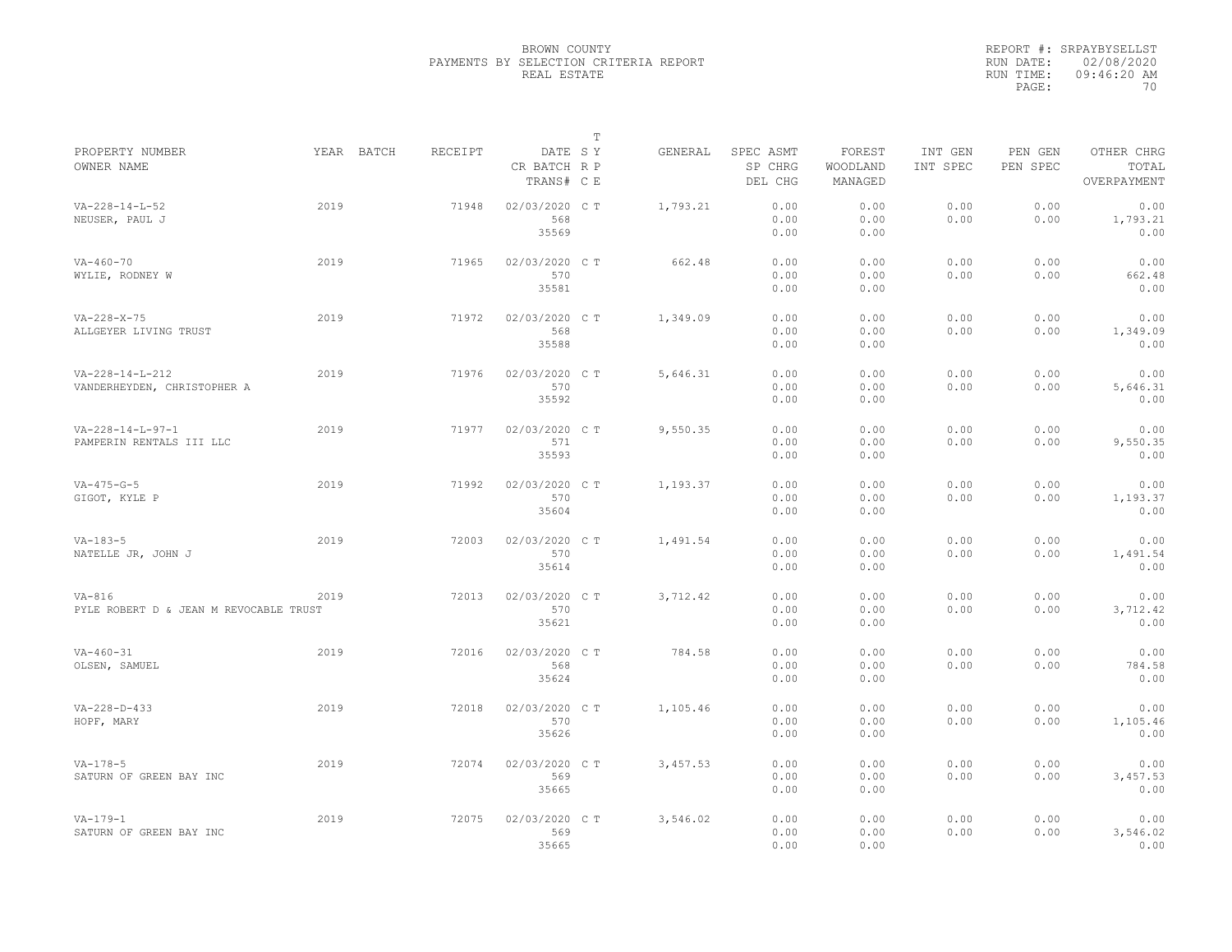|                                                                 |      |            |         |                                       | T |           |                                 |                               |                     |                     |                                    |
|-----------------------------------------------------------------|------|------------|---------|---------------------------------------|---|-----------|---------------------------------|-------------------------------|---------------------|---------------------|------------------------------------|
| PROPERTY NUMBER<br>OWNER NAME                                   |      | YEAR BATCH | RECEIPT | DATE SY<br>CR BATCH R P<br>TRANS# C E |   | GENERAL   | SPEC ASMT<br>SP CHRG<br>DEL CHG | FOREST<br>WOODLAND<br>MANAGED | INT GEN<br>INT SPEC | PEN GEN<br>PEN SPEC | OTHER CHRG<br>TOTAL<br>OVERPAYMENT |
| $VA - 178 - 30$<br>SATURN OF GREEN BAY INC                      | 2019 |            | 72076   | 02/03/2020 C T<br>569<br>35665        |   | 13,474.48 | 0.00<br>0.00<br>0.00            | 0.00<br>0.00<br>0.00          | 0.00<br>0.00        | 0.00<br>0.00        | 0.00<br>13,474.48<br>0.00          |
| $VA - 228 - 14 - K - 39 - 1$<br>DEERING INDUSTRIAL SERVICES LLC | 2019 |            | 72088   | 02/03/2020 C T<br>571<br>35677        |   | 4,951.10  | 0.00<br>0.00<br>0.00            | 0.00<br>0.00<br>0.00          | 0.00<br>0.00        | 0.00<br>0.00        | 0.00<br>4,951.10<br>0.00           |
| $VA - 228 - 14 - K - 1 - 1$<br>PARKVIEW WAREHOUSING LLC         | 2019 |            | 72096   | 02/03/2020 C T<br>567<br>35683        |   | 162.81    | 0.00<br>0.00<br>0.00            | 0.00<br>0.00<br>0.00          | 0.00<br>0.00        | 0.00<br>0.00        | 0.00<br>162.81<br>0.00             |
| $VA - 228 - 14 - K - 1$<br>PARKVIEW WAREHOUSING LLC             | 2019 |            | 72097   | 02/03/2020 C T<br>567<br>35683        |   | 95.56     | 0.00<br>0.00<br>0.00            | 0.00<br>0.00<br>0.00          | 0.00<br>0.00        | 0.00<br>0.00        | 0.00<br>95.56<br>0.00              |
| $VA - 228 - 14 - L - 1$<br>PARKVIEW WAREHOUSING LLC             | 2019 |            | 72098   | 02/03/2020 C T<br>567<br>35683        |   | 28,625.10 | 0.00<br>0.00<br>0.00            | 0.00<br>0.00<br>0.00          | 0.00<br>0.00        | 0.00<br>0.00        | 0.00<br>28,625.10<br>0.00          |
| $VA-1493$<br>MARTIN CHARLES D & JILL A REVOCABLE TRUST          | 2019 |            | 72099   | 02/03/2020 C T<br>571<br>35684        |   | 3,577.87  | 0.00<br>0.00<br>0.00            | 0.00<br>0.00<br>0.00          | 0.00<br>0.00        | 0.00<br>0.00        | 0.00<br>3,577.87<br>0.00           |
| $VA-187-6$<br>ROAD REAL ESTATE LLC THE                          | 2019 |            | 72109   | 02/03/2020 C T<br>567<br>35695        |   | 13,937.24 | 0.00<br>0.00<br>0.00            | 0.00<br>0.00<br>0.00          | 0.00<br>0.00        | 0.00<br>0.00        | 0.00<br>13,937.24<br>0.00          |
| $VA-132-9$<br>ALPERT FAMILY LIMITED PARTNERSHIP II              | 2019 |            | 72121   | 02/03/2020 C T<br>567<br>35705        |   | 14,394.69 | 0.00<br>0.00<br>0.00            | 0.00<br>0.00<br>0.00          | 0.00<br>0.00        | 0.00<br>0.00        | 0.00<br>14,394.69<br>0.00          |
| $VA-228-14-K-11-1$<br>JOS HOLDINGS PROPERTY 300 LLC             | 2019 |            | 72154   | 02/03/2020 C T<br>569<br>35726        |   | 1,379.42  | 0.00<br>0.00<br>0.00            | 0.00<br>0.00<br>0.00          | 0.00<br>0.00        | 0.00<br>0.00        | 0.00<br>1,379.42<br>0.00           |
| $VA - 228 - 14 - K - 11$<br>JOS HOLDINGS PROPERTY 300 LLC       | 2019 |            | 72155   | 02/03/2020 C T<br>569<br>35726        |   | 12,216.28 | 0.00<br>0.00<br>0.00            | 0.00<br>0.00<br>0.00          | 0.00<br>0.00        | 0.00<br>0.00        | 0.00<br>12,216.28<br>0.00          |
| $VA - 228 - 14 - K - 35$<br>EA PROPERTIES LLC                   | 2019 |            | 72169   | 02/03/2020 C T<br>568<br>35731        |   | 1,536.61  | 0.00<br>0.00<br>0.00            | 0.00<br>0.00<br>0.00          | 0.00<br>0.00        | 0.00<br>0.00        | 0.00<br>1,536.61<br>0.00           |
| $VA - 228 - 14 - K - 48 - C$<br>EA PROPERTIES LLC               | 2019 |            | 72174   | 02/03/2020 C T<br>568<br>35735        |   | 2,463.01  | 0.00<br>0.00<br>0.00            | 0.00<br>0.00<br>0.00          | 0.00<br>0.00        | 0.00<br>0.00        | 0.00<br>2,463.01<br>0.00           |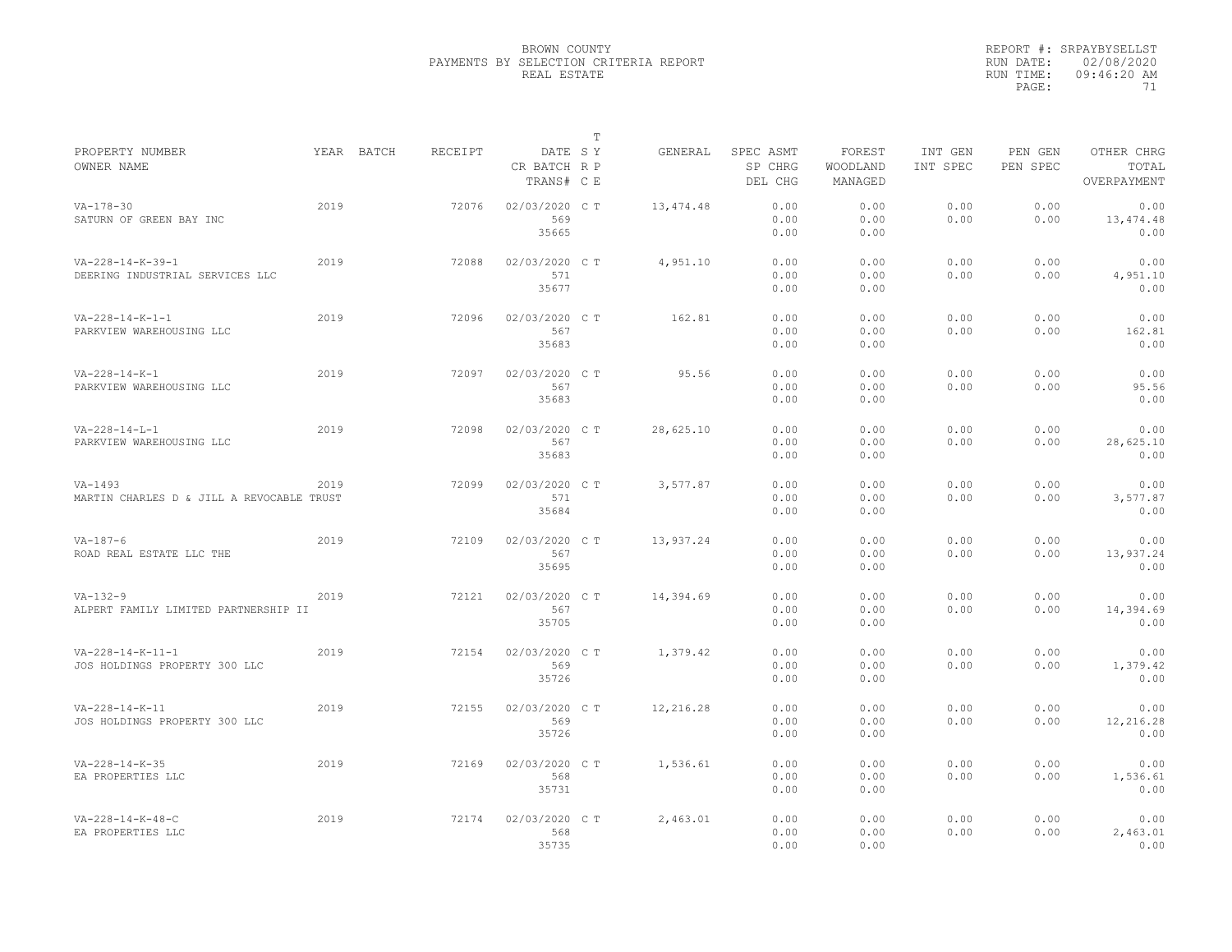|                                                                |      |             |                  |                                       | T |              |                                 |                               |                     |                     |                                    |
|----------------------------------------------------------------|------|-------------|------------------|---------------------------------------|---|--------------|---------------------------------|-------------------------------|---------------------|---------------------|------------------------------------|
| PROPERTY NUMBER<br>OWNER NAME                                  |      | YEAR BATCH  | RECEIPT          | DATE SY<br>CR BATCH R P<br>TRANS# C E |   | GENERAL      | SPEC ASMT<br>SP CHRG<br>DEL CHG | FOREST<br>WOODLAND<br>MANAGED | INT GEN<br>INT SPEC | PEN GEN<br>PEN SPEC | OTHER CHRG<br>TOTAL<br>OVERPAYMENT |
| VA-228-14-K-35-B<br>EA PROPERTIES LLC                          | 2019 |             | 72180            | 02/03/2020 CT<br>568<br>35739         |   | 979.97       | 0.00<br>0.00<br>0.00            | 0.00<br>0.00<br>0.00          | 0.00<br>0.00        | 0.00<br>0.00        | 0.00<br>979.97<br>0.00             |
| $VA - 149 - 1$<br>PAMPERIN RENTALS III LLC                     | 2019 |             | 72200            | 02/03/2020 C T<br>571<br>35754        |   | 9,542.39     | 0.00<br>0.00<br>0.00            | 0.00<br>0.00<br>0.00          | 0.00<br>0.00        | 0.00<br>0.00        | 0.00<br>9,542.39<br>0.00           |
| $VA - 46 - 5 - A$<br>PAMPERIN RENTALS III LLC                  | 2019 |             | 72201            | 02/03/2020 C T<br>571<br>35754        |   | 7,597.56     | 0.00<br>0.00<br>0.00            | 0.00<br>0.00<br>0.00          | 0.00<br>0.00        | 0.00<br>0.00        | 0.00<br>7,597.56<br>0.00           |
| $VA-132-1$<br>BMS COMMERCIAL PROPERTIES LLC                    | 2019 |             | 72226            | 02/03/2020 C T<br>567<br>35752        |   | 7,547.14     | 0.00<br>0.00<br>0.00            | 0.00<br>0.00<br>0.00          | 0.00<br>0.00        | 0.00<br>0.00        | 0.00<br>7,547.14<br>0.00           |
| $VA-132-1$<br>BMS COMMERCIAL PROPERTIES LLC                    | 2019 |             | Voids #<br>72226 | 02/03/2020 CV<br>567<br>35765         |   | $-7, 547.14$ | 0.00<br>0.00<br>0.00            | 0.00<br>0.00<br>0.00          | 0.00<br>0.00        | 0.00<br>0.00        | 0.00<br>$-7, 547.14$<br>0.00       |
| $VA - 228 - 14 - L - 91$<br>K & L ENTERPRISES OF GREEN BAY LLC |      | 2019 200203 | 4075             | 02/03/2020 C T                        |   | 3,632.43     | 0.00<br>0.00<br>0.00            | 0.00<br>0.00<br>0.00          | 0.00<br>0.00        | 0.00<br>0.00        | 0.00<br>3,632.43<br>0.00           |
| $VA-132-1$<br>BMS COMMERCIAL PROPERTIES LLC                    | 2019 |             | 72249            | 02/03/2020 C T<br>567<br>35777        |   | 7,547.14     | 0.00<br>0.00<br>0.00            | 0.00<br>0.00<br>0.00          | 0.00<br>0.00        | 0.00<br>0.00        | 0.00<br>7,547.14<br>0.00           |
| $VA - 572 - 501$<br>REYNOLDS, KELLY                            |      | 2019 200203 | 4077             | 02/03/2020 C T                        |   | 3,846.60     | 0.00<br>0.00<br>0.00            | 0.00<br>0.00<br>0.00          | 0.00<br>0.00        | 0.00<br>0.00        | 0.00<br>3,846.60<br>0.00           |
| $VA - 460 - G - 7$<br>LAPLANTE, DIANE M                        | 2019 |             | 72275            | 02/03/2020 C T<br>569<br>35795        |   | 1,224.33     | 0.00<br>0.00<br>0.00            | 0.00<br>0.00<br>0.00          | 0.00<br>0.00        | 0.00<br>0.00        | 0.00<br>1,224.33<br>0.00           |
| $VA - 464 - K - 45$<br>SHEPARD II, BRUCE J                     | 2019 |             | 72281            | 02/03/2020 C T<br>567<br>35800        |   | 2,190.24     | 0.00<br>50.85<br>764.23         | 0.00<br>0.00<br>0.00          | 0.00<br>0.00        | 0.00<br>0.00        | 0.00<br>3,005.32<br>0.00           |
| $VA - 574 - 36$<br>DESSART, JAMES R                            | 2019 |             | 72288            | 02/03/2020 C T<br>569<br>35807        |   | 1,196.90     | 0.00<br>0.00<br>0.00            | 0.00<br>0.00<br>0.00          | 0.00<br>0.00        | 0.00<br>0.00        | 0.00<br>1,196.90<br>0.00           |
| $VA - 228 - A - 3$<br>LOCATELLI JOINT REVOCABLE TRUST          | 2019 |             | 72323            | 02/03/2020 CT<br>571<br>35817         |   | 1,193.30     | 0.00<br>0.00<br>0.00            | 0.00<br>0.00<br>0.00          | 0.00<br>0.00        | 0.00<br>0.00        | 0.00<br>1,193.30<br>0.00           |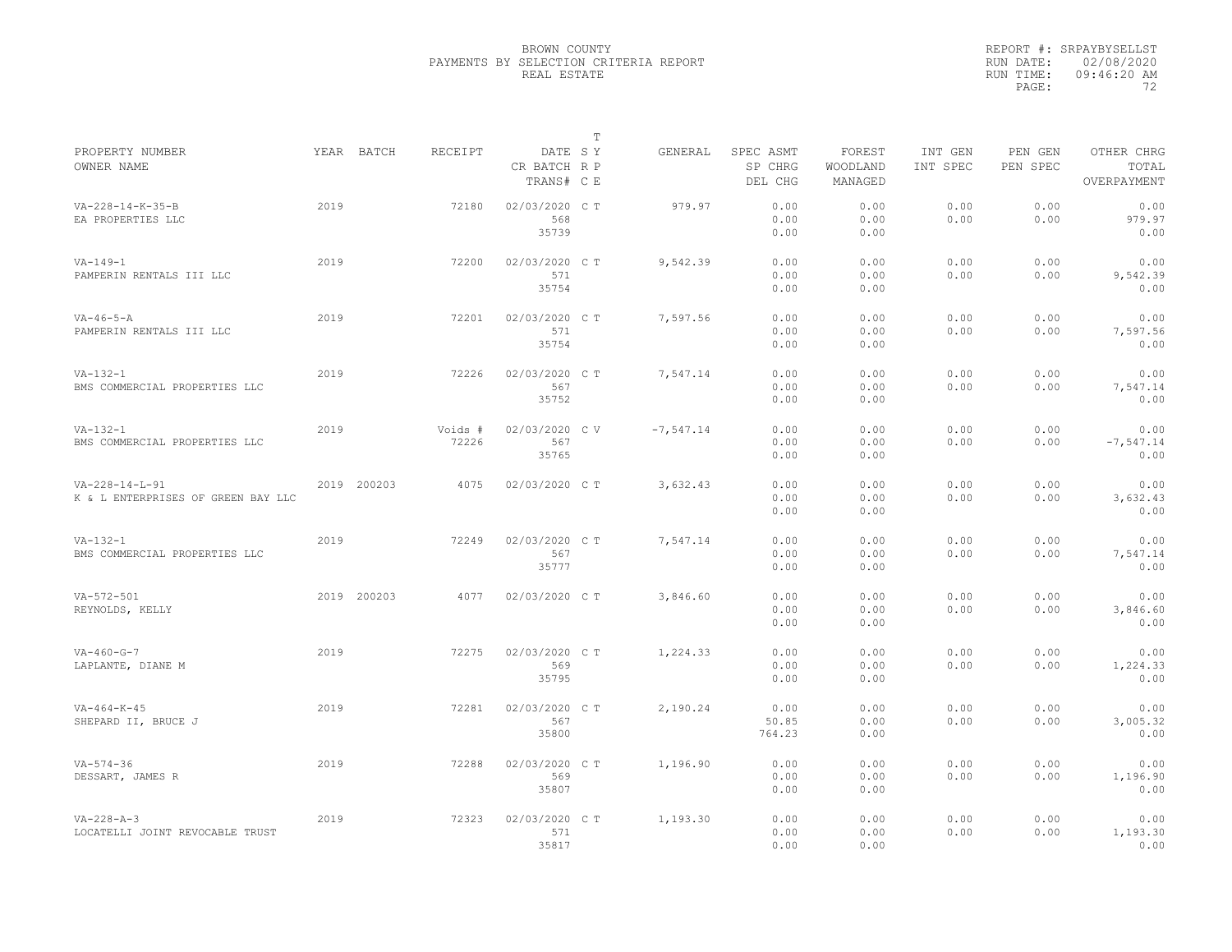|                                               |            |                  |                                       | $\mathbb T$ |           |                                 |                               |                     |                     |                                    |
|-----------------------------------------------|------------|------------------|---------------------------------------|-------------|-----------|---------------------------------|-------------------------------|---------------------|---------------------|------------------------------------|
| PROPERTY NUMBER<br>OWNER NAME                 | YEAR BATCH | <b>RECEIPT</b>   | DATE SY<br>CR BATCH R P<br>TRANS# C E |             | GENERAL   | SPEC ASMT<br>SP CHRG<br>DEL CHG | FOREST<br>WOODLAND<br>MANAGED | INT GEN<br>INT SPEC | PEN GEN<br>PEN SPEC | OTHER CHRG<br>TOTAL<br>OVERPAYMENT |
| $VA - 228 - 14 - K - 69$<br>HAI WAUBE LLC     | 2019       | 72338            | 02/03/2020 CT<br>570<br>35825         |             | 7,164.00  | 0.00<br>0.00<br>0.00            | 0.00<br>0.00<br>0.00          | 0.00<br>0.00        | 0.00<br>0.00        | 0.00<br>7,164.00<br>0.00           |
| $VA-99-2-A$<br>KWIK TRIP INC                  | 2019       | 72376            | 02/03/2020 C T<br>570<br>35852        |             | 11,819.89 | 0.00<br>0.00<br>0.00            | 0.00<br>0.00<br>0.00          | 0.00<br>0.00        | 0.00<br>0.00        | 0.00<br>11,819.89<br>0.00          |
| $VA - 75 - 1$<br>ERNST, JAMES C               | 2019       | 72377            | 02/03/2020 CT<br>569<br>35853         |             | 729.67    | 0.00<br>0.00<br>0.00            | 0.00<br>0.00<br>0.00          | 0.00<br>0.00        | 0.00<br>0.00        | 0.00<br>729.67<br>0.00             |
| $VA-75$<br>ERNST, JAMES C                     | 2019       | 72378            | 02/03/2020 CT<br>569<br>35853         |             | 893.41    | 0.00<br>0.00<br>0.00            | 0.00<br>0.00<br>0.00          | 0.00<br>0.00        | 0.00<br>0.00        | 0.00<br>893.41<br>0.00             |
| $VA - 228 - 14 - K - 77 - A$<br>KWIK TRIP INC | 2019       | 72379            | 02/03/2020 C T<br>570<br>35854        |             | 23,525.93 | 0.00<br>0.00<br>0.00            | 0.00<br>0.00<br>0.00          | 0.00<br>0.00        | 0.00<br>0.00        | 0.00<br>23,525.93<br>0.00          |
| $VA - 460 - 50$<br>PARADISE, JAY G            | 2019       | 72399            | 02/03/2020 CT<br>569<br>35868         |             | 615.58    | 0.00<br>0.00<br>0.00            | 0.00<br>0.00<br>0.00          | 0.00<br>0.00        | 0.00<br>0.00        | 0.00<br>615.58<br>0.00             |
| $VA - 460 - 50$<br>PARADISE, JAY G            | 2019       | Voids #<br>72399 | 02/03/2020 CV<br>569<br>35870         |             | $-615.58$ | 0.00<br>0.00<br>0.00            | 0.00<br>0.00<br>0.00          | 0.00<br>0.00        | 0.00<br>0.00        | 0.00<br>$-615.58$<br>0.00          |
| $VA - 460 - 50$<br>PARADISE, JAY G            | 2019       | 72406            | 02/03/2020 CT<br>569<br>35874         |             | 615.68    | 0.00<br>0.00<br>0.00            | 0.00<br>0.00<br>0.00          | 0.00<br>0.00        | 0.00<br>0.00        | 0.00<br>615.68<br>0.00             |
| VA-228-14-K-111<br>FROMM, ALLAN               | 2019       | 72454            | 02/03/2020 CT<br>567<br>35898         |             | 3,653.97  | 0.00<br>0.00<br>0.00            | 0.00<br>0.00<br>0.00          | 0.00<br>0.00        | 0.00<br>0.00        | 0.00<br>3,653.97<br>0.00           |
| $VA - 460 - G - 59$<br>CHRISTENSEN, CHRIS R   | 2019       | 72492            | 02/03/2020 CT<br>570<br>35909         |             | 2,767.14  | 0.00<br>0.00<br>0.00            | 0.00<br>0.00<br>0.00          | 0.00<br>0.00        | 0.00<br>0.00        | 0.00<br>2,767.14<br>0.00           |
| $VA-480$<br>LAMBEAU DUPLEX LLC                | 2019       | 72497            | 02/03/2020 C T<br>570<br>35913        |             | 1,420.70  | 0.00<br>0.00<br>0.00            | 0.00<br>0.00<br>0.00          | 0.00<br>0.00        | 0.00<br>0.00        | 0.00<br>1,420.70<br>0.00           |
| $VA - 460 - M - 17$<br>FUN DOCTORS LLC        | 2019       | 72515            | 02/03/2020 CT<br>567<br>35927         |             | 2,775.35  | 0.00<br>0.00<br>0.00            | 0.00<br>0.00<br>0.00          | 0.00<br>0.00        | 0.00<br>0.00        | 0.00<br>2,775.35<br>0.00           |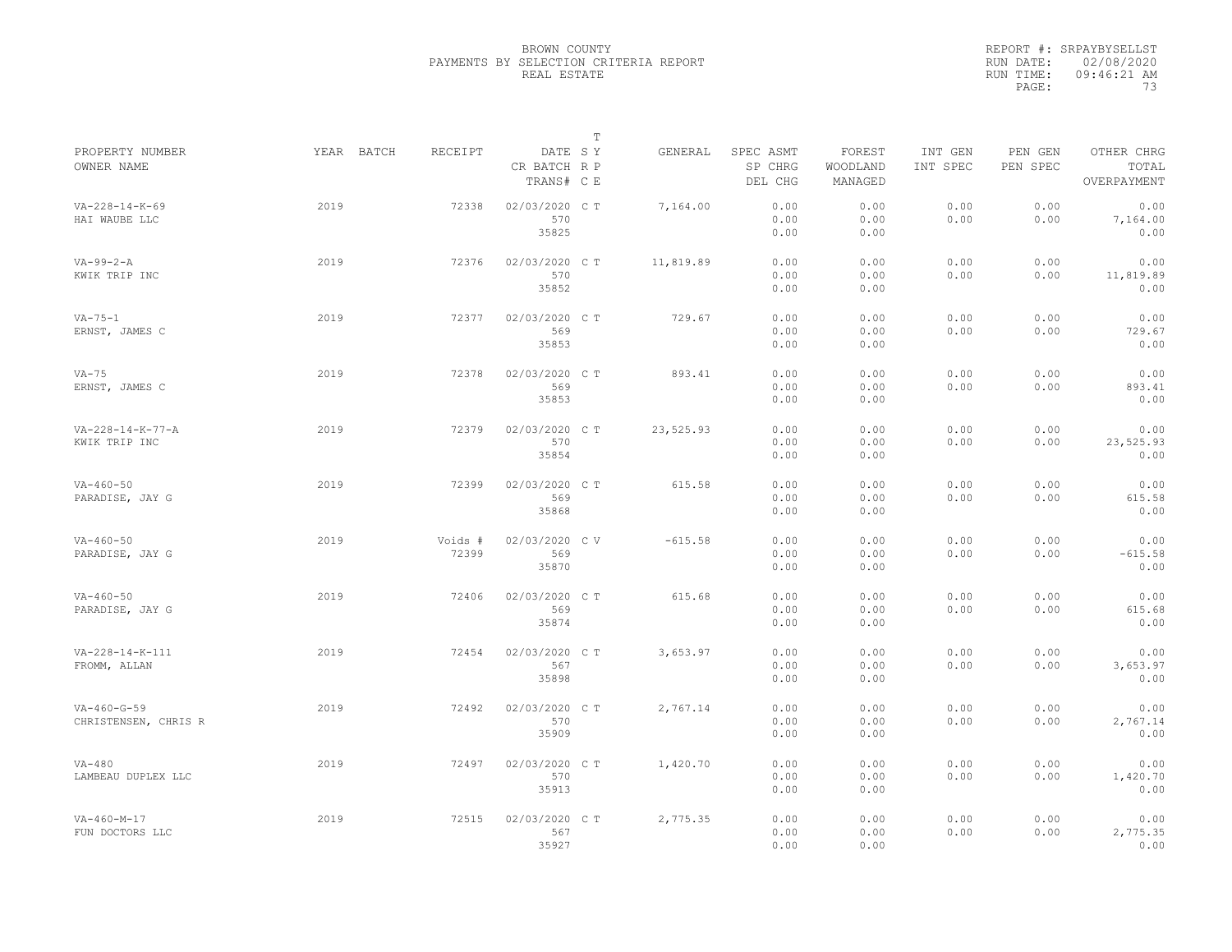|                                                        |            |         |                                       | T |          |                                 |                               |                     |                     |                                    |
|--------------------------------------------------------|------------|---------|---------------------------------------|---|----------|---------------------------------|-------------------------------|---------------------|---------------------|------------------------------------|
| PROPERTY NUMBER<br>OWNER NAME                          | YEAR BATCH | RECEIPT | DATE SY<br>CR BATCH R P<br>TRANS# C E |   | GENERAL  | SPEC ASMT<br>SP CHRG<br>DEL CHG | FOREST<br>WOODLAND<br>MANAGED | INT GEN<br>INT SPEC | PEN GEN<br>PEN SPEC | OTHER CHRG<br>TOTAL<br>OVERPAYMENT |
| $VA - 572 - 22$<br>FAMEREE, CHARLES E                  | 2019       | 72551   | 02/03/2020 C T<br>568<br>35957        |   | 1,039.40 | 0.00<br>0.00<br>0.00            | 0.00<br>0.00<br>0.00          | 0.00<br>0.00        | 0.00<br>0.00        | 0.00<br>1,039.40<br>0.00           |
| $VA - 99 - 7$<br>WRIGHT FOSTER & WARREN LLC            | 2019       | 72558   | 02/03/2020 C T<br>567<br>35963        |   | 3,917.64 | 0.00<br>0.00<br>0.00            | 0.00<br>0.00<br>0.00          | 0.00<br>0.00        | 0.00<br>0.00        | 0.00<br>3,917.64<br>0.00           |
| $VA-428-C-20$<br>SIEVERT, BARBARA J                    | 2019       | 72584   | 02/03/2020 C T<br>569<br>35986        |   | 1,073.91 | 0.00<br>0.00<br>0.00            | 0.00<br>0.00<br>0.00          | 0.00<br>0.00        | 0.00<br>0.00        | 0.00<br>1,073.91<br>0.00           |
| $VA - 228 - 14 - K - 39 - 2$<br>OSWALD DEVELOPMENT LLC | 2019       | 72596   | 02/03/2020 C T<br>569<br>35995        |   | 2,775.35 | 0.00<br>0.00<br>0.00            | 0.00<br>0.00<br>0.00          | 0.00<br>0.00        | 0.00<br>0.00        | 0.00<br>2,775.35<br>0.00           |
| $VA - 228 - T - 49$<br>WOODKE, TERRY N                 | 2019       | 72624   | 02/03/2020 C T<br>568<br>36011        |   | 1,390.67 | 0.00<br>0.00<br>0.00            | 0.00<br>0.00<br>0.00          | 0.00<br>0.00        | 0.00<br>0.00        | 0.00<br>1,390.67<br>0.00           |
| $VA - 228 - D - 68$<br>KLUCKMAN, BARBARA L             | 2019       | 72629   | 02/03/2020 C T<br>568<br>36016        |   | 1,138.50 | 0.00<br>0.00<br>0.00            | 0.00<br>0.00<br>0.00          | 0.00<br>0.00        | 0.00<br>0.00        | 0.00<br>1,138.50<br>0.00           |
| $VA-625$<br>PURPLE LION INVESTMENTS LLC                | 2019       | 72632   | 02/03/2020 C T<br>569<br>36017        |   | 1,349.03 | 0.00<br>0.00<br>0.00            | 0.00<br>0.00<br>0.00          | 0.00<br>0.00        | 0.00<br>0.00        | 0.00<br>1,349.03<br>0.00           |
| $VA-1039$<br>KOIVISTO, ALEX                            | 2019       | 72655   | 02/03/2020 C T<br>569<br>36030        |   | 4,010.09 | 0.00<br>0.00<br>0.00            | 0.00<br>0.00<br>0.00          | 0.00<br>0.00        | 0.00<br>0.00        | 0.00<br>4,010.09<br>0.00           |
| $VA-183-13$<br>LEDVINA, MATTHEW L                      | 2019       | 72688   | 02/03/2020 C T<br>570<br>36055        |   | 1,593.24 | 0.00<br>0.00<br>0.00            | 0.00<br>0.00<br>0.00          | 0.00<br>0.00        | 0.00<br>0.00        | 0.00<br>1,593.24<br>0.00           |
| $VA-173$<br>OLD OVENS LLC                              | 2019       | 72716   | 02/03/2020 C T<br>570<br>36078        |   | 6,025.26 | 0.00<br>0.00<br>0.00            | 0.00<br>0.00<br>0.00          | 0.00<br>0.00        | 0.00<br>0.00        | 0.00<br>6,025.26<br>0.00           |
| $VA - 164 - 7$<br>FBMK PROPERTIES LLC                  | 2019       | 72732   | 02/03/2020 C T<br>567<br>36092        |   | 9,820.21 | 0.00<br>0.00<br>0.00            | 0.00<br>0.00<br>0.00          | 0.00<br>0.00        | 0.00<br>0.00        | 0.00<br>9,820.21<br>0.00           |
| $VA-664$<br>RYAN, STEVEN A                             | 2019       | 72789   | 02/03/2020 CT<br>569<br>36128         |   | 922.61   | 0.00<br>0.00<br>0.00            | 0.00<br>0.00<br>0.00          | 0.00<br>0.00        | 0.00<br>0.00        | 0.00<br>922.61<br>0.00             |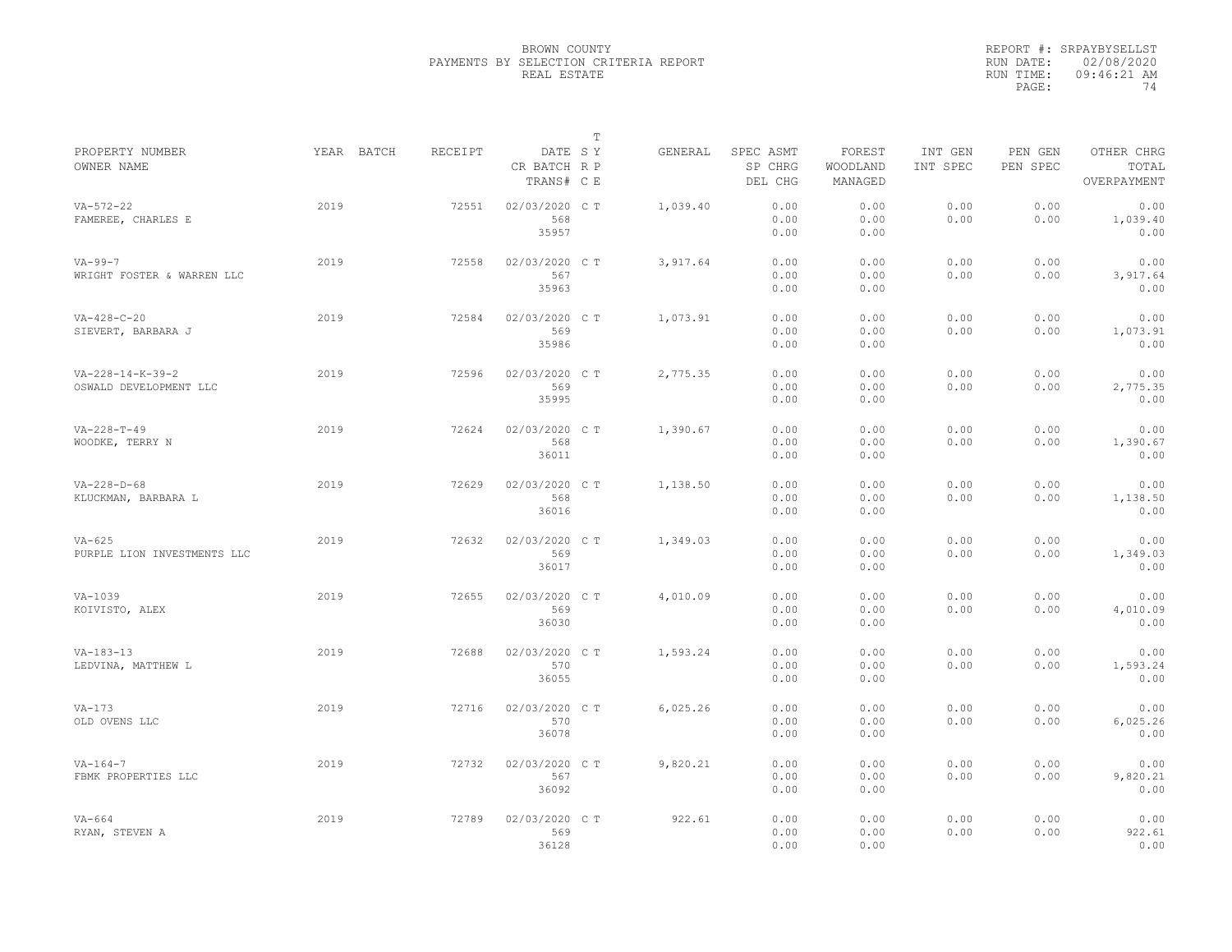|                                                    |            |         |                                       | $\mathbb T$ |           |                                 |                               |                     |                     |                                    |
|----------------------------------------------------|------------|---------|---------------------------------------|-------------|-----------|---------------------------------|-------------------------------|---------------------|---------------------|------------------------------------|
| PROPERTY NUMBER<br>OWNER NAME                      | YEAR BATCH | RECEIPT | DATE SY<br>CR BATCH R P<br>TRANS# C E |             | GENERAL   | SPEC ASMT<br>SP CHRG<br>DEL CHG | FOREST<br>WOODLAND<br>MANAGED | INT GEN<br>INT SPEC | PEN GEN<br>PEN SPEC | OTHER CHRG<br>TOTAL<br>OVERPAYMENT |
| $VA - 144 - 1$<br>WESTERN PREVEA MEDICAL LLC       | 2019       | 72804   | 02/03/2020 CT<br>570<br>36143         |             | 40,908.04 | 0.00<br>0.00<br>0.00            | 0.00<br>0.00<br>0.00          | 0.00<br>0.00        | 0.00<br>0.00        | 0.00<br>40,908.04<br>0.00          |
| $VA-144$<br>WESTERN RACQUET INDOOR TENNIS CLUB INC | 2019       | 72806   | 02/03/2020 C T<br>570<br>36145        |             | 40,079.86 | 0.00<br>0.00<br>0.00            | 0.00<br>0.00<br>0.00          | 0.00<br>0.00        | 0.00<br>0.00        | 0.00<br>40,079.86<br>0.00          |
| $VA - 228 - 14 - K - 59$<br>J L A INC              | 2019       | 72811   | 02/03/2020 C T<br>569<br>36150        |             | 6,427.85  | 0.00<br>0.00<br>0.00            | 0.00<br>0.00<br>0.00          | 0.00<br>0.00        | 0.00<br>0.00        | 0.00<br>6,427.85<br>0.00           |
| $VA-66-B-1$<br>DEPERE SUPER STORE LLC              | 2019       | 72823   | 02/03/2020 C T<br>569<br>36159        |             | 2,399.30  | 0.00<br>0.00<br>0.00            | 0.00<br>0.00<br>0.00          | 0.00<br>0.00        | 0.00<br>0.00        | 0.00<br>2,399.30<br>0.00           |
| $VA - 550 - 15$<br>WITT, STACIE L                  | 2019       | 72876   | 02/03/2020 C T<br>570<br>36190        |             | 2,742.38  | 0.00<br>55.90<br>565.33         | 0.00<br>0.00<br>0.00          | 0.00<br>0.00        | 0.00<br>0.00        | 0.00<br>3,363.61<br>0.00           |
| $VA - 550 - 15$<br>WITT, STACIE L                  | 2019       | 72877   | 02/03/2020 CT<br>570<br>36191         |             | 38.91     | 0.00<br>0.00<br>0.00            | 0.00<br>0.00<br>0.00          | 0.00<br>0.00        | 0.00<br>0.00        | 0.00<br>38.91<br>0.00              |
| VA-1261<br>LEE INVESTMENTS LLC                     | 2019       | 72878   | 02/03/2020 C T<br>569<br>36192        |             | 287.67    | 0.00<br>0.00<br>0.00            | 0.00<br>0.00<br>0.00          | 0.00<br>0.00        | 0.00<br>0.00        | 0.00<br>287.67<br>0.00             |
| $VA - 163 - 8$<br>SMALL, JOHN W                    | 2019       | 72880   | 02/03/2020 C T<br>570<br>36194        |             | 2,781.54  | 0.00<br>0.00<br>0.00            | 0.00<br>0.00<br>0.00          | 0.00<br>0.00        | 0.00<br>0.00        | 0.00<br>2,781.54<br>0.00           |
| $VA - 273 - K - 9$<br>VANDELEEST, JOSEPH M         | 2019       | 72918   | 02/03/2020 CT<br>567<br>36212         |             | 958.01    | 0.00<br>0.00<br>0.00            | 0.00<br>0.00<br>0.00          | 0.00<br>0.00        | 0.00<br>0.00        | 0.00<br>958.01<br>0.00             |
| $VA - 228 - D - 704$<br>BUDZIS, KEITH C            | 2019       | 72922   | 02/03/2020 C T<br>568<br>36216        |             | 1,237.60  | 0.00<br>0.00<br>0.00            | 0.00<br>0.00<br>0.00          | 0.00<br>0.00        | 0.00<br>0.00        | 0.00<br>1,237.60<br>0.00           |
| VA-228-B-501<br>SENN TREASURES LLC                 | 2019       | 72927   | 02/03/2020 C T<br>569<br>36221        |             | 356.58    | 0.00<br>0.00<br>0.00            | 0.00<br>0.00<br>0.00          | 0.00<br>0.00        | 0.00<br>0.00        | 0.00<br>356.58<br>0.00             |
| $VA - 428 - G - 271$<br>HUNSADER, PERRY E          | 2019       | 72936   | 02/03/2020 C T<br>569<br>36229        |             | 1,259.72  | 0.00<br>0.00<br>0.00            | 0.00<br>0.00<br>0.00          | 0.00<br>0.00        | 0.00<br>0.00        | 0.00<br>1,259.72<br>0.00           |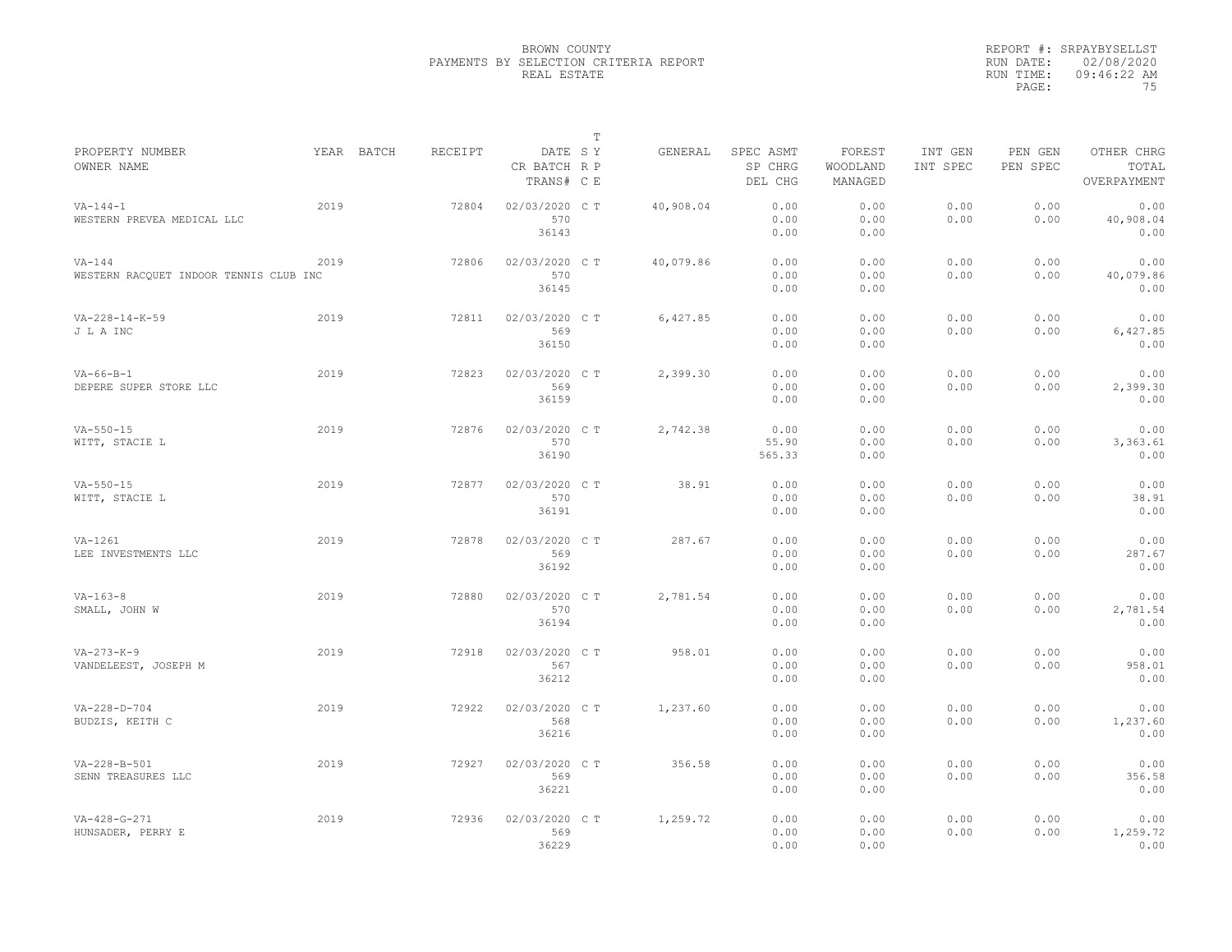|                               |             |         |                                       | $\mathbb T$ |          |                                 |                               |                     |                     |                                    |
|-------------------------------|-------------|---------|---------------------------------------|-------------|----------|---------------------------------|-------------------------------|---------------------|---------------------|------------------------------------|
| PROPERTY NUMBER<br>OWNER NAME | YEAR BATCH  | RECEIPT | DATE SY<br>CR BATCH R P<br>TRANS# C E |             | GENERAL  | SPEC ASMT<br>SP CHRG<br>DEL CHG | FOREST<br>WOODLAND<br>MANAGED | INT GEN<br>INT SPEC | PEN GEN<br>PEN SPEC | OTHER CHRG<br>TOTAL<br>OVERPAYMENT |
| $VA - 460 - 34$               | 2019        | 72950   | 02/03/2020 C T                        |             | 651.86   | 0.00                            | 0.00                          | 0.00                | 0.00                | 0.00                               |
| MIKKELSON, BRIAN L            |             |         | 568                                   |             |          | 0.00                            | 0.00                          | 0.00                | 0.00                | 651.86                             |
|                               |             |         | 36243                                 |             |          | 0.00                            | 0.00                          |                     |                     | 0.00                               |
|                               |             |         |                                       |             |          |                                 |                               |                     |                     |                                    |
| $VA - 228 - P - 3$            | 2019        | 72955   | 02/03/2020 C T                        |             | 844.74   | 0.00                            | 0.00                          | 0.00                | 0.00                | 0.00                               |
| DERGINER, CAROLYN M           |             |         | 568                                   |             |          | 0.00                            | 0.00                          | 0.00                | 0.00                | 844.74                             |
|                               |             |         | 36248                                 |             |          | 0.00                            | 0.00                          |                     |                     | 0.00                               |
| $VA - 228 - 14 - L - 84$      | 2019        | 72962   | 02/03/2020 C T                        |             | 1,271.48 | 0.00                            | 0.00                          | 0.00                | 0.00                | 0.00                               |
| BERKOVITZ, SCOTT E            |             |         | 568                                   |             |          | 0.00                            | 0.00                          | 0.00                | 0.00                | 1,271.48                           |
|                               |             |         | 36254                                 |             |          | 0.00                            | 0.00                          |                     |                     | 0.00                               |
|                               |             |         |                                       |             |          |                                 |                               |                     |                     |                                    |
| $VA - 204 - 2$                | 2019        | 72963   | 02/03/2020 C T                        |             | 3,696.43 | 0.00                            | 0.00                          | 0.00                | 0.00                | 0.00                               |
| BERKOVITZ SCOTT E & JANE      |             |         | 568                                   |             |          | 0.00                            | 0.00                          | 0.00                | 0.00                | 3,696.43                           |
|                               |             |         | 36254                                 |             |          | 0.00                            | 0.00                          |                     |                     | 0.00                               |
| $VA-4-1$                      | 2019        | 72966   | 02/03/2020 CT                         |             | 3,165.24 | 0.00                            | 0.00                          | 0.00                | 0.00                | 0.00                               |
| VANDIVIER, ERIC C             |             |         | 569                                   |             |          | 0.00                            | 0.00                          | 0.00                | 0.00                | 3,165.24                           |
|                               |             |         | 36256                                 |             |          | 0.00                            | 0.00                          |                     |                     | 0.00                               |
|                               |             |         |                                       |             |          |                                 |                               |                     |                     |                                    |
| $VA - 464 - K - 90$           | 2019        | 72986   | 02/03/2020 C T                        |             | 2,312.33 | 0.00                            | 0.00                          | 0.00                | 0.00                | 0.00                               |
| MAROHL, JODY J                |             |         | 569                                   |             |          | 0.00                            | 0.00                          | 0.00                | 0.00                | 2,312.33                           |
|                               |             |         | 36269                                 |             |          | 0.00                            | 0.00                          |                     |                     | 0.00                               |
| $VA - 428 - G - 233$          | 2019        | 72991   | 02/03/2020 CT                         |             | 606.18   | 0.00                            | 0.00                          | 0.00                | 0.00                | 0.00                               |
| PAULOWSKI, ERIC R             |             |         | 568                                   |             |          | 0.00                            | 0.00                          | 0.00                | 0.00                | 606.18                             |
|                               |             |         | 36274                                 |             |          | 0.00                            | 0.00                          |                     |                     | 0.00                               |
|                               |             |         |                                       |             |          |                                 |                               |                     |                     |                                    |
| $VA - 574 - 1$                | 2019        | 72996   | 02/03/2020 C T                        |             | 2,459.47 | 0.00                            | 0.00                          | 0.00                | 0.00                | 0.00                               |
| BENNETT, ETAL, JESSICA M      |             |         | 568                                   |             |          | 0.00                            | 0.00                          | 0.00                | 0.00                | 2,459.47                           |
|                               |             |         | 36279                                 |             |          | 0.00                            | 0.00                          |                     |                     | 0.00                               |
|                               | 2019        |         |                                       |             |          |                                 | 0.00                          |                     |                     | 0.00                               |
| VA-1438                       |             | 72999   | 02/03/2020 C T                        |             | 3,426.41 | 0.00                            |                               | 0.00                | 0.00                |                                    |
| COUSSONS, HERBERT S           |             |         | 569                                   |             |          | 0.00                            | 0.00                          | 0.00                | 0.00                | 3,426.41                           |
|                               |             |         | 36282                                 |             |          | 0.00                            | 0.00                          |                     |                     | 0.00                               |
| $VA - 228 - D - 733$          | 2019 200203 | 4084    | 02/03/2020 C T                        |             | 1,223.45 | 0.00                            | 0.00                          | 0.00                | 0.00                | 0.00                               |
| KUROWSKI, ANDREW B            |             |         |                                       |             |          | 0.00                            | 0.00                          | 0.00                | 0.00                | 1,223.45                           |
|                               |             |         |                                       |             |          | 0.00                            | 0.00                          |                     |                     | 0.00                               |
|                               |             |         |                                       |             |          |                                 |                               |                     |                     |                                    |
| $VA - 164 - 24$               | 2019        | 73016   | 02/04/2020 C T                        |             | 5,511.49 | 0.00                            | 0.00                          | 0.00                | 0.00                | 0.00                               |
| BAY VERTE REALTY CO ETAL      |             |         | 573                                   |             |          | 0.00                            | 0.00                          | 0.00                | 0.00                | 5,511.49                           |
|                               |             |         | 36301                                 |             |          | 0.00                            | 0.00                          |                     |                     | 0.00                               |
| $VA - 178 - 27$               | 2019        | 73035   | 02/04/2020 C T                        |             | 7,308.24 | 0.00                            | 0.00                          | 0.00                | 0.00                | 0.00                               |
| BO ENTERPRISES LLC            |             |         | 574                                   |             |          | 0.00                            | 0.00                          | 0.00                | 0.00                | 7,308.24                           |
|                               |             |         |                                       |             |          |                                 |                               |                     |                     |                                    |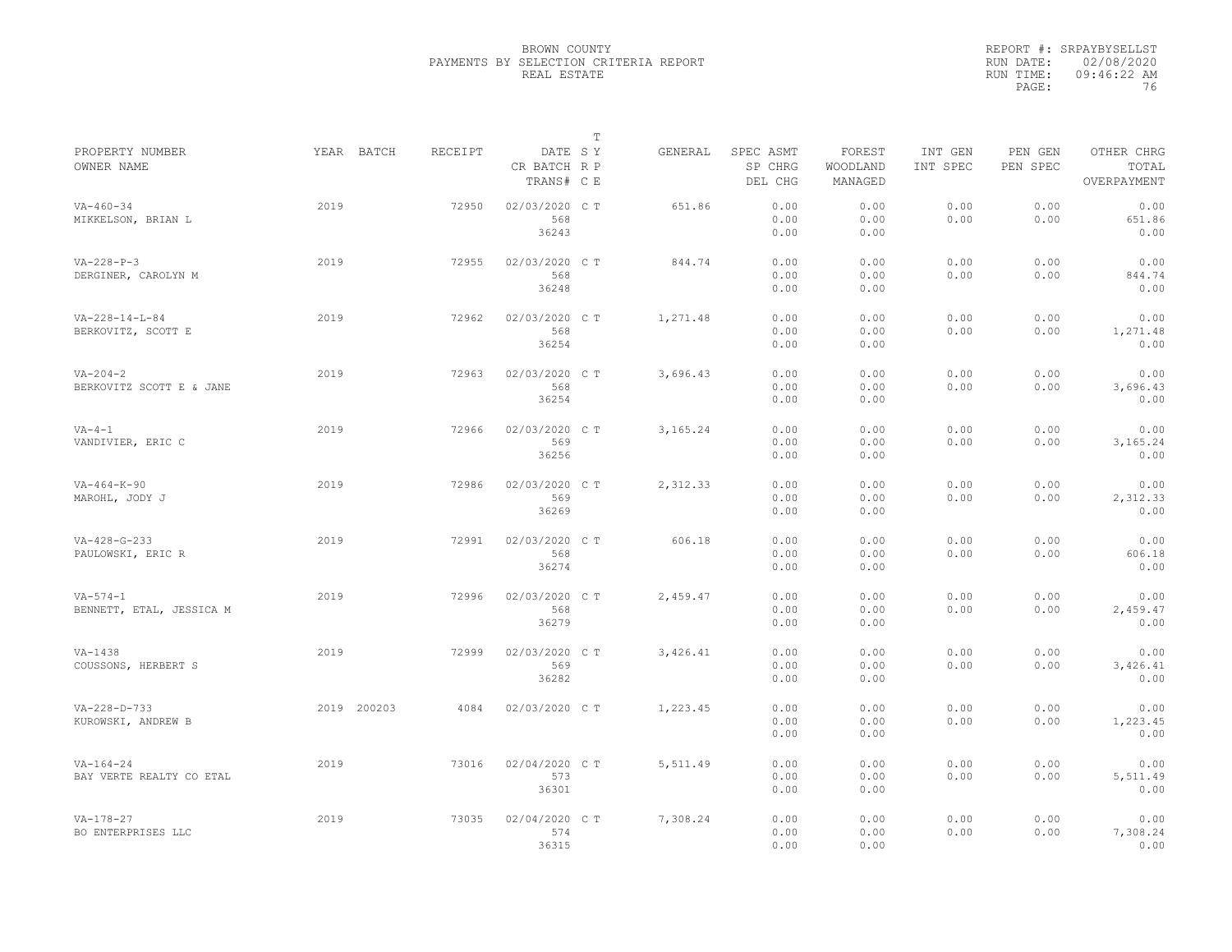|                                         |            |         |                                       | $\mathbb T$ |           |                                 |                               |                     |                     |                                    |
|-----------------------------------------|------------|---------|---------------------------------------|-------------|-----------|---------------------------------|-------------------------------|---------------------|---------------------|------------------------------------|
| PROPERTY NUMBER<br>OWNER NAME           | YEAR BATCH | RECEIPT | DATE SY<br>CR BATCH R P<br>TRANS# C E |             | GENERAL   | SPEC ASMT<br>SP CHRG<br>DEL CHG | FOREST<br>WOODLAND<br>MANAGED | INT GEN<br>INT SPEC | PEN GEN<br>PEN SPEC | OTHER CHRG<br>TOTAL<br>OVERPAYMENT |
| $VA - 1466$                             | 2019       | 73067   | 02/04/2020 C T                        |             | 4,897.18  | 0.00                            | 0.00                          | 0.00                | 0.00                | 0.00                               |
| HUGHES, DEANNA L                        |            |         | 574                                   |             |           | 0.00                            | 0.00                          | 0.00                | 0.00                | 4,897.18                           |
|                                         |            |         | 36346                                 |             |           | 0.00                            | 0.00                          |                     |                     | 0.00                               |
|                                         |            |         |                                       |             |           |                                 |                               |                     |                     |                                    |
| $VA - 202 - 3$                          | 2019       | 73075   | 02/04/2020 C T                        |             | 2,053.34  | 0.00                            | 0.00                          | 0.00                | 0.00                | 0.00                               |
| APPLETON, JASON L                       |            |         | 574                                   |             |           | 0.00                            | 0.00                          | 0.00                | 0.00                | 2,053.34                           |
|                                         |            |         | 36354                                 |             |           | 0.00                            | 0.00                          |                     |                     | 0.00                               |
| $VA - 460 - 34$                         | 2019       | 73076   | 02/04/2020 C T                        |             | 805.76    | 0.00                            | 0.00                          | 0.00                | 0.00                | 0.00                               |
| MIKKELSON, BRIAN L                      |            |         | 576                                   |             |           | 0.00                            | 0.00                          | 0.00                | 0.00                | 805.76                             |
|                                         |            |         | 36355                                 |             |           | 0.00                            | 0.00                          |                     |                     | 0.00                               |
| $VA - 160 - 4$                          | 2019       | 73091   | 02/04/2020 C T                        |             | 8,907.97  | 0.00                            | 0.00                          | 0.00                | 0.00                | 0.00                               |
| GBMS LLC                                |            |         | 573                                   |             |           | 0.00                            | 0.00                          | 0.00                | 0.00                | 8,907.97                           |
|                                         |            |         | 36364                                 |             |           | 0.00                            | 0.00                          |                     |                     | 0.00                               |
| $VA - 132 - 4$                          | 2019       | 73108   | 02/04/2020 C T                        |             | 11,342.97 | 0.00                            | 0.00                          | 0.00                | 0.00                | 0.00                               |
| TRIVAN LLC ETAL                         |            |         | 574                                   |             |           | 0.00                            | 0.00                          | 0.00                | 0.00                | 11,342.97                          |
|                                         |            |         | 36373                                 |             |           | 0.00                            | 0.00                          |                     |                     | 0.00                               |
| $VA-1405$                               | 2019       | 73109   | 02/04/2020 C T                        |             | 2,723.45  | 0.00                            | 0.00                          | 0.00                | 0.00                | 0.00                               |
| RIVER BOARDWALK DEVELOPMENT CORPORATION |            |         | 574                                   |             |           | 0.00                            | 0.00                          | 0.00                | 0.00                | 2,723.45                           |
|                                         |            |         | 36374                                 |             |           | 0.00                            | 0.00                          |                     |                     | 0.00                               |
| $VA - 1404$                             | 2019       | 73110   | 02/04/2020 C T                        |             | 4,651.45  | 0.00                            | 0.00                          | 0.00                | 0.00                | 0.00                               |
| RIVER BOARDWALK DEVELOPMENT CORPORATION |            |         | 574                                   |             |           | 0.00                            | 0.00                          | 0.00                | 0.00                | 4,651.45                           |
|                                         |            |         | 36374                                 |             |           | 0.00                            | 0.00                          |                     |                     | 0.00                               |
| $VA - 574 - 33$                         | 2019       | 73113   | 02/04/2020 C T                        |             | 1,203.10  | 0.00                            | 0.00                          | 0.00                | 0.00                | 0.00                               |
| UMENTUM, MELISSA S                      |            |         | 574                                   |             |           | 0.00                            | 0.00                          | 0.00                | 0.00                | 1,203.10                           |
|                                         |            |         | 36377                                 |             |           | 0.00                            | 0.00                          |                     |                     | 0.00                               |
| $VA - 574 - 6$                          | 2019       | 73120   | 02/04/2020 C T                        |             | 2,273.41  | 0.00                            | 0.00                          | 0.00                | 0.00                | 0.00                               |
| GLEASON, JOHN P                         |            |         | 574                                   |             |           | 0.00                            | 0.00                          | 0.00                | 0.00                | 2,273.41                           |
|                                         |            |         | 36383                                 |             |           | 0.00                            | 0.00                          |                     |                     | 0.00                               |
| $VA - 66 - 4 - 5$                       | 2019       | 73127   | 02/04/2020 C T                        |             | 365.12    | 0.00                            | 0.00                          | 0.00                | 0.00                | 0.00                               |
| DDM & DGM REAL ESTATE LLC               |            |         | 573                                   |             |           | 0.00                            | 0.00                          | 0.00                | 0.00                | 365.12                             |
|                                         |            |         | 36390                                 |             |           | 0.00                            | 0.00                          |                     |                     | 0.00                               |
| $VA-66-4-6-B$                           | 2019       | 73128   | 02/04/2020 C T                        |             | 2,117.06  | 0.00                            | 0.00                          | 0.00                | 0.00                | 0.00                               |
| DDM & DGM REAL ESTATE LLC               |            |         | 573                                   |             |           | 0.00                            | 0.00                          | 0.00                | 0.00                | 2,117.06                           |
|                                         |            |         | 36390                                 |             |           | 0.00                            | 0.00                          |                     |                     | 0.00                               |
| $VA - 572 - 63$                         | 2019       | 73158   | 02/04/2020 C T                        |             | 1,453.45  | 0.00                            | 0.00                          | 0.00                | 0.00                | 0.00                               |
| FIALA, GENE R                           |            |         | 577                                   |             |           | 0.00                            | 0.00                          | 0.00                | 0.00                | 1,453.45                           |
|                                         |            |         |                                       |             |           |                                 |                               |                     |                     |                                    |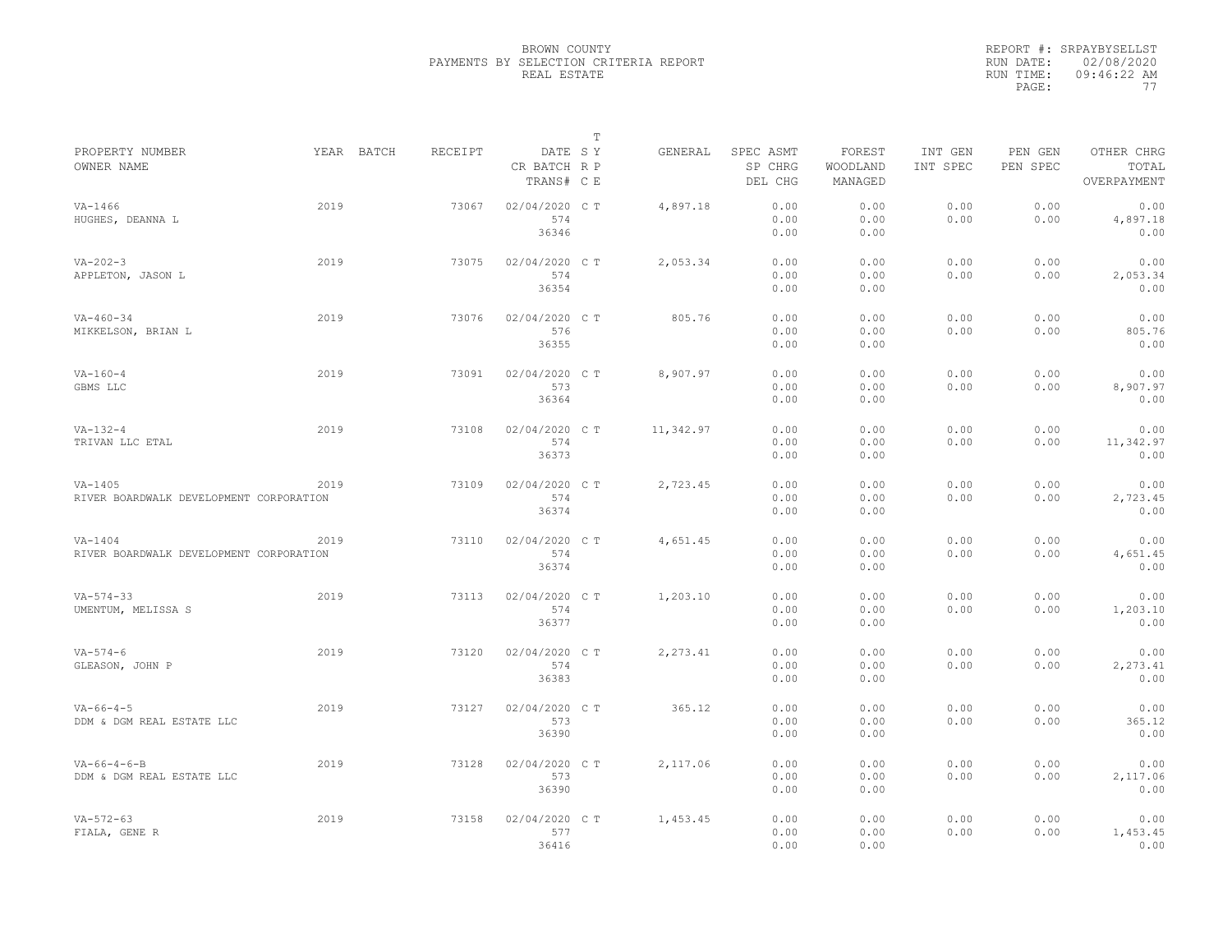|                                                               |             |         |                                       | T |           |                                 |                               |                     |                     |                                    |
|---------------------------------------------------------------|-------------|---------|---------------------------------------|---|-----------|---------------------------------|-------------------------------|---------------------|---------------------|------------------------------------|
| PROPERTY NUMBER<br>OWNER NAME                                 | YEAR BATCH  | RECEIPT | DATE SY<br>CR BATCH R P<br>TRANS# C E |   | GENERAL   | SPEC ASMT<br>SP CHRG<br>DEL CHG | FOREST<br>WOODLAND<br>MANAGED | INT GEN<br>INT SPEC | PEN GEN<br>PEN SPEC | OTHER CHRG<br>TOTAL<br>OVERPAYMENT |
| $VA - 696 - 92$<br>FIALA, GENE R                              | 2019        | 73160   | 02/04/2020 C T<br>577<br>36416        |   | 1,418.93  | 0.00<br>0.00<br>0.00            | 0.00<br>0.00<br>0.00          | 0.00<br>0.00        | 0.00<br>0.00        | 0.00<br>1,418.93<br>0.00           |
| $VA-698-130$<br>SNYDER, MICHELLE M                            | 2019        | 73233   | 02/04/2020 C T<br>573<br>36464        |   | 1,767.60  | 0.00<br>0.00<br>0.00            | 0.00<br>0.00<br>0.00          | 0.00<br>0.00        | 0.00<br>0.00        | 0.00<br>1,767.60<br>0.00           |
| $VA - 463 - E - 8$<br>GERARDEN, ETAL, SHARON A                | 2019        | 73237   | 02/04/2020 CT<br>577<br>36468         |   | 2,039.82  | 0.00<br>9.71<br>108.69          | 0.00<br>0.00<br>0.00          | 0.00<br>0.00        | 0.00<br>0.00        | 0.00<br>2,158.22<br>0.00           |
| $VA - 153 - 4$<br>BANK ONE WISCONSIN                          | 2019        | 73240   | 02/04/2020 C T<br>575<br>36471        |   | 12,559.58 | 0.00<br>0.00<br>0.00            | 0.00<br>0.00<br>0.00          | 0.00<br>0.00        | 0.00<br>0.00        | 0.00<br>12,559.58<br>48,240.74     |
| $VA-380$<br>ROEDIG, CURTISS C                                 | 2019        | 73250   | 02/04/2020 C T<br>573<br>36476        |   | 1,066.52  | 0.00<br>0.00<br>0.00            | 0.00<br>0.00<br>0.00          | 0.00<br>0.00        | 0.00<br>0.00        | 0.00<br>1,066.52<br>0.00           |
| $VA - 228 - 14 - L - 50 - 1$<br>OLD DOMINION FREIGHT LINE INC | 2019        | 73272   | 02/04/2020 C T<br>577<br>36494        |   | 9,079.32  | 0.00<br>0.00<br>0.00            | 0.00<br>0.00<br>0.00          | 0.00<br>0.00        | 0.00<br>0.00        | 0.00<br>9,079.32<br>0.00           |
| $VA-1045$<br>EDINGER, KURT J                                  | 2019        | 73279   | 02/04/2020 C T<br>573<br>36500        |   | 68.14     | 0.00<br>0.00<br>0.00            | 0.00<br>0.00<br>0.00          | 0.00<br>0.00        | 0.00<br>0.00        | 0.00<br>68.14<br>0.00              |
| $VA - 699 - 30$<br>KASSNER, CRAIG A                           | 2019        | 73332   | 02/04/2020 C T<br>574<br>36537        |   | 5,223.68  | 0.00<br>0.00<br>0.00            | 0.00<br>0.00<br>0.00          | 0.00<br>0.00        | 0.00<br>0.00        | 0.00<br>5,223.68<br>0.00           |
| $VA - 699 - 31$<br>KASSNER, CRAIG A                           | 2019        | 73333   | 02/04/2020 C T<br>574<br>36537        |   | 524.70    | 0.00<br>0.00<br>0.00            | 0.00<br>0.00<br>0.00          | 0.00<br>0.00        | 0.00<br>0.00        | 0.00<br>524.70<br>0.00             |
| $VA - 573 - 19$<br>KOHLBECK, MARK E                           | 2019        | 73349   | 02/04/2020 C T<br>575<br>36550        |   | 1,060.53  | 0.00<br>0.00<br>0.00            | 0.00<br>0.00<br>0.00          | 0.00<br>0.00        | 0.00<br>0.00        | 0.00<br>1,060.53<br>0.00           |
| $VA - 228 - 14 - L - 55$<br>M & M TOOL INVESTMENT LLC         | 2019        | 73352   | 02/04/2020 C T<br>575<br>36553        |   | 10,436.62 | 0.00<br>0.00<br>0.00            | 0.00<br>0.00<br>0.00          | 0.00<br>0.00        | 0.00<br>0.00        | 0.00<br>10,436.62<br>540.22        |
| $VA - 273 - X - 42$<br>NEVILLE JR, HAROLD J                   | 2019 200204 | 4092    | 02/04/2020 C T                        |   | 1,410.97  | 0.00<br>0.00<br>0.00            | 0.00<br>0.00<br>0.00          | 0.00<br>0.00        | 0.00<br>0.00        | 0.00<br>1,410.97<br>0.00           |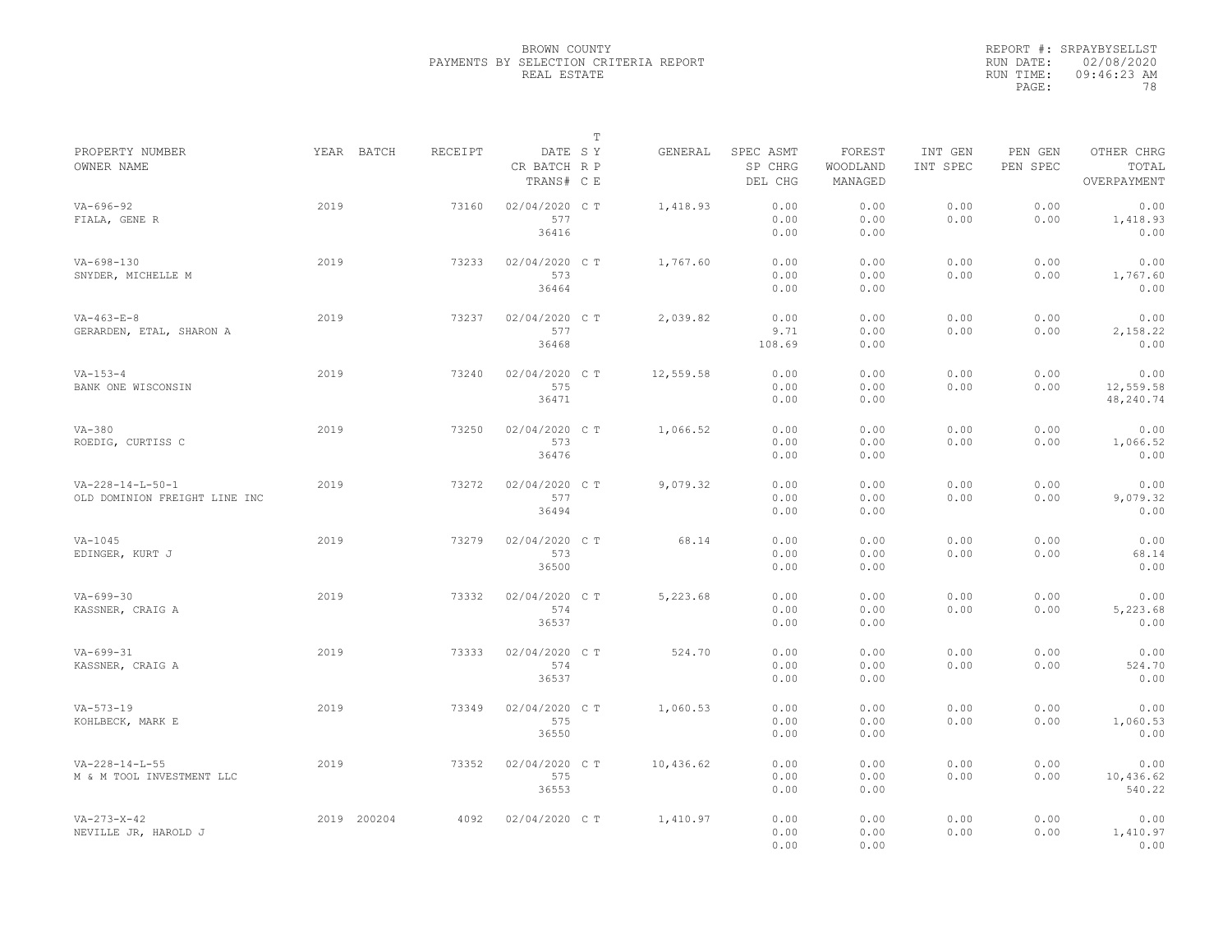|                                                             |      |             |         |                                       | T |           |                                 |                               |                     |                     |                                    |
|-------------------------------------------------------------|------|-------------|---------|---------------------------------------|---|-----------|---------------------------------|-------------------------------|---------------------|---------------------|------------------------------------|
| PROPERTY NUMBER<br>OWNER NAME                               |      | YEAR BATCH  | RECEIPT | DATE SY<br>CR BATCH R P<br>TRANS# C E |   | GENERAL   | SPEC ASMT<br>SP CHRG<br>DEL CHG | FOREST<br>WOODLAND<br>MANAGED | INT GEN<br>INT SPEC | PEN GEN<br>PEN SPEC | OTHER CHRG<br>TOTAL<br>OVERPAYMENT |
| $VA - 273 - X - 18 - 1$<br>NEVILLE JR, HAROLD J             |      | 2019 200204 | 4093    | 02/04/2020 C T                        |   | 1,369.39  | 0.00<br>0.00<br>0.00            | 0.00<br>0.00<br>0.00          | 0.00<br>0.00        | 0.00<br>0.00        | 0.00<br>1,369.39<br>0.00           |
| $VA - 178 - 21$<br>MOSKI CORPORATION                        | 2019 |             | 73359   | 02/04/2020 C T<br>575<br>36561        |   | 9,801.63  | 0.00<br>0.00<br>0.00            | 0.00<br>0.00<br>0.00          | 0.00<br>0.00        | 0.00<br>0.00        | 0.00<br>9,801.63<br>0.00           |
| $VA - 228 - D - 39$<br>STEENBOCK, ETAL, RANDALL L           | 2019 |             | 73396   | 02/05/2020 C T<br>578<br>36566        |   | 981.90    | 0.00<br>0.00<br>0.00            | 0.00<br>0.00<br>0.00          | 0.00<br>0.00        | 0.00<br>0.00        | 0.00<br>981.90<br>0.00             |
| $VA - 155 - 8$<br>AIRPORT CAPITAL CENTRE LLC                | 2019 |             | 73399   | 02/05/2020 C T<br>579<br>36569        |   | 8,695.62  | 0.00<br>0.00<br>0.00            | 0.00<br>0.00<br>0.00          | 0.00<br>0.00        | 0.00<br>0.00        | 0.00<br>8,695.62<br>0.00           |
| $VA - 228 - 14 - K - 34$<br>KUEHN ENTERPRISES GREEN BAY LLC | 2019 |             | 73413   | 02/05/2020 C T<br>579<br>36580        |   | 14,568.10 | 0.00<br>0.00<br>0.00            | 0.00<br>0.00<br>0.00          | 0.00<br>0.00        | 0.00<br>0.00        | 0.00<br>14,568.10<br>0.00          |
| $VA - 178 - 8$<br>KT REAL ESTATE HOLDINGS LLC               | 2019 |             | 73426   | 02/05/2020 C T<br>579<br>36593        |   | 22,722.52 | 0.00<br>0.00<br>0.00            | 0.00<br>0.00<br>0.00          | 0.00<br>0.00        | 0.00<br>0.00        | 0.00<br>22,722.52<br>0.00          |
| $VA - 464 - K - 87$<br>FERRELL, BRYAN M                     | 2019 |             | 73437   | 02/05/2020 C T<br>578<br>36604        |   | 2,399.05  | 0.00<br>0.00<br>0.00            | 0.00<br>0.00<br>0.00          | 0.00<br>0.00        | 0.00<br>0.00        | 0.00<br>2,399.05<br>0.00           |
| $VA - 228 - D - 636$<br>PANDOLFO, JOSEPH D                  | 2019 |             | 73448   | 02/05/2020 C T<br>579<br>36615        |   | 2,371.05  | 0.00<br>0.00<br>0.00            | 0.00<br>0.00<br>0.00          | 0.00<br>0.00        | 0.00<br>0.00        | 0.00<br>2,371.05<br>0.00           |
| $VA - 175 - 2$<br>CLEMENT, JOEL                             | 2019 |             | 73470   | 02/06/2020 C T<br>580<br>36639        |   | 2,146.30  | 0.00<br>0.00<br>0.00            | 0.00<br>0.00<br>0.00          | 0.00<br>0.00        | 0.00<br>0.00        | 0.00<br>2,146.30<br>0.00           |
| $VA-1065$<br>NOLAN, ELIZABETH A                             | 2019 |             | 73493   | 02/06/2020 C T<br>580<br>36658        |   | 1,000.00  | 0.00<br>0.00<br>0.00            | 0.00<br>0.00<br>0.00          | 0.00<br>0.00        | 0.00<br>0.00        | 0.00<br>1,000.00<br>0.00           |
| $VA-228-D-15$<br>BRUDNICKI PROPERTIES LLC                   | 2019 |             | 73523   | 02/06/2020 C T<br>580<br>36671        |   | 1,390.62  | 0.00<br>0.00<br>0.00            | 0.00<br>0.00<br>0.00          | 0.00<br>0.00        | 0.00<br>0.00        | 0.00<br>1,390.62<br>0.00           |
| $VA - 228 - D - 30$<br>BRUDNICKI PROPERTIES LLC             | 2019 |             | 73524   | 02/06/2020 CT<br>580<br>36672         |   | 1,273.82  | 0.00<br>0.00<br>0.00            | 0.00<br>0.00<br>0.00          | 0.00<br>0.00        | 0.00<br>0.00        | 0.00<br>1,273.82<br>0.00           |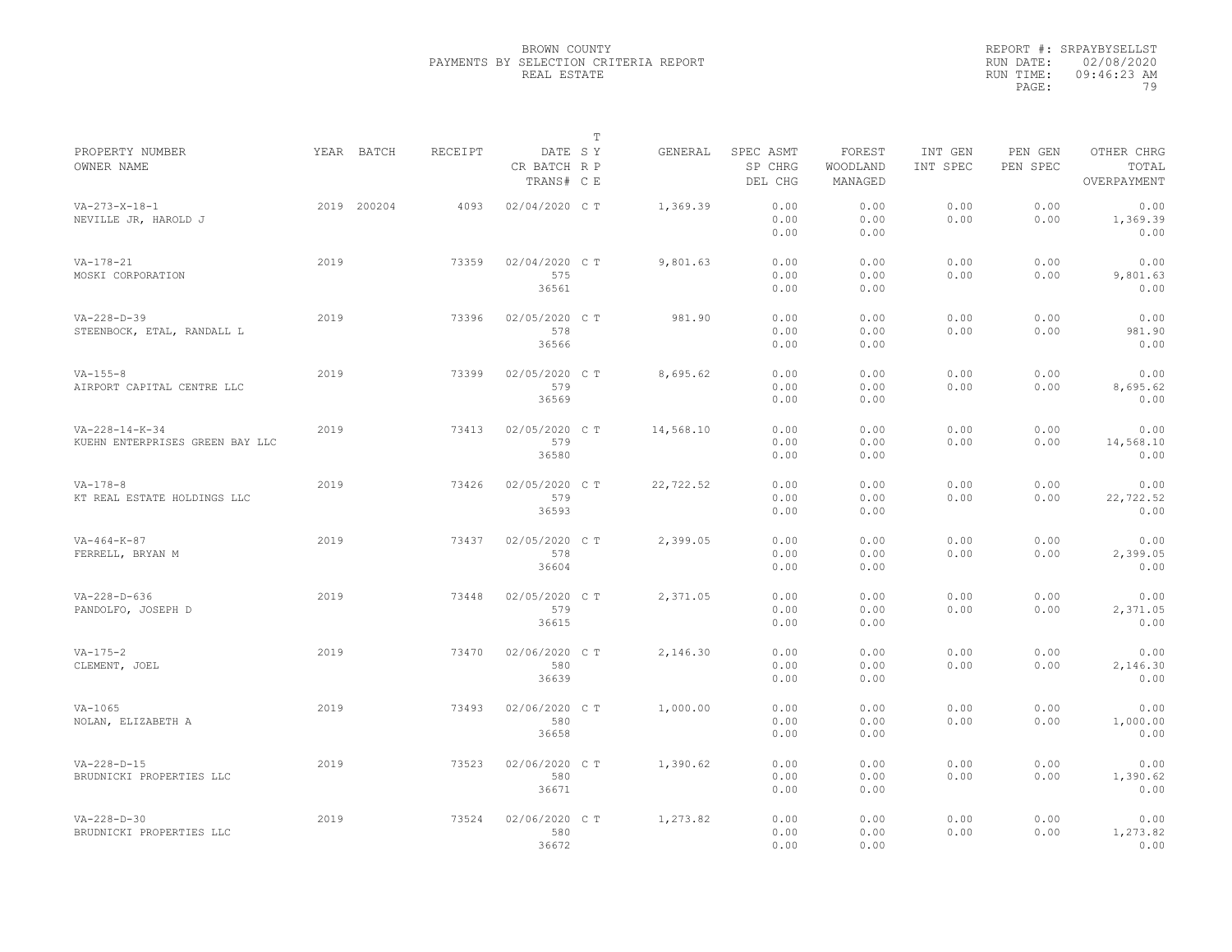|            | REPORT #: SRPAYBYSELLST |
|------------|-------------------------|
| RUN DATE:  | 02/08/2020              |
| RIIN TIME: | 09:46:23 AM             |
| PAGE:      | 80                      |
|            |                         |

|                         |      |       |                              |               | T |            |           |          |          |          |             |  |
|-------------------------|------|-------|------------------------------|---------------|---|------------|-----------|----------|----------|----------|-------------|--|
| PROPERTY NUMBER         | YEAR | BATCH | RECEIPT                      | DATE SY       |   | GENERAL    | SPEC ASMT | FOREST   | INT GEN  | PEN GEN  | OTHER CHRG  |  |
| OWNER NAME              |      |       |                              | CR BATCH R P  |   |            | SP CHRG   | WOODLAND | INT SPEC | PEN SPEC | TOTAL       |  |
|                         |      |       |                              | TRANS# C E    |   |            | DEL CHG   | MANAGED  |          |          | OVERPAYMENT |  |
| $VA - 228 - 14 - K - 7$ | 2019 |       | 73530                        | 02/06/2020 CT |   | 6,925.11   | 0.00      | 0.00     | 0.00     | 0.00     | 0.00        |  |
| LRI PROPERTIES LLC      |      |       |                              | 581           |   |            | 0.00      | 0.00     | 0.00     | 0.00     | 6,925.11    |  |
|                         |      |       |                              | 36678         |   |            | 0.00      | 0.00     |          |          | 0.00        |  |
|                         |      |       |                              |               |   |            |           |          |          |          |             |  |
| VA-1347                 | 2019 |       | 73539                        | 02/07/2020 CT |   | 3,071.76   | 0.00      | 0.00     | 0.00     | 0.00     | 0.00        |  |
| KROGE, GLENN W          |      |       |                              | 582           |   |            | 0.00      | 0.00     | 0.00     | 0.00     | 3,071.76    |  |
|                         |      |       |                              | 36685         |   |            | 0.00      | 0.00     |          |          | 0.00        |  |
|                         |      |       |                              |               |   |            |           |          |          |          |             |  |
| $VA-296-L-9$            | 2019 |       | 73546                        | 02/07/2020 CT |   | 2,285.70   | 0.00      | 0.00     | 0.00     | 0.00     | 0.00        |  |
| EDLEBECK, ZACHARY       |      |       |                              | 583           |   |            | 0.00      | 0.00     | 0.00     | 0.00     | 2,285.70    |  |
|                         |      |       |                              | 36692         |   |            | 0.00      | 0.00     |          |          | 0.00        |  |
| $VA-296-L-9$            | 2019 |       | 73547                        | 02/07/2020 CT |   | 21.33      | 0.00      | 0.00     | 0.00     | 0.00     | 0.00        |  |
| EDLEBECK, ZACHARY       |      |       |                              | 583           |   |            | 0.00      | 0.00     | 0.00     | 0.00     | 21.33       |  |
|                         |      |       |                              | 36693         |   |            | 0.00      | 0.00     |          |          | 0.00        |  |
|                         |      |       |                              |               |   |            |           |          |          |          |             |  |
|                         |      |       | VILLAGE OF ASHWAUBENON TOTAL |               |   | 611,884.91 | 0.00      | 0.00     | 0.00     | 0.00     | 0.00        |  |
|                         |      |       |                              |               |   |            | 116.46    | 0.00     | 0.00     | 0.00     | 613,439.62  |  |
|                         |      |       |                              |               |   |            | 1,438.25  | 0.00     |          |          | 48,780.96   |  |
|                         |      |       |                              |               |   |            |           |          |          |          |             |  |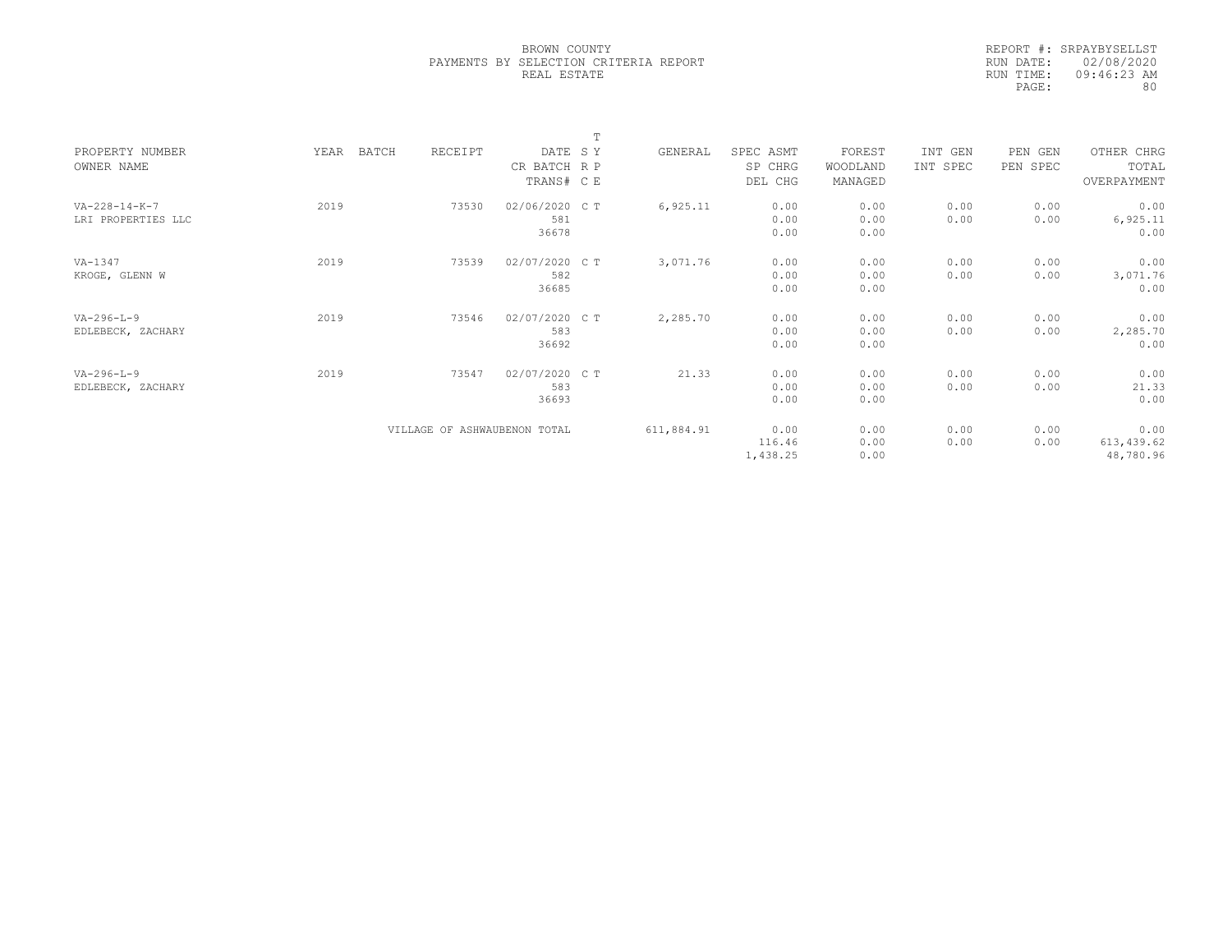|                                 |             |         |                                       | $\mathbb{T}$ |          |                                 |                               |                     |                     |                                    |
|---------------------------------|-------------|---------|---------------------------------------|--------------|----------|---------------------------------|-------------------------------|---------------------|---------------------|------------------------------------|
| PROPERTY NUMBER<br>OWNER NAME   | YEAR BATCH  | RECEIPT | DATE SY<br>CR BATCH R P<br>TRANS# C E |              | GENERAL  | SPEC ASMT<br>SP CHRG<br>DEL CHG | FOREST<br>WOODLAND<br>MANAGED | INT GEN<br>INT SPEC | PEN GEN<br>PEN SPEC | OTHER CHRG<br>TOTAL<br>OVERPAYMENT |
| $B-129-2$<br>SCHLAG, STEVEN J   | 2019 200201 | 4058    | 02/01/2020 C T                        |              | 997.49   | 0.00<br>0.00<br>0.00            | 0.00<br>0.00<br>0.00          | 0.00<br>0.00        | 0.00<br>0.00        | 0.00<br>997.49<br>0.00             |
| $B-177-1$<br>WHATLEY, KEVIN E   | 2019 200202 | 4061    | 02/02/2020 C T                        |              | 2,975.52 | 0.00<br>16.00<br>0.00           | 0.00<br>0.00<br>0.00          | 0.00<br>0.00        | 0.00<br>0.00        | 0.00<br>2,991.52<br>0.00           |
| $B-366-44$<br>DAVIS, THOMAS R   | 2019        | 71882   | 02/03/2020 C T<br>569<br>35554        |              | 1,722.27 | 0.00<br>0.00<br>0.00            | 0.00<br>0.00<br>0.00          | 0.00<br>0.00        | 0.00<br>0.00        | 0.00<br>1,722.27<br>0.00           |
| $B - 2369$<br>CYPRESS HOMES INC | 2019        | 71921   | 02/03/2020 C T<br>569<br>35563        |              | 186.52   | 0.00<br>0.00<br>0.00            | 0.00<br>0.00<br>0.00          | 0.00<br>0.00        | 0.00<br>0.00        | 0.00<br>186.52<br>0.00             |
| $B - 2370$<br>CYPRESS HOMES INC | 2019        | 71922   | 02/03/2020 C T<br>569<br>35563        |              | 186.52   | 0.00<br>0.00<br>0.00            | 0.00<br>0.00<br>0.00          | 0.00<br>0.00        | 0.00<br>0.00        | 0.00<br>186.52<br>0.00             |
| $B - 2371$<br>CYPRESS HOMES INC | 2019        | 71923   | 02/03/2020 C T<br>569<br>35563        |              | 186.52   | 0.00<br>0.00<br>0.00            | 0.00<br>0.00<br>0.00          | 0.00<br>0.00        | 0.00<br>0.00        | 0.00<br>186.52<br>0.00             |
| $B - 2372$<br>CYPRESS HOMES INC | 2019        | 71924   | 02/03/2020 C T<br>569<br>35563        |              | 186.52   | 0.00<br>0.00<br>0.00            | 0.00<br>0.00<br>0.00          | 0.00<br>0.00        | 0.00<br>0.00        | 0.00<br>186.52<br>0.00             |
| $B - 2373$<br>CYPRESS HOMES INC | 2019        | 71925   | 02/03/2020 C T<br>569<br>35563        |              | 186.52   | 0.00<br>0.00<br>0.00            | 0.00<br>0.00<br>0.00          | 0.00<br>0.00        | 0.00<br>0.00        | 0.00<br>186.52<br>0.00             |
| $B - 2374$<br>CYPRESS HOMES INC | 2019        | 71926   | 02/03/2020 C T<br>569<br>35563        |              | 186.52   | 0.00<br>0.00<br>0.00            | 0.00<br>0.00<br>0.00          | 0.00<br>0.00        | 0.00<br>0.00        | 0.00<br>186.52<br>0.00             |
| $B - 2377$<br>CYPRESS HOMES INC | 2019        | 71927   | 02/03/2020 C T<br>569<br>35563        |              | 186.52   | 0.00<br>0.00<br>0.00            | 0.00<br>0.00<br>0.00          | 0.00<br>0.00        | 0.00<br>0.00        | 0.00<br>186.52<br>0.00             |
| $B - 2378$<br>CYPRESS HOMES INC | 2019        | 71928   | 02/03/2020 C T<br>569<br>35563        |              | 186.52   | 0.00<br>0.00<br>0.00            | 0.00<br>0.00<br>0.00          | 0.00<br>0.00        | 0.00<br>0.00        | 0.00<br>186.52<br>0.00             |
| $B - 2379$<br>CYPRESS HOMES INC | 2019        | 71929   | 02/03/2020 C T<br>569<br>35563        |              | 186.52   | 0.00<br>0.00<br>0.00            | 0.00<br>0.00<br>0.00          | 0.00<br>0.00        | 0.00<br>0.00        | 0.00<br>186.52<br>0.00             |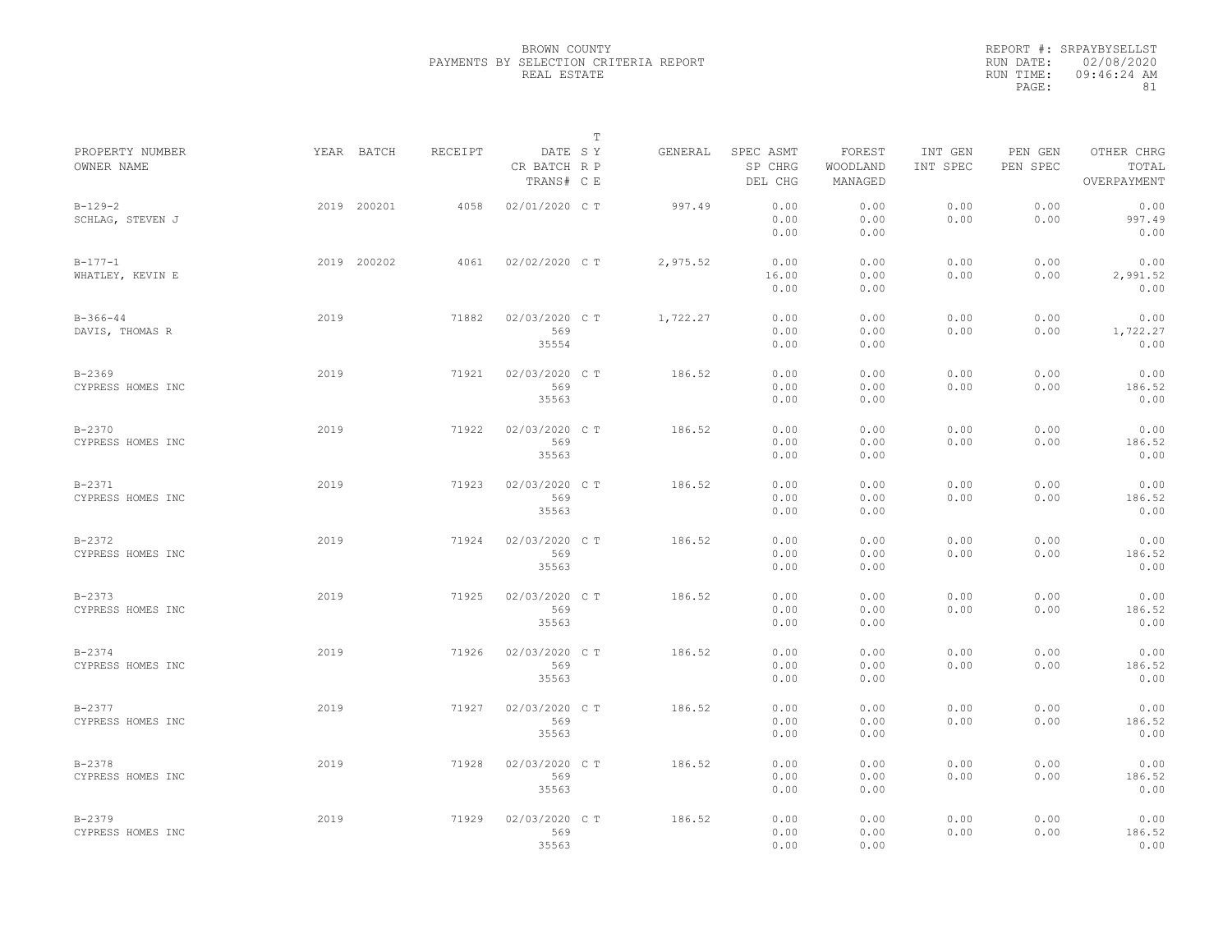|                                 |            |         |                                       | $\mathbb{T}$ |         |                                 |                               |                     |                     |                                    |
|---------------------------------|------------|---------|---------------------------------------|--------------|---------|---------------------------------|-------------------------------|---------------------|---------------------|------------------------------------|
| PROPERTY NUMBER<br>OWNER NAME   | YEAR BATCH | RECEIPT | DATE SY<br>CR BATCH R P<br>TRANS# C E |              | GENERAL | SPEC ASMT<br>SP CHRG<br>DEL CHG | FOREST<br>WOODLAND<br>MANAGED | INT GEN<br>INT SPEC | PEN GEN<br>PEN SPEC | OTHER CHRG<br>TOTAL<br>OVERPAYMENT |
| $B - 2380$<br>CYPRESS HOMES INC | 2019       | 71930   | 02/03/2020 C T<br>569<br>35563        |              | 186.52  | 0.00<br>0.00<br>0.00            | 0.00<br>0.00<br>0.00          | 0.00<br>0.00        | 0.00<br>0.00        | 0.00<br>186.52<br>0.00             |
| $B - 2381$<br>CYPRESS HOMES INC | 2019       | 71931   | 02/03/2020 C T<br>569<br>35563        |              | 186.52  | 0.00<br>0.00<br>0.00            | 0.00<br>0.00<br>0.00          | 0.00<br>0.00        | 0.00<br>0.00        | 0.00<br>186.52<br>0.00             |
| $B - 2382$<br>CYPRESS HOMES INC | 2019       | 71932   | 02/03/2020 C T<br>569<br>35563        |              | 186.52  | 0.00<br>0.00<br>0.00            | 0.00<br>0.00<br>0.00          | 0.00<br>0.00        | 0.00<br>0.00        | 0.00<br>186.52<br>0.00             |
| $B - 2390$<br>CYPRESS HOMES INC | 2019       | 71933   | 02/03/2020 C T<br>569<br>35563        |              | 186.52  | 0.00<br>0.00<br>0.00            | 0.00<br>0.00<br>0.00          | 0.00<br>0.00        | 0.00<br>0.00        | 0.00<br>186.52<br>0.00             |
| $B - 2391$<br>CYPRESS HOMES INC | 2019       | 71934   | 02/03/2020 C T<br>569<br>35563        |              | 186.52  | 0.00<br>0.00<br>0.00            | 0.00<br>0.00<br>0.00          | 0.00<br>0.00        | 0.00<br>0.00        | 0.00<br>186.52<br>0.00             |
| $B - 2392$<br>CYPRESS HOMES INC | 2019       | 71935   | 02/03/2020 C T<br>569<br>35563        |              | 186.52  | 0.00<br>0.00<br>0.00            | 0.00<br>0.00<br>0.00          | 0.00<br>0.00        | 0.00<br>0.00        | 0.00<br>186.52<br>0.00             |
| $B - 2393$<br>CYPRESS HOMES INC | 2019       | 71936   | 02/03/2020 C T<br>569<br>35563        |              | 186.52  | 0.00<br>0.00<br>0.00            | 0.00<br>0.00<br>0.00          | 0.00<br>0.00        | 0.00<br>0.00        | 0.00<br>186.52<br>0.00             |
| $B - 2397$<br>CYPRESS HOMES INC | 2019       | 71937   | 02/03/2020 C T<br>569<br>35563        |              | 186.52  | 0.00<br>0.00<br>0.00            | 0.00<br>0.00<br>0.00          | 0.00<br>0.00        | 0.00<br>0.00        | 0.00<br>186.52<br>0.00             |
| $B - 2398$<br>CYPRESS HOMES INC | 2019       | 71938   | 02/03/2020 C T<br>569<br>35563        |              | 186.52  | 0.00<br>0.00<br>0.00            | 0.00<br>0.00<br>0.00          | 0.00<br>0.00        | 0.00<br>0.00        | 0.00<br>186.52<br>0.00             |
| $B - 2399$<br>CYPRESS HOMES INC | 2019       | 71939   | 02/03/2020 C T<br>569<br>35563        |              | 186.52  | 0.00<br>0.00<br>0.00            | 0.00<br>0.00<br>0.00          | 0.00<br>0.00        | 0.00<br>0.00        | 0.00<br>186.52<br>0.00             |
| $B - 2400$<br>CYPRESS HOMES INC | 2019       | 71940   | 02/03/2020 C T<br>569<br>35563        |              | 186.52  | 0.00<br>0.00<br>0.00            | 0.00<br>0.00<br>0.00          | 0.00<br>0.00        | 0.00<br>0.00        | 0.00<br>186.52<br>0.00             |
| $B - 2401$<br>CYPRESS HOMES INC | 2019       | 71941   | 02/03/2020 C T<br>569<br>35563        |              | 186.52  | 0.00<br>0.00<br>0.00            | 0.00<br>0.00<br>0.00          | 0.00<br>0.00        | 0.00<br>0.00        | 0.00<br>186.52<br>0.00             |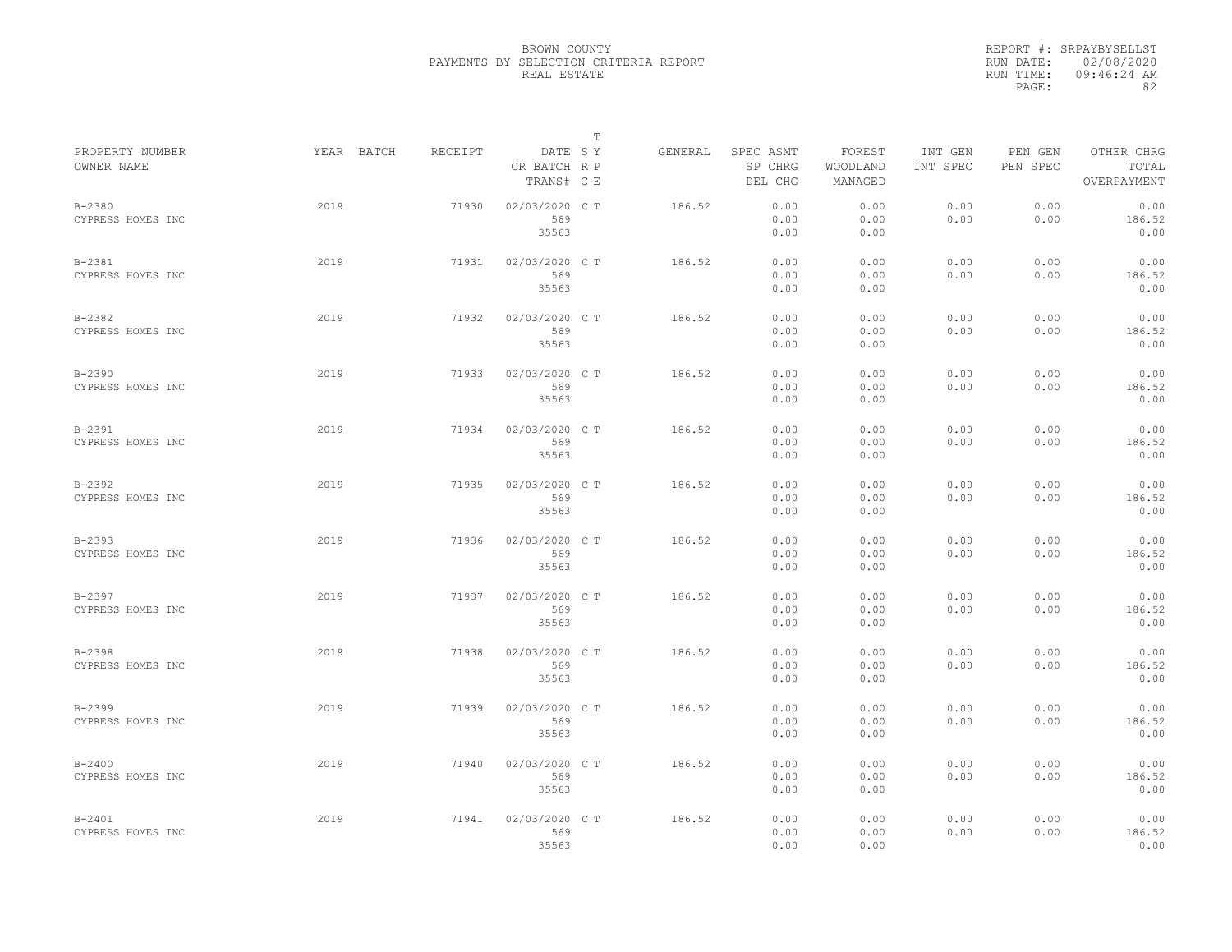|                                                  |            |         |                                       | $\mathbb T$ |           |                                 |                               |                     |                     |                                    |
|--------------------------------------------------|------------|---------|---------------------------------------|-------------|-----------|---------------------------------|-------------------------------|---------------------|---------------------|------------------------------------|
| PROPERTY NUMBER<br>OWNER NAME                    | YEAR BATCH | RECEIPT | DATE SY<br>CR BATCH R P<br>TRANS# C E |             | GENERAL   | SPEC ASMT<br>SP CHRG<br>DEL CHG | FOREST<br>WOODLAND<br>MANAGED | INT GEN<br>INT SPEC | PEN GEN<br>PEN SPEC | OTHER CHRG<br>TOTAL<br>OVERPAYMENT |
| $B - 2402$<br>CYPRESS HOMES INC                  | 2019       | 71942   | 02/03/2020 CT<br>569<br>35563         |             | 186.52    | 0.00<br>260.00<br>0.00          | 0.00<br>0.00<br>0.00          | 0.00<br>0.00        | 0.00<br>0.00        | 0.00<br>446.52<br>0.00             |
| $B - 296 - 1$<br>KLAUS, DAVID G                  | 2019       | 71966   | 02/03/2020 C T<br>568<br>35582        |             | 942.42    | 0.00<br>0.00<br>0.00            | 0.00<br>0.00<br>0.00          | 0.00<br>0.00        | 0.00<br>0.00        | 0.00<br>942.42<br>0.00             |
| $B - 55 - 6$<br>DJS PROPERTY INVESTMENTS LLC     | 2019       | 71978   | 02/03/2020 C T<br>571<br>35593        |             | 2,642.40  | 0.00<br>0.00<br>0.00            | 0.00<br>0.00<br>0.00          | 0.00<br>0.00        | 0.00<br>0.00        | 0.00<br>2,642.40<br>0.00           |
| $B - 76 - 1$<br>DJ S PROPERTY INVESTMENTS LLC    | 2019       | 71979   | 02/03/2020 C T<br>571<br>35593        |             | 10,218.77 | 0.00<br>0.00<br>0.00            | 0.00<br>0.00<br>0.00          | 0.00<br>0.00        | 0.00<br>0.00        | 0.00<br>10,218.77<br>0.00          |
| $B-379-26$<br>STOA JOINT REVOCABLE TRUST         | 2019       | 71987   | 02/03/2020 C T<br>570<br>35599        |             | 1,657.43  | 0.00<br>0.00<br>0.00            | 0.00<br>0.00<br>0.00          | 0.00<br>0.00        | 0.00<br>0.00        | 0.00<br>1,657.43<br>0.00           |
| $B-360-46$<br>SCHMECHEL, LAWRENCE R              | 2019       | 71991   | 02/03/2020 C T<br>570<br>35603        |             | 1,420.28  | 607.17<br>0.00<br>0.00          | 0.00<br>0.00<br>0.00          | 0.00<br>0.00        | 0.00<br>0.00        | 0.00<br>2,027.45<br>0.00           |
| $B-360-104$<br>KING, TODD S                      | 2019       | 72000   | 02/03/2020 C T<br>568<br>35611        |             | 2,326.38  | 459.41<br>0.00<br>0.00          | 0.00<br>0.00<br>0.00          | 0.00<br>0.00        | 0.00<br>0.00        | 0.00<br>2,785.79<br>0.00           |
| B-393-1589<br>LINDSLEY, SCOTT J                  | 2019       | 72011   | 02/03/2020 C T<br>570<br>35619        |             | 2,457.70  | 0.00<br>0.00<br>0.00            | 0.00<br>0.00<br>0.00          | 0.00<br>0.00        | 0.00<br>0.00        | 0.00<br>2,457.70<br>0.00           |
| $B - 264 - 6$<br>LAIDLAW TRANSIT INC             | 2019       | 72021   | 02/03/2020 C T<br>567<br>35629        |             | 6,501.92  | 0.00<br>76.00<br>0.00           | 0.00<br>0.00<br>0.00          | 0.00<br>0.00        | 0.00<br>0.00        | 0.00<br>6,577.92<br>0.00           |
| $B-2110$<br>TRIMBERGER, DORIS A                  | 2019       | 72044   | 02/03/2020 C T<br>569<br>35643        |             | 4,175.62  | 0.00<br>0.00<br>0.00            | 0.00<br>0.00<br>0.00          | 0.00<br>0.00        | 0.00<br>0.00        | 0.00<br>4,175.62<br>0.00           |
| $B-93$<br>PIONEK G D PROFIT SHARING PLAN & TRUST | 2019       | 72064   | 02/03/2020 C T<br>568<br>35656        |             | 241.58    | 0.00<br>0.00<br>0.00            | 0.00<br>0.00<br>0.00          | 0.00<br>0.00        | 0.00<br>0.00        | 0.00<br>241.58<br>0.00             |
| $B - 647$<br>STERNITZKY, JERRY W                 | 2019       | 72067   | 02/03/2020 C T<br>568<br>35659        |             | 1,141.39  | 0.00<br>0.00<br>0.00            | 0.00<br>0.00<br>0.00          | 0.00<br>0.00        | 0.00<br>0.00        | 0.00<br>1,141.39<br>0.00           |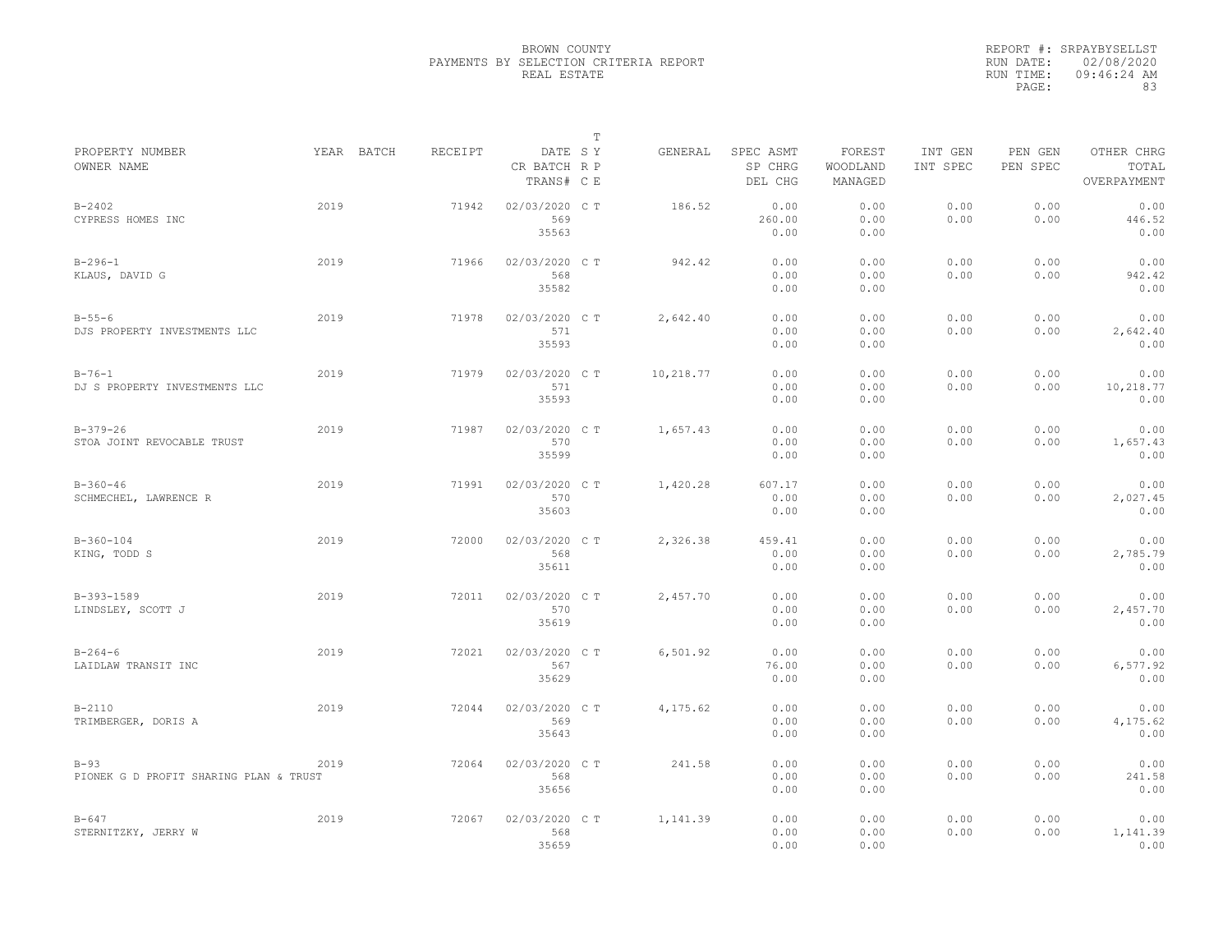|                                              |            |         |                                       | $\mathbb T$ |           |                                 |                               |                     |                     |                                    |
|----------------------------------------------|------------|---------|---------------------------------------|-------------|-----------|---------------------------------|-------------------------------|---------------------|---------------------|------------------------------------|
| PROPERTY NUMBER<br>OWNER NAME                | YEAR BATCH | RECEIPT | DATE SY<br>CR BATCH R P<br>TRANS# C E |             | GENERAL   | SPEC ASMT<br>SP CHRG<br>DEL CHG | FOREST<br>WOODLAND<br>MANAGED | INT GEN<br>INT SPEC | PEN GEN<br>PEN SPEC | OTHER CHRG<br>TOTAL<br>OVERPAYMENT |
| $B-723$<br>PHILLIPS FAMILY IRREVOCABLE TRUST | 2019       | 72069   | 02/03/2020 CT<br>568<br>35661         |             | 1,388.30  | 0.00<br>0.00<br>0.00            | 0.00<br>0.00<br>0.00          | 0.00<br>0.00        | 0.00<br>0.00        | 0.00<br>1,388.30<br>0.00           |
| $B-363-705$<br>BODENSTEINERBROWN, JACOB E T  | 2019       | 72070   | 02/03/2020 C T<br>569<br>35662        |             | 3,378.02  | 742.56<br>0.00<br>0.00          | 0.00<br>0.00<br>0.00          | 0.00<br>0.00        | 0.00<br>0.00        | 0.00<br>4,120.58<br>0.00           |
| $B-375-58$<br>BARTON, BECKY A                | 2019       | 72083   | 02/03/2020 C T<br>569<br>35671        |             | 990.39    | 699.77<br>0.00<br>0.00          | 0.00<br>0.00<br>0.00          | 0.00<br>0.00        | 0.00<br>0.00        | 0.00<br>1,690.16<br>0.00           |
| $B - 642$<br>QUICK, ROBERT D                 | 2019       | 72103   | 02/03/2020 C T<br>568<br>35689        |             | 1,305.71  | 0.00<br>0.00<br>0.00            | 0.00<br>0.00<br>0.00          | 0.00<br>0.00        | 0.00<br>0.00        | 0.00<br>1,305.71<br>0.00           |
| $B-113$<br>GV OUICK STOP LLC                 | 2019       | 72112   | 02/03/2020 C T<br>567<br>35697        |             | 9,333.37  | 1,675.91<br>266.00<br>0.00      | 0.00<br>0.00<br>0.00          | 0.00<br>0.00        | 0.00<br>0.00        | 0.00<br>11,275.28<br>0.00          |
| $B - 80 - 2$<br>BLUMENFELD, TERRY            | 2019       | 72140   | 02/03/2020 CT<br>570<br>35715         |             | 61,860.77 | 0.00<br>400.00<br>0.00          | 0.00<br>0.00<br>0.00          | 0.00<br>0.00        | 0.00<br>0.00        | 0.00<br>62,260.77<br>0.00          |
| B-393-1567<br>EVERETT, MATTHEW L             | 2019       | 72152   | 02/03/2020 C T<br>568<br>35724        |             | 2,136.26  | 0.00<br>0.00<br>0.00            | 0.00<br>0.00<br>0.00          | 0.00<br>0.00        | 0.00<br>0.00        | 0.00<br>2,136.26<br>0.00           |
| $B-1008$<br>BITTNER, ROBERT R                | 2019       | 72172   | 02/03/2020 C T<br>569<br>35733        |             | 858.30    | 0.00<br>0.00<br>0.00            | 0.00<br>0.00<br>0.00          | 0.00<br>0.00        | 0.00<br>0.00        | 0.00<br>858.30<br>0.00             |
| $B - 461$<br>NEVCO LLP                       | 2019       | 72194   | 02/03/2020 CT<br>569<br>35751         |             | 1,687.72  | 0.00<br>0.00<br>0.00            | 0.00<br>0.00<br>0.00          | 0.00<br>0.00        | 0.00<br>0.00        | 0.00<br>1,687.72<br>0.00           |
| $B - 462$<br>NEVCO LLP                       | 2019       | 72196   | 02/03/2020 C T<br>569<br>35753        |             | 2,873.48  | 0.00<br>260.00<br>0.00          | 0.00<br>0.00<br>0.00          | 0.00<br>0.00        | 0.00<br>0.00        | 0.00<br>3,133.48<br>0.00           |
| $B - 265$<br>PAMPERIN RENTALS III LLC        | 2019       | 72197   | 02/03/2020 C T<br>571<br>35754        |             | 13,966.24 | 0.00<br>304.00<br>0.00          | 0.00<br>0.00<br>0.00          | 0.00<br>0.00        | 0.00<br>0.00        | 0.00<br>14,270.24<br>0.00          |
| $B - 80 - 4$<br>PAMPERIN RENTALS III LLC     | 2019       | 72198   | 02/03/2020 C T<br>571<br>35754        |             | 9,427.52  | 0.00<br>152.00<br>0.00          | 0.00<br>0.00<br>0.00          | 0.00<br>0.00        | 0.00<br>0.00        | 0.00<br>9,579.52<br>0.00           |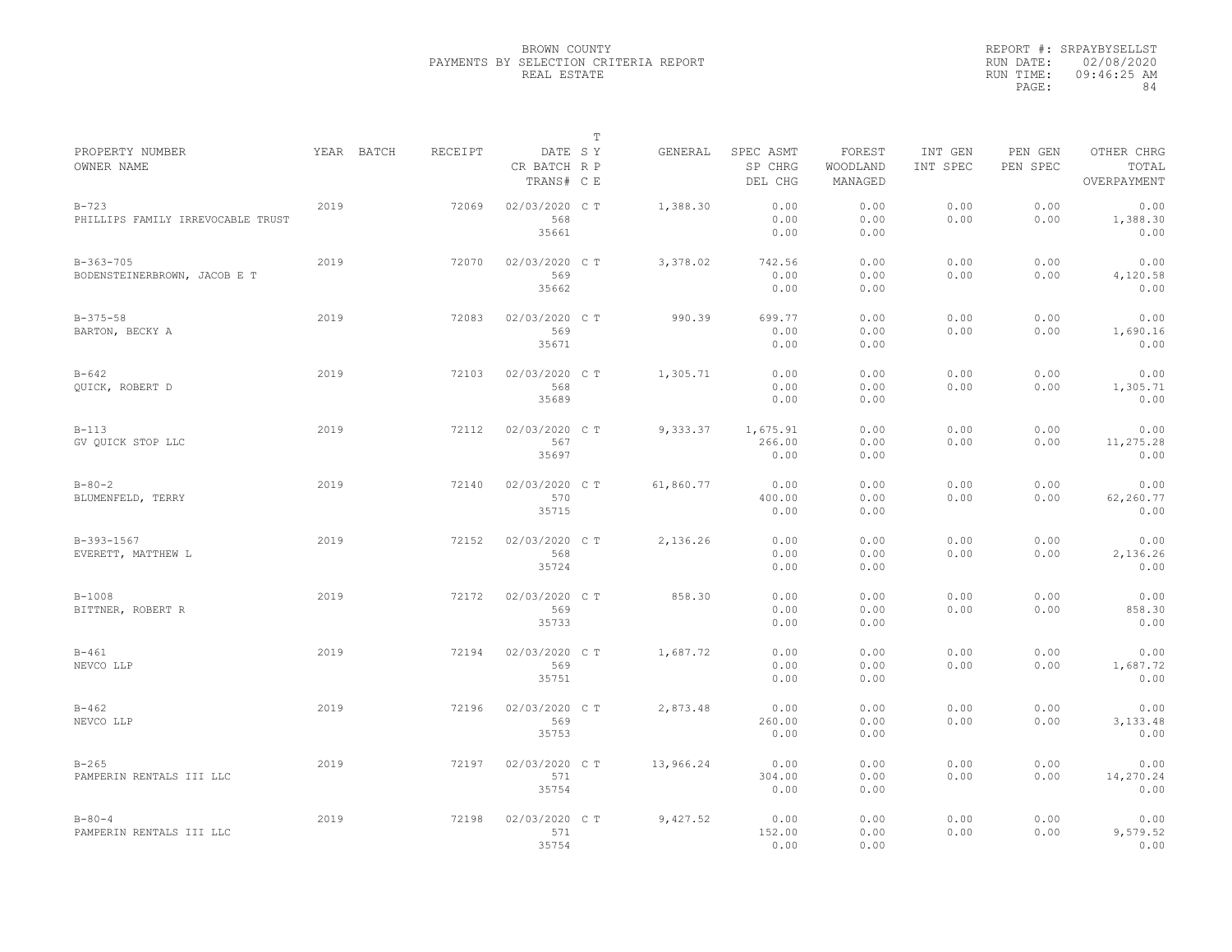|                                              |            |                  |                                       | T |             |                                 |                               |                     |                     |                                    |
|----------------------------------------------|------------|------------------|---------------------------------------|---|-------------|---------------------------------|-------------------------------|---------------------|---------------------|------------------------------------|
| PROPERTY NUMBER<br>OWNER NAME                | YEAR BATCH | RECEIPT          | DATE SY<br>CR BATCH R P<br>TRANS# C E |   | GENERAL     | SPEC ASMT<br>SP CHRG<br>DEL CHG | FOREST<br>WOODLAND<br>MANAGED | INT GEN<br>INT SPEC | PEN GEN<br>PEN SPEC | OTHER CHRG<br>TOTAL<br>OVERPAYMENT |
| $B - 77 - 5$<br>AIRPORT SHELL INC            | 2019       | 72202            | 02/03/2020 CT<br>571<br>35754         |   | 15,419.33   | 0.00<br>152.00<br>0.00          | 0.00<br>0.00<br>0.00          | 0.00<br>0.00        | 0.00<br>0.00        | 0.00<br>15,571.33<br>0.00          |
| $B-315-2$<br>ELWARD, ETAL, MICHAEL L         | 2019       | 72225            | 02/03/2020 C T<br>567<br>35752        |   | 9,554.04    | 0.00<br>76.00<br>0.00           | 0.00<br>0.00<br>0.00          | 0.00<br>0.00        | 0.00<br>0.00        | 0.00<br>9,630.04<br>0.00           |
| $B-315-2$<br>ELWARD, ETAL, MICHAEL L         | 2019       | Voids #<br>72225 | 02/03/2020 CV<br>567<br>35765         |   | $-9,554.04$ | 0.00<br>$-76.00$<br>0.00        | 0.00<br>0.00<br>0.00          | 0.00<br>0.00        | 0.00<br>0.00        | 0.00<br>$-9,630.04$<br>0.00        |
| $B-315-2$<br>ELWARD, ETAL, MICHAEL L         | 2019       | 72248            | 02/03/2020 C T<br>567<br>35777        |   | 9,554.04    | 0.00<br>76.00<br>0.00           | 0.00<br>0.00<br>0.00          | 0.00<br>0.00        | 0.00<br>0.00        | 0.00<br>9,630.04<br>0.00           |
| $B - 293 - 6$<br>KT REAL ESTATE HOLDINGS LLC | 2019       | 72382            | 02/03/2020 C T<br>570<br>35857        |   | 15,668.62   | 0.00<br>190.00<br>0.00          | 0.00<br>0.00<br>0.00          | 0.00<br>0.00        | 0.00<br>0.00        | 0.00<br>15,858.62<br>0.00          |
| $B - 648$<br>OSTRENGA, NORMAN J              | 2019       | 72440            | 02/03/2020 C T<br>568<br>35888        |   | 994.83      | 0.00<br>0.00<br>0.00            | 0.00<br>0.00<br>0.00          | 0.00<br>0.00        | 0.00<br>0.00        | 0.00<br>994.83<br>0.00             |
| $B - 950 - 24$<br>SLUSAREK CONSTRUCTION INC  | 2019       | 72462            | 02/03/2020 C T<br>570<br>35905        |   | 111.92      | 0.00<br>0.00<br>0.00            | 0.00<br>0.00<br>0.00          | 0.00<br>0.00        | 0.00<br>0.00        | 0.00<br>111.92<br>0.00             |
| $B-950-25$<br>SLUSAREK CONSTRUCTION INC      | 2019       | 72463            | 02/03/2020 C T<br>570<br>35905        |   | 79.93       | 0.00<br>0.00<br>0.00            | 0.00<br>0.00<br>0.00          | 0.00<br>0.00        | 0.00<br>0.00        | 0.00<br>79.93<br>0.00              |
| $B - 950 - 26$<br>SLUSAREK CONSTRUCTION INC  | 2019       | 72464            | 02/03/2020 C T<br>570<br>35905        |   | 71.05       | 0.00<br>0.00<br>0.00            | 0.00<br>0.00<br>0.00          | 0.00<br>0.00        | 0.00<br>0.00        | 0.00<br>71.05<br>0.00              |
| $B-950-27$<br>SLUSAREK CONSTRUCTION INC      | 2019       | 72465            | 02/03/2020 C T<br>570<br>35905        |   | 90.59       | 0.00<br>0.00<br>0.00            | 0.00<br>0.00<br>0.00          | 0.00<br>0.00        | 0.00<br>0.00        | 0.00<br>90.59<br>0.00              |
| $B - 950 - 28$<br>SLUSAREK CONSTRUCTION INC  | 2019       | 72466            | 02/03/2020 C T<br>570<br>35905        |   | 138.56      | 0.00<br>0.00<br>0.00            | 0.00<br>0.00<br>0.00          | 0.00<br>0.00        | 0.00<br>0.00        | 0.00<br>138.56<br>0.00             |
| $B - 950 - 29$<br>SLUSAREK CONSTRUCTION INC  | 2019       | 72467            | 02/03/2020 CT<br>570<br>35905         |   | 106.59      | 0.00<br>0.00<br>0.00            | 0.00<br>0.00<br>0.00          | 0.00<br>0.00        | 0.00<br>0.00        | 0.00<br>106.59<br>0.00             |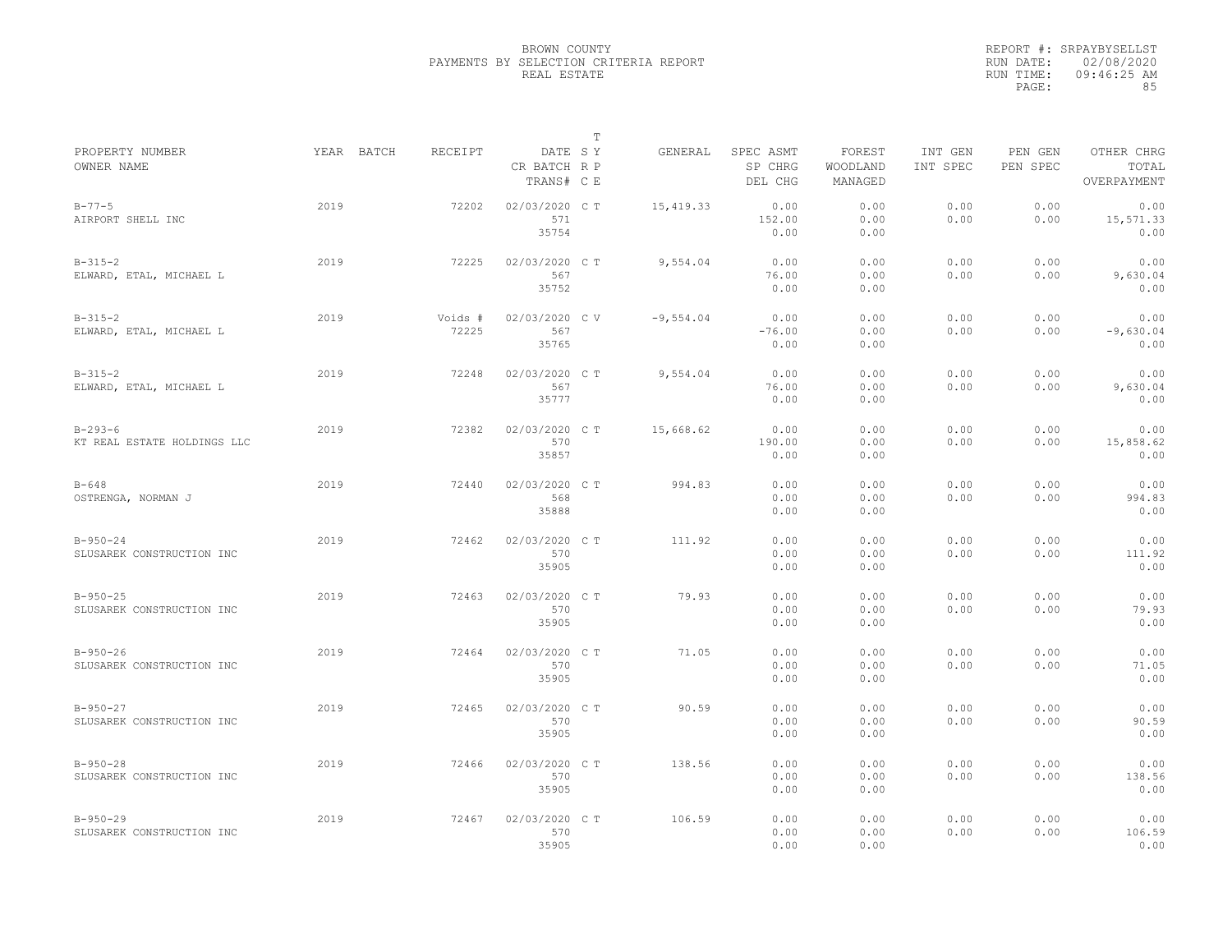|                                             |            |         |                                       | Т |          |                                 |                               |                     |                     |                                    |
|---------------------------------------------|------------|---------|---------------------------------------|---|----------|---------------------------------|-------------------------------|---------------------|---------------------|------------------------------------|
| PROPERTY NUMBER<br>OWNER NAME               | YEAR BATCH | RECEIPT | DATE SY<br>CR BATCH R P<br>TRANS# C E |   | GENERAL  | SPEC ASMT<br>SP CHRG<br>DEL CHG | FOREST<br>WOODLAND<br>MANAGED | INT GEN<br>INT SPEC | PEN GEN<br>PEN SPEC | OTHER CHRG<br>TOTAL<br>OVERPAYMENT |
| $B - 950 - 30$<br>SLUSAREK CONSTRUCTION INC | 2019       | 72468   | 02/03/2020 CT<br>570<br>35905         |   | 76.38    | 0.00<br>0.00<br>0.00            | 0.00<br>0.00<br>0.00          | 0.00<br>0.00        | 0.00<br>0.00        | 0.00<br>76.38<br>0.00              |
| $B - 950 - 31$<br>SLUSAREK CONSTRUCTION INC | 2019       | 72469   | 02/03/2020 C T<br>570<br>35905        |   | 60.41    | 0.00<br>0.00<br>0.00            | 0.00<br>0.00<br>0.00          | 0.00<br>0.00        | 0.00<br>0.00        | 0.00<br>60.41<br>0.00              |
| $B - 950 - 34$<br>SLUSAREK CONSTRUCTION INC | 2019       | 72470   | 02/03/2020 C T<br>570<br>35905        |   | 72.84    | 0.00<br>0.00<br>0.00            | 0.00<br>0.00<br>0.00          | 0.00<br>0.00        | 0.00<br>0.00        | 0.00<br>72.84<br>0.00              |
| $B - 950 - 35$<br>SLUSAREK CONSTRUCTION INC | 2019       | 72471   | 02/03/2020 C T<br>570<br>35905        |   | 71.05    | 0.00<br>0.00<br>0.00            | 0.00<br>0.00<br>0.00          | 0.00<br>0.00        | 0.00<br>0.00        | 0.00<br>71.05<br>0.00              |
| $B-950-38$<br>SLUSAREK CONSTRUCTION INC     | 2019       | 72472   | 02/03/2020 C T<br>570<br>35905        |   | 71.05    | 0.00<br>0.00<br>0.00            | 0.00<br>0.00<br>0.00          | 0.00<br>0.00        | 0.00<br>0.00        | 0.00<br>71.05<br>0.00              |
| $B - 950 - 39$<br>SLUSAREK CONSTRUCTION INC | 2019       | 72473   | 02/03/2020 CT<br>570<br>35905         |   | 71.05    | 0.00<br>0.00<br>0.00            | 0.00<br>0.00<br>0.00          | 0.00<br>0.00        | 0.00<br>0.00        | 0.00<br>71.05<br>0.00              |
| $B - 950 - 42$<br>SLUSAREK CONSTRUCTION INC | 2019       | 72474   | 02/03/2020 C T<br>570<br>35905        |   | 76.38    | 0.00<br>0.00<br>0.00            | 0.00<br>0.00<br>0.00          | 0.00<br>0.00        | 0.00<br>0.00        | 0.00<br>76.38<br>0.00              |
| $B-950-86$<br>SLUSAREK CONSTRUCTION INC     | 2019       | 72475   | 02/03/2020 C T<br>570<br>35905        |   | 60.41    | 0.00<br>0.00<br>0.00            | 0.00<br>0.00<br>0.00          | 0.00<br>0.00        | 0.00<br>0.00        | 0.00<br>60.41<br>0.00              |
| $B - 950 - 87$<br>SLUSAREK CONSTRUCTION INC | 2019       | 72476   | 02/03/2020 CT<br>570<br>35905         |   | 147.44   | 0.00<br>0.00<br>0.00            | 0.00<br>0.00<br>0.00          | 0.00<br>0.00        | 0.00<br>0.00        | 0.00<br>147.44<br>0.00             |
| $B-950-88$<br>SLUSAREK CONSTRUCTION INC     | 2019       | 72477   | 02/03/2020 C T<br>570<br>35905        |   | 147.44   | 0.00<br>0.00<br>0.00            | 0.00<br>0.00<br>0.00          | 0.00<br>0.00        | 0.00<br>0.00        | 0.00<br>147.44<br>0.00             |
| $B-350-40$<br>TURENSKY, RICHARD J           | 2019       | 72530   | 02/03/2020 C T<br>568<br>35938        |   | 1,086.31 | 0.00<br>0.00<br>0.00            | 0.00<br>0.00<br>0.00          | 0.00<br>0.00        | 0.00<br>0.00        | 0.00<br>1,086.31<br>0.00           |
| $B - 2295$<br>CRUM INVESTMENTS LLC          | 2019       | 72537   | 02/03/2020 CT<br>567<br>35945         |   | 8,288.54 | 0.00<br>0.00<br>0.00            | 0.00<br>0.00<br>0.00          | 0.00<br>0.00        | 0.00<br>0.00        | 0.00<br>8,288.54<br>0.00           |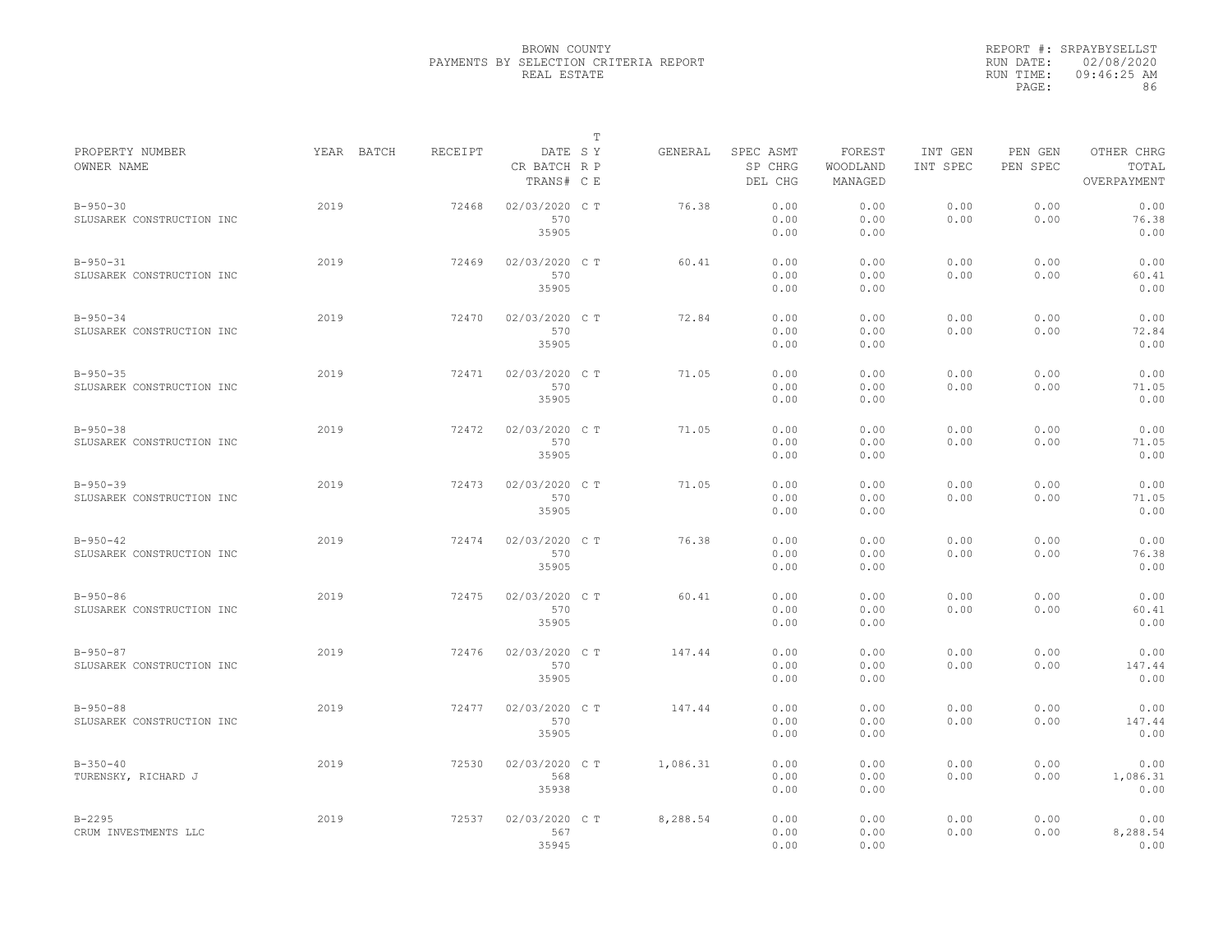|                                 |            |                  |                                       | $\mathbb T$ |             |                                 |                               |                     |                     |                                    |
|---------------------------------|------------|------------------|---------------------------------------|-------------|-------------|---------------------------------|-------------------------------|---------------------|---------------------|------------------------------------|
| PROPERTY NUMBER<br>OWNER NAME   | YEAR BATCH | RECEIPT          | DATE SY<br>CR BATCH R P<br>TRANS# C E |             | GENERAL     | SPEC ASMT<br>SP CHRG<br>DEL CHG | FOREST<br>WOODLAND<br>MANAGED | INT GEN<br>INT SPEC | PEN GEN<br>PEN SPEC | OTHER CHRG<br>TOTAL<br>OVERPAYMENT |
| $B - 1556$<br>SEIDL, ANDREW H   | 2019       | 72544            | 02/03/2020 CT<br>568<br>35949         |             | 2,560.86    | 0.00<br>0.00<br>0.00            | 0.00<br>0.00<br>0.00          | 0.00<br>0.00        | 0.00<br>0.00        | 0.00<br>2,560.86<br>0.00           |
| $B-350-83$<br>GILLE, KYLE A     | 2019       | 72545            | 02/03/2020 C T<br>569<br>35951        |             | 950.00      | 0.00<br>0.00<br>0.00            | 0.00<br>0.00<br>0.00          | 0.00<br>0.00        | 0.00<br>0.00        | 0.00<br>950.00<br>0.00             |
| $B - 732$<br>THIRION, HEIDI M   | 2019       | 72599            | 02/03/2020 C T<br>569<br>35997        |             | 1,396.39    | 0.00<br>0.00<br>0.00            | 0.00<br>0.00<br>0.00          | 0.00<br>0.00        | 0.00<br>0.00        | 0.00<br>1,396.39<br>0.00           |
| $B-378-26$<br>EBENHOE, JAMES L  | 2019       | 72607            | 02/03/2020 C T<br>569<br>36002        |             | 1,326.13    | 0.00<br>0.00<br>0.00            | 0.00<br>0.00<br>0.00          | 0.00<br>0.00        | 0.00<br>0.00        | 0.00<br>1,326.13<br>0.00           |
| $B - 2067$<br>BISICK, NICOLE M  | 2019       | 72616            | 02/03/2020 C T<br>569<br>36005        |             | 1,249.74    | 0.00<br>0.00<br>0.00            | 0.00<br>0.00<br>0.00          | 0.00<br>0.00        | 0.00<br>0.00        | 0.00<br>1,249.74<br>0.00           |
| $B-363-334$<br>HALLER, ROBERT W | 2019       | 72697            | 02/03/2020 CT<br>568<br>36063         |             | 5,295.74    | 0.00<br>0.00<br>0.00            | 0.00<br>0.00<br>0.00          | 0.00<br>0.00        | 0.00<br>0.00        | 0.00<br>5,295.74<br>0.00           |
| $B-101-9$<br>SEKORA, JAMES F    | 2019       | 72709            | 02/03/2020 C T<br>568<br>36072        |             | 1,947.97    | 273.35<br>0.00<br>0.00          | 0.00<br>0.00<br>0.00          | 0.00<br>0.00        | 0.00<br>0.00        | 0.00<br>2,221.32<br>0.00           |
| $B-101-8$<br>SEKORA, JAMES F    | 2019       | 72711            | 02/03/2020 C T<br>568<br>36074        |             | 1,676.17    | 273.35<br>0.00<br>0.00          | 0.00<br>0.00<br>0.00          | 0.00<br>0.00        | 0.00<br>0.00        | 0.00<br>1,949.52<br>0.00           |
| $B - 1406$<br>DUFECK, ANDREW    | 2019       | 72720            | 02/03/2020 CT<br>568<br>36082         |             | 2,429.28    | 0.00<br>0.00<br>0.00            | 0.00<br>0.00<br>0.00          | 0.00<br>0.00        | 0.00<br>0.00        | 0.00<br>2,429.28<br>0.00           |
| $B-375-78$<br>OPSAHL, JOHN P    | 2019       | 72721            | 02/03/2020 CT<br>570<br>36083         |             | 1,147.60    | 699.77<br>248.29<br>1,131.91    | 0.00<br>0.00<br>0.00          | 0.00<br>0.00        | 0.00<br>0.00        | 0.00<br>3,227.57<br>0.00           |
| $B-1406$<br>DUFECK, ANDREW      | 2019       | Voids #<br>72720 | 02/03/2020 CV<br>568<br>36085         |             | $-2,429.28$ | 0.00<br>0.00<br>0.00            | 0.00<br>0.00<br>0.00          | 0.00<br>0.00        | 0.00<br>0.00        | 0.00<br>$-2,429.28$<br>0.00        |
| $B-393-1$<br>MAZZOLENI, PAUL S  | 2019       | 72723            | 02/03/2020 CT<br>570<br>36086         |             | 3,238.44    | 0.00<br>0.00<br>0.00            | 0.00<br>0.00<br>0.00          | 0.00<br>0.00        | 0.00<br>0.00        | 0.00<br>3,238.44<br>0.00           |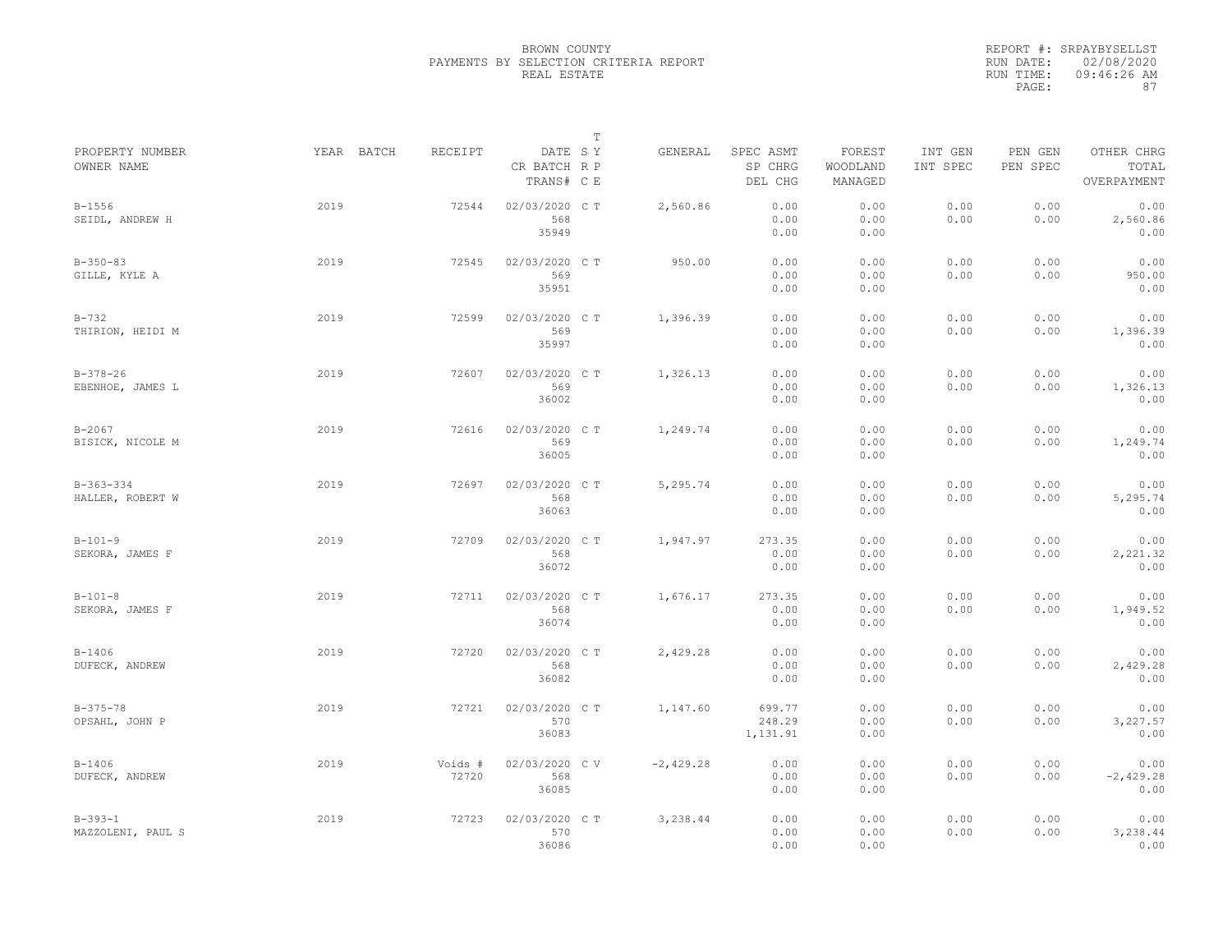|                                       |             |         |                                       | $\mathbb T$ |           |                                 |                               |                     |                     |                                    |
|---------------------------------------|-------------|---------|---------------------------------------|-------------|-----------|---------------------------------|-------------------------------|---------------------|---------------------|------------------------------------|
| PROPERTY NUMBER<br>OWNER NAME         | YEAR BATCH  | RECEIPT | DATE SY<br>CR BATCH R P<br>TRANS# C E |             | GENERAL   | SPEC ASMT<br>SP CHRG<br>DEL CHG | FOREST<br>WOODLAND<br>MANAGED | INT GEN<br>INT SPEC | PEN GEN<br>PEN SPEC | OTHER CHRG<br>TOTAL<br>OVERPAYMENT |
| $B - 1406$<br>DUFECK, ANDREW          | 2019        | 72731   | 02/03/2020 C T<br>568<br>36091        |             | 2,530.70  | 0.00<br>0.00<br>0.00            | 0.00<br>0.00<br>0.00          | 0.00<br>0.00        | 0.00<br>0.00        | 0.00<br>2,530.70<br>0.00           |
| $B-460$<br>WILCO CABINETS INC         | 2019        | 72829   | 02/03/2020 C T<br>570<br>36162        |             | 161.79    | 0.00<br>0.00<br>0.00            | 0.00<br>0.00<br>0.00          | 0.00<br>0.00        | 0.00<br>0.00        | 0.00<br>161.79<br>0.00             |
| $B - 430$<br>WILINSKI INVESTMENTS LLC | 2019        | 72830   | 02/03/2020 C T<br>570<br>36162        |             | 1,511.86  | 0.00<br>76.00<br>0.00           | 0.00<br>0.00<br>0.00          | 0.00<br>0.00        | 0.00<br>0.00        | 0.00<br>1,587.86<br>0.00           |
| $B - 445$<br>SAL INVESTMENTS LLC      | 2019        | 72831   | 02/03/2020 C T<br>570<br>36162        |             | 6,357.89  | 0.00<br>390.00<br>0.00          | 0.00<br>0.00<br>0.00          | 0.00<br>0.00        | 0.00<br>0.00        | 0.00<br>6,747.89<br>0.00           |
| $B-1732$<br>VINCENT, BONNIE J         | 2019        | 72849   | 02/03/2020 C T<br>570<br>36175        |             | 1,292.63  | 0.00<br>0.00<br>0.00            | 0.00<br>0.00<br>0.00          | 0.00<br>0.00        | 0.00<br>0.00        | 0.00<br>1,292.63<br>0.00           |
| $B - 2267$<br>PETTINE, MICHAEL M      | 2019        | 72875   | 02/03/2020 C T<br>567<br>36189        |             | 8.574.98  | 0.00<br>0.00<br>0.00            | 0.00<br>0.00<br>0.00          | 0.00<br>0.00        | 0.00<br>0.00        | 0.00<br>8,574.98<br>0.00           |
| $B-350-42$<br>MOSQUEDA, ETAL, HECTOR  | 2019        | 72947   | 02/03/2020 CT<br>568<br>36240         |             | 2,615.94  | 0.00<br>0.00<br>0.00            | 0.00<br>0.00<br>0.00          | 0.00<br>0.00        | 0.00<br>0.00        | 0.00<br>2,615.94<br>0.00           |
| $B-161-4$<br>FOELLER, ROBERT A        | 2019        | 72982   | 02/03/2020 C T<br>567<br>36267        |             | 1,642.43  | 0.00<br>0.00<br>0.00            | 0.00<br>0.00<br>0.00          | 0.00<br>0.00        | 0.00<br>0.00        | 0.00<br>1,642.43<br>0.00           |
| $B-421$<br>JDL INVESTMENTS LLC        | 2019 200204 | 4088    | 02/04/2020 C T                        |             | 1,797.99  | 0.00<br>76.00<br>0.00           | 0.00<br>0.00<br>0.00          | 0.00<br>0.00        | 0.00<br>0.00        | 0.00<br>1,873.99<br>0.00           |
| $B - 287$<br>JAYAMBEY LLC             | 2019        | 73037   | 02/04/2020 C T<br>573<br>36316        |             | 12,695.22 | 0.00<br>342.00<br>0.00          | 0.00<br>0.00<br>0.00          | 0.00<br>0.00        | 0.00<br>0.00        | 0.00<br>13,037.22<br>0.00          |
| $B-16$<br>SEDENQUIST, RICK L          | 2019        | 73078   | 02/04/2020 C T<br>574<br>36357        |             | 3,584.08  | 0.00<br>16.00<br>0.00           | 0.00<br>0.00<br>0.00          | 0.00<br>0.00        | 0.00<br>0.00        | 0.00<br>3,600.08<br>0.00           |
| $B - 2409$<br>GVB PROPERTIES LLC      | 2019        | 73111   | 02/04/2020 C T<br>574<br>36375        |             | 6,589.71  | 1,384.18<br>152.00<br>0.00      | 0.00<br>0.00<br>0.00          | 0.00<br>0.00        | 0.00<br>0.00        | 0.00<br>8,125.89<br>0.00           |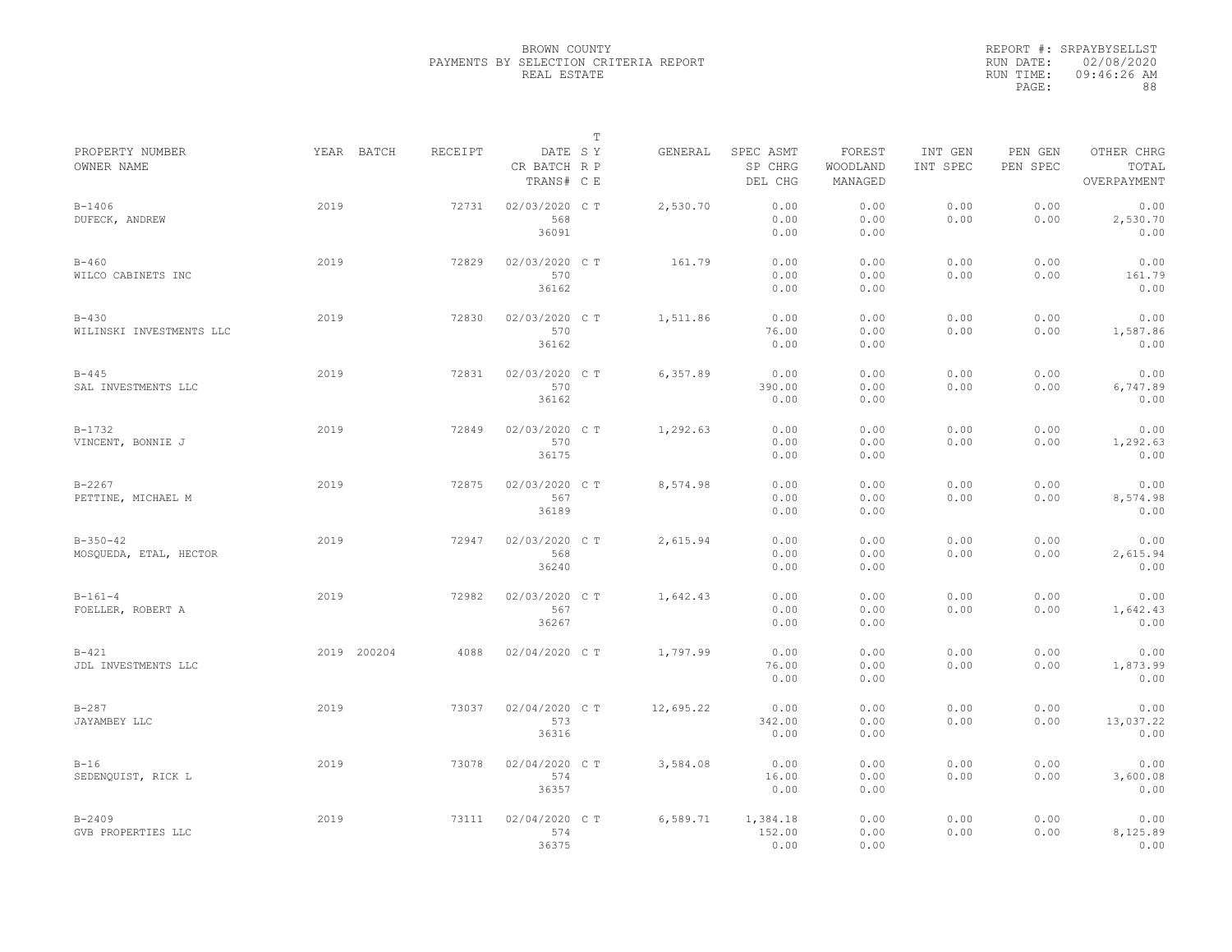|                                                           |      |             |         |                                       | $\mathbb T$ |            |                                 |                               |                     |                     |                                    |
|-----------------------------------------------------------|------|-------------|---------|---------------------------------------|-------------|------------|---------------------------------|-------------------------------|---------------------|---------------------|------------------------------------|
| PROPERTY NUMBER<br>OWNER NAME                             |      | YEAR BATCH  | RECEIPT | DATE SY<br>CR BATCH R P<br>TRANS# C E |             | GENERAL    | SPEC ASMT<br>SP CHRG<br>DEL CHG | FOREST<br>WOODLAND<br>MANAGED | INT GEN<br>INT SPEC | PEN GEN<br>PEN SPEC | OTHER CHRG<br>TOTAL<br>OVERPAYMENT |
| $B-196-4$<br>UMENTUM, MELISSA S                           | 2019 |             | 73115   | 02/04/2020 C T<br>574<br>36379        |             | 1,054.44   | 0.00<br>0.00<br>0.00            | 0.00<br>0.00<br>0.00          | 0.00<br>0.00        | 0.00<br>0.00        | 0.00<br>1,054.44<br>0.00           |
| $B - 563$<br>SCHUMACHER, THOMAS F                         | 2019 |             | 73118   | 02/04/2020 C T<br>577<br>36382        |             | 4,583.26   | 0.00<br>260.00<br>0.00          | 0.00<br>0.00<br>0.00          | 0.00<br>0.00        | 0.00<br>0.00        | 0.00<br>4,843.26<br>0.00           |
| $B-380-28$<br>SCHUMACHER, THOMAS F                        | 2019 |             | 73119   | 02/04/2020 C T<br>577<br>36382        |             | 1,708.06   | 0.00<br>0.00<br>0.00            | 0.00<br>0.00<br>0.00          | 0.00<br>0.00        | 0.00<br>0.00        | 0.00<br>1,708.06<br>0.00           |
| $B - 89 - 2$<br>STORE SPE MILLS FLEET 2016-1 LLC          | 2019 |             | 73124   | 02/04/2020 C T<br>575<br>36387        |             | 77, 417.63 | 0.00<br>1,028.00<br>0.00        | 0.00<br>0.00<br>0.00          | 0.00<br>0.00        | 0.00<br>0.00        | 0.00<br>78,445.63<br>87,888.82     |
| $B - 18 - 4$<br>LAMBERT, DAVID C                          | 2019 |             | 73200   | 02/04/2020 C T<br>574<br>36444        |             | 1,737.37   | 0.00<br>16.00<br>0.00           | 0.00<br>0.00<br>0.00          | 0.00<br>0.00        | 0.00<br>0.00        | 0.00<br>1,753.37<br>0.00           |
| $B - 975 - 25$<br>KOCH REV DR JOHN ROBERT REVOCABLE TRUST | 2019 |             | 73204   | 02/04/2020 C T<br>574<br>36447        |             | 1,840.40   | 685.77<br>0.00<br>0.00          | 0.00<br>0.00<br>0.00          | 0.00<br>0.00        | 0.00<br>0.00        | 0.00<br>2,526.17<br>0.00           |
| $B - 5 - 4$<br>THILKE III, WILLIAM J                      | 2019 |             | 73246   | 02/04/2020 C T<br>577<br>36472        |             | 1,174.25   | 0.00<br>16.00<br>0.00           | 0.00<br>0.00<br>0.00          | 0.00<br>0.00        | 0.00<br>0.00        | 0.00<br>1,190.25<br>0.00           |
| $B - 360 - 70$<br>RADUE, MICHAEL D                        | 2019 |             | 73247   | 02/04/2020 C T<br>574<br>36473        |             | 1,367.87   | 0.00<br>0.00<br>0.00            | 0.00<br>0.00<br>0.00          | 0.00<br>0.00        | 0.00<br>0.00        | 0.00<br>1,367.87<br>0.00           |
| $B-1323$<br>MARINOFF, DONALD J                            | 2019 |             | 73265   | 02/04/2020 C T<br>574<br>36487        |             | 1,192.01   | 0.00<br>0.00<br>0.00            | 0.00<br>0.00<br>0.00          | 0.00<br>0.00        | 0.00<br>0.00        | 0.00<br>1,192.01<br>0.00           |
| $B - 68 - 2$<br>BURGESS, ROBERT L                         | 2019 |             | 73307   | 02/04/2020 C T<br>574<br>36512        |             | 1,718.72   | 254.15<br>0.00<br>0.00          | 0.00<br>0.00<br>0.00          | 0.00<br>0.00        | 0.00<br>0.00        | 0.00<br>1,972.87<br>0.00           |
| $B-1934$<br>GUZMAN, CONSUELO                              | 2019 |             | 73353   | 02/04/2020 C T<br>575<br>36554        |             | 3, 354.13  | 0.00<br>0.00<br>0.00            | 0.00<br>0.00<br>0.00          | 0.00<br>0.00        | 0.00<br>0.00        | 0.00<br>3,354.13<br>0.00           |
| $B - 600 - 118$<br>HASKINS, KIMBERLY M                    |      | 2019 200204 | 4090    | 02/04/2020 C T                        |             | 3, 113.33  | 0.00<br>0.00<br>0.00            | 0.00<br>0.00<br>0.00          | 0.00<br>0.00        | 0.00<br>0.00        | 0.00<br>3, 113.33<br>0.00          |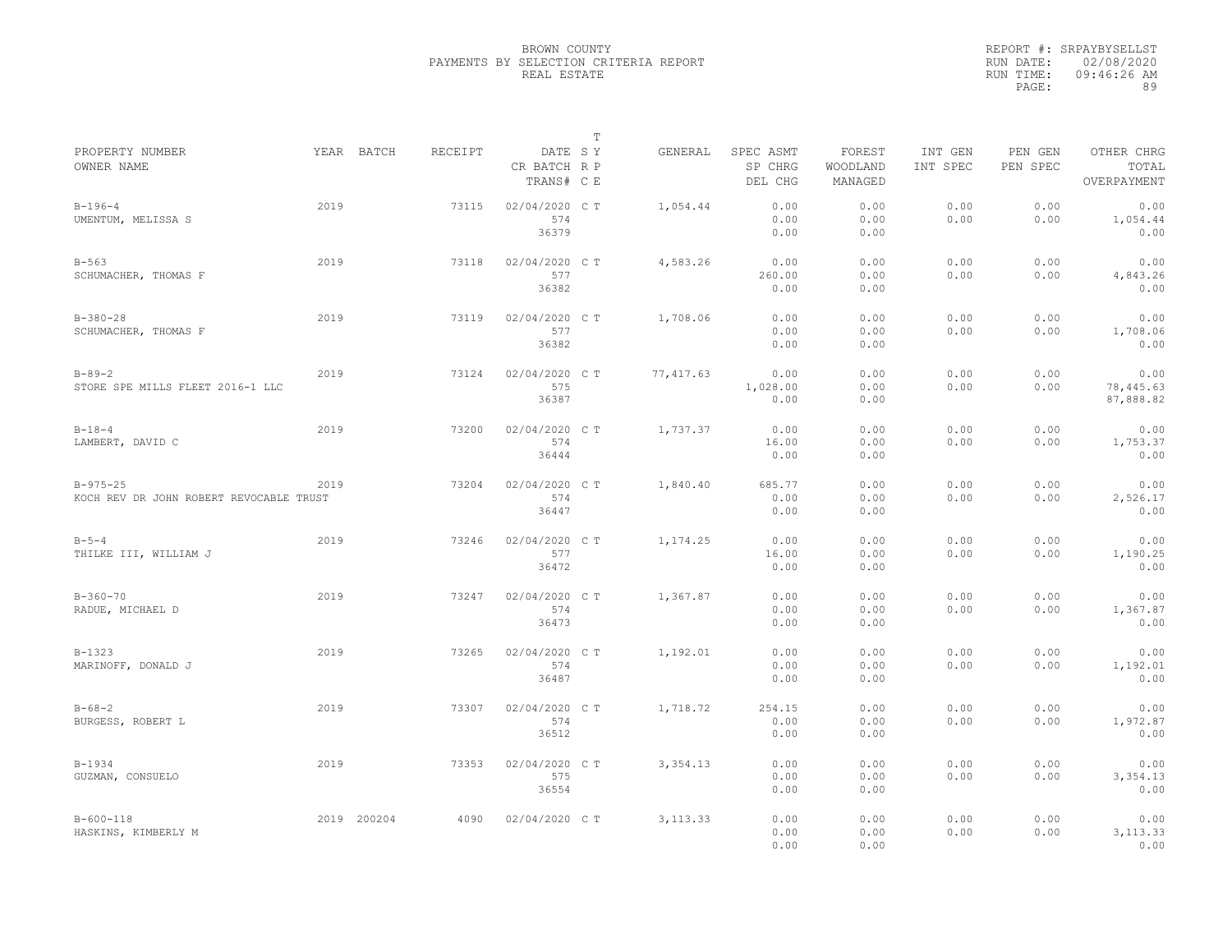|                                       |            |         |                                       | $\mathbb T$ |            |                                 |                               |                     |                     |                                    |
|---------------------------------------|------------|---------|---------------------------------------|-------------|------------|---------------------------------|-------------------------------|---------------------|---------------------|------------------------------------|
| PROPERTY NUMBER<br>OWNER NAME         | YEAR BATCH | RECEIPT | DATE SY<br>CR BATCH R P<br>TRANS# C E |             | GENERAL    | SPEC ASMT<br>SP CHRG<br>DEL CHG | FOREST<br>WOODLAND<br>MANAGED | INT GEN<br>INT SPEC | PEN GEN<br>PEN SPEC | OTHER CHRG<br>TOTAL<br>OVERPAYMENT |
| $B - 2638$<br>MOSKI CORPORATION       | 2019       | 73356   | 02/04/2020 C T<br>575<br>36558        |             | 500.94     | 0.00<br>9,200.00<br>0.00        | 0.00<br>0.00<br>0.00          | 0.00<br>0.00        | 0.00<br>0.00        | 0.00<br>9,700.94<br>0.00           |
| $B - 429 - 1$<br>H & M PROPERTIES LLC | 2019       | 73358   | 02/04/2020 C T<br>572<br>36560        |             | 2,186.01   | 0.00<br>76.00<br>0.00           | 0.00<br>0.00<br>0.00          | 0.00<br>0.00        | 0.00<br>0.00        | 0.00<br>2,262.01<br>0.00           |
| $B-33$<br>MOSKI CORP                  | 2019       | 73360   | 02/04/2020 CT<br>575<br>36561         |             | 116,558.93 | 0.00<br>4,680.00<br>0.00        | 0.00<br>0.00<br>0.00          | 0.00<br>0.00        | 0.00<br>0.00        | 0.00<br>121,238.93<br>0.00         |
| $B-30$<br>MOSKI CORP                  | 2019       | 73362   | 02/04/2020 C T<br>575<br>36562        |             | 152.78     | 0.00<br>0.00<br>0.00            | 0.00<br>0.00<br>0.00          | 0.00<br>0.00        | 0.00<br>0.00        | 0.00<br>152.78<br>0.00             |
| $B-28$<br>MOSKI CORP                  | 2019       | 73363   | 02/04/2020 C T<br>575<br>36562        |             | 60.41      | 0.00<br>0.00<br>0.00            | 0.00<br>0.00<br>0.00          | 0.00<br>0.00        | 0.00<br>0.00        | 0.00<br>60.41<br>0.00              |
| $B-29$<br>MOSKI CORP                  | 2019       | 73364   | 02/04/2020 C T<br>575<br>36562        |             | 55.07      | 0.00<br>0.00<br>0.00            | 0.00<br>0.00<br>0.00          | 0.00<br>0.00        | 0.00<br>0.00        | 0.00<br>55.07<br>0.00              |
| $B-192$<br>MOSKI CORPORATION          | 2019       | 73365   | 02/04/2020 C T<br>575<br>36562        |             | 174.08     | 0.00<br>0.00<br>0.00            | 0.00<br>0.00<br>0.00          | 0.00<br>0.00        | 0.00<br>0.00        | 0.00<br>174.08<br>0.00             |
| $B-187$<br>MOSKI CORP                 | 2019       | 73366   | 02/04/2020 C T<br>575<br>36562        |             | 749.64     | 10,968.75<br>0.00<br>0.00       | 0.00<br>0.00<br>0.00          | 0.00<br>0.00        | 0.00<br>0.00        | 0.00<br>11,718.39<br>0.00          |
| $B - 2647$<br>MOSKI CORPORATION       | 2019       | 73368   | 02/04/2020 C T<br>575<br>36563        |             | 177.65     | 0.00<br>0.00<br>0.00            | 0.00<br>0.00<br>0.00          | 0.00<br>0.00        | 0.00<br>0.00        | 0.00<br>177.65<br>0.00             |
| $B - 2648$<br>MOSKI CORPORATION       | 2019       | 73369   | 02/04/2020 C T<br>575<br>36563        |             | 117.65     | 0.00<br>0.00<br>0.00            | 0.00<br>0.00<br>0.00          | 0.00<br>0.00        | 0.00<br>0.00        | 0.00<br>117.65<br>0.00             |
| $B - 2639$<br>MOSKI CORPORATION       | 2019       | 73370   | 02/04/2020 C T<br>575<br>36564        |             | 500.94     | 0.00<br>0.00<br>0.00            | 0.00<br>0.00<br>0.00          | 0.00<br>0.00        | 0.00<br>0.00        | 0.00<br>500.94<br>0.00             |
| $B - 2645$<br>MOSKI CORPORATION       | 2019       | 73371   | 02/04/2020 C T<br>575<br>36564        |             | 502.73     | 0.00<br>0.00<br>0.00            | 0.00<br>0.00<br>0.00          | 0.00<br>0.00        | 0.00<br>0.00        | 0.00<br>502.73<br>0.00             |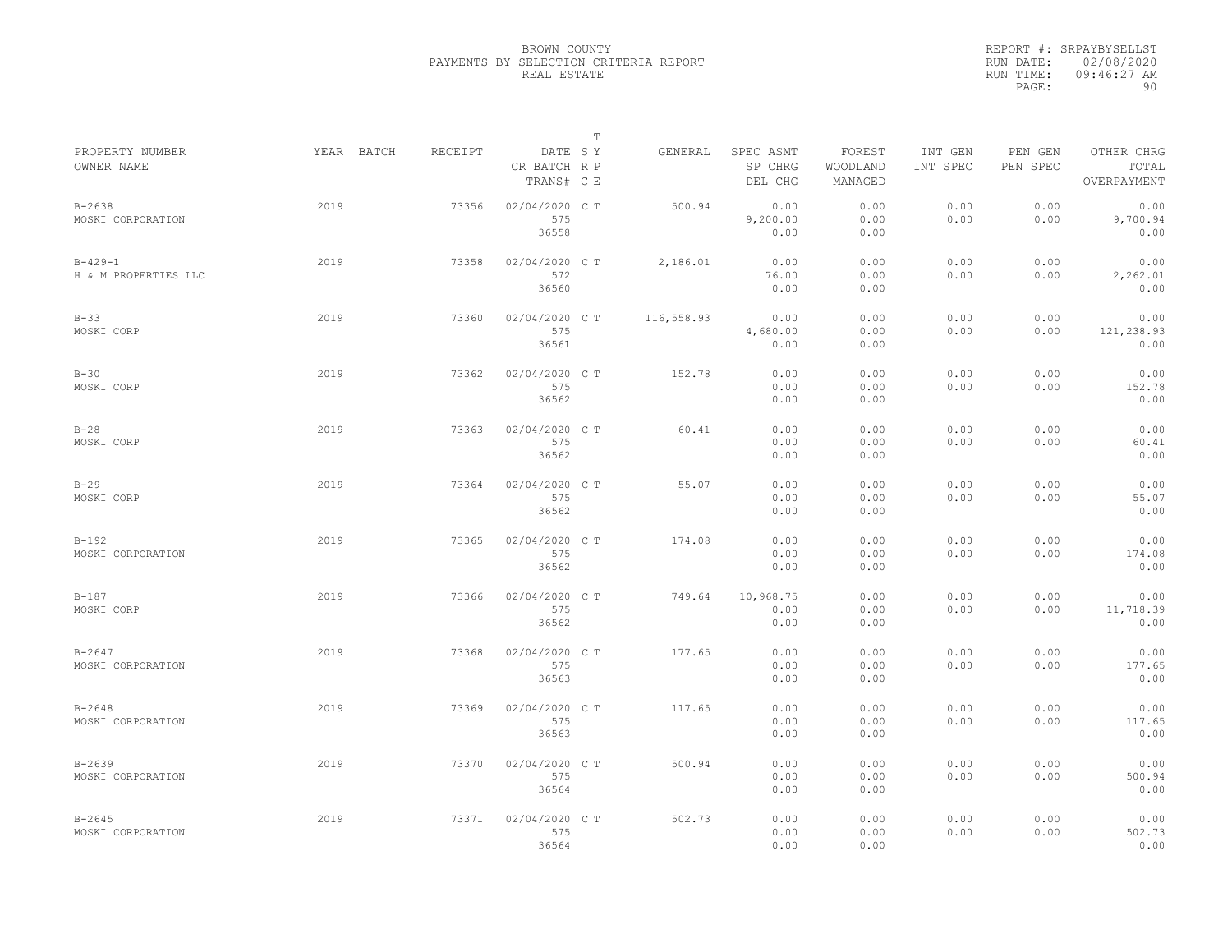|                                 |            |         |                                       | $\mathbb T$ |         |                                 |                               |                     |                     |                                    |
|---------------------------------|------------|---------|---------------------------------------|-------------|---------|---------------------------------|-------------------------------|---------------------|---------------------|------------------------------------|
| PROPERTY NUMBER<br>OWNER NAME   | YEAR BATCH | RECEIPT | DATE SY<br>CR BATCH R P<br>TRANS# C E |             | GENERAL | SPEC ASMT<br>SP CHRG<br>DEL CHG | FOREST<br>WOODLAND<br>MANAGED | INT GEN<br>INT SPEC | PEN GEN<br>PEN SPEC | OTHER CHRG<br>TOTAL<br>OVERPAYMENT |
| $B - 2649$<br>MOSKI CORPORATION | 2019       | 73372   | 02/04/2020 C T<br>575<br>36564        |             | 177.65  | 0.00<br>0.00<br>0.00            | 0.00<br>0.00<br>0.00          | 0.00<br>0.00        | 0.00<br>0.00        | 0.00<br>177.65<br>0.00             |
| $B - 2650$<br>MOSKI CORPORATION | 2019       | 73373   | 02/04/2020 C T<br>575<br>36564        |             | 177.65  | 0.00<br>0.00<br>0.00            | 0.00<br>0.00<br>0.00          | 0.00<br>0.00        | 0.00<br>0.00        | 0.00<br>177.65<br>0.00             |
| $B - 2651$<br>MOSKI CORPORATION | 2019       | 73374   | 02/04/2020 C T<br>575<br>36564        |             | 177.65  | 0.00<br>0.00<br>0.00            | 0.00<br>0.00<br>0.00          | 0.00<br>0.00        | 0.00<br>0.00        | 0.00<br>177.65<br>0.00             |
| $B - 2652$<br>MOSKI CORPORATION | 2019       | 73375   | 02/04/2020 C T<br>575<br>36564        |             | 177.65  | 0.00<br>0.00<br>0.00            | 0.00<br>0.00<br>0.00          | 0.00<br>0.00        | 0.00<br>0.00        | 0.00<br>177.65<br>0.00             |
| $B - 2653$<br>MOSKI CORPORATION | 2019       | 73376   | 02/04/2020 C T<br>575<br>36564        |             | 177.65  | 0.00<br>0.00<br>0.00            | 0.00<br>0.00<br>0.00          | 0.00<br>0.00        | 0.00<br>0.00        | 0.00<br>177.65<br>0.00             |
| $B - 2654$<br>MOSKI CORPORATION | 2019       | 73377   | 02/04/2020 C T<br>575<br>36564        |             | 177.65  | 0.00<br>0.00<br>0.00            | 0.00<br>0.00<br>0.00          | 0.00<br>0.00        | 0.00<br>0.00        | 0.00<br>177.65<br>0.00             |
| $B - 2655$<br>MOSKI CORPORATION | 2019       | 73378   | 02/04/2020 C T<br>575<br>36564        |             | 177.65  | 0.00<br>0.00<br>0.00            | 0.00<br>0.00<br>0.00          | 0.00<br>0.00        | 0.00<br>0.00        | 0.00<br>177.65<br>0.00             |
| $B - 2656$<br>MOSKI CORPORATION | 2019       | 73379   | 02/04/2020 C T<br>575<br>36564        |             | 88.82   | 0.00<br>0.00<br>0.00            | 0.00<br>0.00<br>0.00          | 0.00<br>0.00        | 0.00<br>0.00        | 0.00<br>88.82<br>0.00              |
| $B - 2659$<br>MOSKI CORPORATION | 2019       | 73380   | 02/04/2020 CT<br>575<br>36564         |             | 88.82   | 0.00<br>0.00<br>0.00            | 0.00<br>0.00<br>0.00          | 0.00<br>0.00        | 0.00<br>0.00        | 0.00<br>88.82<br>0.00              |
| $B - 2660$<br>MOSKI CORPORATION | 2019       | 73381   | 02/04/2020 CT<br>575<br>36564         |             | 88.82   | 0.00<br>0.00<br>0.00            | 0.00<br>0.00<br>0.00          | 0.00<br>0.00        | 0.00<br>0.00        | 0.00<br>88.82<br>0.00              |
| $B - 2661$<br>MOSKI CORPORATION | 2019       | 73382   | 02/04/2020 C T<br>575<br>36564        |             | 88.82   | 0.00<br>0.00<br>0.00            | 0.00<br>0.00<br>0.00          | 0.00<br>0.00        | 0.00<br>0.00        | 0.00<br>88.82<br>0.00              |
| $B - 2662$<br>MOSKI CORPORATION | 2019       | 73383   | 02/04/2020 CT<br>575<br>36564         |             | 88.82   | 0.00<br>0.00<br>0.00            | 0.00<br>0.00<br>0.00          | 0.00<br>0.00        | 0.00<br>0.00        | 0.00<br>88.82<br>0.00              |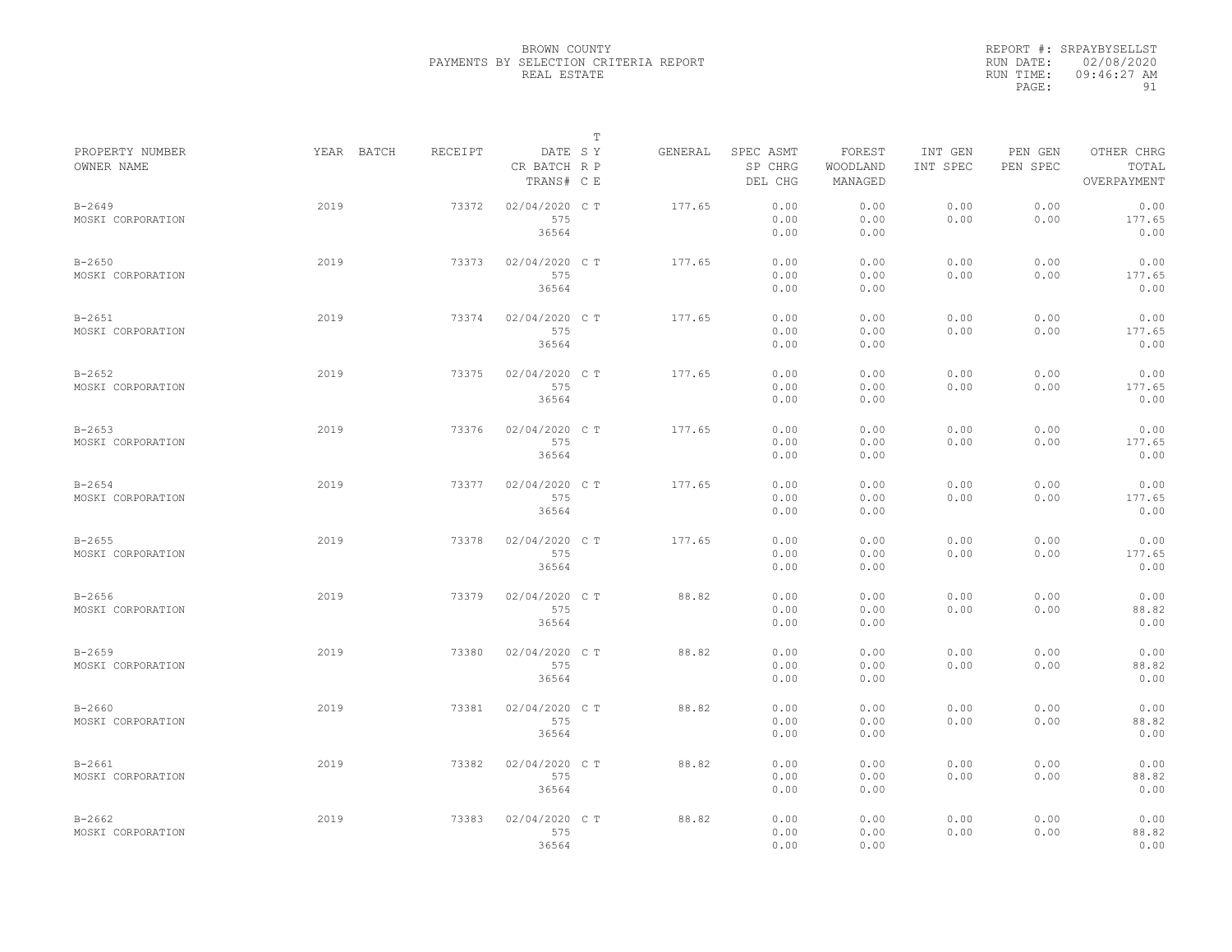|                                        |            |         |                                       | T |         |                                 |                               |                     |                     |                                    |
|----------------------------------------|------------|---------|---------------------------------------|---|---------|---------------------------------|-------------------------------|---------------------|---------------------|------------------------------------|
| PROPERTY NUMBER<br>OWNER NAME          | YEAR BATCH | RECEIPT | DATE SY<br>CR BATCH R P<br>TRANS# C E |   | GENERAL | SPEC ASMT<br>SP CHRG<br>DEL CHG | FOREST<br>WOODLAND<br>MANAGED | INT GEN<br>INT SPEC | PEN GEN<br>PEN SPEC | OTHER CHRG<br>TOTAL<br>OVERPAYMENT |
| $B - 2663$<br>MOSKI CORPORATION        | 2019       | 73384   | 02/04/2020 C T<br>575<br>36564        |   | 88.82   | 0.00<br>0.00<br>0.00            | 0.00<br>0.00<br>0.00          | 0.00<br>0.00        | 0.00<br>0.00        | 0.00<br>88.82<br>0.00              |
| $B - 2664$<br>MOSKI CORPORATION        | 2019       | 73385   | 02/04/2020 C T<br>575<br>36564        |   | 88.82   | 0.00<br>0.00<br>0.00            | 0.00<br>0.00<br>0.00          | 0.00<br>0.00        | 0.00<br>0.00        | 0.00<br>88.82<br>0.00              |
| $B - 2665$<br>MOSKI CORPORATION        | 2019       | 73386   | 02/04/2020 C T<br>575<br>36564        |   | 88.82   | 0.00<br>0.00<br>0.00            | 0.00<br>0.00<br>0.00          | 0.00<br>0.00        | 0.00<br>0.00        | 0.00<br>88.82<br>0.00              |
| $B - 2666$<br>MOSKI CORPORATION        | 2019       | 73387   | 02/04/2020 C T<br>575<br>36564        |   | 88.82   | 0.00<br>0.00<br>0.00            | 0.00<br>0.00<br>0.00          | 0.00<br>0.00        | 0.00<br>0.00        | 0.00<br>88.82<br>0.00              |
| $B - 2667$<br>MOSKI CORPORATION        | 2019       | 73388   | 02/04/2020 C T<br>575<br>36564        |   | 88.82   | 0.00<br>0.00<br>0.00            | 0.00<br>0.00<br>0.00          | 0.00<br>0.00        | 0.00<br>0.00        | 0.00<br>88.82<br>0.00              |
| $B - 2668$<br>MOSKI CORPORATION        | 2019       | 73389   | 02/04/2020 C T<br>575<br>36564        |   | 88.82   | 0.00<br>0.00<br>0.00            | 0.00<br>0.00<br>0.00          | 0.00<br>0.00        | 0.00<br>0.00        | 0.00<br>88.82<br>0.00              |
| $B - 2669$<br>MOSKI CORPORATION        | 2019       | 73390   | 02/04/2020 C T<br>575<br>36564        |   | 88.82   | 0.00<br>0.00<br>0.00            | 0.00<br>0.00<br>0.00          | 0.00<br>0.00        | 0.00<br>0.00        | 0.00<br>88.82<br>0.00              |
| $B - 2670$<br>MOSKI CORPORATION        | 2019       | 73391   | 02/04/2020 C T<br>575<br>36564        |   | 88.82   | 0.00<br>0.00<br>0.00            | 0.00<br>0.00<br>0.00          | 0.00<br>0.00        | 0.00<br>0.00        | 0.00<br>88.82<br>0.00              |
| $B - 2671$<br>MOSKI CORPORATION        | 2019       | 73392   | 02/04/2020 C T<br>575<br>36564        |   | 88.82   | 0.00<br>0.00<br>0.00            | 0.00<br>0.00<br>0.00          | 0.00<br>0.00        | 0.00<br>0.00        | 0.00<br>88.82<br>0.00              |
| $B - 2673$<br>MOSKI CORPORATION        | 2019       | 73393   | 02/04/2020 C T<br>575<br>36564        |   | 88.82   | 0.00<br>0.00<br>0.00            | 0.00<br>0.00<br>0.00          | 0.00<br>0.00        | 0.00<br>0.00        | 0.00<br>88.82<br>0.00              |
| $B - 2675$<br>MOSKI CORPORATION        | 2019       | 73394   | 02/04/2020 C T<br>575<br>36564        |   | 294.88  | 0.00<br>0.00<br>0.00            | 0.00<br>0.00<br>0.00          | 0.00<br>0.00        | 0.00<br>0.00        | 0.00<br>294.88<br>0.00             |
| $B-D110$<br>TOWN & COUNTRY STORAGE LLC | 2019       | 73407   | 02/05/2020 CT<br>579<br>36575         |   | 46.18   | 0.00<br>0.00<br>0.00            | 0.00<br>0.00<br>0.00          | 0.00<br>0.00        | 0.00<br>0.00        | 0.00<br>46.18<br>0.00              |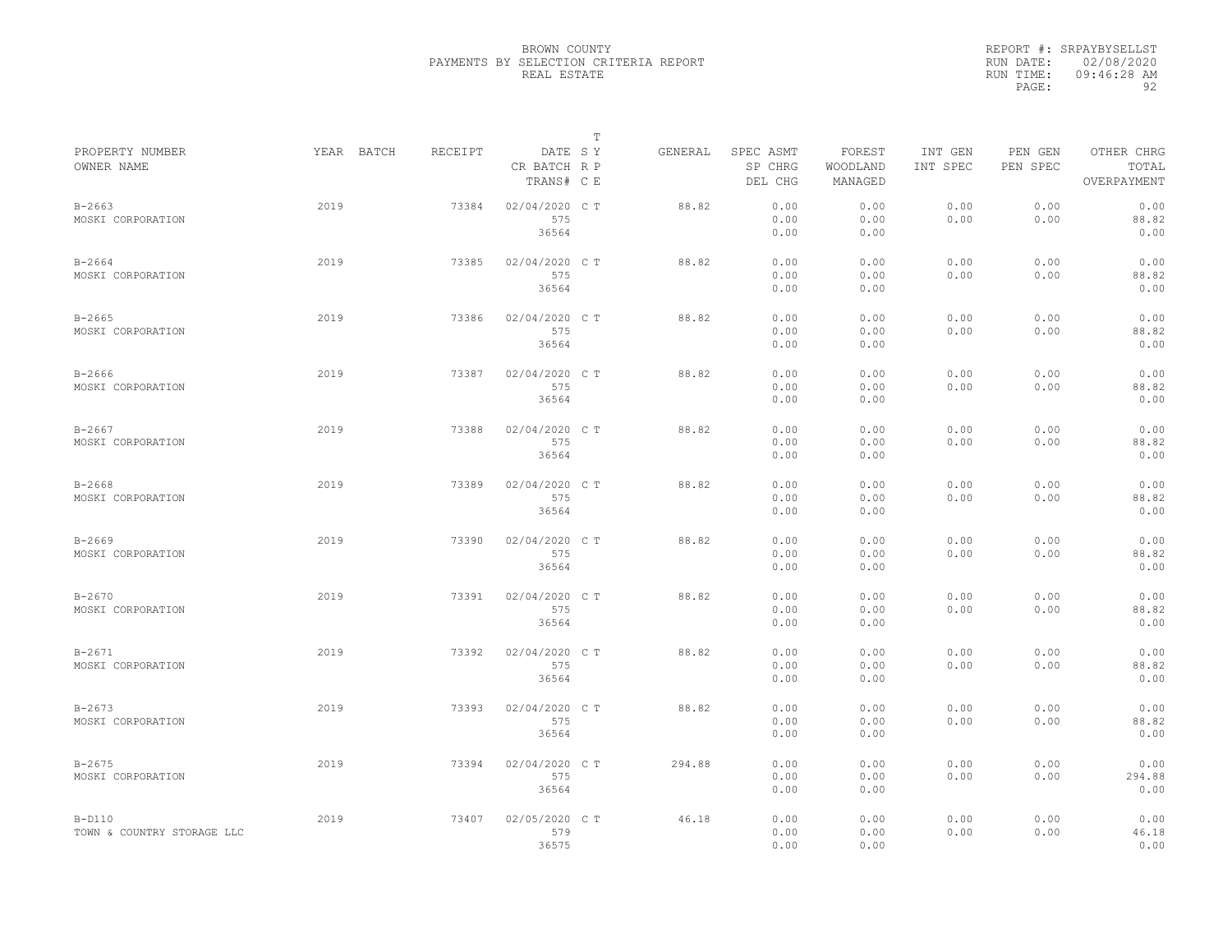|                                                                |             |         |                                       | $\mathbb T$ |           |                                 |                               |                     |                     |                                    |
|----------------------------------------------------------------|-------------|---------|---------------------------------------|-------------|-----------|---------------------------------|-------------------------------|---------------------|---------------------|------------------------------------|
| PROPERTY NUMBER<br>OWNER NAME                                  | YEAR BATCH  | RECEIPT | DATE SY<br>CR BATCH R P<br>TRANS# C E |             | GENERAL   | SPEC ASMT<br>SP CHRG<br>DEL CHG | FOREST<br>WOODLAND<br>MANAGED | INT GEN<br>INT SPEC | PEN GEN<br>PEN SPEC | OTHER CHRG<br>TOTAL<br>OVERPAYMENT |
| $B-D110-4$<br>TOWN & COUNTRY STORAGE LLC                       | 2019        | 73408   | 02/05/2020 C T<br>579<br>36575        |             | 27,195.26 | 0.00<br>260.00<br>0.00          | 0.00<br>0.00<br>0.00          | 0.00<br>0.00        | 0.00<br>0.00        | 0.00<br>27,455.26<br>0.00          |
| $B - 62 - 2$<br>RJ VEESER PROPERTIES LLC                       | 2019        | 73409   | 02/05/2020 C T<br>579<br>36576        |             | 400.00    | 0.00<br>0.00<br>0.00            | 0.00<br>0.00<br>0.00          | 0.00<br>0.00        | 0.00<br>0.00        | 0.00<br>400.00<br>0.00             |
| $B-365-20$<br>VANDERMISSEN, CAROLE A                           | 2019        | 73410   | 02/05/2020 C T<br>579<br>36577        |             | 1,145.82  | 546.69<br>0.00<br>0.00          | 0.00<br>0.00<br>0.00          | 0.00<br>0.00        | 0.00<br>0.00        | 0.00<br>1,692.51<br>0.00           |
| $B-363-105$<br>DUCHATEAU, BRETT R                              | 2019        | 73424   | 02/05/2020 C T<br>578<br>36591        |             | 1,319.92  | 0.00<br>0.00<br>0.00            | 0.00<br>0.00<br>0.00          | 0.00<br>0.00        | 0.00<br>0.00        | 0.00<br>1,319.92<br>0.00           |
| $B - 2063$<br>HRONEK, ETAL, KEVIN A                            | 2019        | 73449   | 02/05/2020 C T<br>578<br>36616        |             | 2,969.43  | 0.00<br>0.00<br>0.00            | 0.00<br>0.00<br>0.00          | 0.00<br>0.00        | 0.00<br>0.00        | 0.00<br>2,969.43<br>0.00           |
| $B - 727$<br>NEMETZ, CRAIG M                                   | 2019        | 73456   | 02/05/2020 C T<br>578<br>36625        |             | 2,479.16  | 0.00<br>0.00<br>0.00            | 0.00<br>0.00<br>0.00          | 0.00<br>0.00        | 0.00<br>0.00        | 0.00<br>2,479.16<br>0.00           |
| $B - 248 - 1$<br>WHETTER, DANIEL D                             | 2019        | 73464   | 02/05/2020 C T<br>579<br>36632        |             | 1,770.19  | 0.00<br>0.00<br>0.00            | 0.00<br>0.00<br>0.00          | 0.00<br>0.00        | 0.00<br>0.00        | 0.00<br>1,770.19<br>0.00           |
| $B - 360 - 60$<br>BARTELL, PATRICIA L                          | 2019 200205 | 4108    | 02/05/2020 C T                        |             | 2,946.35  | 0.00<br>0.00<br>0.00            | 0.00<br>0.00<br>0.00          | 0.00<br>0.00        | 0.00<br>0.00        | 0.00<br>2,946.35<br>0.00           |
| $B - 2385$<br>TERRY, PATRICIA                                  | 2019        | 73465   | 02/05/2020 C T<br>579<br>36633        |             | 2,938.46  | 0.00<br>0.00<br>0.00            | 0.00<br>0.00<br>0.00          | 0.00<br>0.00        | 0.00<br>0.00        | 0.00<br>2,938.46<br>290.05         |
| $B-363-335$<br>BERKOVITZ LARRY R & KATHRYN A REV TRUST OF 2017 | 2019 200206 | 4113    | 02/06/2020 C T                        |             | 4,543.33  | 0.00<br>0.00<br>0.00            | 0.00<br>0.00<br>0.00          | 0.00<br>0.00        | 0.00<br>0.00        | 0.00<br>4,543.33<br>0.00           |
| $B-1128$<br>SCHNEIDER, JOHN P                                  | 2019        | 73485   | 02/06/2020 C T<br>580<br>36650        |             | 1,172.47  | 0.00<br>0.00<br>0.00            | 0.00<br>0.00<br>0.00          | 0.00<br>0.00        | 0.00<br>0.00        | 0.00<br>1,172.47<br>0.00           |
| $B - 406$<br>ALGREM, PAUL D                                    | 2019        | 73489   | 02/06/2020 C T<br>581<br>36654        |             | 4.00      | 0.00<br>0.00<br>0.00            | 0.00<br>0.00<br>0.00          | 0.00<br>0.00        | 0.00<br>0.00        | 0.00<br>4.00<br>0.00               |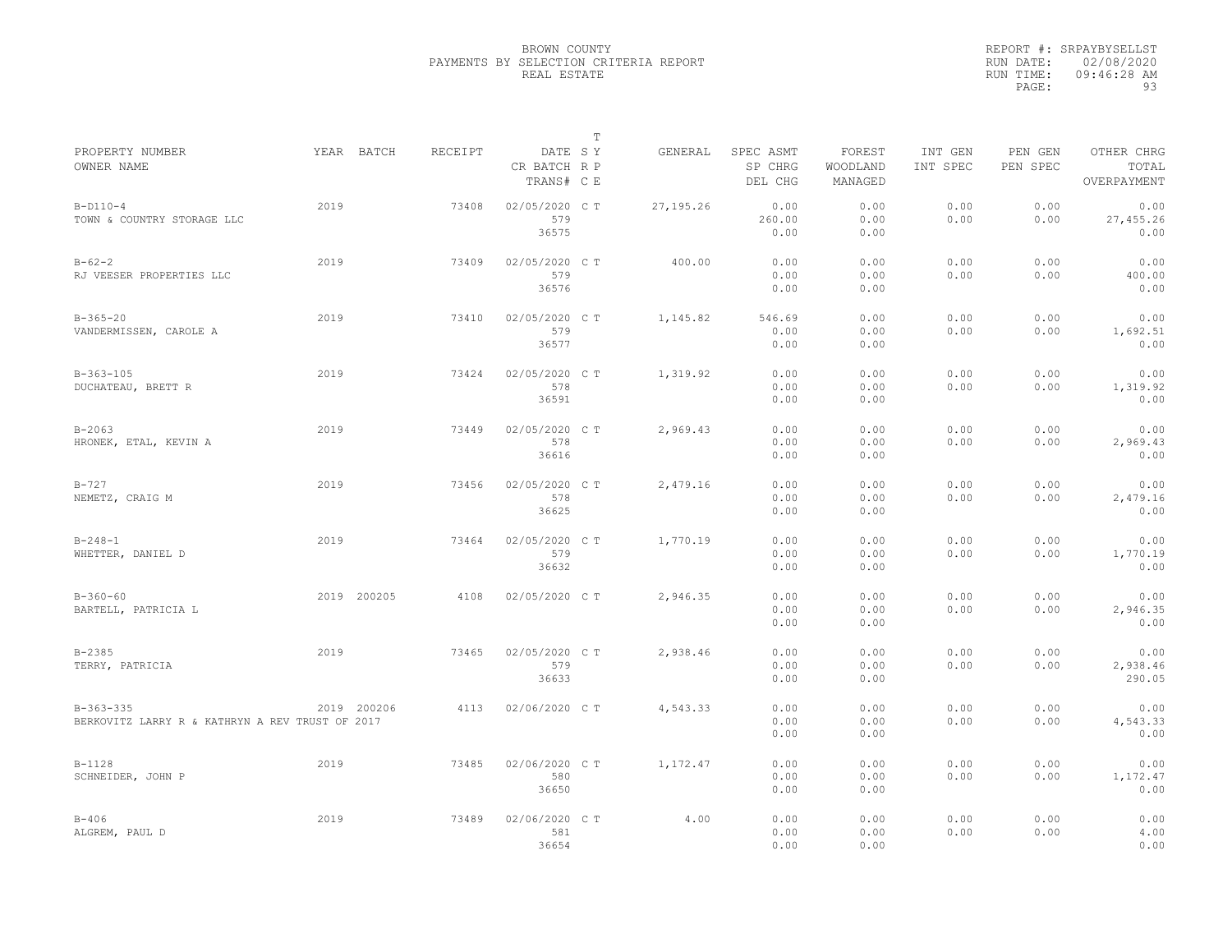|                                |            |         |                           | T |            |           |          |          |          |             |
|--------------------------------|------------|---------|---------------------------|---|------------|-----------|----------|----------|----------|-------------|
| PROPERTY NUMBER                | YEAR BATCH | RECEIPT | DATE SY                   |   | GENERAL    | SPEC ASMT | FOREST   | INT GEN  | PEN GEN  | OTHER CHRG  |
| OWNER NAME                     |            |         | CR BATCH R P              |   |            | SP CHRG   | WOODLAND | INT SPEC | PEN SPEC | TOTAL       |
|                                |            |         | TRANS# C E                |   |            | DEL CHG   | MANAGED  |          |          | OVERPAYMENT |
| $B - 414 - 2$                  | 2019       | 73505   | 02/06/2020 C T            |   | 1,931.10   | 0.00      | 0.00     | 0.00     | 0.00     | 0.00        |
| SECORA FAMILY TRUST            |            |         | 581                       |   |            | 76.00     | 0.00     | 0.00     | 0.00     | 2,007.10    |
|                                |            |         | 36662                     |   |            | 0.00      | 0.00     |          |          | 0.00        |
| $B-1930$                       | 2019       | 73515   | 02/06/2020 C T            |   | 3, 241.23  | 0.00      | 0.00     | 0.00     | 0.00     | 0.00        |
| BOUDREAU, MICHEAL E            |            |         | 581                       |   |            | 0.00      | 0.00     | 0.00     | 0.00     | 3, 241.23   |
|                                |            |         | 36665                     |   |            | 0.00      | 0.00     |          |          | 0.00        |
| $B-1998$                       | 2019       | 73550   | 02/07/2020 C T            |   | 2,954.20   | 0.00      | 0.00     | 0.00     | 0.00     | 0.00        |
| SAUCEDO, ETAL, JUAN M MARTINEZ |            |         | 583                       |   |            | 0.00      | 0.00     | 0.00     | 0.00     | 2,954.20    |
|                                |            |         | 36696                     |   |            | 0.00      | 0.00     |          |          | 0.00        |
| $B-1998$                       | 2019       | 73571   | 02/07/2020 CT             |   | 10.91      | 0.00      | 0.00     | 0.00     | 0.00     | 0.00        |
| SAUCEDO, ETAL, JUAN M MARTINEZ |            |         | 583                       |   |            | 0.00      | 0.00     | 0.00     | 0.00     | 10.91       |
|                                |            |         | 36714                     |   |            | 0.00      | 0.00     |          |          | 0.00        |
| $B-1998$                       | 2019       | Voids # | 02/07/2020 CV             |   | $-10.91$   | 0.00      | 0.00     | 0.00     | 0.00     | 0.00        |
| SAUCEDO, ETAL, JUAN M MARTINEZ |            | 73571   | 583                       |   |            | 0.00      | 0.00     | 0.00     | 0.00     | $-10.91$    |
|                                |            |         | 36715                     |   |            | 0.00      | 0.00     |          |          | 0.00        |
| $B-1998$                       | 2019       | 73572   | 02/07/2020 C T            |   | 10.91      | 0.00      | 0.00     | 0.00     | 0.00     | 0.00        |
| SAUCEDO, ETAL, JUAN M MARTINEZ |            |         | 583                       |   |            | 0.00      | 0.00     | 0.00     | 0.00     | 10.91       |
|                                |            |         | 36716                     |   |            | 0.00      | 0.00     |          |          | 0.00        |
|                                |            |         | VILLAGE OF BELLEVUE TOTAL |   | 557,276.75 | 19,270.83 | 0.00     | 0.00     | 0.00     | 0.00        |
|                                |            |         |                           |   |            | 19,064.29 | 0.00     | 0.00     | 0.00     | 596,743.78  |
|                                |            |         |                           |   |            | 1,131.91  | 0.00     |          |          | 88,178.87   |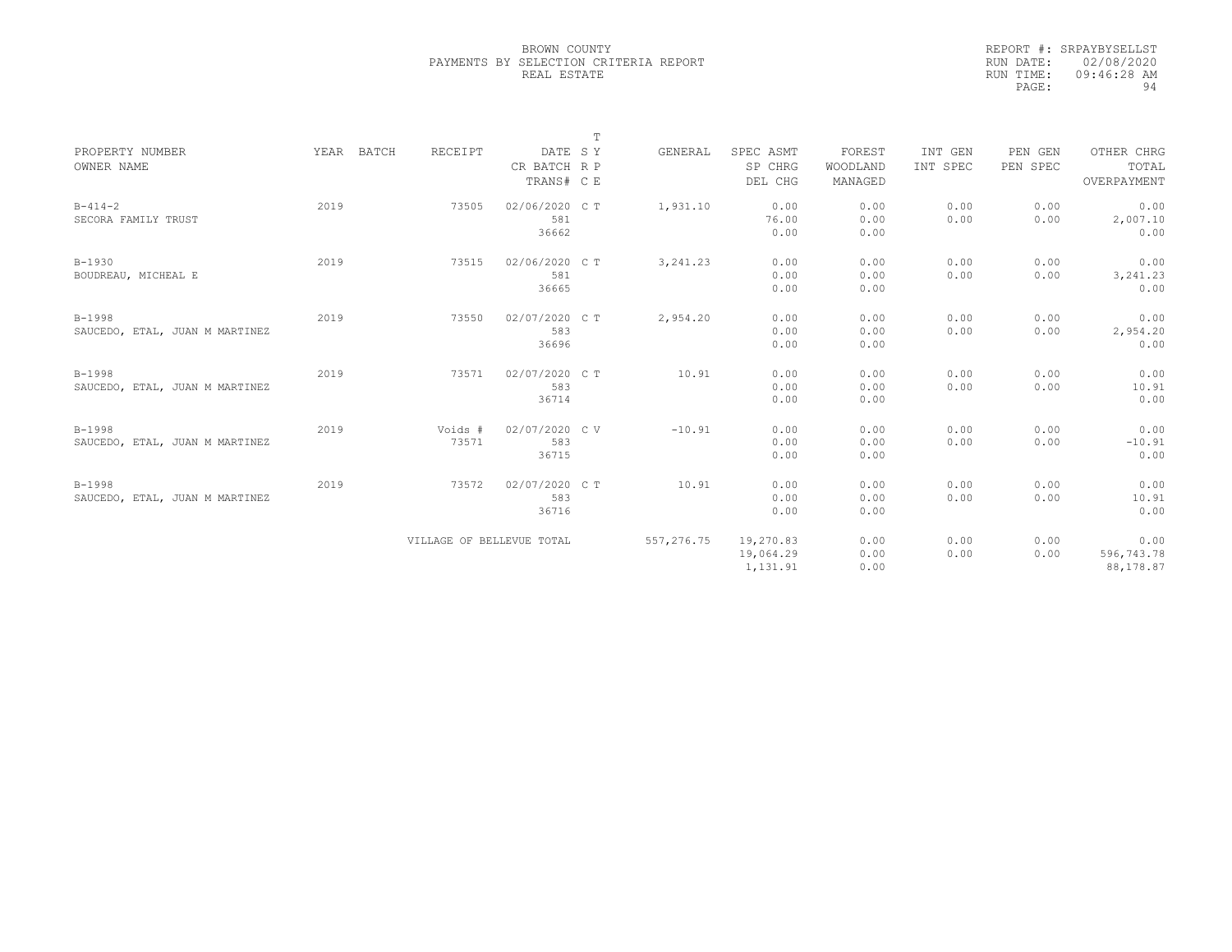|                                                        |      |                       |                                | T       |          |                                 |                               |                     |                     |                                    |
|--------------------------------------------------------|------|-----------------------|--------------------------------|---------|----------|---------------------------------|-------------------------------|---------------------|---------------------|------------------------------------|
| PROPERTY NUMBER<br>OWNER NAME                          |      | RECEIPT<br>YEAR BATCH | CR BATCH R P<br>TRANS# C E     | DATE SY | GENERAL  | SPEC ASMT<br>SP CHRG<br>DEL CHG | FOREST<br>WOODLAND<br>MANAGED | INT GEN<br>INT SPEC | PEN GEN<br>PEN SPEC | OTHER CHRG<br>TOTAL<br>OVERPAYMENT |
| $HB-1621$<br>SULLIVAN, THOMAS M                        | 2019 | 71845                 | 02/03/2020 C T<br>570<br>35515 |         | 3,164.18 | 0.00<br>297.70<br>0.00          | 0.00<br>0.00<br>0.00          | 0.00<br>0.00        | 0.00<br>0.00        | 0.00<br>3,461.88<br>0.00           |
| $HB - 44 - 1$<br>GEORGIA PACIFIC CONSUMER PRODUCTS LP  | 2019 | 71881                 | 02/03/2020 C T<br>567<br>35553 |         | 0.00     | 0.00<br>13.99<br>0.00           | 0.00<br>0.00<br>0.00          | 0.00<br>0.00        | 0.00<br>0.00        | 0.00<br>13.99<br>0.00              |
| $HB-45$<br>GEORGIA PACIFIC CONSUMER PRODUCTS LP        | 2019 | 71883                 | 02/03/2020 C T<br>567<br>35553 |         | 0.00     | 0.00<br>13.99<br>0.00           | 0.00<br>0.00<br>0.00          | 0.00<br>0.00        | 0.00<br>0.00        | 0.00<br>13.99<br>0.00              |
| $HB-838$<br>GEORGIA PACIFIC CONSUMER PRODUCTS LP       | 2019 | 71884                 | 02/03/2020 C T<br>567<br>35553 |         | 0.00     | 0.00<br>13.99<br>0.00           | 0.00<br>0.00<br>0.00          | 0.00<br>0.00        | 0.00<br>0.00        | 0.00<br>13.99<br>0.00              |
| $HB-842$<br>GEORGIA PACIFIC CONSUMER PRODUCTS LP       | 2019 | 71885                 | 02/03/2020 C T<br>567<br>35553 |         | 0.00     | 0.00<br>13.99<br>0.00           | 0.00<br>0.00<br>0.00          | 0.00<br>0.00        | 0.00<br>0.00        | 0.00<br>13.99<br>0.00              |
| $HB-843$<br>GEORGIA PACIFIC CONSUMER PRODUCTS LP       | 2019 | 71886                 | 02/03/2020 C T<br>567<br>35553 |         | 0.00     | 0.00<br>13.99<br>0.00           | 0.00<br>0.00<br>0.00          | 0.00<br>0.00        | 0.00<br>0.00        | 0.00<br>13.99<br>0.00              |
| $HB-846$<br>GEORGIA PACIFIC CONSUMER PRODUCTS LP       | 2019 | 71887                 | 02/03/2020 C T<br>567<br>35553 |         | 0.00     | 0.00<br>13.99<br>0.00           | 0.00<br>0.00<br>0.00          | 0.00<br>0.00        | 0.00<br>0.00        | 0.00<br>13.99<br>0.00              |
| $HB-847$<br>GEORGIA PACIFIC CONSUMER PRODUCTS LP       | 2019 | 71888                 | 02/03/2020 C T<br>567<br>35553 |         | 0.00     | 0.00<br>13.99<br>0.00           | 0.00<br>0.00<br>0.00          | 0.00<br>0.00        | 0.00<br>0.00        | 0.00<br>13.99<br>0.00              |
| $HB - 847 - 1$<br>GEORGIA PACIFIC CONSUMER PRODUCTS LP | 2019 | 71889                 | 02/03/2020 C T<br>567<br>35553 |         | 0.00     | 0.00<br>13.99<br>0.00           | 0.00<br>0.00<br>0.00          | 0.00<br>0.00        | 0.00<br>0.00        | 0.00<br>13.99<br>0.00              |
| $HB-848$<br>GEORGIA PACIFIC CONSUMER PRODUCTS LP       | 2019 | 71890                 | 02/03/2020 C T<br>567<br>35553 |         | 0.00     | 0.00<br>13.99<br>0.00           | 0.00<br>0.00<br>0.00          | 0.00<br>0.00        | 0.00<br>0.00        | 0.00<br>13.99<br>0.00              |
| $HB - 848 - 1$<br>GEORGIA PACIFIC CONSUMER PRODUCTS LP | 2019 | 71891                 | 02/03/2020 C T<br>567<br>35553 |         | 0.00     | 0.00<br>13.99<br>0.00           | 0.00<br>0.00<br>0.00          | 0.00<br>0.00        | 0.00<br>0.00        | 0.00<br>13.99<br>0.00              |
| $HB - 848 - 2$<br>GEORGIA PACIFIC CONSUMER PRODUCTS LP | 2019 | 71892                 | 02/03/2020 C T<br>567<br>35553 |         | 0.00     | 0.00<br>13.99<br>0.00           | 0.00<br>0.00<br>0.00          | 0.00<br>0.00        | 0.00<br>0.00        | 0.00<br>13.99<br>0.00              |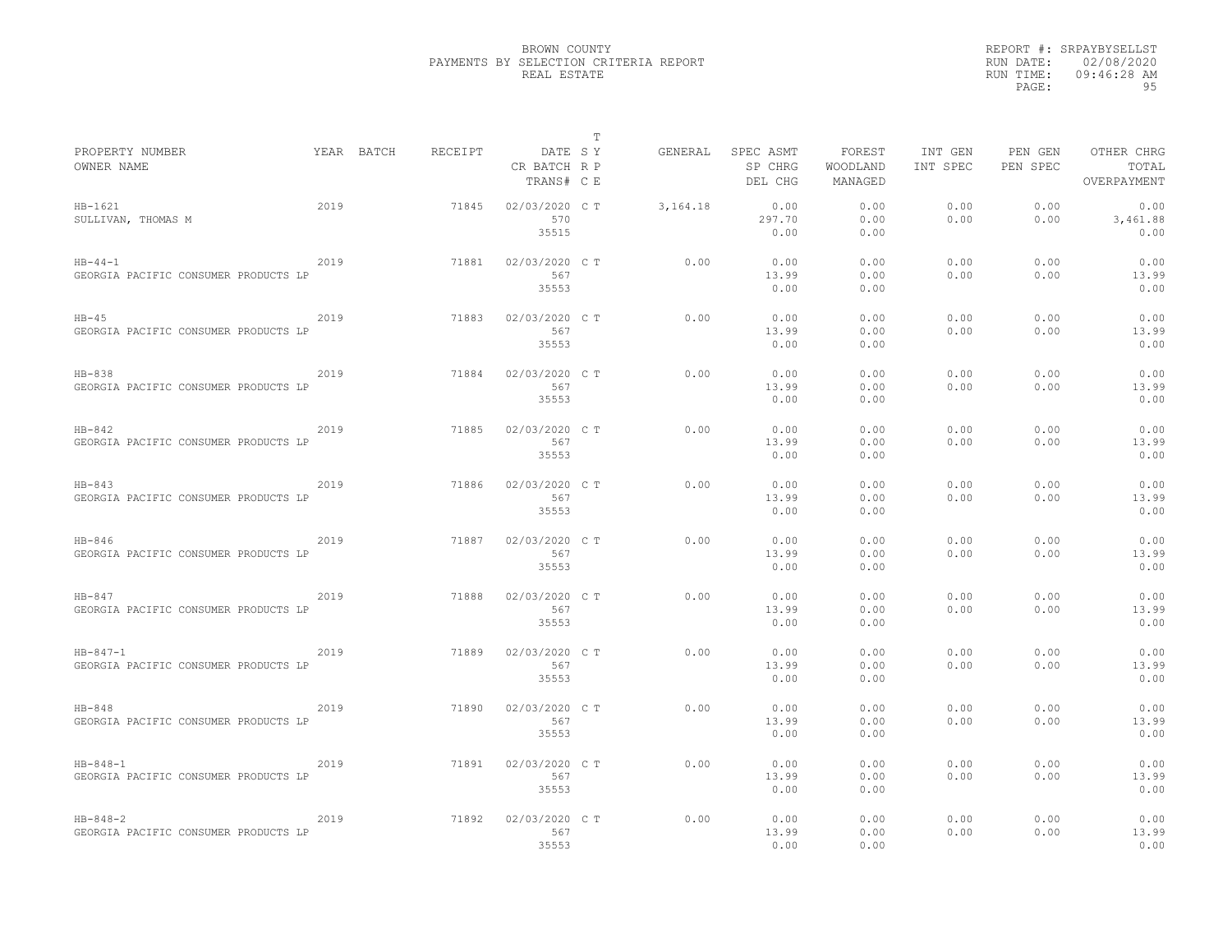|                                                            |      |            |         |                                       | $\mathbb T$ |          |                                 |                               |                     |                     |                                    |
|------------------------------------------------------------|------|------------|---------|---------------------------------------|-------------|----------|---------------------------------|-------------------------------|---------------------|---------------------|------------------------------------|
| PROPERTY NUMBER<br>OWNER NAME                              |      | YEAR BATCH | RECEIPT | DATE SY<br>CR BATCH R P<br>TRANS# C E |             | GENERAL  | SPEC ASMT<br>SP CHRG<br>DEL CHG | FOREST<br>WOODLAND<br>MANAGED | INT GEN<br>INT SPEC | PEN GEN<br>PEN SPEC | OTHER CHRG<br>TOTAL<br>OVERPAYMENT |
| $HB - 848 - 3$<br>GEORGIA PACIFIC CONSUMER PRODUCTS LP     | 2019 |            | 71893   | 02/03/2020 C T<br>567<br>35553        |             | 0.00     | 0.00<br>13.99<br>0.00           | 0.00<br>0.00<br>0.00          | 0.00<br>0.00        | 0.00<br>0.00        | 0.00<br>13.99<br>0.00              |
| $HB - 848 - 4$<br>GEORGIA PACIFIC CONSUMER PRODUCTS LP     | 2019 |            | 71894   | 02/03/2020 C T<br>567<br>35553        |             | 0.00     | 0.00<br>13.99<br>0.00           | 0.00<br>0.00<br>0.00          | 0.00<br>0.00        | 0.00<br>0.00        | 0.00<br>13.99<br>0.00              |
| $HB - 855 - 1$<br>GEORGIA PACIFIC CONSUMER PRODUCTS LP     | 2019 |            | 71895   | 02/03/2020 C T<br>567<br>35553        |             | 838.53   | 0.00<br>13.99<br>0.00           | 0.00<br>0.00<br>0.00          | 0.00<br>0.00        | 0.00<br>0.00        | 0.00<br>852.52<br>0.00             |
| $HB - 855 - 1 - 1$<br>GEORGIA PACIFIC CONSUMER PRODUCTS LP | 2019 |            | 71896   | 02/03/2020 C T<br>567<br>35553        |             | 65.31    | 0.00<br>13.99<br>0.00           | 0.00<br>0.00<br>0.00          | 0.00<br>0.00        | 0.00<br>0.00        | 0.00<br>79.30<br>0.00              |
| $HB-860$<br>GEORGIA PACIFIC CONSUMER PRODUCTS LP           | 2019 |            | 71897   | 02/03/2020 C T<br>567<br>35553        |             | 0.00     | 0.00<br>13.99<br>0.00           | 0.00<br>0.00<br>0.00          | 0.00<br>0.00        | 0.00<br>0.00        | 0.00<br>13.99<br>0.00              |
| HB-2370<br>HENDRICKSON, MICHAEL J                          | 2019 |            | 71944   | 02/03/2020 C T<br>570<br>35565        |             | 5.467.03 | 0.00<br>364.23<br>0.00          | 0.00<br>0.00<br>0.00          | 0.00<br>0.00        | 0.00<br>0.00        | 0.00<br>5,831.26<br>0.00           |
| $HB-1682$<br>WEI, ETAL, XINHUA                             | 2019 |            | 71973   | 02/03/2020 C T<br>570<br>35589        |             | 7,953.68 | 0.00<br>247.00<br>0.00          | 0.00<br>0.00<br>0.00          | 0.00<br>0.00        | 0.00<br>0.00        | 0.00<br>8,200.68<br>0.00           |
| $HB-7-1$<br>ZIELINSKI, JASON R                             | 2019 |            | 72026   | 02/03/2020 C T<br>570<br>35632        |             | 3,767.48 | 0.00<br>263.00<br>0.00          | 0.00<br>0.00<br>0.00          | 0.00<br>0.00        | 0.00<br>0.00        | 0.00<br>4,030.48<br>0.00           |
| HB-2299<br>LARSON, CRAIG A                                 | 2019 |            | 72153   | 02/03/2020 C T<br>570<br>35725        |             | 2,713.50 | 0.00<br>247.00<br>0.00          | 0.00<br>0.00<br>0.00          | 0.00<br>0.00        | 0.00<br>0.00        | 0.00<br>2,960.50<br>0.00           |
| $HB - 732 - 1$<br>GENKE, THOMAS                            | 2019 |            | 72219   | 02/03/2020 CT<br>569<br>35758         |             | 2,752.78 | 0.00<br>233.00<br>0.00          | 0.00<br>0.00<br>0.00          | 0.00<br>0.00        | 0.00<br>0.00        | 0.00<br>2,985.78<br>0.00           |
| $HB-1694-19$<br>BECKS, DANIEL L                            | 2019 |            | 72243   | 02/03/2020 C T<br>568<br>35772        |             | 784.03   | 0.00<br>35.00<br>0.00           | 0.00<br>0.00<br>0.00          | 0.00<br>0.00        | 0.00<br>0.00        | 0.00<br>819.03<br>0.00             |
| $HB - 829 - 10$<br>ZEPNICK, ROBERT J                       | 2019 |            | 72245   | 02/03/2020 C T<br>568<br>35774        |             | 3,727.61 | 0.00<br>233.00<br>0.00          | 0.00<br>0.00<br>0.00          | 0.00<br>0.00        | 0.00<br>0.00        | 0.00<br>3,960.61<br>0.00           |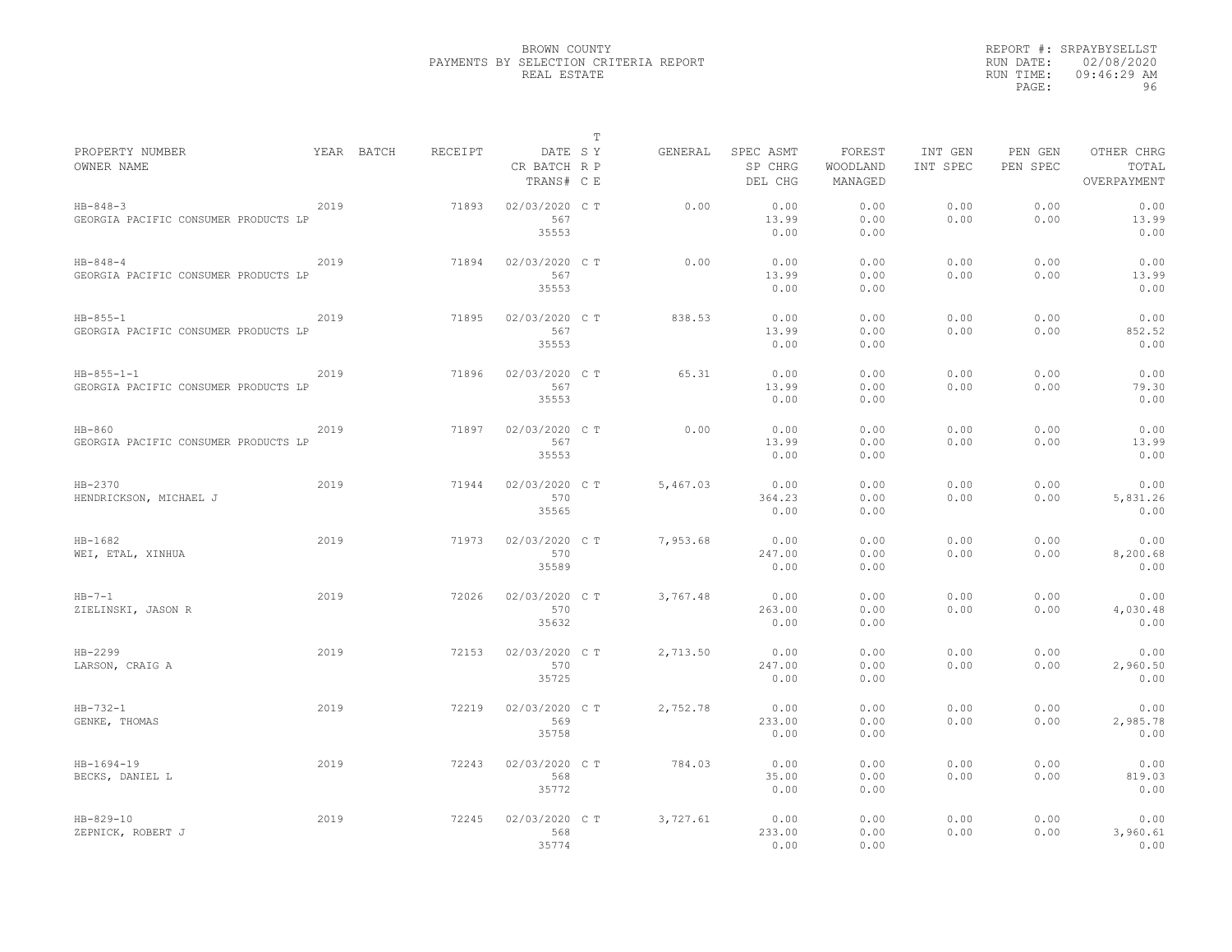|                                           |            |         |                                       | $\mathbb T$ |          |                                 |                               |                     |                     |                                    |
|-------------------------------------------|------------|---------|---------------------------------------|-------------|----------|---------------------------------|-------------------------------|---------------------|---------------------|------------------------------------|
| PROPERTY NUMBER<br>OWNER NAME             | YEAR BATCH | RECEIPT | DATE SY<br>CR BATCH R P<br>TRANS# C E |             | GENERAL  | SPEC ASMT<br>SP CHRG<br>DEL CHG | FOREST<br>WOODLAND<br>MANAGED | INT GEN<br>INT SPEC | PEN GEN<br>PEN SPEC | OTHER CHRG<br>TOTAL<br>OVERPAYMENT |
| $HB-1606$<br>LINDSTROM, MARY J            | 2019       | 72289   | 02/03/2020 C T<br>568<br>35808        |             | 5,460.43 | 0.00<br>267.70<br>0.00          | 0.00<br>0.00<br>0.00          | 0.00<br>0.00        | 0.00<br>0.00        | 0.00<br>5,728.13<br>0.00           |
| $HB-1908$<br>LEPAK, PATRICIA A            | 2019       | 72334   | 02/03/2020 CT<br>571<br>35821         |             | 463.93   | 0.00<br>35.00<br>0.00           | 0.00<br>0.00<br>0.00          | 0.00<br>0.00        | 0.00<br>0.00        | 0.00<br>498.93<br>0.00             |
| $HB - 335 - 2 - 4$<br>CMR LLC             | 2019       | 72337   | 02/03/2020 CT<br>569<br>35824         |             | 4,637.71 | 0.00<br>832.09<br>0.00          | 0.00<br>0.00<br>0.00          | 0.00<br>0.00        | 0.00<br>0.00        | 0.00<br>5,469.80<br>0.00           |
| $HB - 2209 - 1$<br>CATLIN JR, THOMAS C    | 2019       | 72345   | 02/03/2020 C T<br>570<br>35830        |             | 1,668.12 | 0.00<br>247.08<br>0.00          | 0.00<br>0.00<br>0.00          | 0.00<br>0.00        | 0.00<br>0.00        | 0.00<br>1,915.20<br>0.00           |
| HB-1377<br>NESS, LINDA L                  | 2019       | 72351   | 02/03/2020 C T<br>569<br>35833        |             | 1,169.42 | 0.00<br>233.00<br>0.00          | 0.00<br>0.00<br>0.00          | 0.00<br>0.00        | 0.00<br>0.00        | 0.00<br>1,402.42<br>0.00           |
| HB-1491-C-20<br>HERB, ETAL, MARY A        | 2019       | 72370   | 02/03/2020 CT<br>569<br>35846         |             | 152.73   | 0.00<br>35.00<br>0.00           | 0.00<br>0.00<br>0.00          | 0.00<br>0.00        | 0.00<br>0.00        | 0.00<br>187.73<br>0.00             |
| HB-1491-C-20<br>HERB, ETAL, MARY A        | 2019       | 72373   | 02/03/2020 CT<br>569<br>35849         |             | 187.73   | 0.00<br>0.00<br>0.00            | 0.00<br>0.00<br>0.00          | 0.00<br>0.00        | 0.00<br>0.00        | 0.00<br>187.73<br>0.00             |
| $HB - 525 - 3$<br>MAROSZEK, ETAL, JANET M | 2019       | 72388   | 02/03/2020 C T<br>569<br>35863        |             | 600.00   | 0.00<br>0.00<br>0.00            | 0.00<br>0.00<br>0.00          | 0.00<br>0.00        | 0.00<br>0.00        | 0.00<br>600.00<br>0.00             |
| $HB - 2450$<br>BROWN, NEIL M              | 2019       | 72444   | 02/03/2020 C T<br>570<br>35890        |             | 2,294.19 | 0.00<br>247.00<br>0.00          | 0.00<br>0.00<br>0.00          | 0.00<br>0.00        | 0.00<br>0.00        | 0.00<br>2,541.19<br>0.00           |
| HB-1492-A-46<br>BRYFCZYNSKI, GERALD P     | 2019       | 72459   | 02/03/2020 C T<br>568<br>35902        |             | 2,073.47 | 0.00<br>217.00<br>0.00          | 0.00<br>0.00<br>0.00          | 0.00<br>0.00        | 0.00<br>0.00        | 0.00<br>2,290.47<br>0.00           |
| $HB-1397-1$<br>ROBERTSON, JON M           | 2019       | 72495   | 02/03/2020 C T<br>567<br>35912        |             | 2,927.17 | 0.00<br>233.00<br>0.00          | 0.00<br>0.00<br>0.00          | 0.00<br>0.00        | 0.00<br>0.00        | 0.00<br>3,160.17<br>0.00           |
| $HB-1670$<br>HAKES, JODY L                | 2019       | 72521   | 02/03/2020 CT<br>570<br>35928         |             | 2,591.71 | 0.00<br>247.00<br>0.00          | 0.00<br>0.00<br>0.00          | 0.00<br>0.00        | 0.00<br>0.00        | 0.00<br>2,838.71<br>0.00           |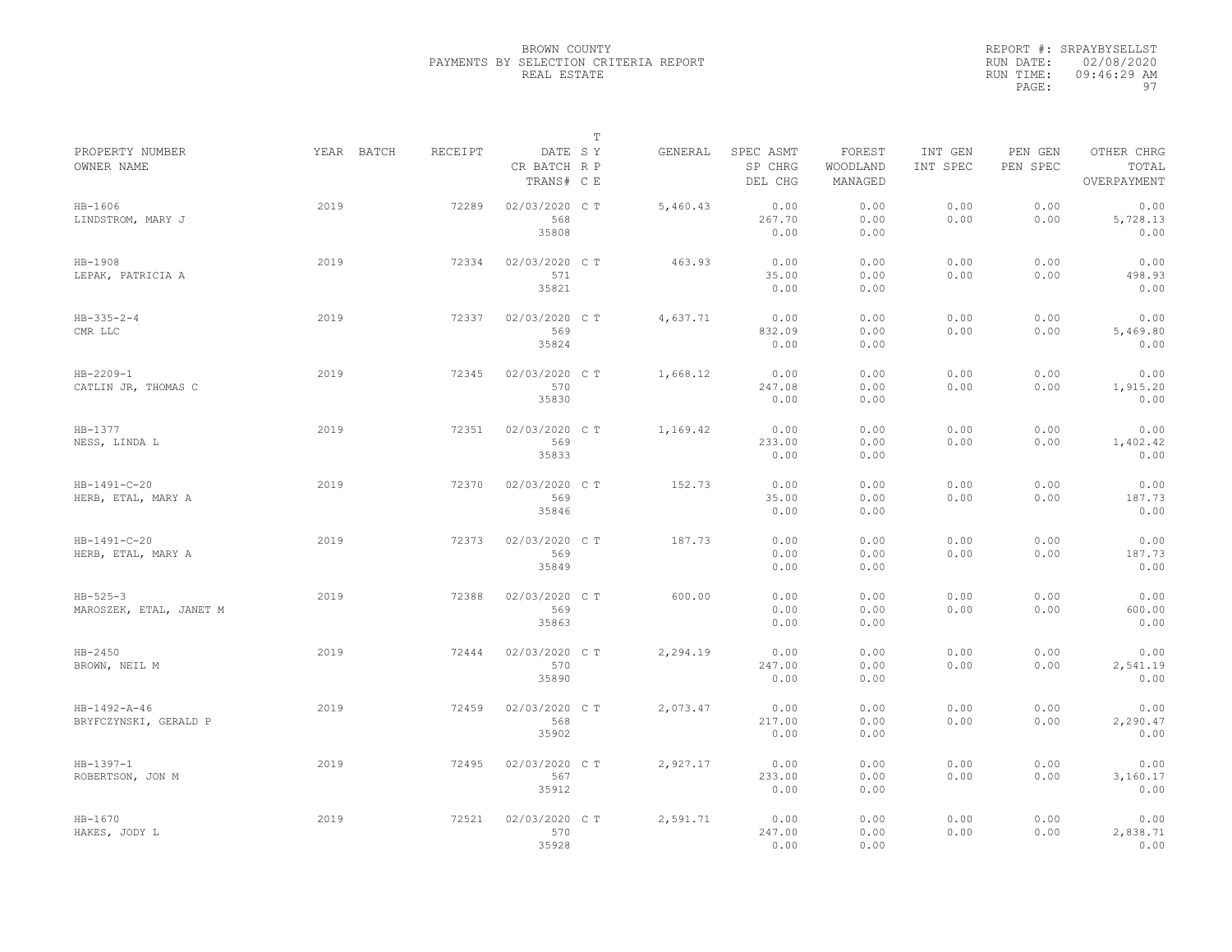|                                                              |            |         |                                         | $\mathbb T$ |          |                                 |                               |                     |                     |                                    |
|--------------------------------------------------------------|------------|---------|-----------------------------------------|-------------|----------|---------------------------------|-------------------------------|---------------------|---------------------|------------------------------------|
| PROPERTY NUMBER<br>OWNER NAME                                | YEAR BATCH | RECEIPT | DATE SY<br>CR BATCH R P<br>TRANS# C E   |             | GENERAL  | SPEC ASMT<br>SP CHRG<br>DEL CHG | FOREST<br>WOODLAND<br>MANAGED | INT GEN<br>INT SPEC | PEN GEN<br>PEN SPEC | OTHER CHRG<br>TOTAL<br>OVERPAYMENT |
| HB-1491-R-11<br>CLARK DAVID LEE & JUDITH ANN REVOCABLE TRUST | 2019       | 72524   | 02/03/2020 C T<br>568                   |             | 2,875.28 | 0.00<br>233.00                  | 0.00<br>0.00                  | 0.00<br>0.00        | 0.00<br>0.00        | 0.00<br>3,108.28                   |
| $HB-880$<br>AMBROSIUS, WYLIE J                               | 2019       | 72576   | 35930<br>02/03/2020 C T<br>569<br>35980 |             | 3,393.35 | 0.00<br>0.00<br>217.00<br>0.00  | 0.00<br>0.00<br>0.00<br>0.00  | 0.00<br>0.00        | 0.00<br>0.00        | 0.00<br>0.00<br>3,610.35<br>0.00   |
| HB-1491-C-11<br>MORIN ALLEN TRUST                            | 2019       | 72590   | 02/03/2020 C T<br>567<br>35990          |             | 2,949.05 | 0.00<br>263.00<br>0.00          | 0.00<br>0.00<br>0.00          | 0.00<br>0.00        | 0.00<br>0.00        | 0.00<br>3,212.05<br>0.00           |
| $HB - 897 - 1$<br>LORRIG, DEBRA A                            | 2019       | 72591   | 02/03/2020 C T<br>568<br>35991          |             | 1,615.10 | 0.00<br>217.00<br>0.00          | 0.00<br>0.00<br>0.00          | 0.00<br>0.00        | 0.00<br>0.00        | 0.00<br>1,832.10<br>0.00           |
| HB-1371-11<br>BURKEL MARVIN J & MARY L REVOCABLE TRUST       | 2019       | 72612   | 02/03/2020 C T<br>570<br>36004          |             | 175.77   | 0.00<br>35.00<br>0.00           | 0.00<br>0.00<br>0.00          | 0.00<br>0.00        | 0.00<br>0.00        | 0.00<br>210.77<br>0.00             |
| $HB-1383-1$<br>BURKEL MARVIN J & MARY L REVOCABLE TRUST      | 2019       | 72613   | 02/03/2020 C T<br>570<br>36004          |             | 929.43   | 0.00<br>260.99<br>0.00          | 0.00<br>0.00<br>0.00          | 0.00<br>0.00        | 0.00<br>0.00        | 0.00<br>1,190.42<br>0.00           |
| HB-1386<br>BURKEL MARVIN J & MARY L REVOCABLE TRUST          | 2019       | 72614   | 02/03/2020 C T<br>570<br>36004          |             | 74.67    | 0.00<br>13.99<br>0.00           | 0.00<br>0.00<br>0.00          | 0.00<br>0.00        | 0.00<br>0.00        | 0.00<br>88.66<br>0.00              |
| HB-1383<br>BURKEL MARVIN J & MARY L REVOCABLE TRUST          | 2019       | 72615   | 02/03/2020 C T<br>570<br>36004          |             | 629.53   | 0.00<br>308.01<br>0.00          | 0.00<br>0.00<br>0.00          | 0.00<br>0.00        | 0.00<br>0.00        | 0.00<br>937.54<br>0.00             |
| HB-2335-96<br>PARMAR VIJAY S & JENNIFER L REVOCABLE TRUST    | 2019       | 72617   | 02/03/2020 C T<br>569<br>36006          |             | 1,956.28 | 0.00<br>70.00<br>0.00           | 0.00<br>0.00<br>0.00          | 0.00<br>0.00        | 0.00<br>0.00        | 0.00<br>2,026.28<br>0.00           |
| $HB - 579 - 6$<br>MONTEVIDEO, DOROTHY J                      | 2019       | 72657   | 02/03/2020 C T<br>570<br>36032          |             | 256.18   | 0.00<br>70.00<br>0.00           | 0.00<br>0.00<br>0.00          | 0.00<br>0.00        | 0.00<br>0.00        | 0.00<br>326.18<br>0.00             |
| $HB-580-6$<br>MKOG REVOCABLE TRUST                           | 2019       | 72707   | 02/03/2020 C T<br>569<br>36070          |             | 525.52   | 0.00<br>35.00<br>0.00           | 0.00<br>0.00<br>0.00          | 0.00<br>0.00        | 0.00<br>0.00        | 0.00<br>560.52<br>0.00             |
| $HB - 1740 - 83$<br>FRENCH, JEFFREY T                        | 2019       | 72719   | 02/03/2020 C T<br>570<br>36081          |             | 3,599.75 | 0.00<br>364.23<br>0.00          | 0.00<br>0.00<br>0.00          | 0.00<br>0.00        | 0.00<br>0.00        | 0.00<br>3,963.98<br>0.00           |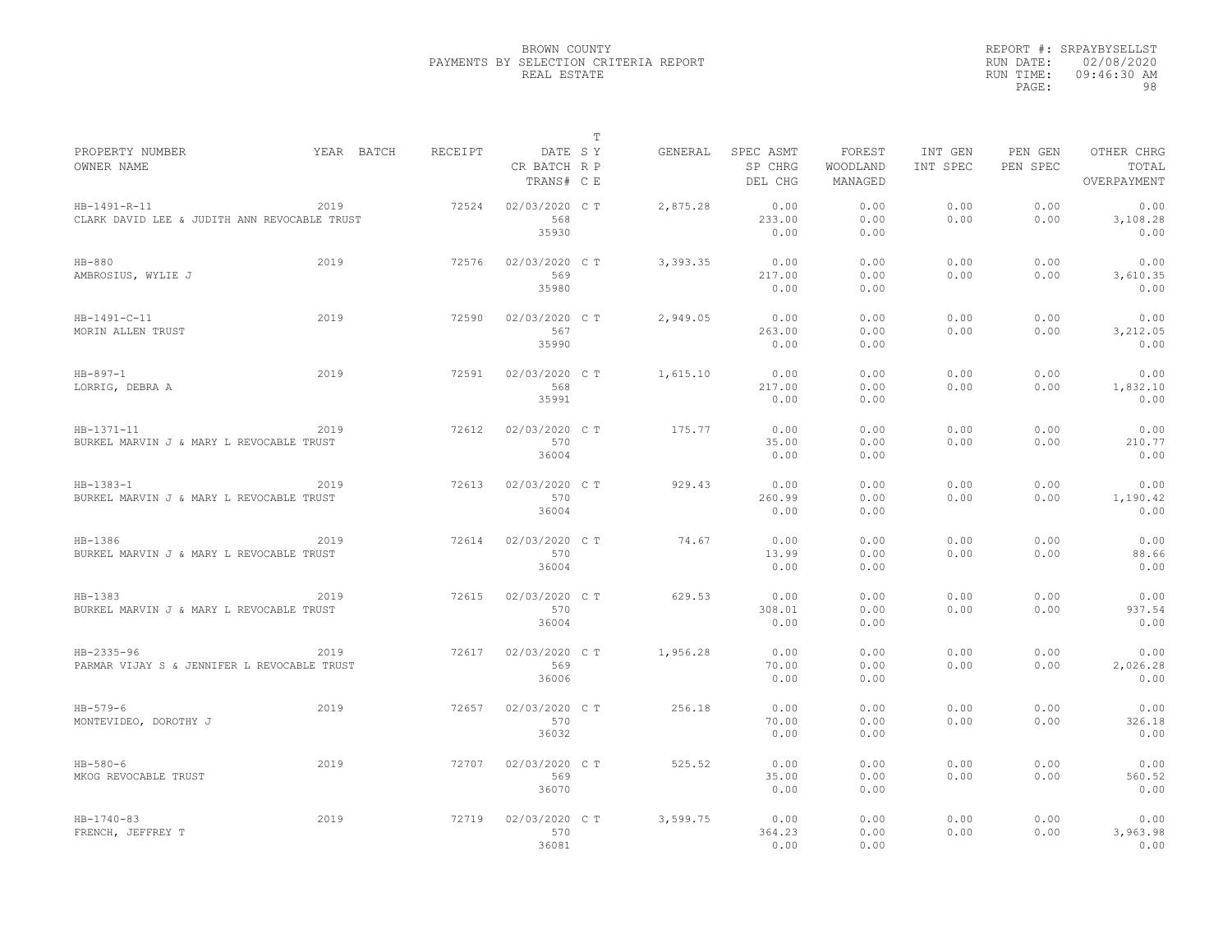|                                             |      |             |         |                                       | $\mathbb{T}$ |           |                                 |                               |                     |                     |                                    |
|---------------------------------------------|------|-------------|---------|---------------------------------------|--------------|-----------|---------------------------------|-------------------------------|---------------------|---------------------|------------------------------------|
| PROPERTY NUMBER<br>OWNER NAME               |      | YEAR BATCH  | RECEIPT | DATE SY<br>CR BATCH R P<br>TRANS# C E |              | GENERAL   | SPEC ASMT<br>SP CHRG<br>DEL CHG | FOREST<br>WOODLAND<br>MANAGED | INT GEN<br>INT SPEC | PEN GEN<br>PEN SPEC | OTHER CHRG<br>TOTAL<br>OVERPAYMENT |
| HB-1927<br>VANRITE, DANIEL R                | 2019 |             | 72727   | 02/03/2020 CT<br>570<br>36090         |              | 5,057.59  | 0.00<br>217.00<br>0.00          | 0.00<br>0.00<br>0.00          | 0.00<br>0.00        | 0.00<br>0.00        | 0.00<br>5,274.59<br>0.00           |
| HB-1933<br>VANRITE, DANIEL R                | 2019 |             | 72728   | 02/03/2020 C T<br>570<br>36090        |              | 441.84    | 0.00<br>35.00<br>0.00           | 0.00<br>0.00<br>0.00          | 0.00<br>0.00        | 0.00<br>0.00        | 0.00<br>476.84<br>0.00             |
| HB-1931<br>VANRITE, DANIEL R                | 2019 |             | 72729   | 02/03/2020 C T<br>570<br>36090        |              | 441.84    | 0.00<br>35.00<br>0.00           | 0.00<br>0.00<br>0.00          | 0.00<br>0.00        | 0.00<br>0.00        | 0.00<br>476.84<br>0.00             |
| HB-1929<br>VANRITE, DANIEL R                | 2019 |             | 72730   | 02/03/2020 C T<br>570<br>36090        |              | 441.84    | 0.00<br>35.00<br>0.00           | 0.00<br>0.00<br>0.00          | 0.00<br>0.00        | 0.00<br>0.00        | 0.00<br>476.84<br>0.00             |
| $HB-314-2$<br>BOLENDER, PHILIP S            |      | 2019 200203 | 4080    | 02/03/2020 C T                        |              | 17.28     | 0.00<br>37.50<br>0.00           | 0.00<br>0.00<br>0.00          | 0.00<br>0.00        | 0.00<br>0.00        | 0.00<br>54.78<br>0.00              |
| HB-986<br>PLATTEN, ETAL, JANE B             | 2019 |             | 72763   | 02/03/2020 C T<br>568<br>36108        |              | 371.57    | 0.00<br>13.99<br>0.00           | 0.00<br>0.00<br>0.00          | 0.00<br>0.00        | 0.00<br>0.00        | 0.00<br>385.56<br>0.00             |
| HB-2669<br>AITKIN, RACHAEL A                | 2019 |             | 72800   | 02/03/2020 C T<br>570<br>36140        |              | 12,109.22 | 0.00<br>438.13<br>0.00          | 0.00<br>0.00<br>0.00          | 0.00<br>0.00        | 0.00<br>0.00        | 0.00<br>12,547.35<br>0.00          |
| $HB - 1740 - 85$<br>NOELDNER, JEFFREY P     | 2019 |             | 72815   | 02/03/2020 C T<br>567<br>36153        |              | 7,855.01  | 0.00<br>334.23<br>0.00          | 0.00<br>0.00<br>0.00          | 0.00<br>0.00        | 0.00<br>0.00        | 0.00<br>8,189.24<br>0.00           |
| $HB-2361$<br>THOMAS, MARK D                 | 2019 |             | 72834   | 02/03/2020 C T<br>570<br>36165        |              | 5,462.04  | 0.00<br>364.23<br>0.00          | 0.00<br>0.00<br>0.00          | 0.00<br>0.00        | 0.00<br>0.00        | 0.00<br>5,826.27<br>0.00           |
| HB-1518<br>HEIMERL, GERALD L                | 2019 |             | 72838   | 02/03/2020 C T<br>570<br>36169        |              | 2,176.25  | 0.00<br>267.70<br>0.00          | 0.00<br>0.00<br>0.00          | 0.00<br>0.00        | 0.00<br>0.00        | 0.00<br>2,443.95<br>0.00           |
| $HB-2413$<br>TECHNICAL ASSOCIATES GROUP LLP | 2019 |             | 72872   | 02/03/2020 C T<br>570<br>36186        |              | 12,808.63 | 0.00<br>653.84<br>0.00          | 0.00<br>0.00<br>0.00          | 0.00<br>0.00        | 0.00<br>0.00        | 0.00<br>13,462.47<br>0.00          |
| $HB-2272$<br>PUERTO, FELIPE A               | 2019 |             | 72934   | 02/03/2020 C T<br>569<br>36227        |              | 2,621.93  | 0.00<br>247.08<br>0.00          | 0.00<br>0.00<br>0.00          | 0.00<br>0.00        | 0.00<br>0.00        | 0.00<br>2,869.01<br>0.00           |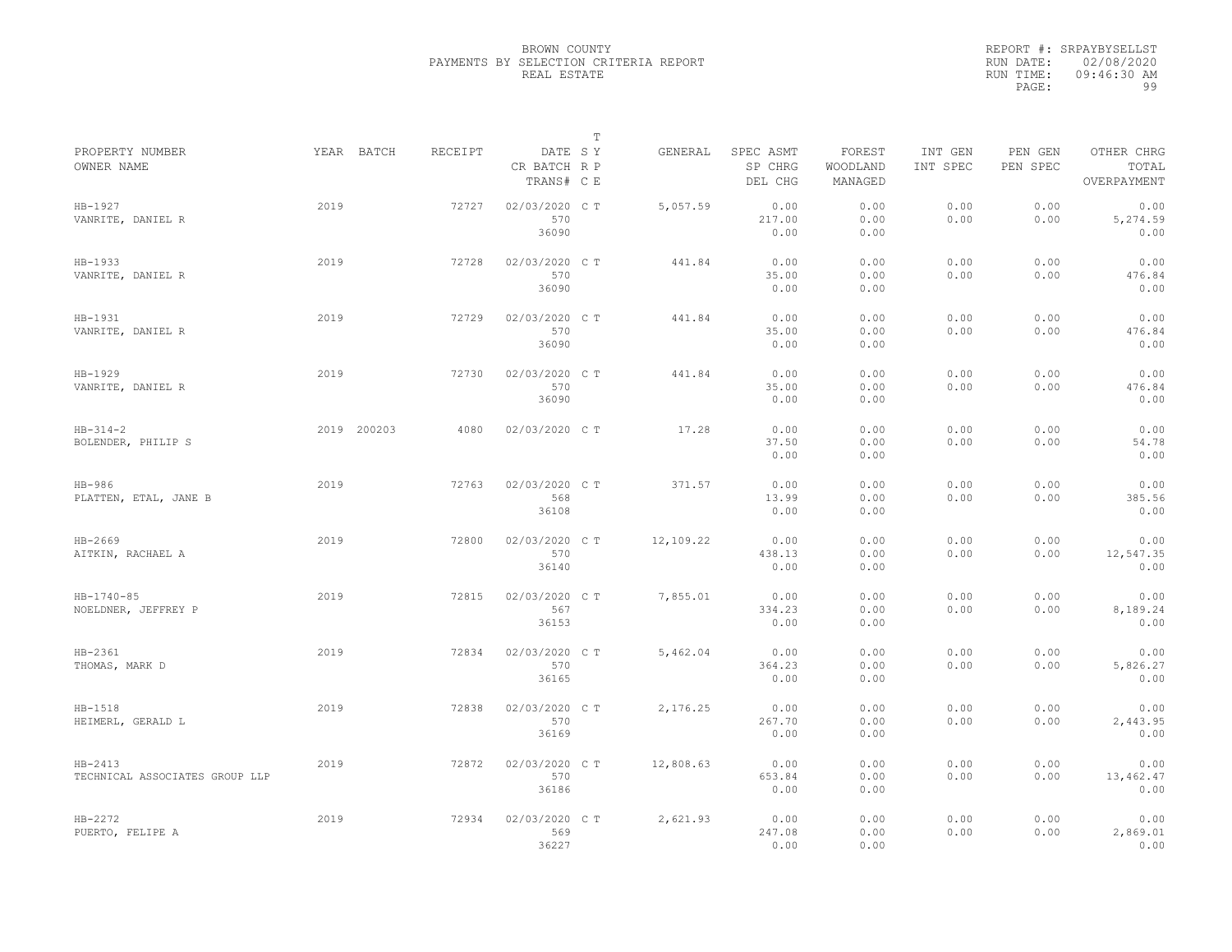|                                                                |            |         |                                       | $\mathbb T$ |          |                                 |                               |                     |                     |                                    |
|----------------------------------------------------------------|------------|---------|---------------------------------------|-------------|----------|---------------------------------|-------------------------------|---------------------|---------------------|------------------------------------|
| PROPERTY NUMBER<br>OWNER NAME                                  | YEAR BATCH | RECEIPT | DATE SY<br>CR BATCH R P<br>TRANS# C E |             | GENERAL  | SPEC ASMT<br>SP CHRG<br>DEL CHG | FOREST<br>WOODLAND<br>MANAGED | INT GEN<br>INT SPEC | PEN GEN<br>PEN SPEC | OTHER CHRG<br>TOTAL<br>OVERPAYMENT |
| $HB-1394-2$<br>AMBROSIUS ROXANN M REVOCABLE TRUST              | 2019       | 72942   | 02/03/2020 CT<br>567<br>36235         |             | 6,079.50 | 0.00<br>1,136.04<br>0.00        | 0.00<br>0.00<br>0.00          | 0.00<br>0.00        | 0.00<br>0.00        | 0.00<br>7,215.54<br>0.00           |
| HB-3102<br>ATKINS BUILDING GROUP INC                           | 2019       | 72946   | 02/03/2020 C T<br>569<br>36239        |             | 554.68   | 0.00<br>0.00<br>0.00            | 0.00<br>0.00<br>0.00          | 0.00<br>0.00        | 0.00<br>0.00        | 0.00<br>554.68<br>0.00             |
| $HB - 85 - 3$<br>GUILLAUME, DENISE M                           | 2019       | 72971   | 02/03/2020 CT<br>569<br>36260         |             | 2,358.55 | 0.00<br>263.00<br>0.00          | 0.00<br>0.00<br>0.00          | 0.00<br>0.00        | 0.00<br>0.00        | 0.00<br>2,621.55<br>0.00           |
| $HB-710$<br>HENN, JAMES C                                      | 2019       | 72988   | 02/03/2020 C T<br>569<br>36271        |             | 2,058.36 | 0.00<br>352.00<br>0.00          | 0.00<br>0.00<br>0.00          | 0.00<br>0.00        | 0.00<br>0.00        | 0.00<br>2,410.36<br>0.00           |
| $HB-698$<br>HENN, JAMES C                                      | 2019       | 72989   | 02/03/2020 CT<br>569<br>36272         |             | 26.66    | 0.00<br>13.99<br>0.00           | 0.00<br>0.00<br>0.00          | 0.00<br>0.00        | 0.00<br>0.00        | 0.00<br>40.65<br>0.00              |
| $HB-665$<br>HENN, JAMES C                                      | 2019       | 72990   | 02/03/2020 C T<br>569<br>36273        |             | 69.33    | 0.00<br>13.99<br>0.00           | 0.00<br>0.00<br>0.00          | 0.00<br>0.00        | 0.00<br>0.00        | 0.00<br>83.32<br>0.00              |
| HB-2335-63<br>COUSSONS HERBERT S & ANNA S LIVING TRUST OF 2004 | 2019       | 72998   | 02/03/2020 CT<br>569<br>36281         |             | 366.30   | 0.00<br>70.00<br>0.00           | 0.00<br>0.00<br>0.00          | 0.00<br>0.00        | 0.00<br>0.00        | 0.00<br>436.30<br>0.00             |
| HB-3161<br>KEMNITZ, WILLIAM J                                  | 2019       | 73042   | 02/04/2020 C T<br>573<br>36321        |             | 2.198.47 | 0.00<br>247.08<br>0.00          | 0.00<br>0.00<br>0.00          | 0.00<br>0.00        | 0.00<br>0.00        | 0.00<br>2,445.55<br>0.00           |
| HB-1941<br>APPLETON, JASON L                                   | 2019       | 73073   | 02/04/2020 CT<br>574<br>36352         |             | 3,154.81 | 0.00<br>247.00<br>0.00          | 0.00<br>0.00<br>0.00          | 0.00<br>0.00        | 0.00<br>0.00        | 0.00<br>3,401.81<br>0.00           |
| HB-3070<br>ATKINS BUILDING GROUP INC                           | 2019       | 73077   | 02/04/2020 C T<br>573<br>36356        |             | 576.90   | 0.00<br>0.00<br>0.00            | 0.00<br>0.00<br>0.00          | 0.00<br>0.00        | 0.00<br>0.00        | 0.00<br>576.90<br>0.00             |
| $HB - 894 - 2$<br>MOSTEK, WAYNE S                              | 2019       | 73117   | 02/04/2020 C T<br>574<br>36381        |             | 1,502.72 | 0.00<br>217.00<br>0.00          | 0.00<br>0.00<br>0.00          | 0.00<br>0.00        | 0.00<br>0.00        | 0.00<br>1,719.72<br>0.00           |
| HB-1918<br>KONECNY, MICHAEL W                                  | 2019       | 73121   | 02/04/2020 C T<br>574<br>36384        |             | 2,185.65 | 0.00<br>247.00<br>0.00          | 0.00<br>0.00<br>0.00          | 0.00<br>0.00        | 0.00<br>0.00        | 0.00<br>2,432.65<br>0.00           |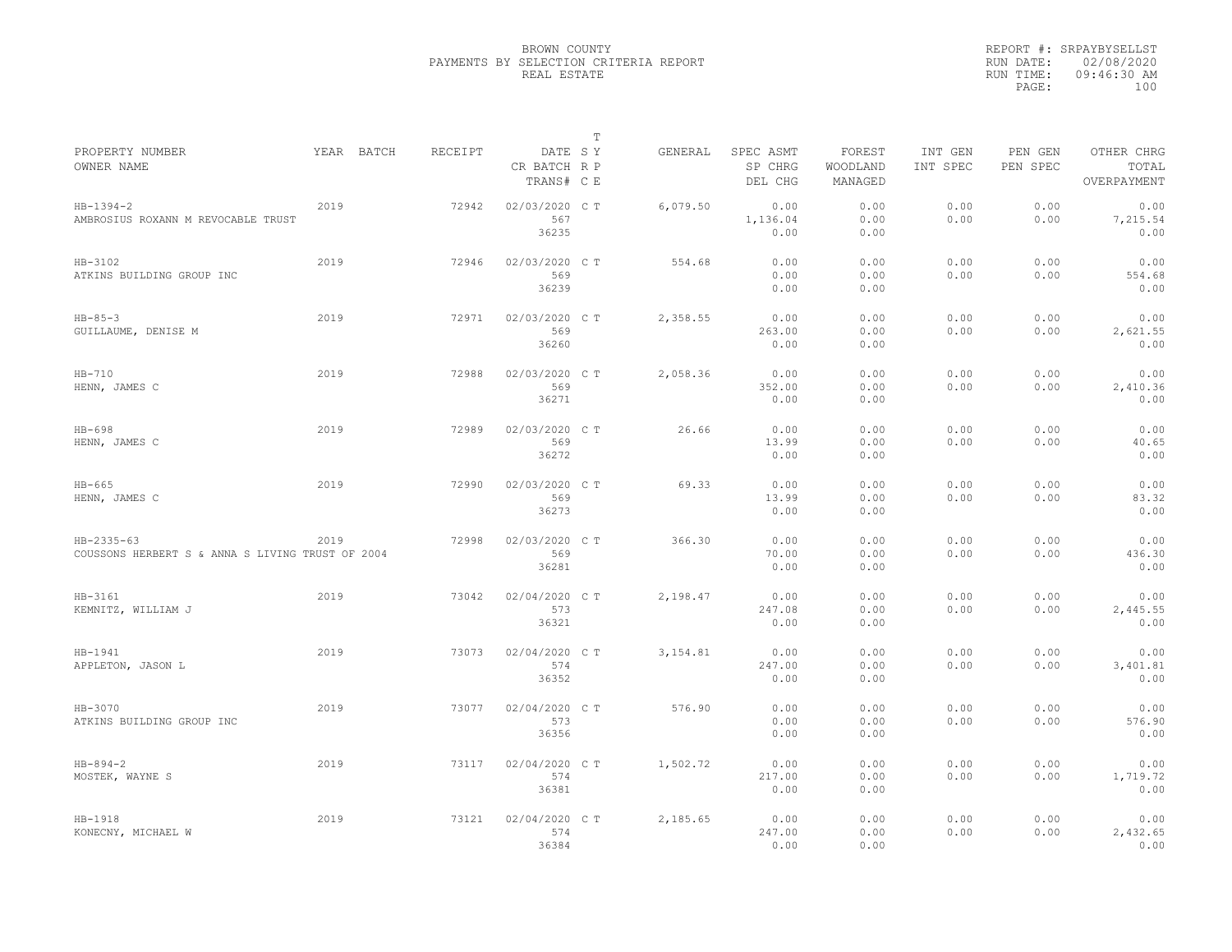|                                                   |      |            |         |                                       | $\mathbb T$ |          |                                 |                               |                     |                     |                                    |
|---------------------------------------------------|------|------------|---------|---------------------------------------|-------------|----------|---------------------------------|-------------------------------|---------------------|---------------------|------------------------------------|
| PROPERTY NUMBER<br>OWNER NAME                     |      | YEAR BATCH | RECEIPT | DATE SY<br>CR BATCH R P<br>TRANS# C E |             | GENERAL  | SPEC ASMT<br>SP CHRG<br>DEL CHG | FOREST<br>WOODLAND<br>MANAGED | INT GEN<br>INT SPEC | PEN GEN<br>PEN SPEC | OTHER CHRG<br>TOTAL<br>OVERPAYMENT |
| $HB-1319-2$<br>DANFORTH, MARILYNN                 | 2019 |            | 73141   | 02/04/2020 C T<br>573<br>36404        |             | 49.95    | 0.00<br>35.00<br>0.00           | 0.00<br>0.00<br>0.00          | 0.00<br>0.00        | 0.00<br>0.00        | 0.00<br>84.95<br>0.00              |
| $HB-1319-1$<br>DANFORTH, MARILYN                  | 2019 |            | 73142   | 02/04/2020 C T<br>573<br>36404        |             | 764.09   | 0.00<br>217.00<br>0.00          | 0.00<br>0.00<br>0.00          | 0.00<br>0.00        | 0.00<br>0.00        | 0.00<br>981.09<br>0.00             |
| $HB-1491-F-9$<br>SULLIVAN, MICHAEL J              | 2019 |            | 73147   | 02/04/2020 C T<br>573<br>36409        |             | 6,171.56 | 0.00<br>233.00<br>0.00          | 0.00<br>0.00<br>0.00          | 0.00<br>0.00        | 0.00<br>0.00        | 0.00<br>6,404.56<br>0.00           |
| $HB - 30 - 1$<br>COUNTRY STABLES LLC              | 2019 |            | 73184   | 02/04/2020 C T<br>575<br>36438        |             | 1,164.81 | 0.00<br>35.00<br>0.00           | 0.00<br>0.00<br>0.00          | 0.00<br>0.00        | 0.00<br>0.00        | 0.00<br>1,199.81<br>0.00           |
| HB-2270<br>ZENZ, ETAL, MARK T & REBECCA L         | 2019 |            | 73198   | 02/04/2020 C T<br>573<br>36443        |             | 1,714.01 | 0.00<br>247.08<br>0.00          | 0.00<br>0.00<br>0.00          | 0.00<br>0.00        | 0.00<br>0.00        | 0.00<br>1,961.09<br>0.00           |
| $HB - 2269 - 1$<br>ZENZ, ETAL, MARK T & REBECCA L | 2019 |            | 73199   | 02/04/2020 C T<br>573<br>36443        |             | 1,815.35 | 0.00<br>277.08<br>0.00          | 0.00<br>0.00<br>0.00          | 0.00<br>0.00        | 0.00<br>0.00        | 0.00<br>2,092.43<br>0.00           |
| $HB-521-2$<br>BINKOWSKI, JOHN V                   | 2019 |            | 73213   | 02/04/2020 CT<br>573<br>36454         |             | 2,202.36 | 0.00<br>233.00<br>0.00          | 0.00<br>0.00<br>0.00          | 0.00<br>0.00        | 0.00<br>0.00        | 0.00<br>2,435.36<br>0.00           |
| $HB-1319-6$<br>WEBSTER, ETAL, SCOTT A & GARTH W   | 2019 |            | 73308   | 02/04/2020 C T<br>574<br>36513        |             | 32.00    | 0.00<br>0.00<br>0.00            | 0.00<br>0.00<br>0.00          | 0.00<br>0.00        | 0.00<br>0.00        | 0.00<br>32.00<br>0.00              |
| $HB-863-2$<br>SCHWANS SALES ENTERPRISES INC       | 2019 |            | 73310   | 02/04/2020 C T<br>573<br>36515        |             | 4,657.88 | 0.00<br>763.02<br>0.00          | 0.00<br>0.00<br>0.00          | 0.00<br>0.00        | 0.00<br>0.00        | 0.00<br>5,420.90<br>0.00           |
| $HB - 894 - 3$<br>KEYSER, RICHARD L               | 2019 |            | 73327   | 02/04/2020 C T<br>573<br>36532        |             | 1,700.59 | 0.00<br>217.00<br>0.00          | 0.00<br>0.00<br>0.00          | 0.00<br>0.00        | 0.00<br>0.00        | 0.00<br>1,917.59<br>0.00           |
| HB-2949<br>KUSSOW, JUSTIN                         | 2019 |            | 73336   | 02/04/2020 C T<br>577<br>36540        |             | 3,534.68 | 0.00<br>250.74<br>0.00          | 0.00<br>0.00<br>0.00          | 0.00<br>0.00        | 0.00<br>0.00        | 0.00<br>3,785.42<br>0.00           |
| $HB-314$<br>RIVERS OF LIFE MINISTRIES INC         | 2019 |            | 73337   | 02/04/2020 CT<br>577<br>36541         |             | 0.00     | 0.00<br>88.11<br>0.00           | 0.00<br>0.00<br>0.00          | 0.00<br>0.00        | 0.00<br>0.00        | 0.00<br>88.11<br>0.00              |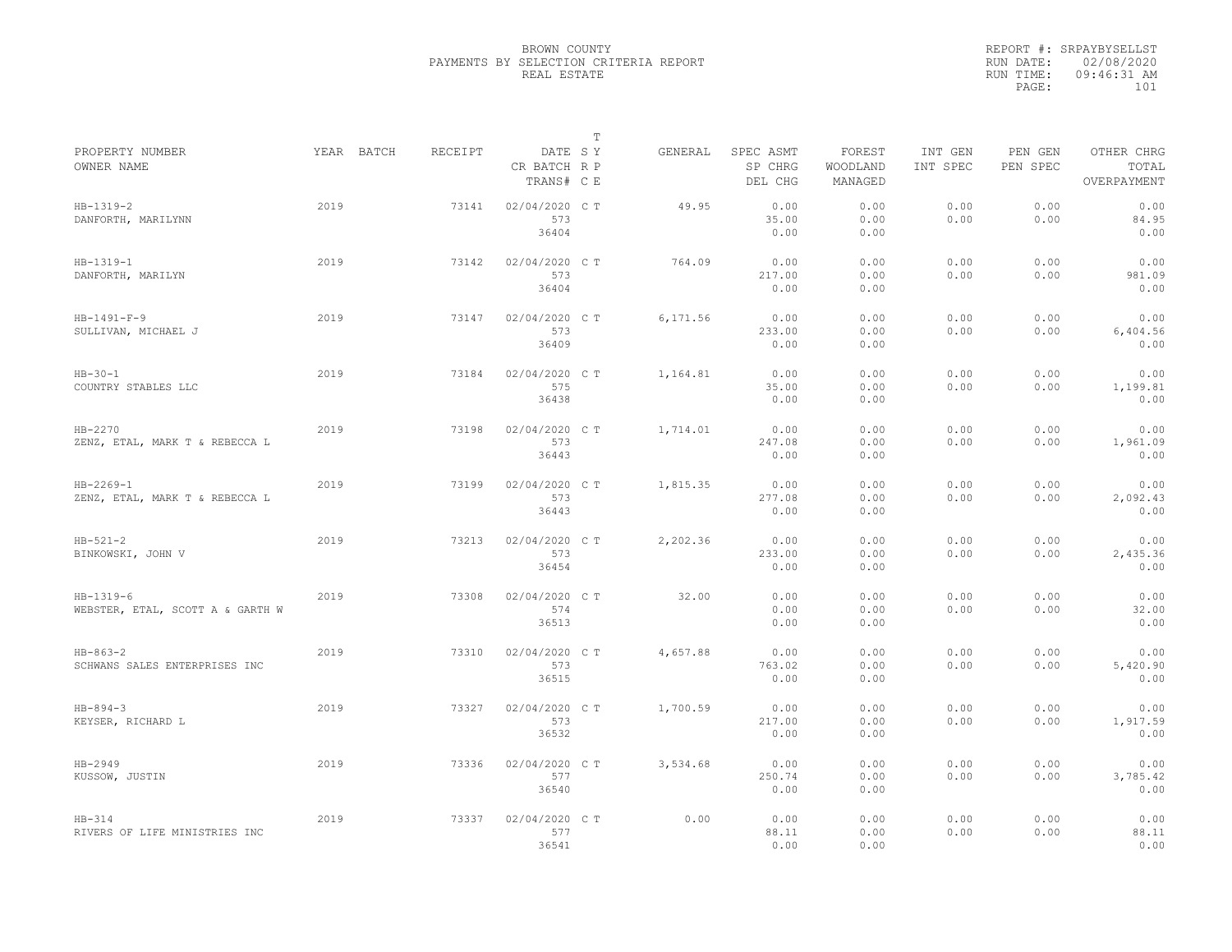|                                             |      |             |         |                                       | $\mathbb T$ |          |                                 |                               |                     |                     |                                    |  |
|---------------------------------------------|------|-------------|---------|---------------------------------------|-------------|----------|---------------------------------|-------------------------------|---------------------|---------------------|------------------------------------|--|
| PROPERTY NUMBER<br>OWNER NAME               |      | YEAR BATCH  | RECEIPT | DATE SY<br>CR BATCH R P<br>TRANS# C E |             | GENERAL  | SPEC ASMT<br>SP CHRG<br>DEL CHG | FOREST<br>WOODLAND<br>MANAGED | INT GEN<br>INT SPEC | PEN GEN<br>PEN SPEC | OTHER CHRG<br>TOTAL<br>OVERPAYMENT |  |
| $HB - 733 - 5$<br>JOHNSON, JEFFREY D        | 2019 |             | 73348   | 02/04/2020 C T<br>575<br>36549        |             | 1,222.77 | 0.00<br>263.00<br>0.00          | 0.00<br>0.00<br>0.00          | 0.00<br>0.00        | 0.00<br>0.00        | 0.00<br>1,485.77<br>1,871.33       |  |
| $HB-1526$<br>GRANT, BRANDON J               | 2019 |             | 73354   | 02/04/2020 C T<br>576<br>36555        |             | 4,420.59 | 0.00<br>297.70<br>0.00          | 0.00<br>0.00<br>0.00          | 0.00<br>0.00        | 0.00<br>0.00        | 0.00<br>4,718.29<br>0.00           |  |
| $HB - 1491 - L - 3$<br>TS ENTERPRISES LLC   | 2019 |             | 73357   | 02/04/2020 C T<br>572<br>36559        |             | 2,246.02 | 0.00<br>1,174.67<br>0.00        | 0.00<br>0.00<br>0.00          | 0.00<br>0.00        | 0.00<br>0.00        | 0.00<br>3,420.69<br>0.00           |  |
| HB-2692<br>LAUBENSTEIN, MATTHEW             |      | 2019 200204 | 4096    | 02/04/2020 C T                        |             | 2,832.44 | 0.00<br>249.91<br>0.00          | 0.00<br>0.00<br>0.00          | 0.00<br>0.00        | 0.00<br>0.00        | 0.00<br>3,082.35<br>0.00           |  |
| $HB - 1545 - 1$<br>HILDEBRAND, JOHN R       | 2019 |             | 73400   | 02/05/2020 C T<br>578<br>36570        |             | 578.69   | 0.00<br>85.70<br>0.00           | 0.00<br>0.00<br>0.00          | 0.00<br>0.00        | 0.00<br>0.00        | 0.00<br>664.39<br>0.00             |  |
| $HB - 1491 - F - 4$<br>DZIEKAN, MICHAEL     |      | 2019 200205 | 4104    | 02/05/2020 C T                        |             | 1,479.67 | 0.00<br>233.00<br>0.00          | 0.00<br>0.00<br>0.00          | 0.00<br>0.00        | 0.00<br>0.00        | 0.00<br>1,712.67<br>0.00           |  |
| $HB-2275$<br>SARVELLO PAULA REVOCABLE TRUST |      | 2019 200205 | 4109    | 02/05/2020 C T                        |             | 4,302.72 | 0.00<br>247.08<br>0.00          | 0.00<br>0.00<br>0.00          | 0.00<br>0.00        | 0.00<br>0.00        | 0.00<br>4,549.80<br>0.00           |  |
| HB-1486<br>DOXTATOR, ERIC E                 |      | 2019 200205 | 4110    | 02/05/2020 C T                        |             | 69.16    | 0.00<br>35.00<br>0.00           | 0.00<br>0.00<br>0.00          | 0.00<br>0.00        | 0.00<br>0.00        | 0.00<br>104.16<br>0.00             |  |
| $HB-828$<br>ZEPNICK, ROBERT E               | 2019 |             | 73477   | 02/06/2020 CT<br>580<br>36642         |             | 2,375.21 | 0.00<br>233.00<br>0.00          | 0.00<br>0.00<br>0.00          | 0.00<br>0.00        | 0.00<br>0.00        | 0.00<br>2,608.21<br>0.00           |  |
| HB-2670<br>WAGNER, PATRICK N                | 2019 |             | 73525   | 02/06/2020 C T<br>581<br>36673        |             | 6,228.84 | 0.00<br>0.00<br>0.00            | 0.00<br>0.00<br>0.00          | 0.00<br>0.00        | 0.00<br>0.00        | 0.00<br>6,228.84<br>0.00           |  |
| HB-2668<br>FAULKNER, AARON C                | 2019 |             | 73526   | 02/06/2020 C T<br>580<br>36674        |             | 1,532.50 | 0.00<br>245.13<br>0.00          | 0.00<br>0.00<br>0.00          | 0.00<br>0.00        | 0.00<br>0.00        | 0.00<br>1,777.63<br>0.00           |  |
| $HB-689$<br>GIGOT PROPERTIES LLC            | 2019 |             | 73534   | 02/07/2020 C T<br>582<br>36681        |             | 171.57   | 0.00<br>13.99<br>0.00           | 0.00<br>0.00<br>0.00          | 0.00<br>0.00        | 0.00<br>0.00        | 0.00<br>185.56<br>0.00             |  |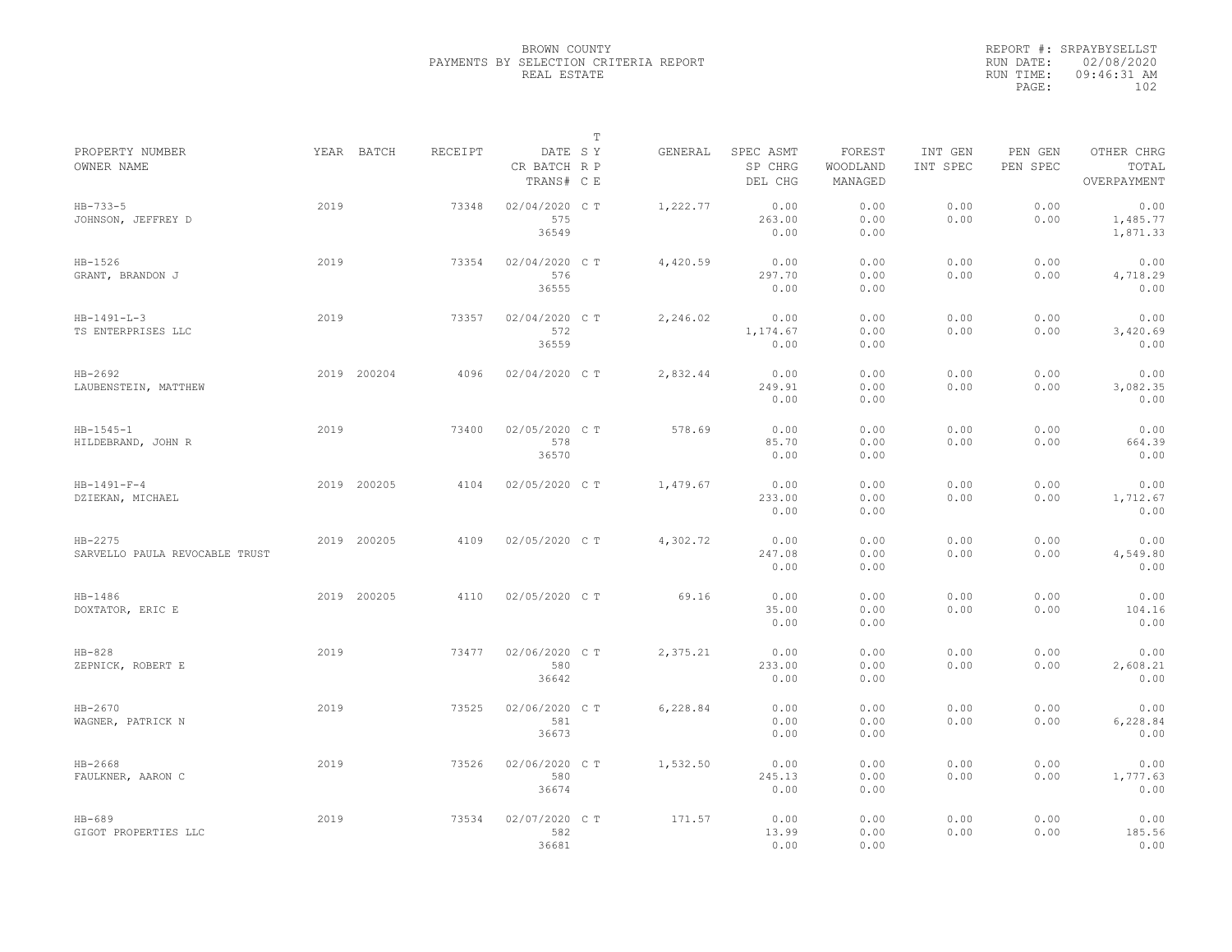|                         |               |         |                         | $\blacksquare$ |            |           |          |          |          |             |  |
|-------------------------|---------------|---------|-------------------------|----------------|------------|-----------|----------|----------|----------|-------------|--|
| PROPERTY NUMBER         | BATCH<br>YEAR | RECEIPT | DATE SY                 |                | GENERAL    | SPEC ASMT | FOREST   | INT GEN  | PEN GEN  | OTHER CHRG  |  |
| OWNER NAME              |               |         | CR BATCH R P            |                |            | SP CHRG   | WOODLAND | INT SPEC | PEN SPEC | TOTAL       |  |
|                         |               |         | TRANS# C E              |                |            | DEL CHG   | MANAGED  |          |          | OVERPAYMENT |  |
| $HB-683$                | 2019          | 73535   | 02/07/2020 C T          |                | 640.03     | 0.00      | 0.00     | 0.00     | 0.00     | 0.00        |  |
| GIGOT PROPERTIES LLC    |               |         | 582                     |                |            | 13.99     | 0.00     | 0.00     | 0.00     | 654.02      |  |
|                         |               |         | 36681                   |                |            | 0.00      | 0.00     |          |          | 0.00        |  |
| HB-688                  | 2019          | 73536   | 02/07/2020 C T          |                | 777.97     | 0.00      | 0.00     | 0.00     | 0.00     | 0.00        |  |
| GIGOT PROPERTIES LLC    |               |         | 582                     |                |            | 13.99     | 0.00     | 0.00     | 0.00     | 791.96      |  |
|                         |               |         | 36681                   |                |            | 0.00      | 0.00     |          |          | 0.00        |  |
| HB-3195                 | 2019          | 73554   | 02/07/2020 C T          |                | 4,916.59   | 0.00      | 0.00     | 0.00     | 0.00     | 0.00        |  |
| BARTHEL, ETAL, JONATHAN |               |         | 583                     |                |            | 240.03    | 0.00     | 0.00     | 0.00     | 5,156.62    |  |
|                         |               |         | 36700                   |                |            | 0.00      | 0.00     |          |          | 0.00        |  |
|                         |               |         | VILLAGE OF HOBART TOTAL |                | 202,979.67 | 0.00      | 0.00     | 0.00     | 0.00     | 0.00        |  |
|                         |               |         |                         |                |            | 18,252.88 | 0.00     | 0.00     | 0.00     | 221, 232.55 |  |
|                         |               |         |                         |                |            | 0.00      | 0.00     |          |          | 1,871.33    |  |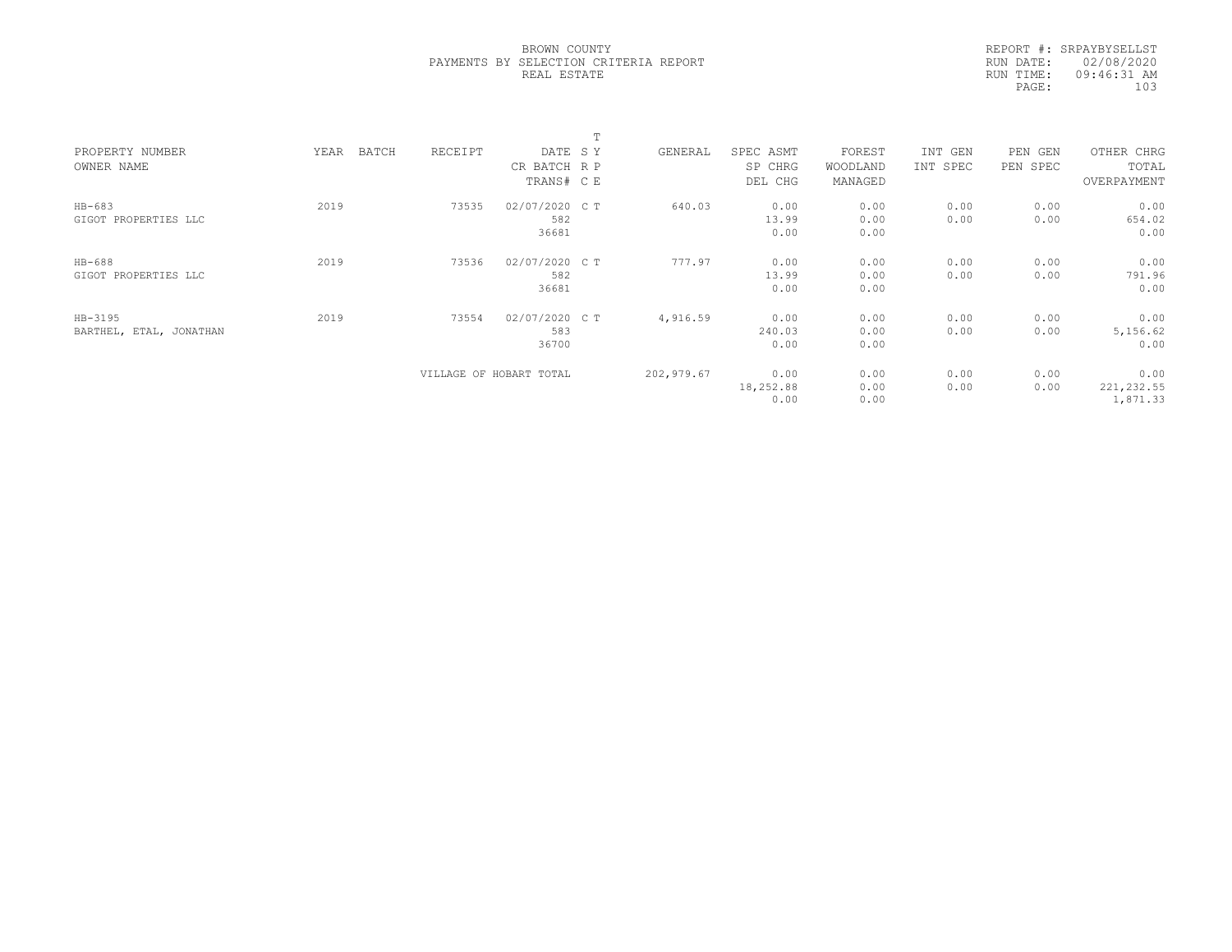|                                                             |             |                |                                       | $\mathbb T$ |          |                                 |                               |                     |                     |                                    |  |
|-------------------------------------------------------------|-------------|----------------|---------------------------------------|-------------|----------|---------------------------------|-------------------------------|---------------------|---------------------|------------------------------------|--|
| PROPERTY NUMBER<br>OWNER NAME                               | YEAR BATCH  | <b>RECEIPT</b> | DATE SY<br>CR BATCH R P<br>TRANS# C E |             | GENERAL  | SPEC ASMT<br>SP CHRG<br>DEL CHG | FOREST<br>WOODLAND<br>MANAGED | INT GEN<br>INT SPEC | PEN GEN<br>PEN SPEC | OTHER CHRG<br>TOTAL<br>OVERPAYMENT |  |
| $VH - 1035 - 24$<br>JANSSEN, JESSICA A                      | 2019 136095 | 6859           | 02/03/2020 MT                         |             | 1,200.00 | 0.00<br>0.00<br>0.00            | 0.00<br>0.00<br>0.00          | 0.00<br>0.00        | 0.00<br>0.00        | 0.00<br>1,200.00<br>0.00           |  |
| $VH-193-1$<br>VANDERVEST, ERIK J                            | 2019 136095 | 6861           | 02/03/2020 MT                         |             | 4,910.62 | 0.00<br>16.00<br>0.00           | 0.00<br>0.00<br>0.00          | 0.00<br>0.00        | 0.00<br>0.00        | 0.00<br>4,926.62<br>0.00           |  |
| $VH-193-7$<br>VANDERVEST, ERIK J                            | 2019 136095 | 6862           | 02/03/2020 MT                         |             | 694.01   | 0.00<br>0.00<br>0.00            | 0.00<br>0.00<br>0.00          | 0.00<br>0.00        | 0.00<br>0.00        | 0.00<br>694.01<br>0.00             |  |
| VH-727-B-291-21<br>RIGER HOLDING LLC                        | 2019 136095 | 6860           | 02/03/2020 MT                         |             | 920.53   | 0.00<br>0.00<br>391.91          | 0.00<br>0.00<br>0.00          | 0.00<br>0.00        | 0.00<br>0.00        | 0.00<br>1,312.44<br>0.00           |  |
| $VH - 727 - B - 431$<br>SHEEDY, MARY LOU                    | 2019 136095 | 6858           | 02/03/2020 MT                         |             | 1,176.00 | 0.00<br>0.00<br>0.00            | 0.00<br>0.00<br>0.00          | 0.00<br>0.00        | 0.00<br>0.00        | 0.00<br>1,176.00<br>0.00           |  |
| $VH - 747 - A - 416$<br>NEWLUN, JANE M                      | 2019 136099 | 7039           | 02/03/2020 MT                         |             | 3,054.43 | 0.00<br>0.00<br>0.00            | 0.00<br>0.00<br>0.00          | 0.00<br>0.00        | 0.00<br>0.00        | 0.00<br>3,054.43<br>0.00           |  |
| VH-727-B-192-5<br>LINDBLOM, SHEILA M                        | 2019 136100 | 7045           | 02/05/2020 MT                         |             | 700.00   | 0.00<br>0.00<br>0.00            | 0.00<br>0.00<br>0.00          | 0.00<br>0.00        | 0.00<br>0.00        | 0.00<br>700.00<br>0.00             |  |
| $VH-772$<br>SCHUURMANS, THEODORE B                          | 2019 136101 | 7052           | 02/06/2020 MT                         |             | 4.94     | 0.00<br>0.00<br>44.70           | 0.00<br>0.00<br>0.00          | 0.00<br>0.00        | 0.00<br>0.00        | 0.00<br>49.64<br>0.00              |  |
| $VH - 105 - 1$<br>BARLAMENT, ETAL, BECKY                    | 2019 136098 | 7031           | 02/04/2020 MT                         |             | 2,198.87 | 0.00<br>16.00<br>0.00           | 0.00<br>0.00<br>0.00          | 0.00<br>0.00        | 0.00<br>0.00        | 0.00<br>2,214.87<br>0.00           |  |
| $VH-1758$<br>VANBOXTEL, JEFFREY L                           | 2019 136098 | 7067           | 02/04/2020 MT                         |             | 5,586.00 | 0.00<br>0.00<br>0.00            | 0.00<br>0.00<br>0.00          | 0.00<br>0.00        | 0.00<br>0.00        | 0.00<br>5,586.00<br>0.00           |  |
| $VH-1762$<br>HURRISH STEVEN P & AMY L JOINT REVOCABLE TRUST | 2019 136098 | 7025           | 02/04/2020 MT                         |             | 2,963.82 | 0.00<br>0.00<br>0.00            | 0.00<br>0.00<br>0.00          | 0.00<br>0.00        | 0.00<br>0.00        | 0.00<br>2,963.82<br>0.00           |  |
| $VH-196-1$<br>ROUSE, BRIAN E                                | 2019 136098 | 7024           | 02/04/2020 MT                         |             | 2,085.13 | 0.00<br>16.00<br>0.00           | 0.00<br>0.00<br>0.00          | 0.00<br>0.00        | 0.00<br>0.00        | 0.00<br>2,101.13<br>0.00           |  |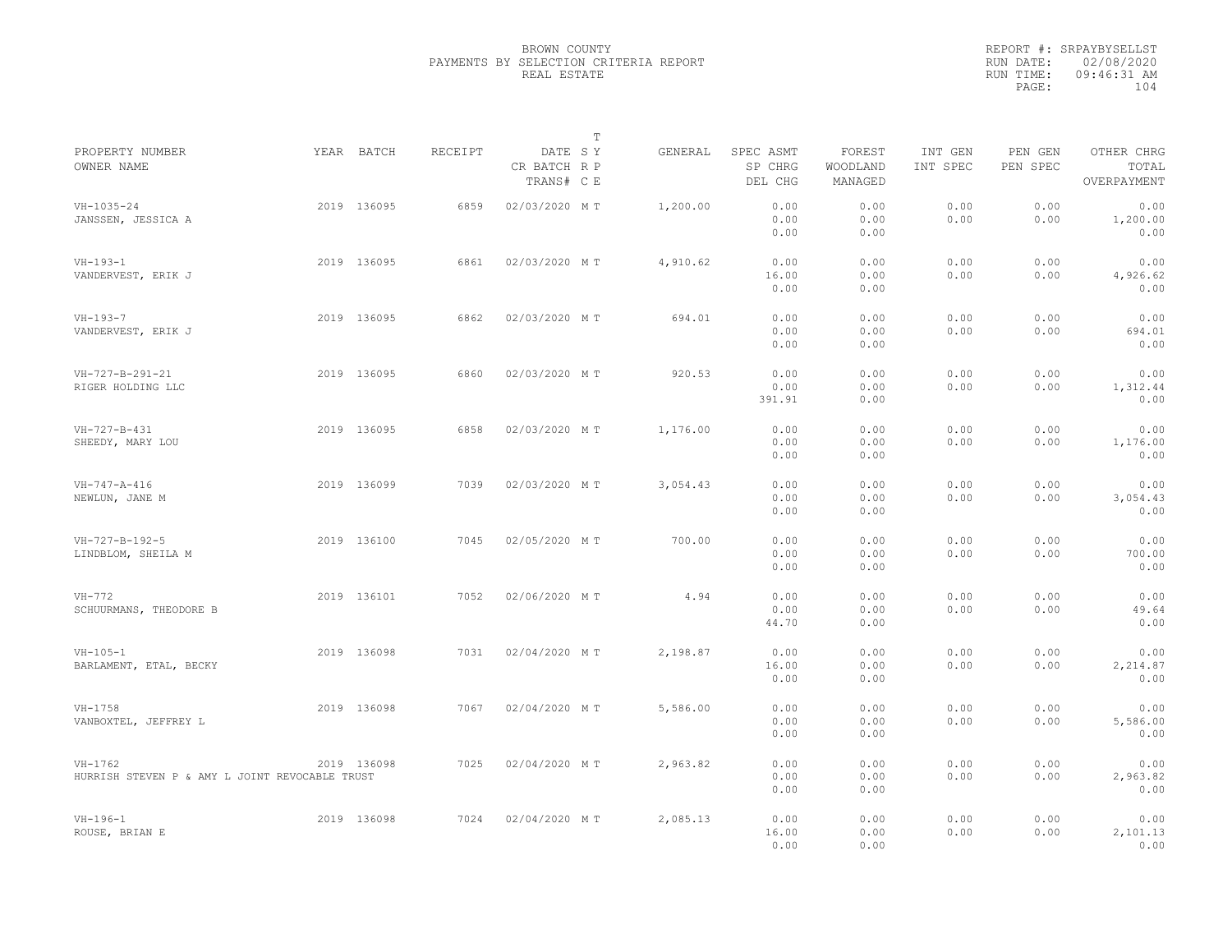|                                          |             |         |                                       | $\mathbb T$ |           |                                 |                               |                     |                     |                                    |  |
|------------------------------------------|-------------|---------|---------------------------------------|-------------|-----------|---------------------------------|-------------------------------|---------------------|---------------------|------------------------------------|--|
| PROPERTY NUMBER<br>OWNER NAME            | YEAR BATCH  | RECEIPT | DATE SY<br>CR BATCH R P<br>TRANS# C E |             | GENERAL   | SPEC ASMT<br>SP CHRG<br>DEL CHG | FOREST<br>WOODLAND<br>MANAGED | INT GEN<br>INT SPEC | PEN GEN<br>PEN SPEC | OTHER CHRG<br>TOTAL<br>OVERPAYMENT |  |
| $VH-2010$<br>RASKA, ETAL, KENNETH S      | 2019 136098 | 7032    | 02/04/2020 MT                         |             | 1,668.60  | 0.00<br>0.00<br>0.00            | 0.00<br>0.00<br>0.00          | 0.00<br>0.00        | 0.00<br>0.00        | 0.00<br>1,668.60<br>0.00           |  |
| VH-2176<br>DEGRAND, BARBARA              | 2019 136098 | 7049    | 02/04/2020 MT                         |             | 3, 347.37 | 0.00<br>0.00<br>1,154.01        | 0.00<br>0.00<br>0.00          | 0.00<br>0.00        | 0.00<br>0.00        | 0.00<br>4,501.38<br>0.00           |  |
| $VH-2224$<br>BERTRAND, GEORGE S          | 2019 136098 | 7053    | 02/04/2020 MT                         |             | 1,966.44  | 0.00<br>0.00<br>0.00            | 0.00<br>0.00<br>0.00          | 0.00<br>0.00        | 0.00<br>0.00        | 0.00<br>1,966.44<br>0.00           |  |
| $VH - 261 - 2$<br>EVANS, BENJAMIN S      | 2019 136098 | 7038    | 02/04/2020 MT                         |             | 456.62    | 0.00<br>0.00<br>0.00            | 0.00<br>0.00<br>0.00          | 0.00<br>0.00        | 0.00<br>0.00        | 0.00<br>456.62<br>0.00             |  |
| $VH-272$<br>PAULSON, KERRY E             | 2019 136098 | 7050    | 02/04/2020 MT                         |             | 179.69    | 0.00<br>0.00<br>68.15           | 0.00<br>0.00<br>0.00          | 0.00<br>0.00        | 0.00<br>0.00        | 0.00<br>247.84<br>0.00             |  |
| $VH-302$<br>LIFE BRIDGE CHRISTIAN CHURCH | 2019 136098 | 7058    | 02/04/2020 MT                         |             | 1,551.90  | 0.00<br>0.00<br>0.00            | 0.00<br>0.00<br>0.00          | 0.00<br>0.00        | 0.00<br>0.00        | 0.00<br>1,551.90<br>0.00           |  |
| $VH-306-2$<br>SCP 2006 C23 113 LLC       | 2019 136098 | 7036    | 02/04/2020 MT                         |             | 42,092.92 | 0.00<br>72.10<br>0.00           | 0.00<br>0.00<br>0.00          | 0.00<br>0.00        | 0.00<br>0.00        | 0.00<br>42,165.02<br>0.00          |  |
| $VH-3132$<br>GEGERE, JASON               | 2019 136098 | 7055    | 02/04/2020 MT                         |             | 1,319.13  | 0.00<br>0.00<br>0.00            | 0.00<br>0.00<br>0.00          | 0.00<br>0.00        | 0.00<br>0.00        | 0.00<br>1,319.13<br>0.00           |  |
| $VH - 3284$<br>WACHTENDONK, NATHAN W     | 2019 136098 | 7066    | 02/04/2020 MT                         |             | 5,109.32  | 0.00<br>0.00<br>0.00            | 0.00<br>0.00<br>0.00          | 0.00<br>0.00        | 0.00<br>0.00        | 0.00<br>5,109.32<br>0.00           |  |
| $VH-381$<br>WEST SIDE HOLDINGS LLC       | 2019 136098 | 7026    | 02/04/2020 MT                         |             | 5,967.01  | 0.00<br>0.00<br>0.00            | 0.00<br>0.00<br>0.00          | 0.00<br>0.00        | 0.00<br>0.00        | 0.00<br>5,967.01<br>0.00           |  |
| $VH-397$<br>PAMPERIN, DEBRA A            | 2019 136098 | 7027    | 02/04/2020 MT                         |             | 1,344.67  | 0.00<br>0.00<br>0.00            | 0.00<br>0.00<br>0.00          | 0.00<br>0.00        | 0.00<br>0.00        | 0.00<br>1,344.67<br>0.00           |  |
| $VH - 398 - 2$<br>NOOYEN, MICHAEL        | 2019 136098 | 7064    | 02/04/2020 MT                         |             | 245.63    | 0.00<br>0.00<br>0.00            | 0.00<br>0.00<br>0.00          | 0.00<br>0.00        | 0.00<br>0.00        | 0.00<br>245.63<br>0.00             |  |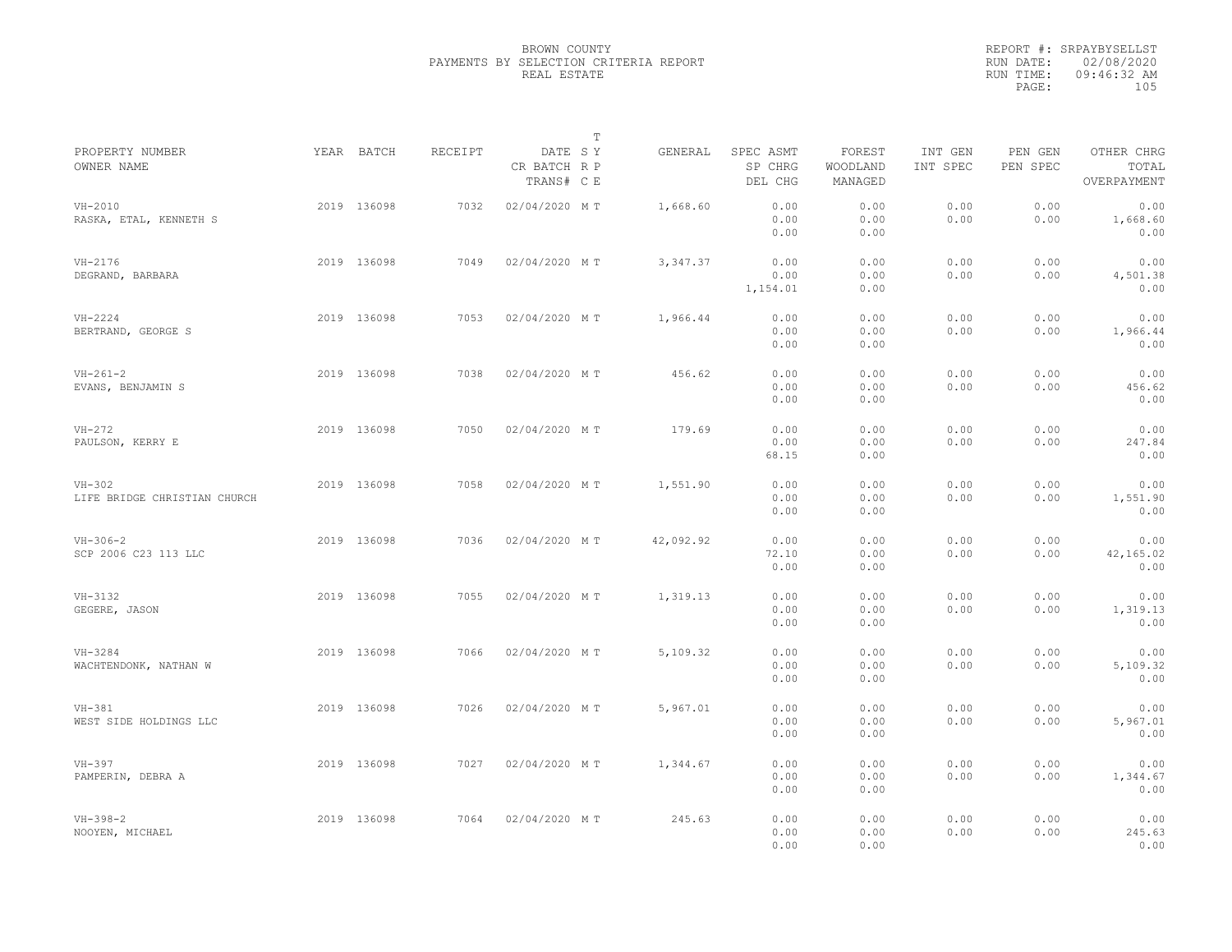|                                                   |             |         |                                       | $\mathbb T$ |          |                                 |                               |                     |                     |                                    |  |
|---------------------------------------------------|-------------|---------|---------------------------------------|-------------|----------|---------------------------------|-------------------------------|---------------------|---------------------|------------------------------------|--|
| PROPERTY NUMBER<br>OWNER NAME                     | YEAR BATCH  | RECEIPT | DATE SY<br>CR BATCH R P<br>TRANS# C E |             | GENERAL  | SPEC ASMT<br>SP CHRG<br>DEL CHG | FOREST<br>WOODLAND<br>MANAGED | INT GEN<br>INT SPEC | PEN GEN<br>PEN SPEC | OTHER CHRG<br>TOTAL<br>OVERPAYMENT |  |
| $VH - 47 - 7$<br>FREY, DEBRA K                    | 2019 136098 | 7062    | 02/04/2020 MT                         |             | 972.40   | 0.00<br>16.00<br>157.59         | 0.00<br>0.00<br>0.00          | 0.00<br>0.00        | 0.00<br>0.00        | 0.00<br>1,145.99<br>0.00           |  |
| $VH-485$<br>GOSSER & ASSOCIATES LLC               | 2019 136098 | 7034    | 02/04/2020 MT                         |             | 9,387.61 | 0.00<br>0.00<br>0.00            | 0.00<br>0.00<br>0.00          | 0.00<br>0.00        | 0.00<br>0.00        | 0.00<br>9,387.61<br>0.00           |  |
| $VH-527$<br>MV ASSOCIATES LLC                     | 2019 136098 | 7028    | 02/04/2020 MT                         |             | 1,975.22 | 0.00<br>61.80<br>0.00           | 0.00<br>0.00<br>0.00          | 0.00<br>0.00        | 0.00<br>0.00        | 0.00<br>2,037.02<br>0.00           |  |
| $VH - 557 - 2$<br>EXPRESS PROPERTY LLC            | 2019 136098 | 7035    | 02/04/2020 MT                         |             | 7,803.42 | 0.00<br>0.00<br>0.00            | 0.00<br>0.00<br>0.00          | 0.00<br>0.00        | 0.00<br>0.00        | 0.00<br>7,803.42<br>0.00           |  |
| $VH - 57 - 3$<br>MCMAHON RE LLC                   | 2019 136098 | 7046    | 02/04/2020 MT                         |             | 2,001.93 | 0.00<br>0.00<br>0.00            | 0.00<br>0.00<br>0.00          | 0.00<br>0.00        | 0.00<br>0.00        | 0.00<br>2,001.93<br>0.00           |  |
| $VH-7-8$<br>BRYANT, CLAUDE P                      | 2019 136098 | 7059    | 02/04/2020 MT                         |             | 2,470.05 | 0.00<br>16.00<br>0.00           | 0.00<br>0.00<br>0.00          | 0.00<br>0.00        | 0.00<br>0.00        | 0.00<br>2,486.05<br>0.00           |  |
| $VH - 727 - 102 - 1$<br>WH LEGACY INVESTMENTS LLC | 2019 136098 | 7022    | 02/04/2020 MT                         |             | 943.76   | 0.00<br>0.00<br>0.00            | 0.00<br>0.00<br>0.00          | 0.00<br>0.00        | 0.00<br>0.00        | 0.00<br>943.76<br>0.00             |  |
| $VH - 727 - 105$<br>WH LEGACY INVESTMENTS LLC     | 2019 136098 | 7023    | 02/04/2020 MT                         |             | 5,505.92 | 0.00<br>0.00<br>0.00            | 0.00<br>0.00<br>0.00          | 0.00<br>0.00        | 0.00<br>0.00        | 0.00<br>5,505.92<br>0.00           |  |
| $VH-727-B-126$<br>BLAN, CHRISTOPHER H             | 2019 136098 | 7016    | 02/04/2020 MT                         |             | 1,258.41 | 0.00<br>0.00<br>0.00            | 0.00<br>0.00<br>0.00          | 0.00<br>0.00        | 0.00<br>0.00        | 0.00<br>1,258.41<br>0.00           |  |
| $VH - 727 - B - 126$<br>BLAN, CHRISTOPHER H       | 2019 136098 | 7017    | 02/04/2020 MT                         |             | 173.20   | 0.00<br>0.00<br>0.00            | 0.00<br>0.00<br>0.00          | 0.00<br>0.00        | 0.00<br>0.00        | 0.00<br>173.20<br>0.00             |  |
| VH-727-B-289-58<br>RENTALS UNLIMITED LLC          | 2019 136098 | 7030    | 02/04/2020 MT                         |             | 1,835.10 | 0.00<br>0.00<br>0.00            | 0.00<br>0.00<br>0.00          | 0.00<br>0.00        | 0.00<br>0.00        | 0.00<br>1,835.10<br>0.00           |  |
| $VH-727-B-319$<br>PLOG, ALAN                      | 2019 136098 | 7051    | 02/04/2020 MT                         |             | 1,300.42 | 0.00<br>0.00<br>0.00            | 0.00<br>0.00<br>0.00          | 0.00<br>0.00        | 0.00<br>0.00        | 0.00<br>1,300.42<br>0.00           |  |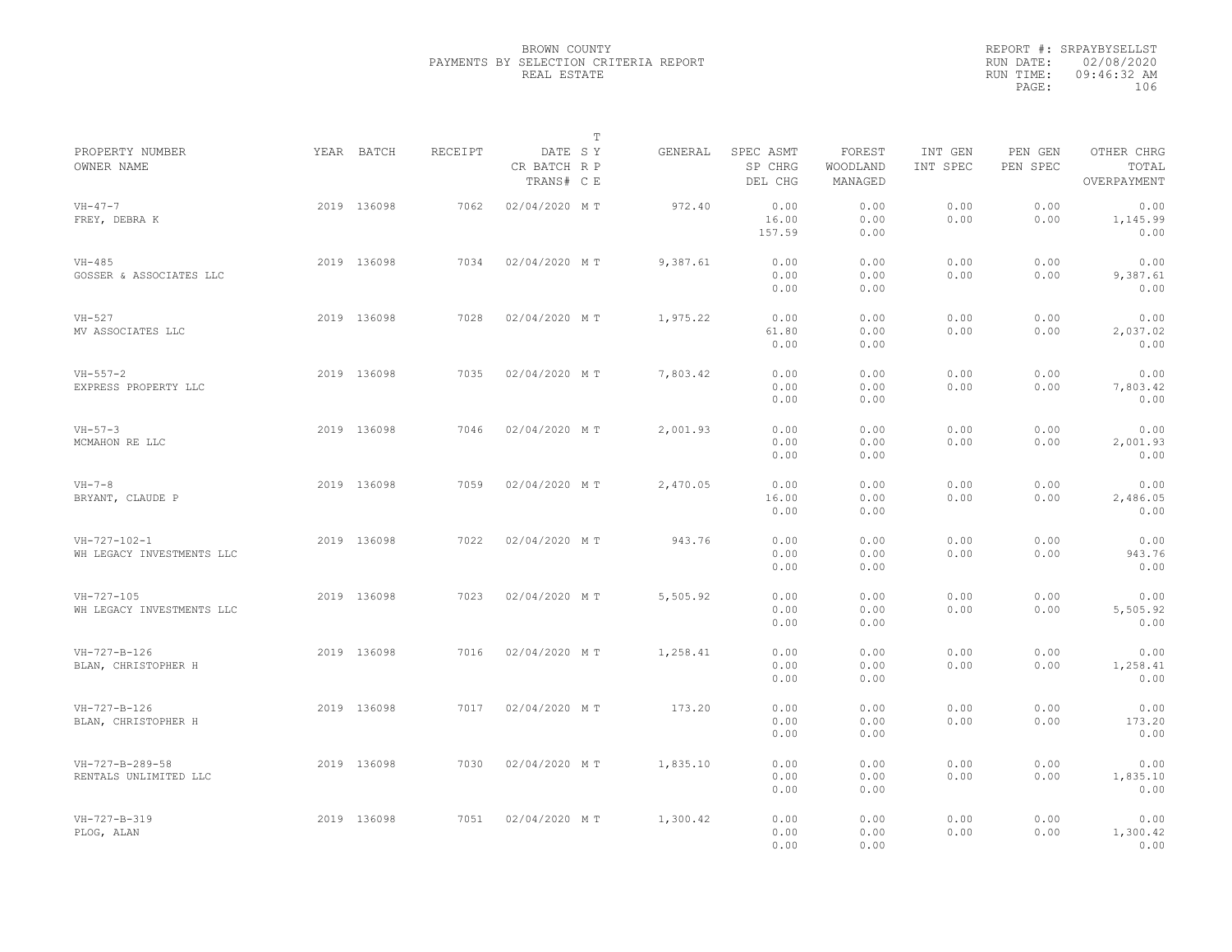|                                                    |             |         |                                       | $\mathbb T$ |          |                                 |                               |                     |                     |                                    |
|----------------------------------------------------|-------------|---------|---------------------------------------|-------------|----------|---------------------------------|-------------------------------|---------------------|---------------------|------------------------------------|
| PROPERTY NUMBER<br>OWNER NAME                      | YEAR BATCH  | RECEIPT | DATE SY<br>CR BATCH R P<br>TRANS# C E |             | GENERAL  | SPEC ASMT<br>SP CHRG<br>DEL CHG | FOREST<br>WOODLAND<br>MANAGED | INT GEN<br>INT SPEC | PEN GEN<br>PEN SPEC | OTHER CHRG<br>TOTAL<br>OVERPAYMENT |
| $VH - 727 - B - 41$<br>PAMPERIN, GARY W            | 2019 136098 | 7042    | 02/04/2020 MT                         |             | 1,019.39 | 0.00<br>0.00<br>0.00            | 0.00<br>0.00<br>0.00          | 0.00<br>0.00        | 0.00<br>0.00        | 0.00<br>1,019.39<br>0.00           |
| VH-727-B-531<br>RENTALS UNLIMITED LLC              | 2019 136098 | 7029    | 02/04/2020 MT                         |             | 1,390.84 | 0.00<br>0.00<br>0.00            | 0.00<br>0.00<br>0.00          | 0.00<br>0.00        | 0.00<br>0.00        | 0.00<br>1,390.84<br>0.00           |
| $VH - 747 - D - 309$<br>DEREZINSKI, MARK           | 2019 136098 | 7054    | 02/04/2020 MT                         |             | 1,527.12 | 0.00<br>0.00<br>0.00            | 0.00<br>0.00<br>0.00          | 0.00<br>0.00        | 0.00<br>0.00        | 0.00<br>1,527.12<br>0.00           |
| VH-747-H-135<br>LALUZERNE, KEVIN J                 | 2019 136098 | 7061    | 02/04/2020 MT                         |             | 2,000.00 | 0.00<br>0.00<br>0.00            | 0.00<br>0.00<br>0.00          | 0.00<br>0.00        | 0.00<br>0.00        | 0.00<br>2,000.00<br>0.00           |
| VH-747-H-187<br>LEMEROND, ETAL, CHRISTOPHER T      | 2019 136098 | 7048    | 02/04/2020 MT                         |             | 3,009.44 | 0.00<br>0.00<br>0.00            | 0.00<br>0.00<br>0.00          | 0.00<br>0.00        | 0.00<br>0.00        | 0.00<br>3,009.44<br>0.00           |
| $VH - 747 - H - 2$<br>LAFAVE, GERALD F             | 2019 136098 | 7063    | 02/04/2020 MT                         |             | 3,081.98 | 0.00<br>16.00<br>0.00           | 0.00<br>0.00<br>0.00          | 0.00<br>0.00        | 0.00<br>0.00        | 0.00<br>3,097.98<br>0.00           |
| $VH - 747 - H - 208$<br>MAES, TROY T               | 2019 136098 | 7056    | 02/04/2020 MT                         |             | 1,626.03 | 0.00<br>0.00<br>0.00            | 0.00<br>0.00<br>0.00          | 0.00<br>0.00        | 0.00<br>0.00        | 0.00<br>1,626.03<br>0.00           |
| $VH - 747 - H - 229$<br>FALK, GLEN H               | 2019 136098 | 7065    | 02/04/2020 MT                         |             | 1,500.00 | 0.00<br>0.00<br>0.00            | 0.00<br>0.00<br>0.00          | 0.00<br>0.00        | 0.00<br>0.00        | 0.00<br>1,500.00<br>0.00           |
| $VH-747-H-237$<br>DERKSEN, DAIN E                  | 2019 136098 | 7057    | 02/04/2020 MT                         |             | 1,937.59 | 0.00<br>0.00<br>0.00            | 0.00<br>0.00<br>0.00          | 0.00<br>0.00        | 0.00<br>0.00        | 0.00<br>1,937.59<br>0.00           |
| VH-747-H-328<br>ASCHENBRENNER, RANDY S             | 2019 136098 | 7033    | 02/04/2020 MT                         |             | 1,244.12 | 0.00<br>0.00<br>0.00            | 0.00<br>0.00<br>0.00          | 0.00<br>0.00        | 0.00<br>0.00        | 0.00<br>1,244.12<br>0.00           |
| VH-747-H-509<br>PARKER MELISSA S IRREVOCABLE TRUST | 2019 136098 | 7060    | 02/04/2020 MT                         |             | 1,924.40 | 0.00<br>0.00<br>0.00            | 0.00<br>0.00<br>0.00          | 0.00<br>0.00        | 0.00<br>0.00        | 0.00<br>1,924.40<br>0.00           |
| $VH-747-R-158$<br>JOHNSON FAMILY TRUST             | 2019 136098 | 7040    | 02/04/2020 MT                         |             | 3,839.12 | 0.00<br>0.00<br>0.00            | 0.00<br>0.00<br>0.00          | 0.00<br>0.00        | 0.00<br>0.00        | 0.00<br>3,839.12<br>0.00           |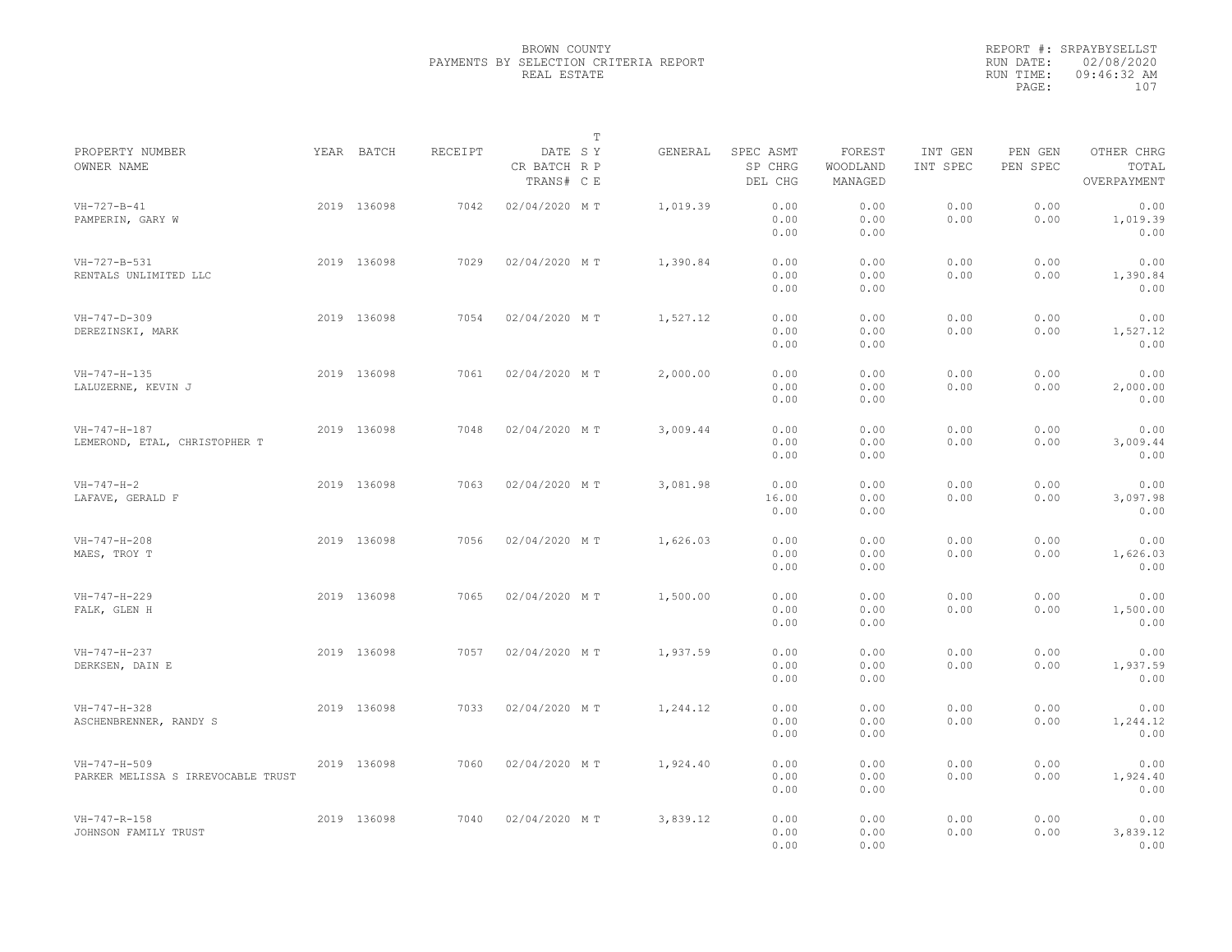|  | BROWN COUNTY |                                       |  |
|--|--------------|---------------------------------------|--|
|  |              | PAYMENTS BY SELECTION CRITERIA REPORT |  |
|  | REAL ESTATE  |                                       |  |

REPORT #: SRPAYBYSELLST RUN DATE: 02/08/2020 RUN TIME: 09:46:33 AM PAGE: 108

|                       |      |             |                         |               | ÷.         |          |           |          |          |            |             |  |
|-----------------------|------|-------------|-------------------------|---------------|------------|----------|-----------|----------|----------|------------|-------------|--|
| PROPERTY NUMBER       | YEAR | BATCH       | RECEIPT                 | DATE SY       |            | GENERAL  | SPEC ASMT | FOREST   | INT GEN  | PEN<br>GEN | OTHER CHRG  |  |
| OWNER NAME            |      |             |                         | CR BATCH R P  |            | SP CHRG  | WOODLAND  | INT SPEC | PEN SPEC | TOTAL      |             |  |
|                       |      |             |                         | TRANS# C E    |            |          | DEL CHG   | MANAGED  |          |            | OVERPAYMENT |  |
| $VH-747-X-27$         | 2019 | 136098      | 7043                    | 02/04/2020 MT |            | 3,444.63 | 0.00      | 0.00     | 0.00     | 0.00       | 0.00        |  |
| SPICE, TRICIA L       |      |             |                         |               |            |          | 0.00      | 0.00     | 0.00     | 0.00       | 3,444.63    |  |
|                       |      |             |                         |               |            |          | 0.00      | 0.00     |          |            | 0.00        |  |
| $VH - 97 - 3$         |      | 2019 136098 | 7041                    | 02/04/2020 MT |            | 5,625.78 | 0.00      | 0.00     | 0.00     | 0.00       | 0.00        |  |
| MIDWEST EXPANSION LLP |      |             |                         |               |            |          | 16.00     | 0.00     | 0.00     | 0.00       | 5,641.78    |  |
|                       |      |             |                         |               |            |          | 0.00      | 0.00     |          |            | 0.00        |  |
|                       |      |             | VILLAGE OF HOWARD TOTAL |               | 159,541.53 | 0.00     | 0.00      | 0.00     | 0.00     | 0.00       |             |  |
|                       |      |             |                         |               |            |          | 245.90    | 0.00     | 0.00     | 0.00       | 161,603.79  |  |
|                       |      |             |                         |               |            |          | 1,816.36  | 0.00     |          |            | 0.00        |  |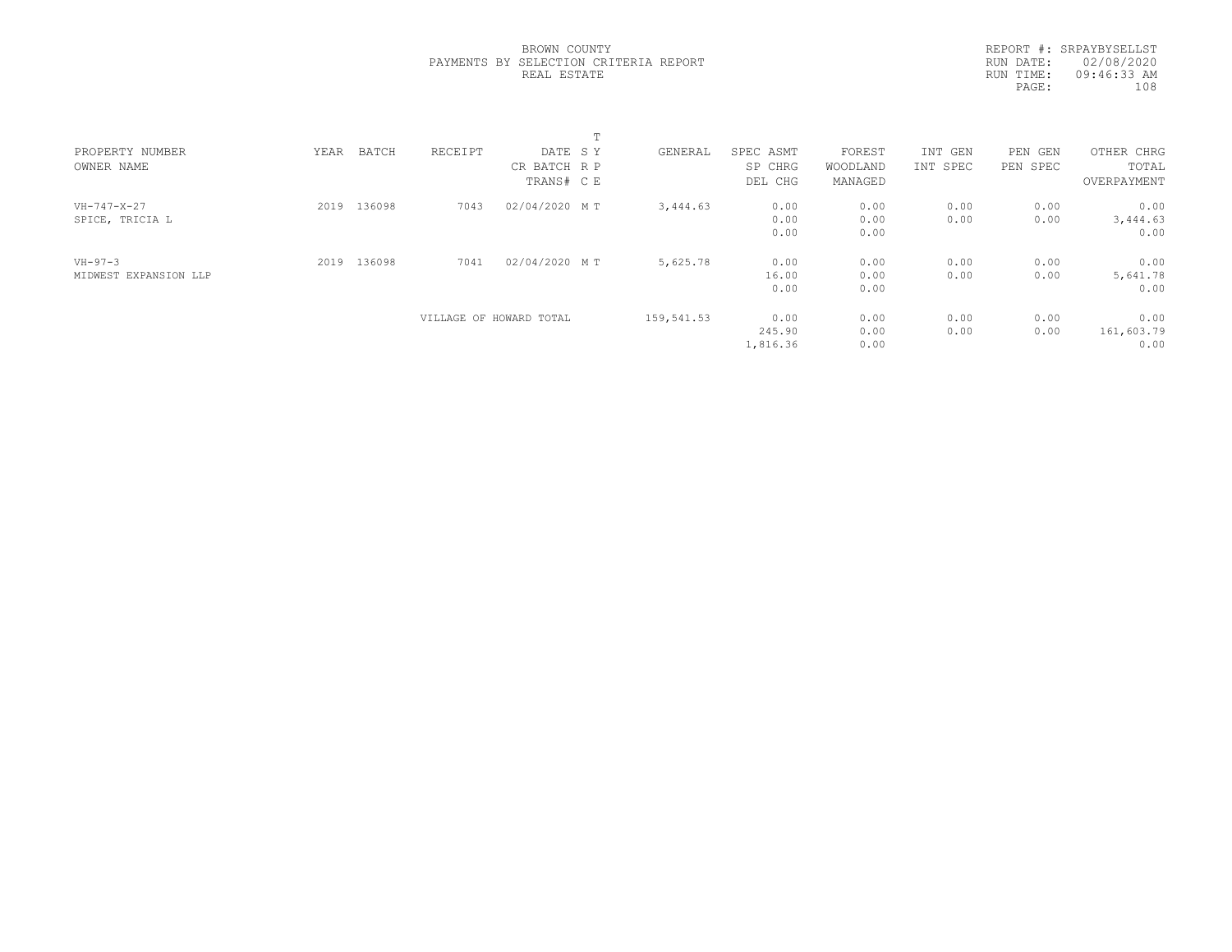|                                               |      |             |                |                                       | $\mathbb T$ |           |                                 |                               |                     |                     |                                    |
|-----------------------------------------------|------|-------------|----------------|---------------------------------------|-------------|-----------|---------------------------------|-------------------------------|---------------------|---------------------|------------------------------------|
| PROPERTY NUMBER<br>OWNER NAME                 |      | YEAR BATCH  | <b>RECEIPT</b> | DATE SY<br>CR BATCH R P<br>TRANS# C E |             | GENERAL   | SPEC ASMT<br>SP CHRG<br>DEL CHG | FOREST<br>WOODLAND<br>MANAGED | INT GEN<br>INT SPEC | PEN GEN<br>PEN SPEC | OTHER CHRG<br>TOTAL<br>OVERPAYMENT |
| $VP-1654$<br>CONARD, ALYSSA A                 |      | 2019 200201 | 4046           | 02/01/2020 C T                        |             | 1,816.40  | 0.00<br>72.00<br>0.00           | 0.00<br>0.00<br>0.00          | 0.00<br>0.00        | 0.00<br>0.00        | 0.00<br>1,888.40<br>0.00           |
| $VP-1637$<br>MILLER, NICHOLAS J               |      | 2019 200201 | 4059           | 02/01/2020 C T                        |             | 3,608.81  | 0.00<br>72.00<br>0.00           | 0.00<br>0.00<br>0.00          | 0.00<br>0.00        | 0.00<br>0.00        | 0.00<br>3,680.81<br>0.00           |
| $VP-378$<br>KUBIAK, DAVID R                   | 2019 |             | 71956          | 02/03/2020 CT<br>571<br>35576         |             | 1,012.18  | 0.00<br>93.60<br>394.22         | 0.00<br>0.00<br>0.00          | 0.00<br>0.00        | 0.00<br>0.00        | 0.00<br>1,500.00<br>0.00           |
| $VP-380$<br>KUBIAK, DAVID R                   | 2019 |             | 71957          | 02/03/2020 C T<br>571<br>35576        |             | 557.14    | 0.00<br>93.60<br>0.00           | 0.00<br>0.00<br>0.00          | 0.00<br>0.00        | 0.00<br>0.00        | 0.00<br>650.74<br>0.00             |
| $VP-5-1$<br>KUBIAK, DAVID R                   | 2019 |             | 71958          | 02/03/2020 CT<br>571<br>35576         |             | 22.99     | 0.00<br>36.00<br>0.00           | 0.00<br>0.00<br>0.00          | 0.00<br>0.00        | 0.00<br>0.00        | 0.00<br>58.99<br>0.00              |
| $VP-60-4-1-C$<br>KUBIAK, DAVID R              | 2019 |             | 71959          | 02/03/2020 C T<br>571<br>35576        |             | 1,293.55  | 0.00<br>72.00<br>0.00           | 0.00<br>0.00<br>0.00          | 0.00<br>0.00        | 0.00<br>0.00        | 0.00<br>1,365.55<br>0.00           |
| $VP-752$<br>KUBIAK, DAVID R                   | 2019 |             | 71960          | 02/03/2020 CT<br>571<br>35576         |             | 761.68    | 0.00<br>108.00<br>0.00          | 0.00<br>0.00<br>0.00          | 0.00<br>0.00        | 0.00<br>0.00        | 0.00<br>869.68<br>0.00             |
| $VP-1742$<br>MVP MANAGEMENT LLC               | 2019 |             | 72008          | 02/03/2020 C T<br>570<br>35616        |             | 558.46    | 0.00<br>36.00<br>0.00           | 0.00<br>0.00<br>0.00          | 0.00<br>0.00        | 0.00<br>0.00        | 0.00<br>594.46<br>0.00             |
| $VP-1741$<br>MVP MANAGEMENT LLC               | 2019 |             | 72010          | 02/03/2020 CT<br>570<br>35618         |             | 563.06    | 0.00<br>36.00<br>0.00           | 0.00<br>0.00<br>0.00          | 0.00<br>0.00        | 0.00<br>0.00        | 0.00<br>599.06<br>0.00             |
| $VP-1645$<br>WOJCIK, THOMAS J                 | 2019 |             | 72058          | 02/03/2020 C T<br>568<br>35650        |             | 193.06    | 0.00<br>36.00<br>0.00           | 0.00<br>0.00<br>0.00          | 0.00<br>0.00        | 0.00<br>0.00        | 0.00<br>229.06<br>0.00             |
| $VP-PI111-3$<br>ULLMER JOHN J SURVIVORS TRUST | 2019 |             | 72091          | 02/03/2020 CT<br>567<br>35679         |             | 21,322.58 | 0.00<br>1,630.80<br>0.00        | 0.00<br>0.00<br>0.00          | 0.00<br>0.00        | 0.00<br>0.00        | 0.00<br>22,953.38<br>0.00          |
| $VP-PI120$<br>PULASKI HOTEL GROUP LLC         | 2019 |             | 72146          | 02/03/2020 C T<br>571<br>35721        |             | 28,960.66 | 0.00<br>763.20<br>0.00          | 0.00<br>0.00<br>0.00          | 0.00<br>0.00        | 0.00<br>0.00        | 0.00<br>29,723.86<br>0.00          |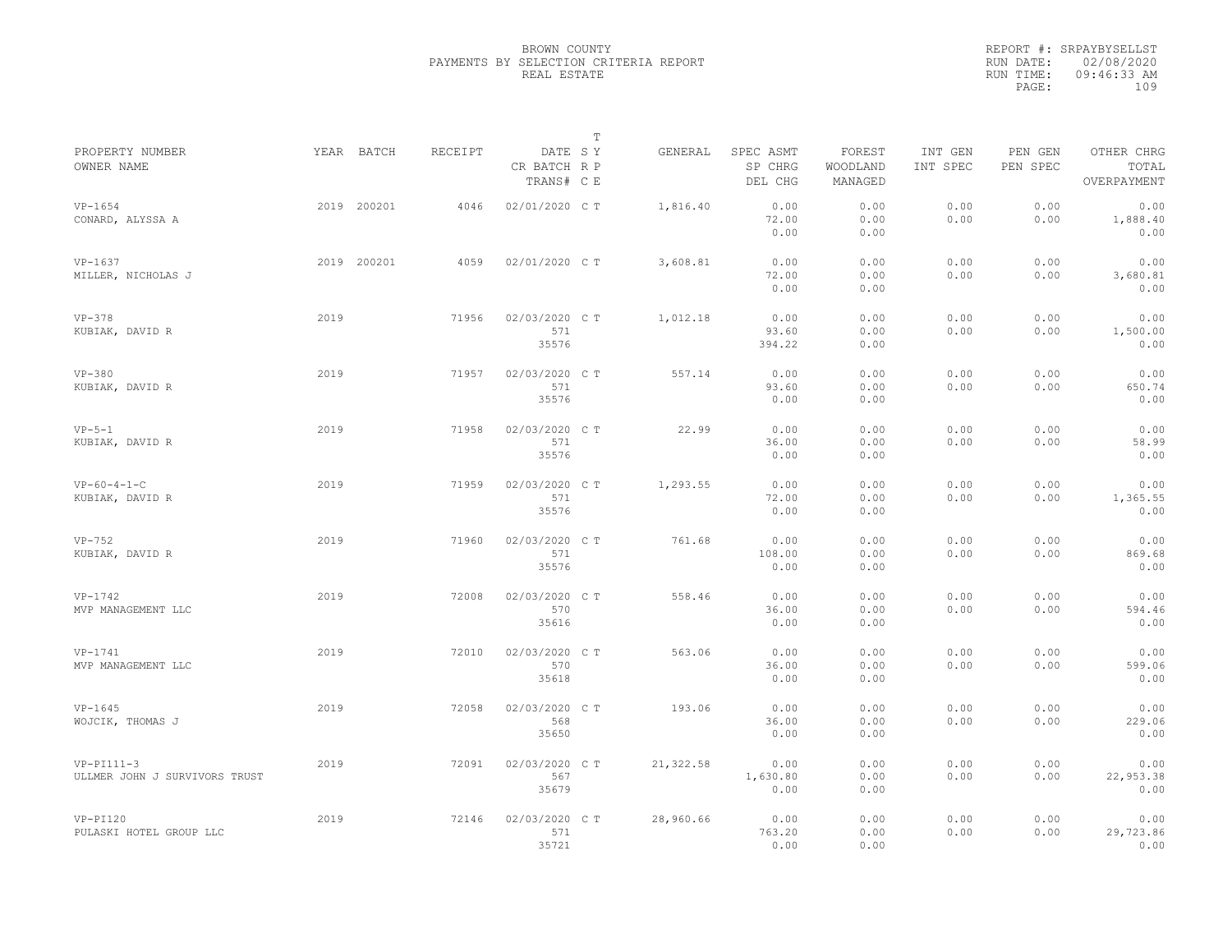|                                         |            |         |                                       | $\mathbb T$ |          |                                 |                               |                     |                     |                                    |
|-----------------------------------------|------------|---------|---------------------------------------|-------------|----------|---------------------------------|-------------------------------|---------------------|---------------------|------------------------------------|
| PROPERTY NUMBER<br>OWNER NAME           | YEAR BATCH | RECEIPT | DATE SY<br>CR BATCH R P<br>TRANS# C E |             | GENERAL  | SPEC ASMT<br>SP CHRG<br>DEL CHG | FOREST<br>WOODLAND<br>MANAGED | INT GEN<br>INT SPEC | PEN GEN<br>PEN SPEC | OTHER CHRG<br>TOTAL<br>OVERPAYMENT |
| $VP-1706$<br>MORROW, CYNTHIA L          | 2019       | 72185   | 02/03/2020 C T<br>567<br>35742        |             | 2,080.69 | 0.00<br>72.00<br>0.00           | 0.00<br>0.00<br>0.00          | 0.00<br>0.00        | 0.00<br>0.00        | 0.00<br>2,152.69<br>0.00           |
| $VP-254-64$<br>WOJCIK, PAULA K          | 2019       | 72233   | 02/03/2020 C T<br>569<br>35761        |             | 1,362.50 | 0.00<br>72.00<br>0.00           | 0.00<br>0.00<br>0.00          | 0.00<br>0.00        | 0.00<br>0.00        | 0.00<br>1,434.50<br>0.00           |
| $VP-41-12-1$<br>ZIECH, CHAD A           | 2019       | 72270   | 02/03/2020 C T<br>568<br>35790        |             | 678.00   | 0.00<br>72.00<br>0.00           | 0.00<br>0.00<br>0.00          | 0.00<br>0.00        | 0.00<br>0.00        | 0.00<br>750.00<br>0.00             |
| $VP-1101-1$<br>KMK DEVELOPMENT LLC      | 2019       | 72343   | 02/03/2020 C T<br>569<br>35828        |             | 2,268.16 | 0.00<br>72.00<br>0.00           | 0.00<br>0.00<br>0.00          | 0.00<br>0.00        | 0.00<br>0.00        | 0.00<br>2,340.16<br>0.00           |
| $VP-1292-47$<br>KARCZ, CHRISTOPHER G    | 2019       | 72344   | 02/03/2020 CT<br>569<br>35829         |             | 2,604.68 | 0.00<br>72.00<br>0.00           | 0.00<br>0.00<br>0.00          | 0.00<br>0.00        | 0.00<br>0.00        | 0.00<br>2,676.68<br>0.00           |
| $VP-41-2-1$<br>KWIK TRIP INC            | 2019       | 72375   | 02/03/2020 C T<br>570<br>35851        |             | 1,095.10 | 0.00<br>36.00<br>0.00           | 0.00<br>0.00<br>0.00          | 0.00<br>0.00        | 0.00<br>0.00        | 0.00<br>1,131.10<br>0.00           |
| $VP-62-2$<br>SUN VALLEY RESIDENTIAL LLC | 2019       | 72391   | 02/03/2020 C T<br>567<br>35865        |             | 9,199.55 | 0.00<br>172.80<br>0.00          | 0.00<br>0.00<br>0.00          | 0.00<br>0.00        | 0.00<br>0.00        | 0.00<br>9,372.35<br>0.00           |
| $VP-664$<br>RADECKI, RODNEY             | 2019       | 72401   | 02/03/2020 CT<br>568<br>35871         |             | 751.33   | 0.00<br>72.00<br>0.00           | 0.00<br>0.00<br>0.00          | 0.00<br>0.00        | 0.00<br>0.00        | 0.00<br>823.33<br>0.00             |
| $VP-1112$<br>RADECKI, RODNEY M          | 2019       | 72402   | 02/03/2020 C T<br>568<br>35871        |             | 1,151.22 | 0.00<br>72.00<br>0.00           | 0.00<br>0.00<br>0.00          | 0.00<br>0.00        | 0.00<br>0.00        | 0.00<br>1,223.22<br>0.00           |
| $VP-545$<br>RADECKI, RODNEY M           | 2019       | 72403   | 02/03/2020 CT<br>568<br>35871         |             | 1,067.17 | 0.00<br>72.00<br>0.00           | 0.00<br>0.00<br>0.00          | 0.00<br>0.00        | 0.00<br>0.00        | 0.00<br>1,139.17<br>0.00           |
| $VP-573$<br>RADECKI, RODNEY M           | 2019       | 72404   | 02/03/2020 C T<br>568<br>35871        |             | 672.05   | 0.00<br>72.00<br>0.00           | 0.00<br>0.00<br>0.00          | 0.00<br>0.00        | 0.00<br>0.00        | 0.00<br>744.05<br>0.00             |
| $VP-1609$<br>SARENICH, JAMES J          | 2019       | 72438   | 02/03/2020 C T<br>568<br>35886        |             | 2,362.38 | 0.00<br>72.00<br>0.00           | 0.00<br>0.00<br>0.00          | 0.00<br>0.00        | 0.00<br>0.00        | 0.00<br>2,434.38<br>0.00           |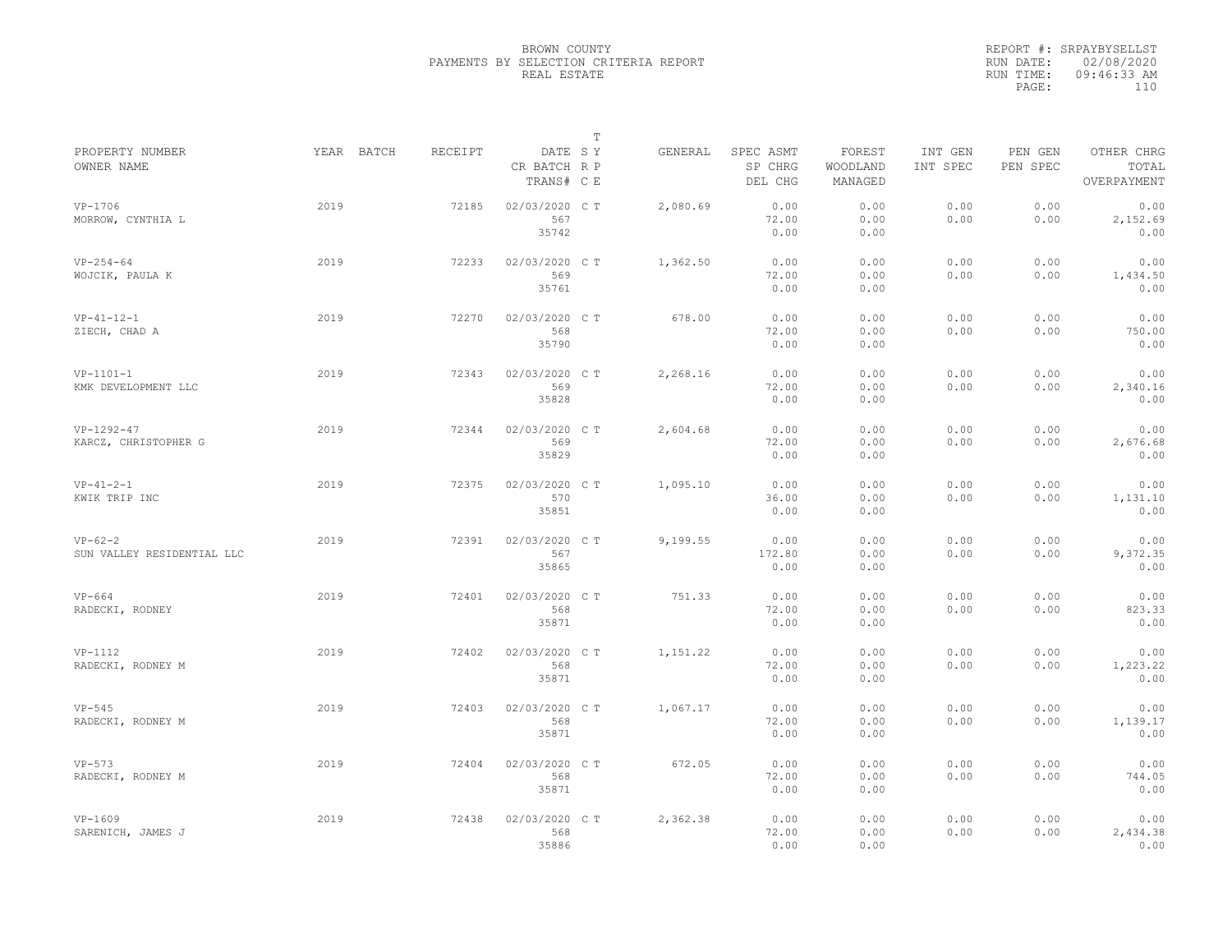|                                           |            |                  |                                       | $\mathbb T$ |              |                                 |                               |                     |                     |                                    |
|-------------------------------------------|------------|------------------|---------------------------------------|-------------|--------------|---------------------------------|-------------------------------|---------------------|---------------------|------------------------------------|
| PROPERTY NUMBER<br>OWNER NAME             | YEAR BATCH | <b>RECEIPT</b>   | DATE SY<br>CR BATCH R P<br>TRANS# C E |             | GENERAL      | SPEC ASMT<br>SP CHRG<br>DEL CHG | FOREST<br>WOODLAND<br>MANAGED | INT GEN<br>INT SPEC | PEN GEN<br>PEN SPEC | OTHER CHRG<br>TOTAL<br>OVERPAYMENT |
| $VP-29-1-4$<br>BROWN, JERRY E             | 2019       | 72447            | 02/03/2020 CT<br>570<br>35892         |             | 733.60       | 0.00<br>266.40<br>0.00          | 0.00<br>0.00<br>0.00          | 0.00<br>0.00        | 0.00<br>0.00        | 0.00<br>1,000.00<br>0.00           |
| $VP-29-1-4$<br>BROWN, JERRY E             | 2019       | 72451            | 02/03/2020 CT<br>570<br>35895         |             | 606.08       | 0.00<br>0.00<br>0.00            | 0.00<br>0.00<br>0.00          | 0.00<br>0.00        | 0.00<br>0.00        | 0.00<br>606.08<br>0.00             |
| $VP-1201-3$<br>TERP, PHILIP B             | 2019       | 72504            | 02/03/2020 C T<br>570<br>35917        |             | 997.09       | 0.00<br>72.00<br>0.00           | 0.00<br>0.00<br>0.00          | 0.00<br>0.00        | 0.00<br>0.00        | 0.00<br>1,069.09<br>0.00           |
| $VP-PI111-5$<br>ALLEN LEE INVESTMENTS LLC | 2019       | 72601            | 02/03/2020 CT<br>567<br>35998         |             | 6,001.59     | 0.00<br>489.60<br>0.00          | 0.00<br>0.00<br>0.00          | 0.00<br>0.00        | 0.00<br>0.00        | 0.00<br>6,491.19<br>0.00           |
| $VP-PI86-5$<br>ALLEN LEE INVESTMENTS LLC  | 2019       | 72602            | 02/03/2020 CT<br>567<br>35998         |             | 1,696.08     | 0.00<br>72.00<br>0.00           | 0.00<br>0.00<br>0.00          | 0.00<br>0.00        | 0.00<br>0.00        | 0.00<br>1,768.08<br>0.00           |
| $VP-PI111-2$<br>ALLEN LEE INVESTMENTS LLC | 2019       | 72608            | 02/03/2020 C T<br>567<br>36003        |             | 6,656.57     | 0.00<br>684.00<br>0.00          | 0.00<br>0.00<br>0.00          | 0.00<br>0.00        | 0.00<br>0.00        | 0.00<br>7,340.57<br>0.00           |
| $VP-PI111-4$<br>LEE ALLEN INVESTMENTS LLC | 2019       | 72609            | 02/03/2020 C T<br>567<br>36003        |             | 2,311.82     | 0.00<br>388.80<br>0.00          | 0.00<br>0.00<br>0.00          | 0.00<br>0.00        | 0.00<br>0.00        | 0.00<br>2,700.62<br>0.00           |
| $VP-26$<br>PRICKRIL, DANIEL B             | 2019       | 72658            | 02/03/2020 CT<br>568<br>36033         |             | 1,573.94     | 0.00<br>72.00<br>0.00           | 0.00<br>0.00<br>0.00          | 0.00<br>0.00        | 0.00<br>0.00        | 0.00<br>1,645.94<br>0.00           |
| $VP-1698$<br>WELSING, JASON A             | 2019       | 72674            | 02/03/2020 C T<br>568<br>36045        |             | 5,504.83     | 0.00<br>72.00<br>0.00           | 0.00<br>0.00<br>0.00          | 0.00<br>0.00        | 0.00<br>0.00        | 0.00<br>5,576.83<br>0.00           |
| $VP-1698$<br>WELSING, JASON A             | 2019       | Voids #<br>72674 | 02/03/2020 CV<br>568<br>36046         |             | $-5, 504.83$ | 0.00<br>$-72.00$<br>0.00        | 0.00<br>0.00<br>0.00          | 0.00<br>0.00        | 0.00<br>0.00        | 0.00<br>$-5, 576.83$<br>0.00       |
| $VP-1698$<br>WELSING, JASON A             | 2019       | 72678            | 02/03/2020 CT<br>568<br>36050         |             | 5,504.83     | 0.00<br>72.00<br>0.00           | 0.00<br>0.00<br>0.00          | 0.00<br>0.00        | 0.00<br>0.00        | 0.00<br>5,576.83<br>0.00           |
| $VP-3$<br>VANLANNEN, JOHN M               | 2019       | 72725            | 02/03/2020 C T<br>570<br>36088        |             | 991.50       | 0.00<br>194.40<br>0.00          | 0.00<br>0.00<br>0.00          | 0.00<br>0.00        | 0.00<br>0.00        | 0.00<br>1,185.90<br>0.00           |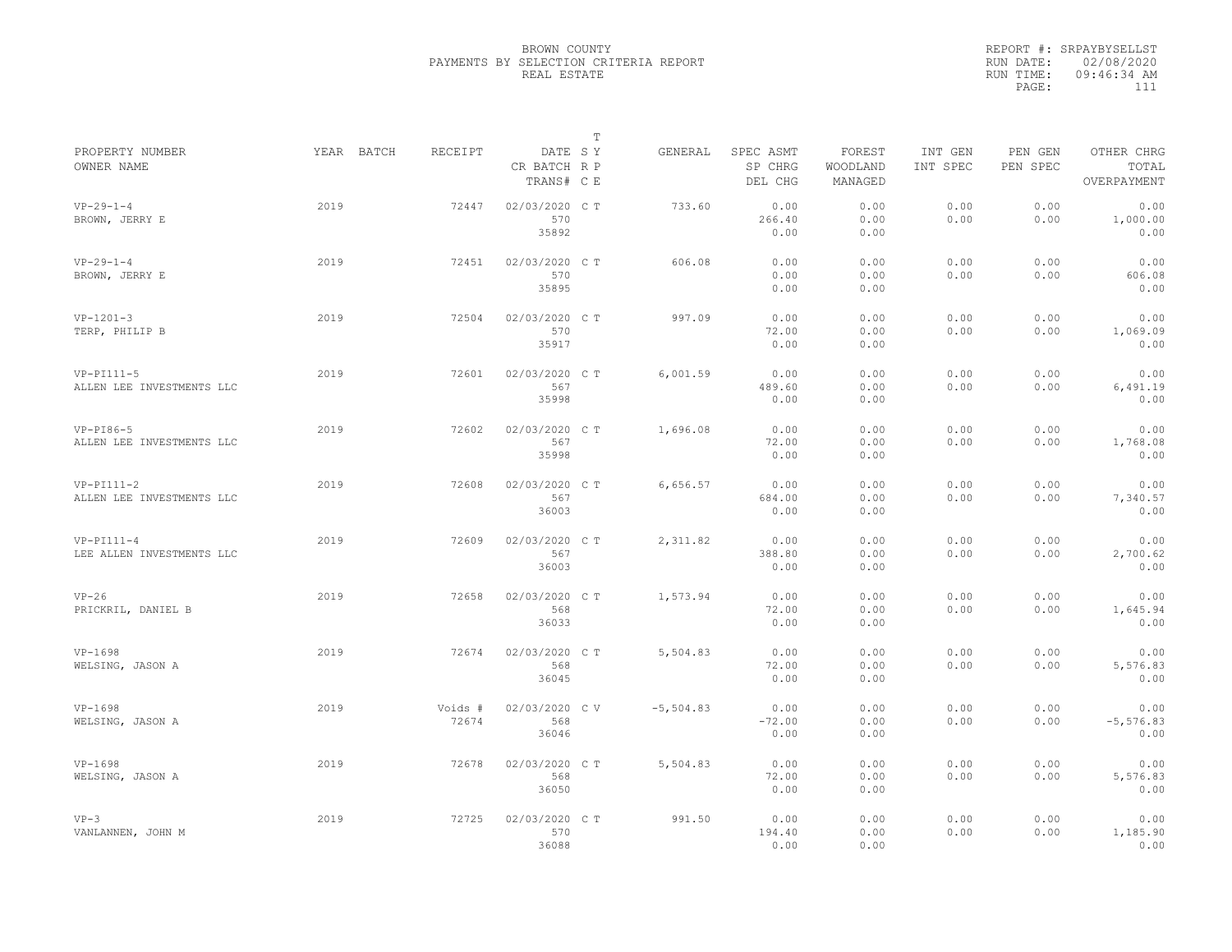|                                                     |      |            |         |                                       | T |          |                                 |                               |                     |                     |                                    |
|-----------------------------------------------------|------|------------|---------|---------------------------------------|---|----------|---------------------------------|-------------------------------|---------------------|---------------------|------------------------------------|
| PROPERTY NUMBER<br>OWNER NAME                       |      | YEAR BATCH | RECEIPT | DATE SY<br>CR BATCH R P<br>TRANS# C E |   | GENERAL  | SPEC ASMT<br>SP CHRG<br>DEL CHG | FOREST<br>WOODLAND<br>MANAGED | INT GEN<br>INT SPEC | PEN GEN<br>PEN SPEC | OTHER CHRG<br>TOTAL<br>OVERPAYMENT |
| $VP-3-1$<br>VANLANNEN, JOHN M                       | 2019 |            | 72726   | 02/03/2020 CT<br>570<br>36089         |   | 911.06   | 0.00<br>201.60<br>0.00          | 0.00<br>0.00<br>0.00          | 0.00<br>0.00        | 0.00<br>0.00        | 0.00<br>1,112.66<br>0.00           |
| $VP-41$<br>605 E GLENBROOK LLC                      | 2019 |            | 72787   | 02/03/2020 C T<br>570<br>36126        |   | 4,002.15 | 0.00<br>878.40<br>0.00          | 0.00<br>0.00<br>0.00          | 0.00<br>0.00        | 0.00<br>0.00        | 0.00<br>4,880.55<br>0.00           |
| $VP-714$<br>WANIE, FERN                             | 2019 |            | 72813   | 02/03/2020 C T<br>570<br>36152        |   | 906.14   | 0.00<br>72.00<br>0.00           | 0.00<br>0.00<br>0.00          | 0.00<br>0.00        | 0.00<br>0.00        | 0.00<br>978.14<br>0.00             |
| $VP-254-53$<br>MORGAN, PHILIP J                     | 2019 |            | 72817   | 02/03/2020 C T<br>570<br>36154        |   | 1,641.73 | 0.00<br>72.00<br>0.00           | 0.00<br>0.00<br>0.00          | 0.00<br>0.00        | 0.00<br>0.00        | 0.00<br>1,713.73<br>0.00           |
| $VP-18-2$<br>TL CONSTRUCTION MANAGEMENT COMPANY LLC | 2019 |            | 72857   | 02/03/2020 C T<br>570<br>36179        |   | 930.60   | 0.00<br>72.00<br>387.97         | 0.00<br>0.00<br>0.00          | 0.00<br>0.00        | 0.00<br>0.00        | 0.00<br>1,390.57<br>0.00           |
| VP-1780<br>COLD CREEK LAND DEVELOPMENT LLC          | 2019 |            | 72924   | 02/03/2020 C T<br>567<br>36218        |   | 2.30     | 0.00<br>36.00<br>0.00           | 0.00<br>0.00<br>0.00          | 0.00<br>0.00        | 0.00<br>0.00        | 0.00<br>38.30<br>0.00              |
| VP-1811<br>COLD CREEK LAND DEVELOPMENT LLC          | 2019 |            | 72925   | 02/03/2020 CT<br>567<br>36219         |   | 2.30     | 0.00<br>36.00<br>0.00           | 0.00<br>0.00<br>0.00          | 0.00<br>0.00        | 0.00<br>0.00        | 0.00<br>38.30<br>0.00              |
| VP-1807<br>COLD CREEK LAND DEVELOPMENT LLC          | 2019 |            | 72928   | 02/03/2020 C T<br>567<br>36222        |   | 2.30     | 0.00<br>36.00<br>0.00           | 0.00<br>0.00<br>0.00          | 0.00<br>0.00        | 0.00<br>0.00        | 0.00<br>38.30<br>0.00              |
| VP-1792<br>COLD CREEK LAND DEVELOPMENT LLC          | 2019 |            | 72930   | 02/03/2020 C T<br>567<br>36224        |   | 2.30     | 0.00<br>36.00<br>0.00           | 0.00<br>0.00<br>0.00          | 0.00<br>0.00        | 0.00<br>0.00        | 0.00<br>38.30<br>0.00              |
| VP-1778<br>COLD CREEK LAND DEVELOPMENT LLC          | 2019 |            | 72931   | 02/03/2020 C T<br>567<br>36225        |   | 2.30     | 0.00<br>36.00<br>0.00           | 0.00<br>0.00<br>0.00          | 0.00<br>0.00        | 0.00<br>0.00        | 0.00<br>38.30<br>0.00              |
| $VP - 254 - 23$<br>PULASKI HOUSING AUTHORITY        | 2019 |            | 72977   | 02/03/2020 CT<br>568<br>36266         |   | 0.00     | 0.00<br>86.40<br>0.00           | 0.00<br>0.00<br>0.00          | 0.00<br>0.00        | 0.00<br>0.00        | 0.00<br>86.40<br>0.00              |
| $VP-254-24$<br>PULASKI HOUSING AUTHORITY            | 2019 |            | 72978   | 02/03/2020 CT<br>568<br>36266         |   | 0.00     | 0.00<br>86.40<br>0.00           | 0.00<br>0.00<br>0.00          | 0.00<br>0.00        | 0.00<br>0.00        | 0.00<br>86.40<br>0.00              |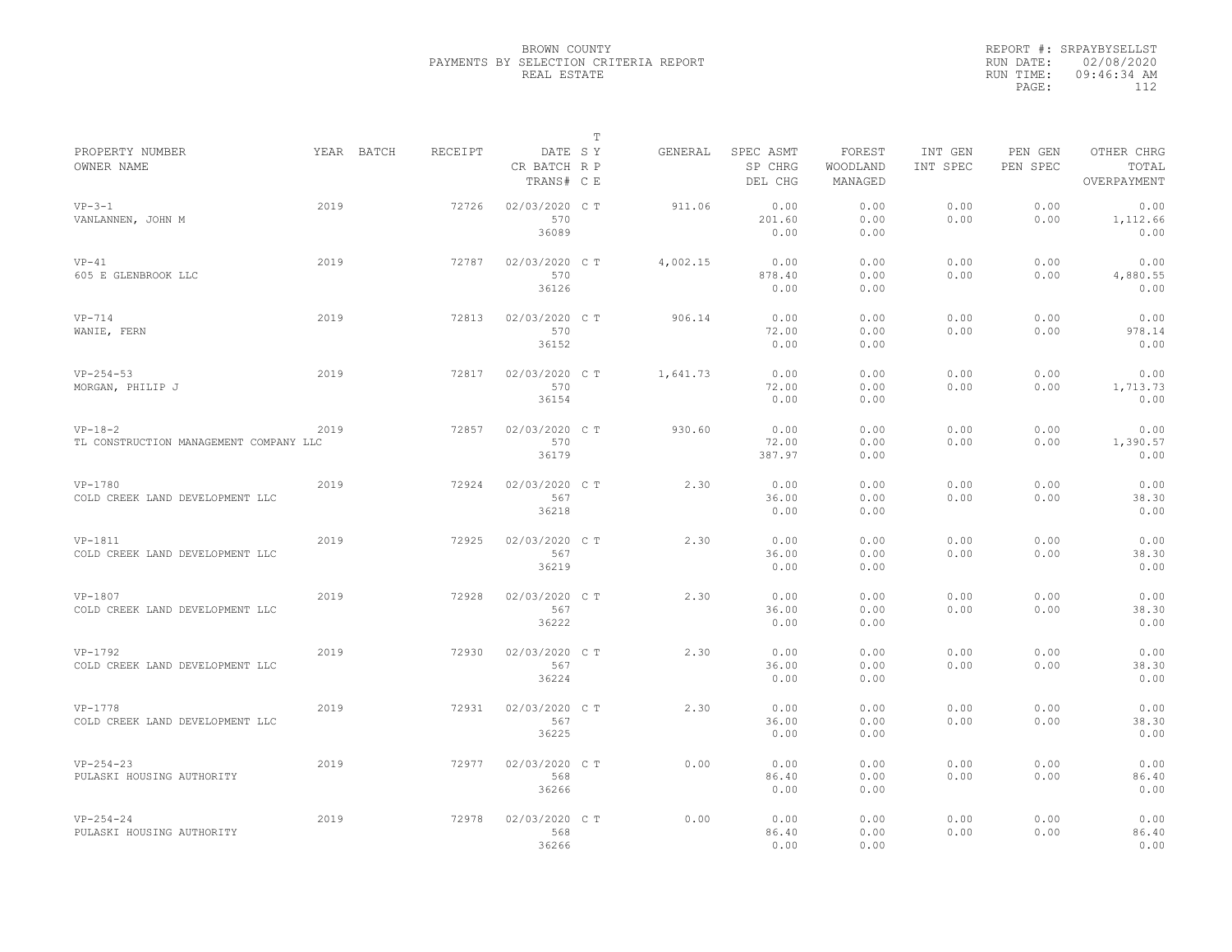|                                             |            |                 |                                       | $\mathbb T$ |             |                                 |                               |                     |                     |                                    |
|---------------------------------------------|------------|-----------------|---------------------------------------|-------------|-------------|---------------------------------|-------------------------------|---------------------|---------------------|------------------------------------|
| PROPERTY NUMBER<br>OWNER NAME               | YEAR BATCH | RECEIPT         | DATE SY<br>CR BATCH R P<br>TRANS# C E |             | GENERAL     | SPEC ASMT<br>SP CHRG<br>DEL CHG | FOREST<br>WOODLAND<br>MANAGED | INT GEN<br>INT SPEC | PEN GEN<br>PEN SPEC | OTHER CHRG<br>TOTAL<br>OVERPAYMENT |
| $VP-254-25$<br>PULASKI HOUSING AUTHORITY    | 2019       | 72979           | 02/03/2020 C T<br>568<br>36266        |             | 0.00        | 0.00<br>86.40<br>0.00           | 0.00<br>0.00<br>0.00          | 0.00<br>0.00        | 0.00<br>0.00        | 0.00<br>86.40<br>0.00              |
| $VP-254-26$<br>PULASKI HOUSING AUTHORITY    | 2019       | 72980           | 02/03/2020 C T<br>568<br>36266        |             | 0.00        | 0.00<br>86.40<br>0.00           | 0.00<br>0.00<br>0.00          | 0.00<br>0.00        | 0.00<br>0.00        | 0.00<br>86.40<br>0.00              |
| $VP-750$<br>PULASKI HOUSING AUTHORITY       | 2019       | 72981           | 02/03/2020 C T<br>568<br>36266        |             | 0.00        | 0.00<br>331.20<br>0.00          | 0.00<br>0.00<br>0.00          | 0.00<br>0.00        | 0.00<br>0.00        | 0.00<br>331.20<br>0.00             |
| $VP-261$<br>SEITZER, AMY                    | 2019       | 73002           | 02/03/2020 CT<br>569<br>36286         |             | 1,594.60    | 0.00<br>72.00<br>476.38         | 0.00<br>0.00<br>0.00          | 0.00<br>0.00        | 0.00<br>0.00        | 0.00<br>2,142.98<br>0.00           |
| $VP-466$<br>SEITZER, AMY L                  | 2019       | 73005           | 02/03/2020 CT<br>569<br>36290         |             | 4,400.71    | 0.00<br>208.80<br>0.00          | 0.00<br>0.00<br>0.00          | 0.00<br>0.00        | 0.00<br>0.00        | 0.00<br>4,609.51<br>0.00           |
| $VP-1635$<br>SWIECICHOWSKI, MICHAEL A       | 2019       | 73010           | 02/04/2020 C T<br>573<br>36295        |             | 1,542.91    | 0.00<br>72.00<br>0.00           | 0.00<br>0.00<br>0.00          | 0.00<br>0.00        | 0.00<br>0.00        | 0.00<br>1,614.91<br>0.00           |
| $VP-1184$<br>CZYZEWSKI, ETAL, JEFFREY S     | 2019       | 73011           | 02/04/2020 C T<br>573<br>36296        |             | 963.76      | 0.00<br>72.00<br>0.00           | 0.00<br>0.00<br>0.00          | 0.00<br>0.00        | 0.00<br>0.00        | 0.00<br>1,035.76<br>0.00           |
| $VP - 254 - 203$<br>BO ENTERPRISES LLC      | 2019       | 73036           | 02/04/2020 C T<br>574<br>36315        |             | 3,041.50    | 0.00<br>309.60<br>0.00          | 0.00<br>0.00<br>0.00          | 0.00<br>0.00        | 0.00<br>0.00        | 0.00<br>3,351.10<br>0.00           |
| $VP-61-51$<br>PULASKI VETERINARY CLINIC LTD | 2019       | 73178           | 02/04/2020 C T<br>577<br>36432        |             | 5, 313.28   | 0.00<br>316.80<br>0.00          | 0.00<br>0.00<br>0.00          | 0.00<br>0.00        | 0.00<br>0.00        | 0.00<br>5,630.08<br>0.00           |
| $VP-699$<br>WEINSTEIN REAL ESTATE LLC       | 2019       | 73311           | 02/04/2020 CT<br>573<br>36516         |             | 2,366.79    | 0.00<br>158.40<br>0.00          | 0.00<br>0.00<br>0.00          | 0.00<br>0.00        | 0.00<br>0.00        | 0.00<br>2,525.19<br>0.00           |
| $VP-1654$<br>CONARD, ALYSSA A               | 2019       | Voids #<br>4046 | 02/01/2020 C V                        |             | $-1,816.40$ | 0.00<br>$-72.00$<br>0.00        | 0.00<br>0.00<br>0.00          | 0.00<br>0.00        | 0.00<br>0.00        | 0.00<br>$-1,888.40$<br>0.00        |
| $VP-1637$<br>MILLER, NICHOLAS J             | 2019       | Voids #<br>4059 | 02/01/2020 CV                         |             | $-3,608.81$ | 0.00<br>$-72.00$<br>0.00        | 0.00<br>0.00<br>0.00          | 0.00<br>0.00        | 0.00<br>0.00        | 0.00<br>$-3,680.81$<br>0.00        |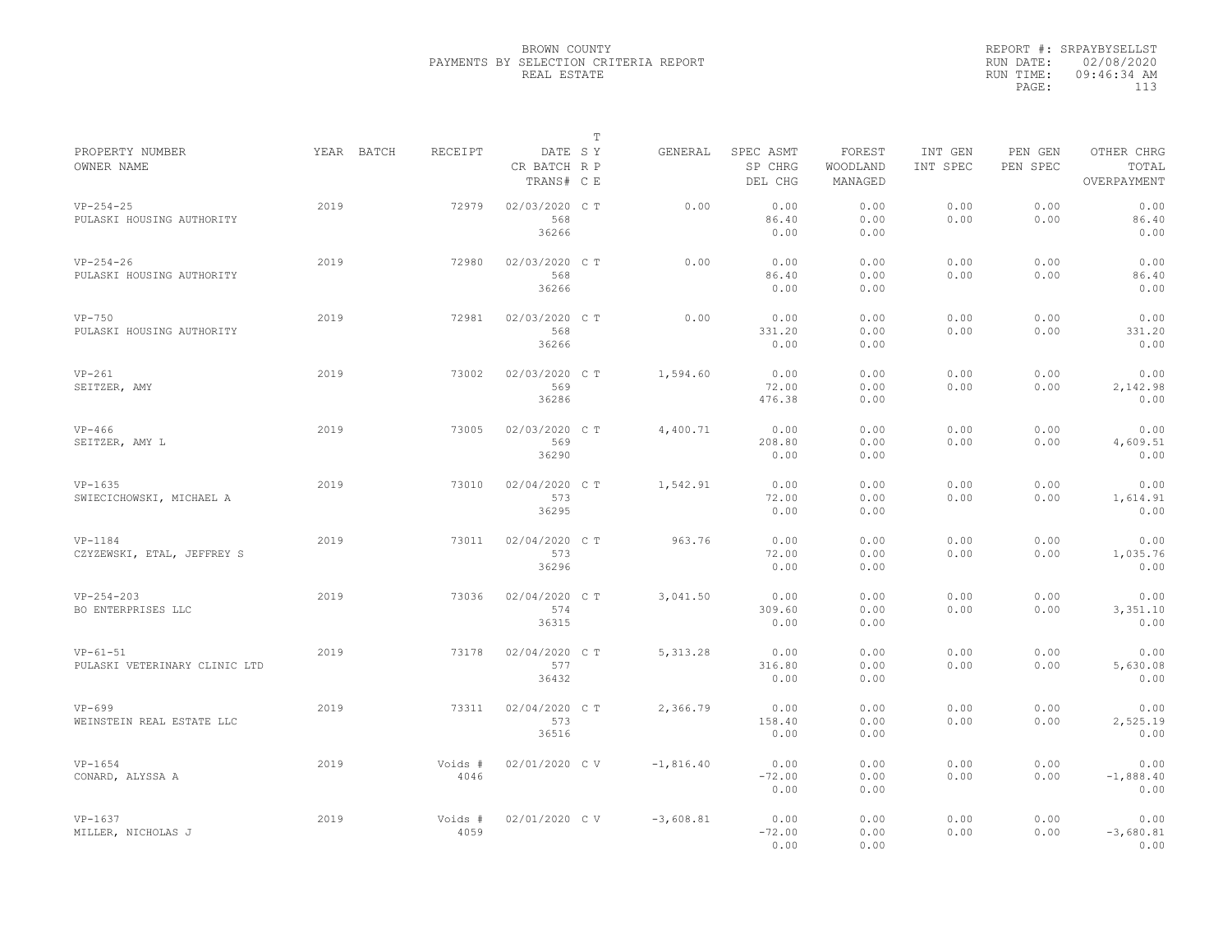|                                   |            |                          |                                       | $\mathbb T$ |            |                                 |                               |                     |                     |                                    |
|-----------------------------------|------------|--------------------------|---------------------------------------|-------------|------------|---------------------------------|-------------------------------|---------------------|---------------------|------------------------------------|
| PROPERTY NUMBER<br>OWNER NAME     | YEAR BATCH | RECEIPT                  | DATE SY<br>CR BATCH R P<br>TRANS# C E |             | GENERAL    | SPEC ASMT<br>SP CHRG<br>DEL CHG | FOREST<br>WOODLAND<br>MANAGED | INT GEN<br>INT SPEC | PEN GEN<br>PEN SPEC | OTHER CHRG<br>TOTAL<br>OVERPAYMENT |
| $VP-41-6-3$<br>KWIK TRIP INC      | 2019       | 73430                    | 02/05/2020 C T<br>579<br>36597        |             | 26,685.44  | 0.00<br>1,814.40<br>0.00        | 0.00<br>0.00<br>0.00          | 0.00<br>0.00        | 0.00<br>0.00        | 0.00<br>28,499.84<br>0.00          |
| $VP-1637$<br>MILLER, NICHOLAS J   | 2019       | 73466                    | 02/06/2020 CT<br>581<br>36635         |             | 3,414.60   | 0.00<br>72.00<br>0.00           | 0.00<br>0.00<br>0.00          | 0.00<br>0.00        | 0.00<br>0.00        | 0.00<br>3,486.60<br>0.00           |
| $VP-1637$<br>MILLER, NICHOLAS J   | 2019       | 73467                    | 02/06/2020 C T<br>581<br>36636        |             | 194.21     | 0.00<br>0.00<br>0.00            | 0.00<br>0.00<br>0.00          | 0.00<br>0.00        | 0.00<br>0.00        | 0.00<br>194.21<br>5.79             |
| $VP-76$<br>LIGHTFOOT, SETH M      | 2019       | 73507                    | 02/06/2020 C T<br>581<br>36663        |             | 327.50     | 0.00<br>36.00<br>0.00           | 0.00<br>0.00<br>0.00          | 0.00<br>0.00        | 0.00<br>0.00        | 0.00<br>363.50<br>0.00             |
| $VP-77$<br>LIGHTFOOT, SETH M      | 2019       | 73508                    | 02/06/2020 C T<br>581<br>36663        |             | 1,279.77   | 0.00<br>72.00<br>0.00           | 0.00<br>0.00<br>0.00          | 0.00<br>0.00        | 0.00<br>0.00        | 0.00<br>1,351.77<br>0.00           |
| $VP-254-768$<br>NELSON, PATRICK T | 2019       | 73549                    | 02/07/2020 C T<br>583<br>36695        |             | 2,394.37   | 0.00<br>72.00<br>0.00           | 0.00<br>0.00<br>0.00          | 0.00<br>0.00        | 0.00<br>0.00        | 0.00<br>2,466.37<br>0.00           |
|                                   |            | VILLAGE OF PULASKI TOTAL |                                       |             | 169,533.91 | 0.00<br>11,574.00<br>1,258.57   | 0.00<br>0.00<br>0.00          | 0.00<br>0.00        | 0.00<br>0.00        | 0.00<br>182,366.48<br>5.79         |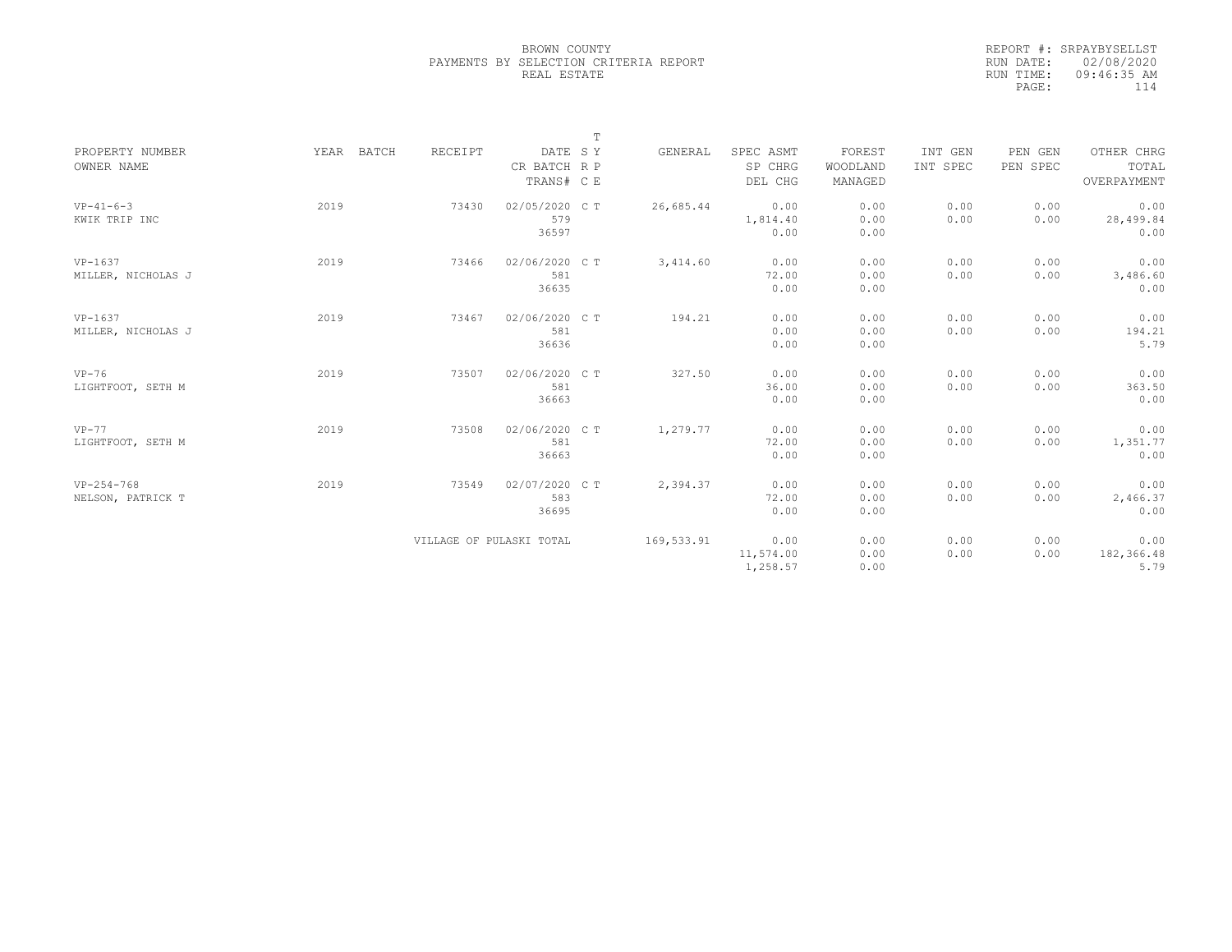|                                     |             |         |                                       | $\mathbb T$ |          |                                 |                               |                     |                     |                                    |
|-------------------------------------|-------------|---------|---------------------------------------|-------------|----------|---------------------------------|-------------------------------|---------------------|---------------------|------------------------------------|
| PROPERTY NUMBER<br>OWNER NAME       | YEAR BATCH  | RECEIPT | DATE SY<br>CR BATCH R P<br>TRANS# C E |             | GENERAL  | SPEC ASMT<br>SP CHRG<br>DEL CHG | FOREST<br>WOODLAND<br>MANAGED | INT GEN<br>INT SPEC | PEN GEN<br>PEN SPEC | OTHER CHRG<br>TOTAL<br>OVERPAYMENT |
| $SU-1576$<br>BOSTWICK, JESSICA L    | 2019 200201 | 4048    | 02/01/2020 C T                        |             | 2,013.90 | 0.00<br>205.00<br>0.00          | 0.00<br>0.00<br>0.00          | 0.00<br>0.00        | 0.00<br>0.00        | 0.00<br>2,218.90<br>0.00           |
| $SU-2797$<br>SHEAHAN, CHRISTOPHER M | 2019 200201 | 4054    | 02/01/2020 C T                        |             | 413.44   | 0.00<br>0.00<br>0.00            | 0.00<br>0.00<br>0.00          | 0.00<br>0.00        | 0.00<br>0.00        | 0.00<br>413.44<br>0.00             |
| $SU-1489$<br>MACDONALD, SEAN D      | 2019 200201 | 4057    | 02/01/2020 C T                        |             | 6,400.00 | 0.00<br>205.00<br>0.00          | 0.00<br>0.00<br>0.00          | 0.00<br>0.00        | 0.00<br>0.00        | 0.00<br>6,605.00<br>0.00           |
| $SU-116-2$<br>CAIN, THOMAS L        | 2019 200202 | 4062    | 02/02/2020 C T                        |             | 6,047.35 | 0.00<br>221.00<br>0.00          | 0.00<br>0.00<br>0.00          | 0.00<br>0.00        | 0.00<br>0.00        | 0.00<br>6,268.35<br>0.00           |
| $SU-2583$<br>DREVS, ANTHONY J       | 2019        | 71838   | 02/03/2020 C T<br>570<br>35499        |             | 1,365.00 | 0.00<br>221.00<br>0.00          | 0.00<br>0.00<br>0.00          | 0.00<br>0.00        | 0.00<br>0.00        | 0.00<br>1,586.00<br>0.00           |
| SU-1799<br>ATKINSON, ETAL, EVELYN   | 2019        | 71841   | 02/03/2020 C T<br>570<br>35511        |             | 3,080.60 | 0.00<br>205.00<br>0.00          | 0.00<br>0.00<br>0.00          | 0.00<br>0.00        | 0.00<br>0.00        | 0.00<br>3,285.60<br>0.00           |
| $SU-502-5$<br>NESS, ETAL, KYLE A    | 2019        | 71842   | 02/03/2020 CT<br>570<br>35512         |             | 432.00   | 0.00<br>0.00<br>0.00            | 0.00<br>0.00<br>0.00          | 0.00<br>0.00        | 0.00<br>0.00        | 0.00<br>432.00<br>0.00             |
| $SU-2011$<br>VAISHNAV, DHWANI A     | 2019        | 71952   | 02/03/2020 C T<br>570<br>35572        |             | 2,556.05 | 0.00<br>205.00<br>0.00          | 0.00<br>0.00<br>0.00          | 0.00<br>0.00        | 0.00<br>0.00        | 0.00<br>2,761.05<br>0.00           |
| $SU-171-9$<br>NOWAK, RYAN           | 2019        | 71963   | 02/03/2020 C T<br>570<br>35579        |             | 334.09   | 0.00<br>0.00<br>0.00            | 0.00<br>0.00<br>0.00          | 0.00<br>0.00        | 0.00<br>0.00        | 0.00<br>334.09<br>0.00             |
| $SU-1482$<br>FANNIE MAE             | 2019        | 71988   | 02/03/2020 C T<br>568<br>35600        |             | 2,864.13 | 0.00<br>205.00<br>0.00          | 0.00<br>0.00<br>0.00          | 0.00<br>0.00        | 0.00<br>0.00        | 0.00<br>3,069.13<br>0.00           |
| $SU-2589$<br>WIEBEL, JONATHAN A     | 2019        | 71995   | 02/03/2020 C T<br>570<br>35606        |             | 3,253.23 | 0.00<br>205.00<br>0.00          | 0.00<br>0.00<br>0.00          | 0.00<br>0.00        | 0.00<br>0.00        | 0.00<br>3,458.23<br>0.00           |
| $SU-1100-25$<br>KREUSER, THOMAS E   | 2019        | 72014   | 02/03/2020 C T<br>570<br>35622        |             | 1,540.78 | 0.00<br>205.00<br>0.00          | 0.00<br>0.00<br>0.00          | 0.00<br>0.00        | 0.00<br>0.00        | 0.00<br>1,745.78<br>0.00           |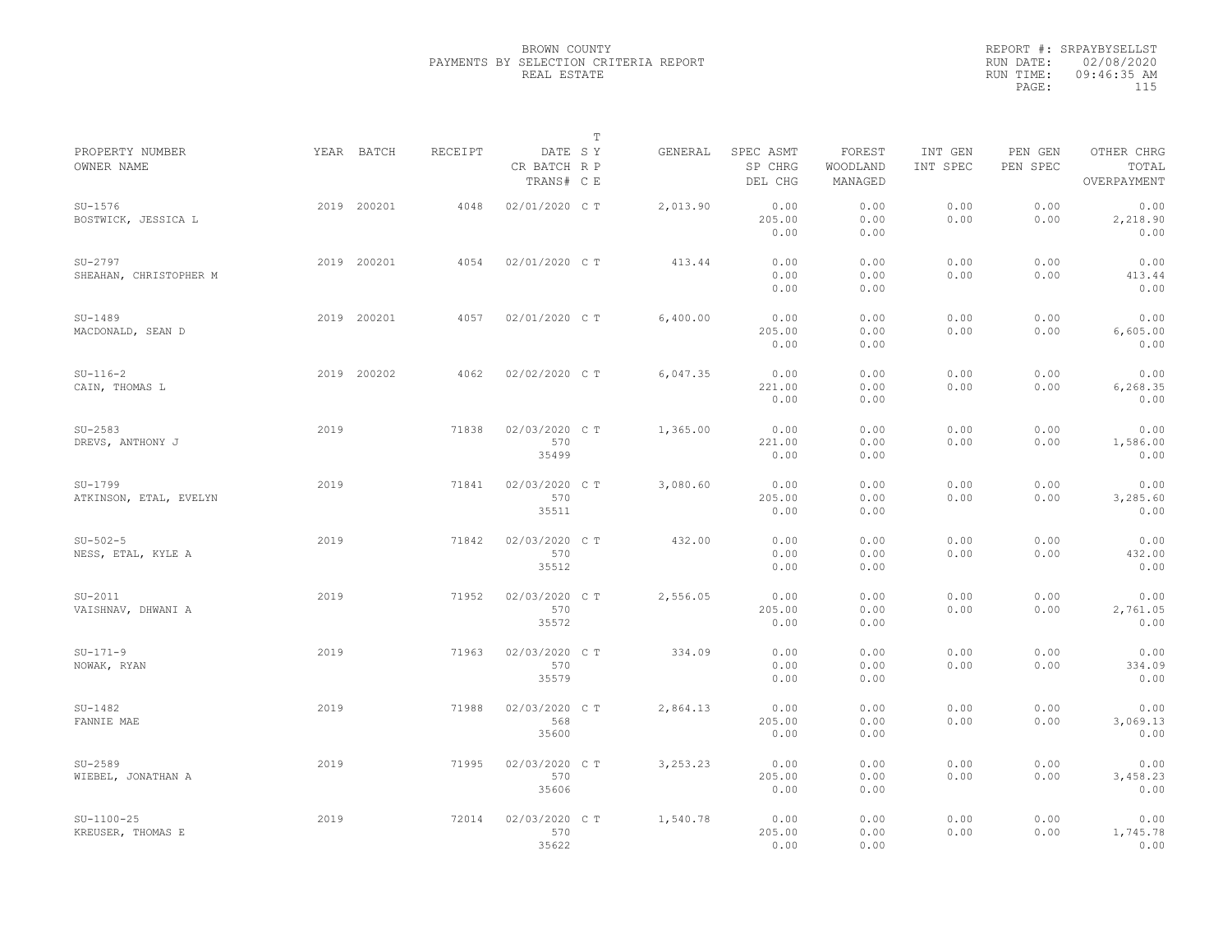|                                      |             |         |                                       | $\mathbb T$ |            |                                 |                               |                     |                     |                                    |
|--------------------------------------|-------------|---------|---------------------------------------|-------------|------------|---------------------------------|-------------------------------|---------------------|---------------------|------------------------------------|
| PROPERTY NUMBER<br>OWNER NAME        | YEAR BATCH  | RECEIPT | DATE SY<br>CR BATCH R P<br>TRANS# C E |             | GENERAL    | SPEC ASMT<br>SP CHRG<br>DEL CHG | FOREST<br>WOODLAND<br>MANAGED | INT GEN<br>INT SPEC | PEN GEN<br>PEN SPEC | OTHER CHRG<br>TOTAL<br>OVERPAYMENT |
| $SU-208-1$<br>HANSEN, KARL J         | 2019        | 72019   | 02/03/2020 C T<br>568<br>35627        |             | 2,244.97   | 0.00<br>221.00<br>0.00          | 0.00<br>0.00<br>0.00          | 0.00<br>0.00        | 0.00<br>0.00        | 0.00<br>2,465.97<br>0.00           |
| $SU-246-2$<br>VANDEYACHT, ANDREW C   | 2019 200203 | 4074    | 02/03/2020 C T                        |             | 3,265.24   | 0.00<br>237.00<br>0.00          | 0.00<br>0.00<br>0.00          | 0.00<br>0.00        | 0.00<br>0.00        | 0.00<br>3,502.24<br>0.00           |
| $SU-2775$<br>DRSFEST HOLDINGS LLC    | 2019        | 72068   | 02/03/2020 CT<br>570<br>35660         |             | 81, 211.52 | 0.00<br>787.38<br>0.00          | 0.00<br>0.00<br>0.00          | 0.00<br>0.00        | 0.00<br>0.00        | 0.00<br>81,998.90<br>0.00          |
| $SU-48-2$<br>VOGELS, JOHN R          | 2019        | 72084   | 02/03/2020 C T<br>569<br>35672        |             | 1,536.78   | 0.00<br>221.00<br>0.00          | 0.00<br>0.00<br>0.00          | 0.00<br>0.00        | 0.00<br>0.00        | 0.00<br>1,757.78<br>0.00           |
| $SU-330-1$<br>SPEJCHER, CHAPLAN D    | 2019        | 72087   | 02/03/2020 C T<br>571<br>35675        |             | 1,696.82   | 0.00<br>221.00<br>0.00          | 0.00<br>0.00<br>0.00          | 0.00<br>0.00        | 0.00<br>0.00        | 0.00<br>1,917.82<br>0.00           |
| $SU-936-105$<br>BOROWICZ, DONALD J   | 2019        | 72117   | 02/03/2020 CT<br>568<br>35701         |             | 2,799.11   | 0.00<br>205.00<br>0.00          | 0.00<br>0.00<br>0.00          | 0.00<br>0.00        | 0.00<br>0.00        | 0.00<br>3,004.11<br>0.00           |
| $SU-1559$<br>ANDERSON, DAVID M       | 2019        | 72122   | 02/03/2020 CT<br>571<br>35706         |             | 3,640.71   | 0.00<br>205.00<br>0.00          | 0.00<br>0.00<br>0.00          | 0.00<br>0.00        | 0.00<br>0.00        | 0.00<br>3,845.71<br>0.00           |
| $SU-99-1$<br>GEVAERT, GARY P         | 2019        | 72124   | 02/03/2020 C T<br>571<br>35708        |             | 1,961.89   | 0.00<br>221.00<br>0.00          | 0.00<br>0.00<br>0.00          | 0.00<br>0.00        | 0.00<br>0.00        | 0.00<br>2,182.89<br>0.00           |
| $SU-1004-X-16$<br>MILLER, THEODORE A | 2019        | 72175   | 02/03/2020 CT<br>570<br>35736         |             | 2,153.32   | 0.00<br>63.29<br>0.00           | 0.00<br>0.00<br>0.00          | 0.00<br>0.00        | 0.00<br>0.00        | 0.00<br>2,216.61<br>0.00           |
| $SU-127$<br>CARTIER, CHERYL L        | 2019        | 72217   | 02/03/2020 CT<br>569<br>35756         |             | 1,550.79   | 0.00<br>221.00<br>0.00          | 0.00<br>0.00<br>0.00          | 0.00<br>0.00        | 0.00<br>0.00        | 0.00<br>1,771.79<br>0.00           |
| $SU-127-1$<br>CARTIER, CHERYL L      | 2019        | 72218   | 02/03/2020 C T<br>569<br>35757        |             | 169.04     | 0.00<br>2.50<br>0.00            | 0.00<br>0.00<br>0.00          | 0.00<br>0.00        | 0.00<br>0.00        | 0.00<br>171.54<br>0.00             |
| $SU-207-3$<br>KLECZKA, SCOTT         | 2019        | 72227   | 02/03/2020 CT<br>571<br>35759         |             | 231.06     | 0.00<br>0.00<br>0.00            | 0.00<br>0.00<br>0.00          | 0.00<br>0.00        | 0.00<br>0.00        | 0.00<br>231.06<br>0.00             |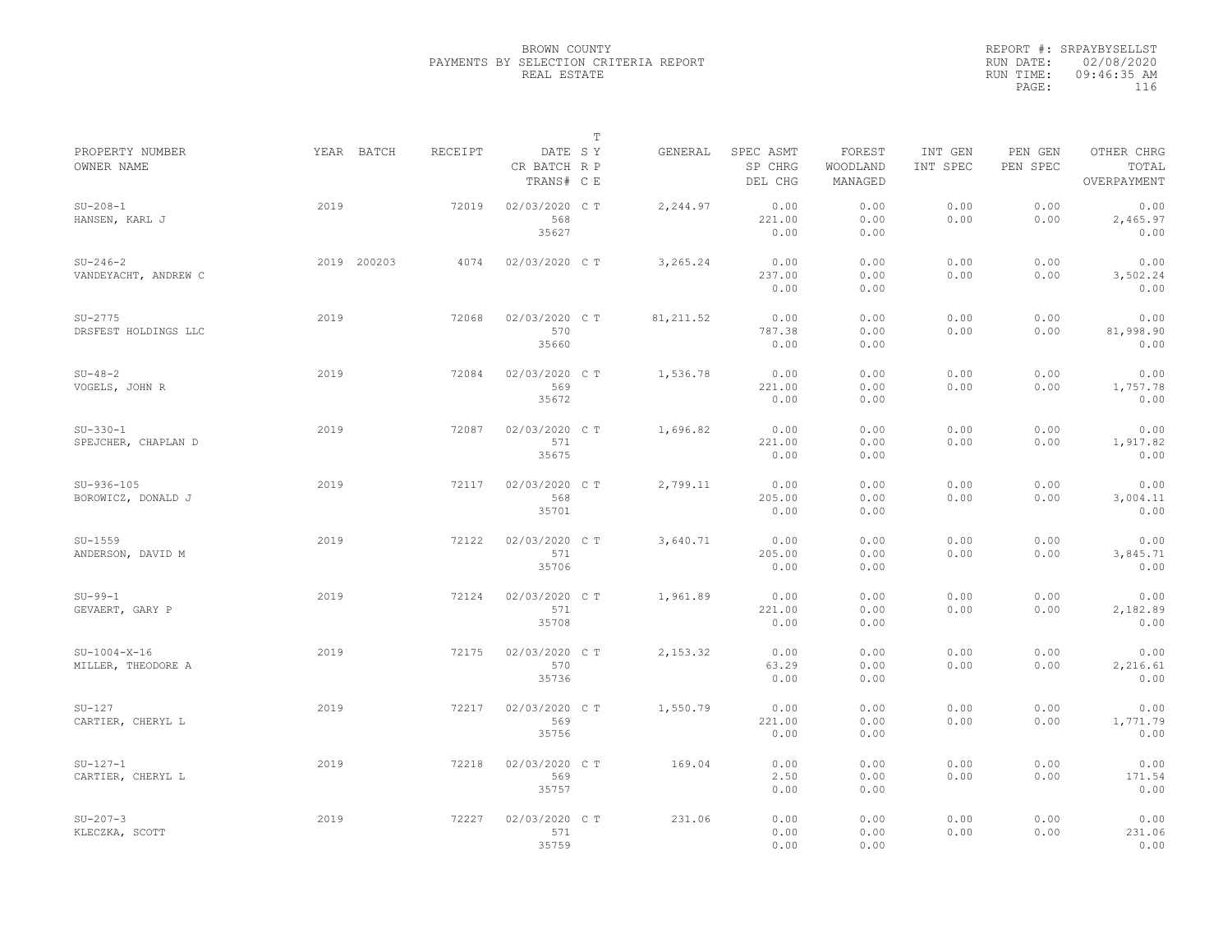|                                            |            |         |                                       | $\mathbb T$ |           |                                 |                               |                     |                     |                                    |
|--------------------------------------------|------------|---------|---------------------------------------|-------------|-----------|---------------------------------|-------------------------------|---------------------|---------------------|------------------------------------|
| PROPERTY NUMBER<br>OWNER NAME              | YEAR BATCH | RECEIPT | DATE SY<br>CR BATCH R P<br>TRANS# C E |             | GENERAL   | SPEC ASMT<br>SP CHRG<br>DEL CHG | FOREST<br>WOODLAND<br>MANAGED | INT GEN<br>INT SPEC | PEN GEN<br>PEN SPEC | OTHER CHRG<br>TOTAL<br>OVERPAYMENT |
| $SU-199$<br>KLECZKA, SCOTT E               | 2019       | 72228   | 02/03/2020 C T<br>571<br>35759        |             | 677.56    | 0.00<br>42.34<br>0.00           | 0.00<br>0.00<br>0.00          | 0.00<br>0.00        | 0.00<br>0.00        | 0.00<br>719.90<br>0.00             |
| $SU-199-3$<br>KLECZKA, SCOTT E             | 2019       | 72229   | 02/03/2020 C T<br>571<br>35759        |             | 1,220.70  | 0.00<br>221.00<br>0.00          | 0.00<br>0.00<br>0.00          | 0.00<br>0.00        | 0.00<br>0.00        | 0.00<br>1,441.70<br>0.00           |
| $SU-199-4$<br>KLECZKA, SCOTT E             | 2019       | 72230   | 02/03/2020 C T<br>571<br>35759        |             | 2.01      | 0.00<br>0.05<br>0.00            | 0.00<br>0.00<br>0.00          | 0.00<br>0.00        | 0.00<br>0.00        | 0.00<br>2.06<br>0.00               |
| $SU-201$<br>KLECZKA, SCOTT E               | 2019       | 72231   | 02/03/2020 C T<br>571<br>35759        |             | 928.25    | 0.00<br>0.00<br>0.00            | 0.00<br>0.00<br>0.00          | 0.00<br>0.00        | 0.00<br>0.00        | 0.00<br>928.25<br>0.00             |
| $SU-790-1$<br>WILDLIFE VIEW PROPERTY INC   | 2019       | 72237   | 02/03/2020 CT<br>568<br>35766         |             | 1,780.46  | 0.00<br>0.00<br>0.00            | 0.00<br>0.00<br>0.00          | 0.00<br>0.00        | 0.00<br>0.00        | 0.00<br>1,780.46<br>0.00           |
| $SU-1475$<br>JENSEN, DON T                 | 2019       | 72255   | 02/03/2020 C T<br>569<br>35778        |             | 2,357.00  | 0.00<br>205.00<br>0.00          | 0.00<br>0.00<br>0.00          | 0.00<br>0.00        | 0.00<br>0.00        | 0.00<br>2,562.00<br>0.00           |
| $SU-728-1-2$<br>DEWITT, KIM E              | 2019       | 72259   | 02/03/2020 CT<br>569<br>35782         |             | 1,163.69  | 0.00<br>221.00<br>0.00          | 0.00<br>0.00<br>0.00          | 0.00<br>0.00        | 0.00<br>0.00        | 0.00<br>1,384.69<br>0.00           |
| $SU-1004-X-8$<br>MERCIER PROPERTIES II LLC | 2019       | 72261   | 02/03/2020 C T<br>567<br>35784        |             | 4,233.49  | 0.00<br>137.73<br>0.00          | 0.00<br>0.00<br>0.00          | 0.00<br>0.00        | 0.00<br>0.00        | 0.00<br>4,371.22<br>0.00           |
| $SU-270-9-1$<br>MERCIER PROPERTIES LLC     | 2019       | 72267   | 02/03/2020 C T<br>567<br>35787        |             | 12,646.67 | 0.00<br>107.70<br>0.00          | 0.00<br>0.00<br>0.00          | 0.00<br>0.00        | 0.00<br>0.00        | 0.00<br>12,754.37<br>0.00          |
| $SU - 623 - 2$<br>MERCIER, MICHAEL J       | 2019       | 72269   | 02/03/2020 CT<br>567<br>35789         |             | 1,776.22  | 0.00<br>205.00<br>0.00          | 0.00<br>0.00<br>0.00          | 0.00<br>0.00        | 0.00<br>0.00        | 0.00<br>1,981.22<br>0.00           |
| $SU-933-C-13$<br>WELLES, MARK C            | 2019       | 72287   | 02/03/2020 CT<br>571<br>35806         |             | 2,515.04  | 0.00<br>221.00<br>0.00          | 0.00<br>0.00<br>0.00          | 0.00<br>0.00        | 0.00<br>0.00        | 0.00<br>2,736.04<br>0.00           |
| $SU-933-U-4$<br>BLOHOWEAK, ETAL, DAVID     | 2019       | 72422   | 02/03/2020 CT<br>567<br>35880         |             | 2,996.17  | 0.00<br>221.00<br>0.00          | 0.00<br>0.00<br>0.00          | 0.00<br>0.00        | 0.00<br>0.00        | 0.00<br>3,217.17<br>0.00           |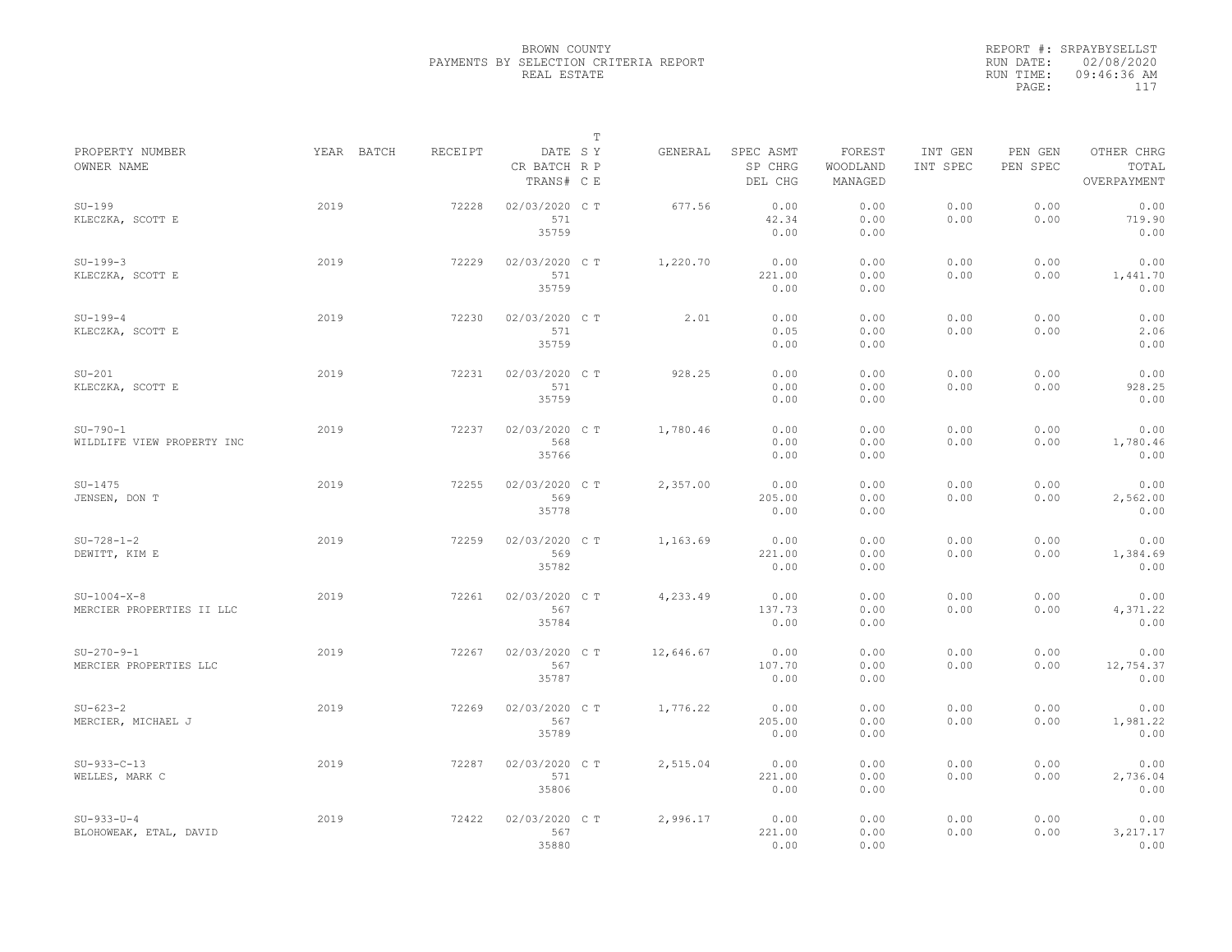|                                                            |            |         |                                       | $\mathbb T$ |          |                                 |                               |                     |                     |                                    |
|------------------------------------------------------------|------------|---------|---------------------------------------|-------------|----------|---------------------------------|-------------------------------|---------------------|---------------------|------------------------------------|
| PROPERTY NUMBER<br>OWNER NAME                              | YEAR BATCH | RECEIPT | DATE SY<br>CR BATCH R P<br>TRANS# C E |             | GENERAL  | SPEC ASMT<br>SP CHRG<br>DEL CHG | FOREST<br>WOODLAND<br>MANAGED | INT GEN<br>INT SPEC | PEN GEN<br>PEN SPEC | OTHER CHRG<br>TOTAL<br>OVERPAYMENT |
| $SU-266-1$<br>GOKEY RICHARD A & KATHLEEN A REVOCABLE TRUST | 2019       | 72439   | 02/03/2020 CT<br>570<br>35887         |             | 1,620.81 | 0.00<br>205.00<br>0.00          | 0.00<br>0.00<br>0.00          | 0.00<br>0.00        | 0.00<br>0.00        | 0.00<br>1,825.81<br>0.00           |
| $SU-936-4$<br>HATZENBELLER, MARK J                         | 2019       | 72461   | 02/03/2020 C T<br>567<br>35904        |             | 2,554.05 | 0.00<br>221.00<br>0.00          | 0.00<br>0.00<br>0.00          | 0.00<br>0.00        | 0.00<br>0.00        | 0.00<br>2,775.05<br>0.00           |
| $SU-171-6$<br>SLUSAREK CONSTRUCTION INC                    | 2019       | 72478   | 02/03/2020 C T<br>570<br>35905        |             | 1,409.75 | 0.00<br>139.90<br>0.00          | 0.00<br>0.00<br>0.00          | 0.00<br>0.00        | 0.00<br>0.00        | 0.00<br>1,549.65<br>0.00           |
| $SU-820$<br>SLUSAREK, GREGG                                | 2019       | 72479   | 02/03/2020 C T<br>570<br>35905        |             | 1,226.70 | 0.00<br>221.00<br>0.00          | 0.00<br>0.00<br>0.00          | 0.00<br>0.00        | 0.00<br>0.00        | 0.00<br>1,447.70<br>0.00           |
| $SU-820-8-1$<br>SLUSAREK, GREGG                            | 2019       | 72480   | 02/03/2020 C T<br>570<br>35905        |             | 98.03    | 0.00<br>0.00<br>0.00            | 0.00<br>0.00<br>0.00          | 0.00<br>0.00        | 0.00<br>0.00        | 0.00<br>98.03<br>0.00              |
| $SU-820-7$<br>SLUSAREK, GREGG J                            | 2019       | 72481   | 02/03/2020 CT<br>570<br>35905         |             | 261.07   | 0.00<br>0.00<br>0.00            | 0.00<br>0.00<br>0.00          | 0.00<br>0.00        | 0.00<br>0.00        | 0.00<br>261.07<br>0.00             |
| $SU-820-4$<br>SLUSAREK, GREGGORY J                         | 2019       | 72482   | 02/03/2020 C T<br>570<br>35905        |             | 391.48   | 0.00<br>30.00<br>0.00           | 0.00<br>0.00<br>0.00          | 0.00<br>0.00        | 0.00<br>0.00        | 0.00<br>421.48<br>0.00             |
| $SU-820-3$<br>SLUSAREK, GREGORY J                          | 2019       | 72483   | 02/03/2020 C T<br>570<br>35905        |             | 1,215.70 | 0.00<br>221.00<br>0.00          | 0.00<br>0.00<br>0.00          | 0.00<br>0.00        | 0.00<br>0.00        | 0.00<br>1,436.70<br>0.00           |
| $SU-820-5$<br>SLUSAREK, GREGORY J                          | 2019       | 72484   | 02/03/2020 CT<br>570<br>35905         |             | 789.59   | 0.00<br>221.00<br>0.00          | 0.00<br>0.00<br>0.00          | 0.00<br>0.00        | 0.00<br>0.00        | 0.00<br>1,010.59<br>0.00           |
| $SU-820-6$<br>SLUSAREK, GREGORY J                          | 2019       | 72485   | 02/03/2020 C T<br>570<br>35905        |             | 131.04   | 0.00<br>0.00<br>0.00            | 0.00<br>0.00<br>0.00          | 0.00<br>0.00        | 0.00<br>0.00        | 0.00<br>131.04<br>0.00             |
| $SU-463-28$<br>LEGOIS, SCOTT R                             | 2019       | 72539   | 02/03/2020 C T<br>569<br>35947        |             | 1,572.80 | 0.00<br>205.00<br>0.00          | 0.00<br>0.00<br>0.00          | 0.00<br>0.00        | 0.00<br>0.00        | 0.00<br>1,777.80<br>0.00           |
| $SU-434-2-1$<br>MAIN STREET DP LLC                         | 2019       | 72553   | 02/03/2020 CT<br>567<br>35959         |             | 202.05   | 0.00<br>40.86<br>0.00           | 0.00<br>0.00<br>0.00          | 0.00<br>0.00        | 0.00<br>0.00        | 0.00<br>242.91<br>0.00             |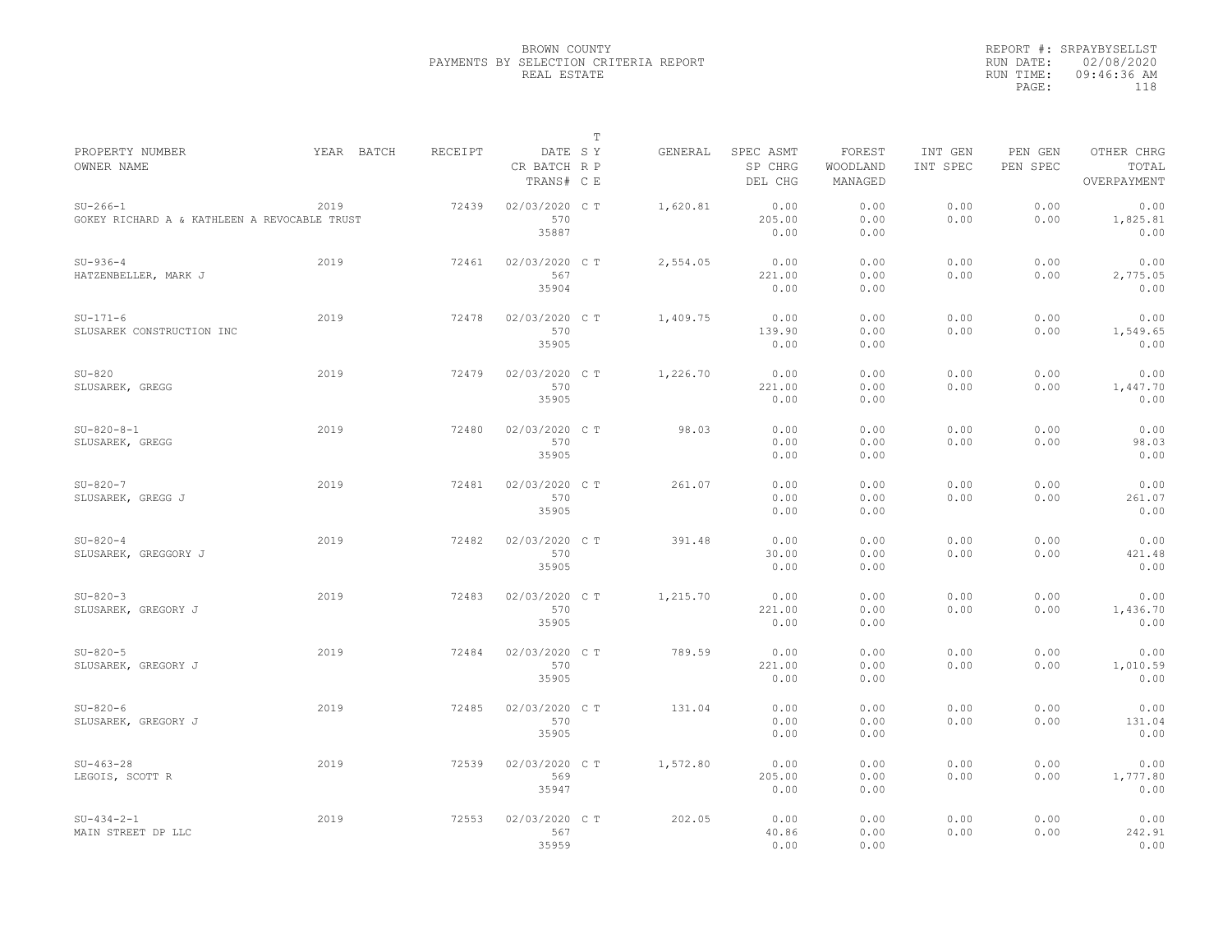|                                            |            |         |                                       | $\mathbb T$ |          |                                 |                               |                     |                     |                                    |
|--------------------------------------------|------------|---------|---------------------------------------|-------------|----------|---------------------------------|-------------------------------|---------------------|---------------------|------------------------------------|
| PROPERTY NUMBER<br>OWNER NAME              | YEAR BATCH | RECEIPT | DATE SY<br>CR BATCH R P<br>TRANS# C E |             | GENERAL  | SPEC ASMT<br>SP CHRG<br>DEL CHG | FOREST<br>WOODLAND<br>MANAGED | INT GEN<br>INT SPEC | PEN GEN<br>PEN SPEC | OTHER CHRG<br>TOTAL<br>OVERPAYMENT |
| $SU-434-2$<br>MAIN STREET DP LLC           | 2019       | 72554   | 02/03/2020 CT<br>567<br>35959         |             | 5,468.81 | 0.00<br>120.07<br>0.00          | 0.00<br>0.00<br>0.00          | 0.00<br>0.00        | 0.00<br>0.00        | 0.00<br>5,588.88<br>0.00           |
| $SU-1071$<br>HAMILTON, KIP                 | 2019       | 72570   | 02/03/2020 C T<br>568<br>35974        |             | 3,936.79 | 0.00<br>221.00<br>0.00          | 0.00<br>0.00<br>0.00          | 0.00<br>0.00        | 0.00<br>0.00        | 0.00<br>4,157.79<br>0.00           |
| $SU-934-207$<br>POVASER, KEVIN J           | 2019       | 72620   | 02/03/2020 C T<br>568<br>36008        |             | 1,779.85 | 0.00<br>221.00<br>0.00          | 0.00<br>0.00<br>0.00          | 0.00<br>0.00        | 0.00<br>0.00        | 0.00<br>2,000.85<br>0.00           |
| $SU-935-31-4$<br>BARTOL, JON R             | 2019       | 72671   | 02/03/2020 C T<br>569<br>36042        |             | 5,667.25 | 0.00<br>205.00<br>0.00          | 0.00<br>0.00<br>0.00          | 0.00<br>0.00        | 0.00<br>0.00        | 0.00<br>5,872.25<br>0.00           |
| $SU-1708$<br>BARTOL, JON R                 | 2019       | 72673   | 02/03/2020 C T<br>569<br>36044        |             | 1,948.52 | 0.00<br>0.00<br>0.00            | 0.00<br>0.00<br>0.00          | 0.00<br>0.00        | 0.00<br>0.00        | 0.00<br>1,948.52<br>0.00           |
| $SU-519-8$<br>DENIS, MICHAEL A             | 2019       | 72686   | 02/03/2020 CT<br>570<br>36053         |             | 301.46   | 0.00<br>205.00<br>0.00          | 0.00<br>0.00<br>0.00          | 0.00<br>0.00        | 0.00<br>0.00        | 0.00<br>506.46<br>0.00             |
| $SU - 608 - 9$<br>THOMAS, ETAL, TODD N     | 2019       | 72687   | 02/03/2020 CT<br>569<br>36054         |             | 766.59   | 0.00<br>30.00<br>0.00           | 0.00<br>0.00<br>0.00          | 0.00<br>0.00        | 0.00<br>0.00        | 0.00<br>796.59<br>0.00             |
| $SU-2850$<br>KLAUS, JACOB                  | 2019       | 72689   | 02/03/2020 C T<br>570<br>36056        |             | 403.11   | 0.00<br>0.00<br>0.00            | 0.00<br>0.00<br>0.00          | 0.00<br>0.00        | 0.00<br>0.00        | 0.00<br>403.11<br>0.00             |
| $SU-1004-J-14$<br>VANLAANEN, ETAL, TERRY J | 2019       | 72768   | 02/03/2020 CT<br>569<br>36111         |             | 2,806.11 | 0.00<br>205.00<br>0.00          | 0.00<br>0.00<br>0.00          | 0.00<br>0.00        | 0.00<br>0.00        | 0.00<br>3,011.11<br>0.00           |
| $SU-1004-H-30$<br>LEACH, JONATHAN E        | 2019       | 72772   | 02/03/2020 CT<br>567<br>36114         |             | 3,004.16 | 0.00<br>205.00<br>0.00          | 0.00<br>0.00<br>0.00          | 0.00<br>0.00        | 0.00<br>0.00        | 0.00<br>3,209.16<br>0.00           |
| $SU-2247$<br>MEURER, JOHN D                | 2019       | 72786   | 02/03/2020 C T<br>568<br>36125        |             | 1,802.85 | 0.00<br>205.00<br>0.00          | 0.00<br>0.00<br>0.00          | 0.00<br>0.00        | 0.00<br>0.00        | 0.00<br>2,007.85<br>0.00           |
| $SU-934-14$<br>HYNES, EDWARD M             | 2019       | 72822   | 02/03/2020 CT<br>568<br>36151         |             | 1,881.87 | 0.00<br>221.00<br>0.00          | 0.00<br>0.00<br>0.00          | 0.00<br>0.00        | 0.00<br>0.00        | 0.00<br>2,102.87<br>0.00           |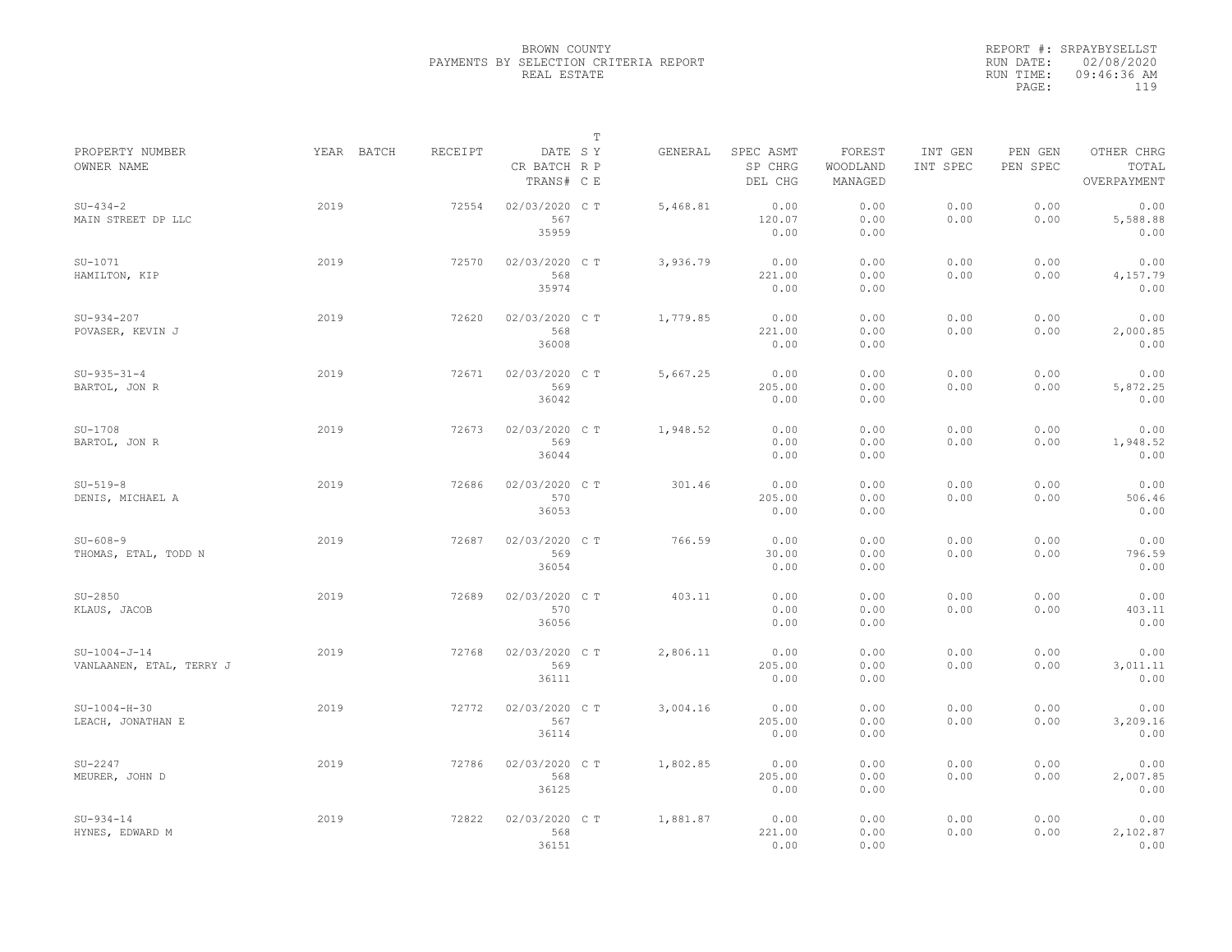|                                     |            |                  |                                       | $\mathbb T$ |             |                                 |                               |                     |                     |                                    |
|-------------------------------------|------------|------------------|---------------------------------------|-------------|-------------|---------------------------------|-------------------------------|---------------------|---------------------|------------------------------------|
| PROPERTY NUMBER<br>OWNER NAME       | YEAR BATCH | RECEIPT          | DATE SY<br>CR BATCH R P<br>TRANS# C E |             | GENERAL     | SPEC ASMT<br>SP CHRG<br>DEL CHG | FOREST<br>WOODLAND<br>MANAGED | INT GEN<br>INT SPEC | PEN GEN<br>PEN SPEC | OTHER CHRG<br>TOTAL<br>OVERPAYMENT |
| $SU-934-14$<br>HYNES, EDWARD M      | 2019       | Voids #<br>72822 | 02/03/2020 CV<br>568<br>36160         |             | $-1,881.87$ | 0.00<br>$-221.00$<br>0.00       | 0.00<br>0.00<br>0.00          | 0.00<br>0.00        | 0.00<br>0.00        | 0.00<br>$-2,102.87$<br>0.00        |
| $SU-934-14$<br>HYNES, EDWARD M      | 2019       | 72833            | 02/03/2020 C T<br>568<br>36164        |             | 1,881.87    | 0.00<br>221.00<br>0.00          | 0.00<br>0.00<br>0.00          | 0.00<br>0.00        | 0.00<br>0.00        | 0.00<br>2,102.87<br>0.00           |
| $SU - 668 - 1$<br>GLANNER, ADRIAN J | 2019       | 72847            | 02/03/2020 CT<br>570<br>36173         |             | 7,292.67    | 0.00<br>221.00<br>0.00          | 0.00<br>0.00<br>0.00          | 0.00<br>0.00        | 0.00<br>0.00        | 0.00<br>7,513.67<br>0.00           |
| $SU-1080$<br>BEHREND, LARRY L       | 2019       | 72848            | 02/03/2020 C T<br>567<br>36174        |             | 1,673.81    | 0.00<br>221.00<br>0.00          | 0.00<br>0.00<br>0.00          | 0.00<br>0.00        | 0.00<br>0.00        | 0.00<br>1,894.81<br>0.00           |
| $SU-1803$<br>ZHOUKRUMPOS, WEI GUANG | 2019       | 72854            | 02/03/2020 C T<br>568<br>36177        |             | 4,224.87    | 0.00<br>205.00<br>0.00          | 0.00<br>0.00<br>0.00          | 0.00<br>0.00        | 0.00<br>0.00        | 0.00<br>4,429.87<br>0.00           |
| $SU-148-7$<br>HALL, ETAL, JANICE K  | 2019       | 72855            | 02/03/2020 C T<br>567<br>36178        |             | 2,457.02    | 0.00<br>221.00<br>0.00          | 0.00<br>0.00<br>0.00          | 0.00<br>0.00        | 0.00<br>0.00        | 0.00<br>2,678.02<br>0.00           |
| $SU-926$<br>PRATSCH, BOB            | 2019       | 72898            | 02/03/2020 CT<br>569<br>36204         |             | 1,186.70    | 0.00<br>205.00<br>0.00          | 0.00<br>0.00<br>0.00          | 0.00<br>0.00        | 0.00<br>0.00        | 0.00<br>1,391.70<br>0.00           |
| $SU-422$<br>PRATSCH, ROBERT M       | 2019       | 72899            | 02/03/2020 C T<br>569<br>36205        |             | 939.63      | 0.00<br>205.00<br>0.00          | 0.00<br>0.00<br>0.00          | 0.00<br>0.00        | 0.00<br>0.00        | 0.00<br>1,144.63<br>0.00           |
| $SU-927$<br>PRATCH, ROBERT M        | 2019       | 72901            | 02/03/2020 C T<br>569<br>36207        |             | 1,139.68    | 0.00<br>205.00<br>221.80        | 0.00<br>0.00<br>0.00          | 0.00<br>0.00        | 0.00<br>0.00        | 0.00<br>1,566.48<br>0.00           |
| $SU-964-P-12$<br>PRATSCH, ROBERT M  | 2019       | 72903            | 02/03/2020 C T<br>569<br>36209        |             | 1,701.82    | 0.00<br>221.00<br>0.00          | 0.00<br>0.00<br>0.00          | 0.00<br>0.00        | 0.00<br>0.00        | 0.00<br>1,922.82<br>0.00           |
| $SU-717-4$<br>LAPOINTE, RANDALL J   | 2019       | 72916            | 02/03/2020 C T<br>570<br>36211        |             | 471.51      | 0.00<br>130.18<br>0.00          | 0.00<br>0.00<br>0.00          | 0.00<br>0.00        | 0.00<br>0.00        | 0.00<br>601.69<br>468.16           |
| $SU-717-2$<br>LAPOINTE, RANDALL J   | 2019       | 72917            | 02/03/2020 CT<br>570<br>36211         |             | 995.64      | 0.00<br>221.00<br>0.00          | 0.00<br>0.00<br>0.00          | 0.00<br>0.00        | 0.00<br>0.00        | 0.00<br>1,216.64<br>0.00           |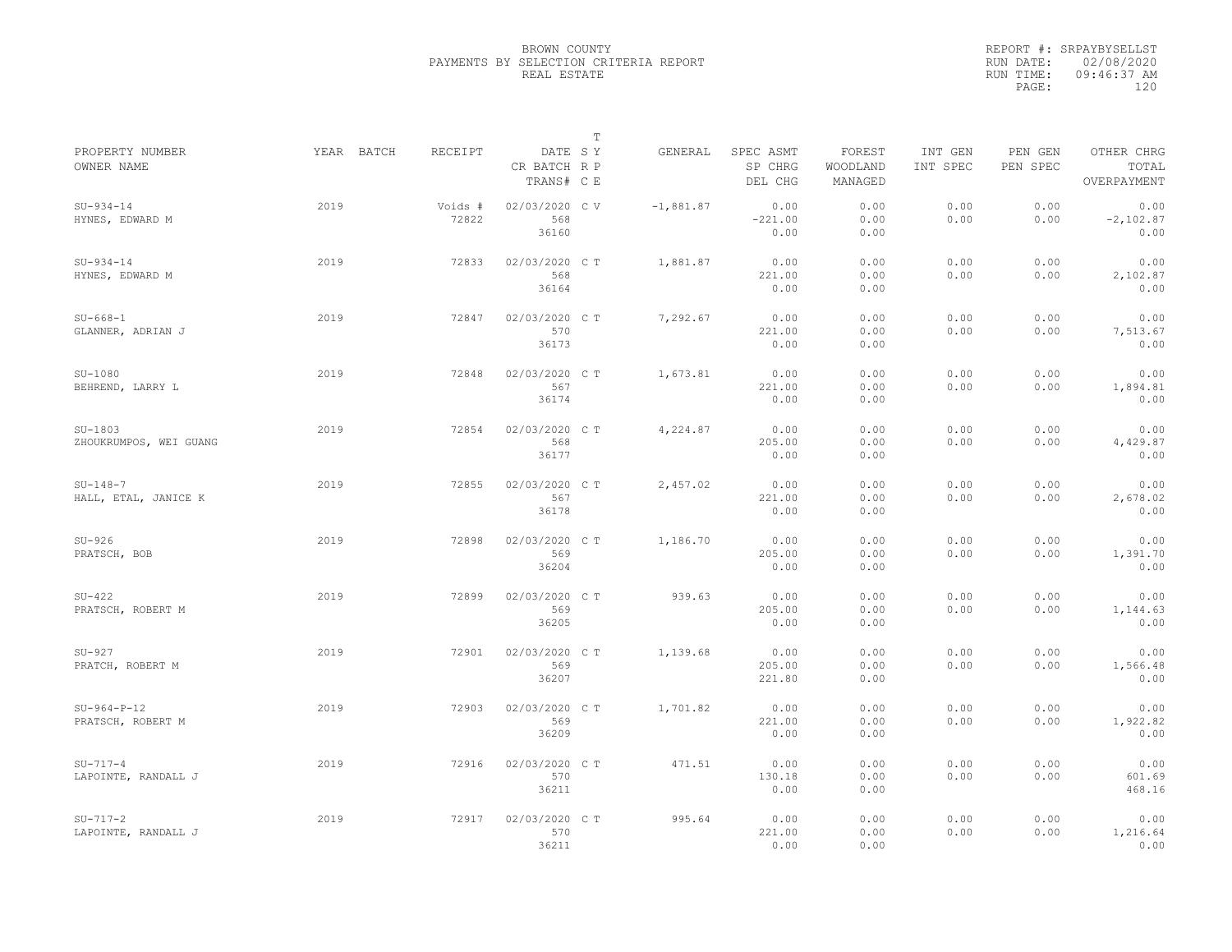|                                                         |      |             |                |                                       | $\mathbb T$ |          |                                 |                               |                     |                     |                                    |
|---------------------------------------------------------|------|-------------|----------------|---------------------------------------|-------------|----------|---------------------------------|-------------------------------|---------------------|---------------------|------------------------------------|
| PROPERTY NUMBER<br>OWNER NAME                           |      | YEAR BATCH  | <b>RECEIPT</b> | DATE SY<br>CR BATCH R P<br>TRANS# C E |             | GENERAL  | SPEC ASMT<br>SP CHRG<br>DEL CHG | FOREST<br>WOODLAND<br>MANAGED | INT GEN<br>INT SPEC | PEN GEN<br>PEN SPEC | OTHER CHRG<br>TOTAL<br>OVERPAYMENT |
| $SU-209-4$<br>HILL, DREW S                              |      | 2019 200203 | 4081           | 02/03/2020 C T                        |             | 532.14   | 0.00<br>248.28<br>0.00          | 0.00<br>0.00<br>0.00          | 0.00<br>0.00        | 0.00<br>0.00        | 0.00<br>780.42<br>0.00             |
| $SU-42$<br>WINK, SUSAN K                                | 2019 |             | 72948          | 02/03/2020 C T<br>569<br>36241        |             | 3,829.38 | 0.00<br>221.00<br>0.00          | 0.00<br>0.00<br>0.00          | 0.00<br>0.00        | 0.00<br>0.00        | 0.00<br>4,050.38<br>0.00           |
| $SU - 607 - 7$<br>READ, ETAL, LISA                      | 2019 |             | 72960          | 02/03/2020 CT<br>568<br>36252         |             | 3.99     | 0.00<br>0.00<br>0.00            | 0.00<br>0.00<br>0.00          | 0.00<br>0.00        | 0.00<br>0.00        | 0.00<br>3.99<br>0.00               |
| $SU-933-R-43$<br>BAUMGARTNER, SARAH E                   | 2019 |             | 72967          | 02/03/2020 CT<br>569<br>36257         |             | 4,857.02 | 0.00<br>221.00<br>0.00          | 0.00<br>0.00<br>0.00          | 0.00<br>0.00        | 0.00<br>0.00        | 0.00<br>5,078.02<br>0.00           |
| $SU-935-6$<br>PETERS, JACK J                            | 2019 |             | 72968          | 02/03/2020 C T<br>568<br>36258        |             | 927.01   | 0.00<br>30.00<br>0.00           | 0.00<br>0.00<br>0.00          | 0.00<br>0.00        | 0.00<br>0.00        | 0.00<br>957.01<br>0.00             |
| $SU-516-2$<br>PETERS, ETAL, JACK J                      | 2019 |             | 72969          | 02/03/2020 C T<br>568<br>36258        |             | 2,542.43 | 0.00<br>205.00<br>0.00          | 0.00<br>0.00<br>0.00          | 0.00<br>0.00        | 0.00<br>0.00        | 0.00<br>2,747.43<br>0.00           |
| $SU-303-1$<br>CALEWARTS, KEVIN J                        | 2019 |             | 73001          | 02/03/2020 C T<br>569<br>36285        |             | 2,647.08 | 0.00<br>565.59<br>0.00          | 0.00<br>0.00<br>21.02         | 0.00<br>0.00        | 0.00<br>0.00        | 0.00<br>3,233.69<br>0.00           |
| $SU-49-1$<br>SEITZER, AMY L                             | 2019 |             | 73003          | 02/03/2020 CT<br>569<br>36288         |             | 2,821.10 | 0.00<br>221.00<br>0.00          | 0.00<br>0.00<br>0.00          | 0.00<br>0.00        | 0.00<br>0.00        | 0.00<br>3,042.10<br>0.00           |
| $SU-49-1$<br>SEITZER, AMY L                             | 2019 |             | 73004          | 02/03/2020 CT<br>569<br>36289         |             | 411.50   | 0.00<br>0.00<br>0.00            | 0.00<br>0.00<br>0.00          | 0.00<br>0.00        | 0.00<br>0.00        | 0.00<br>411.50<br>0.00             |
| $SU-964-D-658$<br>OETTINGER, JOHN F                     | 2019 |             | 73015          | 02/04/2020 C T<br>573<br>36300        |             | 1,595.00 | 0.00<br>205.00<br>0.00          | 0.00<br>0.00<br>0.00          | 0.00<br>0.00        | 0.00<br>0.00        | 0.00<br>1,800.00<br>0.00           |
| $SU - 604 - 9$<br>LAKE LEONE PROPERTY OWNERS ASSOC LTD  | 2019 |             | 73017          | 02/04/2020 CT<br>574<br>36302         |             | 20.00    | 0.00<br>0.00<br>0.00            | 0.00<br>0.00<br>0.00          | 0.00<br>0.00        | 0.00<br>0.00        | 0.00<br>20.00<br>0.00              |
| $SU - 605 - 12$<br>LAKE LEONE PROPERTY OWNERS ASSOC LTD | 2019 |             | 73018          | 02/04/2020 CT<br>574<br>36302         |             | 20.00    | 0.00<br>0.00<br>0.00            | 0.00<br>0.00<br>0.00          | 0.00<br>0.00        | 0.00<br>0.00        | 0.00<br>20.00<br>0.00              |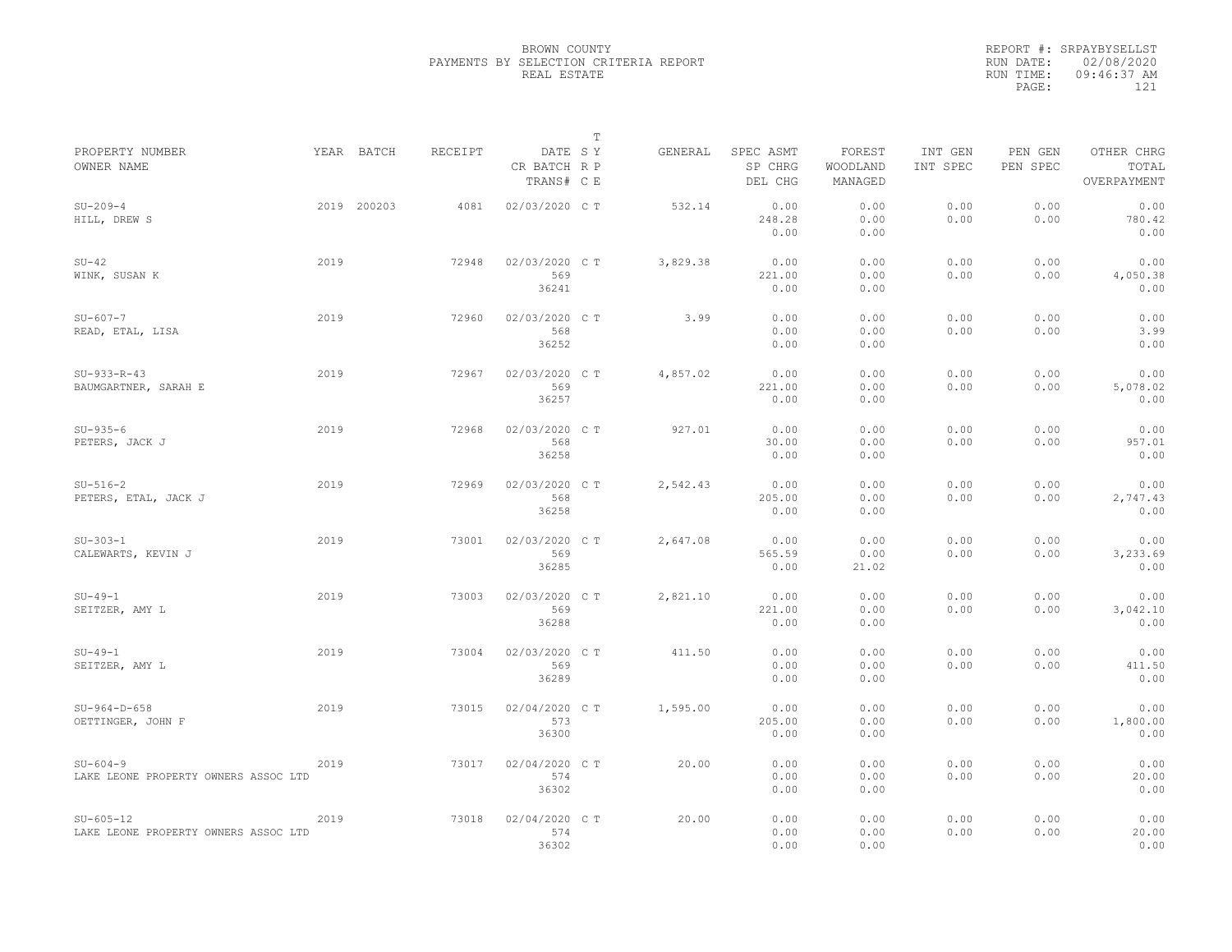|                                                               |      |            |         |                                       | T |          |                                 |                               |                     |                     |                                    |
|---------------------------------------------------------------|------|------------|---------|---------------------------------------|---|----------|---------------------------------|-------------------------------|---------------------|---------------------|------------------------------------|
| PROPERTY NUMBER<br>OWNER NAME                                 |      | YEAR BATCH | RECEIPT | DATE SY<br>CR BATCH R P<br>TRANS# C E |   | GENERAL  | SPEC ASMT<br>SP CHRG<br>DEL CHG | FOREST<br>WOODLAND<br>MANAGED | INT GEN<br>INT SPEC | PEN GEN<br>PEN SPEC | OTHER CHRG<br>TOTAL<br>OVERPAYMENT |
| $SU-603$<br>LAKE LEONE PROPERTY OWNERS ASSOCIATION LTD        | 2019 |            | 73019   | 02/04/2020 C T<br>574<br>36302        |   | 20.00    | 0.00<br>0.00<br>0.00            | 0.00<br>0.00<br>0.00          | 0.00<br>0.00        | 0.00<br>0.00        | 0.00<br>20.00<br>0.00              |
| $SU-606$<br>LAKE LEONE PROPERTY OWNERS ASSOCIATION LTD        | 2019 |            | 73020   | 02/04/2020 C T<br>574<br>36302        |   | 20.00    | 0.00<br>0.00<br>0.00            | 0.00<br>0.00<br>0.00          | 0.00<br>0.00        | 0.00<br>0.00        | 0.00<br>20.00<br>0.00              |
| $SU-964-E-50-1$<br>LAKE LEONE PROPERTY OWNERS ASSOCIATION LTD | 2019 |            | 73021   | 02/04/2020 C T<br>574<br>36302        |   | 20.00    | 0.00<br>0.00<br>0.00            | 0.00<br>0.00<br>0.00          | 0.00<br>0.00        | 0.00<br>0.00        | 0.00<br>20.00<br>0.00              |
| $SU-852$<br>MEULEMANS KUROWSKI, CHARMIANE                     | 2019 |            | 73026   | 02/04/2020 C T<br>573<br>36307        |   | 234.07   | 0.00<br>0.00<br>0.00            | 0.00<br>0.00<br>0.00          | 0.00<br>0.00        | 0.00<br>0.00        | 0.00<br>234.07<br>0.00             |
| $SU-197-1$<br><b>B &amp; S HOLDINGS</b>                       | 2019 |            | 73027   | 02/04/2020 C T<br>573<br>36308        |   | 1,865.25 | 0.00<br>447.49<br>0.00          | 0.00<br>0.00<br>0.00          | 0.00<br>0.00        | 0.00<br>0.00        | 0.00<br>2,312.74<br>0.00           |
| $SU-56-10$<br>MEULEMANS, BRUCE J                              | 2019 |            | 73030   | 02/04/2020 C T<br>573<br>36310        |   | 3,737.35 | 0.00<br>384.95<br>0.00          | 0.00<br>0.00<br>0.00          | 0.00<br>0.00        | 0.00<br>0.00        | 0.00<br>4,122.30<br>0.00           |
| $SU-934-152$<br>JEROVETZ, SEAN B                              | 2019 |            | 73031   | 02/04/2020 C T<br>573<br>36311        |   | 1,153.07 | 0.00<br>0.00<br>0.00            | 0.00<br>0.00<br>0.00          | 0.00<br>0.00        | 0.00<br>0.00        | 0.00<br>1,153.07<br>0.00           |
| $SU-32-1$<br><b>B &amp; S HOLDINGS</b>                        | 2019 |            | 73032   | 02/04/2020 CT<br>573<br>36312         |   | 5.99     | 0.00<br>0.00<br>0.00            | 0.00<br>0.00<br>0.00          | 0.00<br>0.00        | 0.00<br>0.00        | 0.00<br>5.99<br>0.00               |
| $SU-851$<br>MEULEMANS KUROWSKI, CHARMIANE                     | 2019 |            | 73033   | 02/04/2020 C T<br>573<br>36313        |   | 244.07   | 0.00<br>0.00<br>0.00            | 0.00<br>0.00<br>0.00          | 0.00<br>0.00        | 0.00<br>0.00        | 0.00<br>244.07<br>0.00             |
| $SU-844$<br>MEULEMANS KUROWSKI, CHARMIANE                     | 2019 |            | 73034   | 02/04/2020 C T<br>573<br>36314        |   | 1,228.70 | 0.00<br>221.00<br>0.00          | 0.00<br>0.00<br>0.00          | 0.00<br>0.00        | 0.00<br>0.00        | 0.00<br>1,449.70<br>0.00           |
| $SU-459$<br>NOE, TRENT S                                      | 2019 |            | 73038   | 02/04/2020 C T<br>574<br>36317        |   | 280.06   | 0.00<br>0.00<br>0.00            | 0.00<br>0.00<br>0.00          | 0.00<br>0.00        | 0.00<br>0.00        | 0.00<br>280.06<br>0.00             |
| $SU-237$<br>MILLER, DALE D                                    | 2019 |            | 73052   | 02/04/2020 CT<br>573<br>36331         |   | 1,813.85 | 0.00<br>396.00<br>0.00          | 0.00<br>0.00<br>0.00          | 0.00<br>0.00        | 0.00<br>0.00        | 0.00<br>2,209.85<br>0.00           |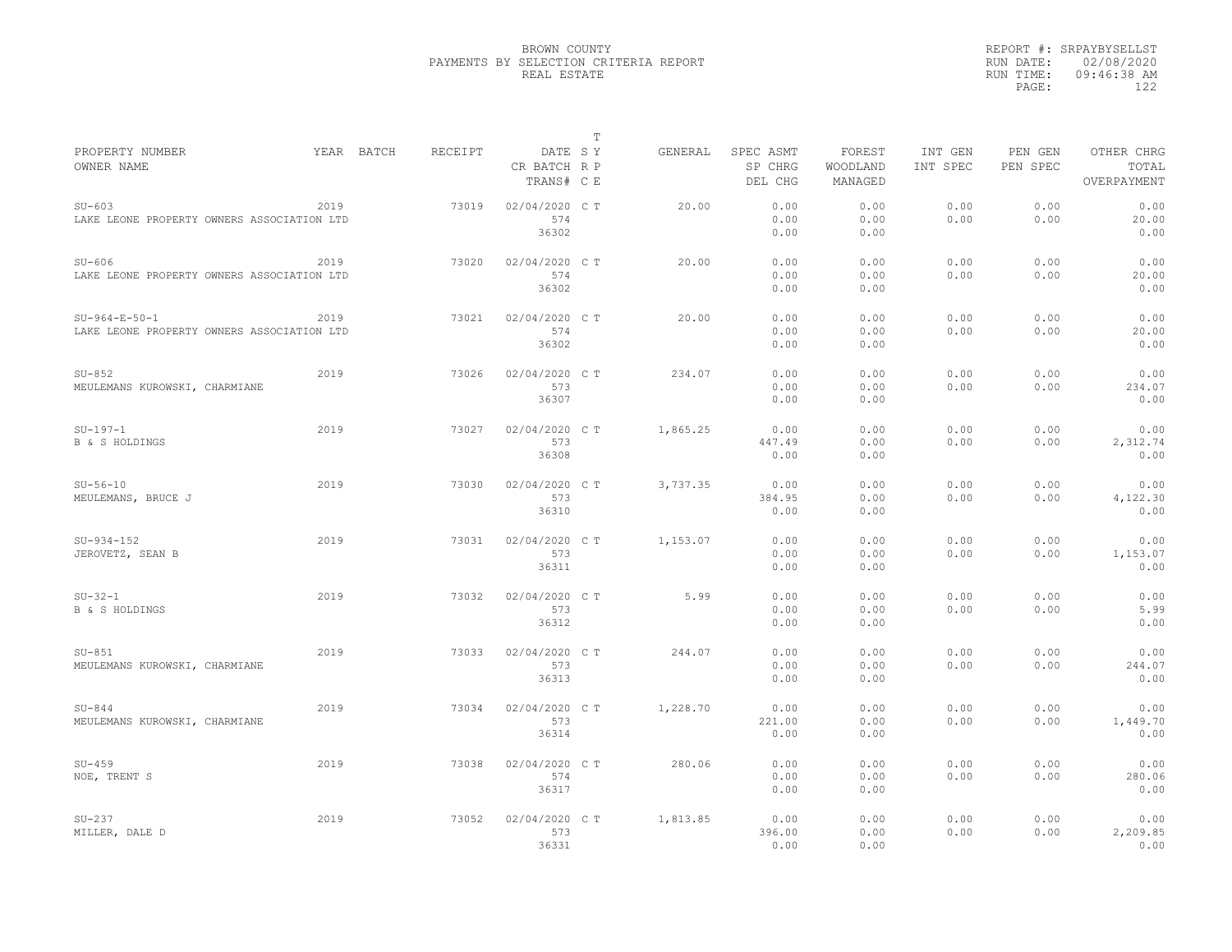|                                                       |      |            |                  |                                       | T |              |                                 |                               |                     |                     |                                    |
|-------------------------------------------------------|------|------------|------------------|---------------------------------------|---|--------------|---------------------------------|-------------------------------|---------------------|---------------------|------------------------------------|
| PROPERTY NUMBER<br>OWNER NAME                         |      | YEAR BATCH | RECEIPT          | DATE SY<br>CR BATCH R P<br>TRANS# C E |   | GENERAL      | SPEC ASMT<br>SP CHRG<br>DEL CHG | FOREST<br>WOODLAND<br>MANAGED | INT GEN<br>INT SPEC | PEN GEN<br>PEN SPEC | OTHER CHRG<br>TOTAL<br>OVERPAYMENT |
| $SU-56-9$<br>MEULEMANS HOLDINGS LLC                   | 2019 |            | 73054            | 02/04/2020 C T<br>574<br>36333        |   | 1,243.71     | 0.00<br>223.96<br>0.00          | 0.00<br>0.00<br>0.00          | 0.00<br>0.00        | 0.00<br>0.00        | 0.00<br>1,467.67<br>0.00           |
| $SU-171-4$<br>MEULMANS, BRUCE                         | 2019 |            | 73056            | 02/04/2020 C T<br>574<br>36335        |   | 2,306.99     | 0.00<br>444.63<br>0.00          | 0.00<br>0.00<br>0.00          | 0.00<br>0.00        | 0.00<br>0.00        | 0.00<br>2,751.62<br>0.00           |
| $SU-845$<br>MEULEMANS KUROWSKI, CHARMIANE             | 2019 |            | 73059            | 02/04/2020 C T<br>574<br>36338        |   | 18.01        | 0.00<br>0.00<br>0.00            | 0.00<br>0.00<br>0.00          | 0.00<br>0.00        | 0.00<br>0.00        | 0.00<br>18.01<br>0.00              |
| $SU-171-5$<br>MEULEMANS HOLDING LLC                   | 2019 |            | 73060            | 02/04/2020 C T<br>574<br>36339        |   | 490.12       | 0.00<br>115.50<br>0.00          | 0.00<br>0.00<br>0.00          | 0.00<br>0.00        | 0.00<br>0.00        | 0.00<br>605.62<br>0.00             |
| $SU-842$<br>MEULEMANS KUROWSKI, CHARMIANE             | 2019 |            | 73063            | 02/04/2020 C T<br>574<br>36342        |   | 101.03       | 0.00<br>0.00<br>0.00            | 0.00<br>0.00<br>0.00          | 0.00<br>0.00        | 0.00<br>0.00        | 0.00<br>101.03<br>0.00             |
| $SU-901-211$<br>BLASER, RICK L                        | 2019 |            | 73070            | 02/04/2020 C T<br>573<br>36349        |   | 4,727.00     | 0.00<br>221.00<br>0.00          | 0.00<br>0.00<br>0.00          | 0.00<br>0.00        | 0.00<br>0.00        | 0.00<br>4,948.00<br>0.00           |
| $SU-729-1$<br>POSEY TERRY B & KAREN M REVOCABLE TRUST | 2019 |            | 73125            | 02/04/2020 C T<br>574<br>36388        |   | 1,358.74     | 0.00<br>221.00<br>0.00          | 0.00<br>0.00<br>0.00          | 0.00<br>0.00        | 0.00<br>0.00        | 0.00<br>1,579.74<br>0.00           |
| $SU-729-1$<br>POSEY TERRY B & KAREN M REVOCABLE TRUST | 2019 |            | Voids #<br>73125 | 02/04/2020 CV<br>574<br>36392         |   | $-1, 358.74$ | 0.00<br>$-221.00$<br>0.00       | 0.00<br>0.00<br>0.00          | 0.00<br>0.00        | 0.00<br>0.00        | 0.00<br>$-1, 579.74$<br>0.00       |
| $SU-729-1$<br>POSEY TERRY B & KAREN M REVOCABLE TRUST | 2019 |            | 73133            | 02/04/2020 C T<br>574<br>36396        |   | 2,898.52     | 0.00<br>221.00<br>0.00          | 0.00<br>0.00<br>0.00          | 0.00<br>0.00        | 0.00<br>0.00        | 0.00<br>3, 119.52<br>0.00          |
| $SU-729-1$<br>POSEY TERRY B & KAREN M REVOCABLE TRUST | 2019 |            | Voids #<br>73133 | 02/04/2020 CV<br>574<br>36397         |   | $-2,898.52$  | 0.00<br>$-221.00$<br>0.00       | 0.00<br>0.00<br>0.00          | 0.00<br>0.00        | 0.00<br>0.00        | 0.00<br>$-3, 119.52$<br>0.00       |
| $SU-729-2$<br>POSEY TERRY B & KAREN M REVOCABLE TRUST | 2019 |            | 73137            | 02/04/2020 C T<br>574<br>36400        |   | 732.20       | 0.00<br>0.00<br>0.00            | 0.00<br>0.00<br>0.00          | 0.00<br>0.00        | 0.00<br>0.00        | 0.00<br>732.20<br>0.00             |
| $SU-729$<br>POSEY TERRY B & KAREN M REVOCABLE TRUST   | 2019 |            | 73138            | 02/04/2020 CT<br>574<br>36401         |   | 0.00         | 0.00<br>0.00<br>0.00            | 0.00<br>0.00<br>356.36        | 0.00<br>0.00        | 0.00<br>0.00        | 0.00<br>356.36<br>0.00             |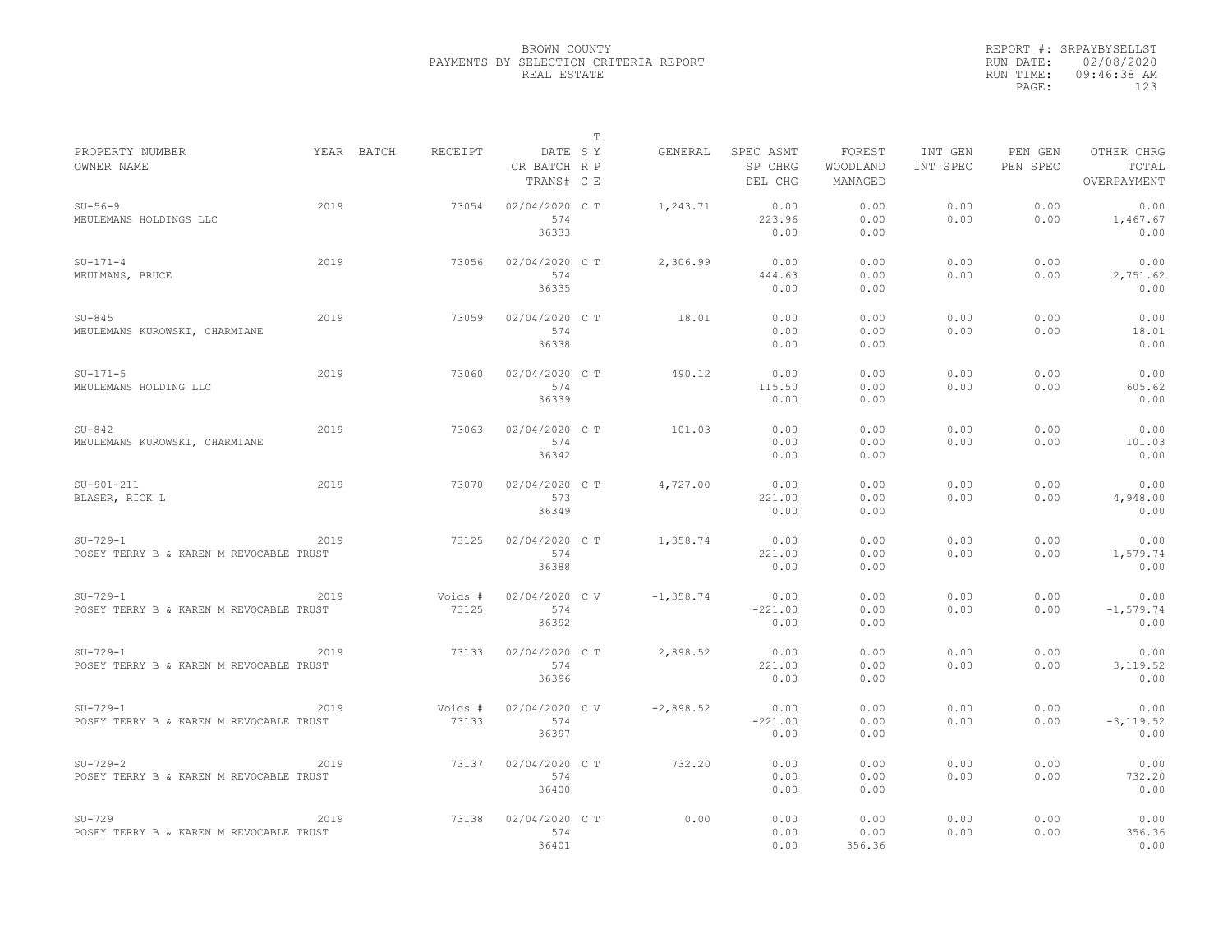|                                                        |      |            |         |                                       | $\mathbb T$ |          |                                 |                               |                     |                     |                                    |
|--------------------------------------------------------|------|------------|---------|---------------------------------------|-------------|----------|---------------------------------|-------------------------------|---------------------|---------------------|------------------------------------|
| PROPERTY NUMBER<br>OWNER NAME                          |      | YEAR BATCH | RECEIPT | DATE SY<br>CR BATCH R P<br>TRANS# C E |             | GENERAL  | SPEC ASMT<br>SP CHRG<br>DEL CHG | FOREST<br>WOODLAND<br>MANAGED | INT GEN<br>INT SPEC | PEN GEN<br>PEN SPEC | OTHER CHRG<br>TOTAL<br>OVERPAYMENT |
| $SU-519-9$<br>HANNA, JOHN C                            | 2019 |            | 73144   | 02/04/2020 C T<br>573<br>36406        |             | 1,352.74 | 0.00<br>205.00<br>0.00          | 0.00<br>0.00<br>0.00          | 0.00<br>0.00        | 0.00<br>0.00        | 0.00<br>1,557.74<br>0.00           |
| $SU-729-1$<br>POSEY TERRY B & KAREN M REVOCABLE TRUST  | 2019 |            | 73145   | 02/04/2020 C T<br>574<br>36407        |             | 2,898.52 | 0.00<br>221.00<br>0.00          | 0.00<br>0.00<br>0.00          | 0.00<br>0.00        | 0.00<br>0.00        | 0.00<br>3,119.52<br>0.00           |
| $SU-964-F-33$<br>BRICKNER, LARRY M                     | 2019 |            | 73163   | 02/04/2020 C T<br>577<br>36418        |             | 1,508.78 | 0.00<br>221.00<br>0.00          | 0.00<br>0.00<br>0.00          | 0.00<br>0.00        | 0.00<br>0.00        | 0.00<br>1,729.78<br>0.00           |
| $SU-482-4$<br>WISCONSIN WASTE WOOD RECYCLING LLC       | 2019 |            | 73165   | 02/04/2020 C T<br>573<br>36420        |             | 2,404.01 | 0.00<br>486.70<br>0.00          | 0.00<br>0.00<br>0.00          | 0.00<br>0.00        | 0.00<br>0.00        | 0.00<br>2,890.71<br>0.00           |
| $SU-1004-V-5$<br>GLJ TRUST                             | 2019 |            | 73166   | 02/04/2020 C T<br>573<br>36421        |             | 823.81   | 0.00<br>0.00<br>0.00            | 0.00<br>0.00<br>0.00          | 0.00<br>0.00        | 0.00<br>0.00        | 0.00<br>823.81<br>0.00             |
| $SU-509-2$<br>HERMES, SCOTT S                          | 2019 |            | 73180   | 02/04/2020 C T<br>574<br>36434        |             | 1,029.65 | 0.00<br>205.00<br>0.00          | 0.00<br>0.00<br>0.00          | 0.00<br>0.00        | 0.00<br>0.00        | 0.00<br>1,234.65<br>0.00           |
| $SU - 606 - 2$<br>SCHLISE, PETER J                     | 2019 |            | 73207   | 02/04/2020 C T<br>575<br>36450        |             | 2,430.02 | 0.00<br>205.00<br>0.00          | 0.00<br>0.00<br>0.00          | 0.00<br>0.00        | 0.00<br>0.00        | 0.00<br>2,635.02<br>0.00           |
| $SU-86-3$<br>BLOOM, TIM D                              | 2019 |            | 73209   | 02/04/2020 C T<br>573<br>36452        |             | 1,387.74 | 0.00<br>221.00<br>0.00          | 0.00<br>0.00<br>0.00          | 0.00<br>0.00        | 0.00<br>0.00        | 0.00<br>1,608.74<br>0.00           |
| $SU-323-2$<br>WELHOUSE, DOUGLAS J                      | 2019 |            | 73238   | 02/04/2020 C T<br>577<br>36469        |             | 2,097.93 | 0.00<br>221.00<br>0.00          | 0.00<br>0.00<br>0.00          | 0.00<br>0.00        | 0.00<br>0.00        | 0.00<br>2,318.93<br>0.00           |
| $SU-890$<br>VALENTINE, MELVIN R                        | 2019 |            | 73260   | 02/04/2020 CT<br>573<br>36484         |             | 532.45   | 0.00<br>205.00<br>0.00          | 0.00<br>0.00<br>0.00          | 0.00<br>0.00        | 0.00<br>0.00        | 0.00<br>737.45<br>0.00             |
| $SU - 683 - 4$<br>EPISCOPAL DIOCESE OF FOND DU LAC INC | 2019 |            | 73284   | 02/04/2020 C T<br>575<br>36503        |             | 0.00     | 0.00<br>177.53<br>0.00          | 0.00<br>0.00<br>0.00          | 0.00<br>0.00        | 0.00<br>0.00        | 0.00<br>177.53<br>0.00             |
| $SU-1004-M-8$<br>ZAHN, DANIEL                          | 2019 |            | 73286   | 02/04/2020 C T<br>573<br>36505        |             | 3,458.28 | 0.00<br>221.00<br>0.00          | 0.00<br>0.00<br>0.00          | 0.00<br>0.00        | 0.00<br>0.00        | 0.00<br>3,679.28<br>0.00           |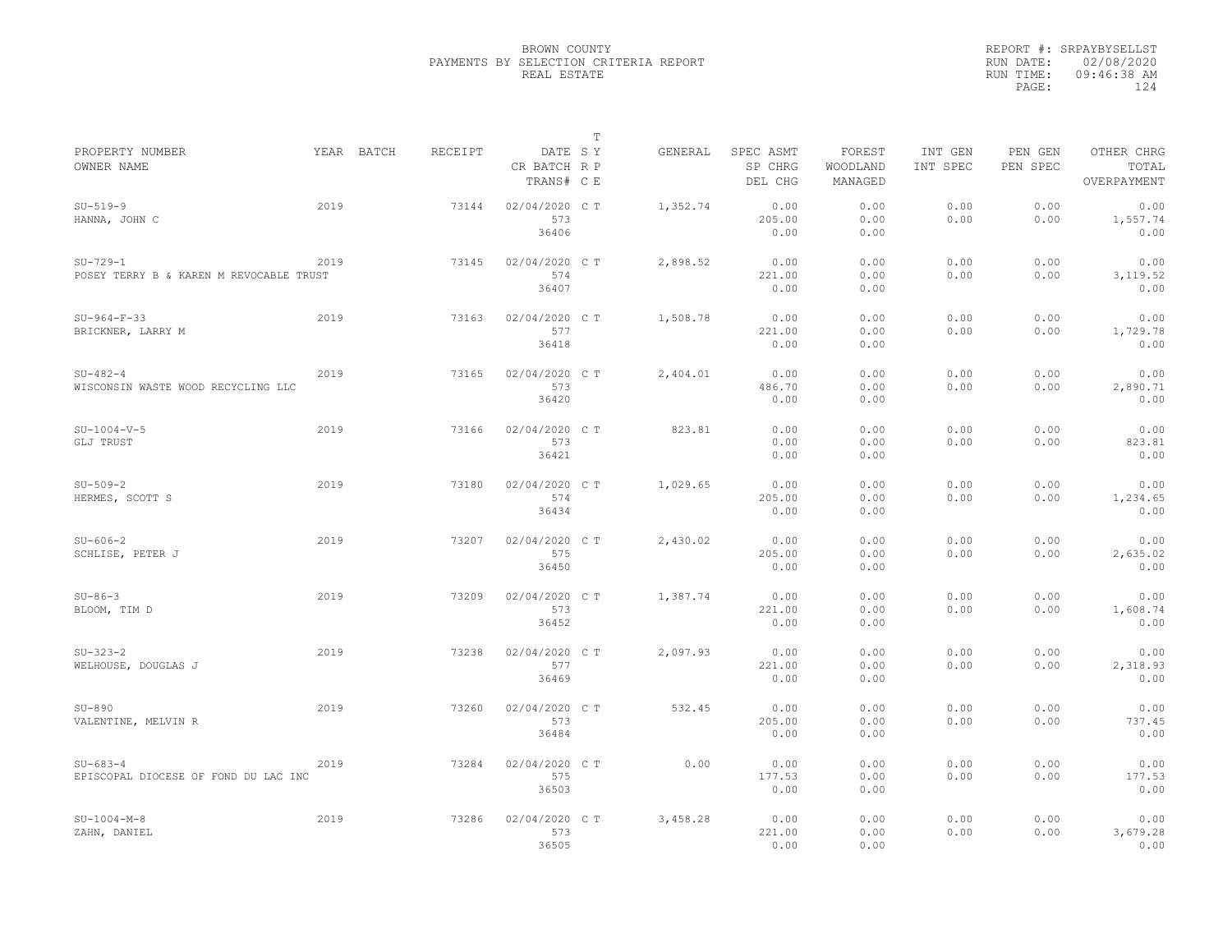|                                             |      |             |                  |                                       | $\mathbb T$ |             |                                 |                               |                     |                     |                                    |
|---------------------------------------------|------|-------------|------------------|---------------------------------------|-------------|-------------|---------------------------------|-------------------------------|---------------------|---------------------|------------------------------------|
| PROPERTY NUMBER<br>OWNER NAME               |      | YEAR BATCH  | RECEIPT          | DATE SY<br>CR BATCH R P<br>TRANS# C E |             | GENERAL     | SPEC ASMT<br>SP CHRG<br>DEL CHG | FOREST<br>WOODLAND<br>MANAGED | INT GEN<br>INT SPEC | PEN GEN<br>PEN SPEC | OTHER CHRG<br>TOTAL<br>OVERPAYMENT |
| $SU-1460$<br>SCHOEN SUAMICO DEVELOPMENT LLC | 2019 |             | 73312            | 02/04/2020 C T<br>573<br>36517        |             | 612.16      | 0.00<br>0.00<br>0.00            | 0.00<br>0.00<br>0.00          | 0.00<br>0.00        | 0.00<br>0.00        | 0.00<br>612.16<br>0.00             |
| $SU-1459$<br>SCHOEN SUAMICO DEVELOPMENT LLC | 2019 |             | 73314            | 02/04/2020 C T<br>573<br>36519        |             | 597.16      | 0.00<br>0.00<br>0.00            | 0.00<br>0.00<br>0.00          | 0.00<br>0.00        | 0.00<br>0.00        | 0.00<br>597.16<br>0.00             |
| $SU-2426$<br>SUSKI, DAVID A                 | 2019 |             | 73323            | 02/04/2020 C T<br>573<br>36528        |             | 4,779.80    | 0.00<br>205.00<br>0.00          | 0.00<br>0.00<br>0.00          | 0.00<br>0.00        | 0.00<br>0.00        | 0.00<br>4,984.80<br>0.00           |
| $SU-2426$<br>SUSKI, DAVID A                 | 2019 |             | 73324            | 02/04/2020 C T<br>573<br>36529        |             | 203.27      | 0.00<br>0.00<br>0.00            | 0.00<br>0.00<br>0.00          | 0.00<br>0.00        | 0.00<br>0.00        | 0.00<br>203.27<br>0.00             |
| $SU-1616$<br>KUBIAK, SCOTT M                | 2019 |             | 73331            | 02/04/2020 C T<br>577<br>36536        |             | 3,655.34    | 0.00<br>221.00<br>0.00          | 0.00<br>0.00<br>0.00          | 0.00<br>0.00        | 0.00<br>0.00        | 0.00<br>3,876.34<br>0.00           |
| $SU-502$<br>FLAESCHEL, ETAL, SCOTT R        | 2019 |             | Voids #<br>64974 | 02/04/2020 CV<br>572<br>36556         |             | $-2,464.03$ | 0.00<br>$-205.00$<br>0.00       | 0.00<br>0.00<br>0.00          | 0.00<br>0.00        | 0.00<br>0.00        | 0.00<br>$-2,669.03$<br>0.00        |
| $SU-304-4-3$<br>HERMAN, KEVIN M             |      | 2019 200204 | 4095             | 02/04/2020 C T                        |             | 3,287.24    | 0.00<br>221.00<br>0.00          | 0.00<br>0.00<br>0.00          | 0.00<br>0.00        | 0.00<br>0.00        | 0.00<br>3,508.24<br>0.00           |
| $SU-1069-19$<br>HANSEN, RICHARD J           | 2019 |             |                  | 02/05/2020 CA<br>579<br>36573         |             | $-181.05$   | 0.00<br>0.00<br>0.00            | 0.00<br>0.00<br>0.00          | 0.00<br>0.00        | 0.00<br>0.00        | 0.00<br>$-181.05$<br>0.00          |
| $SU-763-8-1$<br>KT REAL ESTATE HOLDINGS LLC | 2019 |             | 73428            | 02/05/2020 CT<br>579<br>36595         |             | 14,941.27   | 0.00<br>160.18<br>0.00          | 0.00<br>0.00<br>0.00          | 0.00<br>0.00        | 0.00<br>0.00        | 0.00<br>15,101.45<br>0.00          |
| $SU-164-1$<br>MEEUWSEN, PETER M             | 2019 |             | 73440            | 02/05/2020 CT<br>578<br>36607         |             | 2,196.33    | 0.00<br>221.00<br>0.00          | 0.00<br>0.00<br>0.00          | 0.00<br>0.00        | 0.00<br>0.00        | 0.00<br>2,417.33<br>0.00           |
| $SU-255-2-3$<br>GARRITY, ETAL, TODD M LLC   | 2019 |             | 73443            | 02/05/2020 C T<br>578<br>36610        |             | 666.56      | 0.00<br>130.98<br>0.00          | 0.00<br>0.00<br>0.00          | 0.00<br>0.00        | 0.00<br>0.00        | 0.00<br>797.54<br>0.00             |
| $SU-1997$<br>STREHLOW, TRACY B              |      | 2019 200205 | 4103             | 02/05/2020 C T                        |             | 3,265.61    | 0.00<br>205.00<br>0.00          | 0.00<br>0.00<br>0.00          | 0.00<br>0.00        | 0.00<br>0.00        | 0.00<br>3,470.61<br>0.00           |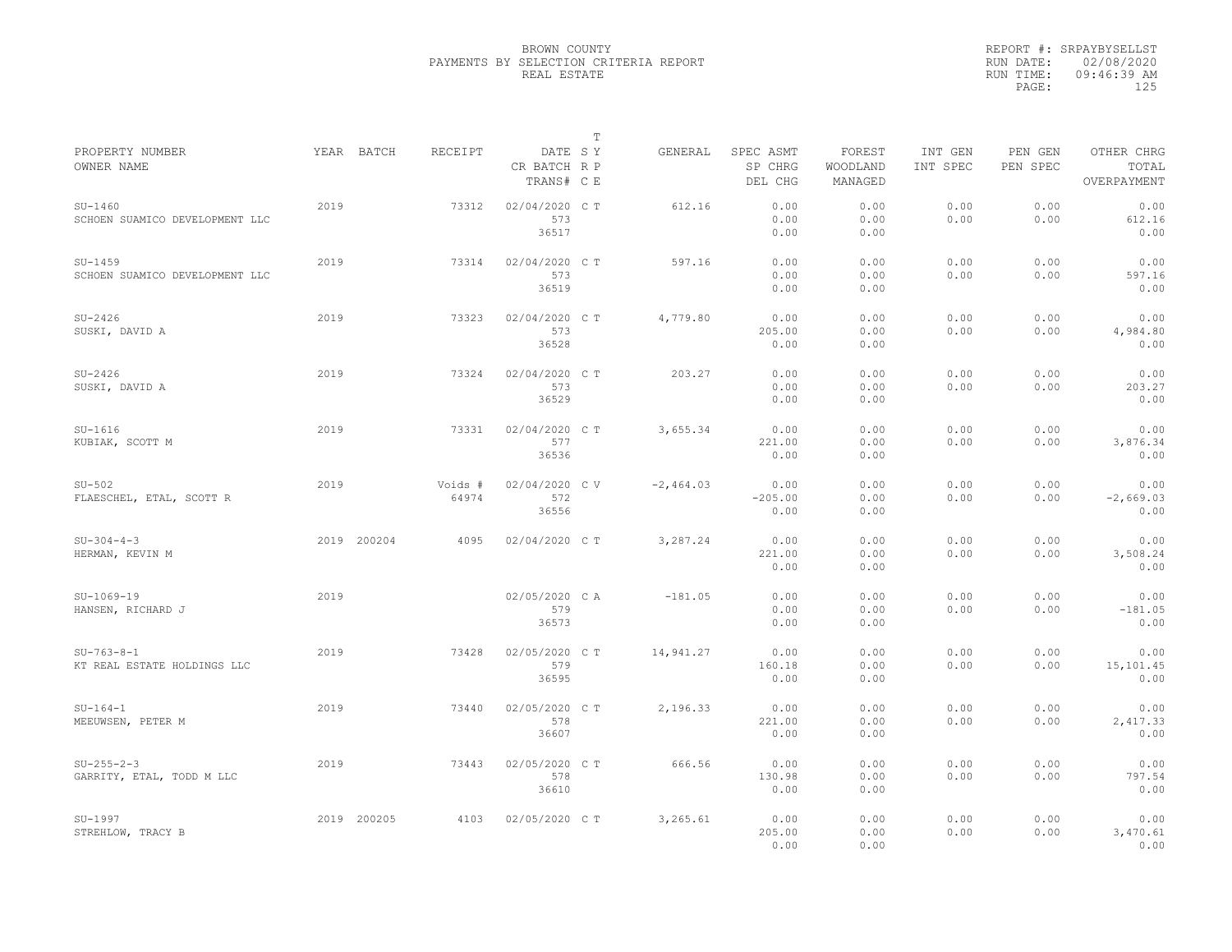|                                                               |      |             |         |                                       | $\mathbb T$ |          |                                 |                               |                     |                     |                                    |
|---------------------------------------------------------------|------|-------------|---------|---------------------------------------|-------------|----------|---------------------------------|-------------------------------|---------------------|---------------------|------------------------------------|
| PROPERTY NUMBER<br>OWNER NAME                                 |      | YEAR BATCH  | RECEIPT | DATE SY<br>CR BATCH R P<br>TRANS# C E |             | GENERAL  | SPEC ASMT<br>SP CHRG<br>DEL CHG | FOREST<br>WOODLAND<br>MANAGED | INT GEN<br>INT SPEC | PEN GEN<br>PEN SPEC | OTHER CHRG<br>TOTAL<br>OVERPAYMENT |
| $SU-418-11$<br>WOLFORD, AMY                                   |      | 2019 200205 | 4105    | 02/05/2020 C T                        |             | 1,605.80 | 0.00<br>221.00<br>0.00          | 0.00<br>0.00<br>0.00          | 0.00<br>0.00        | 0.00<br>0.00        | 0.00<br>1,826.80<br>0.00           |
| $SU-1321$<br>MCGOWN JEREMY J & TARA L REVOCABLE TRUST OF 2018 |      | 2019 200205 | 4106    | 02/05/2020 C T                        |             | 4,288.50 | 0.00<br>205.00<br>0.00          | 0.00<br>0.00<br>0.00          | 0.00<br>0.00        | 0.00<br>0.00        | 0.00<br>4,493.50<br>0.00           |
| $SU-1322$<br>MCGOWN JEREMY J & TARA L REVOCABLE TRUST OF 2018 |      | 2019 200205 | 4107    | 02/05/2020 C T                        |             | 313.08   | 0.00<br>0.00<br>0.00            | 0.00<br>0.00<br>0.00          | 0.00<br>0.00        | 0.00<br>0.00        | 0.00<br>313.08<br>0.00             |
| $SU-200$<br>GREEN BAY GOLDEN ARROW ARCHERY CLUB THE           | 2019 |             | 73486   | 02/06/2020 C T<br>581<br>36651        |             | 1,129.07 | 0.00<br>89.58<br>0.00           | 0.00<br>0.00<br>68.25         | 0.00<br>0.00        | 0.00<br>0.00        | 0.00<br>1,286.90<br>0.00           |
| $SU-555-6$<br>SECORA FAMILY TRUST                             | 2019 |             | 73503   | 02/06/2020 C T<br>581<br>36662        |             | 504.13   | 0.00<br>0.00<br>0.00            | 0.00<br>0.00<br>0.00          | 0.00<br>0.00        | 0.00<br>0.00        | 0.00<br>504.13<br>0.00             |
| $SU-5555-1$<br>SECORA FAMILY TRUST                            | 2019 |             | 73504   | 02/06/2020 CT<br>581<br>36662         |             | 1,349.74 | 0.00<br>205.00<br>0.00          | 0.00<br>0.00<br>0.00          | 0.00<br>0.00        | 0.00<br>0.00        | 0.00<br>1,554.74<br>0.00           |
| $SU-555-2$<br>SECORA FAMILY TRUST                             | 2019 |             | 73506   | 02/06/2020 C T<br>581<br>36662        |             | 1,775.85 | 0.00<br>205.00<br>0.00          | 0.00<br>0.00<br>0.00          | 0.00<br>0.00        | 0.00<br>0.00        | 0.00<br>1,980.85<br>0.00           |
| $SU-964-P-2$<br>KLARNER, CRAIG A                              |      | 2019 200206 | 4115    | 02/06/2020 C T                        |             | 3,354.63 | 0.00<br>221.00<br>0.00          | 0.00<br>0.00<br>0.00          | 0.00<br>0.00        | 0.00<br>0.00        | 0.00<br>3,575.63<br>0.00           |
| $SU-1029-2$<br>NOWICKI, JOHN C                                | 2019 |             | 73540   | 02/07/2020 CT<br>582<br>36686         |             | 1,295.00 | 0.00<br>205.00<br>0.00          | 0.00<br>0.00<br>0.00          | 0.00<br>0.00        | 0.00<br>0.00        | 0.00<br>1,500.00<br>0.00           |
| $SU-560-17$<br>TICS HARBOR LIGHTS LLC                         | 2019 |             | 73541   | 02/07/2020 C T<br>583<br>36687        |             | 4,271.89 | 0.00<br>58.50<br>0.00           | 0.00<br>0.00<br>0.00          | 0.00<br>0.00        | 0.00<br>0.00        | 0.00<br>4,330.39<br>0.00           |
| $SU-560-5$<br>TICS HARBOR LIGHTS LLC                          | 2019 |             | 73542   | 02/07/2020 C T<br>583<br>36688        |             | 550.14   | 0.00<br>0.00<br>0.00            | 0.00<br>0.00<br>0.00          | 0.00<br>0.00        | 0.00<br>0.00        | 0.00<br>550.14<br>0.00             |
| $SU-283-3$<br>BARTOLETTI, SCOTT                               | 2019 |             | 73558   | 02/07/2020 CT<br>583<br>36704         |             | 520.12   | 0.00<br>0.00<br>0.00            | 0.00<br>0.00<br>0.00          | 0.00<br>0.00        | 0.00<br>0.00        | 0.00<br>520.12<br>0.00             |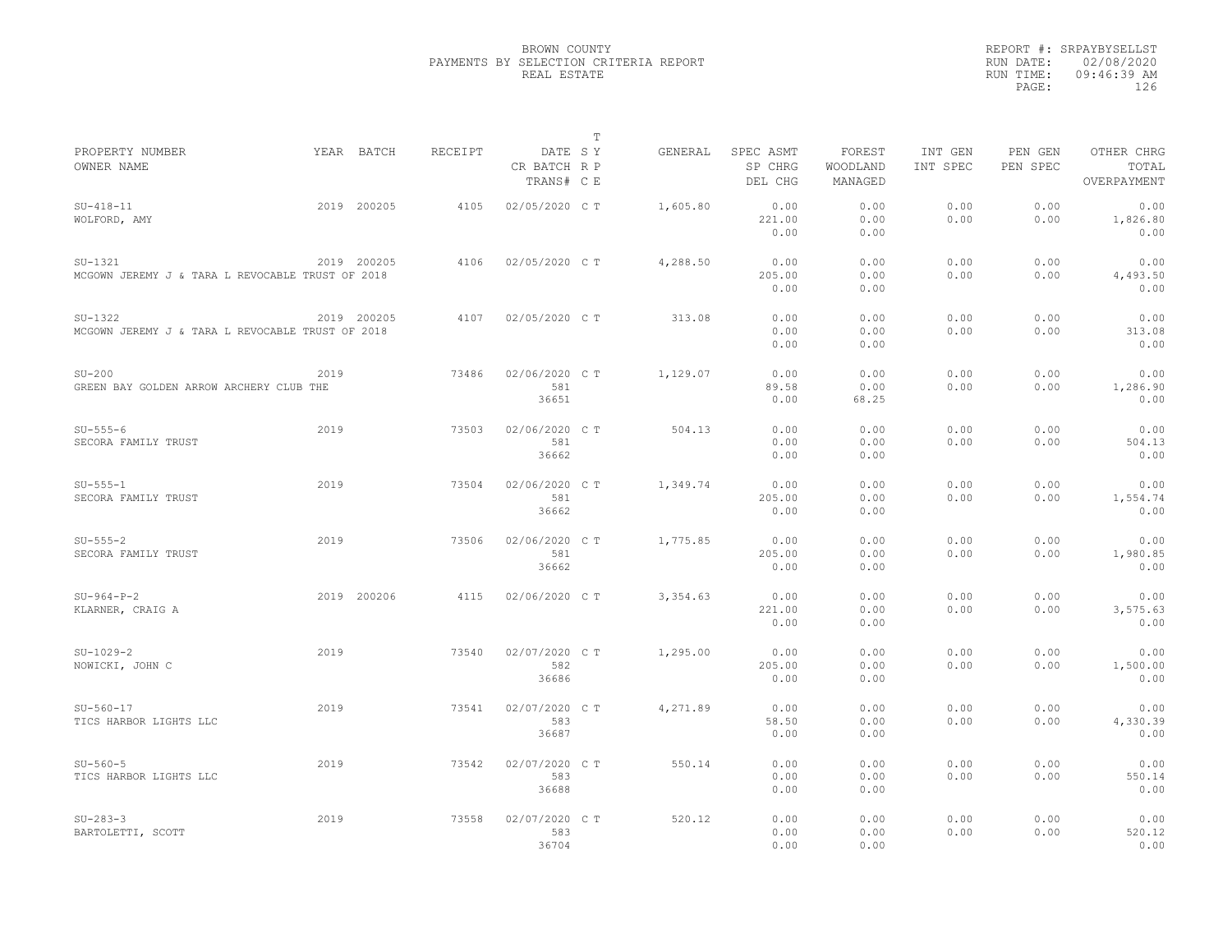REPORT #: SRPAYBYSELLST RUN DATE: 02/08/2020 RUN TIME: 09:46:39 AM PAGE: 127

|                        |               |         |                          | $\blacksquare$ |            |           |          |          |          |             |  |
|------------------------|---------------|---------|--------------------------|----------------|------------|-----------|----------|----------|----------|-------------|--|
| PROPERTY NUMBER        | BATCH<br>YEAR | RECEIPT | DATE SY                  |                | GENERAL    | SPEC ASMT | FOREST   | INT GEN  | PEN GEN  | OTHER CHRG  |  |
| OWNER NAME             |               |         | CR BATCH R P             |                |            | SP CHRG   | WOODLAND | INT SPEC | PEN SPEC | TOTAL       |  |
|                        |               |         | TRANS# C E               |                |            | DEL CHG   | MANAGED  |          |          | OVERPAYMENT |  |
| $SU-51-6$              | 2019          | 73568   | 02/07/2020 C T           |                | 3,309.30   | 0.00      | 0.00     | 0.00     | 0.00     | 0.00        |  |
| VANLANEN, ETAL, EVAN J |               |         | 583                      |                |            | 221.00    | 0.00     | 0.00     | 0.00     | 3,530.30    |  |
|                        |               |         | 36711                    |                |            | 0.00      | 0.00     |          |          | 0.00        |  |
| $SU-708-2$             | 2019          | 73574   | 02/07/2020 C T           |                | 0.00       | 0.00      | 0.00     | 0.00     | 0.00     | 0.00        |  |
| JONES, ETAL, DONALD J  |               |         | 582                      |                |            | 150.00    | 0.00     | 0.00     | 0.00     | 150.00      |  |
|                        |               |         | 36720                    |                |            | 0.00      | 0.00     |          |          | 0.00        |  |
| $SU-2638$              | 2019          | 73575   | 02/07/2020 C T           |                | 1, 114.29  | 0.00      | 0.00     | 0.00     | 0.00     | 0.00        |  |
| PIERRARD, MICHAEL      |               |         | 583                      |                |            | 155.30    | 0.00     | 0.00     | 0.00     | 1,269.59    |  |
|                        |               |         | 36721                    |                |            | 0.00      | 0.00     |          |          | 70.55       |  |
|                        |               |         | VILLAGE OF SUAMICO TOTAL |                | 345,696.12 | 0.00      | 0.00     | 0.00     | 0.00     | 0.00        |  |
|                        |               |         |                          |                |            | 21,518.17 | 0.00     | 0.00     | 0.00     | 367,881.72  |  |
|                        |               |         |                          |                |            | 221.80    | 445.63   |          |          | 538.71      |  |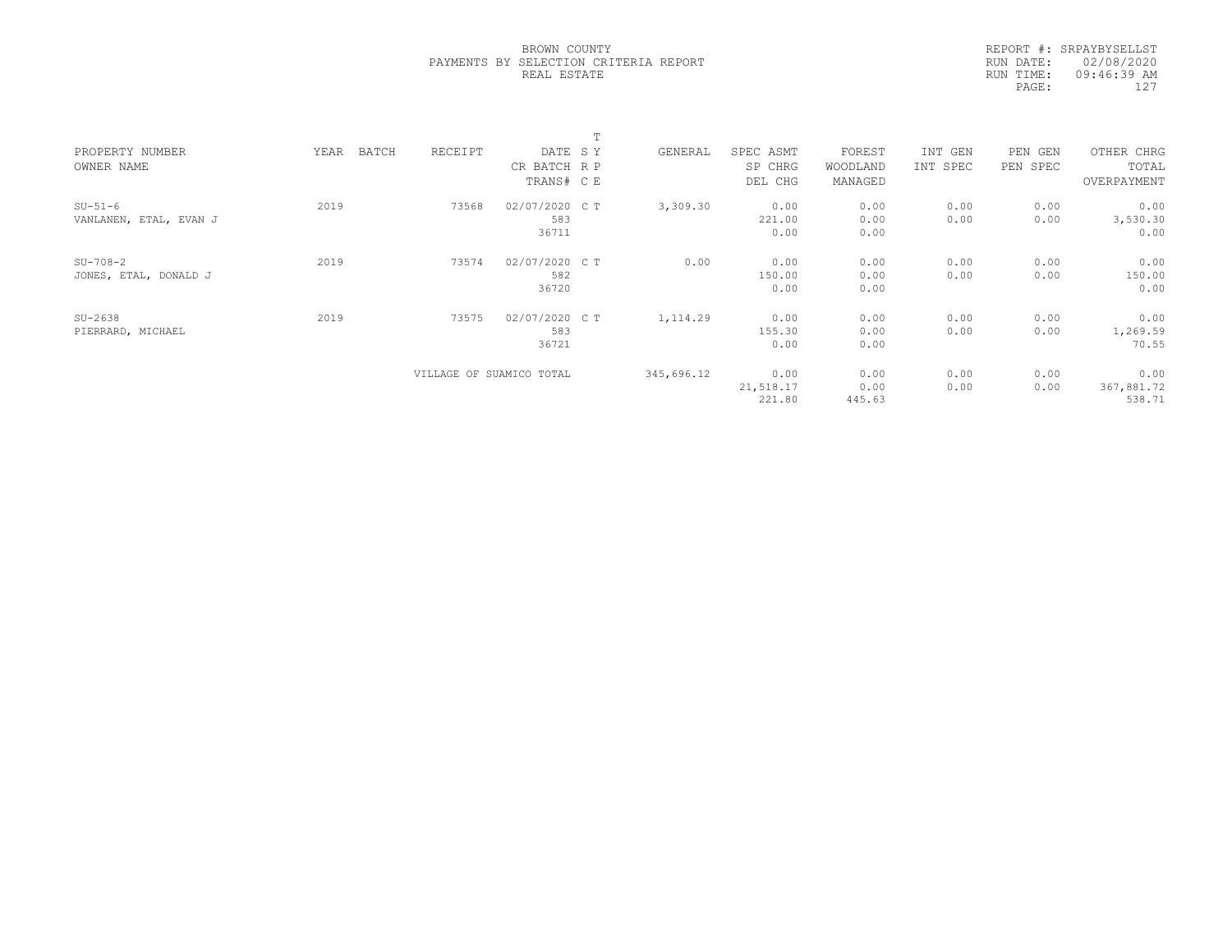|                                                        |      |            |         |                                       | $\mathbb T$ |           |                                 |                               |                     |                     |                                    |
|--------------------------------------------------------|------|------------|---------|---------------------------------------|-------------|-----------|---------------------------------|-------------------------------|---------------------|---------------------|------------------------------------|
| PROPERTY NUMBER<br>OWNER NAME                          |      | YEAR BATCH | RECEIPT | DATE SY<br>CR BATCH R P<br>TRANS# C E |             | GENERAL   | SPEC ASMT<br>SP CHRG<br>DEL CHG | FOREST<br>WOODLAND<br>MANAGED | INT GEN<br>INT SPEC | PEN GEN<br>PEN SPEC | OTHER CHRG<br>TOTAL<br>OVERPAYMENT |
| $VW-160-K-25$<br>STEVENSON HOLDINGS LLC                | 2019 |            | 71858   | 02/03/2020 C T<br>570<br>35528        |             | 2,171.54  | 0.00<br>0.00<br>0.00            | 0.00<br>0.00<br>0.00          | 0.00<br>0.00        | 0.00<br>0.00        | 0.00<br>2,171.54<br>0.00           |
| $VW - J34$<br>STEVENSON HOLDINGS LLC                   | 2019 |            | 71860   | 02/03/2020 C T<br>570<br>35530        |             | 2,218.50  | 0.00<br>0.00<br>0.00            | 0.00<br>0.00<br>0.00          | 0.00<br>0.00        | 0.00<br>0.00        | 0.00<br>2,218.50<br>0.00           |
| $VN-J28$<br>STEVENSON HOLDINGS LLC                     | 2019 |            | 71861   | 02/03/2020 C T<br>570<br>35531        |             | 2,493.71  | 0.00<br>0.00<br>0.00            | 0.00<br>0.00<br>0.00          | 0.00<br>0.00        | 0.00<br>0.00        | 0.00<br>2,493.71<br>0.00           |
| $VW-670$<br>VANS REALTY & CONSTRUCTION OF APPLETON INC | 2019 |            | 72032   | 02/03/2020 C T<br>569<br>35631        |             | 423.73    | 0.00<br>0.00<br>0.00            | 0.00<br>0.00<br>0.00          | 0.00<br>0.00        | 0.00<br>0.00        | 0.00<br>423.73<br>0.00             |
| $VW-676$<br>VANS REALTY & CONSTRUCTION OF APPLETON INC | 2019 |            | 72033   | 02/03/2020 C T<br>569<br>35631        |             | 428.10    | 0.00<br>0.00<br>0.00            | 0.00<br>0.00<br>0.00          | 0.00<br>0.00        | 0.00<br>0.00        | 0.00<br>428.10<br>0.00             |
| $VW-78$<br>THOMPSON, JAMES                             | 2019 |            | 72156   | 02/03/2020 C T<br>567<br>35727        |             | 651.37    | 0.00<br>0.00<br>0.00            | 0.00<br>0.00<br>0.00          | 0.00<br>0.00        | 0.00<br>0.00        | 0.00<br>651.37<br>0.00             |
| $VW - 14 - 5$<br>FOUR GENERATIONS LLP                  | 2019 |            | 72274   | 02/03/2020 C T<br>567<br>35794        |             | 14,947.85 | 0.00<br>0.00<br>0.00            | 0.00<br>0.00<br>0.00          | 0.00<br>0.00        | 0.00<br>0.00        | 0.00<br>14,947.85<br>0.00          |
| $VW-437$<br>BUSSE, SUSAN M                             | 2019 |            | 72303   | 02/03/2020 C T<br>571<br>35811        |             | 3,485.82  | 0.00<br>0.00<br>0.00            | 0.00<br>0.00<br>0.00          | 0.00<br>0.00        | 0.00<br>0.00        | 0.00<br>3,485.82<br>0.00           |
| $VW-518$<br>VANDENWYMELENBERG, JOHN G                  | 2019 |            | 72536   | 02/03/2020 C T<br>568<br>35944        |             | 3,750.00  | 0.00<br>0.00<br>0.00            | 0.00<br>0.00<br>0.00          | 0.00<br>0.00        | 0.00<br>0.00        | 0.00<br>3,750.00<br>0.00           |
| $VW-134$<br>FRITSCH, WILLIAM M                         | 2019 |            | 72540   | 02/03/2020 C T<br>568<br>35948        |             | 1,803.51  | 0.00<br>0.00<br>0.00            | 0.00<br>0.00<br>0.00          | 0.00<br>0.00        | 0.00<br>0.00        | 0.00<br>1,803.51<br>0.00           |
| $VW-138$<br>FRITSCH, WILLIAM M                         | 2019 |            | 72541   | 02/03/2020 CT<br>568<br>35948         |             | 122.32    | 0.00<br>0.00<br>0.00            | 0.00<br>0.00<br>0.00          | 0.00<br>0.00        | 0.00<br>0.00        | 0.00<br>122.32<br>0.00             |
| $VW-79$<br>FRITSCH, WILLIAM M                          | 2019 |            | 72542   | 02/03/2020 C T<br>568<br>35948        |             | 1,271.66  | 0.00<br>0.00<br>0.00            | 0.00<br>0.00<br>0.00          | 0.00<br>0.00        | 0.00<br>0.00        | 0.00<br>1,271.66<br>0.00           |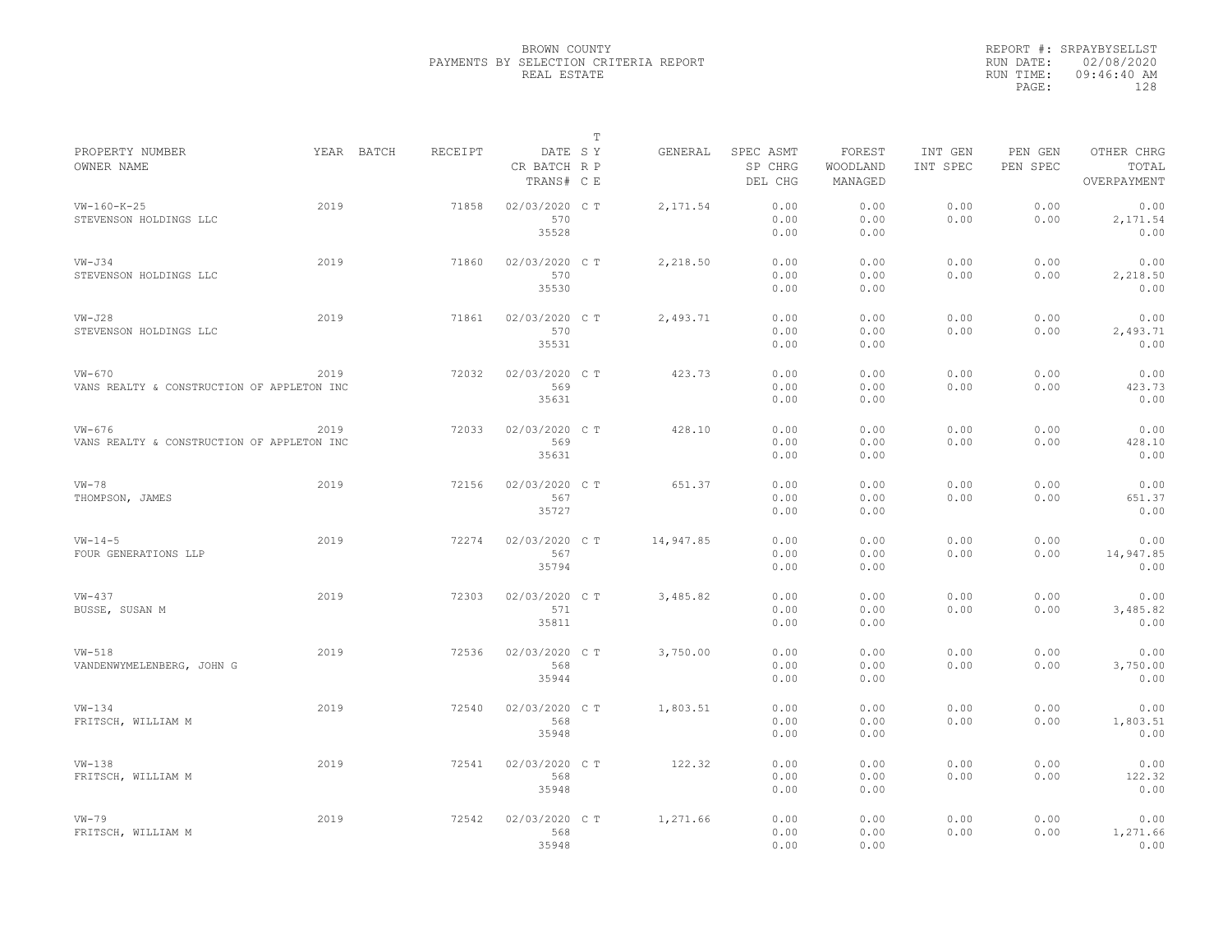|                                               |            |         |                | $\mathbb T$ |           |           |          |          |          |             |
|-----------------------------------------------|------------|---------|----------------|-------------|-----------|-----------|----------|----------|----------|-------------|
| PROPERTY NUMBER                               | YEAR BATCH | RECEIPT | DATE SY        |             | GENERAL   | SPEC ASMT | FOREST   | INT GEN  | PEN GEN  | OTHER CHRG  |
| OWNER NAME                                    |            |         | CR BATCH R P   |             |           | SP CHRG   | WOODLAND | INT SPEC | PEN SPEC | TOTAL       |
|                                               |            |         | TRANS# C E     |             |           | DEL CHG   | MANAGED  |          |          | OVERPAYMENT |
| $VW-80$                                       | 2019       | 72543   | 02/03/2020 C T |             | 1,253.12  | 0.00      | 0.00     | 0.00     | 0.00     | 0.00        |
| FRITSCH, WILLIAM M                            |            |         | 568            |             |           | 0.00      | 0.00     | 0.00     | 0.00     | 1,253.12    |
|                                               |            |         | 35948          |             |           | 0.00      | 0.00     |          |          | 0.00        |
|                                               |            |         |                |             |           |           |          |          |          |             |
| $VW-160-G-32$                                 | 2019       | 72592   | 02/03/2020 C T |             | 3, 424.18 | 0.00      | 0.00     | 0.00     | 0.00     | 0.00        |
| OLLILA HENRY W & BEVERLY J REVOC LIVING TRUST |            |         | 568            |             |           | 0.00      | 0.00     | 0.00     | 0.00     | 3,424.18    |
|                                               |            |         | 35992          |             |           | 0.00      | 0.00     |          |          | 0.00        |
| $VW-160-G-33$                                 | 2019       | 72593   | 02/03/2020 C T |             | 326.54    | 0.00      | 0.00     | 0.00     | 0.00     | 0.00        |
| OLLILA HENRY W & BEVERLY J REVOC LIVING TRUST |            |         | 568            |             |           | 0.00      | 0.00     | 0.00     | 0.00     | 326.54      |
|                                               |            |         | 35992          |             |           | 0.00      | 0.00     |          |          | 0.00        |
|                                               |            |         |                |             |           |           |          |          |          |             |
| $VW - 115 - 7$                                | 2019       | 72640   | 02/03/2020 C T |             | 4,611.73  | 0.00      | 0.00     | 0.00     | 0.00     | 0.00        |
| DELSART, ETAL, THOMAS F & ELAINE B            |            |         | 570            |             |           | 0.00      | 0.00     | 0.00     | 0.00     | 4,611.73    |
|                                               |            |         | 36019          |             |           | 0.00      | 0.00     |          |          | 0.00        |
| $VW-459$                                      | 2019       | 72767   | 02/03/2020 C T |             | 1,728.17  | 0.00      | 0.00     | 0.00     | 0.00     | 0.00        |
| BOWERS, KAREN A                               |            |         | 569            |             |           | 0.00      | 0.00     | 0.00     | 0.00     | 1,728.17    |
|                                               |            |         | 36110          |             |           | 0.00      | 0.00     |          |          | 0.00        |
|                                               |            |         |                |             |           |           |          |          |          |             |
| $VW-160-W-33$                                 | 2019       | 72791   | 02/03/2020 C T |             | 800.00    | 0.00      | 0.00     | 0.00     | 0.00     | 0.00        |
| STOCK, JOHN L                                 |            |         | 570            |             |           | 0.00      | 0.00     | 0.00     | 0.00     | 800.00      |
|                                               |            |         | 36130          |             |           | 0.00      | 0.00     |          |          | 0.00        |
| $VW-160-W-33$                                 | 2019       | 72792   | 02/03/2020 CT  |             | 859.38    | 0.00      | 0.00     | 0.00     | 0.00     | 0.00        |
| STOCK, JOHN L                                 |            |         | 570            |             |           | 0.00      | 0.00     | 0.00     | 0.00     | 859.38      |
|                                               |            |         | 36131          |             |           | 0.00      | 0.00     |          |          | 0.00        |
|                                               |            |         |                |             |           |           |          |          |          |             |
| $VW-160-G-17$                                 | 2019       | 72839   | 02/03/2020 C T |             | 2,541.78  | 0.00      | 0.00     | 0.00     | 0.00     | 0.00        |
| VANEPEREN, BERNARD G                          |            |         | 568            |             |           | 0.00      | 0.00     | 0.00     | 0.00     | 2,541.78    |
|                                               |            |         | 36170          |             |           | 0.00      | 0.00     |          |          | 0.00        |
| $VW - 146 - 1$                                | 2019       | 72858   | 02/03/2020 C T |             | 2,359.38  | 0.00      | 0.00     | 0.00     | 0.00     | 0.00        |
|                                               |            |         |                |             |           |           |          |          |          |             |
| WRIGHTSTOWN DEVELOPMENT LLC                   |            |         | 568            |             |           | 0.00      | 0.00     | 0.00     | 0.00     | 2,359.38    |
|                                               |            |         | 36180          |             |           | 0.00      | 0.00     |          |          | 0.00        |
| $VW-147$                                      | 2019       | 72864   | 02/03/2020 CT  |             | 755.11    | 0.00      | 0.00     | 0.00     | 0.00     | 0.00        |
| SMITH, BRIAN L                                |            |         | 570            |             |           | 0.00      | 0.00     | 0.00     | 0.00     | 755.11      |
|                                               |            |         | 36184          |             |           | 0.00      | 0.00     |          |          | 0.00        |
| $VW-139$                                      | 2019       | 72865   |                |             |           | 0.00      | 0.00     | 0.00     | 0.00     | 0.00        |
|                                               |            |         | 02/03/2020 C T |             | 1,222.52  |           |          |          |          |             |
| SMITH, BRIAN L                                |            |         | 570            |             |           | 0.00      | 0.00     | 0.00     | 0.00     | 1,222.52    |
|                                               |            |         | 36184          |             |           | 0.00      | 0.00     |          |          | 0.00        |
| $VW-95$                                       | 2019       | 72866   | 02/03/2020 CT  |             | 951.70    | 0.00      | 0.00     | 0.00     | 0.00     | 0.00        |
| SMITH, BRIAN L                                |            |         | 570            |             |           | 0.00      | 0.00     | 0.00     | 0.00     | 951.70      |
|                                               |            |         | 36184          |             |           | 0.00      | 0.00     |          |          | 0.00        |
|                                               |            |         |                |             |           |           |          |          |          |             |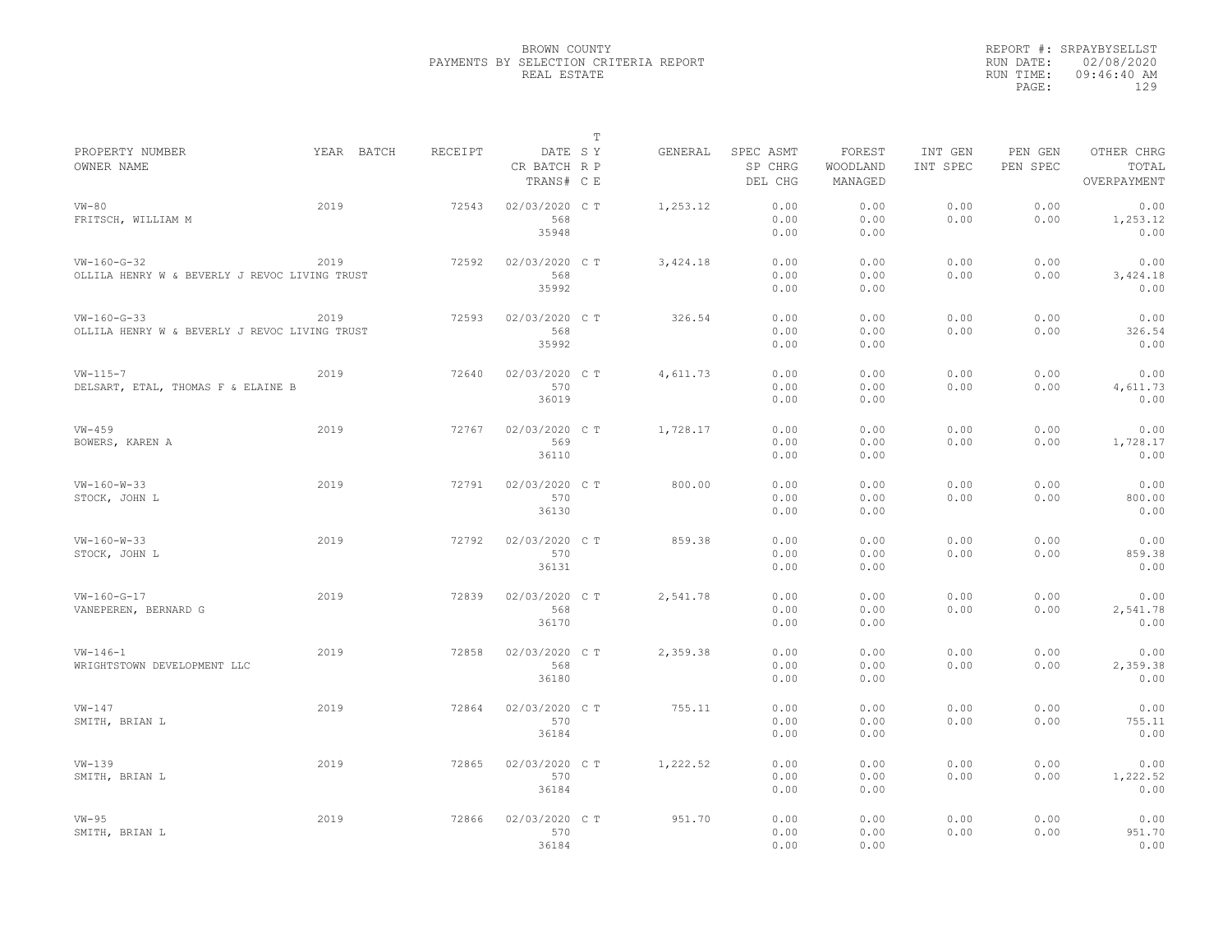|                                             |             |         |                                       | $\mathbb T$ |           |                                 |                               |                     |                     |                                    |
|---------------------------------------------|-------------|---------|---------------------------------------|-------------|-----------|---------------------------------|-------------------------------|---------------------|---------------------|------------------------------------|
| PROPERTY NUMBER<br>OWNER NAME               | YEAR BATCH  | RECEIPT | DATE SY<br>CR BATCH R P<br>TRANS# C E |             | GENERAL   | SPEC ASMT<br>SP CHRG<br>DEL CHG | FOREST<br>WOODLAND<br>MANAGED | INT GEN<br>INT SPEC | PEN GEN<br>PEN SPEC | OTHER CHRG<br>TOTAL<br>OVERPAYMENT |
| $VW-260$<br>SMITH, ETAL, BRIAN L & RONALD S | 2019        | 72867   | 02/03/2020 C T<br>570<br>36184        |             | 1,402.71  | 0.00<br>0.00<br>0.00            | 0.00<br>0.00<br>0.00          | 0.00<br>0.00        | 0.00<br>0.00        | 0.00<br>1,402.71<br>0.00           |
| $VW-170$<br>SMITH, BRIAN L                  | 2019        | 72868   | 02/03/2020 C T<br>570<br>36184        |             | 945.13    | 0.00<br>0.00<br>0.00            | 0.00<br>0.00<br>0.00          | 0.00<br>0.00        | 0.00<br>0.00        | 0.00<br>945.13<br>0.00             |
| $VW-146$<br>WRIGHTSTOWN DEVELOPMENT LLC     | 2019        | 72873   | 02/03/2020 C T<br>567<br>36187        |             | 502.84    | 0.00<br>0.00<br>0.00            | 0.00<br>0.00<br>0.00          | 0.00<br>0.00        | 0.00<br>0.00        | 0.00<br>502.84<br>0.00             |
| $VW-160-W-16$<br>DUROCHER, JOSEPH A         | 2019        | 72887   | 02/03/2020 C T<br>570<br>36197        |             | 2,040.51  | 0.00<br>0.00<br>0.00            | 0.00<br>0.00<br>0.00          | 0.00<br>0.00        | 0.00<br>0.00        | 0.00<br>2,040.51<br>0.00           |
| $VW-160-G-31$<br>CORNETTE, MILTON J         | 2019        | 72944   | 02/03/2020 CT<br>568<br>36237         |             | 6,270.63  | 0.00<br>0.00<br>0.00            | 0.00<br>0.00<br>0.00          | 0.00<br>0.00        | 0.00<br>0.00        | 0.00<br>6,270.63<br>0.00           |
| $VW-567$<br>KEMNITZ, WILLIAM J              | 2019        | 73041   | 02/04/2020 C T<br>573<br>36320        |             | 2,519.92  | 0.00<br>0.00<br>0.00            | 0.00<br>0.00<br>0.00          | 0.00<br>0.00        | 0.00<br>0.00        | 0.00<br>2,519.92<br>0.00           |
| $VW-492$<br>TARKOWSKI, LEONARD M            | 2019        | 73048   | 02/04/2020 C T<br>574<br>36327        |             | 1,157.01  | 0.00<br>0.00<br>0.00            | 0.00<br>0.00<br>0.00          | 0.00<br>0.00        | 0.00<br>0.00        | 0.00<br>1,157.01<br>0.00           |
| $VW-160-G-30$<br>CURRY, SANDRA L            | 2019        | 73058   | 02/04/2020 C T<br>573<br>36337        |             | 3,128.21  | 0.00<br>0.00<br>0.00            | 0.00<br>0.00<br>0.00          | 0.00<br>0.00        | 0.00<br>0.00        | 0.00<br>3,128.21<br>0.00           |
| $VW-668$<br>WICHMAN, DAVID K                | 2019        | 73126   | 02/04/2020 C T<br>577<br>36389        |             | 4,879.31  | 0.00<br>0.00<br>0.00            | 0.00<br>0.00<br>0.00          | 0.00<br>0.00        | 0.00<br>0.00        | 0.00<br>4,879.31<br>0.00           |
| $VW-17-2$<br>PIKTURNA, MARK A               | 2019        | 73269   | 02/04/2020 C T<br>574<br>36491        |             | 2,848.66  | 0.00<br>16.00<br>0.00           | 0.00<br>0.00<br>0.00          | 0.00<br>0.00        | 0.00<br>0.00        | 0.00<br>2,864.66<br>0.00           |
| $VW-16-7$<br>KOSTER, DANIEL G               | 2019 200205 | 4102    | 02/05/2020 C T                        |             | 13,781.99 | 0.00<br>16.00<br>0.00           | 0.00<br>0.00<br>0.00          | 0.00<br>0.00        | 0.00<br>0.00        | 0.00<br>13,797.99<br>0.00          |
| $VW - 390 - E - 40$<br>MATZKE, ROGER P      | 2019        | 73462   | 02/05/2020 C T<br>579<br>36631        |             | 2,478.90  | 0.00<br>0.00<br>0.00            | 0.00<br>0.00<br>0.00          | 0.00<br>0.00        | 0.00<br>0.00        | 0.00<br>2,478.90<br>0.00           |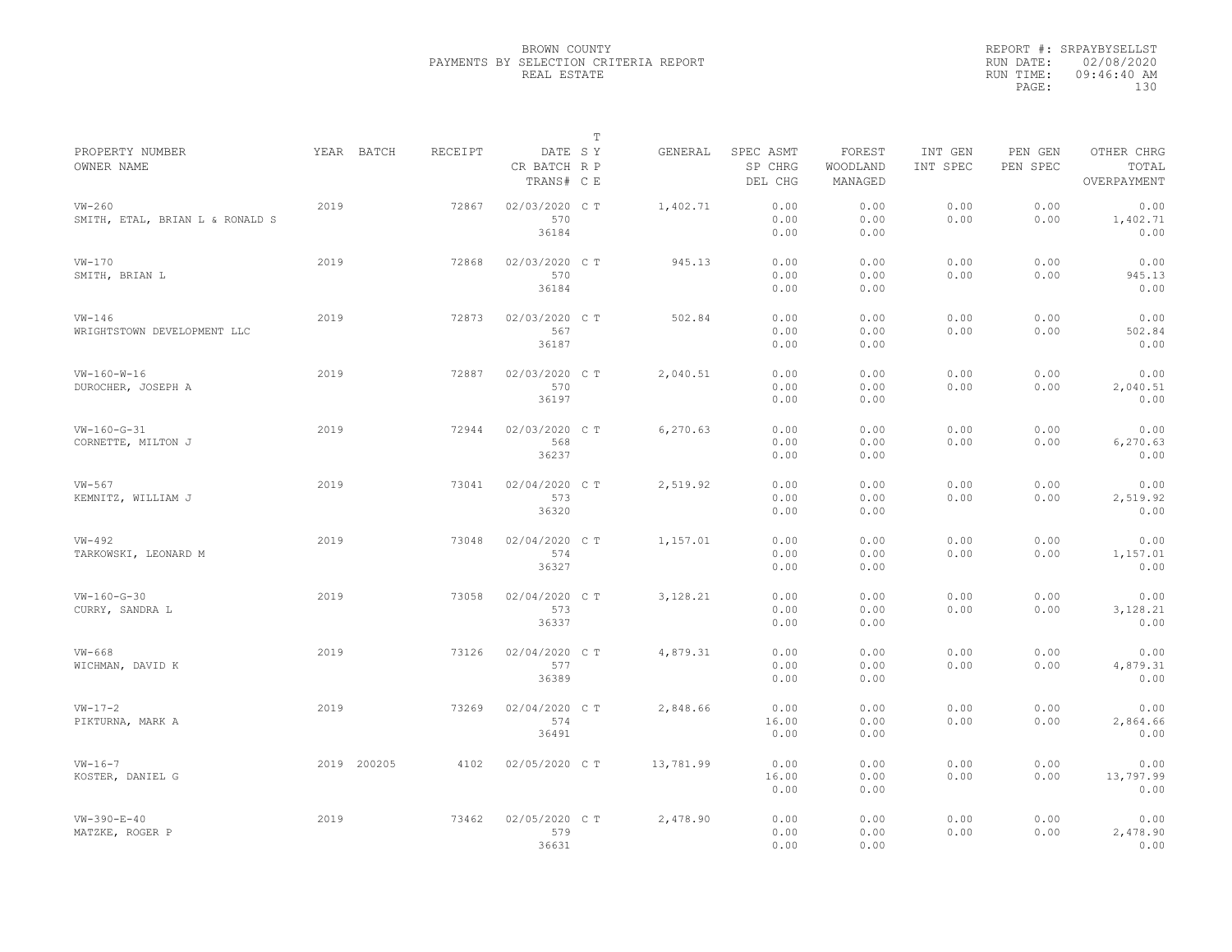|  | BROWN COUNTY |                                       |  |
|--|--------------|---------------------------------------|--|
|  |              | PAYMENTS BY SELECTION CRITERIA REPORT |  |
|  | REAL ESTATE  |                                       |  |

REPORT #: SRPAYBYSELLST RUN DATE: 02/08/2020 RUN TIME: 09:46:41 AM PAGE: 131

| PROPERTY NUMBER | BATCH<br>YEAR | RECEIPT                      | DATE SY        | GENERAL    | SPEC ASMT | FOREST   | INT GEN  | PEN<br>GEN | OTHER CHRG  |  |
|-----------------|---------------|------------------------------|----------------|------------|-----------|----------|----------|------------|-------------|--|
| OWNER NAME      |               |                              | CR BATCH R P   |            | SP CHRG   | WOODLAND | INT SPEC | PEN SPEC   | TOTAL       |  |
|                 |               |                              | TRANS# C E     |            | DEL CHG   | MANAGED  |          |            | OVERPAYMENT |  |
| $VW-418$        | 2019          | 73544                        | 02/07/2020 C T | 1,819.91   | 0.00      | 0.00     | 0.00     | 0.00       | 0.00        |  |
| FALCK, JOHN E   |               |                              | 583            |            | 0.00      | 0.00     | 0.00     | 0.00       | 1,819.91    |  |
|                 |               |                              | 36690          |            | 0.00      | 0.00     |          |            | 0.00        |  |
| $VW-418$        | 2019          | 73545                        | 02/07/2020 C T | 1,980.14   | 0.00      | 0.00     | 0.00     | 0.00       | 0.00        |  |
| FALCK, JOHN E   |               |                              | 583            |            | 0.00      | 0.00     | 0.00     | 0.00       | 1,980.14    |  |
|                 |               |                              | 36691          |            | 0.00      | 0.00     |          |            | 0.00        |  |
|                 |               | VILLAGE OF WRIGHTSTOWN TOTAL |                | 100,357.59 | 0.00      | 0.00     | 0.00     | 0.00       | 0.00        |  |
|                 |               |                              |                |            | 32.00     | 0.00     | 0.00     | 0.00       | 100,389.59  |  |
|                 |               |                              |                |            | 0.00      | 0.00     |          |            | 0.00        |  |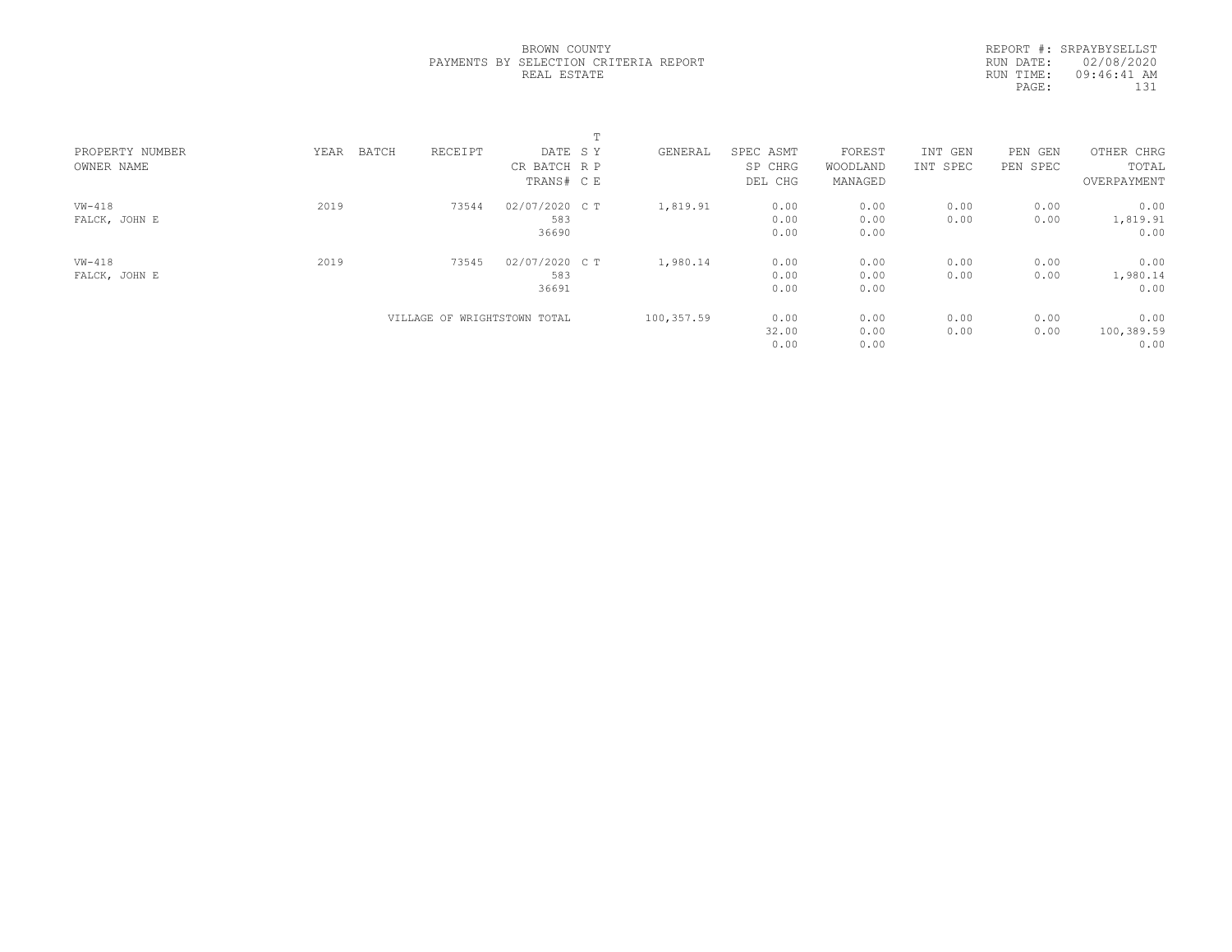|                                                          |      |             |                |                                       | $\mathbb T$ |           |                                 |                               |                     |                     |                                    |
|----------------------------------------------------------|------|-------------|----------------|---------------------------------------|-------------|-----------|---------------------------------|-------------------------------|---------------------|---------------------|------------------------------------|
| PROPERTY NUMBER<br>OWNER NAME                            |      | YEAR BATCH  | <b>RECEIPT</b> | DATE SY<br>CR BATCH R P<br>TRANS# C E |             | GENERAL   | SPEC ASMT<br>SP CHRG<br>DEL CHG | FOREST<br>WOODLAND<br>MANAGED | INT GEN<br>INT SPEC | PEN GEN<br>PEN SPEC | OTHER CHRG<br>TOTAL<br>OVERPAYMENT |
| $WD-83-4$<br>WILLEMS, HANNAH M                           |      | 2019 200201 | 4051           | 02/01/2020 CT                         |             | 1,128.54  | 0.00<br>97.00<br>0.00           | 0.00<br>0.00<br>0.00          | 0.00<br>0.00        | 0.00<br>0.00        | 0.00<br>1,225.54<br>0.00           |
| $ED-2686$<br>CARTER, CHARLOTTE F                         |      | 2019 200201 | 4052           | 02/01/2020 C T                        |             | 2,059.40  | 0.00<br>97.00<br>0.00           | 0.00<br>0.00<br>0.00          | 0.00<br>0.00        | 0.00<br>0.00        | 0.00<br>2,156.40<br>0.00           |
| $WD-1146$<br>JARACZEWSKI, ZACHARY                        |      | 2019 200202 | 4065           | 02/02/2020 CT                         |             | 1,748.93  | 0.00<br>0.00<br>0.00            | 0.00<br>0.00<br>0.00          | 0.00<br>0.00        | 0.00<br>0.00        | 0.00<br>1,748.93<br>0.00           |
| $WD-1711$<br>NOGGLE, TODD A                              |      | 2019 200203 | 4073           | 02/03/2020 C T                        |             | 2,470.40  | 0.00<br>97.00<br>0.00           | 0.00<br>0.00<br>0.00          | 0.00<br>0.00        | 0.00<br>0.00        | 0.00<br>2,567.40<br>0.00           |
| $ED-1165$<br>LERCH, JOHN L                               | 2019 |             | 71878          | 02/03/2020 CT<br>571<br>35550         |             | 1,485.60  | 0.00<br>97.00<br>0.00           | 0.00<br>0.00<br>0.00          | 0.00<br>0.00        | 0.00<br>0.00        | 0.00<br>1,582.60<br>0.00           |
| ED-3006<br>SWR PROPERTIES LLC                            | 2019 |             | 71951          | 02/03/2020 C T<br>570<br>35571        |             | 4,127.33  | 0.00<br>67.90<br>0.00           | 0.00<br>0.00<br>0.00          | 0.00<br>0.00        | 0.00<br>0.00        | 0.00<br>4,195.23<br>0.00           |
| $ED-2840$<br>GORESIMIG, CARRIE R                         | 2019 |             | 71953          | 02/03/2020 CT<br>568<br>35573         |             | 1,153.21  | 0.00<br>67.90<br>0.00           | 0.00<br>0.00<br>0.00          | 0.00<br>0.00        | 0.00<br>0.00        | 0.00<br>1,221.11<br>0.00           |
| $ED-714-T-22$<br>DESHAZER, DAVID L                       | 2019 |             | 71962          | 02/03/2020 C T<br>570<br>35578        |             | 1,903.00  | 0.00<br>97.00<br>0.00           | 0.00<br>0.00<br>0.00          | 0.00<br>0.00        | 0.00<br>0.00        | 0.00<br>2,000.00<br>0.00           |
| $ED-714-T-49$<br>BAIN ROBERT L & KAREN K REVOCABLE TRUST | 2019 |             | 71982          | 02/03/2020 CT<br>570<br>35594         |             | 2,334.23  | 0.00<br>97.00<br>0.00           | 0.00<br>0.00<br>0.00          | 0.00<br>0.00        | 0.00<br>0.00        | 0.00<br>2,431.23<br>0.00           |
| $ED-2954$<br>SEYLLER, CHARLES A                          | 2019 |             | 71989          | 02/03/2020 C T<br>570<br>35601        |             | 1,998.32  | 0.00<br>67.90<br>0.00           | 0.00<br>0.00<br>0.00          | 0.00<br>0.00        | 0.00<br>0.00        | 0.00<br>2,066.22<br>0.00           |
| $WD-717$<br>ALHAMBRA VILLAGE DEPERE LTD PARTNERSHIP      | 2019 |             | 71993          | 02/03/2020 CT<br>569<br>35605         |             | 14,348.73 | 0.00<br>2,134.00<br>21,464.45   | 0.00<br>0.00<br>0.00          | 0.00<br>0.00        | 0.00<br>0.00        | 0.00<br>37,947.18<br>0.00          |
| $WD-715$<br>ALHAMBRA VILLAGE DEPERE LTD PARTNERSHIP      | 2019 |             | 71994          | 02/03/2020 CT<br>569<br>35605         |             | 14,549.96 | 0.00<br>2,134.00<br>0.00        | 0.00<br>0.00<br>0.00          | 0.00<br>0.00        | 0.00<br>0.00        | 0.00<br>16,683.96<br>0.00          |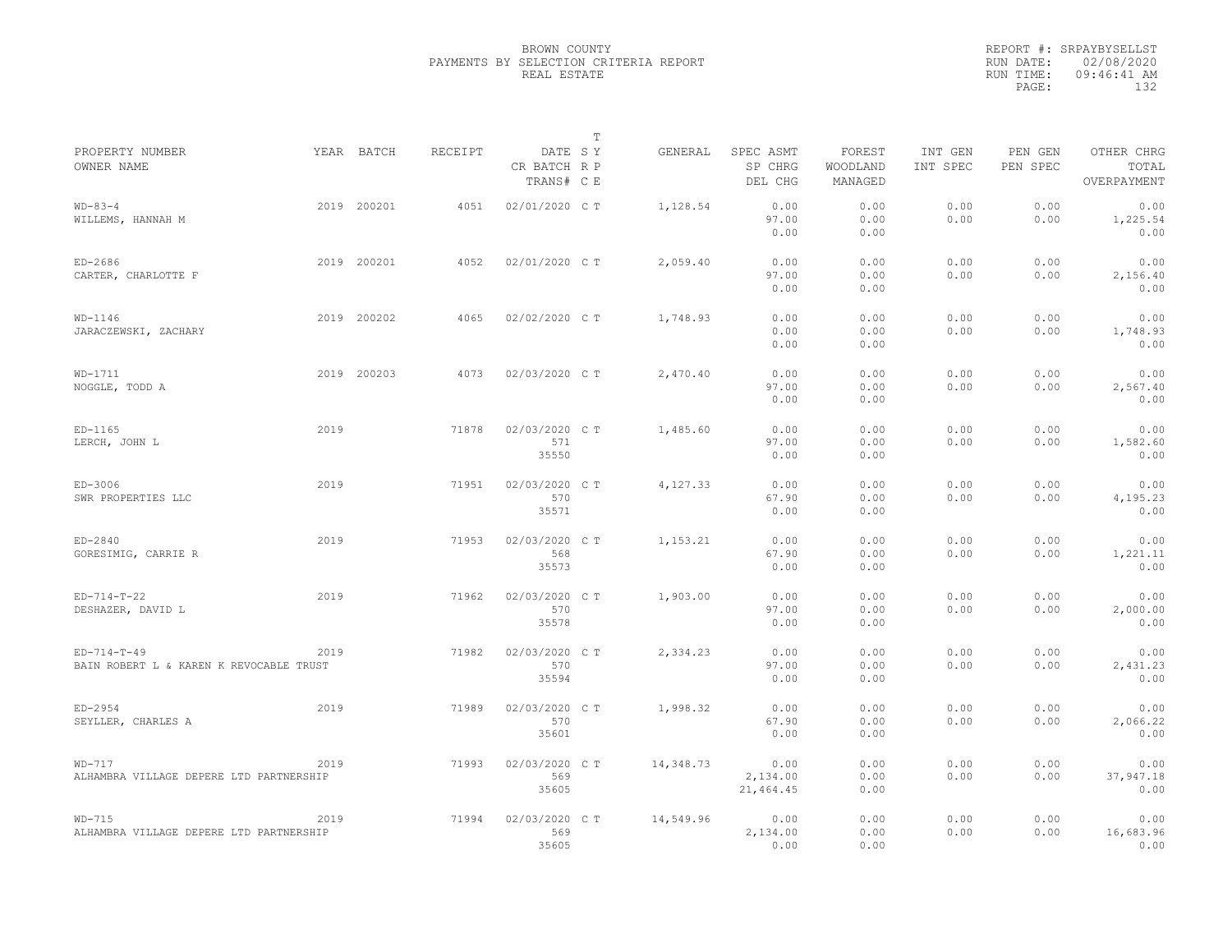|                                                            |            |         |                                       | $\mathbb T$ |           |                                 |                               |                     |                     |                                    |
|------------------------------------------------------------|------------|---------|---------------------------------------|-------------|-----------|---------------------------------|-------------------------------|---------------------|---------------------|------------------------------------|
| PROPERTY NUMBER<br>OWNER NAME                              | YEAR BATCH | RECEIPT | DATE SY<br>CR BATCH R P<br>TRANS# C E |             | GENERAL   | SPEC ASMT<br>SP CHRG<br>DEL CHG | FOREST<br>WOODLAND<br>MANAGED | INT GEN<br>INT SPEC | PEN GEN<br>PEN SPEC | OTHER CHRG<br>TOTAL<br>OVERPAYMENT |
| ED-2182<br>SCHOEN MICHAEL F & VICTORIA A JOINT REVOC TRUST | 2019       | 71996   | 02/03/2020 C T<br>570                 |             | 2,648.99  | 0.00<br>97.00                   | 0.00<br>0.00                  | 0.00<br>0.00        | 0.00<br>0.00        | 0.00<br>2,745.99                   |
|                                                            |            |         | 35607                                 |             |           | 0.00                            | 0.00                          |                     |                     | 0.00                               |
| $ED-1435-46$<br>DECLEENE, AUSTIN J                         | 2019       | 71997   | 02/03/2020 C T<br>571<br>35608        |             | 999.51    | 0.00<br>97.00<br>0.00           | 0.00<br>0.00<br>0.00          | 0.00<br>0.00        | 0.00<br>0.00        | 0.00<br>1,096.51<br>0.00           |
| $ED-966$                                                   | 2019       | 71999   | 02/03/2020 C T                        |             | 3,480.17  | 0.00                            | 0.00                          | 0.00                | 0.00                | 0.00                               |
| DECLEENE ZELLNER INC                                       |            |         | 571<br>35610                          |             |           | 809.31<br>0.00                  | 0.00<br>0.00                  | 0.00                | 0.00                | 4,289.48<br>0.00                   |
| $ED-3063$                                                  | 2019       | 72027   | 02/03/2020 C T                        |             | 55.71     | 0.00                            | 0.00                          | 0.00                | 0.00                | 0.00                               |
| VANS REALTY & CONSTRUCTION OF APPLETON INC                 |            |         | 569<br>35631                          |             |           | 48.50<br>0.00                   | 0.00<br>0.00                  | 0.00                | 0.00                | 104.21<br>0.00                     |
| ED-3066                                                    | 2019       | 72028   | 02/03/2020 C T                        |             | 53.85     | 0.00                            | 0.00                          | 0.00                | 0.00                | 0.00                               |
| VANS REALTY & CONSTRUCTION OF APPLETON INC                 |            |         | 569<br>35631                          |             |           | 48.50<br>0.00                   | 0.00<br>0.00                  | 0.00                | 0.00                | 102.35<br>0.00                     |
| ED-3067                                                    | 2019       | 72029   | 02/03/2020 C T                        |             | 53.85     | 0.00                            | 0.00                          | 0.00                | 0.00                | 0.00                               |
| VANS REALTY & CONSTRUCTION OF APPLETON INC                 |            |         | 569<br>35631                          |             |           | 48.50<br>0.00                   | 0.00<br>0.00                  | 0.00                | 0.00                | 102.35<br>0.00                     |
| ED-3068                                                    | 2019       | 72030   | 02/03/2020 C T                        |             | 53.85     | 0.00                            | 0.00                          | 0.00                | 0.00                | 0.00                               |
| VANS REALTY & CONSTRUCTION OF APPLETON INC                 |            |         | 569<br>35631                          |             |           | 48.50<br>0.00                   | 0.00<br>0.00                  | 0.00                | 0.00                | 102.35<br>0.00                     |
| ED-3069                                                    | 2019       | 72031   | 02/03/2020 C T                        |             | 53.85     | 0.00                            | 0.00                          | 0.00                | 0.00                | 0.00                               |
| VANS REALTY & CONSTRUCTION OF APPLETON INC                 |            |         | 569<br>35631                          |             |           | 48.50<br>0.00                   | 0.00<br>0.00                  | 0.00                | 0.00                | 102.35<br>0.00                     |
| $ED - 841$                                                 | 2019       | 72041   | 02/03/2020 C T                        |             | 2,079.10  | 1,289.18                        | 0.00                          | 0.00                | 0.00                | 0.00                               |
| GET REEL ENTERTAINMENT LLC                                 |            |         | 569<br>35640                          |             |           | 543.21<br>0.00                  | 0.00<br>0.00                  | 0.00                | 0.00                | 3,911.49<br>0.00                   |
| $WD-945$                                                   | 2019       | 72042   | 02/03/2020 C T                        |             | 0.00      | 0.00                            | 0.00                          | 0.00                | 0.00                | 0.00                               |
| MEDICAL COLLEGE OF WISCONSIN INC                           |            |         | 567<br>35641                          |             |           | 1,938.43<br>0.00                | 0.00<br>0.00                  | 0.00                | 0.00                | 1,938.43<br>0.00                   |
| ED-F0103-1                                                 | 2019       | 72045   | 02/03/2020 C T                        |             | 18,461.16 | 261.82                          | 0.00                          | 0.00                | 0.00                | 0.00                               |
| JPG ENTERPRISES LLC                                        |            |         | 571<br>35644                          |             |           | 3,075.18<br>0.00                | 0.00<br>0.00                  | 0.00                | 0.00                | 21,798.16<br>0.00                  |
| ED-F0103-5                                                 | 2019       | 72056   | 02/03/2020 C T                        |             | 1,695.40  | 0.00                            | 0.00                          | 0.00                | 0.00                | 0.00                               |
| DECLEENE, GREG J                                           |            |         | 571<br>35648                          |             |           | 1,152.67<br>0.00                | 0.00<br>0.00                  | 0.00                | 0.00                | 2,848.07<br>0.00                   |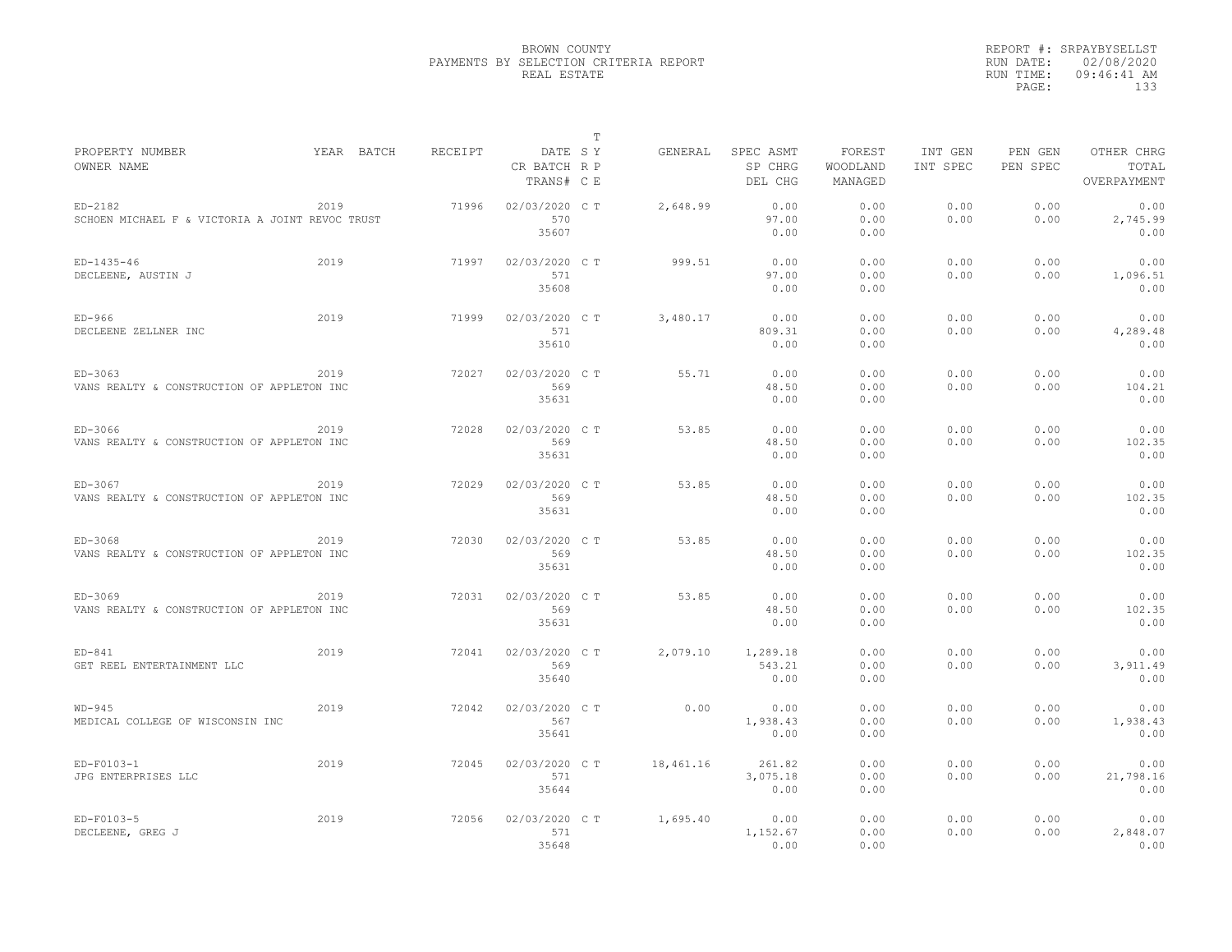|                                                    |      |            |                |                                       | $\mathbb T$ |           |                                 |                               |                     |                     |                                    |
|----------------------------------------------------|------|------------|----------------|---------------------------------------|-------------|-----------|---------------------------------|-------------------------------|---------------------|---------------------|------------------------------------|
| PROPERTY NUMBER<br>OWNER NAME                      |      | YEAR BATCH | <b>RECEIPT</b> | DATE SY<br>CR BATCH R P<br>TRANS# C E |             | GENERAL   | SPEC ASMT<br>SP CHRG<br>DEL CHG | FOREST<br>WOODLAND<br>MANAGED | INT GEN<br>INT SPEC | PEN GEN<br>PEN SPEC | OTHER CHRG<br>TOTAL<br>OVERPAYMENT |
| $WD-404$<br>DECLEENE ZELLNER LLC                   | 2019 |            | 72059          | 02/03/2020 CT<br>571<br>35652         |             | 2,951.34  | 0.00<br>595.47<br>0.00          | 0.00<br>0.00<br>0.00          | 0.00<br>0.00        | 0.00<br>0.00        | 0.00<br>3,546.81<br>0.00           |
| $ED-837$<br>FIT FAMILY LLC                         | 2019 |            | 72077          | 02/03/2020 C T<br>571<br>35666        |             | 3,870.13  | 0.00<br>1,105.08<br>0.00        | 0.00<br>0.00<br>0.00          | 0.00<br>0.00        | 0.00<br>0.00        | 0.00<br>4,975.21<br>0.00           |
| $ED-836$<br>FIT FAMILY LLC                         | 2019 |            | 72078          | 02/03/2020 C T<br>571<br>35666        |             | 0.00      | 0.00<br>367.10<br>0.00          | 0.00<br>0.00<br>0.00          | 0.00<br>0.00        | 0.00<br>0.00        | 0.00<br>367.10<br>0.00             |
| $WD-883-T-14$<br>HALBROOK, WILLIAM K               | 2019 |            | 72082          | 02/03/2020 C T<br>568<br>35670        |             | 2,103.00  | 0.00<br>97.00<br>0.00           | 0.00<br>0.00<br>0.00          | 0.00<br>0.00        | 0.00<br>0.00        | 0.00<br>2,200.00<br>0.00           |
| $WD-592-2$<br>DAY, PHYLLIS J                       | 2019 |            | 72086          | 02/03/2020 C T<br>571<br>35674        |             | 1,227.16  | 0.00<br>97.00<br>0.00           | 0.00<br>0.00<br>0.00          | 0.00<br>0.00        | 0.00<br>0.00        | 0.00<br>1,324.16<br>0.00           |
| WD-1851<br>LD PROPERTIES II LLC                    | 2019 |            | 72123          | 02/03/2020 C T<br>567<br>35707        |             | 17,939.99 | 0.00<br>1,843.16<br>0.00        | 0.00<br>0.00<br>0.00          | 0.00<br>0.00        | 0.00<br>0.00        | 0.00<br>19,783.15<br>0.00          |
| $WD-364-D-501-2$<br>CHIFEST PROPERTIES DE PERE LLC | 2019 |            | 72128          | 02/03/2020 C T<br>570<br>35711        |             | 52,062.46 | 822.11<br>2,175.81<br>0.00      | 0.00<br>0.00<br>0.00          | 0.00<br>0.00        | 0.00<br>0.00        | 0.00<br>55,060.38<br>0.00          |
| $WD-906$<br>PHE WI LLC                             | 2019 |            | 72138          | 02/03/2020 C T<br>567<br>35714        |             | 8,201.87  | 0.00<br>1,005.50<br>0.00        | 0.00<br>0.00<br>0.00          | 0.00<br>0.00        | 0.00<br>0.00        | 0.00<br>9,207.37<br>0.00           |
| $ED-2846$<br>DEQUAINE, LEE A                       | 2019 |            | 72187          | 02/03/2020 C T<br>569<br>35744        |             | 1,316.82  | 0.00<br>67.90<br>0.00           | 0.00<br>0.00<br>0.00          | 0.00<br>0.00        | 0.00<br>0.00        | 0.00<br>1,384.72<br>0.00           |
| $ED-1128-E-1-2$<br>NEXTGEN ENTERPRISES LLC         | 2019 |            | 72211          | 02/03/2020 C T<br>571<br>35754        |             | 6,469.87  | 0.00<br>906.55<br>0.00          | 0.00<br>0.00<br>0.00          | 0.00<br>0.00        | 0.00<br>0.00        | 0.00<br>7,376.42<br>0.00           |
| $ED-371-G-31$<br>PJ S OF DE PERE LLP               | 2019 |            | 72212          | 02/03/2020 C T<br>571<br>35754        |             | 13,959.90 | 0.00<br>1,213.28<br>0.00        | 0.00<br>0.00<br>0.00          | 0.00<br>0.00        | 0.00<br>0.00        | 0.00<br>15, 173. 18<br>0.00        |
| $WD-DOO2O-5$<br>GCS HOLDINGS OF DE PERE LLC        | 2019 |            | 72213          | 02/03/2020 C T<br>571<br>35754        |             | 17,691.95 | 0.00<br>2,000.15<br>0.00        | 0.00<br>0.00<br>0.00          | 0.00<br>0.00        | 0.00<br>0.00        | 0.00<br>19,692.10<br>0.00          |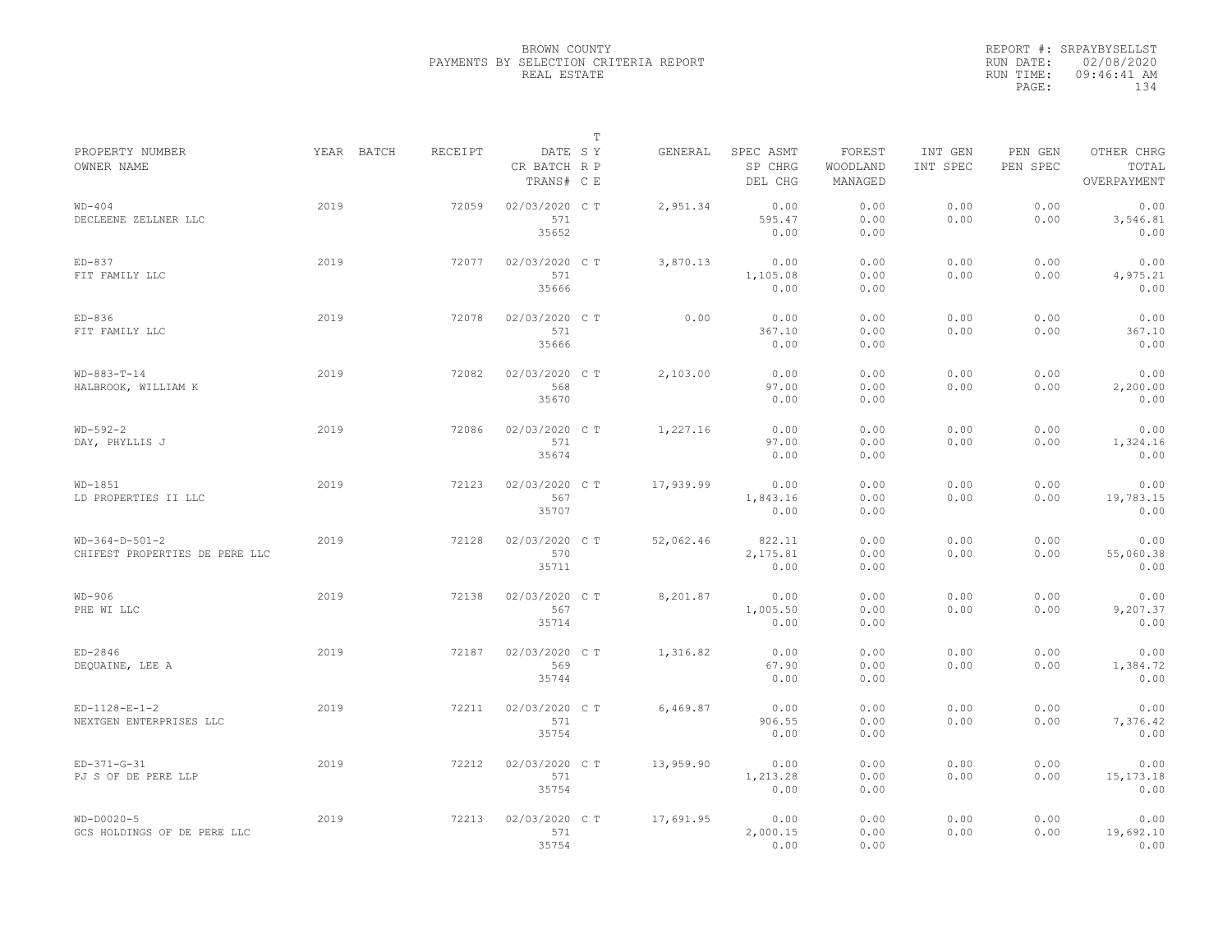|                                                             |      |            |         |                                       | $\mathbb T$ |           |                                 |                               |                     |                     |                                    |
|-------------------------------------------------------------|------|------------|---------|---------------------------------------|-------------|-----------|---------------------------------|-------------------------------|---------------------|---------------------|------------------------------------|
| PROPERTY NUMBER<br>OWNER NAME                               |      | YEAR BATCH | RECEIPT | DATE SY<br>CR BATCH R P<br>TRANS# C E |             | GENERAL   | SPEC ASMT<br>SP CHRG<br>DEL CHG | FOREST<br>WOODLAND<br>MANAGED | INT GEN<br>INT SPEC | PEN GEN<br>PEN SPEC | OTHER CHRG<br>TOTAL<br>OVERPAYMENT |
| $WD-85-3$<br>PJ S OF DE PERE LLP                            | 2019 |            | 72214   | 02/03/2020 C T<br>571<br>35754        |             | 16,846.18 | 0.00<br>1,123.56<br>0.00        | 0.00<br>0.00<br>0.00          | 0.00<br>0.00        | 0.00<br>0.00        | 0.00<br>17,969.74<br>0.00          |
| $ED-1350$<br>POPKEY, DANIEL M                               | 2019 |            | 72216   | 02/03/2020 C T<br>569<br>35755        |             | 2,624.85  | 0.00<br>97.00<br>0.00           | 0.00<br>0.00<br>0.00          | 0.00<br>0.00        | 0.00<br>0.00        | 0.00<br>2,721.85<br>0.00           |
| $ED-169$<br>JENNINGS, RYAN W                                | 2019 |            | 72234   | 02/03/2020 C T<br>571<br>35762        |             | 1,220.98  | 0.00<br>135.80<br>0.00          | 0.00<br>0.00<br>0.00          | 0.00<br>0.00        | 0.00<br>0.00        | 0.00<br>1,356.78<br>0.00           |
| $ED-26-4-2$<br>PIASKOWSKI, ROBERT J                         | 2019 |            | 72236   | 02/03/2020 C T<br>569<br>35764        |             | 2,091.90  | 0.00<br>97.00<br>0.00           | 0.00<br>0.00<br>0.00          | 0.00<br>0.00        | 0.00<br>0.00        | 0.00<br>2,188.90<br>0.00           |
| $WD-154$<br>BERTRAND, JOSEPH J                              | 2019 |            | 72244   | 02/03/2020 C T<br>569<br>35773        |             | 2,267.80  | 0.00<br>97.00<br>0.00           | 0.00<br>0.00<br>0.00          | 0.00<br>0.00        | 0.00<br>0.00        | 0.00<br>2,364.80<br>0.00           |
| ED-1164-R-194<br>GUSSERT VERNON C & LORRAINE J LIVING TRUST | 2019 |            | 72256   | 02/03/2020 C T<br>569<br>35779        |             | 3,779.17  | 0.00<br>97.00<br>0.00           | 0.00<br>0.00<br>0.00          | 0.00<br>0.00        | 0.00<br>0.00        | 0.00<br>3,876.17<br>0.00           |
| $WD-708-H-40$<br>MATT, STEPHANIE                            | 2019 |            | 72280   | 02/03/2020 C T<br>567<br>35800        |             | 2,895.41  | 0.00<br>97.00<br>526.85         | 0.00<br>0.00<br>0.00          | 0.00<br>0.00        | 0.00<br>0.00        | 0.00<br>3,519.26<br>0.00           |
| $WD-214-1$<br>LEONARD, FRANCIS M                            | 2019 |            | 72284   | 02/03/2020 C T<br>571<br>35803        |             | 10,648.89 | 0.00<br>97.00<br>0.00           | 0.00<br>0.00<br>0.00          | 0.00<br>0.00        | 0.00<br>0.00        | 0.00<br>10,745.89<br>0.00          |
| $WD-459$<br>BLAVAT, PETER J                                 | 2019 |            | 72319   | 02/03/2020 C T<br>571<br>35813        |             | 346.67    | 0.00<br>48.50<br>0.00           | 0.00<br>0.00<br>0.00          | 0.00<br>0.00        | 0.00<br>0.00        | 0.00<br>395.17<br>0.00             |
| $WD-457$<br>BLAVAT, PETER J                                 | 2019 |            | 72321   | 02/03/2020 CT<br>571<br>35815         |             | 3,562.86  | 0.00<br>135.80<br>0.00          | 0.00<br>0.00<br>0.00          | 0.00<br>0.00        | 0.00<br>0.00        | 0.00<br>3,698.66<br>0.00           |
| ED-1309<br>AUSTIN, RICHARD P                                | 2019 |            | 72324   | 02/03/2020 C T<br>569<br>35818        |             | 2,708.41  | 0.00<br>97.00<br>0.00           | 0.00<br>0.00<br>0.00          | 0.00<br>0.00        | 0.00<br>0.00        | 0.00<br>2,805.41<br>0.00           |
| $WD-DOO11-3$<br>HAI LAWRENCE LLC                            | 2019 |            | 72340   | 02/03/2020 CT<br>570<br>35825         |             | 8,365.62  | 0.00<br>616.33<br>0.00          | 0.00<br>0.00<br>0.00          | 0.00<br>0.00        | 0.00<br>0.00        | 0.00<br>8,981.95<br>0.00           |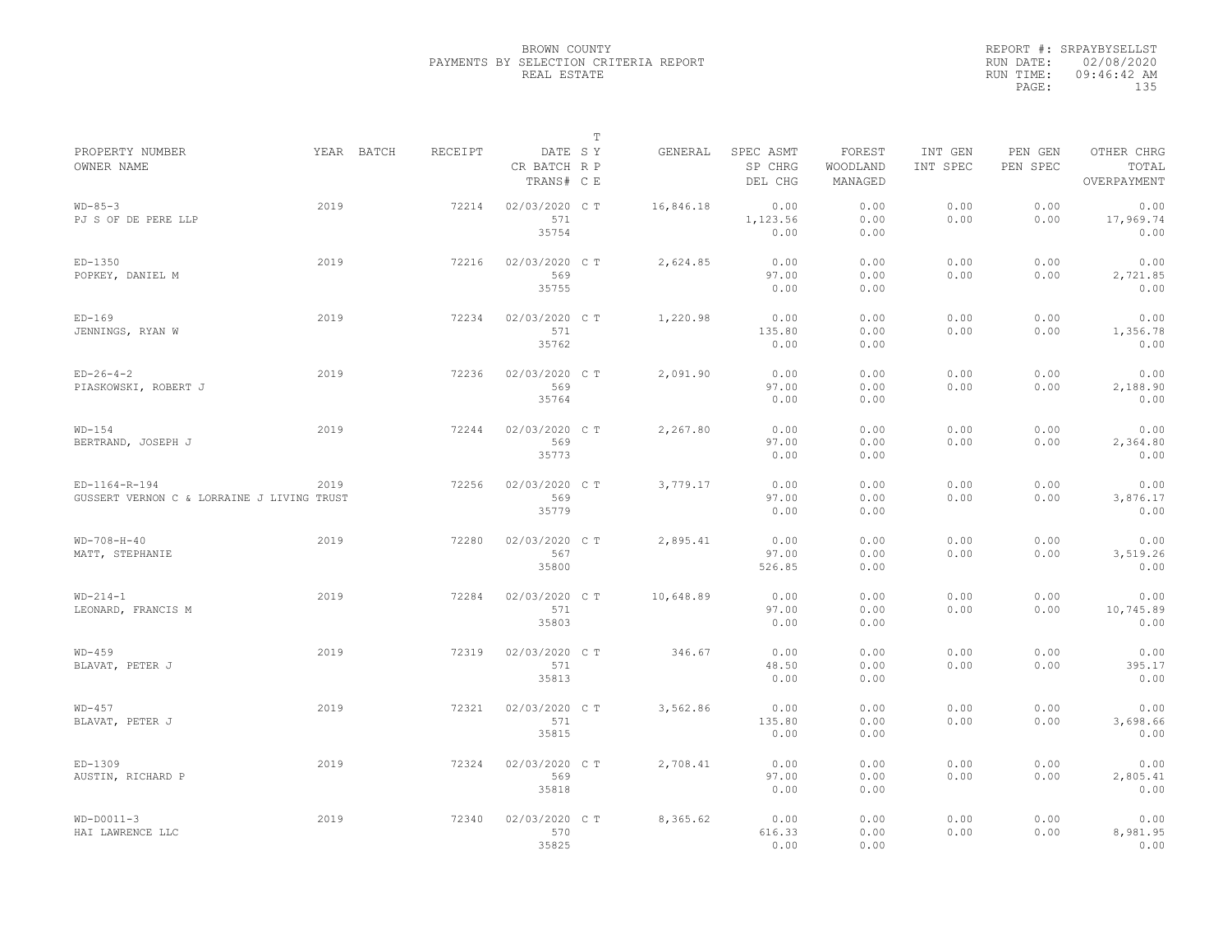|                                     |            |                |                                       | $\mathbb T$ |           |                                 |                               |                     |                     |                                    |
|-------------------------------------|------------|----------------|---------------------------------------|-------------|-----------|---------------------------------|-------------------------------|---------------------|---------------------|------------------------------------|
| PROPERTY NUMBER<br>OWNER NAME       | YEAR BATCH | <b>RECEIPT</b> | DATE SY<br>CR BATCH R P<br>TRANS# C E |             | GENERAL   | SPEC ASMT<br>SP CHRG<br>DEL CHG | FOREST<br>WOODLAND<br>MANAGED | INT GEN<br>INT SPEC | PEN GEN<br>PEN SPEC | OTHER CHRG<br>TOTAL<br>OVERPAYMENT |
| $WD-454$<br>KWIK TRIP INC           | 2019       | 72369          | 02/03/2020 CT<br>570<br>35845         |             | 1,381.34  | 0.00<br>97.00<br>0.00           | 0.00<br>0.00<br>0.00          | 0.00<br>0.00        | 0.00<br>0.00        | 0.00<br>1,478.34<br>0.00           |
| $WD-452$<br>KWIK TRIP INC           | 2019       | 72371          | 02/03/2020 C T<br>570<br>35847        |             | 109.58    | 0.00<br>97.00<br>0.00           | 0.00<br>0.00<br>0.00          | 0.00<br>0.00        | 0.00<br>0.00        | 0.00<br>206.58<br>0.00             |
| $WD-DOO15-2$<br>KWIK TRIP INC       | 2019       | 72372          | 02/03/2020 CT<br>570<br>35848         |             | 24,526.80 | 0.00<br>2,271.04<br>0.00        | 0.00<br>0.00<br>0.00          | 0.00<br>0.00        | 0.00<br>0.00        | 0.00<br>26,797.84<br>0.00          |
| $WD-451$<br>KWIK TRIP INC           | 2019       | 72374          | 02/03/2020 C T<br>570<br>35850        |             | 7,750.98  | 0.00<br>650.23<br>0.00          | 0.00<br>0.00<br>0.00          | 0.00<br>0.00        | 0.00<br>0.00        | 0.00<br>8,401.21<br>0.00           |
| $ED-453$<br>MELOTTE, ADOLPH E       | 2019       | 72389          | 02/03/2020 CT<br>569<br>35864         |             | 1,599.11  | 0.00<br>97.00<br>0.00           | 0.00<br>0.00<br>0.00          | 0.00<br>0.00        | 0.00<br>0.00        | 0.00<br>1,696.11<br>69.89          |
| ED-3023<br>BASGIG INVESTORS LLC     | 2019       | 72420          | 02/03/2020 C T<br>570<br>35878        |             | 52.92     | 0.00<br>0.00<br>0.00            | 0.00<br>0.00<br>0.00          | 0.00<br>0.00        | 0.00<br>0.00        | 0.00<br>52.92<br>0.00              |
| $ED-2582$<br>STREBEL, CHRISTOPHER J | 2019       | 72498          | 02/03/2020 C T<br>570<br>35914        |             | 4,820.92  | 0.00<br>97.00<br>0.00           | 0.00<br>0.00<br>0.00          | 0.00<br>0.00        | 0.00<br>0.00        | 0.00<br>4,917.92<br>0.00           |
| $WD-65-6$<br>NJL INVESTMENTS LLC    | 2019       | 72503          | 02/03/2020 C T<br>567<br>35916        |             | 3,393.65  | 0.00<br>559.94<br>0.00          | 0.00<br>0.00<br>0.00          | 0.00<br>0.00        | 0.00<br>0.00        | 0.00<br>3,953.59<br>0.00           |
| $WD-210-1$<br>ZIRBEL, SCOTT         | 2019       | 72505          | 02/03/2020 CT<br>571<br>35901         |             | 1,922.27  | 0.00<br>97.00<br>0.00           | 0.00<br>0.00<br>0.00          | 0.00<br>0.00        | 0.00<br>0.00        | 0.00<br>2,019.27<br>0.00           |
| $ED-2100$<br>THOMPSON, TINA         | 2019       | 72508          | 02/03/2020 C T<br>567<br>35920        |             | 3,929.77  | 0.00<br>97.00<br>0.00           | 0.00<br>0.00<br>0.00          | 0.00<br>0.00        | 0.00<br>0.00        | 0.00<br>4,026.77<br>0.00           |
| $ED-2164$<br>SALMON, CHERYL A       | 2019       | 72514          | 02/03/2020 CT<br>568<br>35926         |             | 2,903.58  | 0.00<br>97.00<br>0.00           | 0.00<br>0.00<br>0.00          | 0.00<br>0.00        | 0.00<br>0.00        | 0.00<br>3,000.58<br>0.00           |
| WD-1850<br>LD PROPERTIES III LLC    | 2019       | 72527          | 02/03/2020 CT<br>567<br>35933         |             | 5,367.47  | 0.00<br>289.44<br>0.00          | 0.00<br>0.00<br>0.00          | 0.00<br>0.00        | 0.00<br>0.00        | 0.00<br>5,656.91<br>0.00           |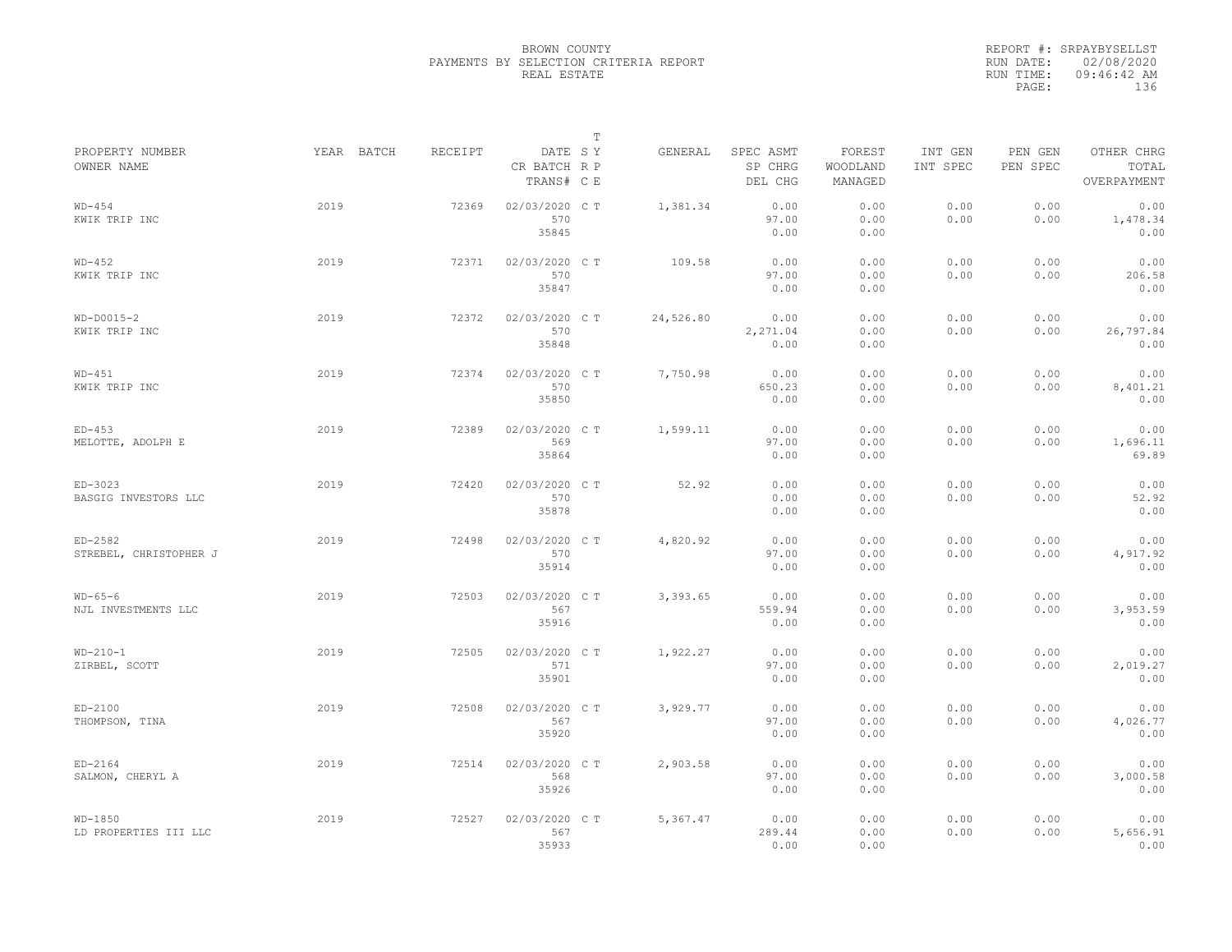|                                                  |      |                       |                                       | T |               |                                 |                               |                     |                     |                                    |
|--------------------------------------------------|------|-----------------------|---------------------------------------|---|---------------|---------------------------------|-------------------------------|---------------------|---------------------|------------------------------------|
| PROPERTY NUMBER<br>OWNER NAME                    |      | YEAR BATCH<br>RECEIPT | DATE SY<br>CR BATCH R P<br>TRANS# C E |   | GENERAL       | SPEC ASMT<br>SP CHRG<br>DEL CHG | FOREST<br>WOODLAND<br>MANAGED | INT GEN<br>INT SPEC | PEN GEN<br>PEN SPEC | OTHER CHRG<br>TOTAL<br>OVERPAYMENT |
| $WD-1850$<br>LD PROPERTIES III LLC               | 2019 | Voids #<br>72527      | 02/03/2020 CV<br>567<br>35936         |   | $-5, 367, 47$ | 0.00<br>$-289.44$<br>0.00       | 0.00<br>0.00<br>0.00          | 0.00<br>0.00        | 0.00<br>0.00        | 0.00<br>$-5,656.91$<br>0.00        |
| $WD-1850$<br>LD PROPERTIES III LLC               | 2019 | 72531                 | 02/03/2020 C T<br>567<br>35939        |   | 5,367.47      | 0.00<br>289.44<br>0.00          | 0.00<br>0.00<br>0.00          | 0.00<br>0.00        | 0.00<br>0.00        | 0.00<br>5,656.91<br>0.00           |
| $WD-364-D-504$<br>LAWRENCE DRIVE PROPERTIES LLC  | 2019 | 72532                 | 02/03/2020 C T<br>567<br>35939        |   | 1,488.30      | 0.00<br>48.50<br>0.00           | 0.00<br>0.00<br>0.00          | 0.00<br>0.00        | 0.00<br>0.00        | 0.00<br>1,536.80<br>0.00           |
| $ED-19-3$<br>MIRHASHEMI INC                      | 2019 | 72533                 | 02/03/2020 C T<br>570<br>35940        |   | 994.64        | 0.00<br>67.90<br>0.00           | 0.00<br>0.00<br>0.00          | 0.00<br>0.00        | 0.00<br>0.00        | 0.00<br>1,062.54<br>12,293.40      |
| $WD-210-1$<br>ZIRBEL, SCOTT                      | 2019 | Voids #<br>72505      | 02/03/2020 CV<br>571<br>35950         |   | $-1, 922.27$  | 0.00<br>$-97.00$<br>0.00        | 0.00<br>0.00<br>0.00          | 0.00<br>0.00        | 0.00<br>0.00        | 0.00<br>$-2,019.27$<br>0.00        |
| $WD-708-H-19$<br>MCDONOUGH, PAUL R               | 2019 | 72546                 | 02/03/2020 C T<br>568<br>35952        |   | 1,044.86      | 0.00<br>97.00<br>0.00           | 0.00<br>0.00<br>0.00          | 0.00<br>0.00        | 0.00<br>0.00        | 0.00<br>1,141.86<br>0.00           |
| WD-1313<br>EBBEN ROBERT N LIVING REVOCABLE TRUST | 2019 | 72552                 | 02/03/2020 C T<br>569<br>35958        |   | 1,788.10      | 0.00<br>67.90<br>0.00           | 0.00<br>0.00<br>0.00          | 0.00<br>0.00        | 0.00<br>0.00        | 0.00<br>1,856.00<br>0.00           |
| WD-1313<br>EBBEN ROBERT N LIVING REVOCABLE TRUST | 2019 | 72555                 | 02/03/2020 C T<br>569<br>35960        |   | 1,857.81      | 0.00<br>0.00<br>0.00            | 0.00<br>0.00<br>0.00          | 0.00<br>0.00        | 0.00<br>0.00        | 0.00<br>1,857.81<br>0.00           |
| $ED-714-G-2$<br>GREUNKE, ETAL, JILL N            | 2019 | 72557                 | 02/03/2020 C T<br>569<br>35962        |   | 5.086.48      | 0.00<br>97.00<br>0.00           | 0.00<br>0.00<br>0.00          | 0.00<br>0.00        | 0.00<br>0.00        | 0.00<br>5,183.48<br>0.00           |
| $ED-344-104-4$<br>MASON PROPERTIES LLC           | 2019 | 72567                 | 02/03/2020 C T<br>570<br>35971        |   | 2,667.75      | 0.00<br>513.18<br>0.00          | 0.00<br>0.00<br>0.00          | 0.00<br>0.00        | 0.00<br>0.00        | 0.00<br>3,180.93<br>0.00           |
| $WD - 210 - 1$<br>ZIRBEL, SCOTT                  | 2019 | 72568                 | 02/03/2020 C T<br>571<br>35972        |   | 1,922.27      | 0.00<br>97.00<br>0.00           | 0.00<br>0.00<br>0.00          | 0.00<br>0.00        | 0.00<br>0.00        | 0.00<br>2,019.27<br>0.00           |
| $ED-1164-V-14$<br>LUBINSKI, JULIA A              | 2019 | 72569                 | 02/03/2020 C T<br>570<br>35973        |   | 2,020.63      | 0.00<br>67.90<br>0.00           | 0.00<br>0.00<br>0.00          | 0.00<br>0.00        | 0.00<br>0.00        | 0.00<br>2,088.53<br>0.00           |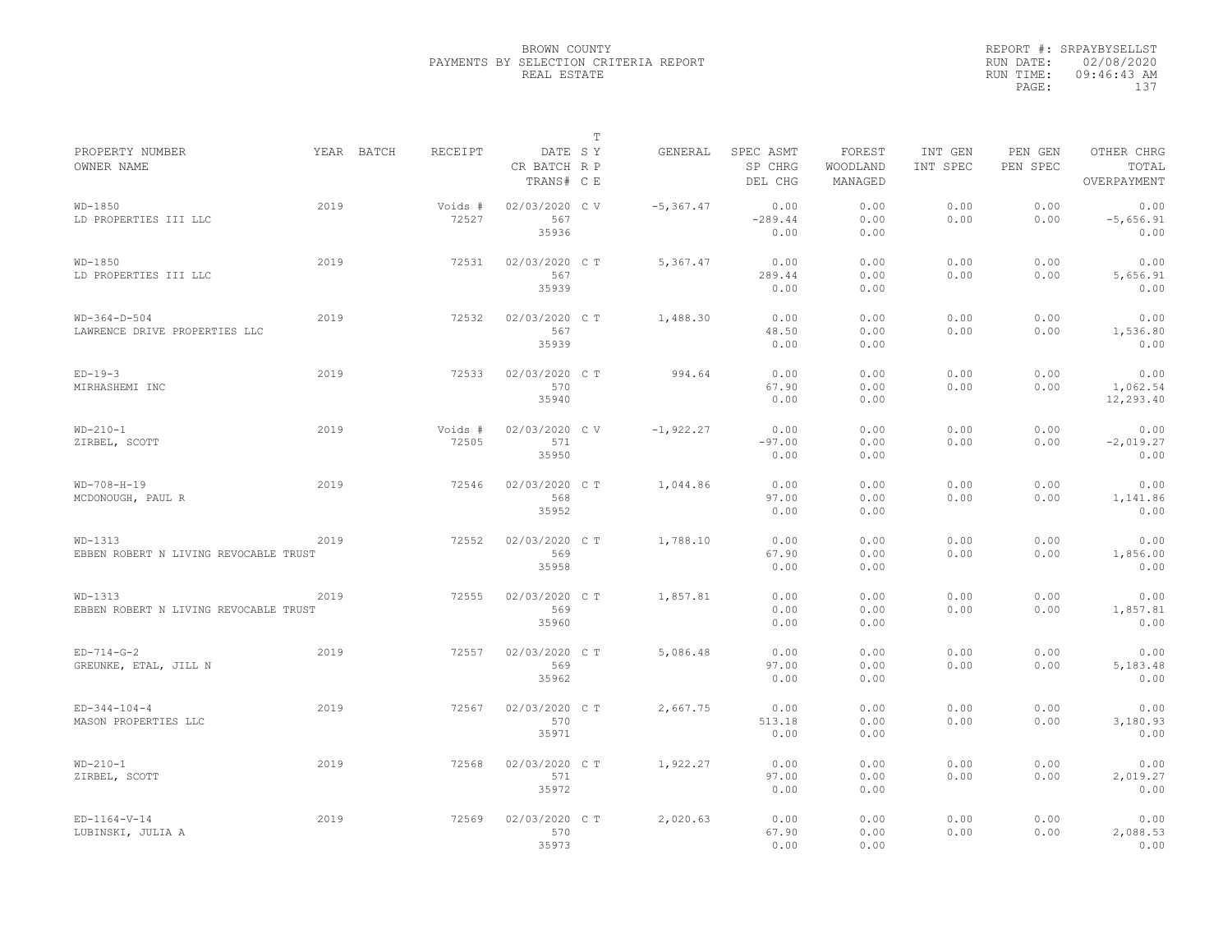|                                         |             |         |                                       | $\mathbb T$ |           |                                 |                               |                     |                     |                                    |
|-----------------------------------------|-------------|---------|---------------------------------------|-------------|-----------|---------------------------------|-------------------------------|---------------------|---------------------|------------------------------------|
| PROPERTY NUMBER<br>OWNER NAME           | YEAR BATCH  | RECEIPT | DATE SY<br>CR BATCH R P<br>TRANS# C E |             | GENERAL   | SPEC ASMT<br>SP CHRG<br>DEL CHG | FOREST<br>WOODLAND<br>MANAGED | INT GEN<br>INT SPEC | PEN GEN<br>PEN SPEC | OTHER CHRG<br>TOTAL<br>OVERPAYMENT |
| $WD-DOOO6$<br>BARRETT, THOMAS L         | 2019        | 72571   | 02/03/2020 CT<br>570<br>35975         |             | 6,342.36  | 0.00<br>740.59<br>0.00          | 0.00<br>0.00<br>0.00          | 0.00<br>0.00        | 0.00<br>0.00        | 0.00<br>7,082.95<br>0.00           |
| $WD-823$<br>GLATFELTER, ETAL, GARY L    | 2019 200203 | 4078    | 02/03/2020 C T                        |             | 2,773.86  | 0.00<br>97.00<br>0.00           | 0.00<br>0.00<br>0.00          | 0.00<br>0.00        | 0.00<br>0.00        | 0.00<br>2,870.86<br>0.00           |
| $WD-243$<br>DELSART, THOMAS F           | 2019        | 72618   | 02/03/2020 C T<br>570<br>36007        |             | 1,124.33  | 0.00<br>97.00<br>0.00           | 0.00<br>0.00<br>0.00          | 0.00<br>0.00        | 0.00<br>0.00        | 0.00<br>1,221.33<br>0.00           |
| WD-708-J-103<br>DELSART, THOMAS F       | 2019        | 72619   | 02/03/2020 C T<br>570<br>36007        |             | 1,185.09  | 0.00<br>97.00<br>0.00           | 0.00<br>0.00<br>0.00          | 0.00<br>0.00        | 0.00<br>0.00        | 0.00<br>1,282.09<br>0.00           |
| $ED-F0100-1$<br>DARLING INVESTMENTS LLC | 2019        | 72621   | 02/03/2020 CT<br>567<br>36009         |             | 27,747.11 | 0.00<br>2,399.95<br>0.00        | 0.00<br>0.00<br>0.00          | 0.00<br>0.00        | 0.00<br>0.00        | 0.00<br>30,147.06<br>0.00          |
| $ED-1025$<br>SCHMOLL, ERIC R            | 2019        | 72622   | 02/03/2020 C T<br>569<br>36010        |             | 1,266.67  | 0.00<br>194.00<br>0.00          | 0.00<br>0.00<br>0.00          | 0.00<br>0.00        | 0.00<br>0.00        | 0.00<br>1,460.67<br>0.00           |
| $ED-1155$<br>SCHMOLL, ERIC R            | 2019        | 72623   | 02/03/2020 CT<br>569<br>36010         |             | 1,128.34  | 0.00<br>97.00<br>325.45         | 0.00<br>0.00<br>0.00          | 0.00<br>0.00        | 0.00<br>0.00        | 0.00<br>1,550.79<br>0.00           |
| $ED-2647$<br>PAULICK, RICHARD J         | 2019        | 72627   | 02/03/2020 CT<br>568<br>36014         |             | 2,927.52  | 0.00<br>97.00<br>0.00           | 0.00<br>0.00<br>0.00          | 0.00<br>0.00        | 0.00<br>0.00        | 0.00<br>3,024.52<br>0.00           |
| $WD-108-1$<br>PURPLE LION INVESTMENTS   | 2019        | 72631   | 02/03/2020 C T<br>569<br>36017        |             | 1,118.35  | 0.00<br>97.00<br>0.00           | 0.00<br>0.00<br>0.00          | 0.00<br>0.00        | 0.00<br>0.00        | 0.00<br>1,215.35<br>0.00           |
| $WD-753-1$<br>DELSART, THOMAS F         | 2019        | 72634   | 02/03/2020 CT<br>570<br>36019         |             | 2,029.49  | 0.00<br>97.00<br>0.00           | 0.00<br>0.00<br>0.00          | 0.00<br>0.00        | 0.00<br>0.00        | 0.00<br>2,126.49<br>0.00           |
| $WD-751$<br>DELSART, THOMAS F           | 2019        | 72635   | 02/03/2020 C T<br>570<br>36019        |             | 2,404.05  | 0.00<br>97.00<br>0.00           | 0.00<br>0.00<br>0.00          | 0.00<br>0.00        | 0.00<br>0.00        | 0.00<br>2,501.05<br>0.00           |
| $WD-848$<br>DELSART, THOMAS F           | 2019        | 72636   | 02/03/2020 CT<br>570<br>36019         |             | 3,989.99  | 0.00<br>135.80<br>0.00          | 0.00<br>0.00<br>0.00          | 0.00<br>0.00        | 0.00<br>0.00        | 0.00<br>4,125.79<br>0.00           |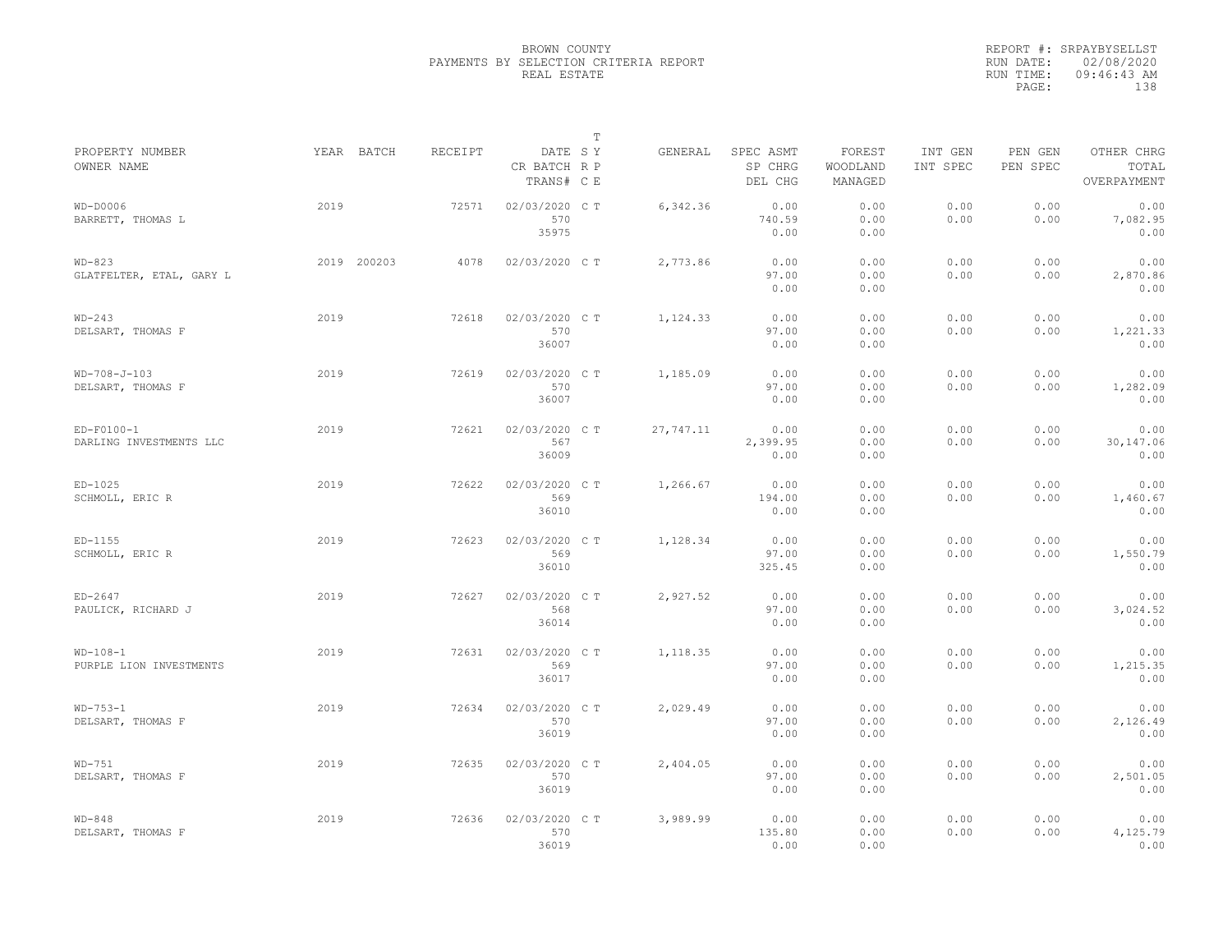|                                                       |            |         |                                       | $\mathbb T$ |          |                                 |                               |                     |                     |                                    |
|-------------------------------------------------------|------------|---------|---------------------------------------|-------------|----------|---------------------------------|-------------------------------|---------------------|---------------------|------------------------------------|
| PROPERTY NUMBER<br>OWNER NAME                         | YEAR BATCH | RECEIPT | DATE SY<br>CR BATCH R P<br>TRANS# C E |             | GENERAL  | SPEC ASMT<br>SP CHRG<br>DEL CHG | FOREST<br>WOODLAND<br>MANAGED | INT GEN<br>INT SPEC | PEN GEN<br>PEN SPEC | OTHER CHRG<br>TOTAL<br>OVERPAYMENT |
| $WD-756$<br>DELSART, THOMAS F                         | 2019       | 72637   | 02/03/2020 CT<br>570<br>36019         |             | 2,033.47 | 0.00<br>97.00<br>0.00           | 0.00<br>0.00<br>0.00          | 0.00<br>0.00        | 0.00<br>0.00        | 0.00<br>2,130.47<br>0.00           |
| $WD-708-J-101$<br>DELSART, THOMAS F                   | 2019       | 72638   | 02/03/2020 C T<br>570<br>36019        |             | 3,671.21 | 0.00<br>97.00<br>0.00           | 0.00<br>0.00<br>0.00          | 0.00<br>0.00        | 0.00<br>0.00        | 0.00<br>3,768.21<br>0.00           |
| $WD-708-J-102$<br>DELSART, THOMAS F                   | 2019       | 72641   | 02/03/2020 C T<br>570<br>36019        |             | 2,011.55 | 0.00<br>97.00<br>0.00           | 0.00<br>0.00<br>0.00          | 0.00<br>0.00        | 0.00<br>0.00        | 0.00<br>2,108.55<br>0.00           |
| $ED-714-T-22$<br>DESHAZER, DAVID L                    | 2019       | 72648   | 02/03/2020 C T<br>568<br>36025        |             | 200.00   | 0.00<br>0.00<br>0.00            | 0.00<br>0.00<br>0.00          | 0.00<br>0.00        | 0.00<br>0.00        | 0.00<br>200.00<br>0.00             |
| $WD-DOO21-4$<br>NICOLET COMMERCIAL DEPERE LLC         | 2019       | 72691   | 02/03/2020 C T<br>567<br>36058        |             | 1,607.85 | 0.00<br>0.00<br>0.00            | 0.00<br>0.00<br>0.00          | 0.00<br>0.00        | 0.00<br>0.00        | 0.00<br>1,607.85<br>0.00           |
| $WD-DOO21-3$<br>NICOLET COMMERCIAL DEPERE LLC         | 2019       | 72692   | 02/03/2020 CT<br>567<br>36058         |             | 2,428.71 | 0.00<br>48.50<br>0.00           | 0.00<br>0.00<br>0.00          | 0.00<br>0.00        | 0.00<br>0.00        | 0.00<br>2,477.21<br>0.00           |
| $WD-904$<br>LAUSCHER, JEFFREY S                       | 2019       | 72718   | 02/03/2020 CT<br>570<br>36080         |             | 2,459.85 | 0.00<br>135.80<br>0.00          | 0.00<br>0.00<br>0.00          | 0.00<br>0.00        | 0.00<br>0.00        | 0.00<br>2,595.65<br>0.00           |
| $ED-273$<br>BOERSMA, PATRICK T                        | 2019       | 72722   | 02/03/2020 C T<br>569<br>36084        |             | 1,455.16 | 0.00<br>97.00<br>0.00           | 0.00<br>0.00<br>0.00          | 0.00<br>0.00        | 0.00<br>0.00        | 0.00<br>1,552.16<br>0.00           |
| $ED-714-Q-24$<br>VANDERWEGEN, EILEEN A                | 2019       | 72724   | 02/03/2020 CT<br>569<br>36087         |             | 1,370.47 | 0.00<br>67.90<br>0.00           | 0.00<br>0.00<br>0.00          | 0.00<br>0.00        | 0.00<br>0.00        | 0.00<br>1,438.37<br>0.00           |
| $ED-371-G-19$<br>STERN, BARBARA A                     | 2019       | 72735   | 02/03/2020 CT<br>570<br>36094         |             | 0.00     | 0.00<br>15.00<br>0.00           | 0.00<br>0.00<br>0.00          | 0.00<br>0.00        | 0.00<br>0.00        | 0.00<br>15.00<br>0.00              |
| $WD-54-2$<br>HOFFMAN PROPERTIES LLC                   | 2019       | 72745   | 02/03/2020 C T<br>567<br>36096        |             | 3,477.32 | 0.00<br>730.24<br>0.00          | 0.00<br>0.00<br>0.00          | 0.00<br>0.00        | 0.00<br>0.00        | 0.00<br>4,207.56<br>0.00           |
| $WD - 758 - 87$<br>NELSON, ETAL, KENNETH R & SHARON A | 2019       | 72747   | 02/03/2020 CT<br>569<br>36098         |             | 1,832.61 | 0.00<br>135.80<br>291.85        | 0.00<br>0.00<br>0.00          | 0.00<br>0.00        | 0.00<br>0.00        | 0.00<br>2,260.26<br>0.00           |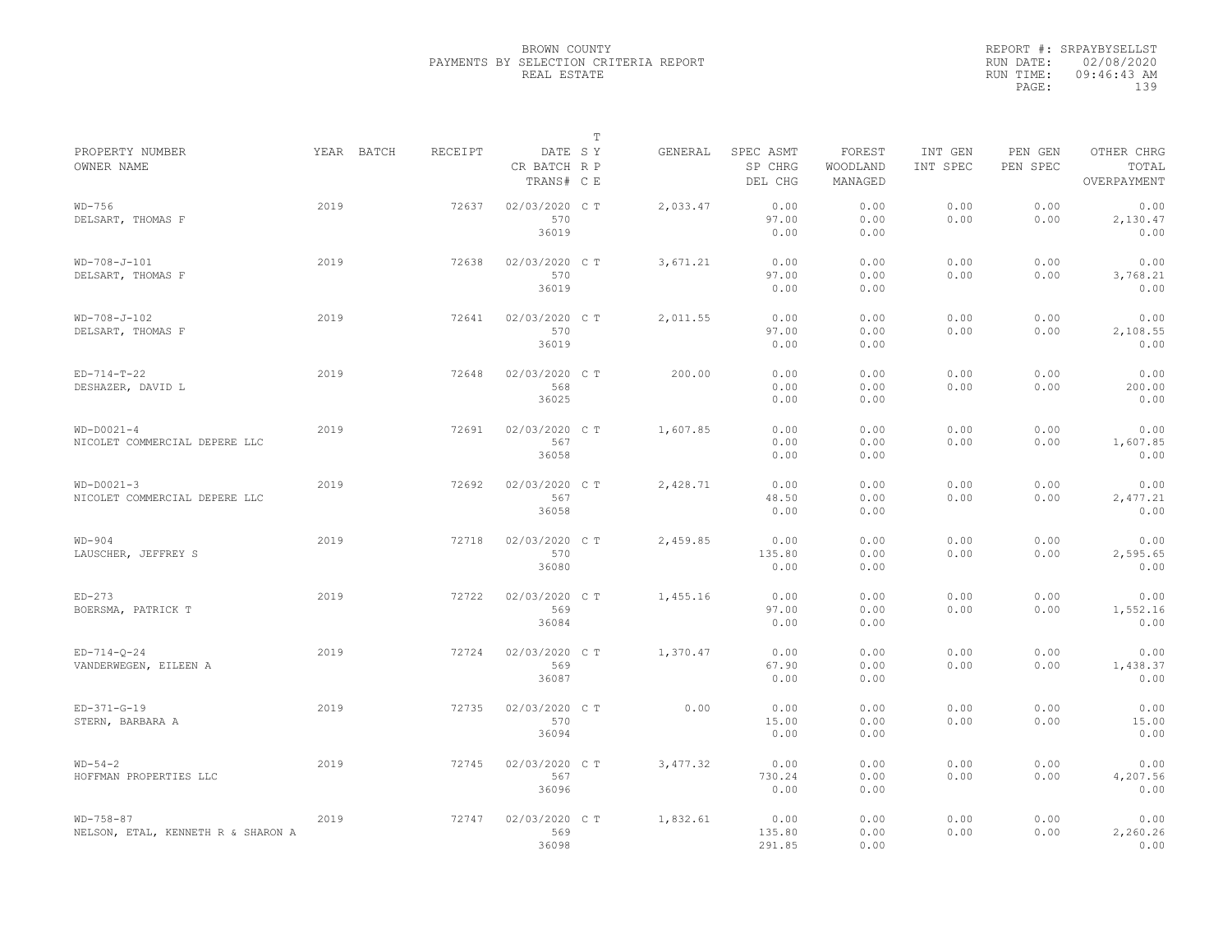|                                      |            |                  |                                       | $\mathbb T$ |             |                                 |                               |                     |                     |                                    |
|--------------------------------------|------------|------------------|---------------------------------------|-------------|-------------|---------------------------------|-------------------------------|---------------------|---------------------|------------------------------------|
| PROPERTY NUMBER<br>OWNER NAME        | YEAR BATCH | RECEIPT          | DATE SY<br>CR BATCH R P<br>TRANS# C E |             | GENERAL     | SPEC ASMT<br>SP CHRG<br>DEL CHG | FOREST<br>WOODLAND<br>MANAGED | INT GEN<br>INT SPEC | PEN GEN<br>PEN SPEC | OTHER CHRG<br>TOTAL<br>OVERPAYMENT |
| $WD-836-S-1$<br>WEBER, MICHAEL R     | 2019       | 72749            | 02/03/2020 C T<br>569<br>36100        |             | 1,707.32    | 0.00<br>97.00<br>0.00           | 0.00<br>0.00<br>0.00          | 0.00<br>0.00        | 0.00<br>0.00        | 0.00<br>1,804.32<br>0.00           |
| $WD-1862$<br>JAEGER RANDY LLC        | 2019       | 72769            | 02/03/2020 C T<br>568<br>36112        |             | 560.85      | 0.00<br>48.50<br>0.00           | 0.00<br>0.00<br>0.00          | 0.00<br>0.00        | 0.00<br>0.00        | 0.00<br>609.35<br>0.00             |
| $WD-1863$<br>JAEGER RANDY LLC        | 2019       | 72770            | 02/03/2020 C T<br>568<br>36112        |             | 462.24      | 0.00<br>48.50<br>0.00           | 0.00<br>0.00<br>0.00          | 0.00<br>0.00        | 0.00<br>0.00        | 0.00<br>510.74<br>0.00             |
| $WD-1104$<br>ROMANEK, LORI           | 2019       | 72790            | 02/03/2020 C T<br>570<br>36129        |             | 1,910.55    | 0.00<br>97.00<br>0.00           | 0.00<br>0.00<br>0.00          | 0.00<br>0.00        | 0.00<br>0.00        | 0.00<br>2,007.55<br>0.00           |
| ED-371-M-129<br>PAUL, CINDY          | 2019       | 72793            | 02/03/2020 C T<br>569<br>36132        |             | 2,494.16    | 0.00<br>97.00<br>0.00           | 0.00<br>0.00<br>0.00          | 0.00<br>0.00        | 0.00<br>0.00        | 0.00<br>2,591.16<br>0.00           |
| $ED-206$<br>CHRISTENSEN, THOMAS W    | 2019       | 72794            | 02/03/2020 CT<br>570<br>36134         |             | 1,036.22    | 0.00<br>97.00<br>0.00           | 0.00<br>0.00<br>0.00          | 0.00<br>0.00        | 0.00<br>0.00        | 0.00<br>1,133.22<br>0.00           |
| $WD-432$<br>AMBROSIUS, JOHN H        | 2019       | 72812            | 02/03/2020 CT<br>568<br>36151         |             | 4,726.54    | 0.00<br>582.00<br>0.00          | 0.00<br>0.00<br>0.00          | 0.00<br>0.00        | 0.00<br>0.00        | 0.00<br>5,308.54<br>0.00           |
| $WD-432$<br>AMBROSIUS, JOHN H        | 2019       | Voids #<br>72812 | 02/03/2020 CV<br>568<br>36160         |             | $-4,726.54$ | 0.00<br>$-582.00$<br>0.00       | 0.00<br>0.00<br>0.00          | 0.00<br>0.00        | 0.00<br>0.00        | 0.00<br>$-5,308.54$<br>0.00        |
| $WD-432$<br>AMBROSIUS, JOHN H        | 2019       | 72836            | 02/03/2020 CT<br>568<br>36167         |             | 4,726.54    | 0.00<br>582.00<br>0.00          | 0.00<br>0.00<br>0.00          | 0.00<br>0.00        | 0.00<br>0.00        | 0.00<br>5,308.54<br>0.00           |
| $ED-714-G-227$<br>AMUNDSON, DAYTON L | 2019       | 72861            | 02/03/2020 CT<br>569<br>36183         |             | 2,493.20    | 0.00<br>135.80<br>0.00          | 0.00<br>0.00<br>0.00          | 0.00<br>0.00        | 0.00<br>0.00        | 0.00<br>2,629.00<br>0.00           |
| $ED-714-G-228$<br>AMUNDSON, DAYTON L | 2019       | 72862            | 02/03/2020 C T<br>569<br>36183        |             | 2,490.41    | 0.00<br>135.80<br>0.00          | 0.00<br>0.00<br>0.00          | 0.00<br>0.00        | 0.00<br>0.00        | 0.00<br>2,626.21<br>0.00           |
| $ED-775$<br>BRUMMEL, MARC P          | 2019       | 72874            | 02/03/2020 CT<br>569<br>36188         |             | 2,071.67    | 0.00<br>488.63<br>0.00          | 0.00<br>0.00<br>0.00          | 0.00<br>0.00        | 0.00<br>0.00        | 0.00<br>2,560.30<br>0.00           |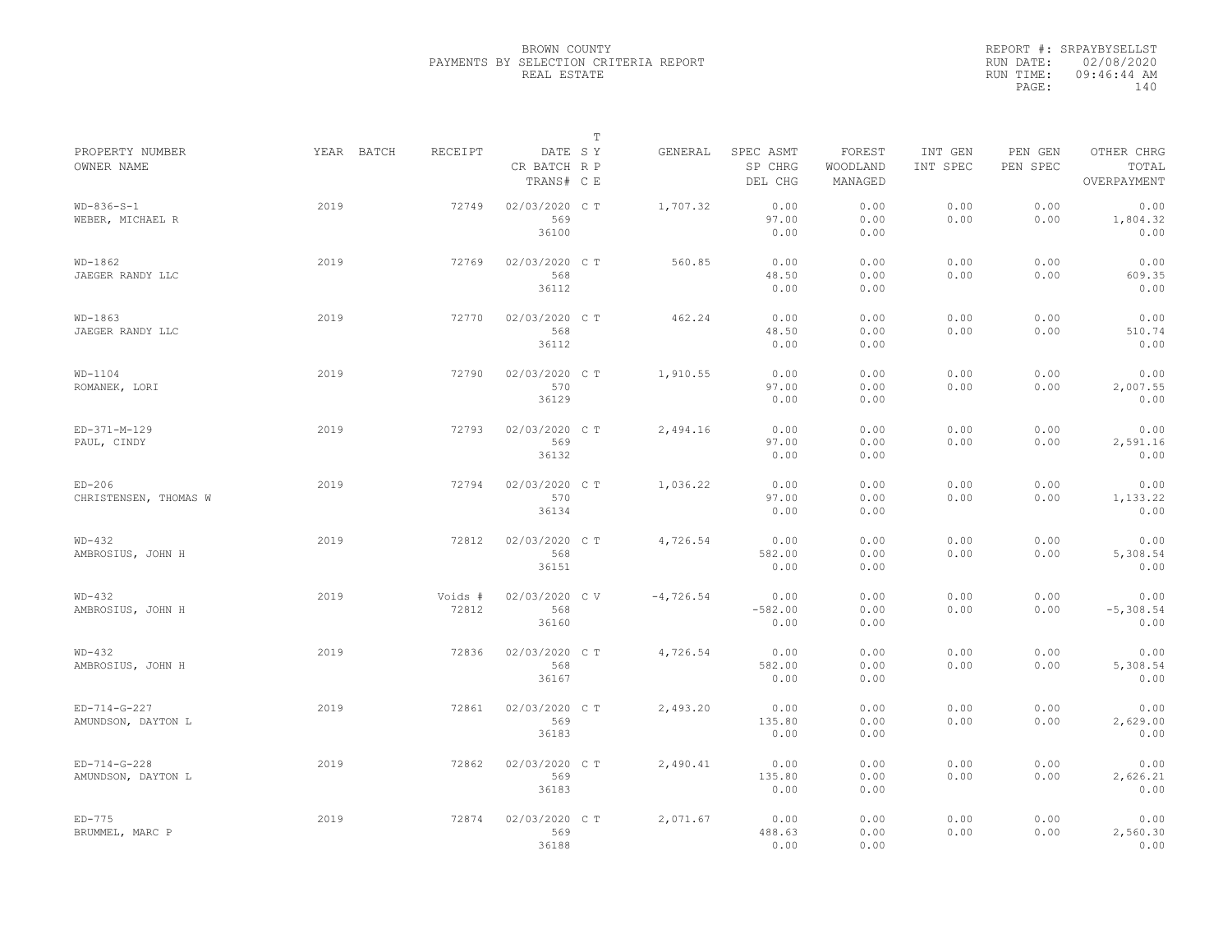|                                                         |      |             |         |                                       | $\mathbb T$ |           |                                 |                               |                     |                     |                                    |
|---------------------------------------------------------|------|-------------|---------|---------------------------------------|-------------|-----------|---------------------------------|-------------------------------|---------------------|---------------------|------------------------------------|
| PROPERTY NUMBER<br>OWNER NAME                           |      | YEAR BATCH  | RECEIPT | DATE SY<br>CR BATCH R P<br>TRANS# C E |             | GENERAL   | SPEC ASMT<br>SP CHRG<br>DEL CHG | FOREST<br>WOODLAND<br>MANAGED | INT GEN<br>INT SPEC | PEN GEN<br>PEN SPEC | OTHER CHRG<br>TOTAL<br>OVERPAYMENT |
| $ED-1466-1$<br>ZELLNER, BENJAMIN S                      | 2019 |             | 72953   | 02/03/2020 C T<br>569<br>36246        |             | 13,985.00 | 0.00<br>97.00<br>0.00           | 0.00<br>0.00<br>0.00          | 0.00<br>0.00        | 0.00<br>0.00        | 0.00<br>14,082.00<br>0.00          |
| $ED-2451$<br>GROESCHL RICK D & WENDIE S REVOCABLE TRUST | 2019 |             | 72972   | 02/03/2020 C T<br>568<br>36261        |             | 4,472.52  | 0.00<br>97.00<br>0.00           | 0.00<br>0.00<br>0.00          | 0.00<br>0.00        | 0.00<br>0.00        | 0.00<br>4,569.52<br>0.00           |
| $WD-350$<br>CHERRY, JANICE K                            | 2019 |             | 72994   | 02/03/2020 C T<br>569<br>36277        |             | 2,212.78  | 0.00<br>97.00<br>0.00           | 0.00<br>0.00<br>0.00          | 0.00<br>0.00        | 0.00<br>0.00        | 0.00<br>2,309.78<br>0.00           |
| $WD-387$<br>F & J PROPERTIES LLC                        | 2019 |             | 72995   | 02/03/2020 C T<br>568<br>36278        |             | 3,210.34  | 0.00<br>890.72<br>0.00          | 0.00<br>0.00<br>0.00          | 0.00<br>0.00        | 0.00<br>0.00        | 0.00<br>4,101.06<br>0.00           |
| WD-1905<br>BARTOSZEK, ANDIE R                           | 2019 |             | 73006   | 02/03/2020 C T<br>569<br>36291        |             | 2,853.00  | 0.00<br>97.00<br>0.00           | 0.00<br>0.00<br>0.00          | 0.00<br>0.00        | 0.00<br>0.00        | 0.00<br>2,950.00<br>0.00           |
| $ED-582-F-12$<br>CUNNINGHAM, ERIC S                     |      | 2019 200203 | 4086    | 02/03/2020 C T                        |             | 2,291.75  | 0.00<br>97.00<br>0.00           | 0.00<br>0.00<br>0.00          | 0.00<br>0.00        | 0.00<br>0.00        | 0.00<br>2,388.75<br>0.00           |
| $WD-L179$<br>MNH PROPERTIES LLC                         | 2019 |             | 73029   | 02/04/2020 CT<br>574<br>36309         |             | 23,095.28 | 0.00<br>2,226.50<br>0.00        | 0.00<br>0.00<br>0.00          | 0.00<br>0.00        | 0.00<br>0.00        | 0.00<br>25, 321.78<br>0.00         |
| ED-1164-R-153<br>KUBICK, JONATHAN J                     | 2019 |             | 73040   | 02/04/2020 C T<br>574<br>36319        |             | 1,887.63  | 0.00<br>97.00<br>0.00           | 0.00<br>0.00<br>0.00          | 0.00<br>0.00        | 0.00<br>0.00        | 0.00<br>1,984.63<br>0.00           |
| $ED-124-O-24$<br>GEVERS, PAUL J                         | 2019 |             | 73046   | 02/04/2020 C T<br>573<br>36325        |             | 1,703.00  | 0.00<br>97.00<br>0.00           | 0.00<br>0.00<br>0.00          | 0.00<br>0.00        | 0.00<br>0.00        | 0.00<br>1,800.00<br>0.00           |
| $ED-124-Q-24$<br>GEVERS, PAUL J                         | 2019 |             | 73047   | 02/04/2020 CT<br>573<br>36326         |             | 204.13    | 0.00<br>0.00<br>0.00            | 0.00<br>0.00<br>0.00          | 0.00<br>0.00        | 0.00<br>0.00        | 0.00<br>204.13<br>0.00             |
| $ED-949$<br>ROYLE PROPERTIES LLC                        | 2019 |             | 73071   | 02/04/2020 C T<br>574<br>36350        |             | 4,065.11  | 0.00<br>1,019.16<br>0.00        | 0.00<br>0.00<br>0.00          | 0.00<br>0.00        | 0.00<br>0.00        | 0.00<br>5,084.27<br>0.00           |
| $ED-714-G-7$<br>CRESTVIEW LANE LLC                      | 2019 |             | 73079   | 02/04/2020 C T<br>574<br>36358        |             | 2,273.14  | 0.00<br>97.00<br>1,482.67       | 0.00<br>0.00<br>0.00          | 0.00<br>0.00        | 0.00<br>0.00        | 0.00<br>3,852.81<br>0.00           |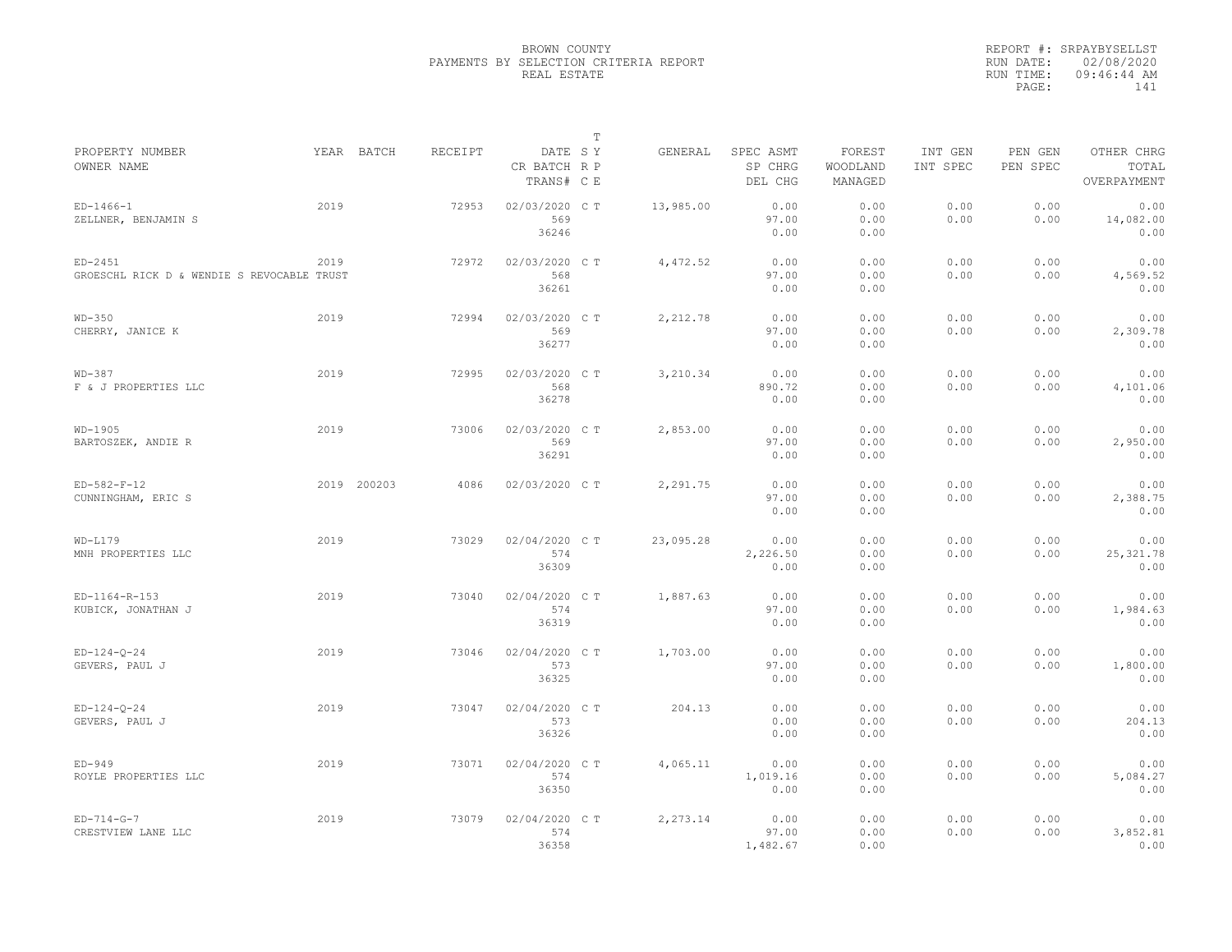|                                          |            |         |                                       | $\mathbb T$ |            |                                 |                               |                     |                     |                                    |
|------------------------------------------|------------|---------|---------------------------------------|-------------|------------|---------------------------------|-------------------------------|---------------------|---------------------|------------------------------------|
| PROPERTY NUMBER<br>OWNER NAME            | YEAR BATCH | RECEIPT | DATE SY<br>CR BATCH R P<br>TRANS# C E |             | GENERAL    | SPEC ASMT<br>SP CHRG<br>DEL CHG | FOREST<br>WOODLAND<br>MANAGED | INT GEN<br>INT SPEC | PEN GEN<br>PEN SPEC | OTHER CHRG<br>TOTAL<br>OVERPAYMENT |
| $WD-364-D-531$<br>EDS ASSOC LLC          | 2019       | 73132   | 02/04/2020 C T<br>573<br>36395        |             | 11,575.34  | 0.00<br>1,714.11<br>0.00        | 0.00<br>0.00<br>0.00          | 0.00<br>0.00        | 0.00<br>0.00        | 0.00<br>13,289.45<br>0.00          |
| $ED-268$<br>DANEN PROPERTIES LLC         | 2019       | 73152   | 02/04/2020 C T<br>574<br>36414        |             | 1,252.75   | 0.00<br>135.80<br>0.00          | 0.00<br>0.00<br>0.00          | 0.00<br>0.00        | 0.00<br>0.00        | 0.00<br>1,388.55<br>0.00           |
| $ED-272$<br>DANEN PROPERTIES LLC         | 2019       | 73153   | 02/04/2020 C T<br>574<br>36414        |             | 1,236.97   | 0.00<br>245.12<br>0.00          | 0.00<br>0.00<br>0.00          | 0.00<br>0.00        | 0.00<br>0.00        | 0.00<br>1,482.09<br>0.00           |
| $ED-967$<br>DANEN PROPERTIES LLC         | 2019       | 73154   | 02/04/2020 C T<br>574<br>36414        |             | 1,457.02   | 0.00<br>426.91<br>0.00          | 0.00<br>0.00<br>0.00          | 0.00<br>0.00        | 0.00<br>0.00        | 0.00<br>1,883.93<br>0.00           |
| $ED-968-1$<br>DANEN PROPERTIES LLC       | 2019       | 73155   | 02/04/2020 C T<br>574<br>36414        |             | 952.85     | 0.00<br>233.65<br>0.00          | 0.00<br>0.00<br>0.00          | 0.00<br>0.00        | 0.00<br>0.00        | 0.00<br>1,186.50<br>0.00           |
| $ED-968-3$<br>DANEN PROPERTIES LLC       | 2019       | 73156   | 02/04/2020 C T<br>574<br>36414        |             | 2,259.23   | 0.00<br>571.27<br>0.00          | 0.00<br>0.00<br>0.00          | 0.00<br>0.00        | 0.00<br>0.00        | 0.00<br>2,830.50<br>0.00           |
| $WD-580$<br>FIALA, GENE R                | 2019       | 73161   | 02/04/2020 C T<br>577<br>36416        |             | 1,058.58   | 0.00<br>135.80<br>0.00          | 0.00<br>0.00<br>0.00          | 0.00<br>0.00        | 0.00<br>0.00        | 0.00<br>1,194.38<br>0.00           |
| $WD-798$<br>AERTS, THOMAS L              | 2019       | 73162   | 02/04/2020 C T<br>573<br>36417        |             | 762.93     | 0.00<br>97.00<br>0.00           | 0.00<br>0.00<br>0.00          | 0.00<br>0.00        | 0.00<br>0.00        | 0.00<br>859.93<br>0.00             |
| $ED-2433$<br>VANDENHOUTEN, BARBARA J     | 2019       | 73171   | 02/04/2020 C T<br>573<br>36425        |             | 1,932.10   | 0.00<br>67.90<br>0.00           | 0.00<br>0.00<br>0.00          | 0.00<br>0.00        | 0.00<br>0.00        | 0.00<br>2,000.00<br>0.00           |
| ED-1164-R-282<br>OLSON, JEANNE L         | 2019       | 73176   | 02/04/2020 C T<br>577<br>36430        |             | 1,760.43   | 0.00<br>97.00<br>0.00           | 0.00<br>0.00<br>0.00          | 0.00<br>0.00        | 0.00<br>0.00        | 0.00<br>1,857.43<br>0.00           |
| $WD-883-T-26$<br>STRATTON, JOEL B        | 2019       | 73177   | 02/04/2020 C T<br>573<br>36431        |             | 4,910.46   | 0.00<br>97.00<br>0.00           | 0.00<br>0.00<br>0.00          | 0.00<br>0.00        | 0.00<br>0.00        | 0.00<br>5,007.46<br>0.00           |
| $WD-364-D-505$<br>GLORY ROAD #1 LLC ETAL | 2019       | 73181   | 02/04/2020 C T<br>575<br>36435        |             | 66, 973.41 | 0.00<br>9,306.19<br>0.00        | 0.00<br>0.00<br>0.00          | 0.00<br>0.00        | 0.00<br>0.00        | 0.00<br>76,279.60<br>0.00          |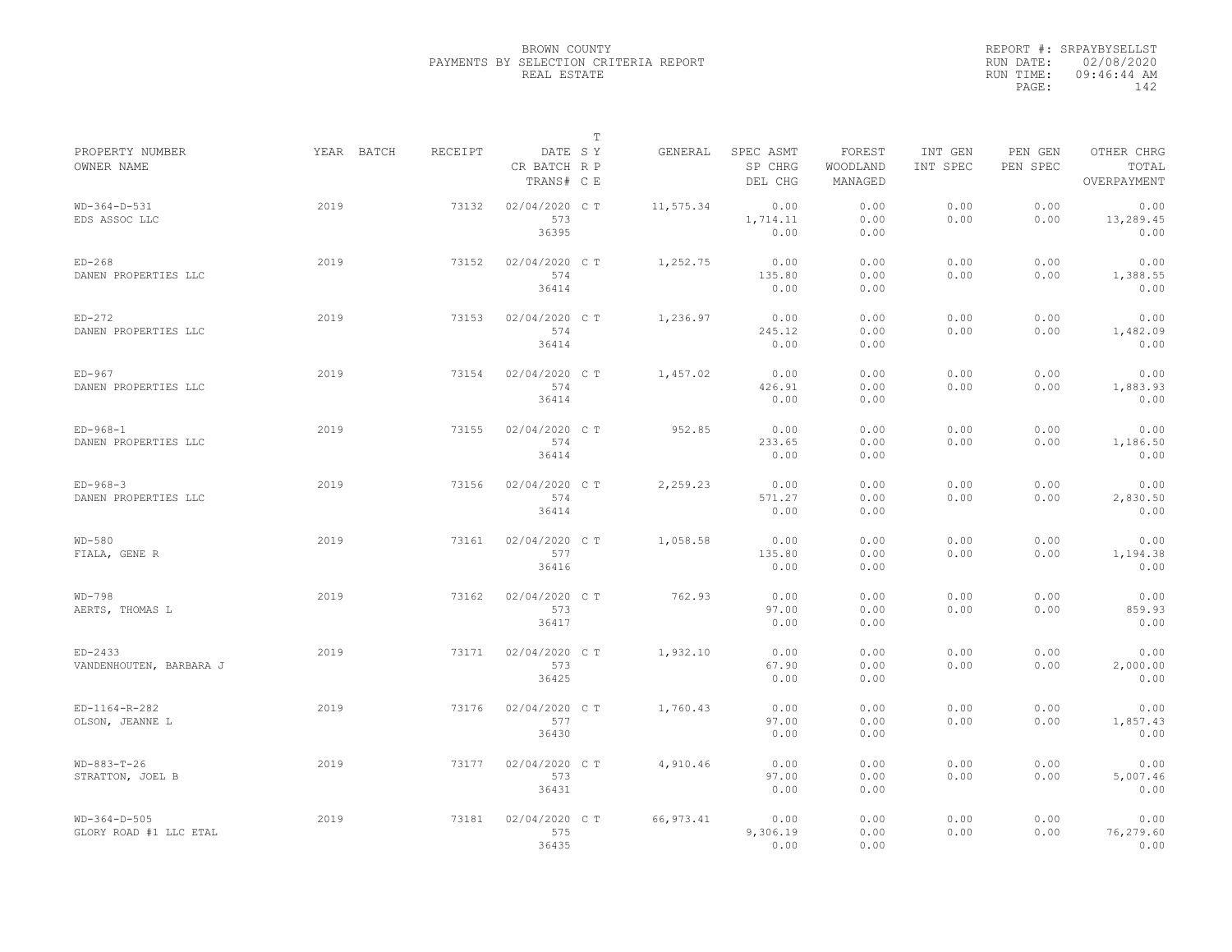|                                                                  |            |         |                                       | $\mathbb T$ |           |                                 |                               |                     |                     |                                    |
|------------------------------------------------------------------|------------|---------|---------------------------------------|-------------|-----------|---------------------------------|-------------------------------|---------------------|---------------------|------------------------------------|
| PROPERTY NUMBER<br>OWNER NAME                                    | YEAR BATCH | RECEIPT | DATE SY<br>CR BATCH R P<br>TRANS# C E |             | GENERAL   | SPEC ASMT<br>SP CHRG<br>DEL CHG | FOREST<br>WOODLAND<br>MANAGED | INT GEN<br>INT SPEC | PEN GEN<br>PEN SPEC | OTHER CHRG<br>TOTAL<br>OVERPAYMENT |
| ED-2101<br>GURTU, AMULYA                                         | 2019       | 73183   | 02/04/2020 C T<br>574<br>36437        |             | 6,833.88  | 0.00<br>97.00<br>0.00           | 0.00<br>0.00<br>0.00          | 0.00<br>0.00        | 0.00<br>0.00        | 0.00<br>6,930.88<br>0.00           |
| $ED-18-65$<br>CHATEAU DEPERE LLC                                 | 2019       | 73210   | 02/04/2020 C T<br>577<br>36453        |             | 15,754.65 | 0.00<br>2,593.08<br>0.00        | 0.00<br>0.00<br>0.00          | 0.00<br>0.00        | 0.00<br>0.00        | 0.00<br>18,347.73<br>0.00          |
| $ED-362$<br>LABINE, RHONDA B                                     | 2019       | 73214   | 02/04/2020 C T<br>573<br>36455        |             | 727.03    | 0.00<br>97.00<br>0.00           | 0.00<br>0.00<br>0.00          | 0.00<br>0.00        | 0.00<br>0.00        | 0.00<br>824.03<br>0.00             |
| $WD-288$<br>PEOPLES MARINE BANK OF GREEN BAY                     | 2019       | 73242   | 02/04/2020 C T<br>575<br>36471        |             | 10,131.87 | 0.00<br>2,384.99<br>0.00        | 0.00<br>0.00<br>0.00          | 0.00<br>0.00        | 0.00<br>0.00        | 0.00<br>12,516.86<br>0.00          |
| $WD-1025-7$<br>MUELLER, JAMES L                                  | 2019       | 73249   | 02/04/2020 C T<br>577<br>36475        |             | 2,620.83  | 0.00<br>97.00<br>0.00           | 0.00<br>0.00<br>0.00          | 0.00<br>0.00        | 0.00<br>0.00        | 0.00<br>2,717.83<br>0.00           |
| $ED-371-C-46$<br>US BANK TRUST NA                                | 2019       | 73255   | 02/04/2020 C T<br>575<br>36482        |             | 1,342.61  | 0.00<br>97.00<br>0.00           | 0.00<br>0.00<br>0.00          | 0.00<br>0.00        | 0.00<br>0.00        | 0.00<br>1,439.61<br>0.00           |
| $WD-1310$<br>FEMAL, ERIK R                                       | 2019       | 73261   | 02/04/2020 C T<br>575<br>36485        |             | 3.582.77  | 0.00<br>97.00<br>1,109.11       | 0.00<br>0.00<br>0.00          | 0.00<br>0.00        | 0.00<br>0.00        | 0.00<br>4,788.88<br>0.00           |
| WD-708-J-221<br>MCIVER, VICKI                                    | 2019       | 73271   | 02/04/2020 C T<br>573<br>36493        |             | 2,103.81  | 0.00<br>135.80<br>0.00          | 0.00<br>0.00<br>0.00          | 0.00<br>0.00        | 0.00<br>0.00        | 0.00<br>2,239.61<br>0.00           |
| $WD-1027-10$<br>GROSS HERMAN WILLIAM & SHIRLEY ELLEN REVOC TRUST | 2019       | 73276   | 02/04/2020 C T<br>573<br>36498        |             | 2,956.31  | 0.00<br>0.00<br>0.00            | 0.00<br>0.00<br>0.00          | 0.00<br>0.00        | 0.00<br>0.00        | 0.00<br>2,956.31<br>0.00           |
| $WD-890-1$<br>PEOPLES MARINE BANK OF GREEN BAY                   | 2019       | 73283   | 02/04/2020 C T<br>573<br>36502        |             | 2.05      | 0.00<br>81.05<br>0.00           | 0.00<br>0.00<br>0.00          | 0.00<br>0.00        | 0.00<br>0.00        | 0.00<br>83.10<br>0.00              |
| $ED-714-0-22$<br>ARNETH, JOHN J                                  | 2019       | 73306   | 02/04/2020 C T<br>574<br>36511        |             | 3, 125.52 | 0.00<br>67.90<br>0.00           | 0.00<br>0.00<br>0.00          | 0.00<br>0.00        | 0.00<br>0.00        | 0.00<br>3,193.42<br>0.00           |
| $WD-1886$<br>MOON, THOMAS A                                      | 2019       | 73320   | 02/04/2020 C T<br>573<br>36524        |             | 4,665.00  | 0.00<br>97.00<br>0.00           | 0.00<br>0.00<br>0.00          | 0.00<br>0.00        | 0.00<br>0.00        | 0.00<br>4,762.00<br>0.00           |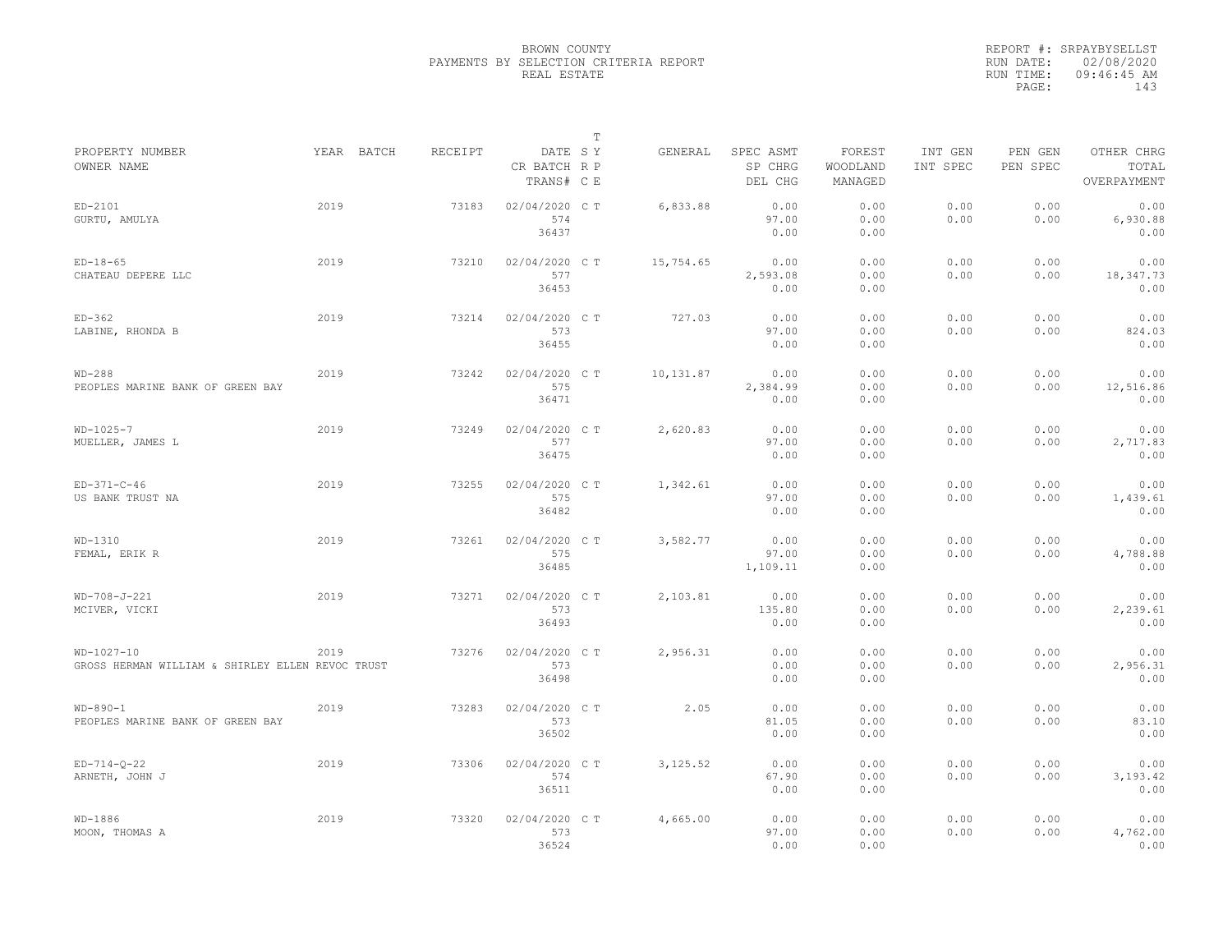|                                                                       |      |             |         |                                       | $\mathbb T$ |           |                                 |                               |                     |                     |                                    |
|-----------------------------------------------------------------------|------|-------------|---------|---------------------------------------|-------------|-----------|---------------------------------|-------------------------------|---------------------|---------------------|------------------------------------|
| PROPERTY NUMBER<br>OWNER NAME                                         |      | YEAR BATCH  | RECEIPT | DATE SY<br>CR BATCH R P<br>TRANS# C E |             | GENERAL   | SPEC ASMT<br>SP CHRG<br>DEL CHG | FOREST<br>WOODLAND<br>MANAGED | INT GEN<br>INT SPEC | PEN GEN<br>PEN SPEC | OTHER CHRG<br>TOTAL<br>OVERPAYMENT |
| WD-1886<br>MOON, THOMAS A                                             | 2019 |             | 73321   | 02/04/2020 CT<br>573<br>36525         |             | 231.52    | 0.00<br>0.00<br>0.00            | 0.00<br>0.00<br>0.00          | 0.00<br>0.00        | 0.00<br>0.00        | 0.00<br>231.52<br>0.00             |
| $ED-18$<br>BETCHER, ROBERT B                                          | 2019 |             | 73322   | 02/04/2020 C T<br>573<br>36526        |             | 1,138.35  | 0.00<br>97.00<br>0.00           | 0.00<br>0.00<br>0.00          | 0.00<br>0.00        | 0.00<br>0.00        | 0.00<br>1,235.35<br>0.00           |
| ED-2239<br>WESTPHAL, BRIAN                                            | 2019 |             | 73325   | 02/04/2020 C T<br>574<br>36530        |             | 2,459.57  | 0.00<br>97.00<br>0.00           | 0.00<br>0.00<br>0.00          | 0.00<br>0.00        | 0.00<br>0.00        | 0.00<br>2,556.57<br>0.00           |
| $WD-708-H-31$<br>LAU, VALERIE                                         | 2019 |             | 73326   | 02/04/2020 C T<br>573<br>36531        |             | 1,184.33  | 0.00<br>97.00<br>0.00           | 0.00<br>0.00<br>0.00          | 0.00<br>0.00        | 0.00<br>0.00        | 0.00<br>1,281.33<br>0.00           |
| $ED-2223$<br>CANNEY, STEPHEN                                          | 2019 |             | 73328   | 02/04/2020 C T<br>573<br>36533        |             | 3,055.65  | 0.00<br>97.00<br>0.00           | 0.00<br>0.00<br>0.00          | 0.00<br>0.00        | 0.00<br>0.00        | 0.00<br>3, 152.65<br>0.00          |
| ED-1261<br>NYSTROM KRISTINE K REVOCABLE TRUST                         | 2019 |             | 73329   | 02/04/2020 C T<br>577<br>36534        |             | 1,502.32  | 0.00<br>97.00<br>0.00           | 0.00<br>0.00<br>0.00          | 0.00<br>0.00        | 0.00<br>0.00        | 0.00<br>1,599.32<br>0.00           |
| $ED-975$<br>AUSTIN JR, PATRICK J                                      |      | 2019 200204 | 4089    | 02/04/2020 C T                        |             | 628.62    | 0.00<br>97.00<br>0.00           | 0.00<br>0.00<br>0.00          | 0.00<br>0.00        | 0.00<br>0.00        | 0.00<br>725.62<br>0.00             |
| $WD-D0221-2$<br>MOORE, RITA J                                         | 2019 |             | 73346   | 02/04/2020 C T<br>575<br>36546        |             | 3,687.52  | 0.00<br>135.80<br>0.00          | 0.00<br>0.00<br>0.00          | 0.00<br>0.00        | 0.00<br>0.00        | 0.00<br>3,823.32<br>0.00           |
| WD-1379<br>8 LINE HOLDINGS LLC                                        |      | 2019 200204 | 4094    | 02/04/2020 C T                        |             | 12,895.91 | 0.00<br>741.24<br>0.00          | 0.00<br>0.00<br>0.00          | 0.00<br>0.00        | 0.00<br>0.00        | 0.00<br>13,637.15<br>0.00          |
| $ED-124-48-2$<br>DAVIES, ETAL, ERICA J                                |      | 2019 200204 | 4097    | 02/04/2020 CT                         |             | 490.23    | 0.00<br>48.50<br>0.00           | 0.00<br>0.00<br>0.00          | 0.00<br>0.00        | 0.00<br>0.00        | 0.00<br>538.73<br>0.00             |
| $ED-663-9$<br>DAVIES, ETAL, ERICA J                                   |      | 2019 200204 | 4098    | 02/04/2020 C T                        |             | 3,584.19  | 0.00<br>97.00<br>0.00           | 0.00<br>0.00<br>0.00          | 0.00<br>0.00        | 0.00<br>0.00        | 0.00<br>3,681.19<br>0.00           |
| $WD - 253 - H - 72$<br>CHRISTOFF DENNIS W RENTAL PROPERTY REVOC TRUST | 2019 |             | 73398   | 02/05/2020 CT<br>578<br>36568         |             | 1,921.28  | 0.00<br>135.80<br>0.00          | 0.00<br>0.00<br>0.00          | 0.00<br>0.00        | 0.00<br>0.00        | 0.00<br>2,057.08<br>0.00           |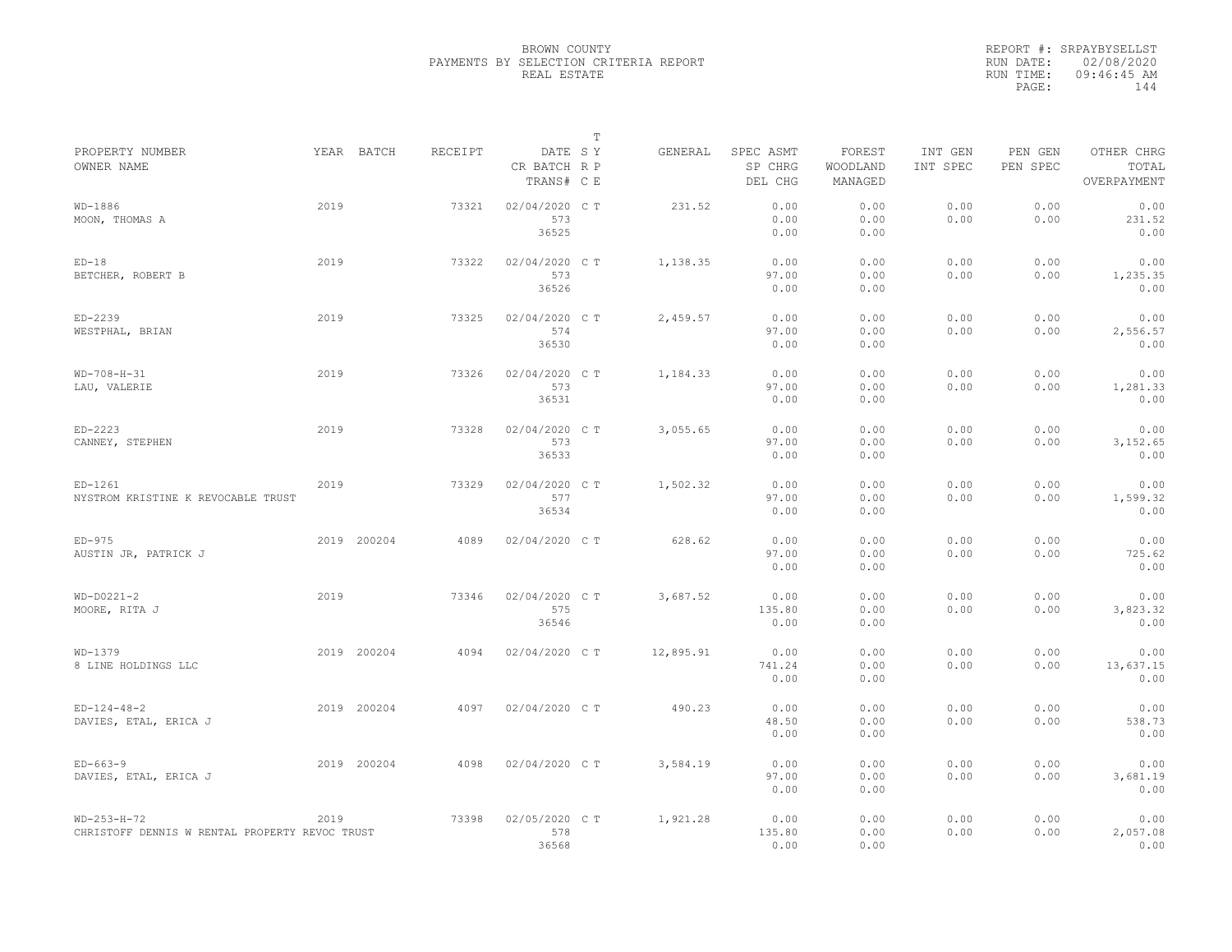## BROWN COUNTY PAYMENTS BY SELECTION CRITERIA REPORT REAL ESTATE

|                                                              |      |             |         |                                       | $\mathbb T$ |           |                                 |                               |                     |                     |                                    |
|--------------------------------------------------------------|------|-------------|---------|---------------------------------------|-------------|-----------|---------------------------------|-------------------------------|---------------------|---------------------|------------------------------------|
| PROPERTY NUMBER<br>OWNER NAME                                |      | YEAR BATCH  | RECEIPT | DATE SY<br>CR BATCH R P<br>TRANS# C E |             | GENERAL   | SPEC ASMT<br>SP CHRG<br>DEL CHG | FOREST<br>WOODLAND<br>MANAGED | INT GEN<br>INT SPEC | PEN GEN<br>PEN SPEC | OTHER CHRG<br>TOTAL<br>OVERPAYMENT |
| $ED-679$<br>KIMBALL, TODD M                                  | 2019 |             | 73422   | 02/05/2020 CT<br>579<br>36589         |             | 2,168.27  | 0.00<br>97.00<br>0.00           | 0.00<br>0.00<br>0.00          | 0.00<br>0.00        | 0.00<br>0.00        | 0.00<br>2,265.27<br>0.00           |
| $ED-477$<br>IRWIN SCHOOL DEVELOPMENT LLC                     |      | 2019 200205 | 4101    | 02/05/2020 C T                        |             | 5,301.85  | 0.00<br>892.09<br>0.00          | 0.00<br>0.00<br>0.00          | 0.00<br>0.00        | 0.00<br>0.00        | 0.00<br>6,193.94<br>0.00           |
| $WD-445$<br>KWIK TRIP INC                                    | 2019 |             | 73431   | 02/05/2020 CT<br>579<br>36598         |             | 596.72    | 0.00<br>48.50<br>0.00           | 0.00<br>0.00<br>0.00          | 0.00<br>0.00        | 0.00<br>0.00        | 0.00<br>645.22<br>0.00             |
| $WD-1188$<br>BRITTON, WILLIAM R                              | 2019 |             | 73452   | 02/05/2020 CT<br>578<br>36620         |             | 2,421.89  | 0.00<br>97.00<br>0.00           | 0.00<br>0.00<br>0.00          | 0.00<br>0.00        | 0.00<br>0.00        | 0.00<br>2,518.89<br>0.00           |
| $WD-1929$<br>BEST BUILT INC                                  | 2019 |             | 73459   | 02/05/2020 C T<br>579<br>36628        |             | 338.70    | 0.00<br>0.00<br>0.00            | 0.00<br>0.00<br>0.00          | 0.00<br>0.00        | 0.00<br>0.00        | 0.00<br>338.70<br>0.00             |
| ED-1027<br>DOWNARD, ROBERT W                                 |      | 2019 200205 | 4111    | 02/05/2020 CT                         |             | 801.31    | 143.69<br>97.00<br>0.00         | 0.00<br>0.00<br>0.00          | 0.00<br>0.00        | 0.00<br>0.00        | 0.00<br>1,042.00<br>0.00           |
| $WD-758-S-50$<br>KIMBLE, ROBERT L                            | 2019 |             | 73469   | 02/06/2020 C T<br>580<br>36638        |             | 5,646.26  | 0.00<br>97.00<br>0.00           | 0.00<br>0.00<br>0.00          | 0.00<br>0.00        | 0.00<br>0.00        | 0.00<br>5,743.26<br>0.00           |
| $WD - 805 - 1$<br>HOFFMAN, THOMAS                            | 2019 |             | 73478   | 02/06/2020 C T<br>580<br>36643        |             | 3,391.51  | 0.00<br>97.00<br>0.00           | 0.00<br>0.00<br>0.00          | 0.00<br>0.00        | 0.00<br>0.00        | 0.00<br>3,488.51<br>0.00           |
| $WD-263$<br>LINDOW, JESSE D                                  | 2019 |             | 73481   | 02/06/2020 C T<br>581<br>36646        |             | 761.94    | 0.00<br>97.00<br>0.00           | 0.00<br>0.00<br>0.00          | 0.00<br>0.00        | 0.00<br>0.00        | 0.00<br>858.94<br>0.00             |
| $WD-478-1$<br>NEIGHBORHOOD HOUSING SERVICES OF GREEN BAY INC | 2019 |             | 73509   | 02/06/2020 CT<br>581<br>36665         |             | 0.00      | 0.00<br>135.80<br>0.00          | 0.00<br>0.00<br>0.00          | 0.00<br>0.00        | 0.00<br>0.00        | 0.00<br>135.80<br>0.00             |
| $WD-DO216-7$<br>MIDSTATES TIRE & TOOL INC                    | 2019 |             | 73511   | 02/06/2020 C T<br>581<br>36665        |             | 10,174.32 | 0.00<br>1,004.99<br>0.00        | 0.00<br>0.00<br>0.00          | 0.00<br>0.00        | 0.00<br>0.00        | 0.00<br>11, 179.31<br>0.00         |
| $ED-6$<br>NEIGHBORHOOD HOUSING SERVICES OF GREEN BAY INC     | 2019 |             | 73517   | 02/06/2020 CT<br>581<br>36665         |             | 0.00      | 0.00<br>100.53<br>0.00          | 0.00<br>0.00<br>0.00          | 0.00<br>0.00        | 0.00<br>0.00        | 0.00<br>100.53<br>0.00             |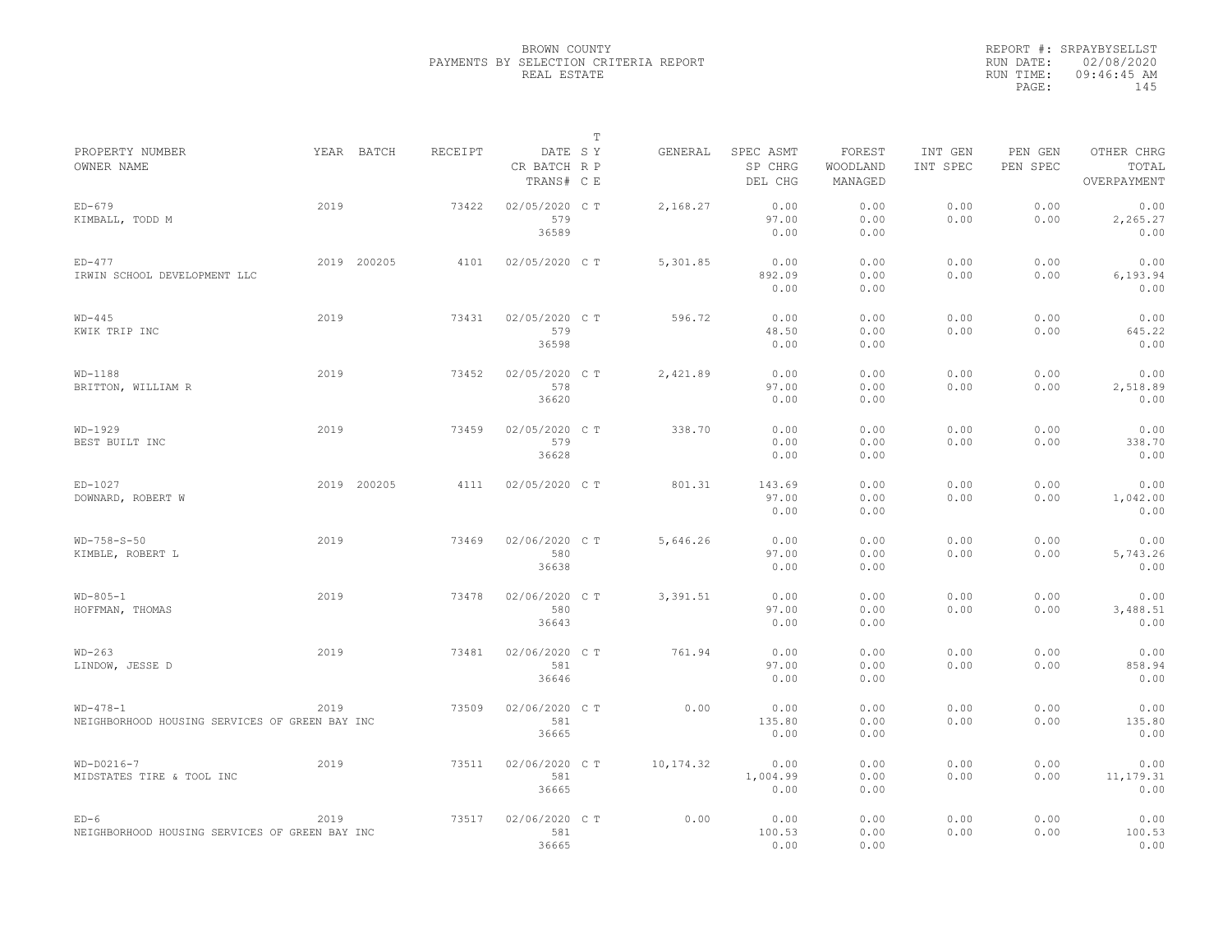## BROWN COUNTY PAYMENTS BY SELECTION CRITERIA REPORT REAL ESTATE

|                                      |             |                 |                                       | $\mathbb T$ |                                    |                               |                     |                     |                                    |
|--------------------------------------|-------------|-----------------|---------------------------------------|-------------|------------------------------------|-------------------------------|---------------------|---------------------|------------------------------------|
| PROPERTY NUMBER<br>OWNER NAME        | YEAR BATCH  | RECEIPT         | DATE SY<br>CR BATCH R P<br>TRANS# C E | GENERAL     | SPEC ASMT<br>SP CHRG<br>DEL CHG    | FOREST<br>WOODLAND<br>MANAGED | INT GEN<br>INT SPEC | PEN GEN<br>PEN SPEC | OTHER CHRG<br>TOTAL<br>OVERPAYMENT |
| $ED-384$<br>ANNEN, RICHARD J         | 2019        | 73538           | 02/07/2020 CT<br>583<br>36684         | 2,228.39    | 0.00<br>97.00<br>0.00              | 0.00<br>0.00<br>0.00          | 0.00<br>0.00        | 0.00<br>0.00        | 0.00<br>2,325.39<br>0.00           |
| $ED-7$<br>BOURGUIGNON, JOHN          | 2019        | 73548           | 02/07/2020 C T<br>583<br>36694        | 3,743.89    | 0.00<br>97.00<br>0.00              | 0.00<br>0.00<br>0.00          | 0.00<br>0.00        | 0.00<br>0.00        | 0.00<br>3,840.89<br>0.00           |
| ED-F0099<br>R H R PROPERTIES LLC     | 2019        | 73556           | 02/07/2020 C T<br>583<br>36702        | 2,411.49    | 0.00<br>290.37<br>0.00             | 0.00<br>0.00<br>0.00          | 0.00<br>0.00        | 0.00<br>0.00        | 0.00<br>2,701.86<br>0.00           |
| $ED-371 - A-10$<br>SCHROEDER, KARA L | 2019        | 73567           | 02/07/2020 CT<br>583<br>36710         | 1,779.93    | 0.00<br>97.00<br>0.00              | 0.00<br>0.00<br>0.00          | 0.00<br>0.00        | 0.00<br>0.00        | 0.00<br>1,876.93<br>0.00           |
| $WD-758-S-22$<br>MOGI-HEIN, YOKO     | 2019        | 73570           | 02/07/2020 CT<br>583<br>36713         | 80.00       | 0.00<br>0.00<br>0.00               | 0.00<br>0.00<br>0.00          | 0.00<br>0.00        | 0.00<br>0.00        | 0.00<br>80.00<br>0.00              |
| ED-371-M-85<br>VANSTRATEN, SHARI ANE | 2019        |                 | 02/07/2020 CA<br>583<br>36717         | $-163.61$   | 0.00<br>0.00<br>0.00               | 0.00<br>0.00<br>0.00          | 0.00<br>0.00        | 0.00<br>0.00        | 0.00<br>$-163.61$<br>0.00          |
| $WD-792-10$<br>MADDIX, DANIEL J      | 2019 200207 | 4118            | 02/07/2020 C T                        | 2,584.60    | 0.00<br>97.00<br>0.00              | 0.00<br>0.00<br>0.00          | 0.00<br>0.00        | 0.00<br>0.00        | 0.00<br>2,681.60<br>0.00           |
| $ED-663-9$<br>DAVIES, ETAL, ERICA J  | 2019        | Voids #<br>4098 | 02/04/2020 CV                         | $-3,584.19$ | 0.00<br>$-97.00$<br>0.00           | 0.00<br>0.00<br>0.00          | 0.00<br>0.00        | 0.00<br>0.00        | 0.00<br>$-3,681.19$<br>0.00        |
|                                      |             |                 | CITY OF DE PERE TOTAL                 | 721,036.64  | 2,516.80<br>69,196.40<br>25,200.38 | 0.00<br>0.00<br>0.00          | 0.00<br>0.00        | 0.00<br>0.00        | 0.00<br>817,950.22<br>12,363.29    |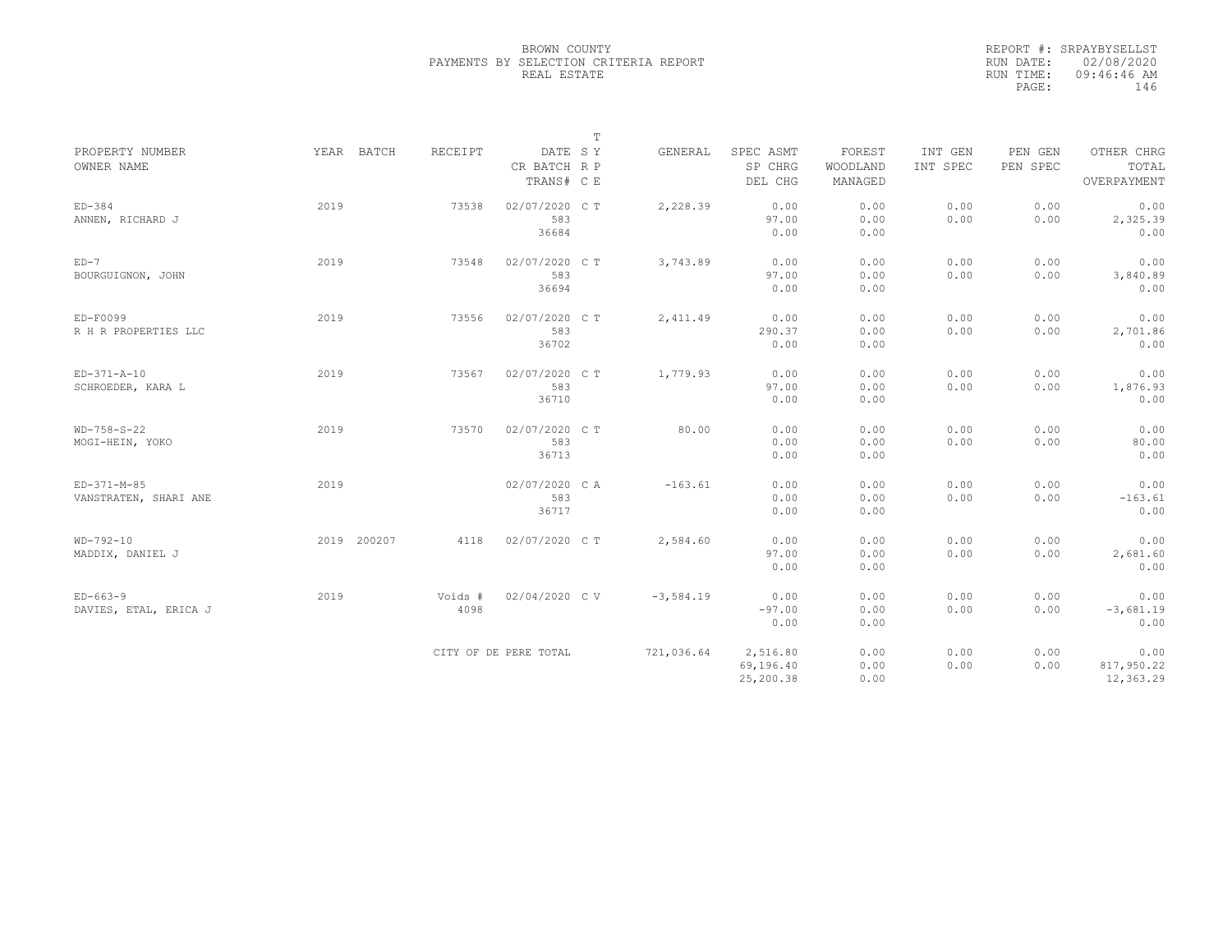|           | REPORT #: SRPAYBYSELLST |
|-----------|-------------------------|
| RUN DATE: | 02/08/2020              |
| RUN TIME: | $09:46:46$ AM           |
| PAGE:     | 147                     |
|           |                         |

### BROWN COUNTY PAYMENTS BY SELECTION CRITERIA REPORT REAL ESTATE

| PROPERTY NUMBER | YEAR | BATCH | RECEIPT | DATE SY      | GENERAL         | SPEC ASMT  | FOREST   | INT GEN  | PEN GEN  | OTHER CHRG   |  |
|-----------------|------|-------|---------|--------------|-----------------|------------|----------|----------|----------|--------------|--|
| OWNER NAME      |      |       |         | CR BATCH R P |                 | SP CHRG    | WOODLAND | INT SPEC | PEN SPEC | TOTAL        |  |
|                 |      |       |         | TRANS# C E   |                 | DEL CHG    | MANAGED  |          |          | OVERPAYMENT  |  |
|                 |      |       |         | GRAND TOTAL  | 4, 138, 746. 18 | 29, 118.48 | 0.00     | 0.00     | 0.00     | 0.00         |  |
|                 |      |       |         |              |                 | 204,080.12 | 0.00     | 0.00     | 0.00     | 4,408,294.79 |  |
|                 |      |       |         |              |                 | 35,857.13  | 492.88   |          |          | 156, 117. 11 |  |